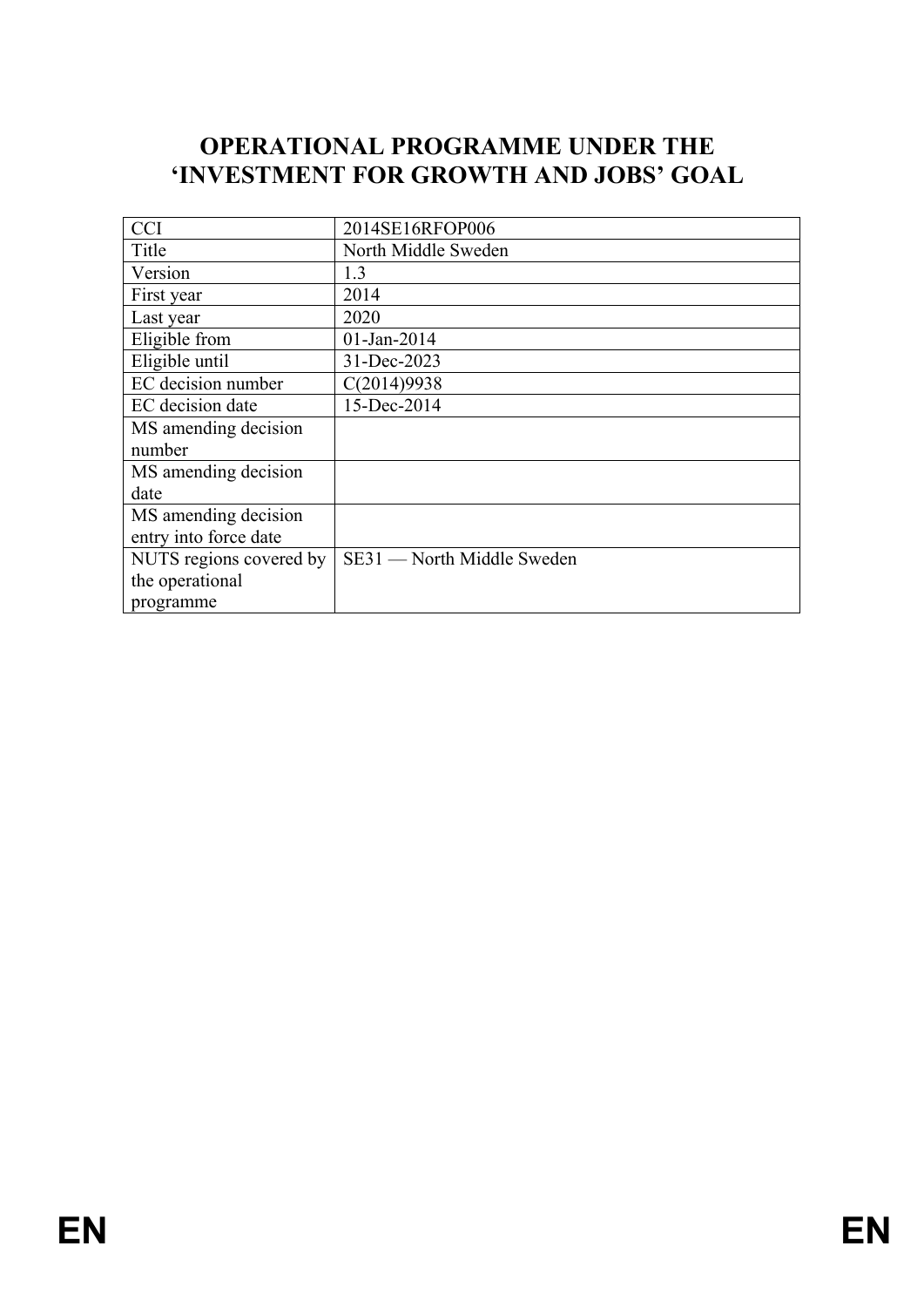## **1. STRATEGY FOR THE OPERATIONAL PROGRAMME'S CONTRIBUTION TO THE UNION STRATEGY FOR SMART, SUSTAINABLE AND INCLUSIVE GROWTH AND THE ACHIEVEMENT OF ECONOMIC, SOCIAL AND TERRITORIAL COHESION**

#### **1.1 Strategy for the operational programme's contribution to the Union strategy for smart, sustainable and inclusive growth and to the achievement of economic, social and territorial cohesion**

1.1.1 Description of the programme's strategy for contributing to the delivery of the Union strategy for smart, sustainable and inclusive growth and for achieving economic, social and territorial cohesion.

. North Middle Sweden borders on West Sweden and East Middle Sweden in the south

North Middle Sweden consists of three counties: Gävleborg, Dalarna and Värmland. The area borders the Baltic Sea in the east, Norway in the west and extends in a belt across the middle parts of the country and Middle Norrland in the north. The area has rich natural resources, a magnificent and varied environment, with mountainous areas in Dalarna, large areas of forest in Värmland with deep valleys and a long coastal strip in Gävleborg.

North Middle Sweden has several joint business development opportunities with great potential in relation to trade and industry. There are a total of 41 municipalities with a population of approximately 826 000, giving a population density of 13 persons per square kilometre.

North Middle Sweden is undergoing a shift from being an industrial community to a knowledge-based community, while the issue of climate change is becoming increasingly significant. This necessitates an enhanced focus on regional growth efforts. The next Structural Funds programme for North Middle Sweden will therefore focus on renewal and sustainable growth.

North Middle Sweden is near expansive growth markets such as the Mälardalen valley and Norway/the Oslo region. This presents opportunities for trade and industry in the shape of important sales markets for products and services. It also makes larger labour market regions possible.

The Europe 2020 strategy emphasises three priorities of key significance for development and growth in Europe over the next 7-year period:

- smart growth, developing an economy based on knowledge and innovation
- sustainable growth, promoting a more resource efficient, greener and more competitive economy
- inclusive growth, fostering a high-employment economy delivering social and territorial cohesion.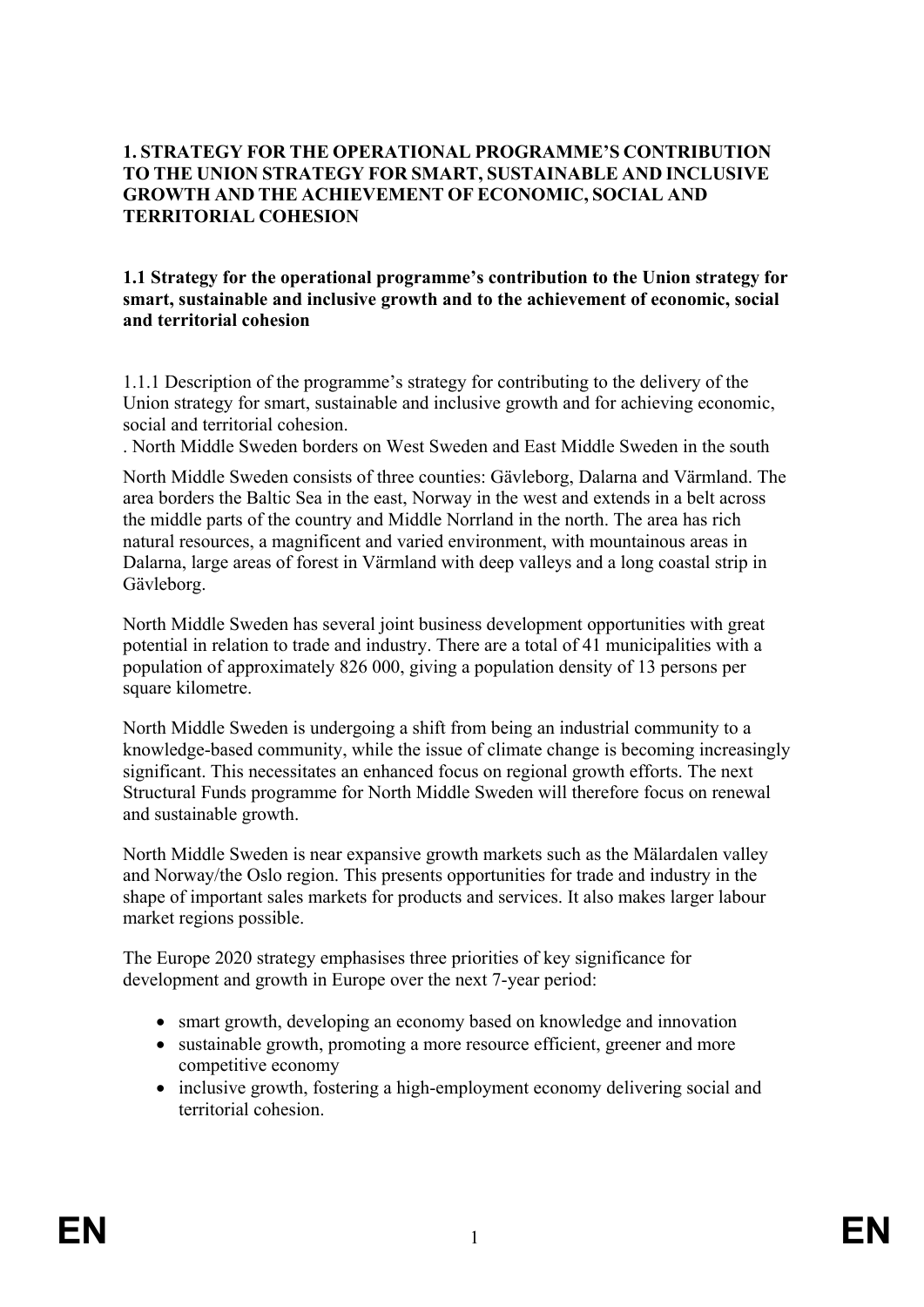To ensure that the Europe 2020 strategy has the desired impact, there is a need for it to be developed further and adapted to national and regional conditions.

A Partnership Agreement has been drawn up between Sweden and the Commission which is to serve as Sweden's overall strategy for the European Structural and Investment Funds (ESI Funds). This agreement contains the overarching Swedish priorities for 2014-2020 in order to achieve the objectives of the Europe 2020 strategy. This is then converted into the operational programmes for each fund. The Partnership Agreement is to contribute to improved coordination between the funds and prevent overlaps in order to obtain greater effect from resources committed. The Partnership Agreement is to link the European perspective, with the Europe 2020 objectives to the fore, together with the Swedish perspective, based on Sweden's challenges and conditions.

The formulation of the programme for North Middle Sweden has been based on the Europe 2020 strategy, the Partnership Agreement and the Government's terms of reference for formulation of the regional Structural Funds programmes (national guidelines). In addition, experience from the programming period 2007-2014 has been fed into the formulation of the programme. The horizontal criteria have likewise been integrated into the formulation of the programme, in part through expertise in the working group and groups of programme writers. The selected priority axes are based on the needs and conditions that exist in North Middle Sweden, and agree very closely with the regional development strategies (RDSs), which have been prepared in a broad partnership in each of the three counties contained in the programme area.

The programme has four different priority axes that jointly address the challenges and opportunities for North Middle Sweden. The priority axes are integrated with each other to contribute to smart, sustainable and inclusive growth. The programme is designed to make links and coordination gains possible between the different priority axes in order to achieve synergies.

The programme for North Middle Sweden is focused on some particular priority axes, which has resulted in sustainable urban development not having been chosen as a separate priority axis. Nor has sustainable urban development been integrated into the programme's priority axes because the priority axes in themselves are what is prioritised in the programme. North Middle Sweden is a distinctly rural and sparsely populated area, reflected in the fact that one of the largest areas in the programme in terms of resources is priority axis 2: Enhancing the accessibility, use and quality of information and communication technologies, where large investments in broadband, to the benefit of small and medium-sized enterprises, are planned in the peripheral parts of the programme area.

To achieve smart, sustainable and inclusive growth, it is important to exploit opportunities for coordination and synergies with the national European Social Fund programme, the programmes for European territorial cooperation, the European Agricultural Fund for Regional Development programme, the European Maritime and Fisheries Fund programme and the EU Strategy for the Baltic Sea Region. In addition, there are synergies, for example, with Horizon 2020, COSME and Creative Europe.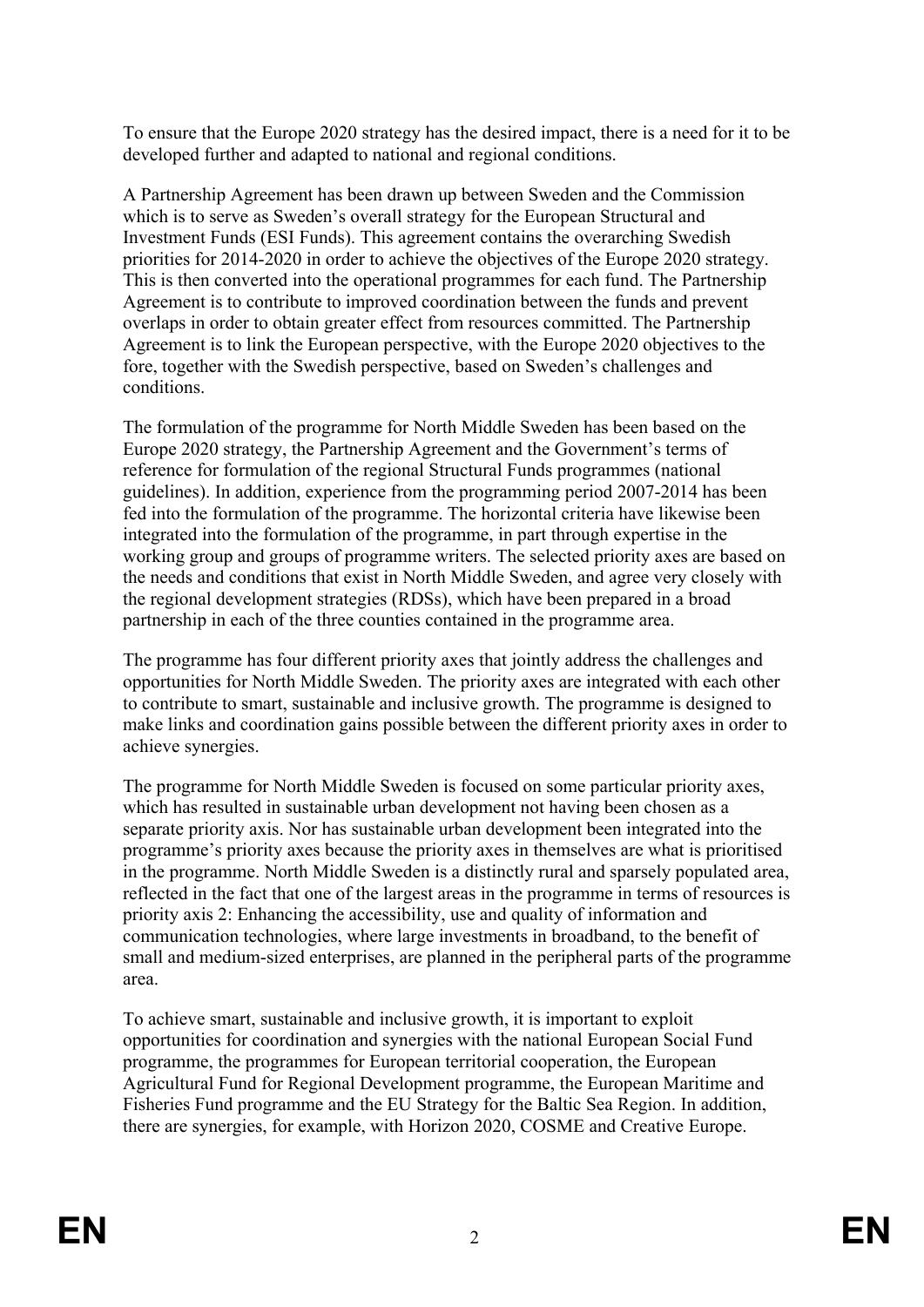## **The Partnership Agreement**

The Partnership Agreement represents the national strategic framework for the next Structural Funds period and indicates focus and priorities as a basis for use of the funds. There is therefore to be a close link to the operational programme. The analysis in Sweden's Partnership Agreement emphasises the following aspects in particular:

Sweden is becoming increasingly globalised and subject to competition, necessitating well-trained labour, high-quality research and innovation, and functioning infrastructure. Level of education is of great significance to the ability of the labour market, the region and society to develop and be transformed. There is a regional imbalance in the distribution of people with a high level of educational attainment, which has consequences for long-term regional development. R&D investments in the private sector, in particular, need to increase and entrepreneurial skills need to be enhanced, especially in rural areas and among young people, women and people born abroad. It is also desirable to profile leading universities and increase collaboration with operators from the business community.

The Government has a vision for Sweden to have zero net greenhouse gas emissions to the atmosphere in 2050. The challenge is to combine growth with a reduction in greenhouse gas emissions, which several regions have succeeded in doing in recent years. Greenhouse gas emissions show great regional variation, principally due to differences in business structure. Domestic transport accounts for a third of emissions. Sweden is greatly affected by a changed climate, and the consequences vary with local and regional circumstances. The risk of flooding in lakes and rivers will increase, for example. Efforts to switch to a more sustainable energy system and sustainable business development provide a basis for the development of technology, products and services, and in the longer term also increased employment and business creation.

The most important objective of employment policy is to bring about a lasting increase in employment. The increase needs to take place primarily in groups with a weak attachment to the labour market, such as young people and persons born abroad. There is also a need for the employment rate among women to rise. Increasing unemployment in recent years has hit all regions and population groups hard, but young people born abroad, people with disabilities and people with a low level of educational qualifications have been particularly affected. Long-term unemployment has also increased and today poses a significant structural challenge. Demographic development and an ageing population are leading to problems in obtaining a long-term sustainable supply of labour.

There is a great imbalance with regard to where in the country economic activity is located. The metropolitan regions (Stockholm, Gothenburg and Malmö) together account for 57 % of GDP, but 40 % of real growth in GDP took place outside these regions over the period 2000-2010. The sparsely populated parts of the country face lasting challenges related to the way the local market functions and access to other national and international markets. Sparse population leads to higher costs for public and commercial service functions, which are important for the inhabitants and local business. The cities are of a great significance as drivers of growth for their surrounding regions. It is therefore important to look at cities in a functional regional perspective. Deficiencies in transport infrastructure can restrict the adaptation and internationalisation of regional business. Access to high-speed broadband is a key factor in stimulating new business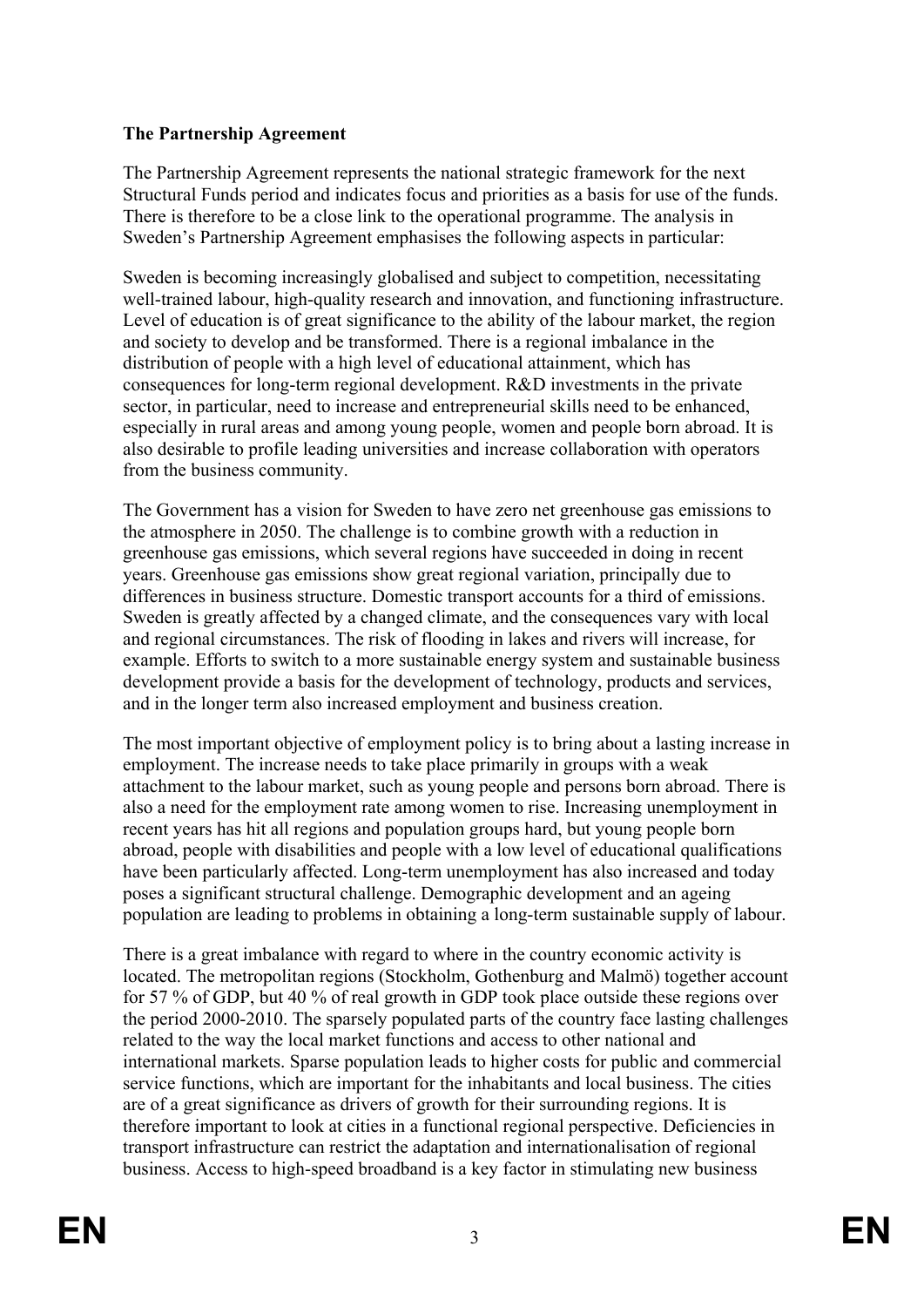opportunities, services and innovations. Good electronic communications are particularly important for growth, enterprise and housing for the countryside and other sparsely populated regions.

## **Regional conditions and challenges**

What the Partnership Agreement shows as challenges for North Middle Sweden agrees closely with the regionally specific analysis made for the programme. The description of each priority axis given below indicates how the challenges have been captured. The challenge of high youth unemployment identified according to the Partnership Agreement is met with targeted resources from the ESF programme for North Middle Sweden.

**Table 1:** Main challenges linked to the ERDF and the ESF in North Middle Sweden according to the Partnership Agreement

- low growth
- low R&D intensity
- sparsely populated region with long distances
- low access to broadband, which means worse conditions for enterprise in sparsely populated areas
- high youth unemployment

The SWOT analysis done for North Middle Sweden as a basis for both the ERDF programme and the regional action plan for the regional ESF programme reveals the following region-specific challenges and opportunities:

# **STRENGTHS**

- strong export companies with top-level skills and world-class industrial knowhow
- strong tourist industry built on tradition, strong brands and valuable natural and cultural environments
- several active industry clusters
- growing production of renewable energy
- universities and colleges with their own research expertise
- proximity to the growth regions of Stockholm, Gothenburg and Oslo

# **WEAKNESSES**

- A low population density and a slowly declining population reduce the base for services in large parts of the region.
- The sparse population structure and the long distances make regional enlargement more difficult and make transport more expensive for enterprises.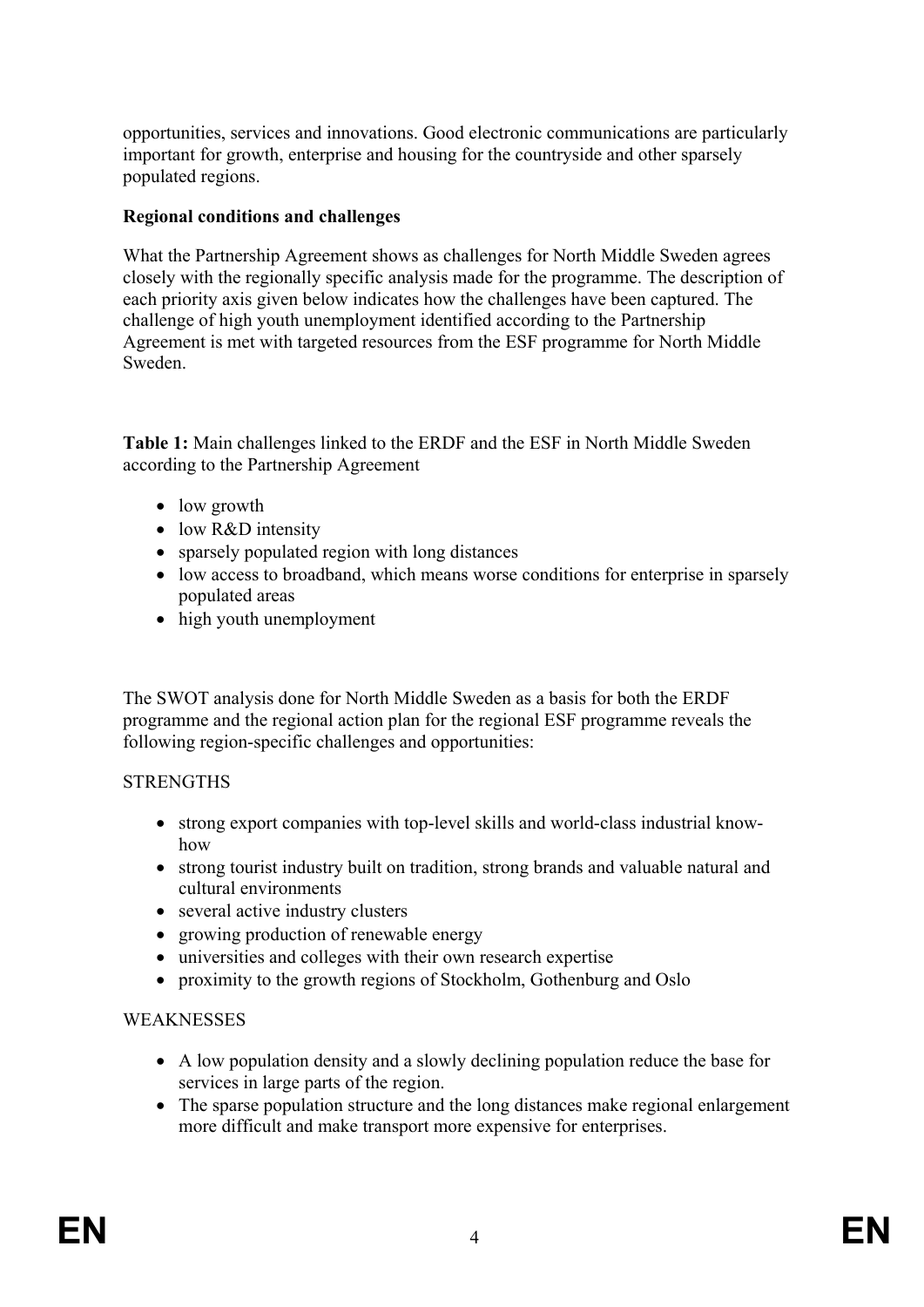- Many small labour markets with narrow sector breadth and heavy dependence on the public sector result in high vulnerability.
- High degree of social exclusion with low employment rate for immigrants from outside the Nordic countries, women and young people, combined with an ageing population, contributes to steadily increasing dependency burden and increased social disparities.
- Strong industrial tradition, a male-dominated system of values and high rates of ill-health with wide differences between men and women lead to non-genderequal structures and make the region less appealing for women.
- Low levels of education combined with a weak tradition of study contribute to social exclusion and make it more difficult for companies and the public sector to recruit staff with the required skills.
- A low proportion of employees in the services sector contributes to a low GRP per capita from both the Swedish and European points of view.
- Low R&D intensity in the small and medium-sized enterprises contributes to low adaptability and innovativeness.
- A relatively low proportion of the population has access to broadband, which reduces access to and development of ICT-based services.
- High energy consumption per inhabitant leads to a high environmental impact.

## **OPPORTUNITIES**

- Commitments to greater intra-regional availability in the most important districts broadens the labour markets of the regional growth centres and reduces the pace of intra-regional concentration of population.
- The development of infrastructure, transport and ICT makes it easier for the region to 'link arms' with the outside world and important markets.
- Existing clusters and deeper cluster collaboration in new areas contribute to greater innovativeness in companies and increased collaboration between enterprises and research institutions (regional innovation environments).
- Increased specialisation in renewable energy and clean-tech contributes to greater diversification of the structure of trade and industry, new markets and development of more advanced services (smart specialisation).
- Commitments to more sustainable transport and improved energy efficiency contribute to reduced regional environmental impact and create new jobs in future industries.
- Initiatives in education and training and skills development lead to reduced social exclusion and increased business start-ups.
- Continued development and increased collaboration in the tourist industry, as well as continued development of cultural and creative industries, contribute to a greater proportion of service sectors in the economy and put the region on the national and international destination map.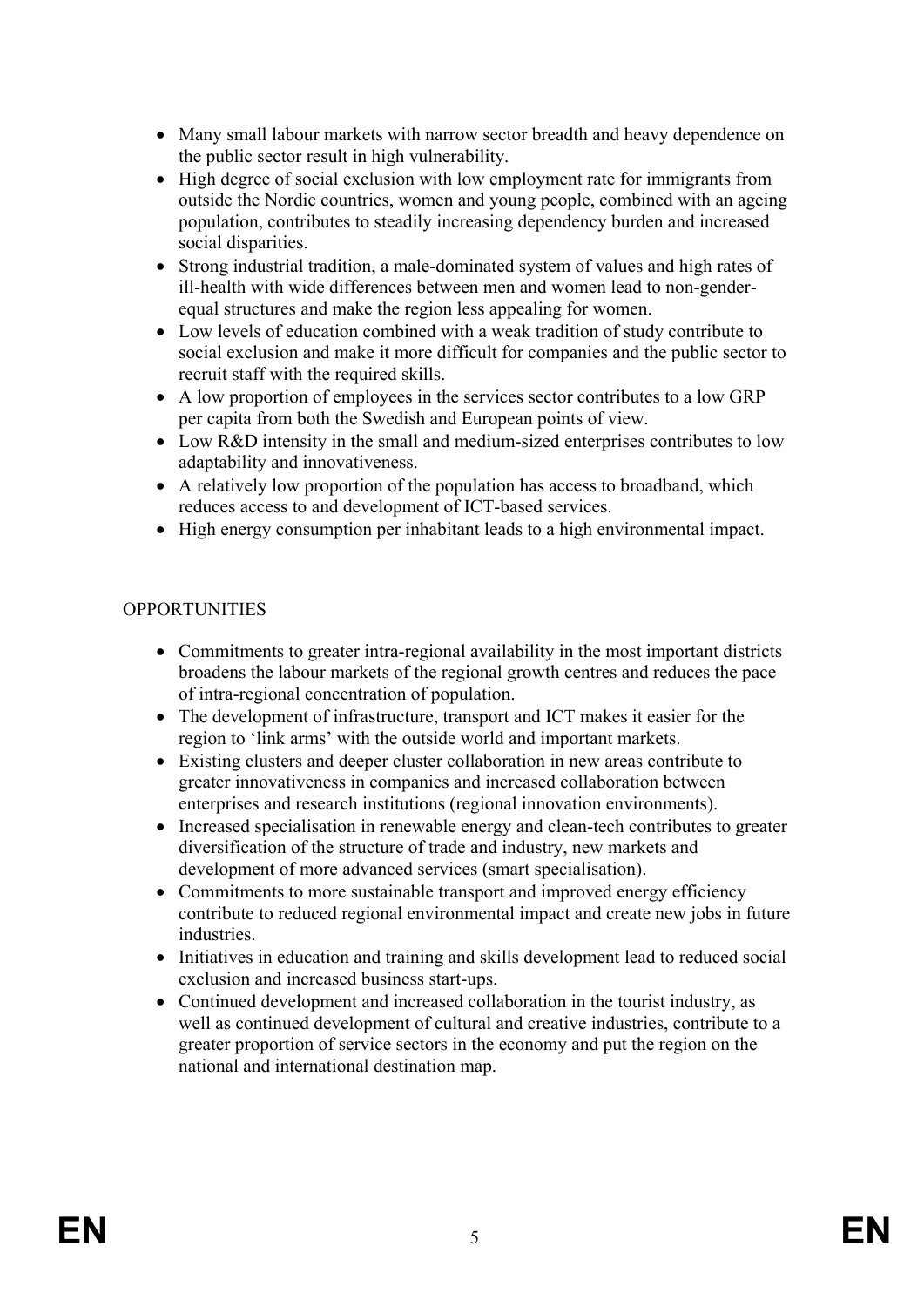## THREATS

- Inability to reverse the population trend and high rates of ill-health lead to shortage of labour, marginalise part of the region further and risk leading to greater intra-regional differences.
- The regional labour market is unable to provide multinational exporting companies or newly started innovative companies with the right skills, leading to these companies leaving the region and to higher unemployment.
- Weakly developed public transport options and small functional labour markets restrict labour mobility and the ability of enterprises to find the right skills.
- A low rate of new business start-ups, low levels of educational attainment and low R&D intensity in enterprises reduces adaptability and has an adverse impact on the competitiveness of the regional economy.
- Increased concentration of national and international research resources weakens the region's universities and colleges, in turn further worsening the prospects of linking companies and research environments together.
- Increased intra-regional differences and a continued high rate of social exclusion increase the dependency burden and put great strain on the ability to fulfil public obligations. It also contributes to increased social tensions and lower regional appeal.
- Male value systems continue to dominate and drive (highly educated) women to look away from the region, in turn exacerbating the negative population trend.

The region-specific SWOT analysis has provided an important base on which to select the priority axes and investment priorities in the programme. The selected priorities are well chosen to respond to the greatest challenges and opportunities for the region. Certain aspects identified by the SWOT analysis are addressed under the European Regional Development Fund programme, and other aspects under the European Social Fund programme.

A description follows below of selected priority axes of the programme based on EU 2020, national guidelines, the Partnership Agreement and the analysis for North Middle Sweden. The selected priority axes are then broken down into investment priorities, which are described in Table 1 and in Chapter 2.

#### **Priority axis 1: Strengthening research, technological development and innovation**

## **Europe 2020 and national guidelines**

Under the flagship initiative of the Europe 2020 strategy, *Innovation Union*, the EU is to create smart growth. Smart growth means improving results in education, research and innovation (developing new goods and services that create growth and jobs and contribute to solutions to societal problems), as well as the digital society.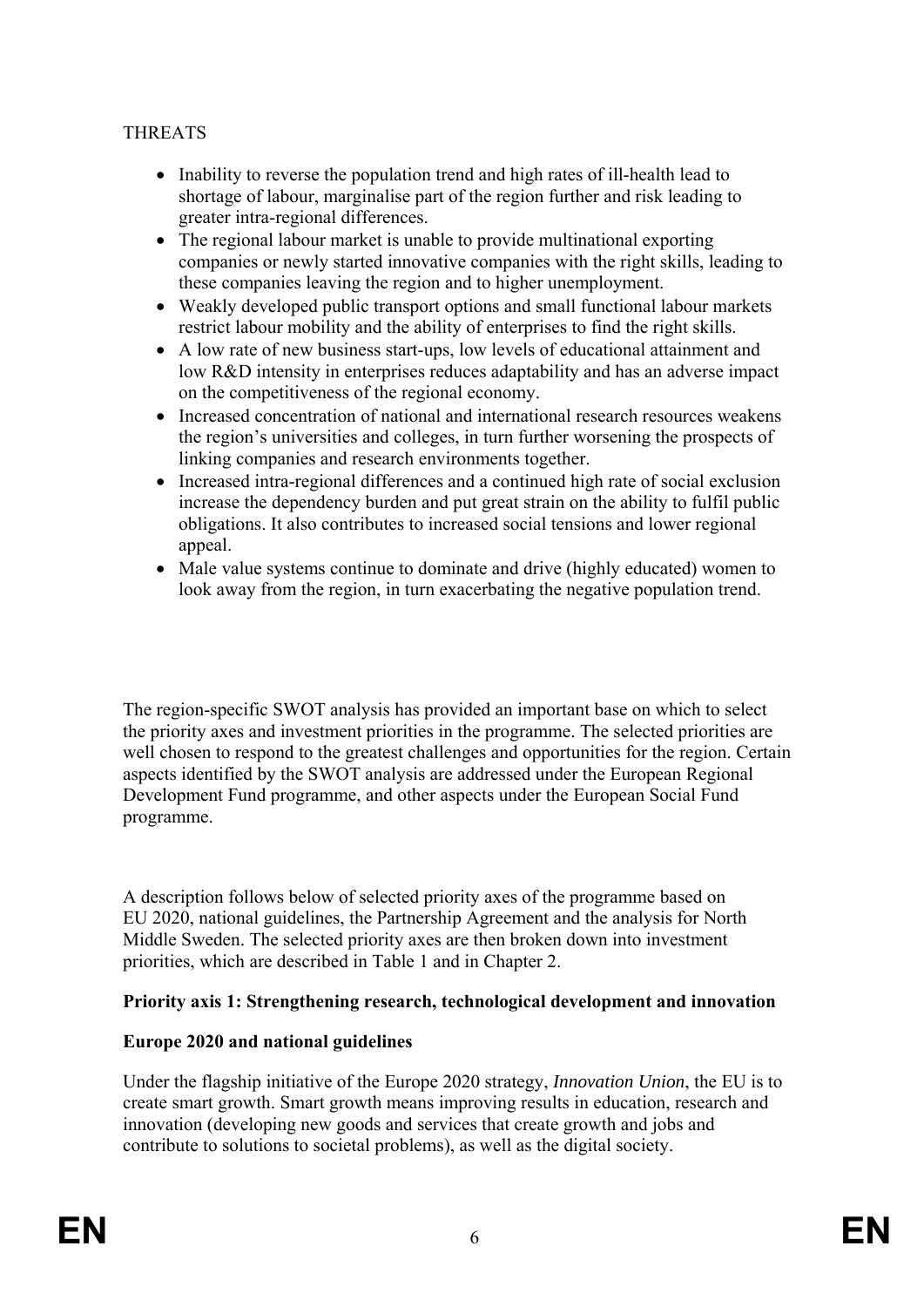Under the national guidelines, the point of departure for *Strengthening research, technological development and innovation* strategies is strategies for development of the counties linked to the national innovation strategy. According to this, innovations may be new or improved goods, services, organisational methods or technological solutions, or the development of design, business and organisational models. A large proportion of the innovations take place on an ongoing basis in small and medium-sized enterprises. Another source of innovation is the results from the research that can be converted into new solutions and value creation in new or existing enterprises.

## **Link to programme area analysis and the Partnership Agreement**

According to the analysis, economic growth in North Middle Sweden is weaker than in the country as a whole. North Middle Sweden also has low R&D intensity in the small and medium-sized enterprises, contributing to low adaptability and innovativeness. Universities and colleges, according to the analysis, have their own research skills with development potential linked to the sectoral specialisation in North Middle Sweden. Universities and colleges are very important providers of open R&D environments to enterprises. In addition, there is a possibility of increased collaboration between enterprises, clusters, research institutions, and universities and colleges.

The analysis for North Middle Sweden indicates that the region has a number of areas of strength to build upon (paper and pulp, steel and mechanical engineering, IT, the visitor industry, energy, fibre optics and geographical information systems), but it is also important to encourage the emergence of new areas of strength. Continued work on strengthening innovation and systems should therefore focus both on existing areas of strength with greater attention to gender and on supporting innovation processes in a broader range of sectors. The analysis also identifies a possibility of developing existing clusters and deeper cluster collaboration in new areas, contributing to greater innovativeness in companies and increased collaboration between enterprises and research institutions.

The Partnership Agreement points out that North Middle Sweden has low growth and low R&D intensity, which is in close agreement with the programme area analysis.

# **Link to and coordination with other programmes**

In order to strengthen competitiveness in trade and industry, it is important to increase international involvement, exchange and presence; and, in order to enhance environmental know-how and capacity for environmental innovations in trade and industry, it is important to develop internationalisation activity. It is therefore important that strategically preparatory operations are implemented in the programme for North Middle Sweden, aimed at increasing the participation of enterprises in international programmes such as Horizon 2020 and COSME. There are other clear links in the priority axis to the EU Strategy for the Baltic Sea Region and the territorial programmes relating to the programme area. One example is to link the region's clusters and innovation efforts together with similar efforts in the Baltic Sea Region or in the territorial programmes. Another example is international collaboration for the development of environmental technology, products and services and exports of the enterprises' environmental know-how, with the aim of improving the competitiveness of companies and reducing total environmental impact.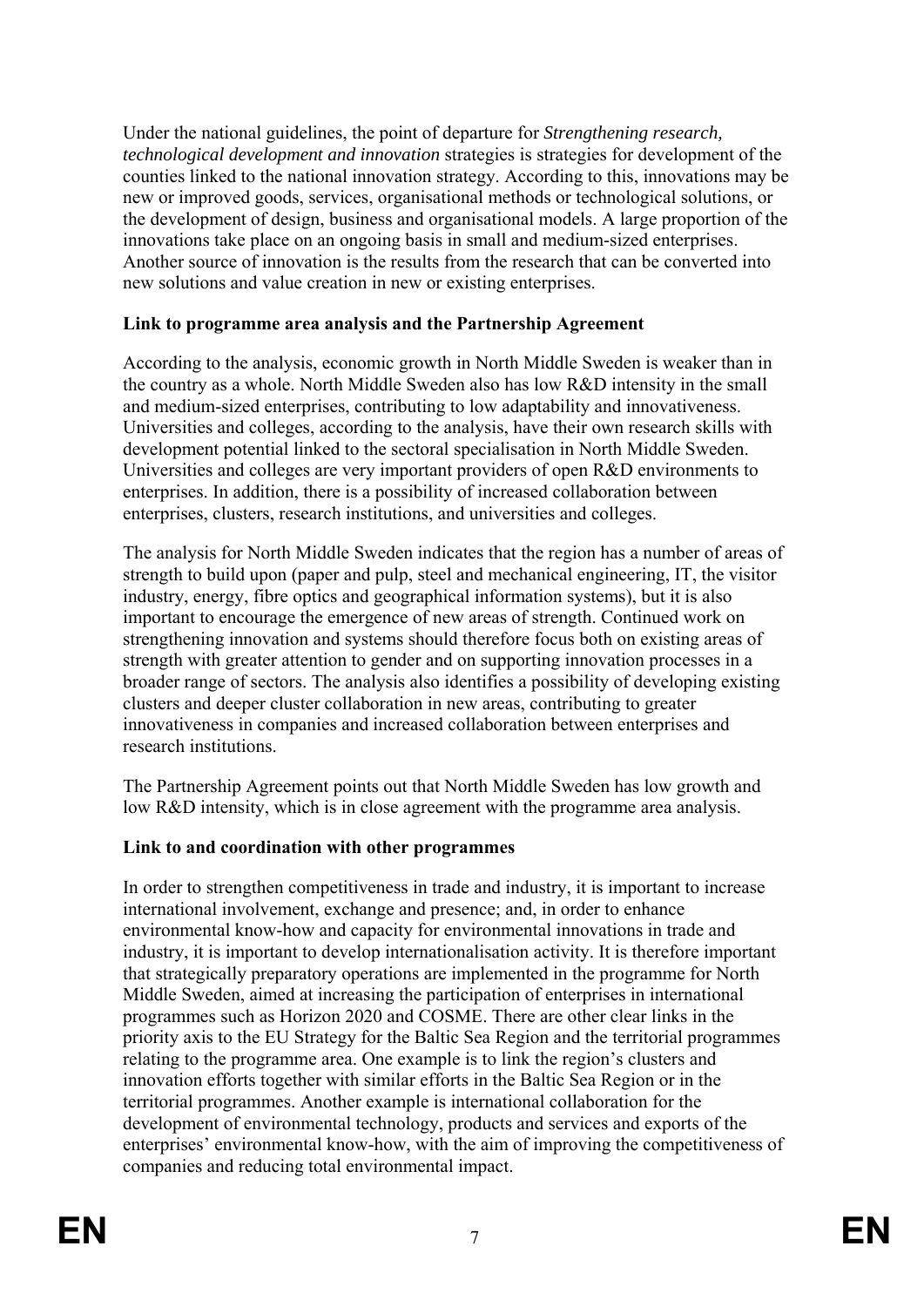There are also clear links to the national European Social Fund programme. In North Middle Sweden, there is a great imbalance between supply of and demand for labour. There is a general shortage of labour in certain highly qualified professions. There is also a need to attract young people to further education. The ESF operations can contribute here in the form of skills development under the objectives of the ESF programme to strengthen the innovation system and create synergies between the two Structural Funds.

## **Experience from previous programming period**

Experience from the programming period 2007-2013 has shown that entrepreneurship operations integrated with innovation projects yield better results. It is important not to base oneself on the research logic or the needs of universities and colleges in innovation efforts, and the needs of enterprises should instead dictate the focus on the operations. The programme will therefore encourage operations that link together entrepreneurship and innovation operations, as well as clusters and innovation environments based on the needs of enterprises.

Based on the above, the following investment priority has been selected:

• Investment priority 2: Promoting business investment in R&I, developing links and synergies between enterprises, research and development centres and the higher education sector, in particular promoting investment in product and service development, technology transfer, social innovation, eco-innovation, public service applications, demand stimulation, networking, clusters and open innovation through smart specialisation, and supporting technological and applied research, pilot lines, early product validation actions, advanced manufacturing capabilities and first production, in particular in key enabling technologies and diffusion of general purpose technologies.

## **Priority axis 2: Enhancing the accessibility, use and quality of information and communication technologies**

## **Europe 2020 and national guidelines**

Based on the flagship initiative of the Europe 2020 strategy, *A digital agenda for Europe*, the EU is to create smart growth. Smart growth means that the EU Member States must improve the results they achieve in education, research and innovation and the digital society (facilitate information and communications technology). The objective of *A digital agenda for Europe* is to build a single digital market based on fast or superfast internet and interoperable applications, with interim targets such as broadband for everyone, higher broadband speeds and an increased proportion of households and businesses with broadband connections.

According to the national guidelines for *Enhancing the accessibility, use and quality of information and communication technologies*, it is important for Swedish companies in all parts of the country to be able to benefit from the opportunities provided by access to high-speed broadband so that working methods can be made more efficient and new services and business models can be developed. Access to broadband infrastructure is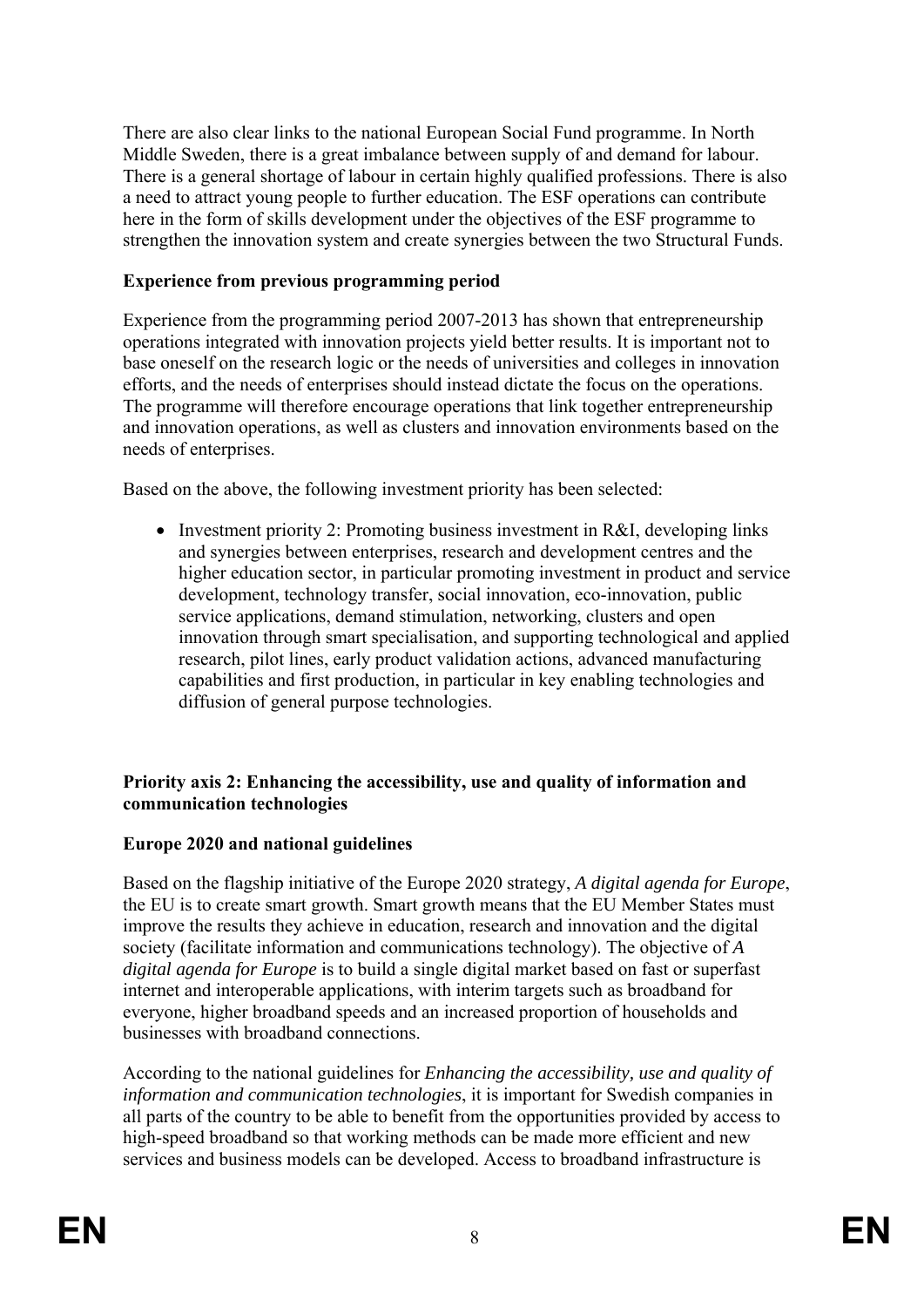crucial in order to be able to run and develop enterprises throughout the country and cope with global changes in society. IT can also be instrumental in driving and developing new processes, products and services that can lead to new opportunities for digital collaboration between the public sector and trade and industry. More digital services can contribute to simplifying the everyday existence of private individuals and companies.

#### **Link to programme area analysis and the Partnership Agreement**

The Partnership Agreement states that, 'to improve productivity and competitiveness and meet the needs for access to high-speed broadband in sparsely populated areas, and to be able to attain the objectives of Sweden's broadband strategy, there is a need for continued operations for increased broadband deployment'. The Partnership Agreement goes on to state, specifically for North Middle Sweden, that the region has low growth and low access to broadband, resulting in poorer prospects for enterprise in sparsely populated areas. The operations in the ERDF programme for North Middle Sweden are fully in agreement with the intentions of the Partnership Agreement and therefore provide justification for commitments to broadband investments supplementing the market.

There are also regional development strategies and regional broadband strategies in North Middle Sweden where roll-out of broadband is highlighted as a very important area for future regional development and the competitiveness of enterprises. The contents and needs in these documents are in agreement with the regional Structural Funds programme.

A basic infrastructure with functioning electronic communications is required to enable digital services to be used and offered, that is to say an IT infrastructure that makes high transfer capacity possible.

There is also an increased need for reliable internet connections to make access to services possible at any time and anywhere. Roll-out of high-speed broadband is an important element in structural change towards a more IT-integrated society.

In the longer term, the broadband infrastructure will be just as important as the road networks and electricity grids for citizens and businesses. A low-capacity broadband network is therefore an obstacle to long-term development, while a well deployed broadband network gives enterprises and citizens more competitive conditions for development in North Middle Sweden. Broadband roll-out is important for the enterprises in the region and for the prosperity generated in the region.

North Middle Sweden is a distinctly rural and sparsely populated area in which geographical distances are long. This, combined with geological obstacles that are difficult to overcome, means that the private market generally does not find it commercially viable to extend broadband to peripheral parts of the region.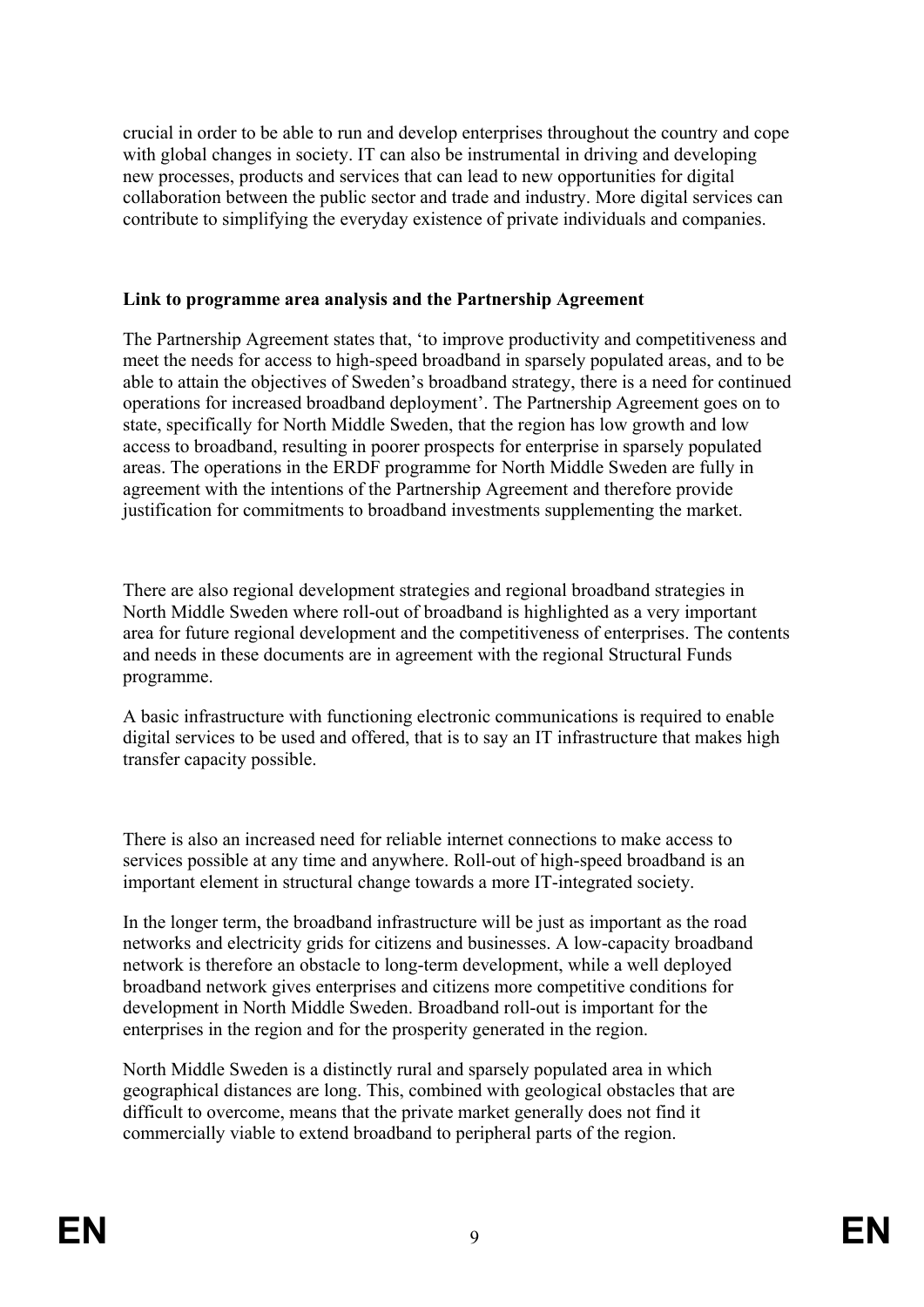Lack of broadband poses a threat to the development of trade and industry and to the competitiveness of enterprises. The analysis of North Middle Sweden shows that broadband investments in the region's rural and sparsely populated areas are a priority area for operations. The SWOT analysis for North Middle Sweden shows that a relatively low proportion of enterprises have access to broadband, reducing access to and development of ICT-based services. The development of ICT makes it easier for the region to 'link arms' with the outside world and important markets. A well-deployed high-capacity broadband infrastructure is essential in realising the digital agenda and is of great importance to the development of trade and industry in North Middle Sweden. Information technology is an important force for change in the national economy and is essential to the development of IT-related products and services. The proportion of enterprises/places of work that have high-speed broadband access is lower in North Middle Sweden than in the country as a whole.

The table below shows access to high-speed broadband in rural and sparsely populated areas, that is to say areas located outside both urban areas and small localities in relation to urban areas in North Middle Sweden.

See Figure 1 in the annex Figures and tables. Table: Access to 50 Mbps (actual speed) not urban area or smaller locality in 2012.

Distance-bridging solutions are crucially important to business creation and jobs in North Middle Sweden, which is a region with long distances and a population spread across a large geographical area. Market-supplementing investments in broadband give trade and industry greater access to efficient, inexpensive and secure communication services, which saves both time and money in enterprises and lays the foundation for greater competitiveness and more jobs.

Studies show that there is large unutilised potential for growth among companies through greater access to, and use of, IT and communications services. Companies connected to the internet are more competitive than companies that do not have internet access. Effective use of information and communications technology boosts productivity and therefore competitiveness. Use of IT facilitates exchange and diffusion of knowledge, information, ideas and experience and creates new opportunities for marketing, electronic commerce, payment services, contact with authorities, etc. Market-supplementing investments in broadband are therefore essential to the growth of new and existing enterprises in North Middle Sweden.

North Middle Sweden has trade and industry that is dispersed across the whole region. This means that several large industries and many small and medium-sized enterprises are situated outside central locations where there is no stable broadband network at present. North Middle Sweden is dependent on exports, and the enterprises are very important employers at the locality where they operate, and will not be able to remain as competitive without a stable broadband network. Trade and industry has a high degree of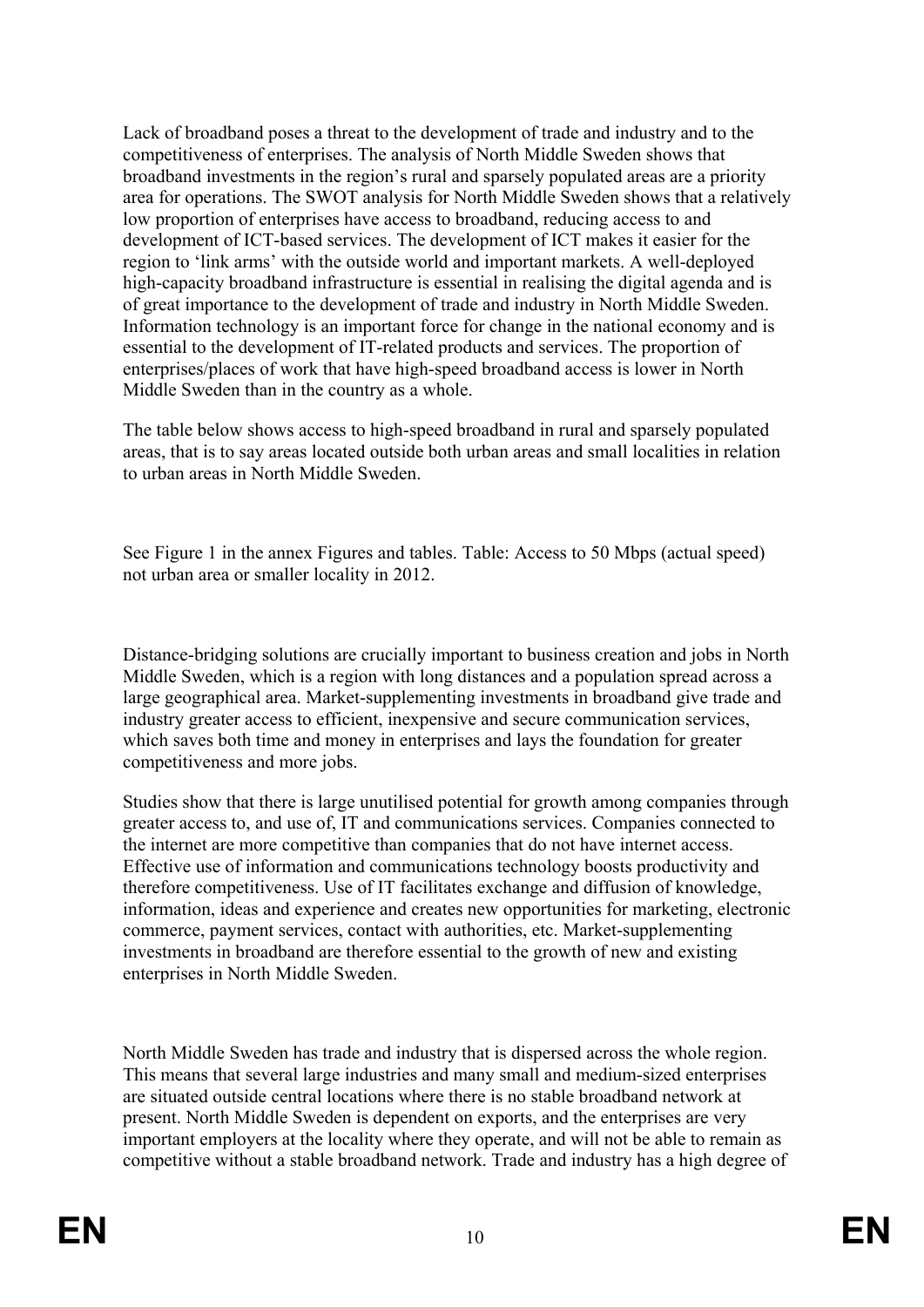internationalisation, necessitating a good broadband connection. Good broadband is often available in the urban areas but does not exist in the rural areas. This impedes development for existing and potential subcontractors in rural areas who are linked to international trade and industry.

North Middle Sweden is a region with a large manufacturing industry. There is a significantly larger proportion of employees in this sector than in the country as a whole. Manufacturing industry in the region is dominated by the steel and mechanical engineering industries, the paper and pulp industry and the mining and minerals industry. All these sectors are in a process of structural transformation towards an industry with a higher capital service and knowledge content. This shift is generally dependent on access to broadband. Companies in the industry that operate in real time with customers and suppliers have a great need for fibre deployment today. It is also necessary to be able to offer the option of working partly from home and be able to establish an online connection to the company. The use of cloud computing is also increasing in this sector, as well as in others, and an online connection is required to be able to work with cloud computing. Most IT companies are going over to operating licences solely for cloudbased services (for example company switchboards, storage of data, CRM systems, banking services), and enterprises in rural areas must, for this purpose, be able to connect to these in order to avail of the services and continue to be competitive.

An important and growing industry in North Middle Sweden is the visitor industry, for example nature, culture and experience tourism, which is also noted in priority axis 3. Ski resorts attract large numbers of visitors in wintertime, and in summertime nature and culture attract visitors for experiences in the region's sparsely populated and rural areas. Other clear links to priority axis 3 are that access to high-capacity broadband is a fundamental requirement to enable growth-oriented enterprises that contribute to new jobs to be started, operated and developed. Broadband infrastructure is also an essential requirement for innovation, business development and internationalisation. In addition, almost all the planned operations in priority axis 1 require access to good broadband infrastructure. Priority axis 2 is therefore to be regarded as a basic prerequisite to enable the programme's operations to be implemented in priority axes 1, 3 and 4 in all geographical parts of North Middle Sweden.

North Middle Sweden has a large proportion of Sweden's guest nights outside the metropolitan region. Broadband is exceptionally important to the visitor industry, as this consists of many small enterprises operating in rural areas and out in the 'wilderness'. Target groups in the foreign market demand adventure, nature and cultural experiences. Enterprises that supply visitor industry products have a great need for deployed broadband, firstly to enable them to offer their guests internet access and secondly to enable them to provide the experiences for which there is demand. Today, visitors expect to be able to book online or by e-mail, payments are often made online and visitors also wish to be able to pay on the spot with a card. The small operators in the visitor industry currently experience problems in receiving payment by card as they do not have a stable broadband network. The service of providing internet access at tourist destinations can be crucial today in deciding whether tourists come to the tourist destination or not. Visitors also wish to be able to share their holiday with friends and acquaintances during the time of their stay. This calls for broadband deployment in often sparsely populated areas (a large proportion of the tourism is destined for sparsely populated areas). There is also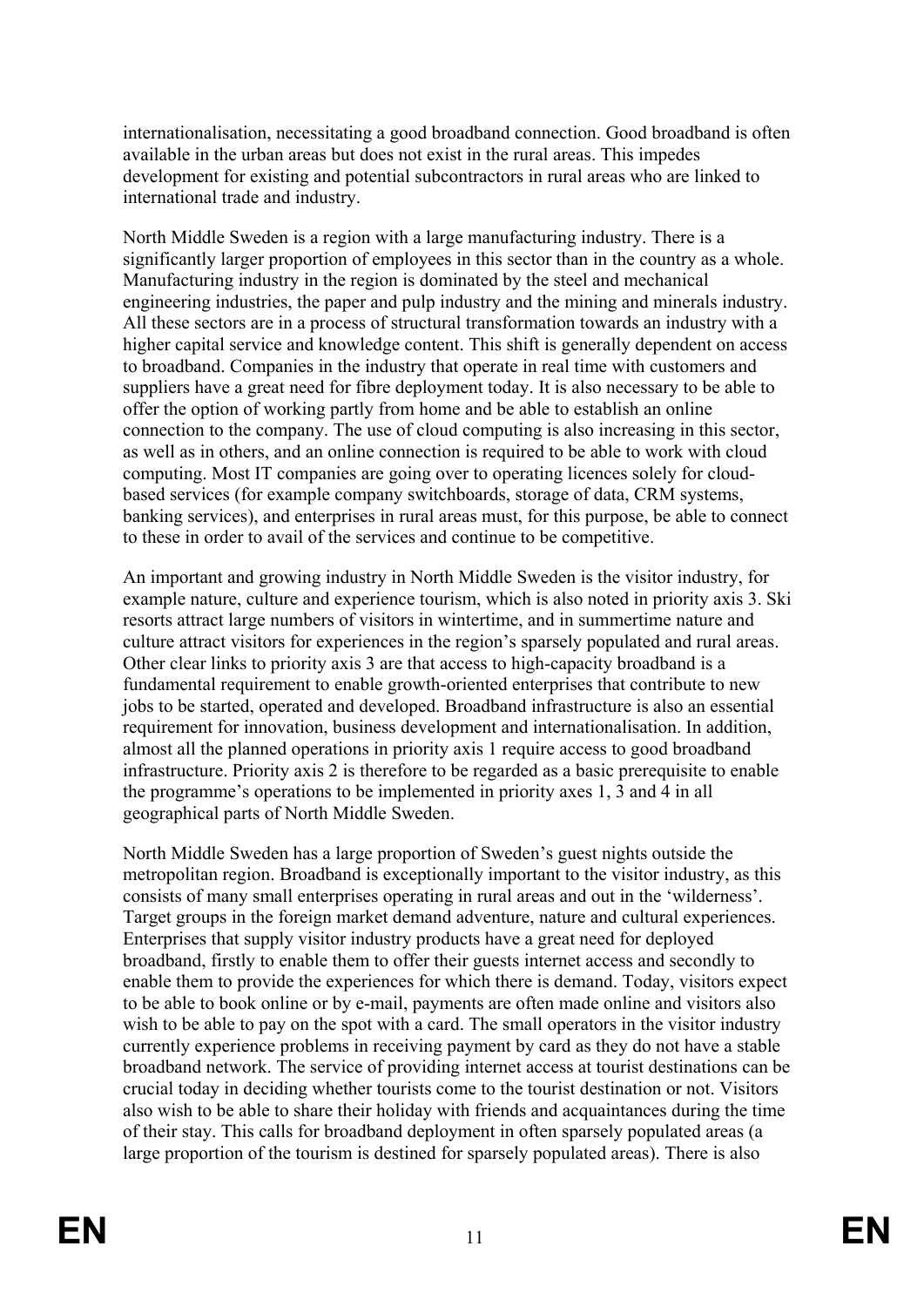great development potential for tourism with better broadband connections, for example virtual guiding in mountain trekking or on long-distance footpaths. In Sweden, we are generally good at finding new applications for IT, and broadband roll-out is also required here in order to make this possible in tourism too and not restrict the opportunities for rural areas.

A well-deployed broadband network is important for trade and industry as a whole, but it is particularly important for ICT sectors that are often in phases of development and research. Many of the clusters and innovation environments in North Middle Sweden operate in the ICT area.

In the creative industries, film, post-production and computer gaming are dependent on a good digital infrastructure. The infrastructure is a competitive advantage/factor there that may prove decisive in whether commissions are won or not.

North Middle Sweden has a demographic pattern with an increasingly ageing population, and broadband roll-out increases the possibility of the public sector providing the care that will be needed in a resource-efficient manner, at the same time as the market is opened up to new welfare enterprises. These enterprises will need stable fibre infrastructure to be able to develop and supply the care alternatives for the future.

Other sectors in North Middle Sweden outside urban areas that need good broadband infrastructure are the food industry, retailing and firms in forestry and agriculture. Internet access is needed in retailing, for example, for ordering, payment and other services, which require high reliability.

Good broadband infrastructure is a very important factor for enterprises to be willing to establish activity in rural and sparsely populated areas in North Middle Sweden, and in many cases is an essential requirement.

## **Link to and coordination with other programmes**

The operations under the European Regional Development Fund and the implementation strategies of the Rural Development Programme in North Middle Sweden are to complement and reinforce each other. Over the period 2007-2013, the Rural Development Programme has assisted towards roll-out of broadband infrastructure in the form of local area networks in smaller communities in rural areas. This has been dependent on the broadband investments made in the form of construction of backbone networks in the regional Structural Funds programme.

The broadband investments in the ERDF programme contribute to direct synergies with the operations that will be implemented in the Rural Development Programme in North Middle Sweden. Taken together, the two programmes contribute to good broadband infrastructure, directly benefiting the growth opportunities of enterprises in the sparsely populated and rural areas of the regions. The investments under the ERDF will focus on linking together locations in the parts of North Middle Sweden where broadband is not rolled out on a commercial basis. The ERDF investments lead to follow-on investments taking place in the Rural Development Programme that finance smaller local broadband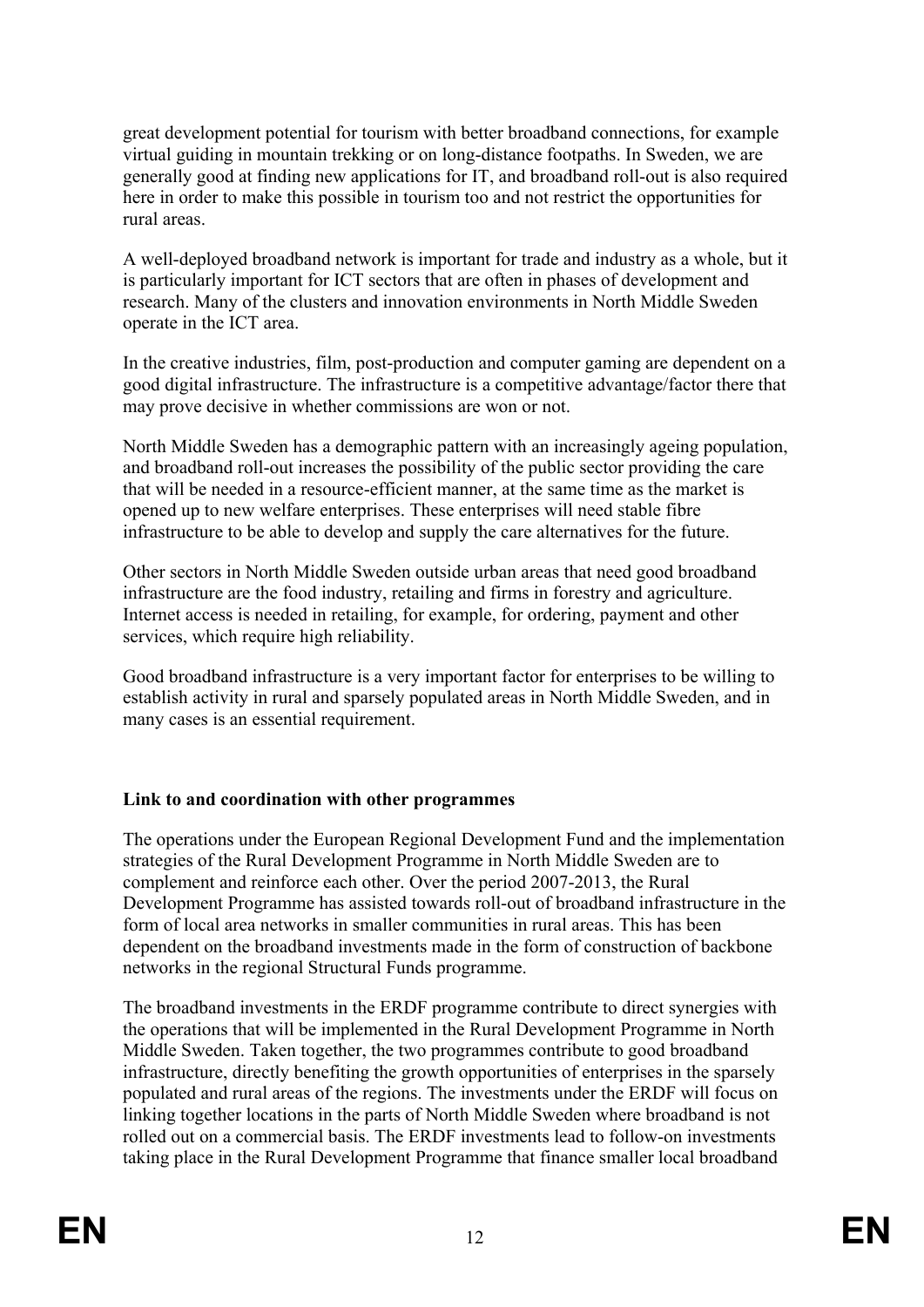projects to link end-users together. The investments in the two programmes are directly dependent on one another, and in combination they will assist towards improving the prospects of developing and operating enterprises in the region's rural and sparsely populated areas. Private operators can also finance investments linked to end-users. The private operators, for example economic associations in localities in rural areas, are important in financing broadband roll-out to the end-users. The involvement of trade and industry is also clearly visible in the local groups that organise themselves to bring fibre to rural areas. There is a high presence of entrepreneurs who consider it necessary to achieve these solutions. Taken together, good synergies are consequently attained, to the benefit of enterprises, between the operations that are implemented in the regional Structural Funds programme, the Rural Development Programme and by private operators. A rolled-out broadband infrastructure and enhanced ICT products and services are a solid foundation not just for business enterprise but also for skills development, in the form of distance studies, making it easier to implement operations in the ESF programme.

# **Experience from previous programming period**

According to the Swedish Agency for Economic and Regional Growth report 0113, *The European Regional Development Fund as a Financier of Infrastructure in Sweden*, projects for broadband investments on a general level have been very good. The participatory researchers note in the report that: 'They are in line with EU guidelines and national strategy. They are linked to the regional situation (the programme documents) and contribute to solving identified problems, regardless of whether it is a matter of investments, investigations or easing collaborative relationships between operators in the regions.'

Extensive investments have been made in broadband infrastructure over the programming period 2007-2013. These investments do not, however, meet the great need that exists for continued deployment of broadband infrastructure in those areas where commercial incentives for roll-out are lacking. This justifies continued efforts in this area.

Based on the above, the following two investment priorities have been selected:

- Investment priority 1: Extending broadband deployment and the roll-out of highspeed networks and supporting the adoption of emerging technologies and networks for the digital economy.
- Investment priority 2: Developing ICT products and services, e-commerce and enhancing demand for ICT.

# **Priority axis 3: Enhancing the competitiveness of SMEs**

# **Europe 2020 and national guidelines**

Based on the flagship initiative of the Europe 2020 strategy, *An industrial policy for the globalisation era*, the EU is to create sustainable growth. The EU must improve its productivity and competitiveness. The objective is for trade and industry, in particular small enterprises, to have to adapt to globalisation, the economic crisis and the shift to a low-carbon economy. EU industrial policy must facilitate enterprise in order to make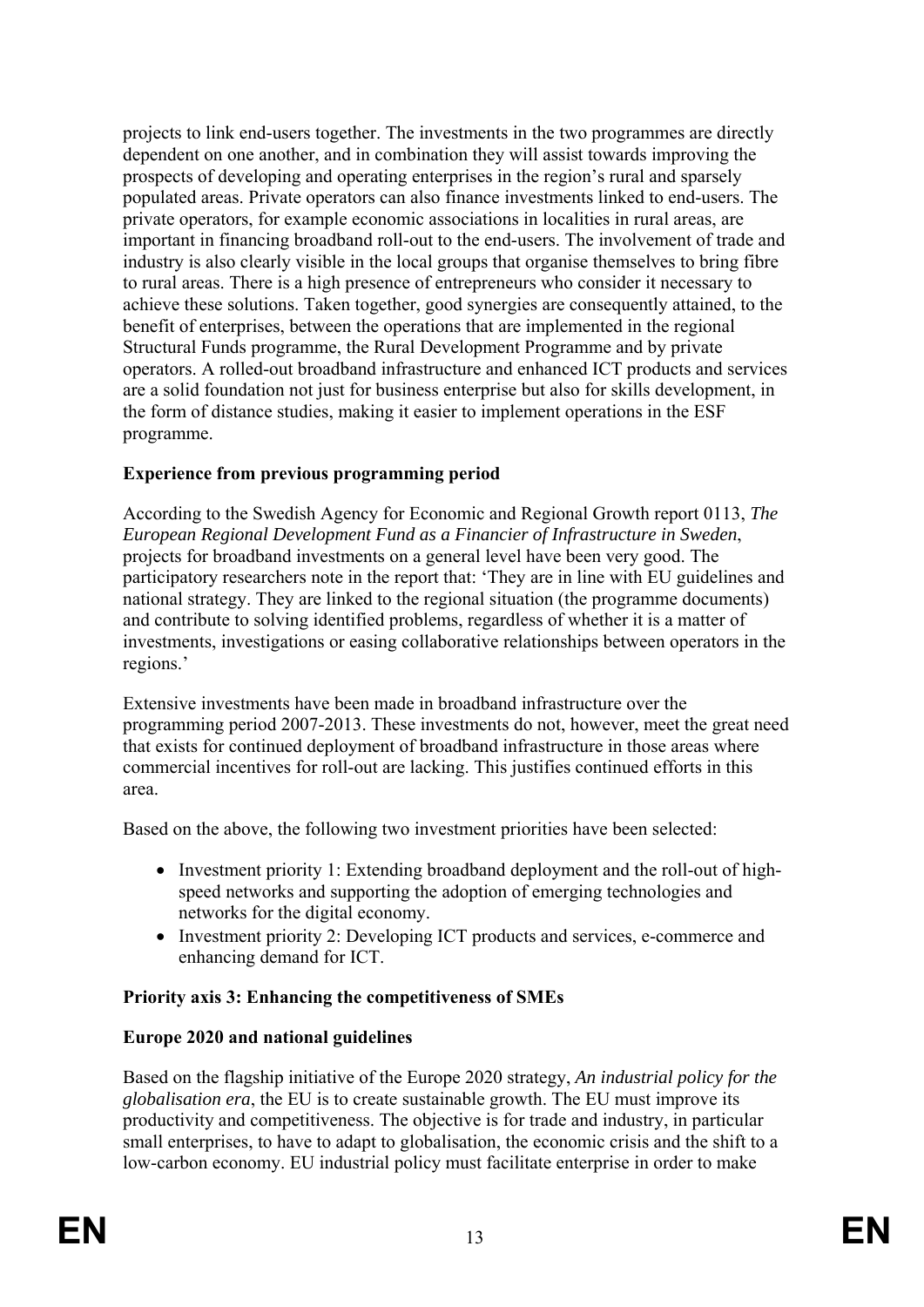companies in the EU better equipped and more competitive, and must cover all parts of the increasingly international value chain, from access to raw materials to customer service.

According to the national guidelines for *Enhancing the competitiveness of SMEs*, a good business climate can make it easier, and increase interest, to start, operate and develop successful enterprises, which is crucially important to jobs, prosperity and sustainable regional growth. Good regional conditions for trade and industry strengthen the development capacity and appeal of the region, both nationally and internationally. Increased interaction and collaboration between advisers at regional level to meet the needs of entrepreneurs more closely and improve efficiency in the system are needed. Access to advice and information may be of great importance for many entrepreneurs in deciding to start and develop the business. A smoothly functioning supply of capital is crucial for business start-ups and for sustainable growth. Collaboration and skilled labour are crucial to the competitiveness of enterprises.

#### **Link to programme area analysis and the Partnership Agreement**

According to the analysis for North Middle Sweden, attitudes to entrepreneurship are somewhat less positive than in the rest of Sweden. Collective enterprise in North Middle Sweden is on a par with the country as a whole for both women and men. As in the country as a whole, more men than women operate businesses in North Middle Sweden. The number of employees in the private sector is lower, the level of new business creation is lower and attitudes to entrepreneurship are somewhat less good than in the country as a whole. North Middle Sweden has a relatively unbalanced traditional sector structure, and it is therefore important to develop more diversified trade and industry. More diversified trade and industry, among other things with a larger service sector, leads to reduced vulnerability, new markets and a broader labour market, which in itself is an important appeal factor in order to retain and attract residents and labour.

According to the analysis for North Middle Sweden, the region has large elements of manufacturing industry, primary industries and public health and social care in its sector structure in comparison with the country as a whole and smaller elements of other knowledge-intensive services. Through efforts to develop import sectors and more diversified trade and industry, a broader labour market and more competitive trade and industry are created.

North Middle Sweden, according to the analysis, has several areas of strength that underpin continued development, for example strong export companies with top-level skills, a strong visitor industry and proximity to growth regions such as Stockholm, Gothenburg and Oslo.

The Partnership Agreement points out that North Middle Sweden has low growth, which is in close agreement with the programme area analysis.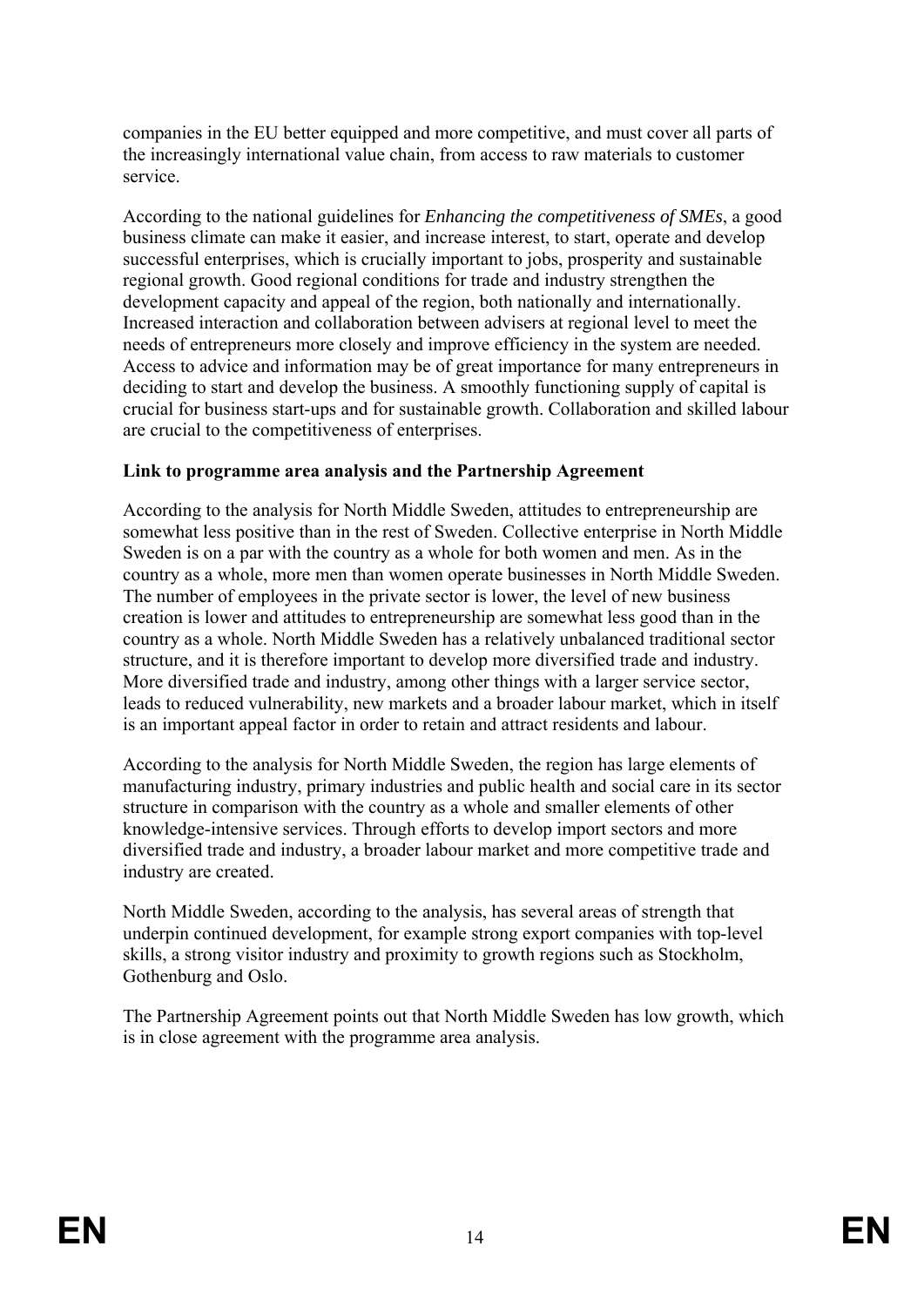## **Link to and coordination with other programmes**

The priority axis has clear links to the national ESR programme. In order to strengthen entrepreneurship, enterprise and growing companies, it is important to exploit synergies between the operations under the ESF and the ERDF, in particular with regard to skills development and mobility. Other clear links between the programmes are areas such as entrepreneurship among young people, social enterprise and implementation of the horizontal criteria. Coordination can take place through the possibility of cross-financing in the programme concerned or collaborating ERDF and ESF projects built on common needs and challenges in North Middle Sweden.

The Regional Development Programme, like the European Maritime and Fisheries Fund, has links to the ERDF programme in North Middle Sweden, in particular in operations for the development of the visitor industry or small and medium-sized enterprises. The operations under the ERDF programme are focused chiefly on development at region- or municipality-wide level, while the Rural Development Programme and the EMFF have a more local outlook. The operations complement one another and, taken together, contribute to sustainable regional growth.

Operations to promote the internationalisation processes of small and medium-sized enterprises and make it easier for companies to reach out to a global market with products and services are clearly linked to operations in the EU Strategy for the Baltic Sea Region, the territorial programmes and COSME. The ERDF programme will actively support operations for internationalisation and the opportunities for enterprises to take part in these programmes. There is also a link to Creative Europe through the ERDF programme initiatives in the cultural and creative industries.

## **Experience from previous programming period**

Experience from the programming period 2007-2013 has shown that implementation of the Structural Funds has not met the expectations for involvement of trade and industry and enterprises. It is therefore important that the projects are based on the needs and demand of enterprises. Many entrepreneurship projects are too broad, and are not adapted to specific target groups and regional conditions. The operations have partly gone to 'livelihood enterprises' and too rarely to new fast-growing enterprises.

The operations in the programme are clearly linked, for example, to customising the advisory system or actively supporting the opportunities of enterprises for business development, internationalisation, commercialisation and capacity for innovation. In addition, the programme highlights operations to promote diversified trade and industry and an increased content of services in existing enterprises, with the aim of creating sustainable growth and employment in small and medium-sized enterprises and reducing the vulnerability of North Middle Sweden and its dependence on a traditional sector structure.

Based on the above, the following two investment priorities have been selected:

• Investment priority 1: Promoting entrepreneurship, in particular by facilitating the economic exploitation of new ideas and fostering the creation of new firms, including through business incubators.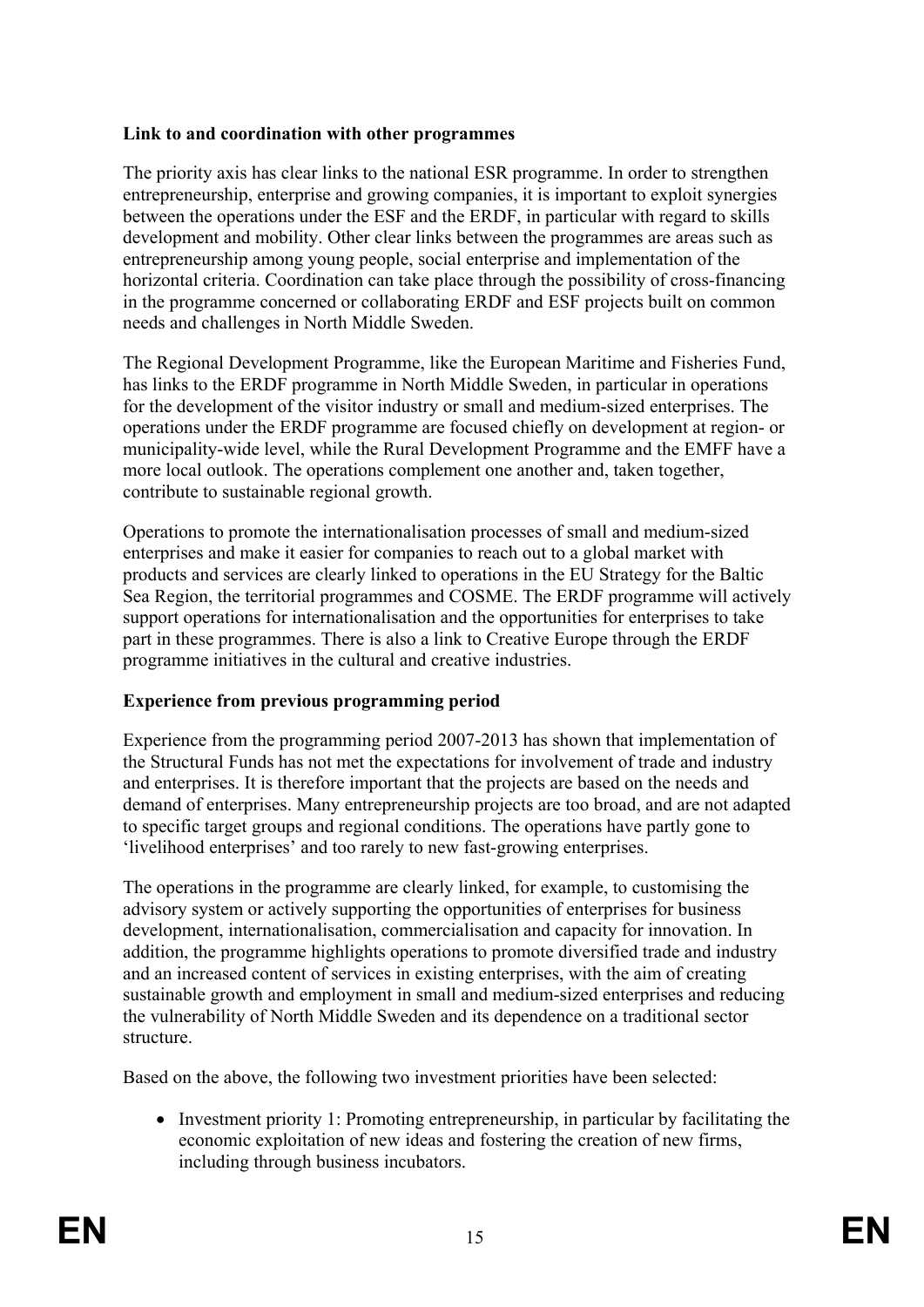• Investment priority 2: Supporting the capacity of SMEs to grow in regional, national and international markets, and to engage in innovation processes.

## **Priority axis 4: Supporting the shift towards a low-carbon economy in all sectors**

## **Europe 2020 and national guidelines**

Under the flagship initiative in the Europe 2020 strategy, *Resource-efficient Europe*, the EU is to create sustainable growth. Sustainable growth means a more resource-efficient, greener and more competitive economy. To support the shift to a resource-efficient lowcarbon economy, economic growth in the EU must be decoupled from use of resources and energy by reducing carbon dioxide emissions, promoting greater energy security and reducing consumption of resources. The objective with *Resource-efficient Europe* is, among other things, to create a more competitive low-carbon economy with efficient and sustainable use of resources, protect the environment, reduce emissions and halt losses of biodiversity, as well as benefiting from the EU's leading position in new green technology and more environmentally friendly production methods.

The European Commission White Paper establishes a target for European carbon dioxide emissions in the transport sector to be reduced by 60 % by 2050. Other targets highlighted in the White Paper for 2050 are, for example, no conventionally powered cars in cities and transfer of 50 % of passengers and cargo on medium-haul routes between cities from road to rail or shipping. To contribute towards meeting this target and, at the same time, meet the requirements for increased mobility and accessibility, there is a need to adapt the transport system and community planning on the basis of a sustainable approach.

According to the national guidelines *Supporting the shift towards a low-carbon economy in all sectors*, operations to save energy and develop technology are important measures to support the shift to a low-carbon economy. Support for investments by small and medium-sized enterprises aimed at improving the energy efficiency of companies has a positive impact on the environment and contributes to greater energy awareness. New technology and new services can be promoted through demonstration and test facilities. Procurement is an effective instrument for achieving energy savings and developing energy-efficient products and services. Collaboration between operators can result in an exchange of shared experiences and synergies.

## **Link to programme area analysis and the Partnership Agreement**

According to the analysis, North Middle Sweden has increasing production of renewable energy and great access to forest raw material. Unfortunately, the region has a weak population trend and long distances between home, consumption and production, which makes transport more expensive. In addition, there is a relatively low level of research and development in small and medium-sized enterprises, contributing to lower adaptability and innovativeness. To make future sustainable growth possible, there is a need for increased focus and greater specialisation in renewable energy, sustainable transport, energy efficiency and energy technology in small and medium-sized enterprises. It is necessary to adjust goods and passenger transport in trade and industry in a more sustainable direction. An opportunity for North Middle Sweden is greater specialisation in renewable energy and energy technology, which contributes to greater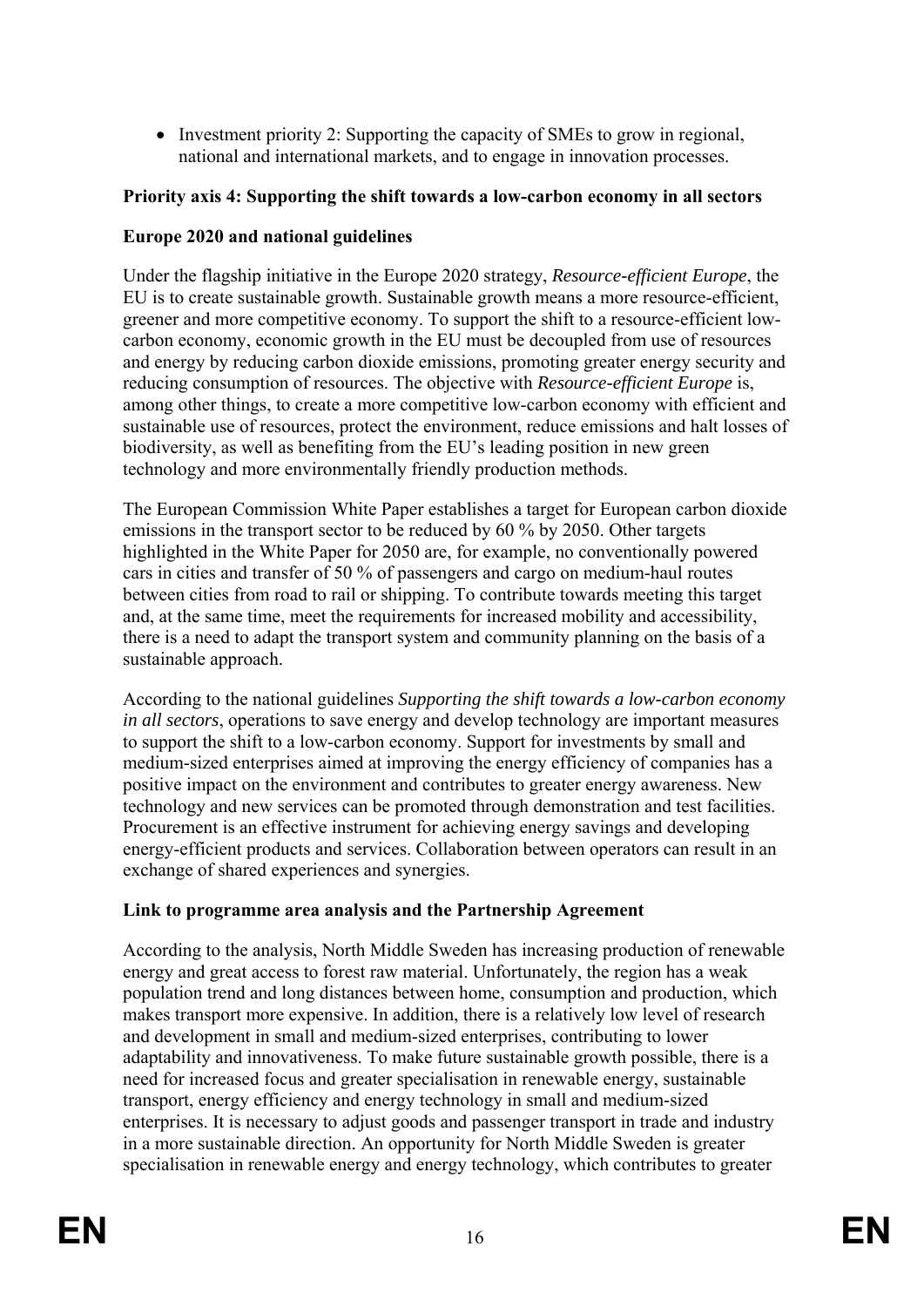diversification of business structure, new markets and the development of new advanced services.

The Partnership Agreement points out that combining growth with a reduction in carbon dioxide emissions poses a challenge. A large proportion of emissions take place through the transport system. A change-over to a more sustainable energy system provides a foundation for the development of technology, products and services. The North Middle Sweden programme area analysis is in close agreement with the Partnership Agreement.

## **Link to and coordination with other programmes**

Measures aimed at increased use of renewable energy from agriculture can be supported in the Rural Development Programme. These operations are linked to the ERDF. The primary target group of the Rural Development Programme is primary industries, while the ERDF is focused on small and medium-sized enterprises outside the primary industries. Taken together, the operations can assist towards increased use of renewable energy and improved energy efficiency among small and medium-sized enterprises.

Operations under the European Regional Development Fund for improved public transport and greater mobility in the labour market facilitate implementation of operations in the ESF and Rural Development Programmes, for example to make it easier for people to commute to work and for studies.

In addition, active work on energy efficiency, development of renewable energy and energy technology requires international collaboration to be possible, for example through the EU Strategy for the Baltic Sea Region, the territorial programmes and participation in Horizon 2020.

## **Experience from previous programming period**

Only a small number of projects relating to energy efficiency and renewable energy have been run during the programming period. These projects have not clearly created a regional system for working with the priority axis of a low-carbon economy. It is therefore a positive feature that the ERDF programme 2014-2020 creates the necessary basis for more coordinated and strategic operations in the area. The underlying principle in the ERDF programme is that strategies and plans for sustainable transport systems should have an approach that transcends modes of transport and be based on the four-step principle.

Based on the above, the following two investment priorities have been selected:

- Investment priority 1: Promoting energy efficiency and use of renewable energy in enterprises.
- Investment priority 2: Promoting research and innovation in and application of low-carbon technology.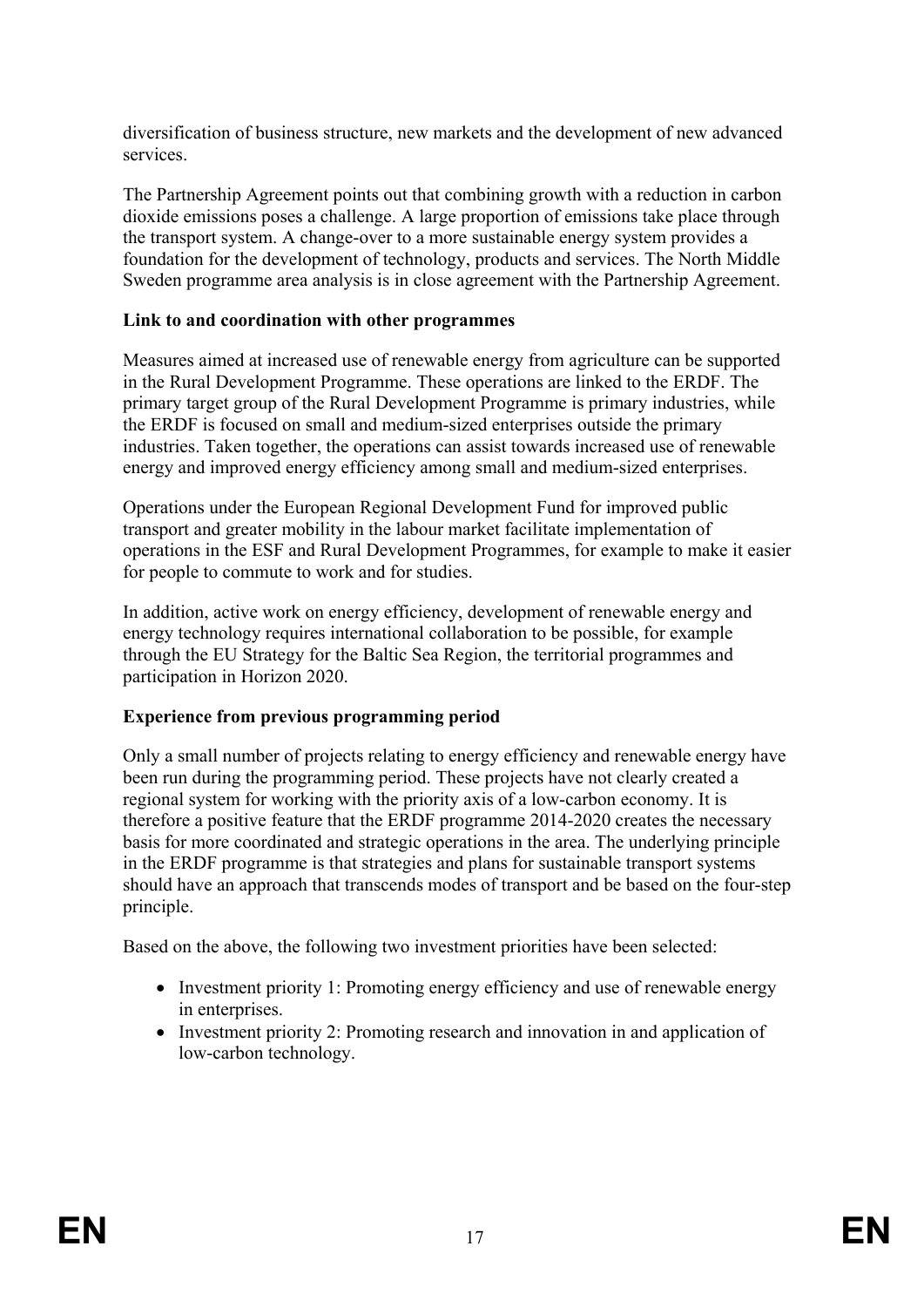#### **Ex-ante evaluation of proposals for ERDF programmes in North Middle Sweden 2014-2020**

The Swedish Agency for Growth Policy Analysis deems the analysis to be relevant and based on reliable material. In addition, the Agency regards the priority axes as justified by the analysis and linked to the Europe 2020 analysis. The selected priority axes are deemed to be in accordance with EU-wide objectives, country-specific and regionspecific recommendations, and the challenges faced by the programme area.

With regard to horizontal criteria, the text of each priority axis has been quality-assured by the gender equality/sustainability expert of the regional council. Programme writing linked to innovations and the environment in priority axis 1 has also been strengthened.

The assessment of the Swedish Agency for Growth Policy Analysis is that the selected indicators are relevant, but that certain investment priorities do not have indicators attached to them. To strengthen the relationship, the output indicator *Number of enterprises cooperating with research institutions* has been added. All the indicators have also been reviewed, and the assessment of the programme writers is that there is now better correlation between investment priorities and indicators.

The assessment by the Swedish Agency for Growth Policy Analysis is that objectives, investment priorities, analysis and operations are integrated with each other, but it questions where the focus of the programme is. Based on analysis of the programme on regional development strategies, it is deemed that a mix of initiatives related to the existing strategic areas of strength is important, and that there is a need for initiatives in new areas. There must be breadth in a 7-year programme, with flexibility in relation to what happens in the outside world.

The justification for the allocation of resources is endorsed at political level, in the three regional boards.

The Swedish Agency for Growth Policy Analysis goes on to state that there are opportunities for improvement in describing activities. This is based on previous programmes, where this has worked very smoothly for both applicants and administrative staff. There is otherwise a danger of lock-in effects.

The indicator *Proportion of enterprises experiencing benefit from services delivered by operators in the innovation support system* has been removed, and is therefore not relevant for adjustment.

The target values have been adjusted downwards for many of the output indicators. The Swedish Agency for Growth Policy Analysis points out that the average cost per new job is higher than in other programme areas. North Middle Sweden is a region characterised by:

- a region undergoing substantial structural change in which many industrial jobs are being lost
- high unemployment parts of the region have the highest unemployment rate in the country
- lower proportion of service companies than the country as a whole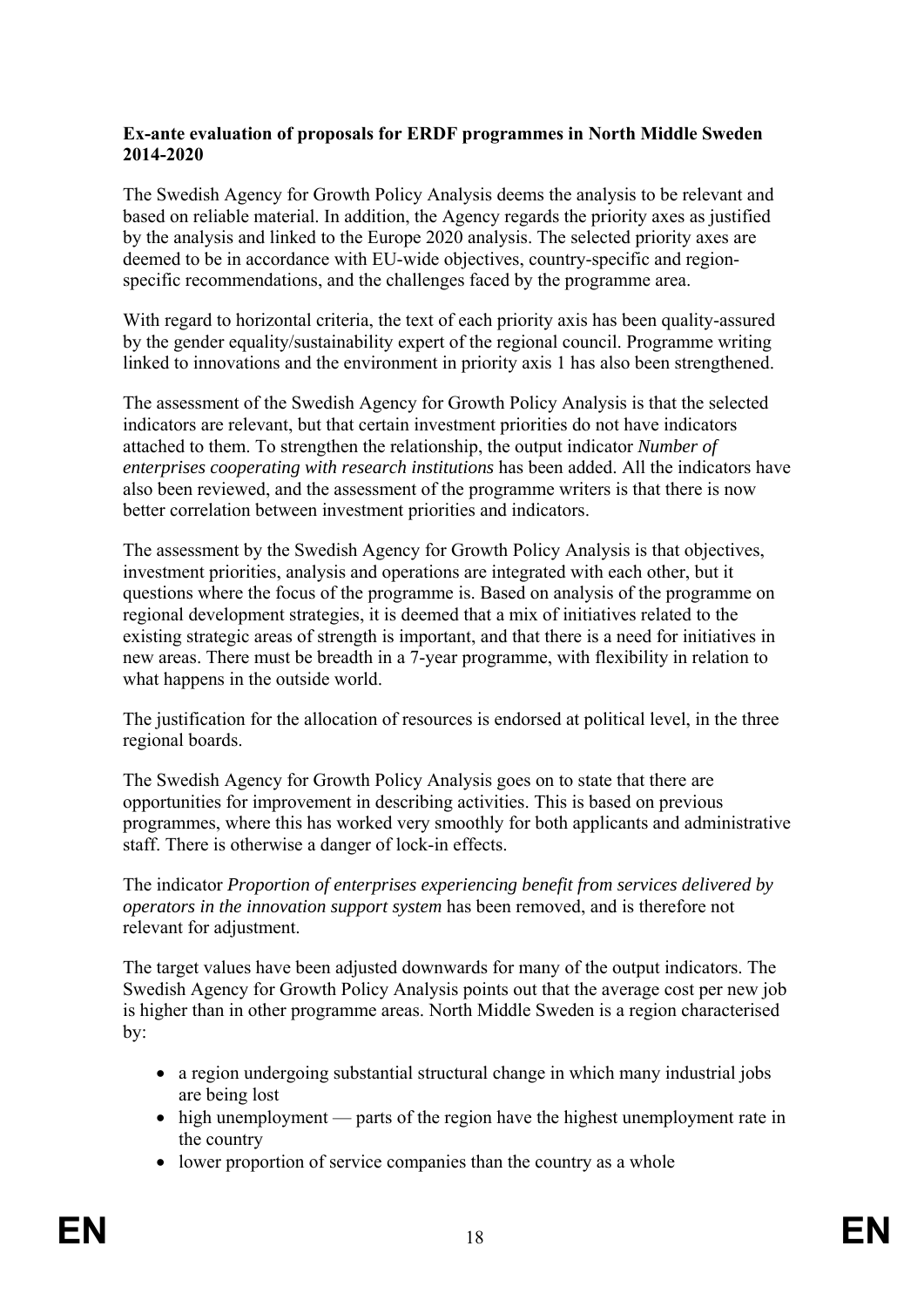- large geographical distances some parts of the region are distinctly sparsely populated areas
- lower level of educational attainment than the country as a whole.

Taken together, this means that costs per job are estimated to be higher than in regions with better conditions based on the above items.

The Swedish Agency for Growth Policy Analysis also points out that there are low target values for intended broadband operations.

North Middle Sweden is characterised by long distances, and large parts of the region are sparsely populated. The proportion of households and places of work that have access to fibre broadband is lower in North Middle Sweden than in the country as a whole. Localities close to urban areas were connected during the programming period 2007- 2013, and what remains to be done is to carry out connections to more peripheral areas.

1.1.2 A justification for the choice of thematic objectives and corresponding investment priorities having regard to the partnership agreement, based on an identification of regional and, where appropriate, national needs including the need to address the challenges identified in relevant country-specific recommendations adopted in accordance with Article 121(2) TFEU and the relevant Council recommendations adopted in accordance with Article 148(4) TFEU, taking into account the ex-ante evaluation.

| Table 1: Justification for the selection of thematic objectives and investment priorities |  |  |  |
|-------------------------------------------------------------------------------------------|--|--|--|
|-------------------------------------------------------------------------------------------|--|--|--|

| <b>Selected thematic</b><br>objective                                               | <b>Selected investment priority</b>                                                                                                                                                                                                               | <b>Justification for selection</b>                                                                                                                                                                                  |
|-------------------------------------------------------------------------------------|---------------------------------------------------------------------------------------------------------------------------------------------------------------------------------------------------------------------------------------------------|---------------------------------------------------------------------------------------------------------------------------------------------------------------------------------------------------------------------|
| $01$ — Strengthening<br>research,<br>technological<br>development and<br>innovation | $1b$ – Promoting business<br>investment in R&I, developing<br>links and synergies between<br>enterprises, research and<br>development centres and the<br>higher education sector, in<br>particular promoting investment<br>in product and service | • R&D intensity in SMEs is<br>low. To increase enterprises'<br>own research capacity, it is<br>important to strengthen and<br>develop open research and<br>innovation environments<br>(test beds, lab environments) |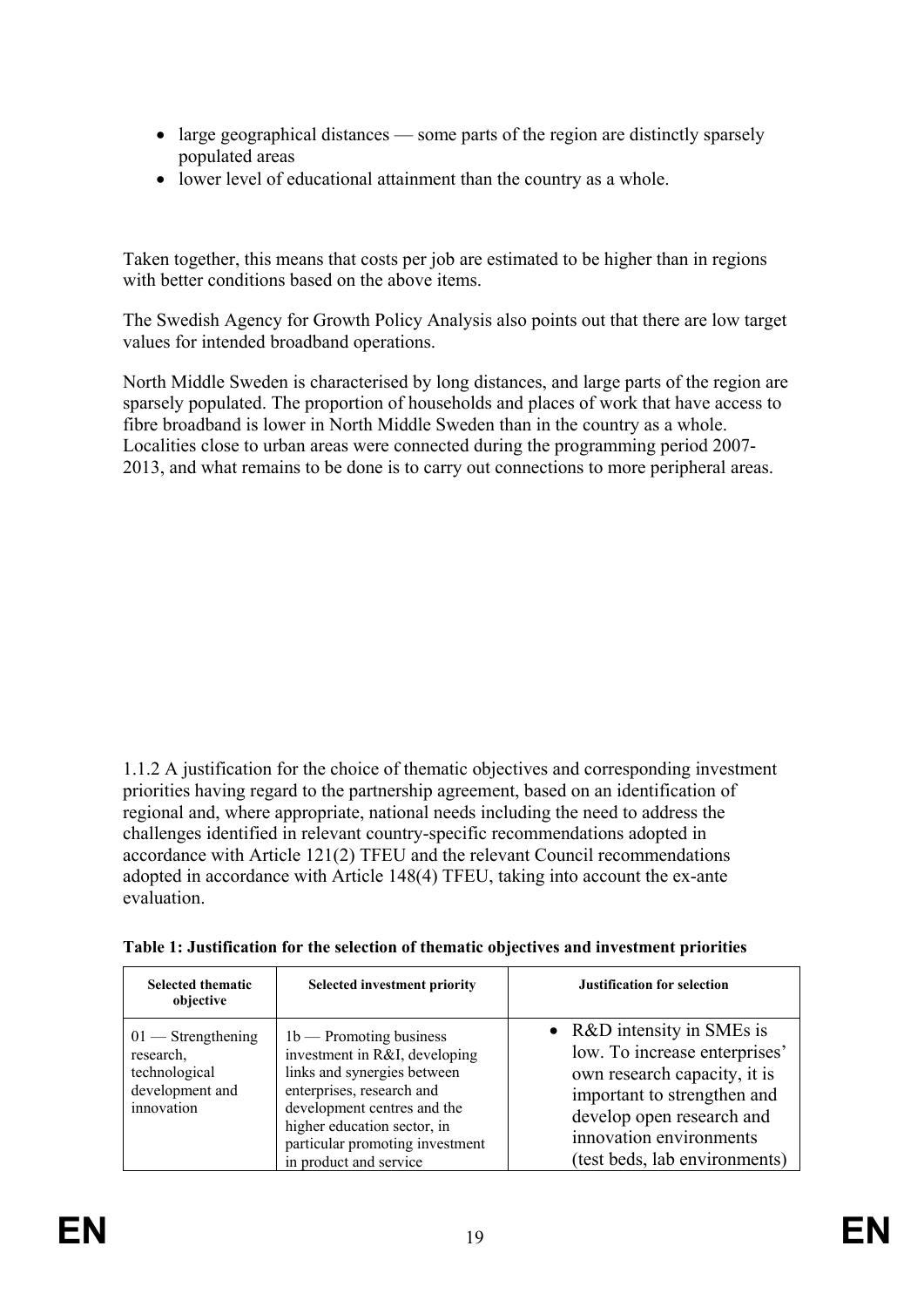| <b>Selected thematic</b><br>objective                                                                         | Selected investment priority                                                                                                                                                                                                                                                                                                                                                                                                                                                             | <b>Justification for selection</b>                                                                                                                                                                                                                                                                                                                                                                                                                                                                                                                                                                                                                                                                                                                                                                                                           |
|---------------------------------------------------------------------------------------------------------------|------------------------------------------------------------------------------------------------------------------------------------------------------------------------------------------------------------------------------------------------------------------------------------------------------------------------------------------------------------------------------------------------------------------------------------------------------------------------------------------|----------------------------------------------------------------------------------------------------------------------------------------------------------------------------------------------------------------------------------------------------------------------------------------------------------------------------------------------------------------------------------------------------------------------------------------------------------------------------------------------------------------------------------------------------------------------------------------------------------------------------------------------------------------------------------------------------------------------------------------------------------------------------------------------------------------------------------------------|
|                                                                                                               | development, technology transfer,<br>social innovation, eco-innovation,<br>public service applications,<br>demand stimulation, networking,<br>clusters and open innovation<br>through smart specialisation, and<br>supporting technological and<br>applied research, pilot lines, early<br>product validation actions,<br>advanced manufacturing<br>capabilities and first production,<br>in particular in key enabling<br>technologies and diffusion of<br>general purpose technologies | where enterprises can<br>develop products and<br>services in collaboration<br>with universities and<br>colleges. It is also important<br>that the applied research<br>undertaken at universities<br>and colleges is linked to the<br>enterprises' needs and<br>development opportunities.<br>North Middle Sweden has<br>weaker economic growth<br>than the country as a whole.<br>Initiatives to improve the<br>innovativeness of enterprises<br>are therefore crucial in order<br>to increase growth.<br>• North Middle Sweden has<br>several active clusters that<br>contribute to the<br>development of growth<br>companies. The<br>competitiveness of trade and<br>industry in the region is<br>strengthened by developing<br>both existing clusters and<br>innovation systems and<br>actively encouraging the<br>emergence of new ones. |
| $02$ — Enhancing<br>access to, and use and<br>quality of,<br>information and<br>communication<br>technologies | $2a$ - Extending broadband<br>deployment and the roll-out of<br>high-speed networks and<br>supporting the adoption of<br>emerging technologies and<br>networks for the digital economy                                                                                                                                                                                                                                                                                                   | North Middle Sweden has a<br>low proportion of enterprises<br>in its rural and sparsely<br>populated areas that have<br>access to high-quality<br>broadband. There is a great<br>need for investment, and<br>there is a lack of incentives<br>in parts of the region for<br>commercial roll-out of<br>broadband.<br>The fact that enterprises in<br>$\bullet$<br>parts of the region lack<br>access to good broadband<br>infrastructure is a growth-                                                                                                                                                                                                                                                                                                                                                                                         |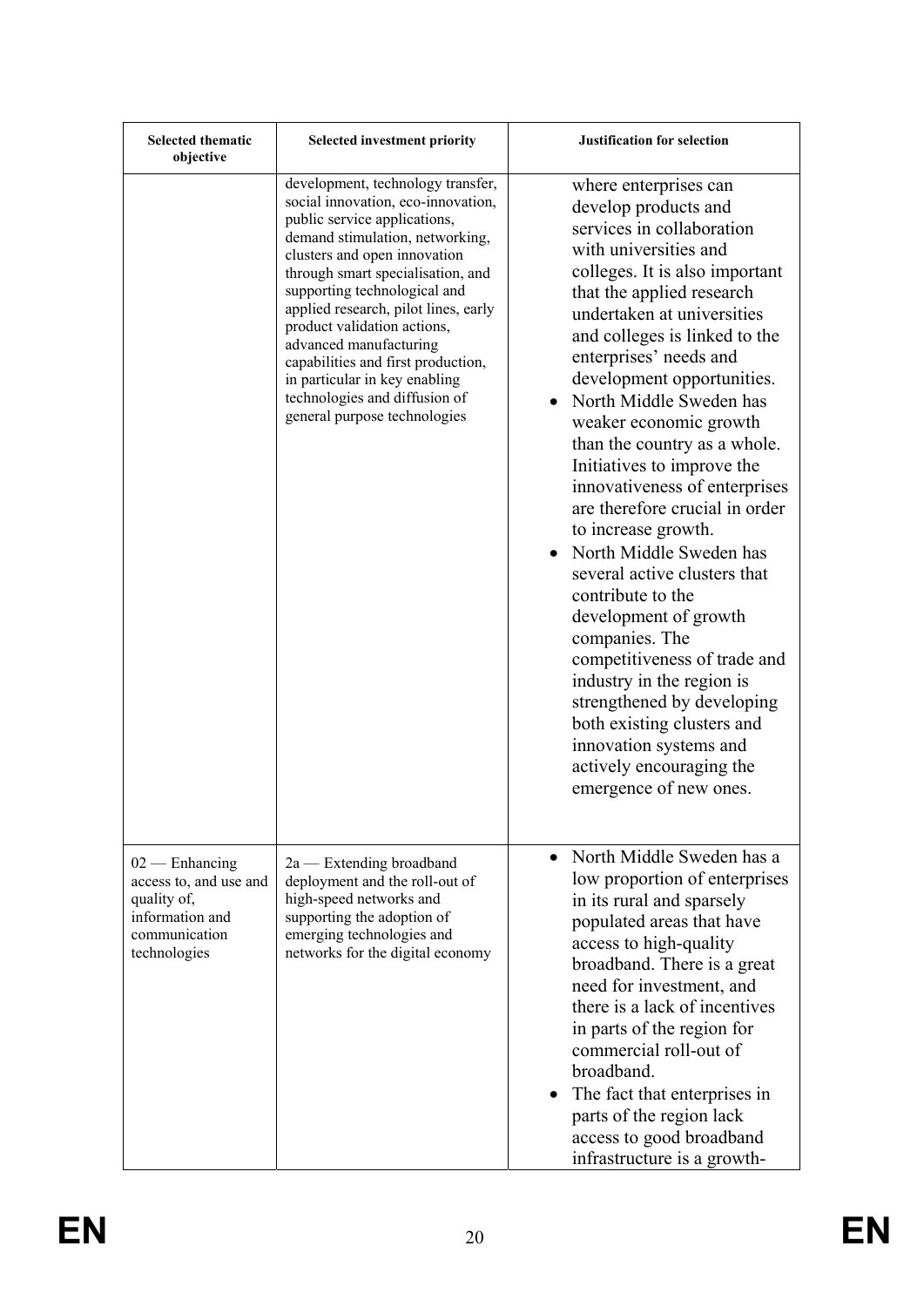| <b>Selected thematic</b><br>objective                                                                                                                                                                | <b>Selected investment priority</b>                                                                                                                                                                      | <b>Justification for selection</b>                                                                                                                                                                                                                                                                                                                                                    |
|------------------------------------------------------------------------------------------------------------------------------------------------------------------------------------------------------|----------------------------------------------------------------------------------------------------------------------------------------------------------------------------------------------------------|---------------------------------------------------------------------------------------------------------------------------------------------------------------------------------------------------------------------------------------------------------------------------------------------------------------------------------------------------------------------------------------|
|                                                                                                                                                                                                      |                                                                                                                                                                                                          | inhibiting factor. The<br>prospects of SMEs being<br>able to develop and grow,<br>but also the possibility of<br>new enterprises being started<br>up, are strengthened through<br>the programme's broadband<br>investments.<br>• Broadband investments are<br>essential in enabling<br>operations in priority axes 1,<br>3 and 4 to be implemented.                                   |
| $02$ — Enhancing<br>access to, and use and<br>quality of,<br>information and<br>communication<br>technologies                                                                                        | $2b$ — Developing ICT products<br>and services, e-commerce and<br>enhancing demand for ICT                                                                                                               | • A relatively low proportion<br>of enterprises have access to<br>broadband, which also<br>reduces access to and<br>development of ICT-based<br>services.<br>Roll-out of broadband<br>infrastructure, combined<br>with development of ICT<br>based on the public sector, is<br>leading to new ICT-based<br>products and services to the<br>benefit of SMEs in North<br>Middle Sweden. |
| $03$ — Enhancing the<br>competitiveness of<br>small and medium-<br>sized enterprises, the<br>agricultural sector<br>(for the EAFRD) and<br>the fisheries and<br>aquaculture sector<br>(for the EMFF) | $3a$ — Promoting<br>entrepreneurship, in particular by<br>facilitating the economic<br>exploitation of new ideas and<br>fostering the creation of new<br>firms, including through business<br>incubators | • North Middle Sweden has a<br>low level of new business<br>start-ups and an unbalanced<br>sector structure. To change<br>attitudes to entrepreneurship<br>and obtain more diversified<br>trade and industry, it is<br>important that there is a<br>functioning advisory system<br>that encourages and<br>facilitates the emergence and<br>development of growth<br>companies.        |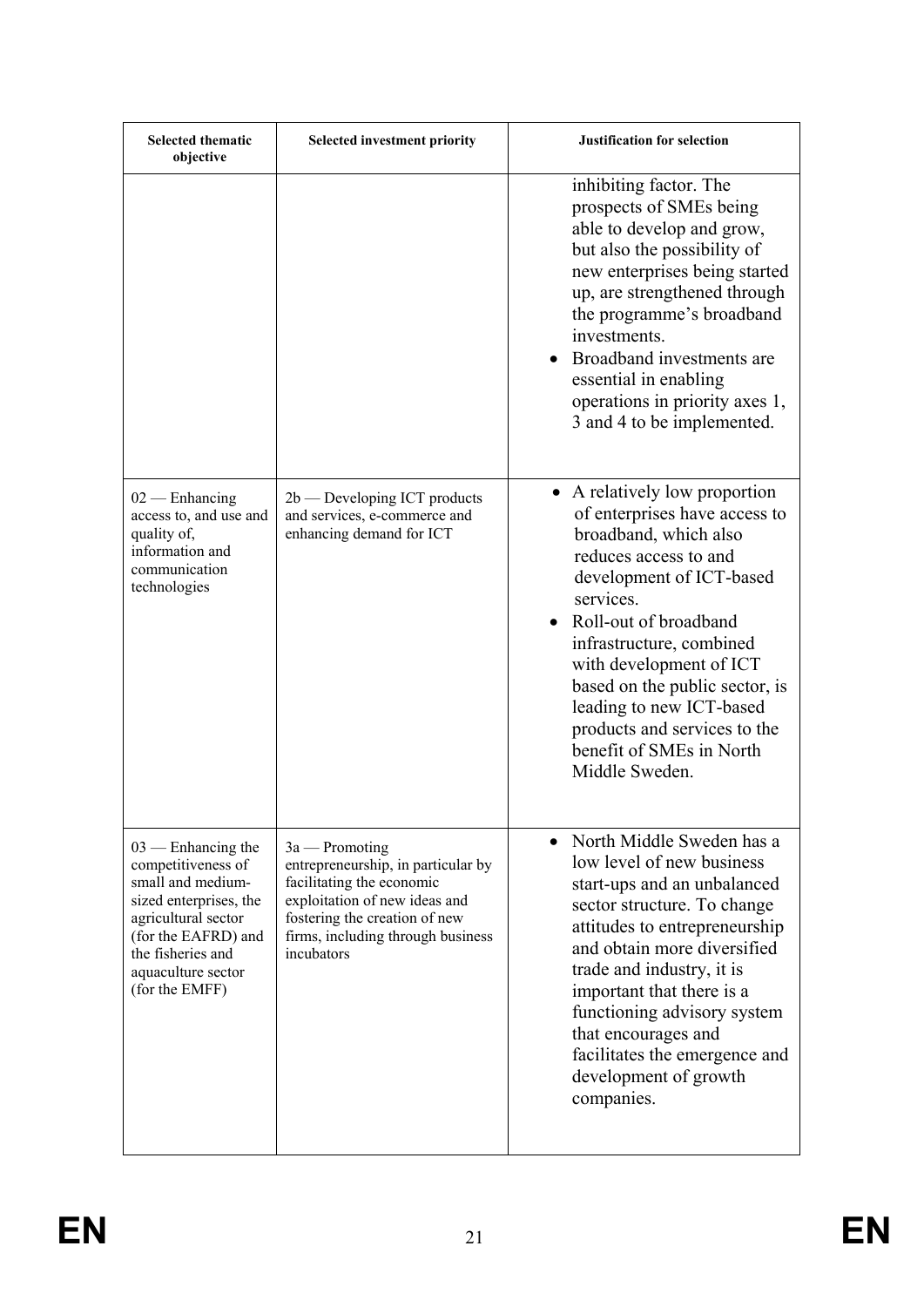| <b>Selected thematic</b><br>objective                                                                                                                                                                | <b>Selected investment priority</b>                                                                                                             | <b>Justification for selection</b>                                                                                                                                                                                                                                                                                                                                                                                                                                                                                                                                                                                                                                                                                                                                                                                                                             |
|------------------------------------------------------------------------------------------------------------------------------------------------------------------------------------------------------|-------------------------------------------------------------------------------------------------------------------------------------------------|----------------------------------------------------------------------------------------------------------------------------------------------------------------------------------------------------------------------------------------------------------------------------------------------------------------------------------------------------------------------------------------------------------------------------------------------------------------------------------------------------------------------------------------------------------------------------------------------------------------------------------------------------------------------------------------------------------------------------------------------------------------------------------------------------------------------------------------------------------------|
| $03$ — Enhancing the<br>competitiveness of<br>small and medium-<br>sized enterprises, the<br>agricultural sector<br>(for the EAFRD) and<br>the fisheries and<br>aquaculture sector<br>(for the EMFF) | 3d — Supporting the capacity of<br>SMEs to grow in regional,<br>national and international<br>markets, and to engage in<br>innovation processes | • North Middle Sweden has a<br>relatively unbalanced sector<br>structure, and it is therefore<br>important to develop more<br>diversified trade and<br>industry.<br>North Middle Sweden has a<br>number of growing and<br>important sectors such as the<br>visitor industry,<br>environmental technology<br>and environmental services<br>(clean-tech), as well as<br>cultural and creative<br>industries. A focus on<br>sectors important to the<br>region brings about more<br>diversified trade and<br>industry, growing sectors<br>and an increased number of<br>jobs, and makes the region's<br>trade and industry more<br>competitive. Other important<br>aspects to strengthen<br>competitiveness and growth<br>capacity for small and<br>medium-sized enterprises in<br>North Middle Sweden are<br>internationalisation and good<br>access to capital. |
| $04$ — Supporting the<br>shift towards a low-<br>carbon economy in<br>all sectors                                                                                                                    | $4b$ — Promoting energy<br>efficiency and renewable energy<br>use in enterprises                                                                | • North Middle Sweden shows<br>potential for greater energy<br>efficiency in enterprises,<br>which contributes to reduced<br>regional environmental<br>impact and improved<br>competitiveness in SMEs.<br>• North Middle Sweden is well<br>placed for increased use of<br>renewable energy.<br>Specialisation in renewable<br>energy contributes to greater<br>diversification in the<br>structure of trade and                                                                                                                                                                                                                                                                                                                                                                                                                                                |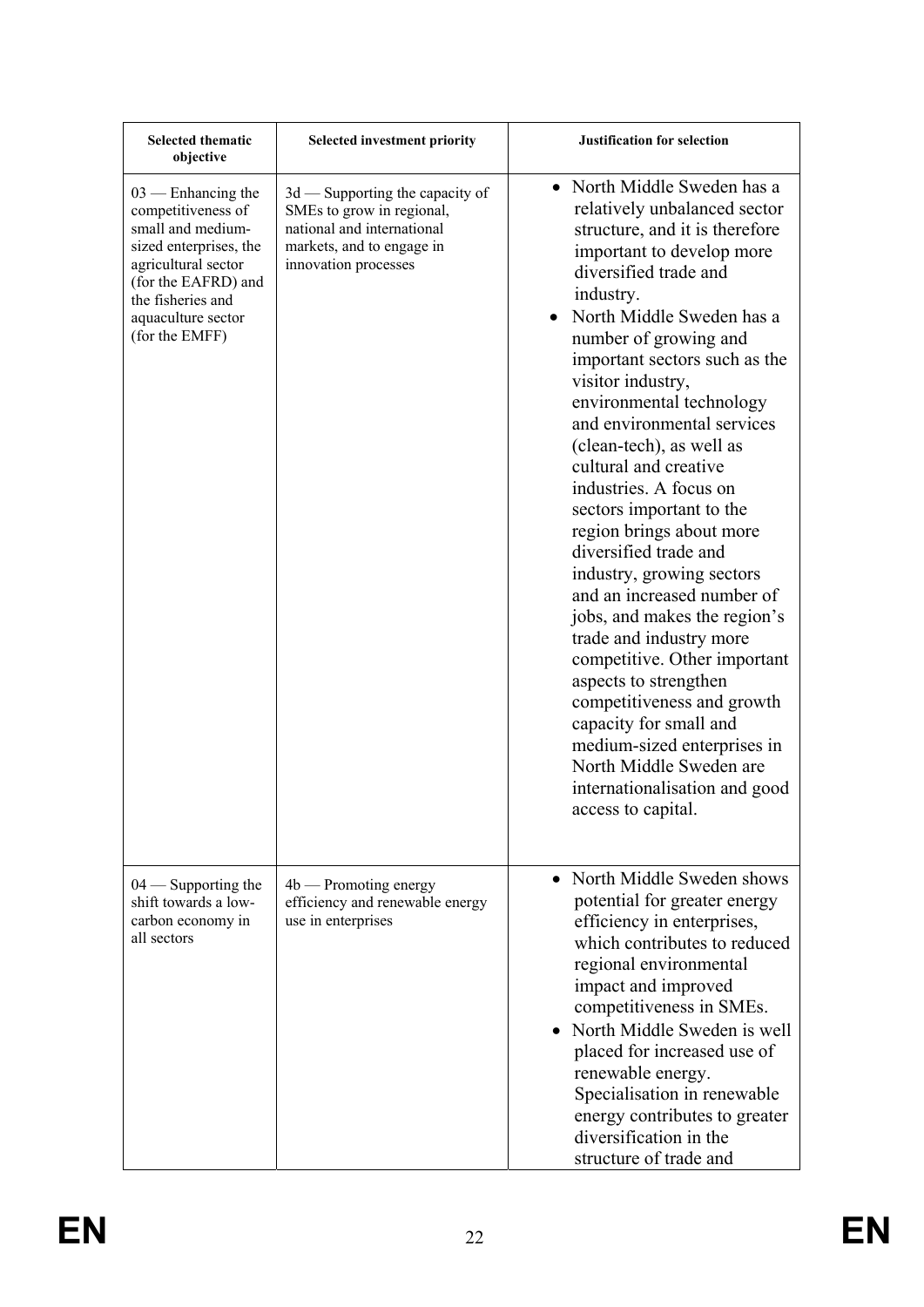| <b>Selected thematic</b><br>objective                                             | <b>Selected investment priority</b>                                                       | <b>Justification for selection</b>                                                                                                                                                                                                                                                                                                                                                                                                                                           |
|-----------------------------------------------------------------------------------|-------------------------------------------------------------------------------------------|------------------------------------------------------------------------------------------------------------------------------------------------------------------------------------------------------------------------------------------------------------------------------------------------------------------------------------------------------------------------------------------------------------------------------------------------------------------------------|
|                                                                                   |                                                                                           | industry, new markets and<br>development of more<br>advanced services.<br>Trade and industry in North<br>Middle Sweden have an<br>increased need for goods and<br>passenger transport, resulting<br>in increased costs. This, and<br>the adverse effects of<br>transport on climate and the<br>environment increase the<br>requirements for a more<br>efficient and low-carbon<br>transport system.                                                                          |
| $04$ — Supporting the<br>shift towards a low-<br>carbon economy in<br>all sectors | 4f — Promoting research and<br>innovation in, and adoption of,<br>low-carbon technologies | North Middle Sweden has<br>$\bullet$<br>potential, through operations<br>for R&D, innovations and<br>technology development, for<br>increased specialisation in<br>energy technology and<br>renewable energy, which<br>contributes to greater<br>diversification of the<br>structure of trade and<br>industry, new markets and<br>the development of more<br>advanced services. Taken<br>together, this contributes to<br>reduced carbon dioxide<br>emissions in the region. |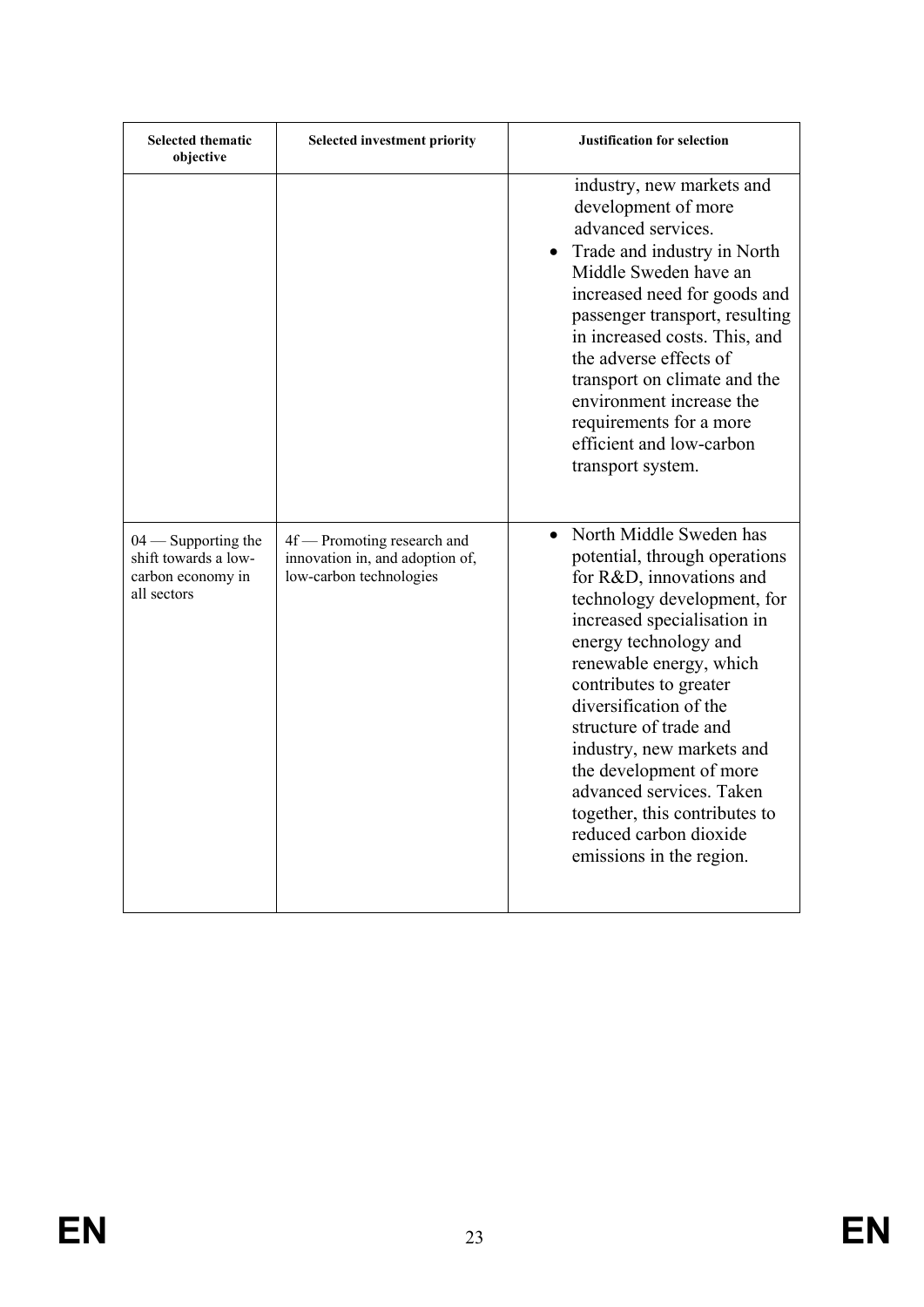## **1.2 Justification for the financial allocation**

Justification for the financial allocation (Union support) to each thematic objective and, where appropriate, investment priority, in accordance with the thematic concentration requirements, taking into account the ex-ante evaluation.

## **Given factors**

The EU's future cohesion policy is based on 11 thematic objectives with associated investment priorities. The thematic objectives and the contents of the investment priorities are pre-determined by the Commission. Selectability is limited. According to the Commission regulations, 80 % of European Regional Development Fund resources is to be used for these areas, i.e. thematic objectives 1: Research and innovation, 2: Enhancing access to and use and quality of ICT, 3: Enhancing the competitiveness of small and medium-sized enterprises, and 4: Supporting the shift to a low-carbon economy. At least 20 % is to be allocated to thematic objective 4.

The Swedish Government has decided to set up a national ERDF programme. This means that 14 % of the total resources in the European Regional Development Fund will be allocated to a national ERDF programme. The establishment of a national ERDF programme has the following effect on the thematic concentration of the regional programmes: at least 70 % of the resources is to be destined for thematic objectives 1, 2 and 3, and at least 13 % for thematic objective 4. The allocation indicated above is a mandatory requirement for the regionally established programme concerned, and North Middle Sweden fulfils the requirement by allocating 81 % to thematic objectives 1-3 and 15 % to thematic objective 4. The remaining 4 % relates to TA resources for programme implementation.

#### Justification for allocation

Broad political endorsement of the allocation of resources between the programme's priority axes has taken place, based on given conditions and the conditions, opportunities and needs of North Middle Sweden. Regional development strategies have guided allocation.

## *Priority axis 1: 22% of EU resources*

The justification for allocating EU resources to priority axis 1 is, firstly, weak development with regard to fast-growing innovative companies and, secondly, aspects that emerge in the analysis for North Middle Sweden. The analysis show that there are needs for deeper cluster collaboration in existing clusters and in new areas to contribute to a raised level of innovation in the enterprises and greater collaboration between enterprises and research institutions. Priority axes 1 and 3 supplement one another by both fostering greater diversification in North Middle Sweden.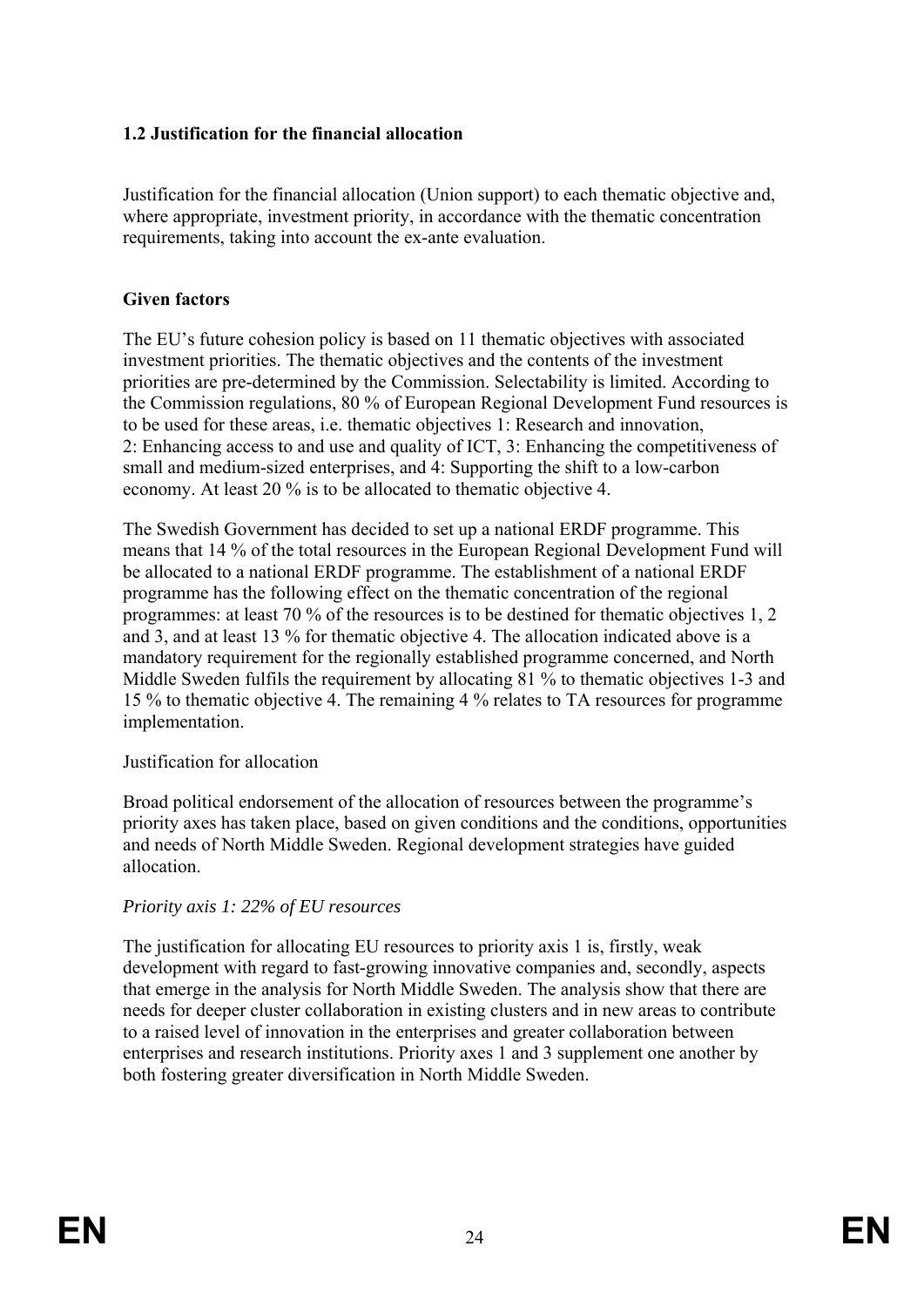## *Priority axis 2: 29 % of EU resources*

The justification for allocating EU resources to priority axis 2 is aspects that emerge in the analysis for North Middle Sweden. The analysis shows that broadband investments in the region's sparsely populated and rural areas are prioritised for operations. There is a great need for investment due to long geographical distances in the programme area, and there is a lack of incentives for commercial expansion in parts of the region. There is therefore an extensive need for public investments. To ensure that enterprises in all parts of North Middle Sweden gain access to high-speed broadband infrastructure, almost one third of programme resources will be allocated to this priority axis. The high prioritisation of resources to this priority axis is justified by a good broadband infrastructure throughout North Middle Sweden being essential for the operations that will be implemented in the programme's priority axes 1, 3 and 4. Access to broadband of both high quality and high speed is essential today for business creation, but also to simplify everyday life for enterprises. Enterprise density is higher in rural areas than in urban areas, and the issue of the survival and development capacity of rural areas is therefore closely associated with broadband infrastructure.

## *Priority axis 3: 30 % of EU resources*

The justification for allocating EU resources to priority axis 3 is, firstly, weak development with regard to fast-growing innovative companies and, secondly, aspects that emerge in the analysis for North Middle Sweden. The analysis points to a low level of new business start-ups and a relatively unbalanced sector structure. North Middle Sweden has good development opportunities within the region's existing and new areas of strength, for example the visitor industry, creative and cultural industries and other service industries. The priority axis also accommodates capital supply initiatives. Priority axes 1 and 3 supplement one another in that they both foster greater diversification in North Middle Sweden. Priority axis 3 is the largest in the programme in terms of budget. The justification is that business development is the principal focus of the programme, and this priority axis represents the basis for enabling Europe 2020 to be fulfilled.

## *Priority axis 4 [1]: 15 % of EU resources*

The justification for allocating EU resources to priority axis 4 is, firstly, that a shift to a low-carbon economy should take place through continued development and use of renewable energy and greater energy efficiency, and, secondly, aspects that emerge in the analysis for North Middle Sweden. The analysis shows that initiatives aimed at greater energy efficiency in enterprises and greater specialisation in renewable energy and energy technology contribute to reduced regional environmental impact and create new jobs in emerging sectors. North Middle Sweden regards it as important to make investments in priority axis 4, and there is potential for a more low-carbon economy. The operations under the programme are to contribute to faster implementation of sustainable low-carbon transport systems for both goods and passengers. The operations are expected to contribute to great added value, as the processes that can contribute to operations important to the region to reduce carbon dioxide emissions are brought forward. As the region has high energy intensity in relation to the country as a whole, it is deemed important that initiatives are taken in energy efficiency and renewable energy. This is the reason why more resources have been allocated to this priority axis than the basic requirement specified by the Commission. The area has great opportunities for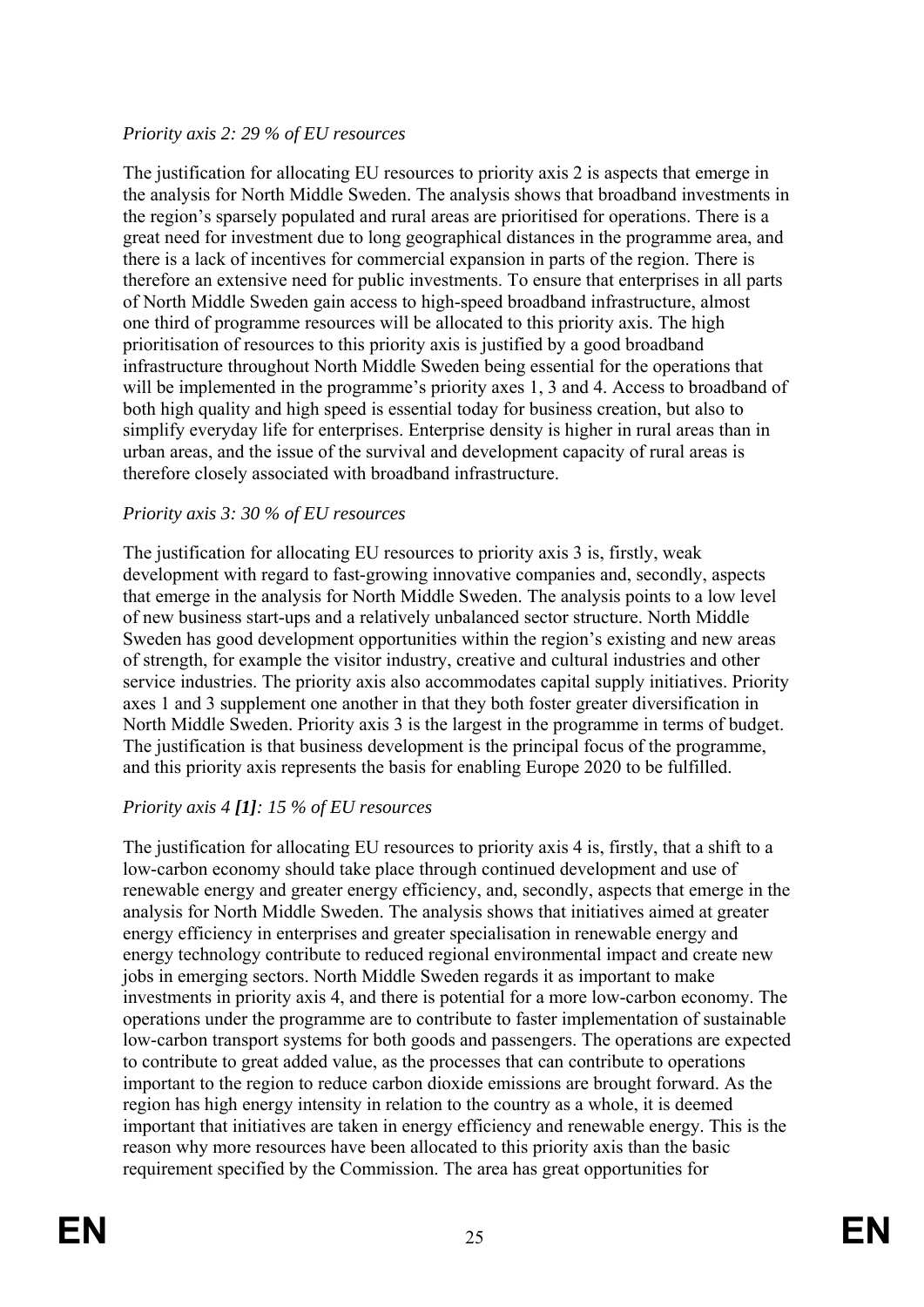alternative national and European funding, however, and is therefore estimated to account for only a small part of the programme.

## **Private co-financing**

The programme will be open to private co-financing in order to increase the possibility of involvement of, and assistance by, trade and industry in various project initiatives. Private financing relates to both cash resources and co-financing in time. Experience from the previous programming period shows that indicative private co-financing of 3 % is reasonable to assume in the more business-oriented priority axes of the programme: 1, 3 and 4.

It is reasonable to assume, on the basis of the previous programming period for priority axis 2, that no private co-financing will take place. It is estimated that the private cofinancing will come principally from foundations, non-profit organisations and economic associations. It is anticipated that the private co-financing will, to some extent, take place through private companies.

[1] The operations supported by the ESI Funds are expected to focus on the same area on the basis of the regional specialisations that exist and are expected to make up a valuable part of Sweden's operations in SET planning work. The SET Plan, the European Strategic Energy Technology Plan, was adopted by the EU in 2008.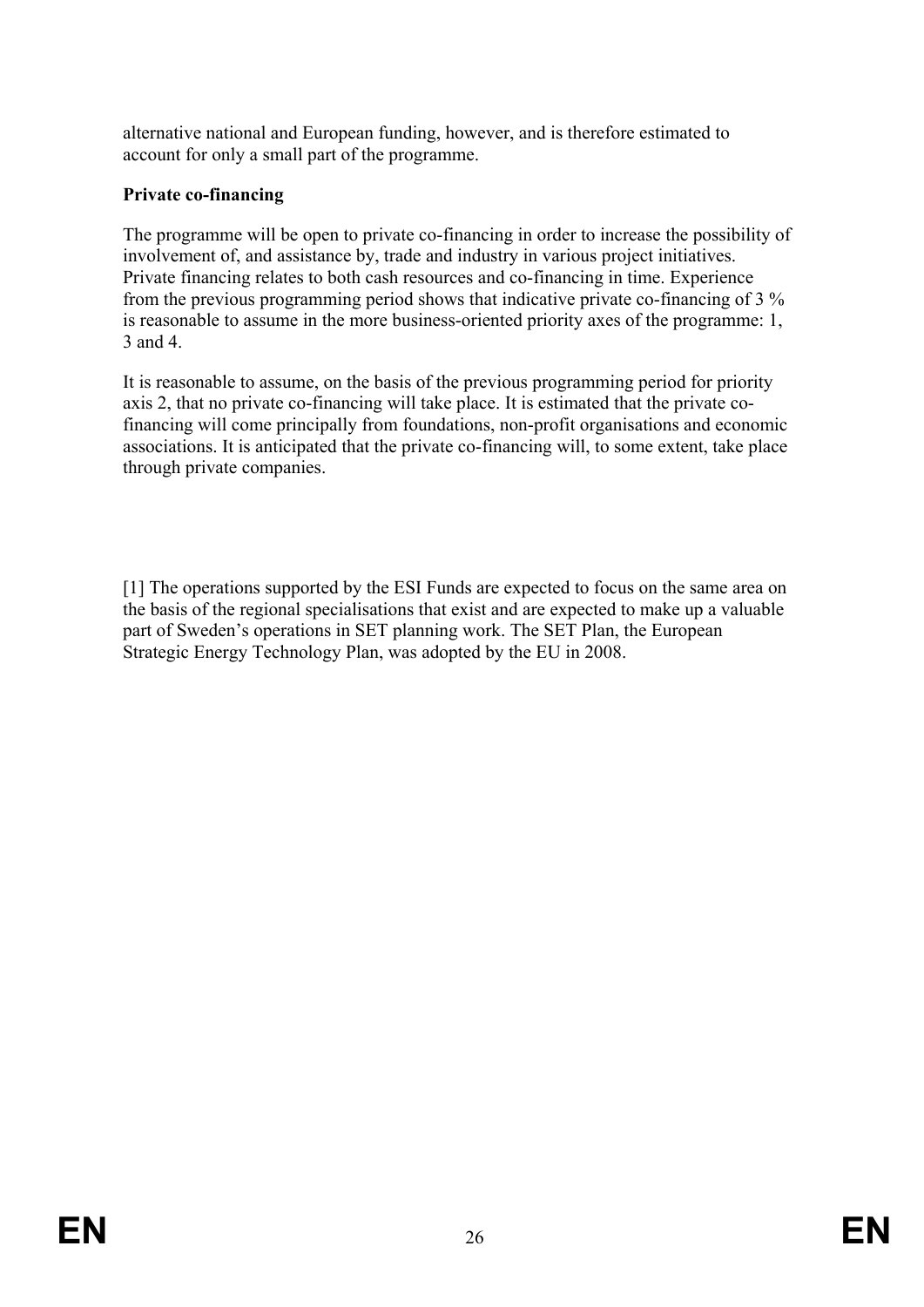| Priority<br>axis | Fund        | Union support $(\epsilon)$ | Proportion<br>of total<br>Union<br>support for<br>the<br>operational<br>programme | Thematic objective / Investment priority / Specific objective                                                                                                                                                                                                                                                                                                                                                                                                                                                                                                                                                                                                                                                                                                                                                                                                | Common and programme-specific<br>result indicators for which a target has<br>been set |
|------------------|-------------|----------------------------|-----------------------------------------------------------------------------------|--------------------------------------------------------------------------------------------------------------------------------------------------------------------------------------------------------------------------------------------------------------------------------------------------------------------------------------------------------------------------------------------------------------------------------------------------------------------------------------------------------------------------------------------------------------------------------------------------------------------------------------------------------------------------------------------------------------------------------------------------------------------------------------------------------------------------------------------------------------|---------------------------------------------------------------------------------------|
|                  | <b>ERDF</b> | 32 467 644.00              | 22.08%                                                                            | $\bullet$ 01 — Strengthening research, technological development and innovation<br>$\bullet$ 1b — Promoting business investment in R&I, developing links and synergies between enterprises, research<br>and development centres and the higher education sector, in particular promoting investment in product and<br>service development, technology transfer, social innovation, eco-innovation, public service applications,<br>demand stimulation, networking, clusters and open innovation through smart specialisation, and supporting<br>technological and applied research, pilot lines, early product validation actions, advanced manufacturing<br>capabilities and first production, in particular in key enabling technologies and diffusion of general purpose<br>technologies<br>$\blacktriangleright$ 1 — Increased number of innovative SMEs | $[101]$                                                                               |
| 2                | <b>ERDF</b> | 42 349 101.00              | 28.80%                                                                            | $\bullet$ 02 — Enhancing access to, and use and quality of, information and communication technologies<br>$\blacktriangleright$ 2a — Extending broadband deployment and the roll-out of high-speed networks and supporting the adoption<br>of emerging technologies and networks for the digital economy<br>$\blacktriangleright$ 1 — Increased number of SMEs with access to high-capacity broadband<br>$\blacktriangleright$ 2b — Developing ICT products and services, e-commerce and enhancing demand for ICT<br>$\bullet$ 1 — Increased number of SMEs which, in collaboration with the public sector, have developed ICT<br>applications                                                                                                                                                                                                               | [202, 203]                                                                            |
| 3                | <b>ERDF</b> | 43 760 738.00              | 29.76 %                                                                           | $\bullet$ 03 — Enhancing the competitiveness of small and medium-sized enterprises, the agricultural sector (for the<br>EAFRD) and the fisheries and aquaculture sector (for the EMFF)<br>$\bullet$ 3a — Promoting entrepreneurship, in particular by facilitating the economic exploitation of new ideas and<br>fostering the creation of new firms, including through business incubators<br>$\blacktriangleright$ 1 — Increasing the number of new enterprises with growth potential<br>$\blacktriangleright$ 3d — Supporting the capacity of SMEs to grow in regional, national and international markets, and to<br>engage in innovation processes<br>$\blacktriangleright$ 1 — Enhanced growth in the region's small and medium-sized enterprises                                                                                                      | [301, 302, 303, 304]                                                                  |

# **Table 2: Overview of the investment strategy of the operational programme**

**EN**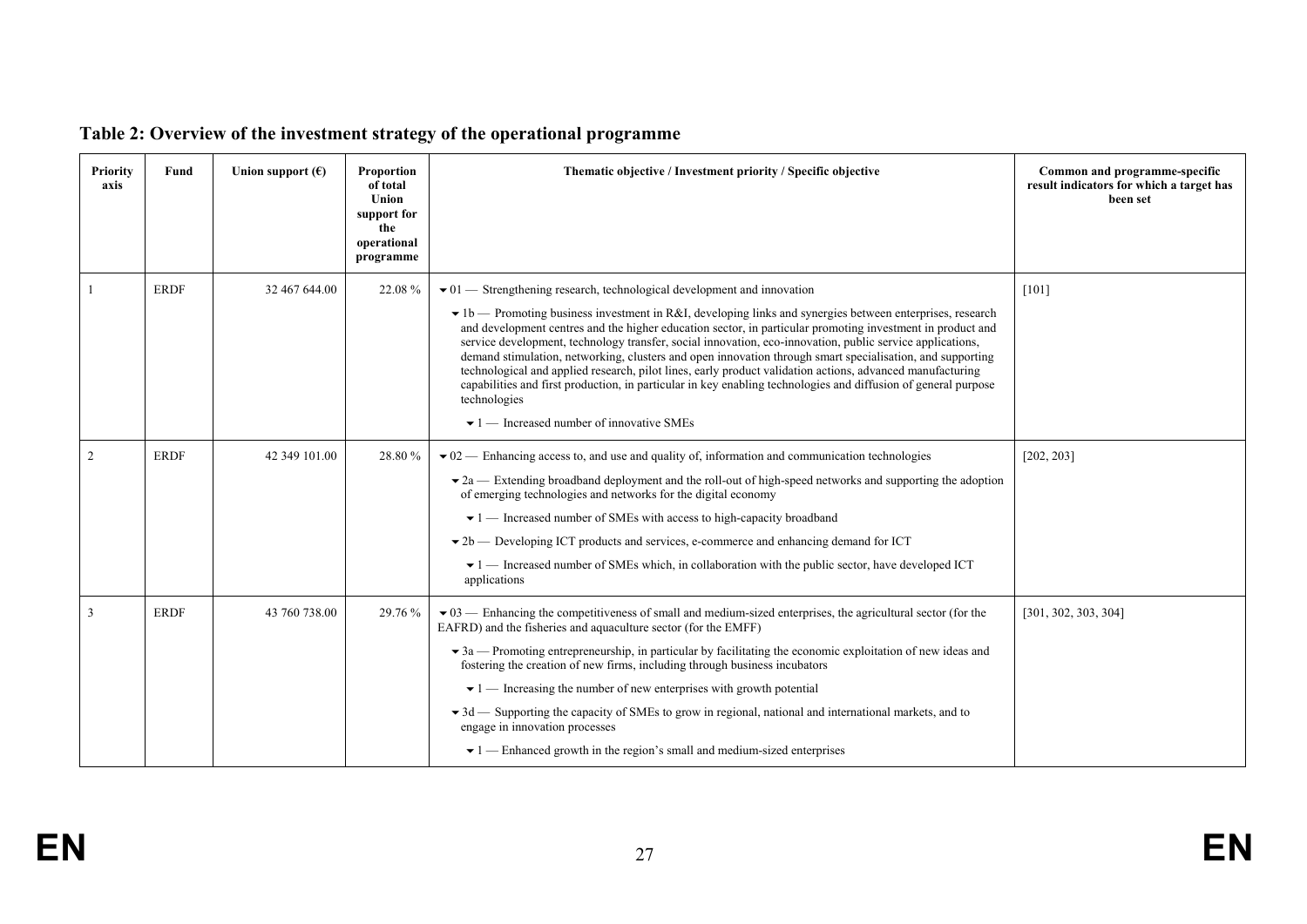| Priority<br>axis | Fund        | Union support $(\epsilon)$ | Proportion<br>of total<br>Union<br>support for<br>the<br>operational<br>programme | Thematic objective / Investment priority / Specific objective                                                                                                                                                                                                                                                                                                                                                                                   | Common and programme-specific<br>result indicators for which a target has<br>been set |
|------------------|-------------|----------------------------|-----------------------------------------------------------------------------------|-------------------------------------------------------------------------------------------------------------------------------------------------------------------------------------------------------------------------------------------------------------------------------------------------------------------------------------------------------------------------------------------------------------------------------------------------|---------------------------------------------------------------------------------------|
|                  | <b>ERDF</b> | 22 586 187.00              | 15.36 %                                                                           | $\blacktriangleright$ 04 — Supporting the shift towards a low-carbon economy in all sectors<br>$\blacktriangleright$ 4b — Promoting energy efficiency and renewable energy use in enterprises<br>$\blacktriangleright$ 1 — Reduced carbon dioxide emissions from SMEs<br>$\blacktriangleright$ 4f — Promoting research and innovation in, and adoption of, low-carbon technologies<br>$\blacktriangleright$ 1 — Improving low-carbon technology | [401, 402, 403, 406]                                                                  |
|                  | <b>ERDF</b> | 5 881 820.00               | 4 00 %                                                                            | - Technical assistance is to lead to the programme being implemented in an appropriate, legally sound and<br>effective way that contributes to the objectives of the programme being met in other priority axes.                                                                                                                                                                                                                                | L.                                                                                    |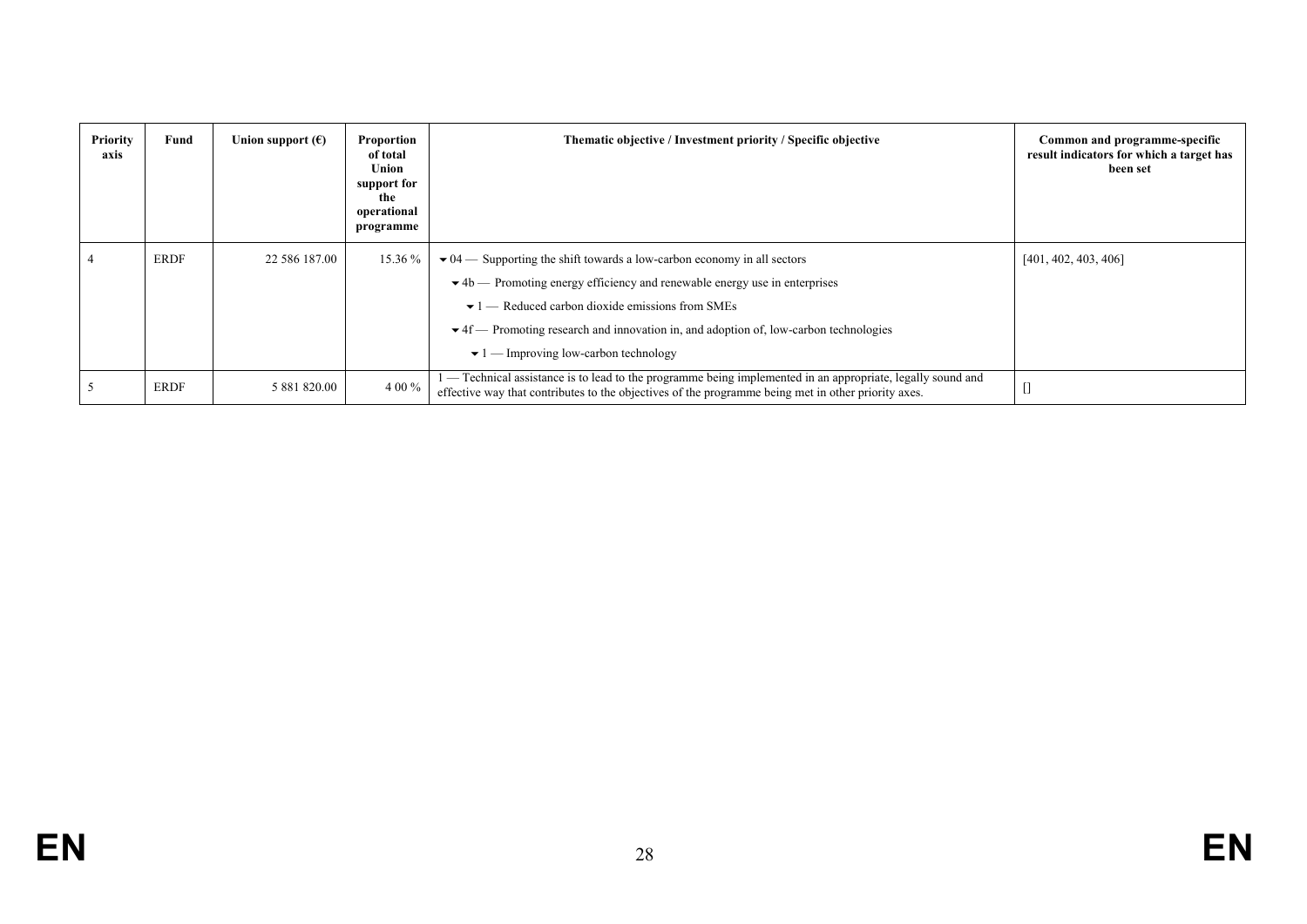## **2. PRIORITY AXES**

#### **2.A DESCRIPTION OF THE PRIORITY AXES OTHER THAN TECHNICAL ASSISTANCE**

#### **2.A.1 Priority axis**

| ID of the priority axis    |                                                                  |
|----------------------------|------------------------------------------------------------------|
| Title of the priority axis | Strengthening research, technological development and innovation |

 $\Box$  The entire priority axis will be implemented solely through financial instruments

 $\Box$  The entire priority axis will be implemented solely through financial instruments set up at Union level

 $\Box$  The entire priority axis will be implemented through community-led local development

For the ESF: The entire priority axis is dedicated to social innovation or to transnational cooperation, or both

**2.A.2 Justification for the establishment of a priority axis covering more than one category of region, thematic objective or fund** (where applicable)

#### **2.A.3 Fund, category of region and calculation basis for Union support**

| Fund        | Category of region | Calculation basis (total eligible expenditure or eligible<br>public expenditure) | Category of region for outermost regions and northern<br>sparsely populated regions (where applicable) |
|-------------|--------------------|----------------------------------------------------------------------------------|--------------------------------------------------------------------------------------------------------|
| <b>ERDF</b> | More developed     | Total                                                                            |                                                                                                        |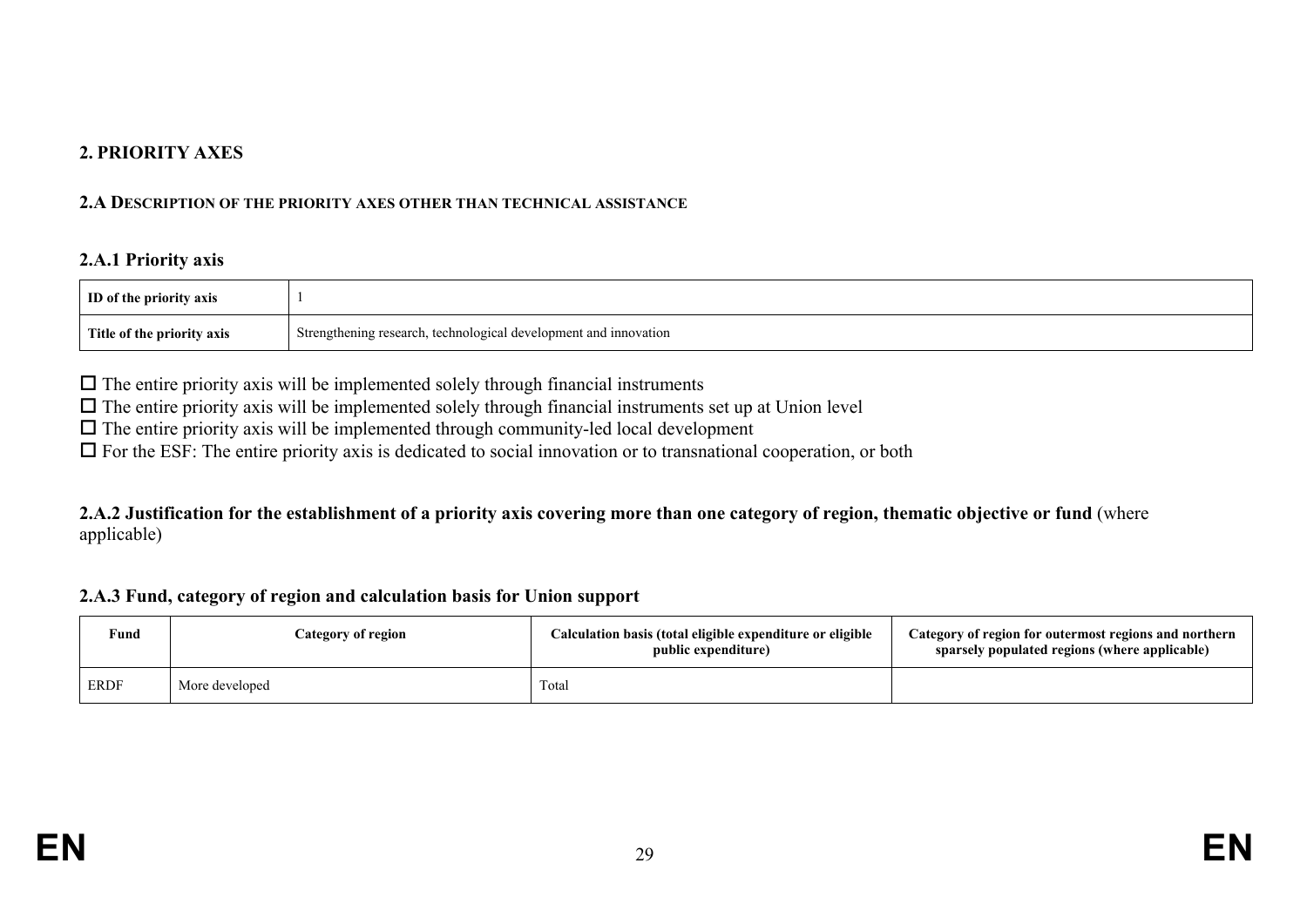# **2.A.4 Investment priority**

| ID of the investment priority    | 1 <sub>b</sub>                                                                                                                                                                                                                                                                                                                                                                                                                                                                                                                                                                                                                                                                   |
|----------------------------------|----------------------------------------------------------------------------------------------------------------------------------------------------------------------------------------------------------------------------------------------------------------------------------------------------------------------------------------------------------------------------------------------------------------------------------------------------------------------------------------------------------------------------------------------------------------------------------------------------------------------------------------------------------------------------------|
| Title of the investment priority | Promoting business investment in R&I, developing links and synergies between enterprises, research and development centres and the higher education sector, in<br>particular promoting investment in product and service development, technology transfer, social innovation, eco-innovation, public service applications, demand<br>stimulation, networking, clusters and open innovation through smart specialisation, and supporting technological and applied research, pilot lines, early product<br>validation actions, advanced manufacturing capabilities and first production, in particular in key enabling technologies and diffusion of general purpose technologies |

# **2.A.5 Specific objectives corresponding to the investment priority and expected results**

| ID of the specific objective                                                   |                                                                                                                                                                                                                                                                                                                                                                                                                                                                                                                                                                                                                                                                                                                                                                                                                                                                                                                                                 |
|--------------------------------------------------------------------------------|-------------------------------------------------------------------------------------------------------------------------------------------------------------------------------------------------------------------------------------------------------------------------------------------------------------------------------------------------------------------------------------------------------------------------------------------------------------------------------------------------------------------------------------------------------------------------------------------------------------------------------------------------------------------------------------------------------------------------------------------------------------------------------------------------------------------------------------------------------------------------------------------------------------------------------------------------|
| Title of the specific objective                                                | Increasing the number of innovative SMEs                                                                                                                                                                                                                                                                                                                                                                                                                                                                                                                                                                                                                                                                                                                                                                                                                                                                                                        |
| <b>Results that the Member States</b><br>seek to achieve with Union<br>support | A functioning and available innovation system is of key importance in order to improve the opportunities of enterprises for<br>innovation and, in a longer perspective, contribute to regional growth. Attractive and open research and innovation<br>environments, where collaboration between academia and trade and industry can be made possible, are important in a similar<br>way in order to increase R&D intensity in enterprises, which in turn can lead to new technological solutions, products or<br>business models. Collaboration between operators, for example through clusters, can support the ability of enterprises here for<br>renewal and to establish a presence in new international markets. Taken together, operations in the region's innovation<br>systems are significant in order to develop new innovative enterprises and consequently also strengthen the long-term<br>competitiveness of North Middle Sweden. |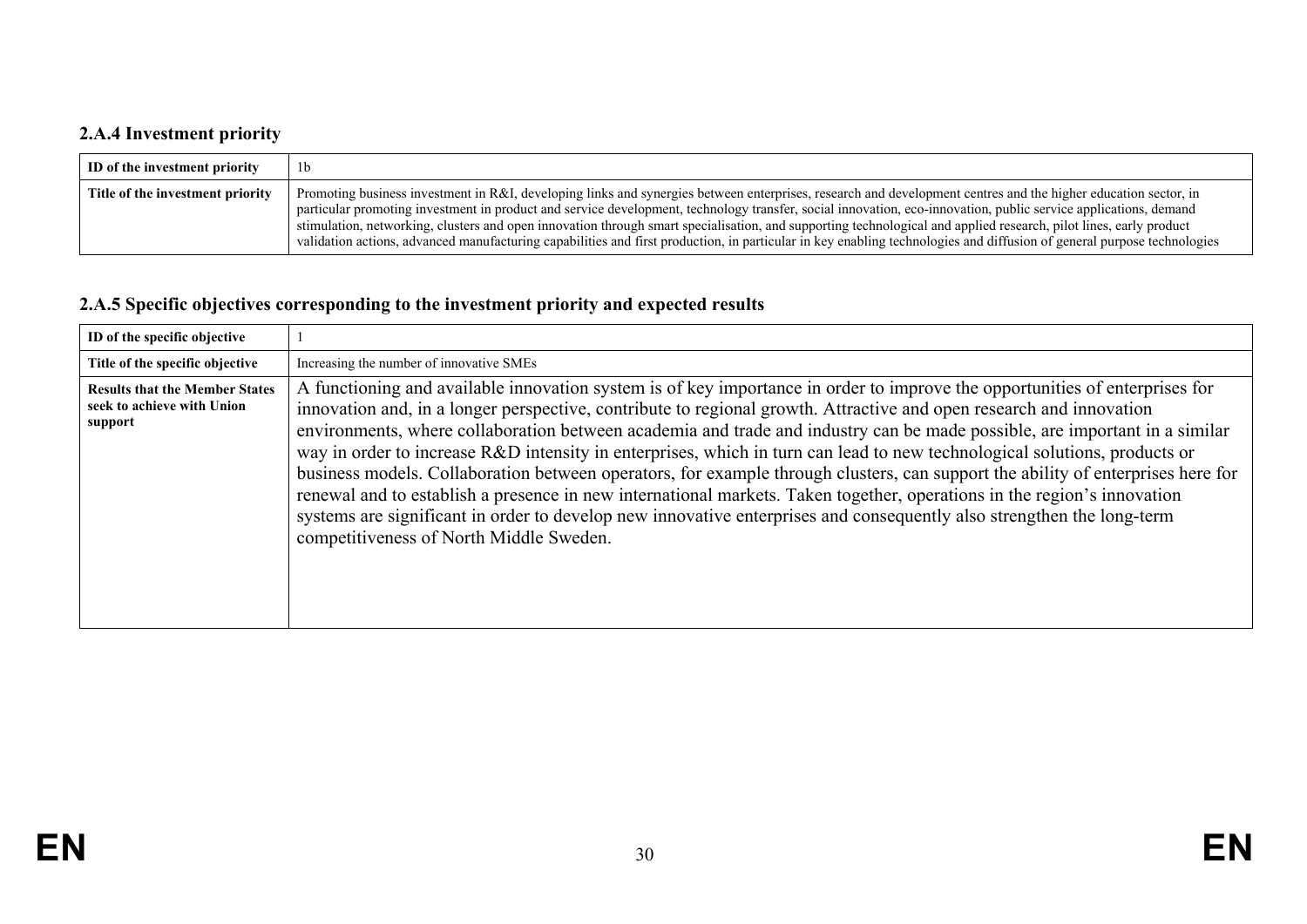| <b>Specific objective</b> |                                                                                                                                  | l - Öka antalet innovativa SMF |                                        |                       |                         |                     |                                                                                               |                                  |  |
|---------------------------|----------------------------------------------------------------------------------------------------------------------------------|--------------------------------|----------------------------------------|-----------------------|-------------------------|---------------------|-----------------------------------------------------------------------------------------------|----------------------------------|--|
| ID                        | Indicator                                                                                                                        | <b>Measurement unit</b>        | Category of region (where<br>relevant) | <b>Baseline value</b> | <b>Baseline</b><br>year | Target value (2023) | Source of data                                                                                | <b>Frequency of</b><br>reporting |  |
| 101                       | Andel företag (10-249 anställda) med Procent<br>innovationsverksamhet (produkt-,<br>process-, organisatorisk,<br>marknadsföring) |                                | More developed                         | 57.07                 | 2010                    | 58.00               | Statistiska<br>centralbyrån,<br>rapporten<br>"Regional<br>innovationsstatist<br>ik i Sverige" | Vartannat år                     |  |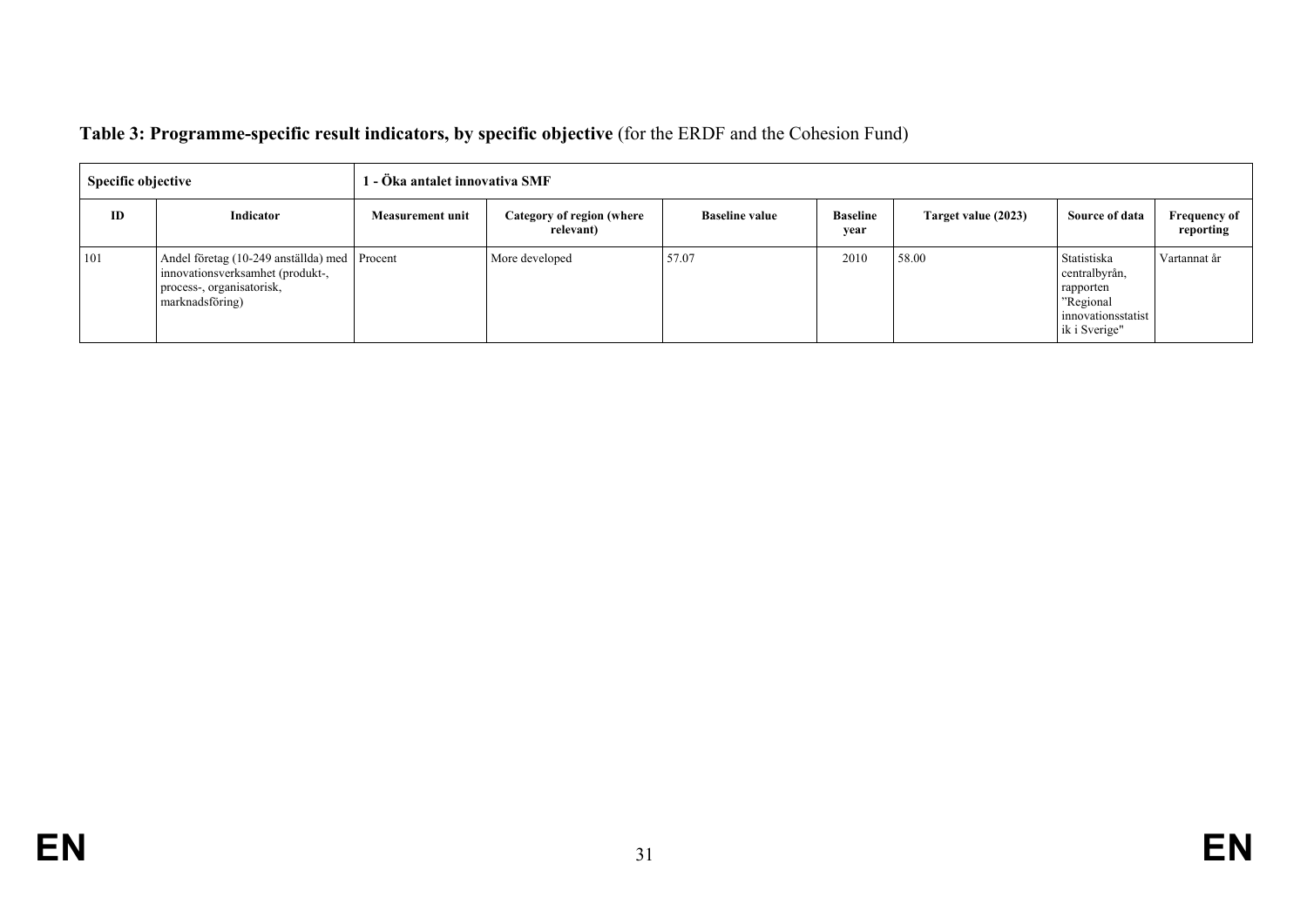# **2.A.6 Action to be supported under the investment priority** (by investment priority)

#### *2.A.6.1 Description of the type and examples of actions to be supported and their expected contribution to the specific objectives including, where appropriate, the identification of main target groups, specific territories targeted and types of beneficiaries*



systems are to be available to the whole breadth of trade and industry and cover support throughout the innovation system and for the development of all types of innovations, from technical products to the whole range of different types of services and in different types of sectors, for example business models, market innovations and organisational innovations, social innovations, system solutions, etc. Regional areas of strength can be specified from this broad range of sectors.

A large proportion of the innovations take place continuously in small and medium-sized enterprises and may be concerned with new or improved goods, services or technical solutions, and the development of design, business and organisational models. It is important to bear in mind that innovation need not have emerged from research environments and may instead have a clear practical enterprise perspective, where customers and users are often involved in responding to various challenges. A functioning innovation system that contributes to developing the innovative capacity of enterprises strengthens longterm competitiveness in the region's enterprises and contributes to more sustainable growth.

An important aspect of a functioning innovation system is attractive research and innovation environments. These are to be strengthened so that they contribute to increasing the research capacity of small and medium-sized enterprises, which can be done by more enterprises taking part in collaboration with universities, colleges and research institutions. Increased R&D intensity in enterprises contributes to better adaptability and, consequently, to greater regional competitiveness.

Research and innovation environments should build on regional areas of strength such as paper, steel and mechanical engineering, IT, the visitor industry, energy, fibre optics and geographical information systems (GIS), but it is also important to encourage the emergence of new areas of strength. Continued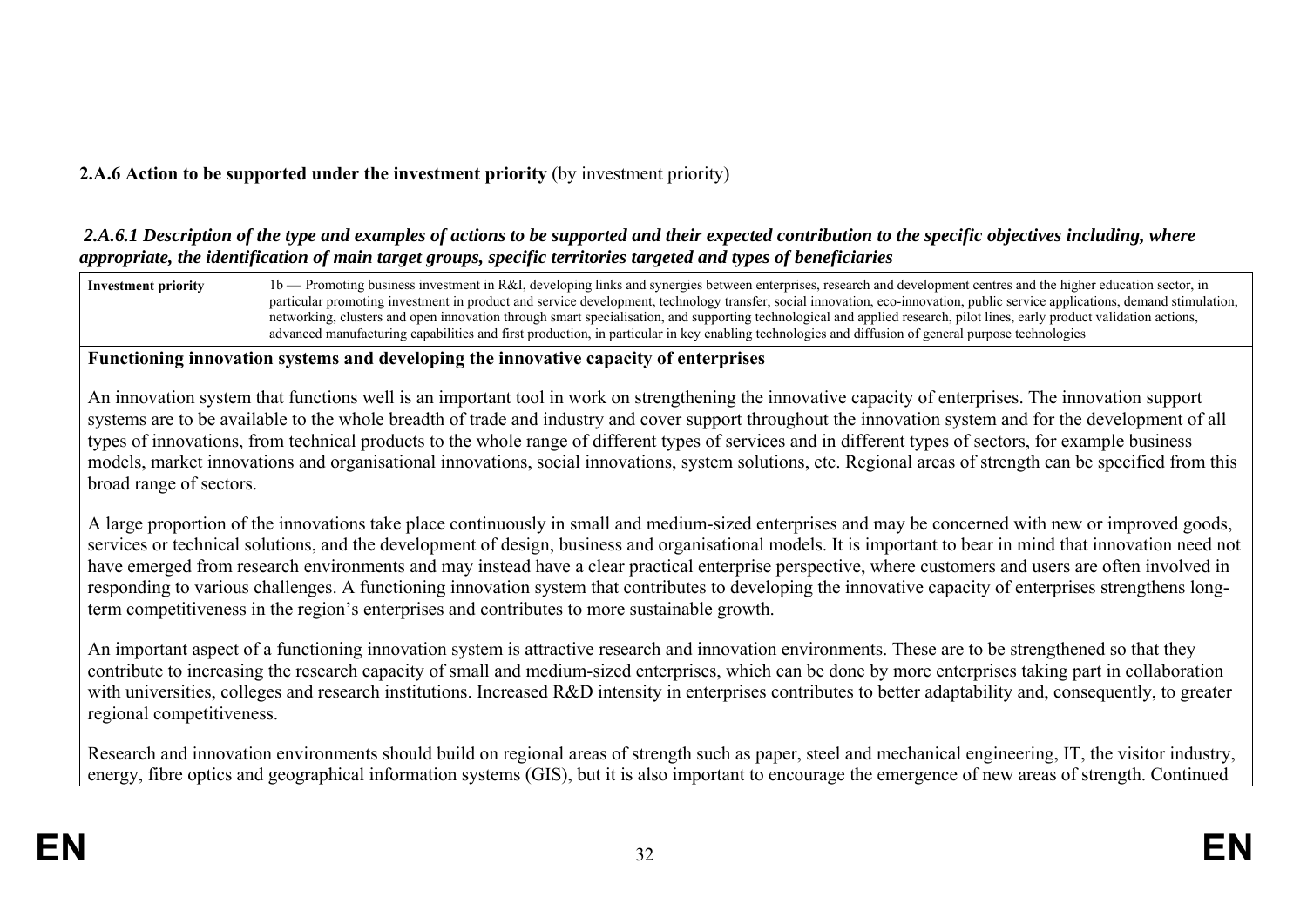| Investment priority | 1b — Promoting business investment in R&I, developing links and synergies between enterprises, research and development centres and the higher education sector, in          |
|---------------------|------------------------------------------------------------------------------------------------------------------------------------------------------------------------------|
|                     | particular promoting investment in product and service development, technology transfer, social innovation, eco-innovation, public service applications, demand stimulation, |
|                     | networking, clusters and open innovation through smart specialisation, and supporting technological and applied research, pilot lines, early product validation actions,     |
|                     | advanced manufacturing capabilities and first production, in particular in key enabling technologies and diffusion of general purpose technologies                           |

work on strengthening research, technological development and innovation should, therefore, be focused on existing areas of specialisation, for example through strengthened work on gender issues and more in-depth collaboration in a broader range of sectors.

By improving the research and innovation structure, the research undertaken is to be linked more clearly to the needs of enterprises, and demand and quality are to be raised. Innovativeness in trade and industry is to be increased by developing open research and innovation structures. Innovativeness can be strengthened by developing existing and bringing about the establishment of new nationally and internationally attractive test and demonstration facilities.

## **Interaction between enterprises, clusters, research and higher education**

Innovation and modernisation are facilitated by regional operators interacting, for example through clusters, to support enterprises so that they enhance their capacity for innovation. Operations to stimulate the development of competitive and appealing environments are particularly important for small and medium-sized enterprises. This necessitates stronger collaboration and strategic partnerships between trade and industry, universities and colleges, research institutions, clusters, incubators, science parks and the public sector. Improved collaboration and coordination between the operators in the innovation system, for example a cluster-oriented way of working, enables them to support the innovation and internationalisation processes of small and medium-sized enterprises better.

In order to contribute to regional smart specialisation, innovation and sustainable growth, the research environments are to be strengthened by being linked to clusters, local and regional business networks and innovation environments. It is also important to forge functional links to outstanding, relevant national and international research. Innovations that respond to societal challenges, for example demographics, ill-health and environmental and climate issues, are of particular interest. Furthermore, it is very important that the results produced by research and innovation environments are converted into the commercialisation of research results, new or developed enterprises and new products and services.

## **Internationalisation**

An enhanced innovation system and clusters are essential in order to support the internationalisation activity of small and medium-sized enterprises and the possibility of reaching new markets. Increased international involvement, exchange and presence also strengthen competitiveness in trade and industry. It is also important to implement strategically preparatory operations aimed at increasing the participation of enterprises in international programmes such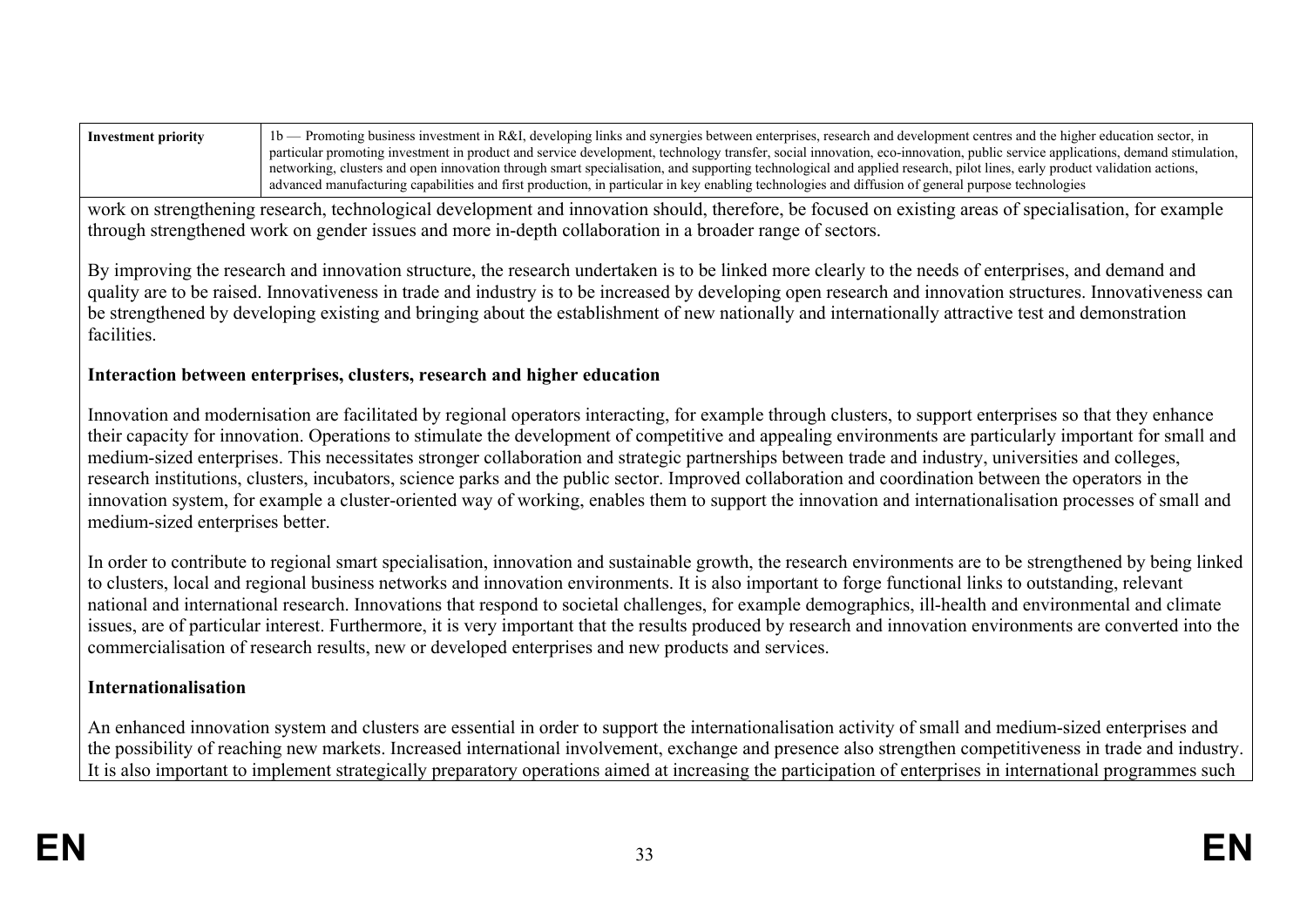| Investment priority | 1b — Promoting business investment in R&I, developing links and synergies between enterprises, research and development centres and the higher education sector, in          |
|---------------------|------------------------------------------------------------------------------------------------------------------------------------------------------------------------------|
|                     | particular promoting investment in product and service development, technology transfer, social innovation, eco-innovation, public service applications, demand stimulation, |
|                     | networking, clusters and open innovation through smart specialisation, and supporting technological and applied research, pilot lines, early product validation actions,     |
|                     | advanced manufacturing capabilities and first production, in particular in key enabling technologies and diffusion of general purpose technologies                           |

as Horizon 2020.

## **Activities eligible for support**

The following activities are examples of operations that can be supported in this investment priority:

- Preliminary studies.
- Operations to strengthen the ability of the regional innovation systems to contribute to enterprises' research, innovation, and product and service development, including measures to strengthen entrepreneurship, business development, provision of skills, innovation procurement, internationalisation and gender equality, diversity and environmental work. In particular, operations should be implemented that link together entrepreneurship and innovation operations.
- Investments in innovation, test and demonstration facilities to develop existing and bring about new nationally and internationally attractive research and innovation environments, and operations to make research and innovation infrastructure available to small and medium-sized enterprises. It is to be possible for ideas from enterprises and other operators to be developed into innovations.
- Operations for applied R&D aimed at developing new processes, products, services and research results, for example in the area of environmental technology, that can be diffused to and then can be commercialised by small and medium-sized enterprises.
- Development of regional clusters with international potential where a cluster-oriented way of working is applied, containing interaction between different operators and utilising the skills and growth capacity of different enterprises.
- Exchange of experience and collaboration between the region's innovation environments and innovation environments in other regions, both nationally and internationally. Preparatory operations that aim to increase the participation of small and medium-sized enterprises in national and international programmes for research and innovation, for example Horizon 2020.
- Increased collaboration between enterprises and research institutions and development of strategic partnerships between clusters, enterprises, universities and colleges, research institutions and public-sector operations and, consequently, strengthened collaboration between research, innovation, business development and education.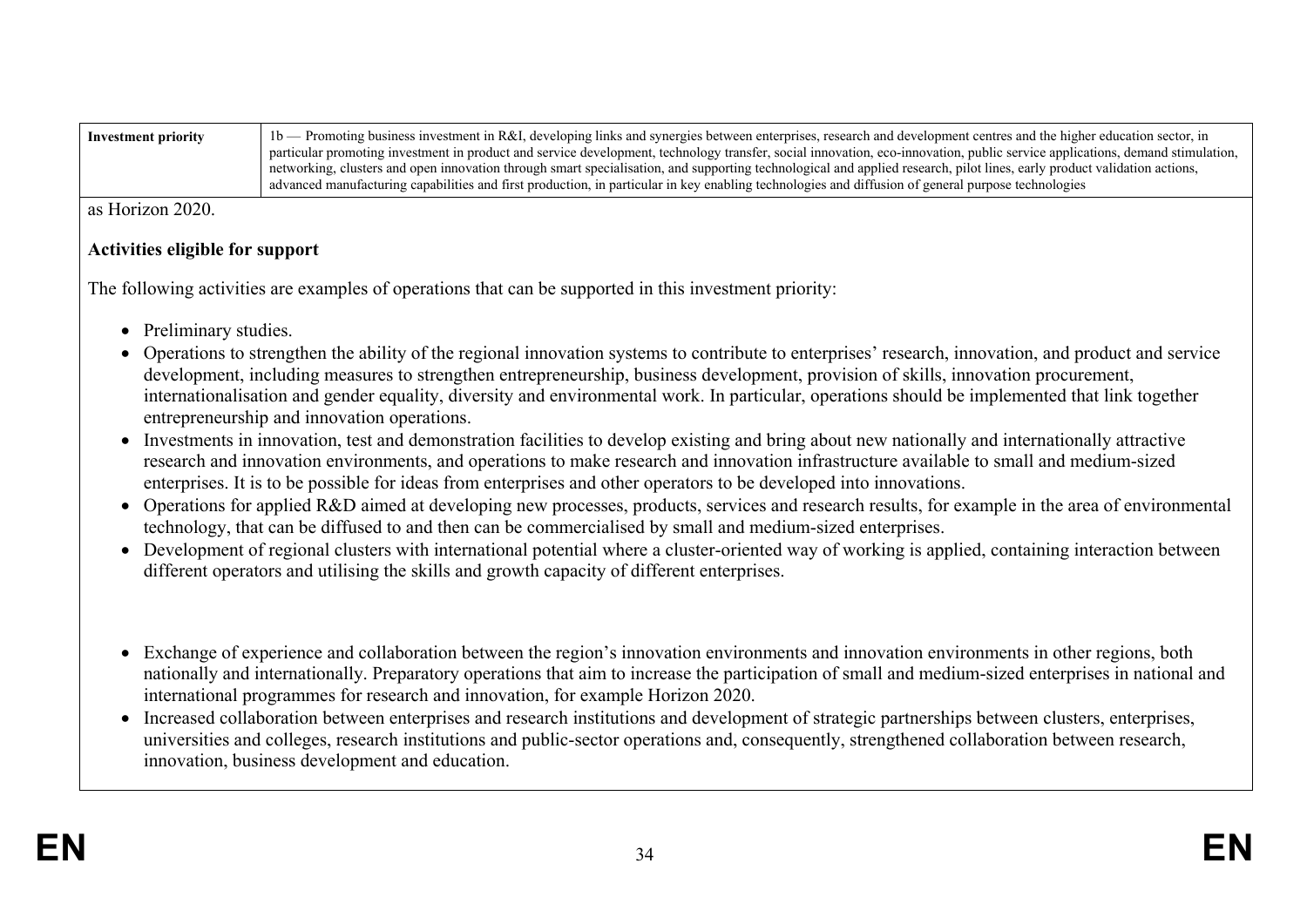| Investment priority | 1b — Promoting business investment in R&I, developing links and synergies between enterprises, research and development centres and the higher education sector, in          |
|---------------------|------------------------------------------------------------------------------------------------------------------------------------------------------------------------------|
|                     | particular promoting investment in product and service development, technology transfer, social innovation, eco-innovation, public service applications, demand stimulation, |
|                     | networking, clusters and open innovation through smart specialisation, and supporting technological and applied research, pilot lines, early product validation actions,     |
|                     | advanced manufacturing capabilities and first production, in particular in key enabling technologies and diffusion of general purpose technologies                           |

## **Main target groups**

Small and medium-sized enterprises

## **Main beneficiaries**

Universities, colleges, research institutions, municipalities, regional councils, county councils, government agencies, foundations, economic associations and non-profit organisations (for example cluster organisations)

## **Horizontal criteria**

The work to strengthen support systems for renewal and their development of innovation and the capability of enterprises for innovation contributes to sustainable development when it is done in consideration of horizontal criteria. These criteria comprise sustainable development in all its dimensions: economic, social and environmental. As a result of enhanced knowledge and purposeful and systematic efforts, innovation activity in North Middle Sweden has good prospects of contributing to the transformation of society towards increased social sustainability and a low-carbon, resource-efficient and environmentally sound economy. Impact assessments from the various sustainability perspectives such as social impact assessments, environmental impact assessments, etc. are important tools in assuring sustainability in relation to planned activities.

Both work on the capacity of enterprises for innovation and work on strengthening the support systems have positive synergistic effects, with strategic value for regional work on growth by taking account of social dimensions such as gender, integration and availability. Breaking the picture of society down into different sustainability perspectives enables a better understanding of conditions, needs and prerequisites for different categories of people and sectors. It consequently becomes easier to adapt and prioritise development activity towards different markets and business opportunities. Provision of skills is a key issue for the innovation systems, where utilising the supply of skills from the whole population creates better prospects. Development of the cluster-oriented method of working in more sectors, represented by different categories of women and men, girls and boys, improves the prospects of causing a broad range of sectors to grow, from which smart specialisation and focus can be established.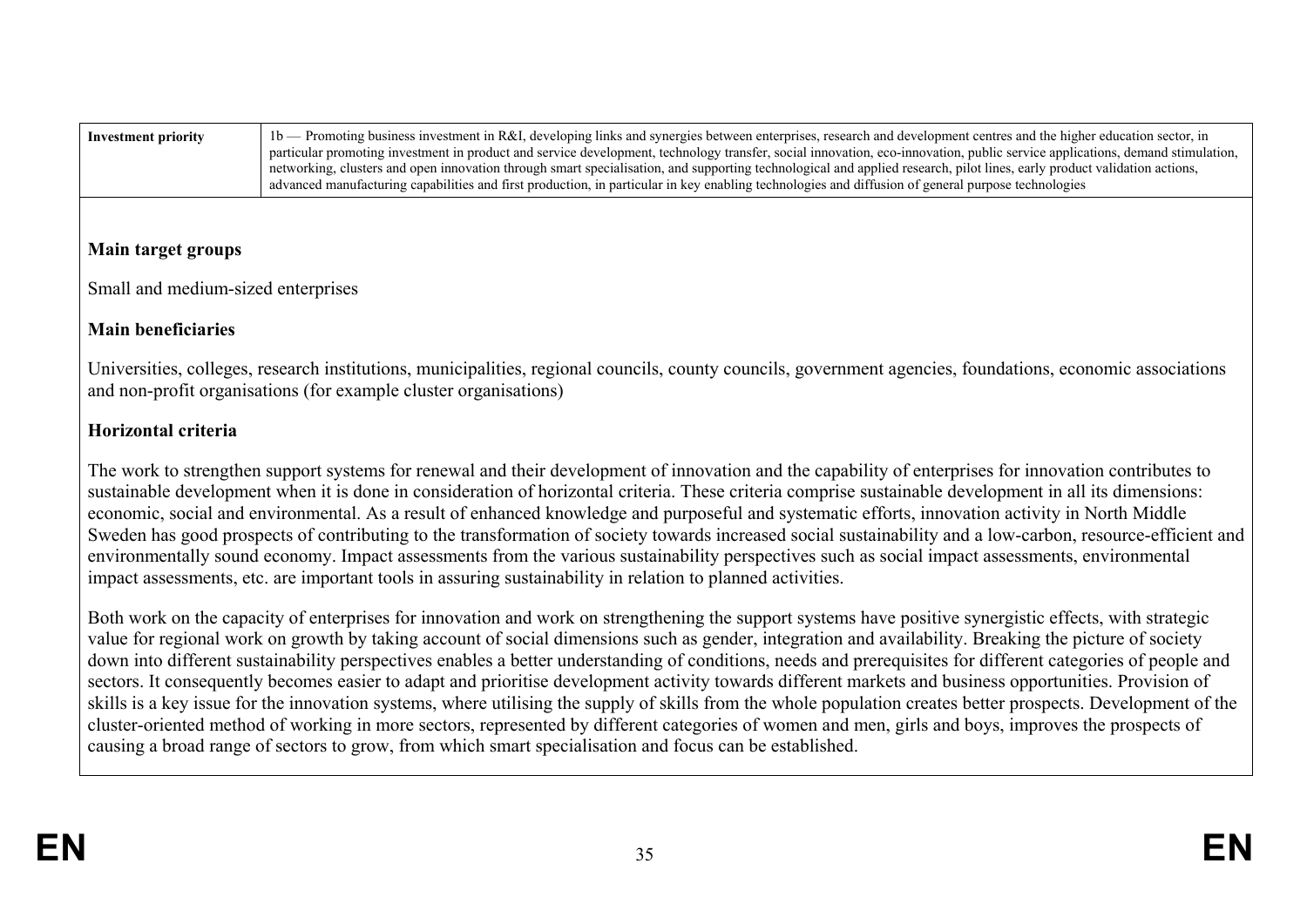| 1b — Promoting business investment in R&I, developing links and synergies between enterprises, research and development centres and the higher education sector, in<br><b>Investment priority</b><br>particular promoting investment in product and service development, technology transfer, social innovation, eco-innovation, public service applications, demand stimulation,<br>networking, clusters and open innovation through smart specialisation, and supporting technological and applied research, pilot lines, early product validation actions,<br>advanced manufacturing capabilities and first production, in particular in key enabling technologies and diffusion of general purpose technologies |  |  |  |  |  |  |
|---------------------------------------------------------------------------------------------------------------------------------------------------------------------------------------------------------------------------------------------------------------------------------------------------------------------------------------------------------------------------------------------------------------------------------------------------------------------------------------------------------------------------------------------------------------------------------------------------------------------------------------------------------------------------------------------------------------------|--|--|--|--|--|--|
| Active work on a smart green shift is an important part of the development of North Middle Sweden. New ideas, products and services, and innovations in<br>energy efficiency, for example, can create new business opportunities, jobs and markets for environmental technology.                                                                                                                                                                                                                                                                                                                                                                                                                                    |  |  |  |  |  |  |

# *2.A.6.2 Guiding principles for selection of operations*

| <b>Investment priority</b> | 1 b — Promoting business investment in R&I, developing links and synergies between enterprises, research and development centres and the higher education sector, in         |
|----------------------------|------------------------------------------------------------------------------------------------------------------------------------------------------------------------------|
|                            | particular promoting investment in product and service development, technology transfer, social innovation, eco-innovation, public service applications, demand stimulation, |
|                            | networking, clusters and open innovation through smart specialisation, and supporting technological and applied research, pilot lines, early product validation actions,     |
|                            | advanced manufacturing capabilities and first production, in particular in key enabling technologies and diffusion of general purpose technologies                           |

To ensure that the objective is met in this investment priority, the following principles will underpin the selection of high-quality projects. The selection criteria for the assessment and selection of projects are applied in the administration and decision-making process.

- Contributing to the objectives of the priority axis.
- Contributing to sustainable development from a social, economic and environmental perspective (gender equality, diversity and environment).
- Expected target fulfilment of the indicators for the priority axis.
- Contributing to the objectives of the regional development strategies.
- Involvement of enterprises.
- Collaboration between business, society, and universities and colleges.
- Innovative, for example new, working methods and forms of collaboration.
- Expected results and effects following implementation of the project.
- Market link and opportunities for commercialisation.
- Collaboration and interaction with other projects/programmes (regionally, nationally and internationally).
- Link to the action plan for the EU Strategy for the Baltic Sea Region.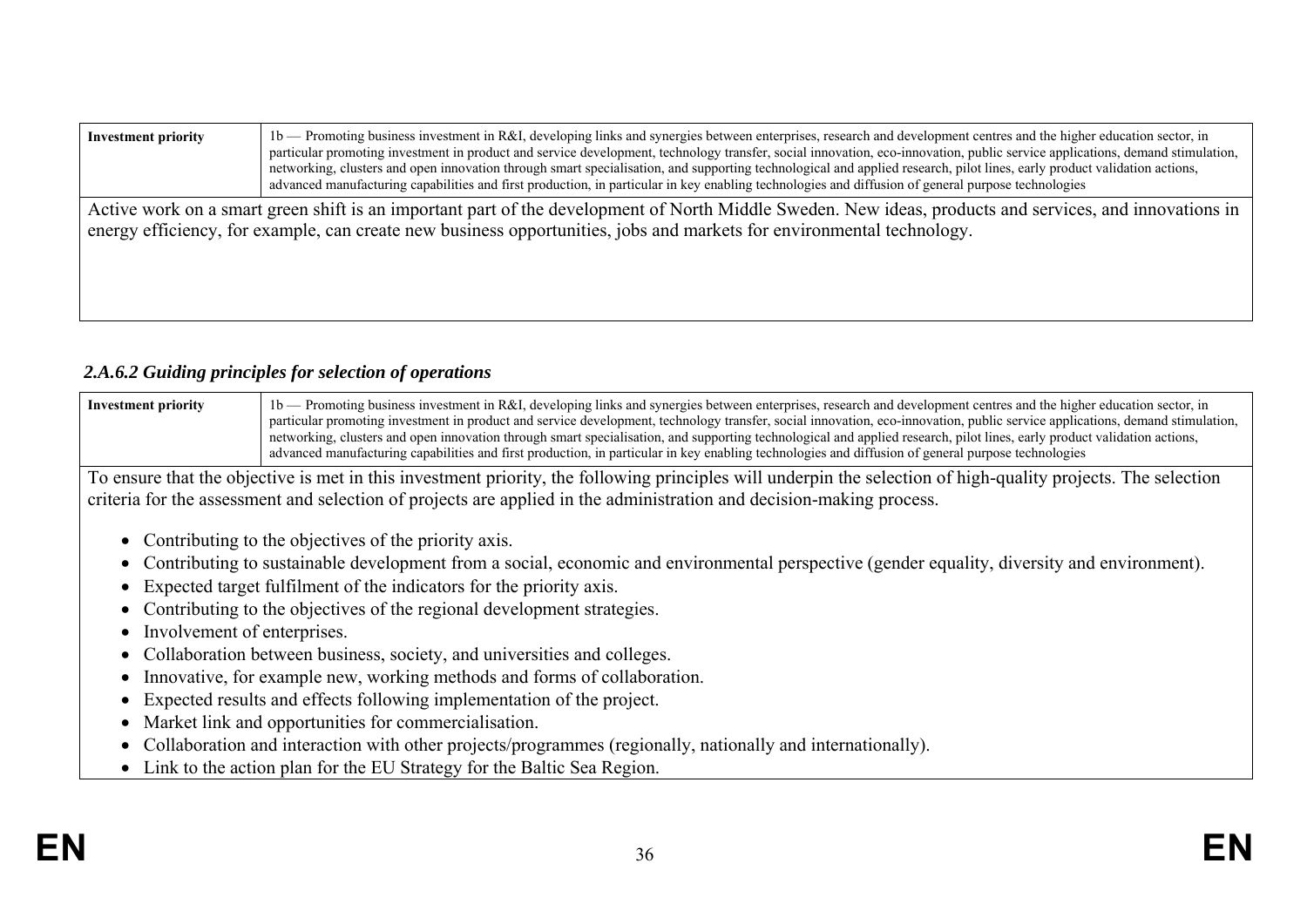| <b>Investment priority</b> | 1b — Promoting business investment in R&I, developing links and synergies between enterprises, research and development centres and the higher education sector, in<br>particular promoting investment in product and service development, technology transfer, social innovation, eco-innovation, public service applications, demand stimulation,<br>networking, clusters and open innovation through smart specialisation, and supporting technological and applied research, pilot lines, early product validation actions,<br>advanced manufacturing capabilities and first production, in particular in key enabling technologies and diffusion of general purpose technologies |  |  |  |  |  |  |  |
|----------------------------|---------------------------------------------------------------------------------------------------------------------------------------------------------------------------------------------------------------------------------------------------------------------------------------------------------------------------------------------------------------------------------------------------------------------------------------------------------------------------------------------------------------------------------------------------------------------------------------------------------------------------------------------------------------------------------------|--|--|--|--|--|--|--|
|                            | • Cross-border cooperation (regionally, nationally and internationally).                                                                                                                                                                                                                                                                                                                                                                                                                                                                                                                                                                                                              |  |  |  |  |  |  |  |
|                            | • Active ownership, learning strategy and dissemination of results.                                                                                                                                                                                                                                                                                                                                                                                                                                                                                                                                                                                                                   |  |  |  |  |  |  |  |
|                            | Experience and knowledge from previous operations in the area should be utilised.                                                                                                                                                                                                                                                                                                                                                                                                                                                                                                                                                                                                     |  |  |  |  |  |  |  |
|                            |                                                                                                                                                                                                                                                                                                                                                                                                                                                                                                                                                                                                                                                                                       |  |  |  |  |  |  |  |

Organisational capacity, experience among project sponsors and endorsement by partners.

# 2.A.6.3 Planned use of financial instruments (where appropriate)

| <b>Investment priority</b> | 1b — Promoting business investment in R&I, developing links and synergies between enterprises, research and development centres and the higher education sector, in<br>particular promoting investment in product and service development, technology transfer, social innovation, eco-innovation, public service applications, demand stimulation,<br>networking, clusters and open innovation through smart specialisation, and supporting technological and applied research, pilot lines, early product validation actions,<br>advanced manufacturing capabilities and first production, in particular in key enabling technologies and diffusion of general purpose technologies |
|----------------------------|---------------------------------------------------------------------------------------------------------------------------------------------------------------------------------------------------------------------------------------------------------------------------------------------------------------------------------------------------------------------------------------------------------------------------------------------------------------------------------------------------------------------------------------------------------------------------------------------------------------------------------------------------------------------------------------|
|                            |                                                                                                                                                                                                                                                                                                                                                                                                                                                                                                                                                                                                                                                                                       |

# *2.A.6.4 Planned use of major projects* (where appropriate)

| <b>Investment priority</b> | 1 b — Promoting business investment in R&I, developing links and synergies between enterprises, research and development centres and the higher education sector, in<br>particular promoting investment in product and service development, technology transfer, social innovation, eco-innovation, public service applications, demand stimulation,<br>networking, clusters and open innovation through smart specialisation, and supporting technological and applied research, pilot lines, early product validation actions,<br>advanced manufacturing capabilities and first production, in particular in key enabling technologies and diffusion of general purpose technologies |
|----------------------------|----------------------------------------------------------------------------------------------------------------------------------------------------------------------------------------------------------------------------------------------------------------------------------------------------------------------------------------------------------------------------------------------------------------------------------------------------------------------------------------------------------------------------------------------------------------------------------------------------------------------------------------------------------------------------------------|
|                            |                                                                                                                                                                                                                                                                                                                                                                                                                                                                                                                                                                                                                                                                                        |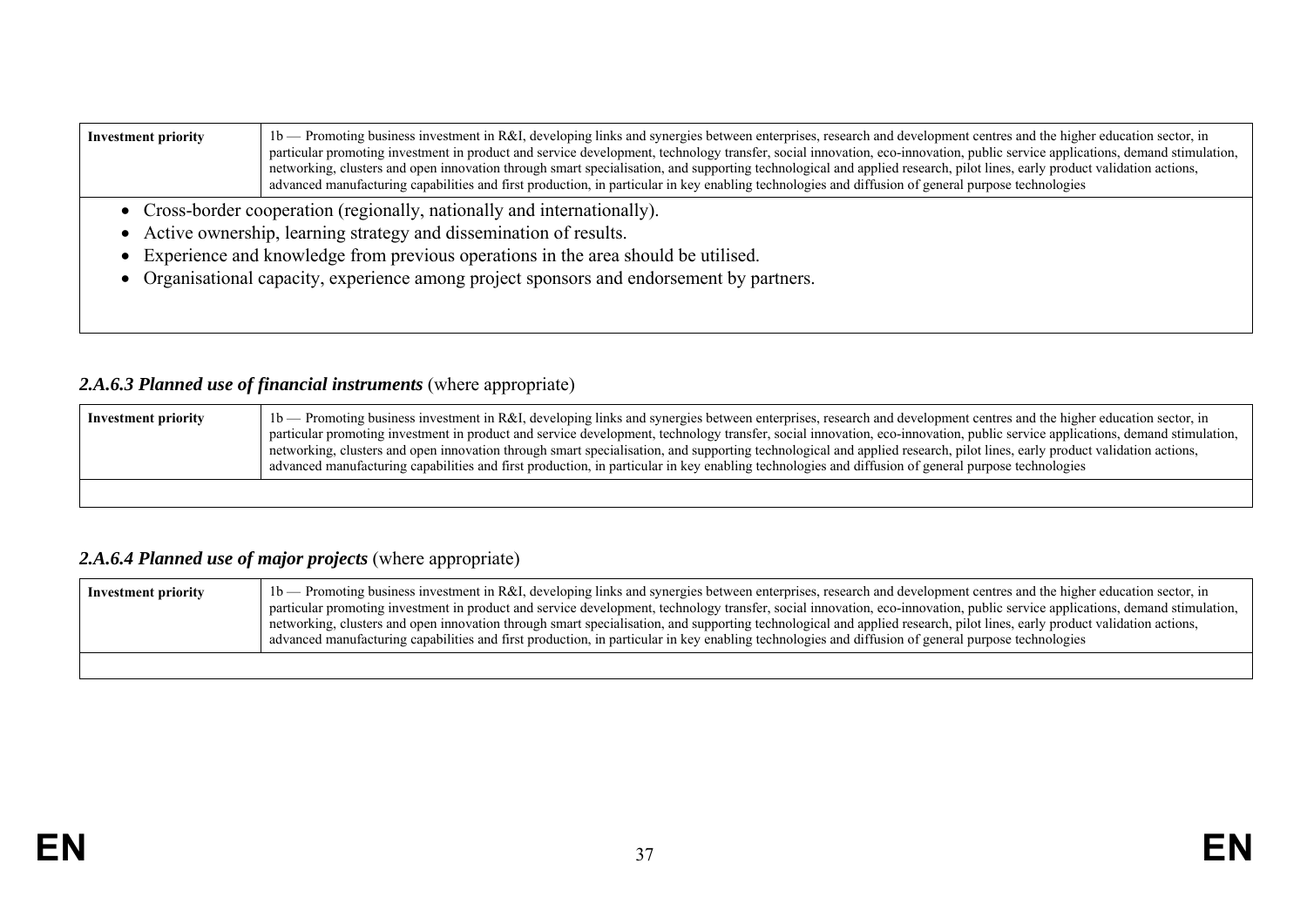# *2.A.6.5 Output indicators by investment priority and, where appropriate by category of region*

| Table 5: Common and programme-specific result indicators (by investment priority, broken down by category of region for the ESF, and where |  |  |
|--------------------------------------------------------------------------------------------------------------------------------------------|--|--|
| relevant, for the ERDF)                                                                                                                    |  |  |

| <b>Investment priority</b> |                                                                                              |                          |             | 1b — Promoting business investment in R&I, developing links and synergies between enterprises, research and development centres and the higher education sector, in particular<br>promoting investment in product and service development, technology transfer, social innovation, eco-innovation, public service applications, demand stimulation, networking, clusters<br>and open innovation through smart specialisation, and supporting technological and applied research, pilot lines, early product validation actions, advanced manufacturing capabilities<br>and first production, in particular in key enabling technologies and diffusion of general purpose technologies |   |                     |          |                                                |                                  |
|----------------------------|----------------------------------------------------------------------------------------------|--------------------------|-------------|---------------------------------------------------------------------------------------------------------------------------------------------------------------------------------------------------------------------------------------------------------------------------------------------------------------------------------------------------------------------------------------------------------------------------------------------------------------------------------------------------------------------------------------------------------------------------------------------------------------------------------------------------------------------------------------|---|---------------------|----------|------------------------------------------------|----------------------------------|
| ID                         | Indicator                                                                                    | <b>Measurement unit</b>  | Fund        | Category of region (where<br>relevant)                                                                                                                                                                                                                                                                                                                                                                                                                                                                                                                                                                                                                                                |   | Target value (2023) |          | Source of data                                 | <b>Frequency of</b><br>reporting |
|                            |                                                                                              |                          |             |                                                                                                                                                                                                                                                                                                                                                                                                                                                                                                                                                                                                                                                                                       | M | W                   | T        |                                                |                                  |
| CO <sub>01</sub>           | Productive<br>investment:<br>Number of<br>enterprises<br>receiving support                   | Enterprises              | <b>ERDF</b> | More developed                                                                                                                                                                                                                                                                                                                                                                                                                                                                                                                                                                                                                                                                        |   |                     | 1 100.00 | Managing<br>authority's<br>computer<br>systems | Continuous                       |
| CO <sub>04</sub>           | Productive<br>investment:<br>Number of<br>enterprises<br>receiving non-<br>financial support | Enterprises              | <b>ERDF</b> | More developed                                                                                                                                                                                                                                                                                                                                                                                                                                                                                                                                                                                                                                                                        |   |                     | 1 100.00 | Managing<br>authority's<br>computer<br>systems | Continuous                       |
| CO <sub>05</sub>           | Productive<br>investment:<br>Number of new<br>enterprises<br>supported                       | Enterprises              | <b>ERDF</b> | More developed                                                                                                                                                                                                                                                                                                                                                                                                                                                                                                                                                                                                                                                                        |   |                     | 60.00    | Managing<br>authority's<br>computer<br>systems | Continuous                       |
| CO <sub>08</sub>           | Productive<br>investment:<br>Employment<br>increase in<br>supported<br>enterprises           | Full-time<br>equivalents | <b>ERDF</b> | More developed                                                                                                                                                                                                                                                                                                                                                                                                                                                                                                                                                                                                                                                                        |   |                     | 425.00   | Managing<br>authority's<br>computer<br>systems | Continuous                       |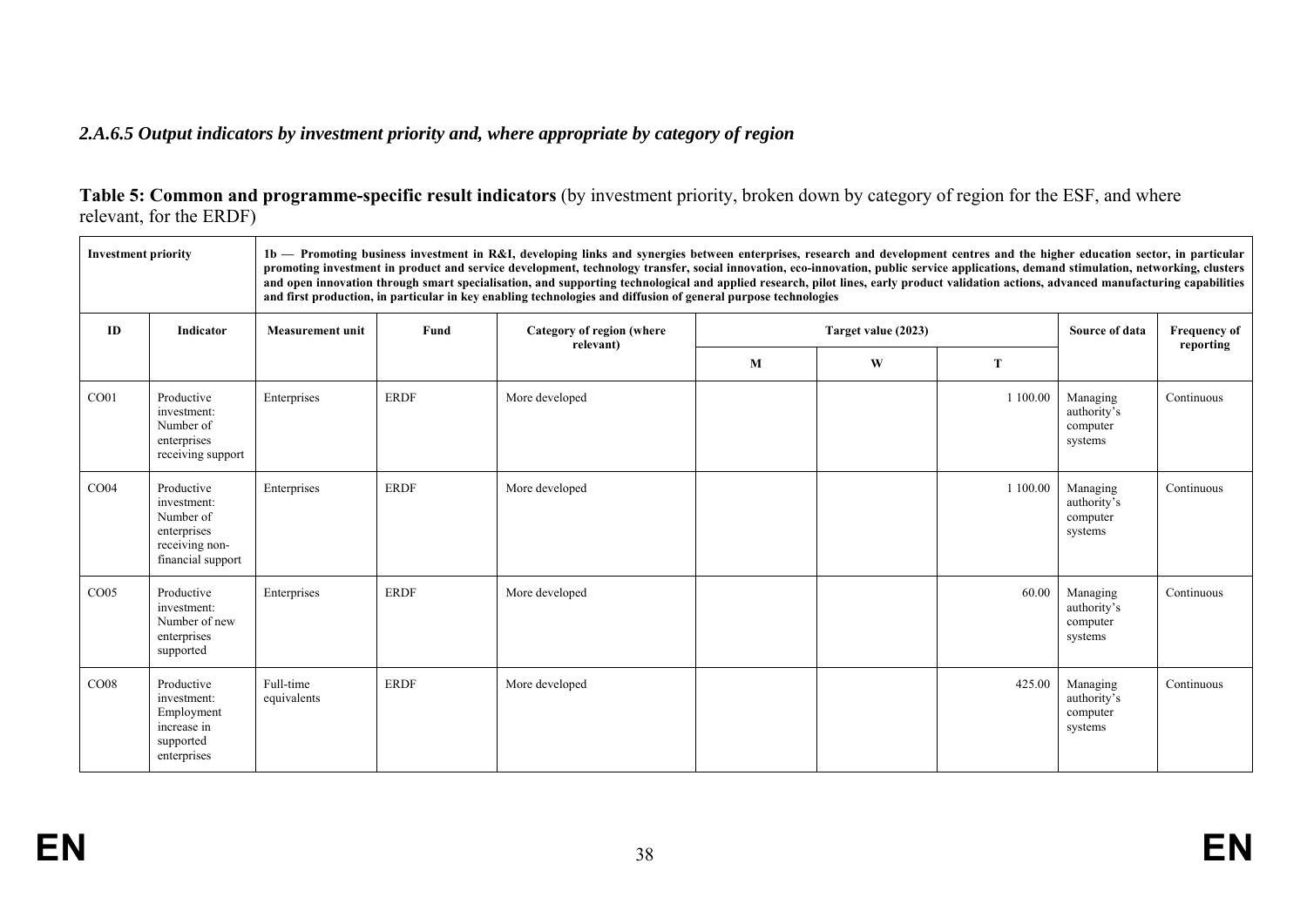| <b>Investment priority</b> |                                                                                                      |                         |             | 1b — Promoting business investment in R&I, developing links and synergies between enterprises, research and development centres and the higher education sector, in particular<br>promoting investment in product and service development, technology transfer, social innovation, eco-innovation, public service applications, demand stimulation, networking, clusters<br>and open innovation through smart specialisation, and supporting technological and applied research, pilot lines, early product validation actions, advanced manufacturing capabilities<br>and first production, in particular in key enabling technologies and diffusion of general purpose technologies |   |                     |        |                                                |                                  |
|----------------------------|------------------------------------------------------------------------------------------------------|-------------------------|-------------|---------------------------------------------------------------------------------------------------------------------------------------------------------------------------------------------------------------------------------------------------------------------------------------------------------------------------------------------------------------------------------------------------------------------------------------------------------------------------------------------------------------------------------------------------------------------------------------------------------------------------------------------------------------------------------------|---|---------------------|--------|------------------------------------------------|----------------------------------|
| ID                         | Indicator                                                                                            | <b>Measurement unit</b> | Fund        | Category of region (where<br>relevant)                                                                                                                                                                                                                                                                                                                                                                                                                                                                                                                                                                                                                                                |   | Target value (2023) |        |                                                | <b>Frequency of</b><br>reporting |
|                            |                                                                                                      |                         |             |                                                                                                                                                                                                                                                                                                                                                                                                                                                                                                                                                                                                                                                                                       | М | W                   |        |                                                |                                  |
| CO <sub>26</sub>           | Research,<br>Innovation:<br>Number of<br>enterprises<br>cooperating with<br>research<br>institutions | Enterprises             | <b>ERDF</b> | More developed                                                                                                                                                                                                                                                                                                                                                                                                                                                                                                                                                                                                                                                                        |   |                     | 250.00 | Managing<br>authority's<br>computer<br>systems | Continuous                       |

### **2.A.7 Social innovation, transnational cooperation and contribution to thematic objectives 1-7**

| <b>Priority axis</b> | Strei<br>technological development and innovation .<br>research.<br>onin.<br>l2the<br>. . |
|----------------------|-------------------------------------------------------------------------------------------|
|                      |                                                                                           |

#### **2.A.8 Performance framework**

## **Table 6: Performance framework of the priority axis** (by fund and, for the ERDF and ESF, category of region)

| <b>Priority axis</b><br>— Strengthening research, technological development and innovation |                                                         |      |                                        |  |                  |                                        |     |                     |  |   |                   |                                    |  |                                       |
|--------------------------------------------------------------------------------------------|---------------------------------------------------------|------|----------------------------------------|--|------------------|----------------------------------------|-----|---------------------|--|---|-------------------|------------------------------------|--|---------------------------------------|
| ID                                                                                         | Indicator<br>Indicator or key<br>implementation<br>type |      | Measurement unit,<br>where appropriate |  | Fund<br>Category | <b>Milestone for 2018</b><br>of region |     | Final target (2023) |  |   | Source of<br>data | <b>Explanation</b><br>of relevance |  |                                       |
|                                                                                            |                                                         | step |                                        |  |                  |                                        | IV. | W                   |  | M | W                 | <b>CONTINUES</b>                   |  | of indicator,<br>where<br>appropriate |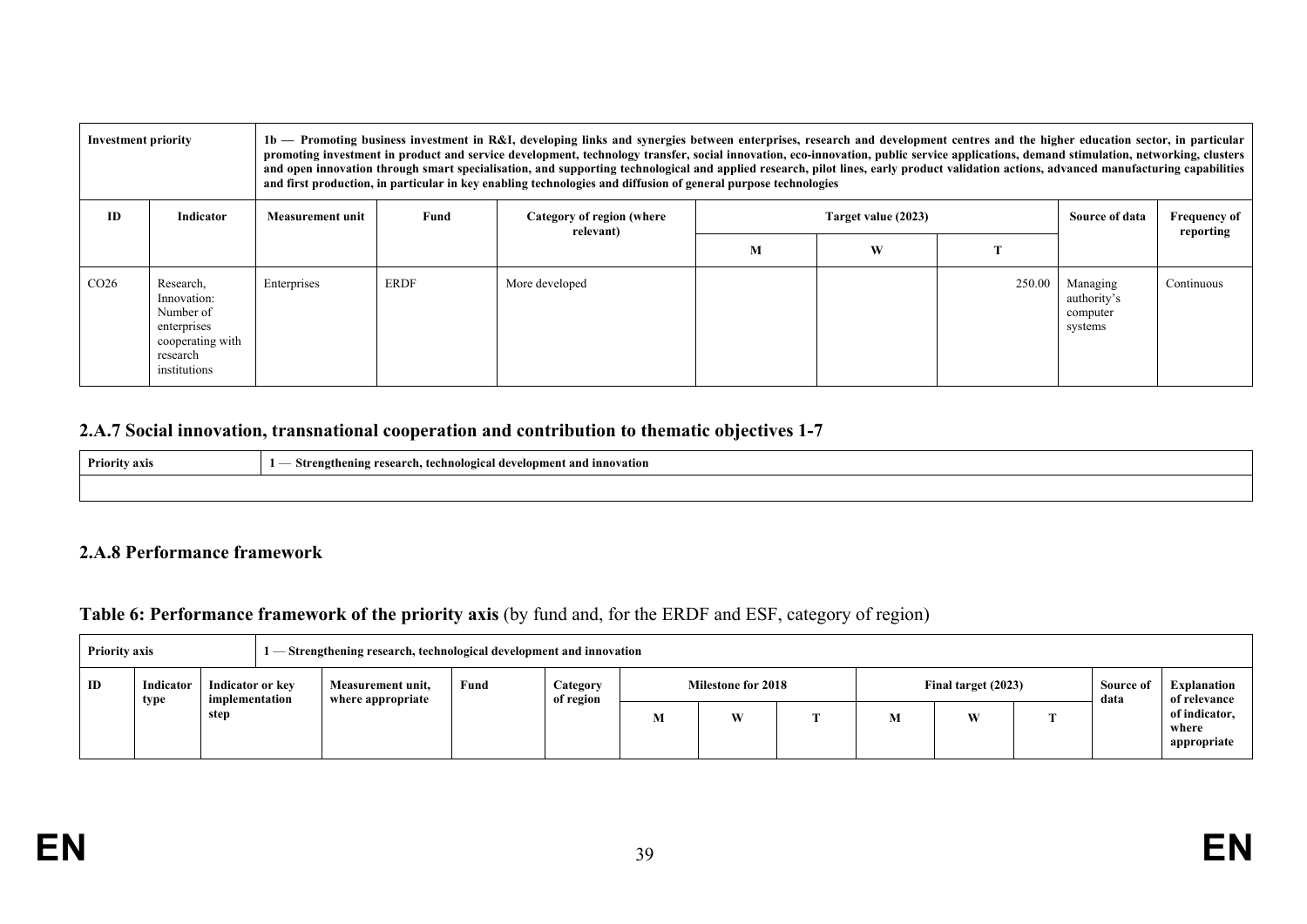|                  | <b>Priority axis</b><br>1 — Strengthening research, technological development and innovation |                                                                                                |  |                                        |             |                       |                           |  |            |  |  |                        |           |  |  |  |  |  |  |  |                     |  |  |                   |                             |
|------------------|----------------------------------------------------------------------------------------------|------------------------------------------------------------------------------------------------|--|----------------------------------------|-------------|-----------------------|---------------------------|--|------------|--|--|------------------------|-----------|--|--|--|--|--|--|--|---------------------|--|--|-------------------|-----------------------------|
| ID               | Indicator<br>tyne                                                                            | Indicator or key<br><i>implementation</i>                                                      |  | Measurement unit,<br>where annronriate | Fund        | Category<br>of region | <b>Milestone for 2018</b> |  |            |  |  |                        |           |  |  |  |  |  |  |  | Final target (2023) |  |  | Source of<br>data | Explanation<br>of relevance |
| CO <sub>26</sub> | $\circ$                                                                                      | Research,<br>Innovation: Number<br>of enterprises<br>cooperating with<br>research institutions |  | Enterprises                            | <b>ERDF</b> | More<br>developed     |                           |  | 62         |  |  | 250.00                 | Project   |  |  |  |  |  |  |  |                     |  |  |                   |                             |
| 16               |                                                                                              | Expenditure                                                                                    |  | <b>EUR</b>                             | <b>ERDF</b> | More<br>developed     |                           |  | 19 480 586 |  |  | 64 935 288.00 Managing | authority |  |  |  |  |  |  |  |                     |  |  |                   |                             |

#### **Additional qualitative information on the establishment of the performance framework**

The managing authority has deemed it most appropriate to make use of outcome indicators for the performance framework and supplement these with one financial indicator per priority axis. This assessment is justified by the fact that output indicators can be fully attributed to implementation of the programme and that they are possible to measure continuously during implementation of the programme. Result indicators will not be used.

The methods and criteria that have been used to select relevant output indicators follow the guidelines issued by the Commission. The calculations of a reasonable value for the interim target for 2018 for each selected output indicator have been based on experience from the previous programming period, and an assessment of how quickly projects in the priority axis concerned can be expected to generate outcomes for each output indicator. The estimated total number of projects in each priority axis has also been taken into account. The managing authority is of the opinion that the selected output indicators fulfil the requirement to cover more than 50 % of the financial allocation for the priority axis.

With regard to the financial indicator 'Resources paid' per priority axis, the calculations have been based on the requirement for all payments included to be based on eligible costs paid to the beneficiary and for these to be certified by the certifying authority. The managing authority has taken account of experience from the programming period 2007-2013 and has focused, in particular, on how the payments were carried out during the corresponding part of the programming period, i.e. 2007-2011. The fact that the programme for the programming period 2014-2020 is more focused and concentrated and that the managing authority has a smooth organisation in place has also been taken into account. The level of payment has differed between the priority axes of the programmes over the programming period 2007-2013, and the managing authority has taken account of these variations in establishing the performance framework.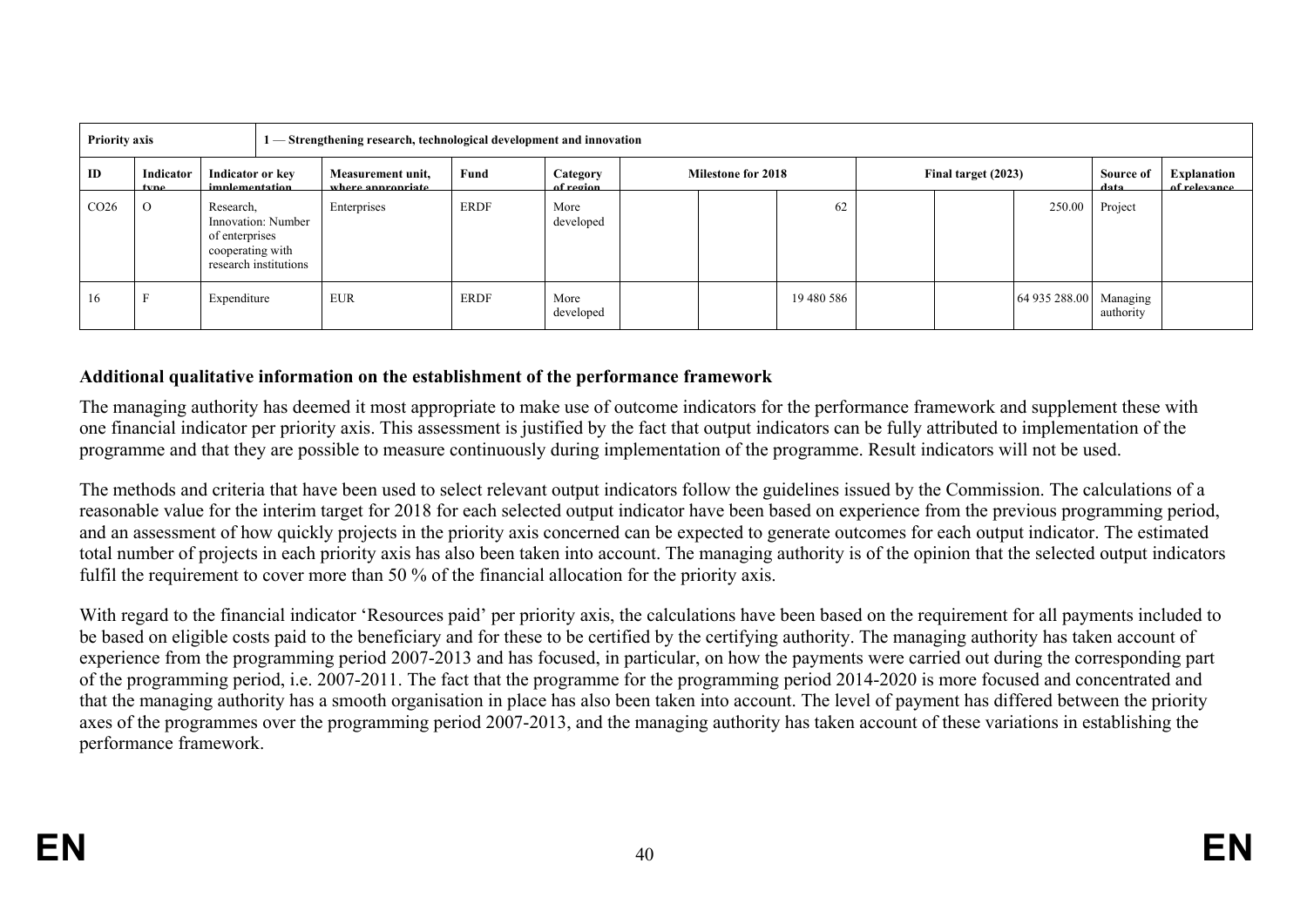The interim target for the financial indicator for priority axis 2 for 2018 has been set at 20 %, which is somewhat lower than for other priority axes. Projects in this priority axis are deemed to be time-consuming and to be highly complex in the start-up phase due to extensive planning and procurements, which shifts the timing of major expenses.

The managing authority is considering the options for permitting longer project periods than have been possible during the programming period 2007- 2013 in certain particular cases. Longer project periods mean that the outcome for the outcome indicators will come relatively late in the programming period, with the result that the interim targets for 2018 in the performance framework are lower in these cases than for other priority axes.

In priority axis 2, in which broadband investments are planned, the results of implemented operations cannot be expected to be reported until a long time into the programming period. The interim target for the selected output indicator 'Added number of enterprises that have gained access to broadband at speeds of at least 100 Mbps' has been estimated to be 0. In order, nevertheless, to follow up the effects of approved operations in this priority axis, the programme will use the key implementation step 'Planned number of enterprises with access to broadband at speeds of at least 100 Mbps based on projects financed in the priority axis'. This key implementation step will be monitored continuously during programme implementation and reported back in the annual implementation report submitted to the Commission.

In most cases, only one output indicator per priority axis has been selected for the performance framework. The reason for this is that the programme is so focused and concentrated that each selected output indicator is deemed to cover a large proportion of the expected projects. Having few indicators in the performance framework also makes it easier to follow up and have an overview of implementation and improves the prospects for corrective actions if the trends suggest that the performance framework will not be fulfilled.

### **2.A.9 Categories of intervention**

Categories of intervention corresponding to the content of the priority axis based on a nomenclature adopted by the Commission, and indicative breakdown of Union support.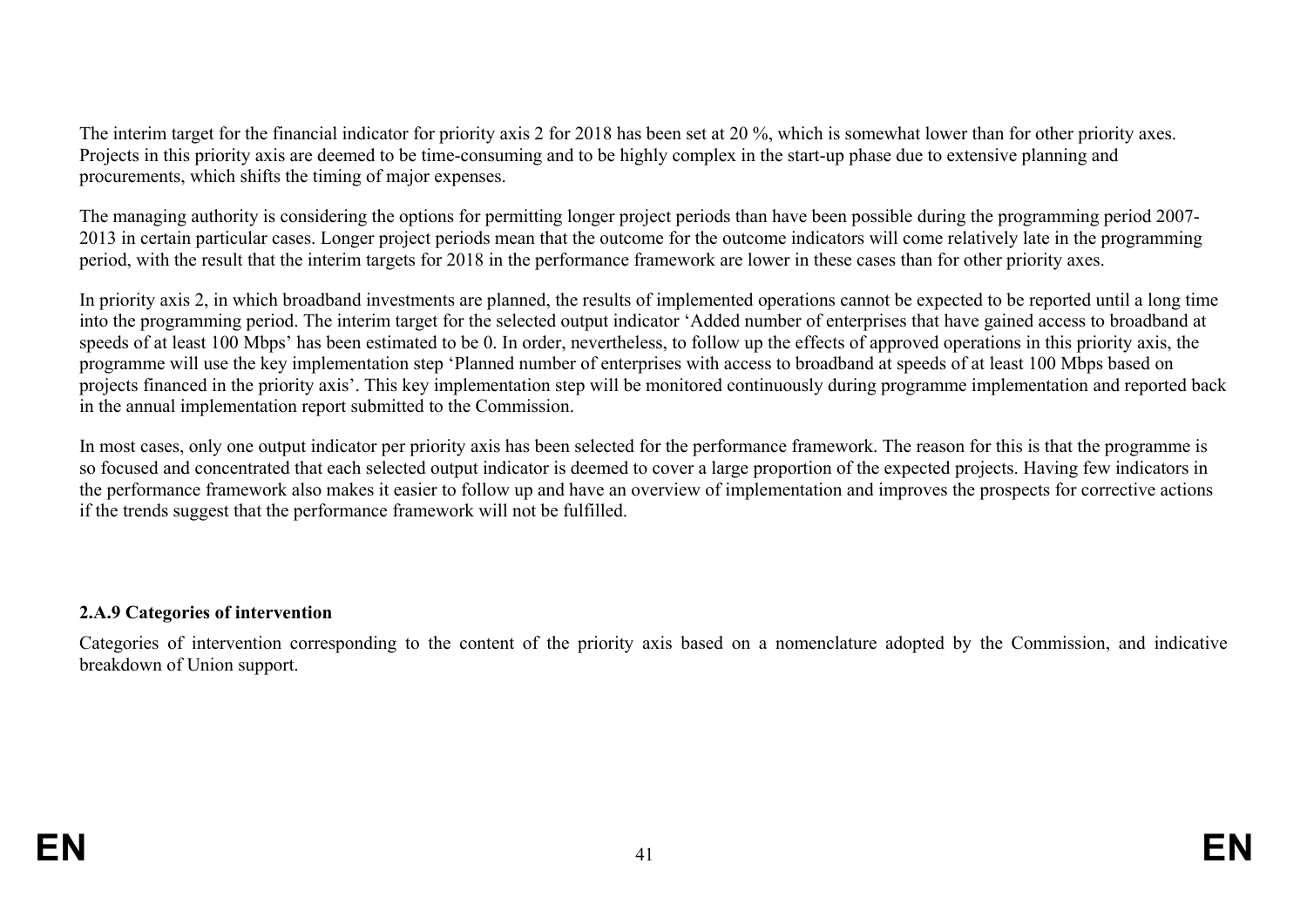#### **Tables 7-11: Categories of intervention**

#### **Table 7: Dimension 1 — Intervention field**

| <b>Priority axis</b> |                    |  | 1 — Strengthening research, technological development and innovation                                              |                   |
|----------------------|--------------------|--|-------------------------------------------------------------------------------------------------------------------|-------------------|
| Fund                 | Category of region |  | Code                                                                                                              | $\epsilon$ amount |
| ERDF                 | More developed     |  | 058. Research and innovation infrastructure (public)                                                              | 3 246 764.00      |
| <b>ERDF</b>          | More developed     |  | 060. Research and innovation activities in public research centres and centres of competence including networking | 3 246 764.00      |
| <b>ERDF</b>          | More developed     |  | 062. Technology transfer and university-enterprise cooperation primarily benefiting SMEs                          | 3 246 764.00      |
| ERDF                 | More developed     |  | 063. Cluster support and business networks primarily benefiting SMEs                                              | 22 727 352.00     |

#### **Table 8: Dimension 2** — **Form of finance**

| <b>Priority axis</b>              |                |  | 1 — Strengthening research, technological development and innovation |                   |
|-----------------------------------|----------------|--|----------------------------------------------------------------------|-------------------|
| Fund<br><b>Category of region</b> |                |  | Code                                                                 | $\epsilon$ amount |
| <b>ERDF</b>                       | More developed |  | 01. Non-repayable grant                                              | 32 467 644.00     |

#### **Table 9: Dimension 3 — Territory type**

| <b>Priority axis</b> |                    |  | 1 — Strengthening research, technological development and innovation |                   |
|----------------------|--------------------|--|----------------------------------------------------------------------|-------------------|
| Fund                 | Category of region |  | Code                                                                 | $\epsilon$ amount |
| <b>ERDF</b>          | More developed     |  | 02. Small Urban areas (intermediate density $>5000$ population)      | 16 883 175.00     |
| ERDF                 | More developed     |  | 03. Rural areas (thinly populated)                                   | 15 584 469.00     |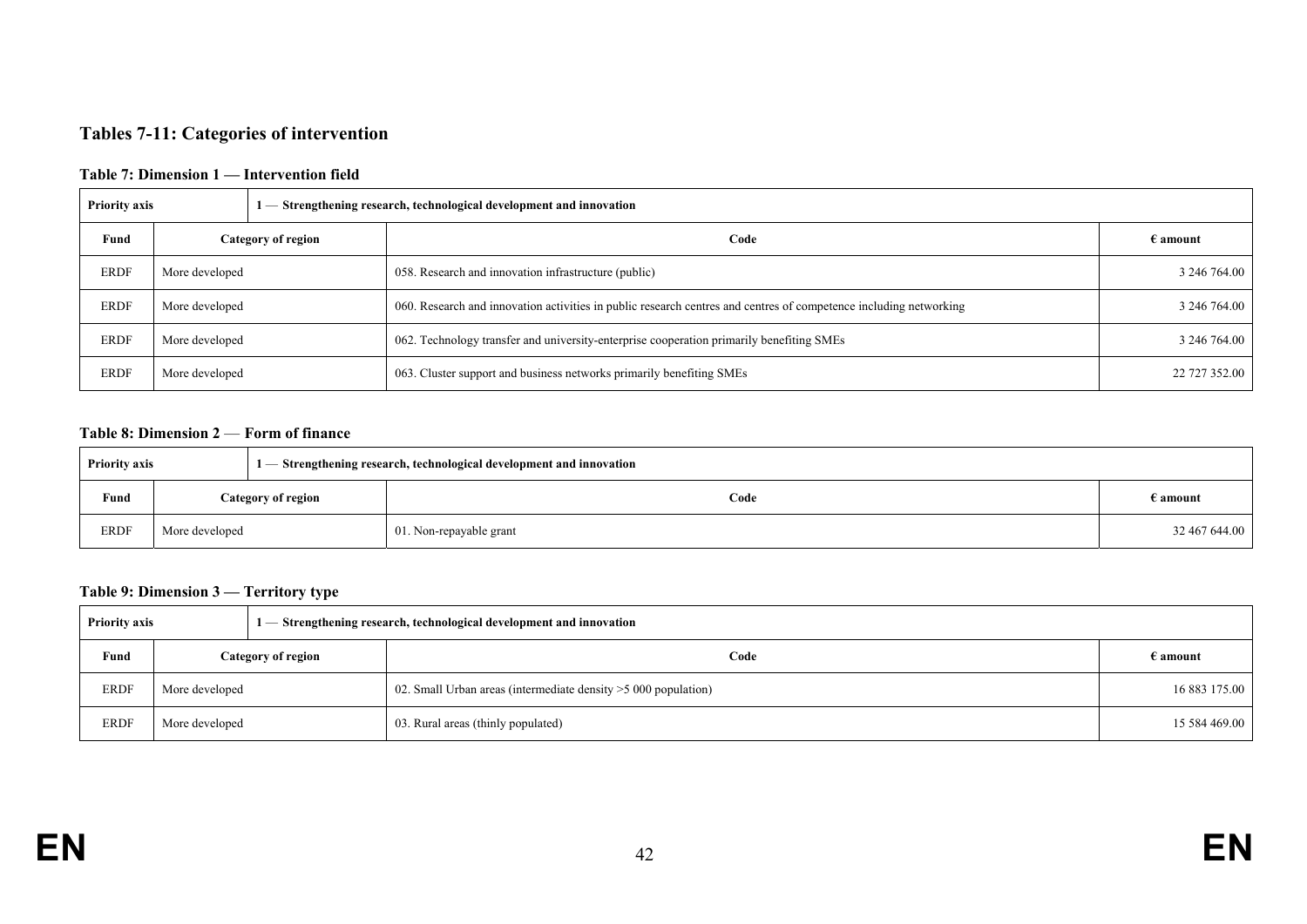| <b>Priority axis</b> |                           |  | $1$ $-$ Strengthening research, technological development and innovation |                   |
|----------------------|---------------------------|--|--------------------------------------------------------------------------|-------------------|
| Fund                 | <b>Category of region</b> |  | Code                                                                     | $\epsilon$ amount |
| <b>ERDF</b>          | More developed            |  | 07. Not applicable                                                       | 32 467 644.00     |

#### **Table 11: Dimension 6 — ESF secondary theme** (ESF and YEI only)

| <b>Priority axis</b> |  |                           | - Strengthening research, technological development and innovation |          |
|----------------------|--|---------------------------|--------------------------------------------------------------------|----------|
| Fund                 |  | <b>Category of region</b> | Code                                                               | E amount |

#### **2.A.10 Summary of the planned use of technical assistance including, where necessary, actions to reinforce the administrative capacity of authorities involved in the management and control of the programmes and beneficiaries** (where appropriate) (by priority axis)

| <b>Priority axis:</b> | – Strengthening research, technological development and innovation |
|-----------------------|--------------------------------------------------------------------|
|                       |                                                                    |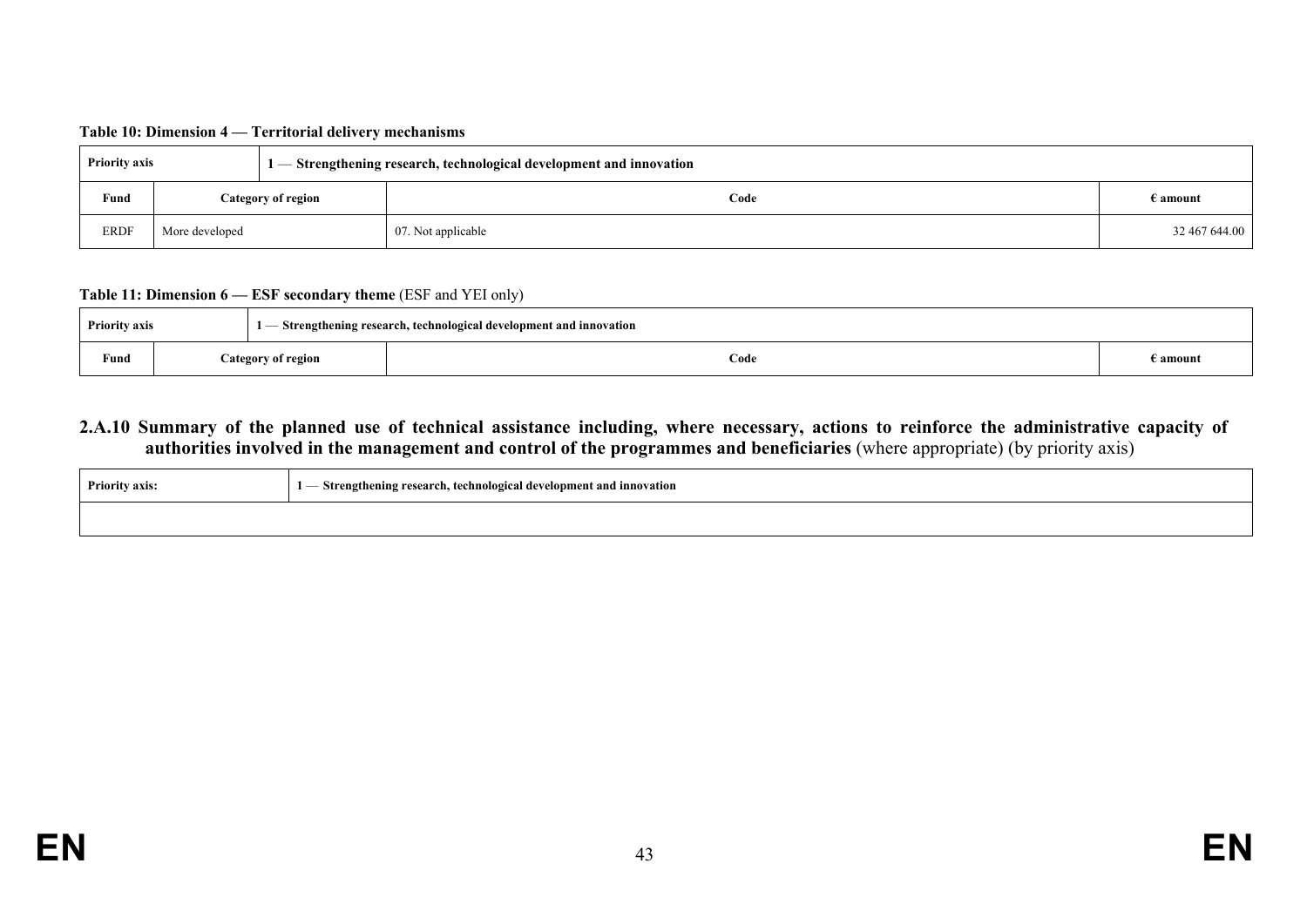### **2.A.1 Priority axis**

| <b>ID</b> of the priority axis |                                                                                         |
|--------------------------------|-----------------------------------------------------------------------------------------|
| Title of the priority axis     | Enhancing access to, and use and quality of, information and communication technologies |

 $\Box$  The entire priority axis will be implemented solely through financial instruments

 $\Box$  The entire priority axis will be implemented solely through financial instruments set up at Union level

 $\Box$  The entire priority axis will be implemented through community-led local development

 $\Box$  For the ESF: The entire priority axis is dedicated to social innovation or to transnational cooperation, or both

**2.A.2 Justification for the establishment of a priority axis covering more than one category of region, thematic objective or fund** (where applicable)

#### **2.A.3 Fund, category of region and calculation basis for Union support**

| Fund        | Category of region | Calculation basis (total eligible expenditure or eligible<br>public expenditure) | Category of region for outermost regions and northern<br>sparsely populated regions (where applicable) |
|-------------|--------------------|----------------------------------------------------------------------------------|--------------------------------------------------------------------------------------------------------|
| <b>ERDF</b> | More developed     | Public                                                                           |                                                                                                        |

#### **2.A.4 Investment priority**

| ID of the investment priority    | $\overline{\phantom{a}}$                                                                                                                                         |
|----------------------------------|------------------------------------------------------------------------------------------------------------------------------------------------------------------|
| Title of the investment priority | Extending broadband deployment and the roll-out of high-speed networks and supporting the adoption of emerging technologies and networks for the digital economy |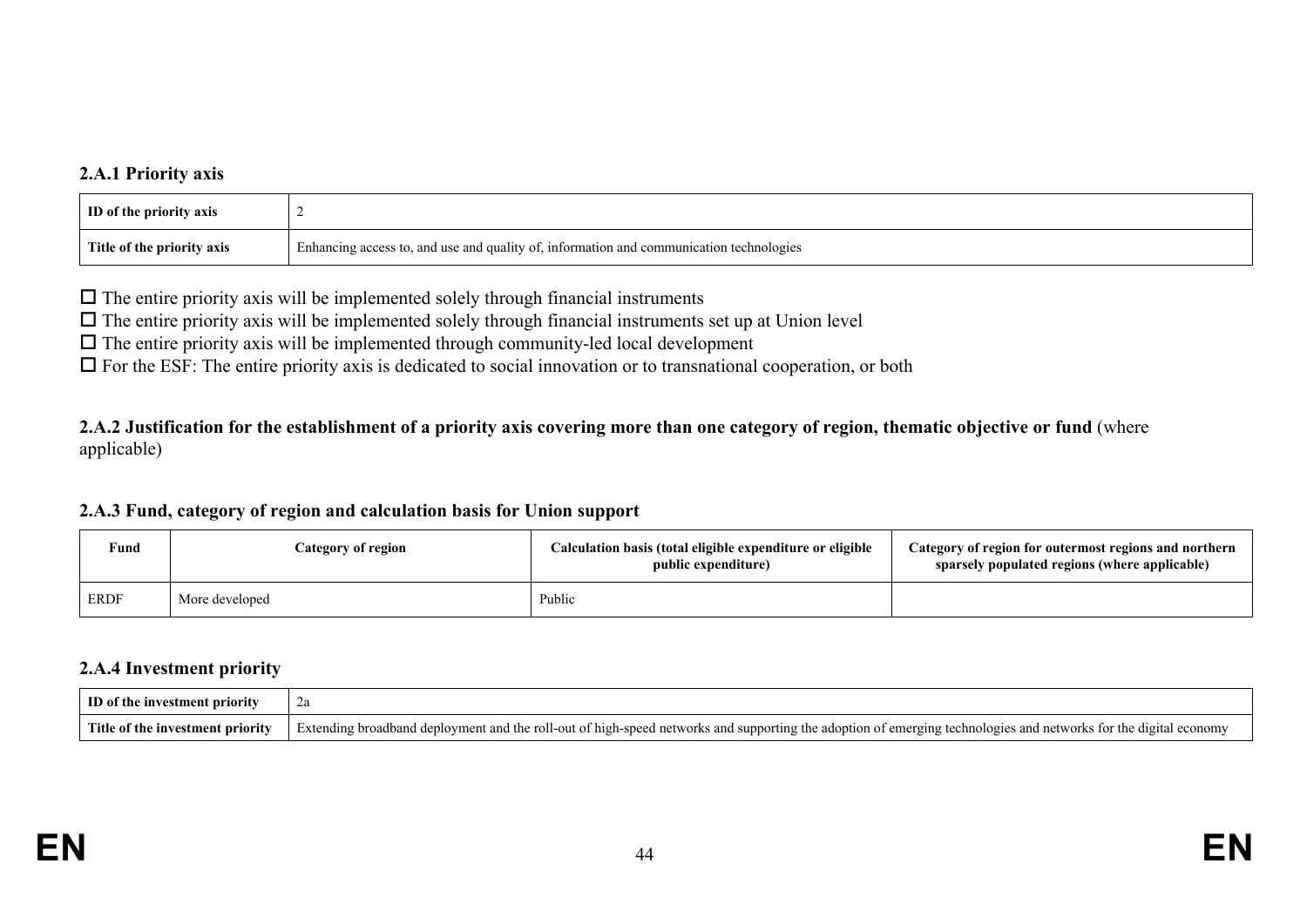| ID of the specific objective                                                   |                                                                                                                                                                                                                                                                                                                                                                                                                                                                                                                                                                                                                                                                                                                                                                                                                                                                                                                                                                                                                                                                                                                                                                                                                                                                                                                                                                                                                                                                                                                                                                                                                                                                                                                                                                                                                                                                                                                                                                                                                                                                                                                                                                                                                                                                                                                                                                                                                                                                                                                              |
|--------------------------------------------------------------------------------|------------------------------------------------------------------------------------------------------------------------------------------------------------------------------------------------------------------------------------------------------------------------------------------------------------------------------------------------------------------------------------------------------------------------------------------------------------------------------------------------------------------------------------------------------------------------------------------------------------------------------------------------------------------------------------------------------------------------------------------------------------------------------------------------------------------------------------------------------------------------------------------------------------------------------------------------------------------------------------------------------------------------------------------------------------------------------------------------------------------------------------------------------------------------------------------------------------------------------------------------------------------------------------------------------------------------------------------------------------------------------------------------------------------------------------------------------------------------------------------------------------------------------------------------------------------------------------------------------------------------------------------------------------------------------------------------------------------------------------------------------------------------------------------------------------------------------------------------------------------------------------------------------------------------------------------------------------------------------------------------------------------------------------------------------------------------------------------------------------------------------------------------------------------------------------------------------------------------------------------------------------------------------------------------------------------------------------------------------------------------------------------------------------------------------------------------------------------------------------------------------------------------------|
| Title of the specific objective                                                | Increased number of SMEs with access to high-capacity broadband                                                                                                                                                                                                                                                                                                                                                                                                                                                                                                                                                                                                                                                                                                                                                                                                                                                                                                                                                                                                                                                                                                                                                                                                                                                                                                                                                                                                                                                                                                                                                                                                                                                                                                                                                                                                                                                                                                                                                                                                                                                                                                                                                                                                                                                                                                                                                                                                                                                              |
| <b>Results that the Member States</b><br>seek to achieve with Union<br>support | Deployment of broadband<br>The analysis of North Middle Sweden shows that broadband investments in the region's rural and sparsely populated areas are<br>a priority area for operations. A well-deployed high-capacity broadband infrastructure is of great importance to the<br>development and capacity for growth of enterprises and an essential requirement in order to put the digital agenda into practice<br>in North Middle Sweden. Information technology is an important force for change in the national economy and is essential to<br>the development of IT-related products and services. North Middle Sweden is characterised by long distances, and large parts<br>of the region are sparsely populated. This means that there are no incentives for commercial roll-out of broadband in parts of<br>the region. The proportion of enterprises/places of work that have high-speed broadband access is lower in North Middle<br>Sweden than the country as a whole.<br>A relatively low proportion of enterprises have access to high-speed broadband, which also reduces access to and development<br>of ICT-based services. Deployment of broadband infrastructure combined with the development of ICT-based services makes<br>it easier for North Middle Sweden to increase contact with the world around and important markets, and consequently<br>contributes to utilising the intentions of the digital agenda. Broadband investments create good conditions for the development<br>of both existing and new enterprises and new jobs.<br>To ensure good regional development and conditions for enterprise and new jobs, including in the more peripheral parts of the<br>region, there is a need for public resources to contribute to the roll-out of broadband where there are no commercial incentives.<br>A good broadband infrastructure is very important in order to develop both public and commercial services, as well as<br>innovations. The enterprises are, in that way, given greater opportunities for growth competitiveness and commerce. The<br>infrastructure creates opportunities to link together services and innovations in a global perspective, and improves the<br>prospects for internationalisation. A well-deployed broadband infrastructure is of great importance in creating an attractive<br>region for the visitor industry, inward migrants, education and training, social services, new business start-ups and the<br>development of existing enterprises. |

# **2.A.5 Specific objectives corresponding to the investment priority and expected results**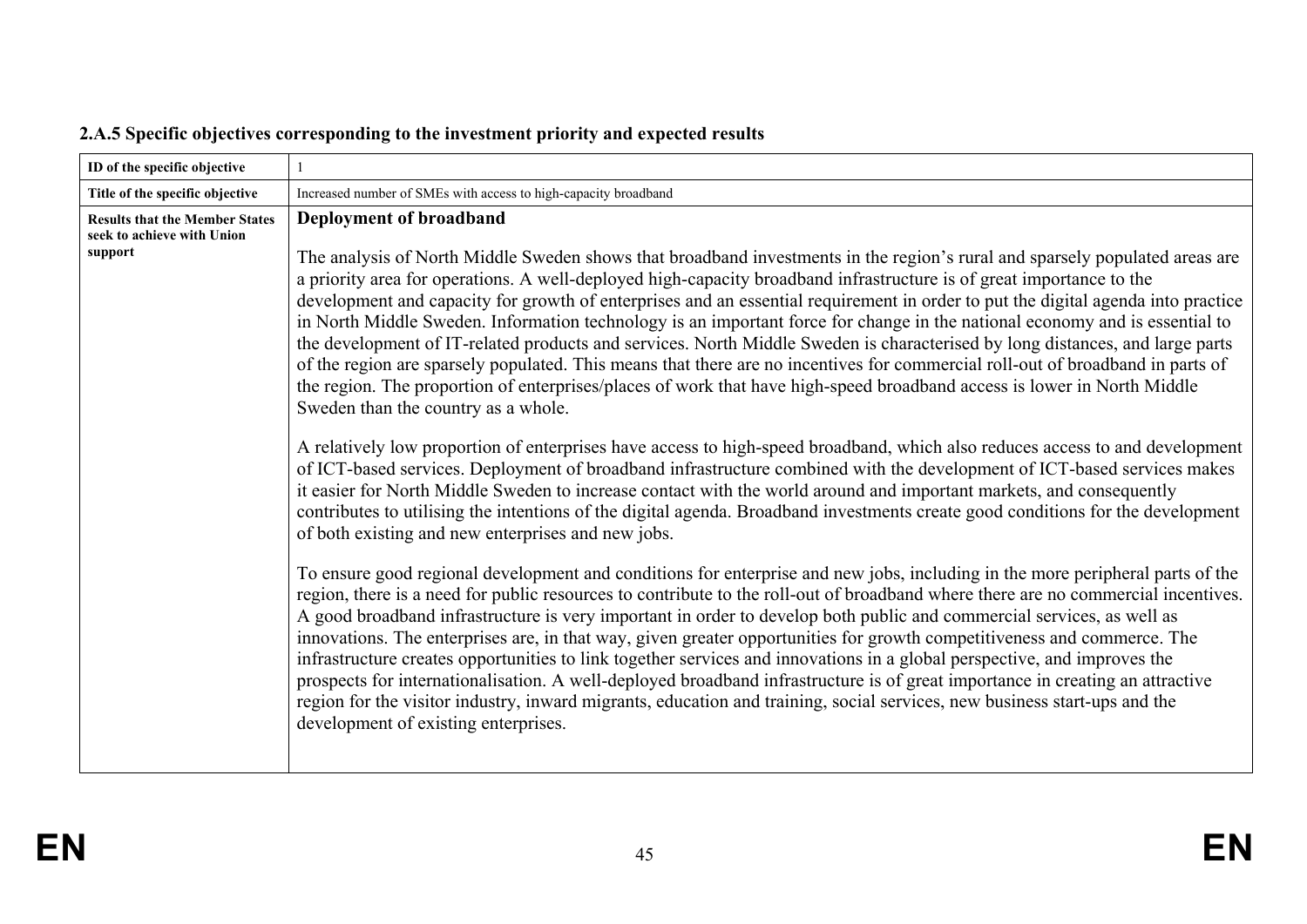| Table 3: Programme-specific result indicators, by specific objective (for the ERDF and the Cohesion Fund) |  |  |
|-----------------------------------------------------------------------------------------------------------|--|--|
|                                                                                                           |  |  |

| <b>Specific objective</b> |                                                                                      | 1 - Ökat antal SMF med tillgång till bredband med hög kapacitet |                                        |                       |                         |                     |                            |                                  |
|---------------------------|--------------------------------------------------------------------------------------|-----------------------------------------------------------------|----------------------------------------|-----------------------|-------------------------|---------------------|----------------------------|----------------------------------|
| ID                        | Indicator                                                                            | <b>Measurement unit</b>                                         | Category of region (where<br>relevant) | <b>Baseline value</b> | <b>Baseline</b><br>year | Target value (2023) | Source of data             | <b>Frequency of</b><br>reporting |
| 202                       | Andel företag som fått möjlig tillgång Andel i %<br>till bredband (minst 100 Mbit/s) |                                                                 | More developed                         | 25.16                 | 2012                    | 90.00               | Post- och<br>telestyrelsen | Vartannat år                     |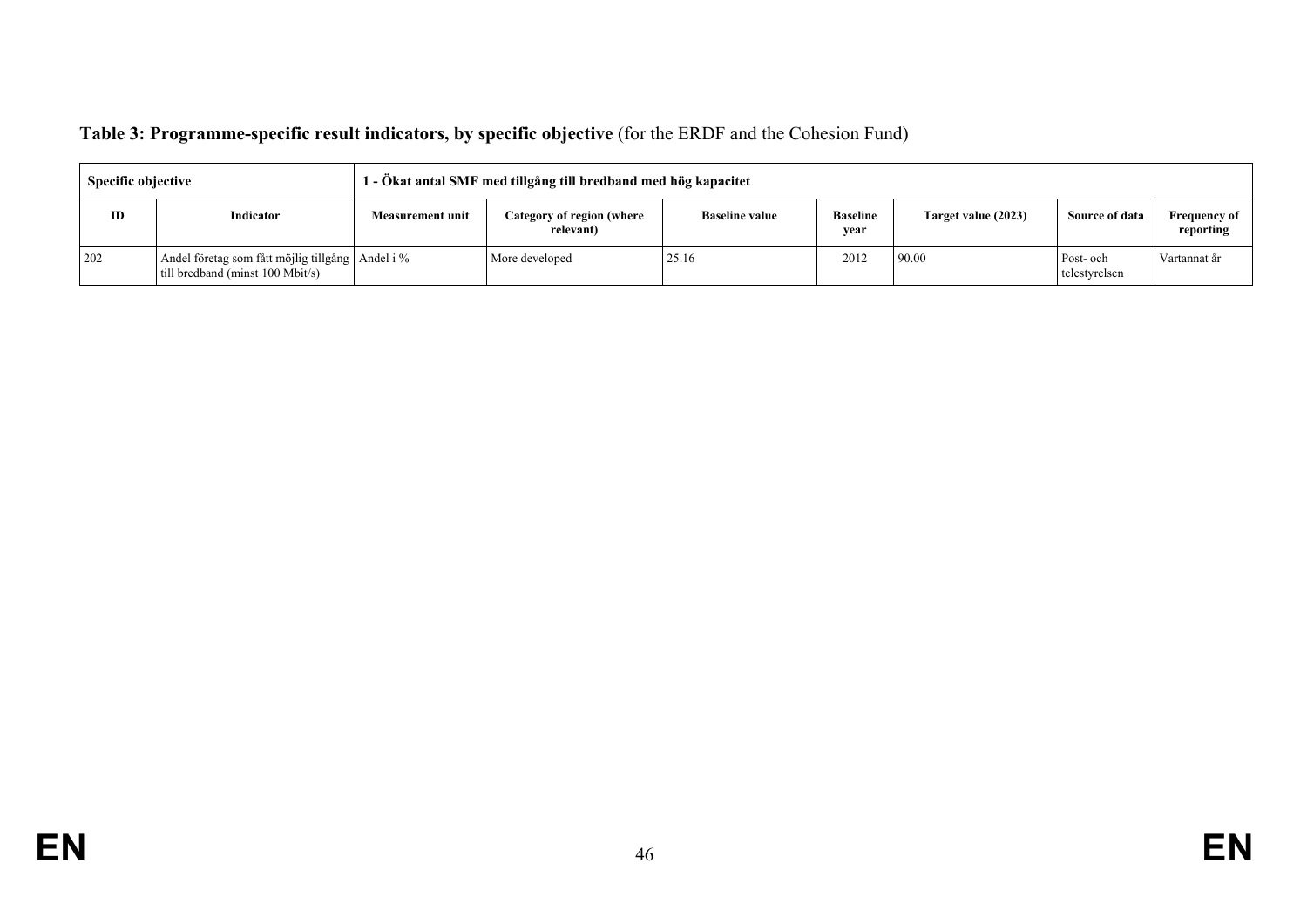# **2.A.6 Action to be supported under the investment priority** (by investment priority)

 *2.A.6.1 Description of the type and examples of actions to be supported and their expected contribution to the specific objectives including, where appropriate, the identification of main target groups, specific territories targeted and types of beneficiaries* 

Investment priority 2a — Extending broadband deployment and the roll-out of high-speed networks and supporting the adoption of emerging technologies and networks for the digital economy **Activities eligible for aid** The following activities are examples of operations that can be supported in this investment priority: • Preliminary studies. Collaborative solutions to survey needs, basic requirements for and organisation of investments in high-speed broadband. Deployment and upgrading of high-speed broadband networks in those parts of the region where investments are not made on commercial grounds. The projects financed in this investment priority are to comply with relevant rules on broadband investments. **Main target groups** Enterprises **Specific geographical areas** The operations are oriented towards rural and sparsely populated areas in North Middle Sweden, where there are no commercial incentives for investments in high-quality broadband. The focus is to be on interurban networks. **Main beneficiaries**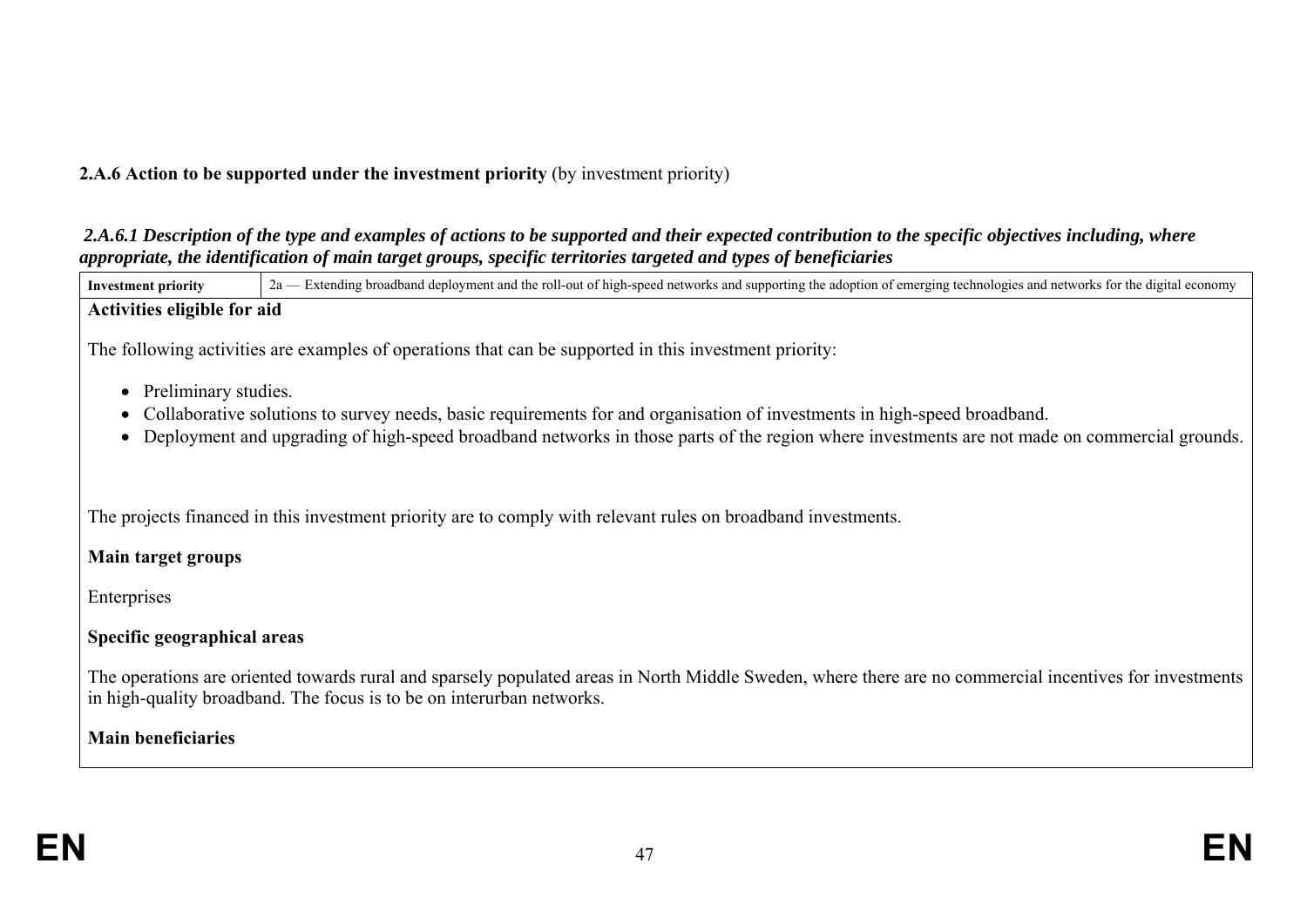Municipalities, municipal enterprises, county councils, regional councils and government agencies, economic associations and non-profit organisations

### **Horizontal criteria**

An accessible information society with modern infrastructure and socially beneficial IT services will simplify everyday life and improve the quality of life for everyone, regardless of gender, national/ethnic origin, age or disability. Because of North Middle Sweden's long distances and largely sparsely populated areas, broadband investments will make work, education and enterprise substantially easier in the more peripheral parts of the region. Broadband makes teleworking and studies more readily possible and contributes to an attractive region for all categories of women and men, girls and boys. Services provided through broadband networks create benefit in the form of greater participation, freedom and independence, contributing to greater quality of life.

Broadband investments create the possibility of a long-term sustainable environment and, in so doing, reduce the need for transport. High-capacity broadband also creates the possibility of developing services that have potential to reduce carbon dioxide emissions in particular areas, in particular in housing, energy and the area of transport. Various forms of e-services, such e-commerce, e-learning and e-health, can also reduce the need for travel and transport. The use of modern ICT, which depends on good broadband capacity, for example videoconferencing, facilitates both studies and work, leading to a reduction in total environmental impact.

# *2.A.6.2 Guiding principles for selection of operations*

**Investment priority** 2a — Extending broadband deployment and the roll-out of high-speed networks and supporting the adoption of emerging technologies and networks for the digital economy A fundamental condition to be met for investments in broadband to be supported is that the projects are in agreement with and fulfil the requirements set forth in current rules regulating support for broadband through the European Regional Development Fund. To ensure that the objective is met in this investment priority, the following principles will underpin the selection of high-quality projects. The selection criteria for the assessment and selection of projects are applied in the administration and decision-making process. A fundamental condition to be met for support for investments in broadband infrastructure is that the projects contribute to structural changes at regional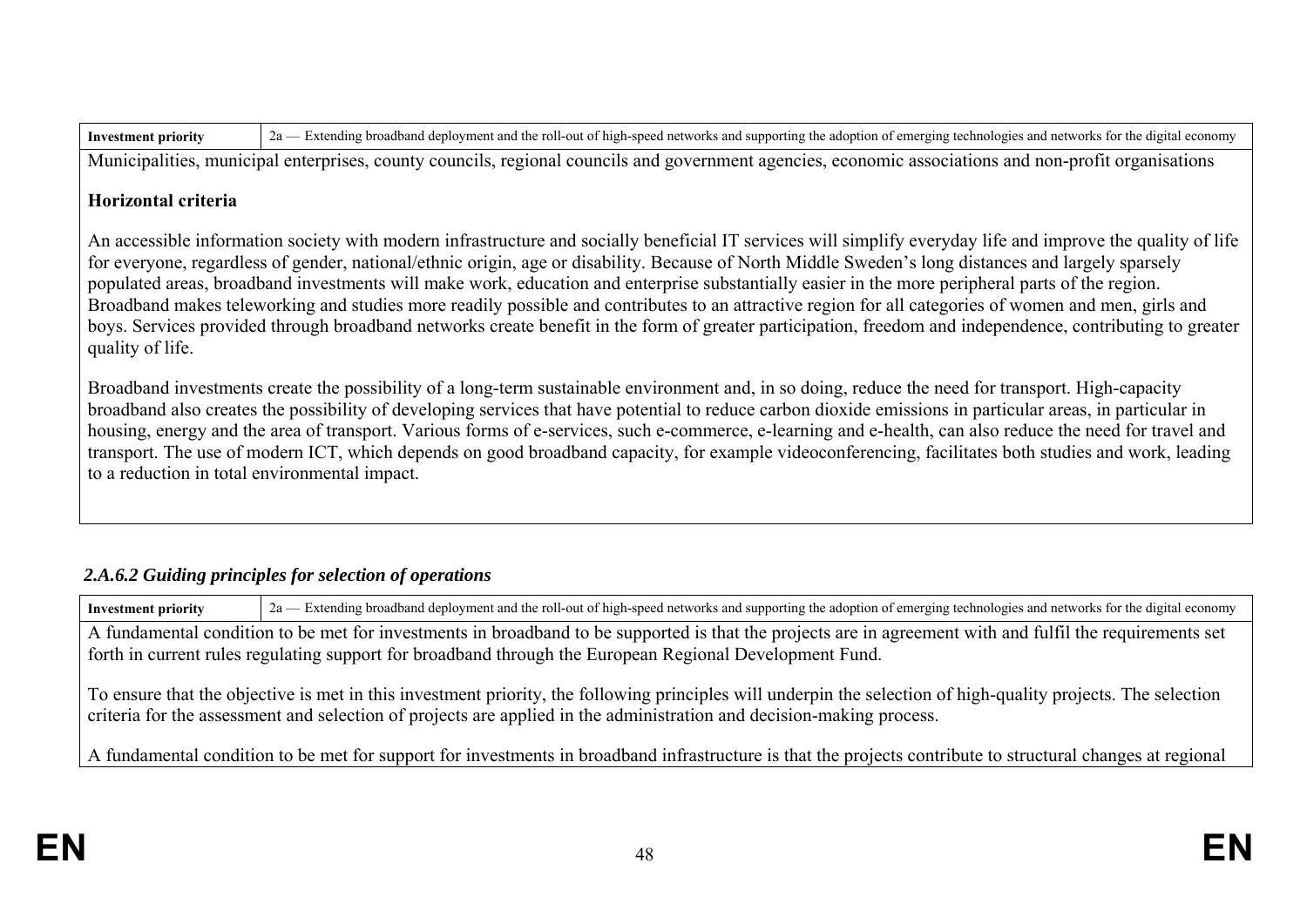| <b>Investment priority</b> | 2a — Extending broadband deployment and the roll-out of high-speed networks and supporting the adoption of emerging technologies and networks for the digital economy |
|----------------------------|-----------------------------------------------------------------------------------------------------------------------------------------------------------------------|
|                            | level. Additional principles guiding selection are:                                                                                                                   |

#### **Projects where the necessary market conditions for roll-out of broadband infrastructure do not exist**

There is a requirement that project operations that have been granted funding are concentrated in areas where the market, for various reasons, does not function.

#### **Projects that collaborate or create synergies with other projects/programmes**

The regional Structural Funds programmes satisfy only parts of the region's development needs. The underpinning principle is that operations in several funds and programmes supplement and reinforce one another. Collaboration and synergies with the European Agricultural Fund for Regional Development and the European Agricultural Fund for Regional Development are particularly crucial.

The regional Structural Funds programme supports operations that develop interurban networks. It is essential that the projects ensure that the investments are followed by continued operations to connect end-users.

#### **Projects that contribute to the development of trade and industry and the competitiveness of enterprises**

Small and medium-sized enterprises are the target group for the operations. An important condition to be met for the specific target groups to be reached and growth consequently to be created is that the projects are based on a target group analysis of the needs and challenges of the enterprises and the challenges they face.

The projects also have to be in line with regional and local broadband and development strategies and be able to present results in relation to the indicators of the priority axis.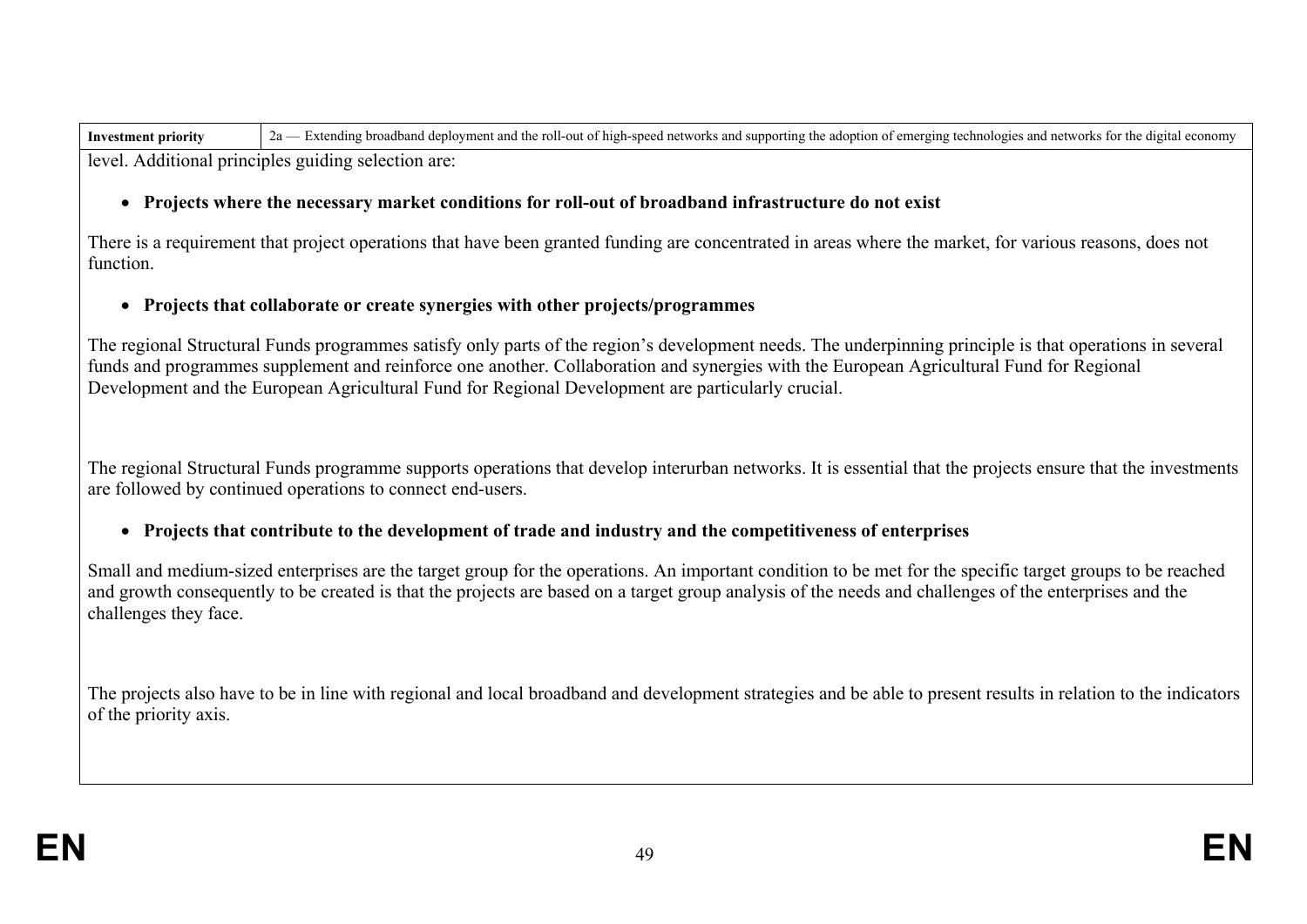| <b>Investment priority</b> | 2a — Extending broadband deployment and the roll-out of high-speed networks and supporting the adoption of emerging technologies and networks for the digital economy |
|----------------------------|-----------------------------------------------------------------------------------------------------------------------------------------------------------------------|
|                            | • Contributing to sustainable development from a social, economic and environmental perspective (gender equality, diversity and environment).                         |
|                            | • Experience and knowledge from previous operations in the area should be utilised.                                                                                   |
|                            | • Organisational capacity, experience among project sponsors and endorsement by partners.                                                                             |
|                            |                                                                                                                                                                       |

,我们也不会有什么。""我们的人,我们也不会有什么?""我们的人,我们也不会有什么?""我们的人,我们也不会有什么?""我们的人,我们也不会有什么?""我们的人

# 2.A.6.3 Planned use of financial instruments (where appropriate)

| - Investment priority | ; for the digita<br>the adoption of (<br>11gh-speed networks<br>networks<br>the ro<br>economy<br>tovmei<br>oll-out of hi<br>$-1.57 + 1.5$<br>. supporting<br>mergini<br>dıng<br>1band<br>; and<br>-brog<br>hnol<br>der<br>$\lambda$<br>.<br>--<br>. . |
|-----------------------|-------------------------------------------------------------------------------------------------------------------------------------------------------------------------------------------------------------------------------------------------------|
|                       |                                                                                                                                                                                                                                                       |

# *2.A.6.4 Planned use of major projects* (where appropriate)

| Investment priority | Extending broadband deployment and the roll-out of high-speed networks and supporting the adoption of emerging technologies and networks for the digital economy |
|---------------------|------------------------------------------------------------------------------------------------------------------------------------------------------------------|
|                     |                                                                                                                                                                  |

## *2.A.6.5 Output indicators by investment priority and, where appropriate by category of region*

**Table 5: Common and programme-specific result indicators** (by investment priority, broken down by category of region for the ESF, and where relevant, for the ERDF)

| Investment priority |           | 2a — Extending broadband deployment and the roll-out of high-speed networks and supporting the adoption of emerging technologies and networks for the digital economy |      |                                        |                     |           |  |                |                           |
|---------------------|-----------|-----------------------------------------------------------------------------------------------------------------------------------------------------------------------|------|----------------------------------------|---------------------|-----------|--|----------------|---------------------------|
| ID                  | Indicator | <b>Measurement unit</b>                                                                                                                                               | Fund | Category of region (where<br>relevant) | Target value (2023) |           |  | Source of data | Frequency of<br>reporting |
|                     |           |                                                                                                                                                                       |      |                                        | v.                  | <b>VX</b> |  |                |                           |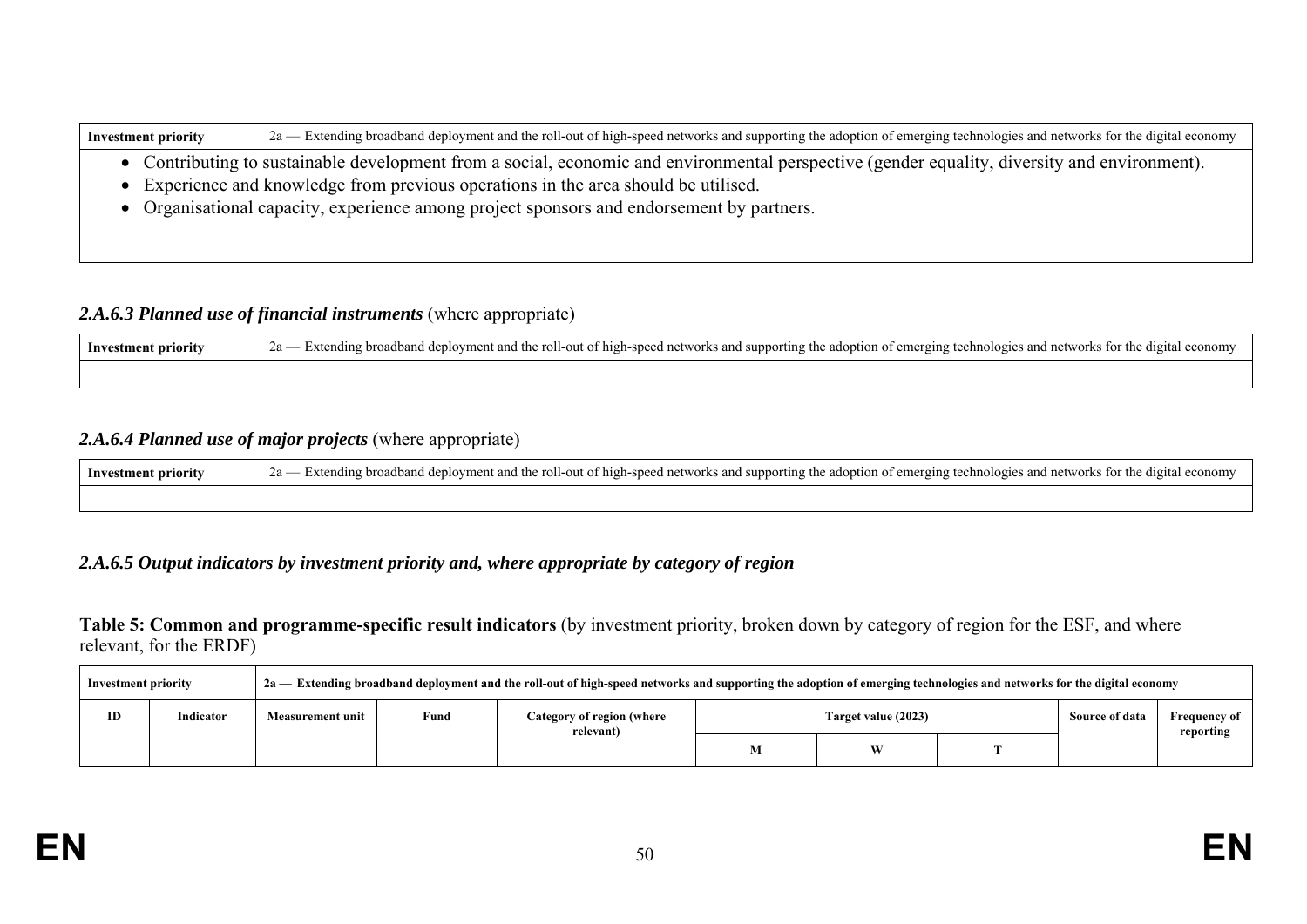| <b>Investment priority</b> |                                                                                                            | 2a — Extending broadband deployment and the roll-out of high-speed networks and supporting the adoption of emerging technologies and networks for the digital economy |             |                                                  |   |   |          |                                                |                |                                  |
|----------------------------|------------------------------------------------------------------------------------------------------------|-----------------------------------------------------------------------------------------------------------------------------------------------------------------------|-------------|--------------------------------------------------|---|---|----------|------------------------------------------------|----------------|----------------------------------|
| ID                         | Indicator                                                                                                  | <b>Measurement unit</b>                                                                                                                                               | Fund        | Category of region (where<br>Target value (2023) |   |   |          | relevant)                                      | Source of data | <b>Frequency of</b><br>reporting |
|                            |                                                                                                            |                                                                                                                                                                       |             |                                                  | М | W |          |                                                |                |                                  |
| 49                         | Number of<br>enterprises added<br>that have access<br>to broadband at<br>speeds of at least<br>$100$ Mbps. | Enterprises                                                                                                                                                           | <b>ERDF</b> | More developed                                   |   |   | 2 500.00 | Managing<br>authority's<br>computer<br>systems | Continuous     |                                  |

# **2.A.4 Investment priority**

| ID                                    | 2 <sub>b</sub>                                                                                                                                                          |
|---------------------------------------|-------------------------------------------------------------------------------------------------------------------------------------------------------------------------|
| of the investment priority            |                                                                                                                                                                         |
| Title<br>e of the investment priority | ----<br>$T \cap T$<br>eloping IC<br>produc.<br>Devel<br>vr IC<br>nts and .<br>CPT11<br>and<br>$\ldots$ nerce $\sim$<br>:1ng<br><sup>ാല</sup> mand പ<br>nhar<br>$\cdots$ |

# **2.A.5 Specific objectives corresponding to the investment priority and expected results**

| ID of the specific objective                                                   |                                                                                                                                                                                                                                                                                                                                                                                                                                                                                                                                                                                                                                                                                                                                                                                                                                                                                                                                                                                                                                                                         |
|--------------------------------------------------------------------------------|-------------------------------------------------------------------------------------------------------------------------------------------------------------------------------------------------------------------------------------------------------------------------------------------------------------------------------------------------------------------------------------------------------------------------------------------------------------------------------------------------------------------------------------------------------------------------------------------------------------------------------------------------------------------------------------------------------------------------------------------------------------------------------------------------------------------------------------------------------------------------------------------------------------------------------------------------------------------------------------------------------------------------------------------------------------------------|
| Title of the specific objective                                                | Increased number of SMEs that, in collaboration with the public sector, have developed ICT applications                                                                                                                                                                                                                                                                                                                                                                                                                                                                                                                                                                                                                                                                                                                                                                                                                                                                                                                                                                 |
| <b>Results that the Member States</b><br>seek to achieve with Union<br>support | <b>ICT</b> applications<br>The public sector can drive the development of new processes, products and services through ICT applications. Ways of<br>developing new ICT products and services to the benefit of enterprises are created in collaboration with trade and industry.<br>The development of new and better services fosters the use of digital channels and contributes to making established sectors<br>and activities more efficient, while new, creative ideas, innovations and business models emerge at the same time. The result<br>can contribute to greater efficiency and quality in processes and organisation and in delivered services and products, creating<br>greater societal benefit and an increased number of competitive companies. ICT services can drive innovations,<br>internationalisation and an increased element of service provision in regional trade and industry. E-services and ICT products<br>are important in order to meet future societal challenges in North Middle Sweden. Examples of such challenges are an ageing |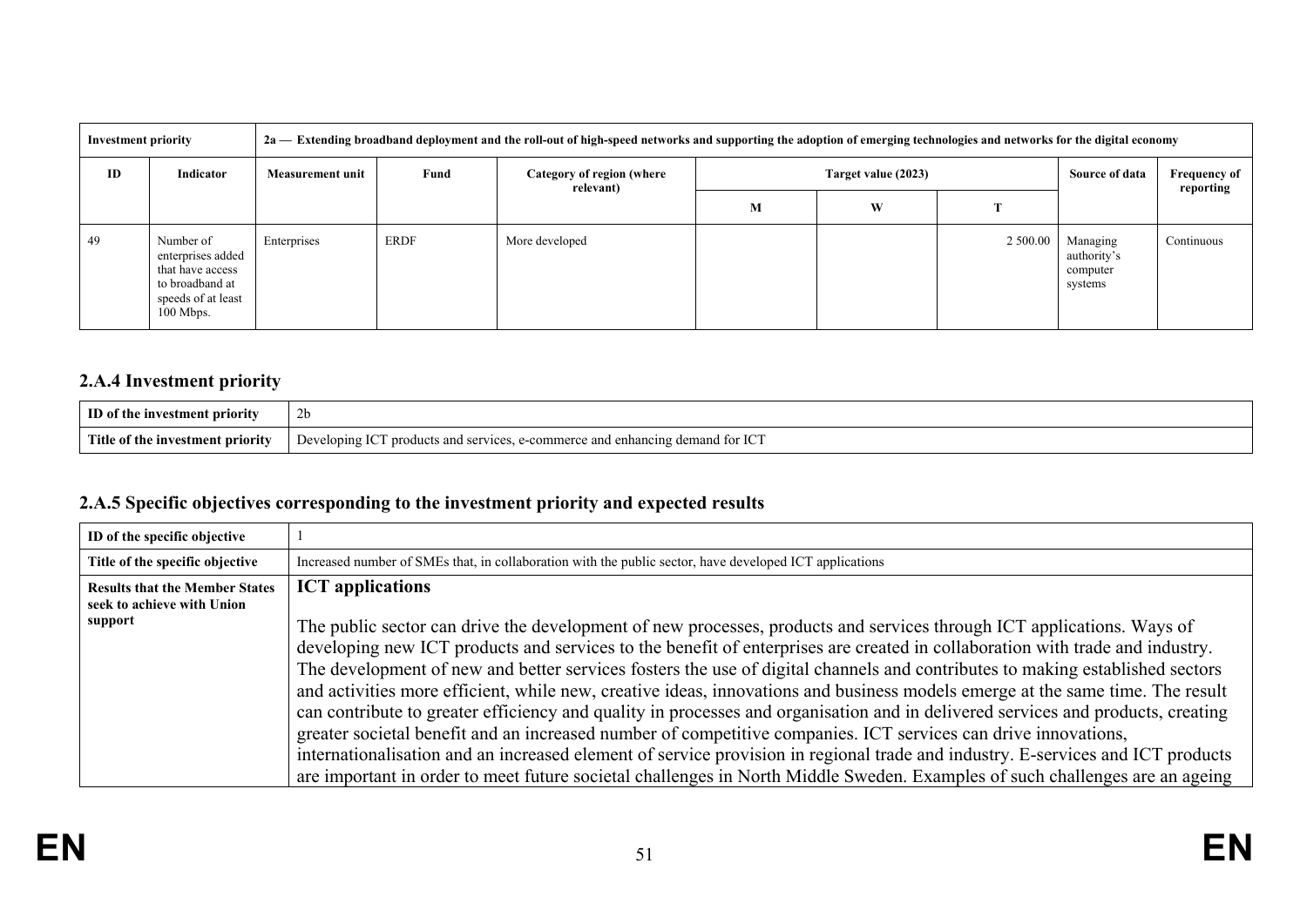| population, environmental, climate and energy issues and community planning in the form of sustainable and attractive cities<br>and towns. ICT also creates issues regarding privacy, security, availability and reliability, which are important to address in |
|-----------------------------------------------------------------------------------------------------------------------------------------------------------------------------------------------------------------------------------------------------------------|
| designing new, innovative ICT services and products.                                                                                                                                                                                                            |
|                                                                                                                                                                                                                                                                 |
|                                                                                                                                                                                                                                                                 |
|                                                                                                                                                                                                                                                                 |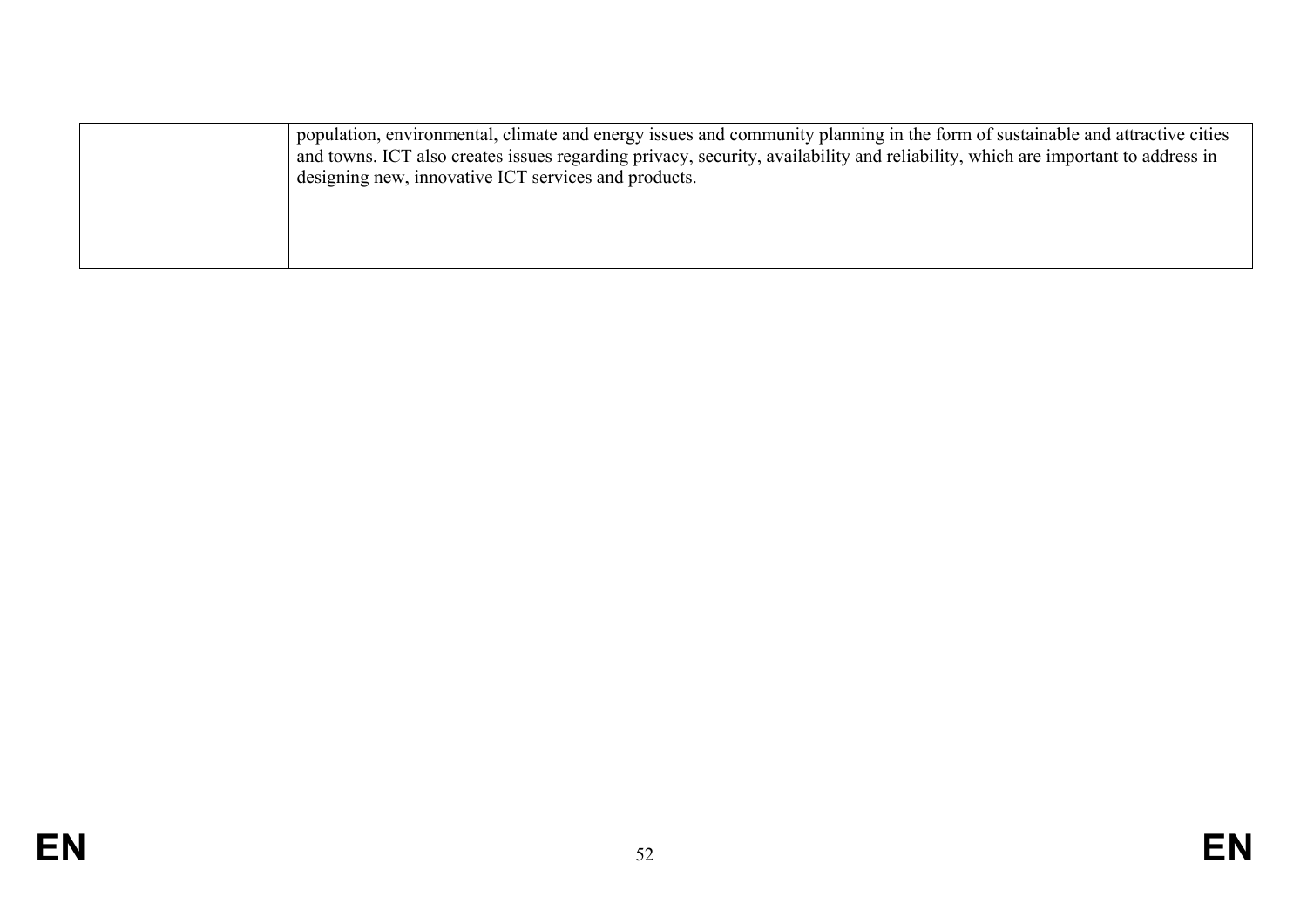| Table 3: Programme-specific result indicators, by specific objective (for the ERDF and the Cohesion Fund) |  |  |
|-----------------------------------------------------------------------------------------------------------|--|--|
|                                                                                                           |  |  |

| <b>Specific objective</b> |                                                                              | 1 - Ökat antal SMF som i samverkan med offentlig sektor har utvecklat IKT-tillämpningar |                                        |                       |                         |                     |                         |                                  |
|---------------------------|------------------------------------------------------------------------------|-----------------------------------------------------------------------------------------|----------------------------------------|-----------------------|-------------------------|---------------------|-------------------------|----------------------------------|
| ID                        | Indicator                                                                    | Measurement unit                                                                        | Category of region (where<br>relevant) | <b>Baseline value</b> | <b>Baseline</b><br>year | Target value (2023) | Source of data          | <b>Frequency of</b><br>reporting |
| 203                       | Andel företag (10-249 anställda) som Andel i %<br>använder vissa IT-tjänster |                                                                                         | More developed                         | 75.00                 | 2013                    | 85.00               | SCB-<br>företagsdatabas | Vartannat år                     |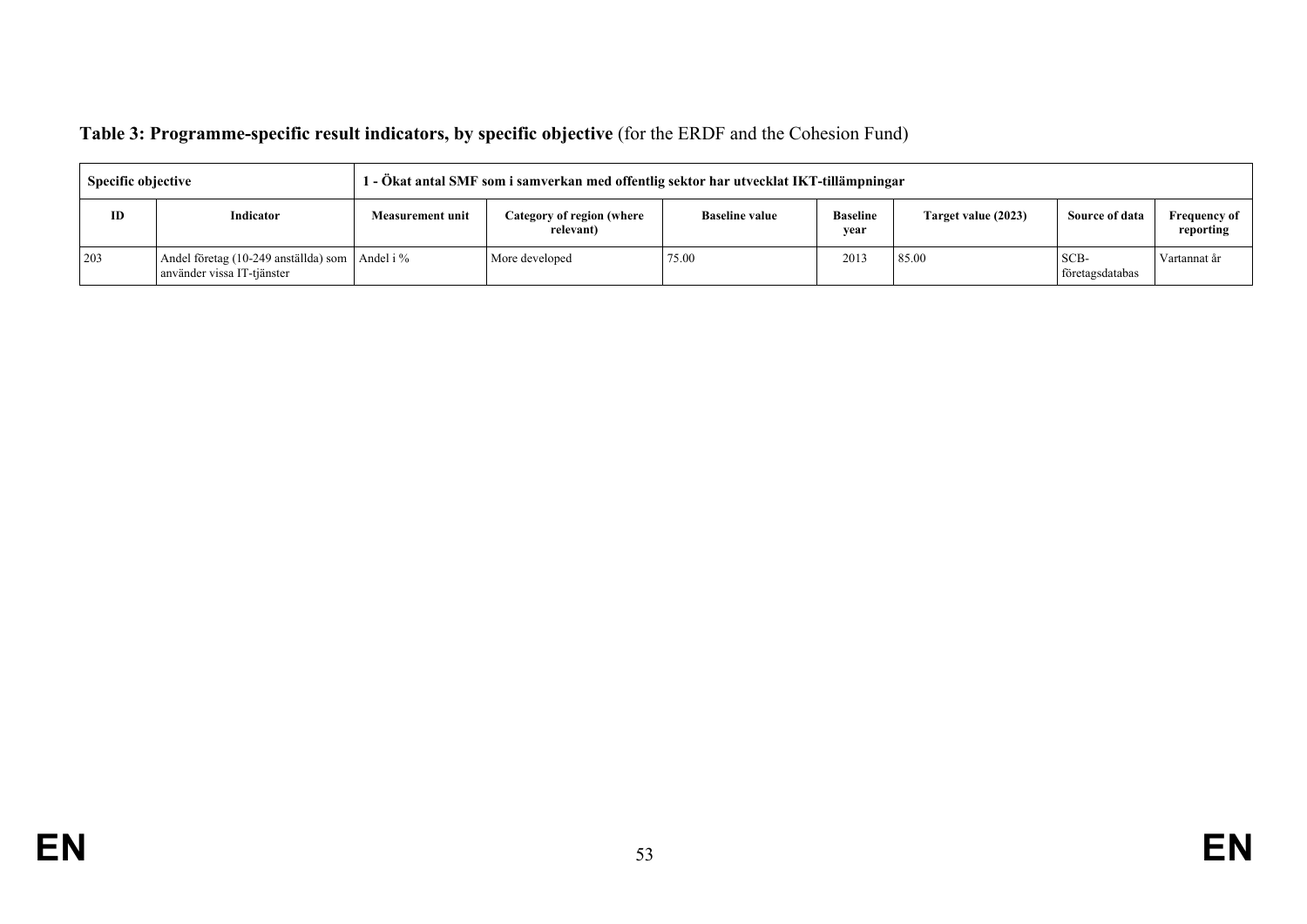# **2.A.6 Action to be supported under the investment priority** (by investment priority)

 *2.A.6.1 Description of the type and examples of actions to be supported and their expected contribution to the specific objectives including, where appropriate, the identification of main target groups, specific territories targeted and types of beneficiaries* 

**Investment priority** 2b — Developing ICT products and services, e-commerce and enhancing demand for ICT All activities that can be supported in the investment priority are to involve actors from the public sector, but ideally also include collaboration between the private and public sectors. **Activities eligible for support** The following activities are examples of operations that can be supported in this investment priority: • Preliminary studies. Utilising and developing new ICT solutions as a basis for promoting business development, commercialisation and entrepreneurship in areas such as e-health, e-commerce, energy efficiency, e-learning, sustainable transport and attractive cities. Building up, testing and commissioning technical platforms and test beds for ICT applications for enterprises. Development of methods and dissemination of experience for enterprises on innovation procurement linked to ICT applications. **Main target groups**

Small and medium-sized enterprises, public institutions and inhabitants

## **Main beneficiaries**

Municipalities, regional councils, county councils, government agencies, universities/colleges, research institutions, foundations, economic associations and non-profit organisations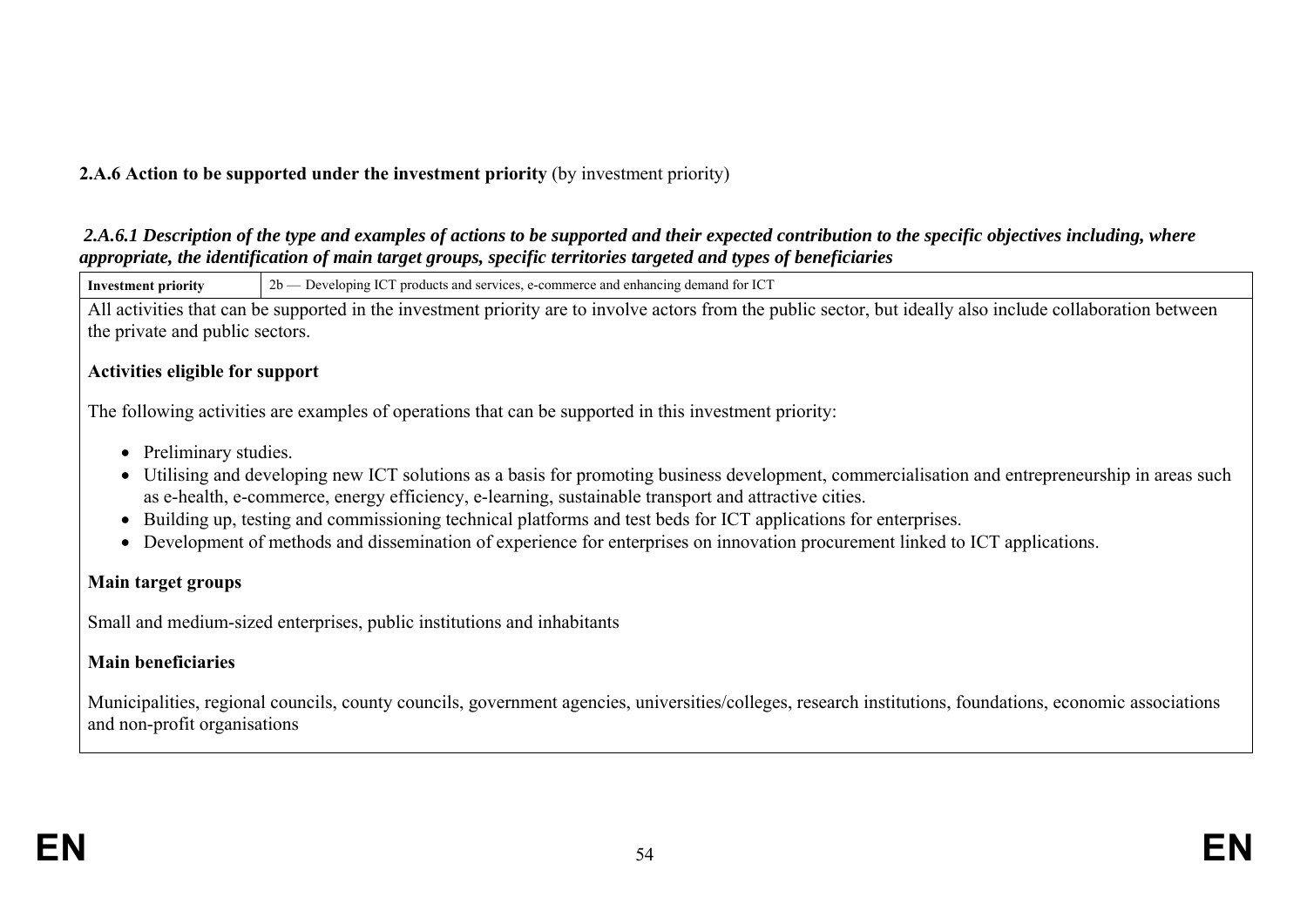| Inv<br>. 10rit<br>8111 | $\Lambda$ for ICT<br>.<br>-10<br>$\overline{\phantom{a}}$<br>$\sim$<br>product<br>۱me.<br>12.0112<br>anc<br>enna<br>16 M<br>.<br>anu<br><br>. |
|------------------------|-----------------------------------------------------------------------------------------------------------------------------------------------|

#### **Horizontal criteria**

It is important to build an information society that is open and accessible for everyone. Everyone has to be given the opportunity to develop, take part in public life and contribute to sustainable growth. ICT solutions make it possible for all groups in society to be involved, regardless of personal circumstances such as age, gender, disability and other factors, for example cultural background or ethnic origin. Smart and targeted ICT solutions create social inclusion for marginalised groups, for example. This makes possible active participation in community planning, which is ultimately a matter of fundamental democratic rights.

With the public sector as a base for creating innovation and entrepreneurship through ICT solutions, a niche can be added to the total innovation system in which many women are gainfully employed today. The IT sector has had a traditionally male focus, with the result that the potential for women's participation and knowledge of the area of IT has not been fully exploited. Women today are under-represented as entrepreneurs and innovators, and the innovation system in North Middle Sweden today is, to a relatively great extent, adapted to supporting male-dominated sectors. Better function to support innovation in the public sector is intended directly to address this under-representation.

Women and men have generally different patterns with regard to travel to work, both in time and geographically. Women commute to a lesser extent than men and travel shorter distances, partly due to structures and conditions in the world of work being different for women and men. ICT solutions may be a way for both women and men to develop small enterprises, particularly in rural areas.

ICT solutions can contribute to reducing the environmental impact in all sectors of society. Various forms of e-services, such e-commerce, e-learning and e-health, can reduce the need for travel and transport. The use of modern ICT for travel-free meetings, for example videoconferencing, facilitates both studies and work, leading to a reduction in total environmental impact. Another area is ICT solutions for decision support and monitoring. There is, for example, increased demand to create services that assist in consumer choice, shopping in an environmentally sound way, controlling one's own energy consumption or simulating alternatives and illustrating results. ICT solutions that could be developed further are information tools to disseminate information, for example about the chemical contents of articles or products.

### *2.A.6.2 Guiding principles for selection of operations*

| $\rm IC^{7}$<br>$-$<br>2 <sub>h</sub><br>-Inv<br>. for<br>demər<br>rıorıtv<br>lopin:<br>ancı<br>and<br>ang<br>$\sim$ $\sim$<br>- |
|----------------------------------------------------------------------------------------------------------------------------------|
|----------------------------------------------------------------------------------------------------------------------------------|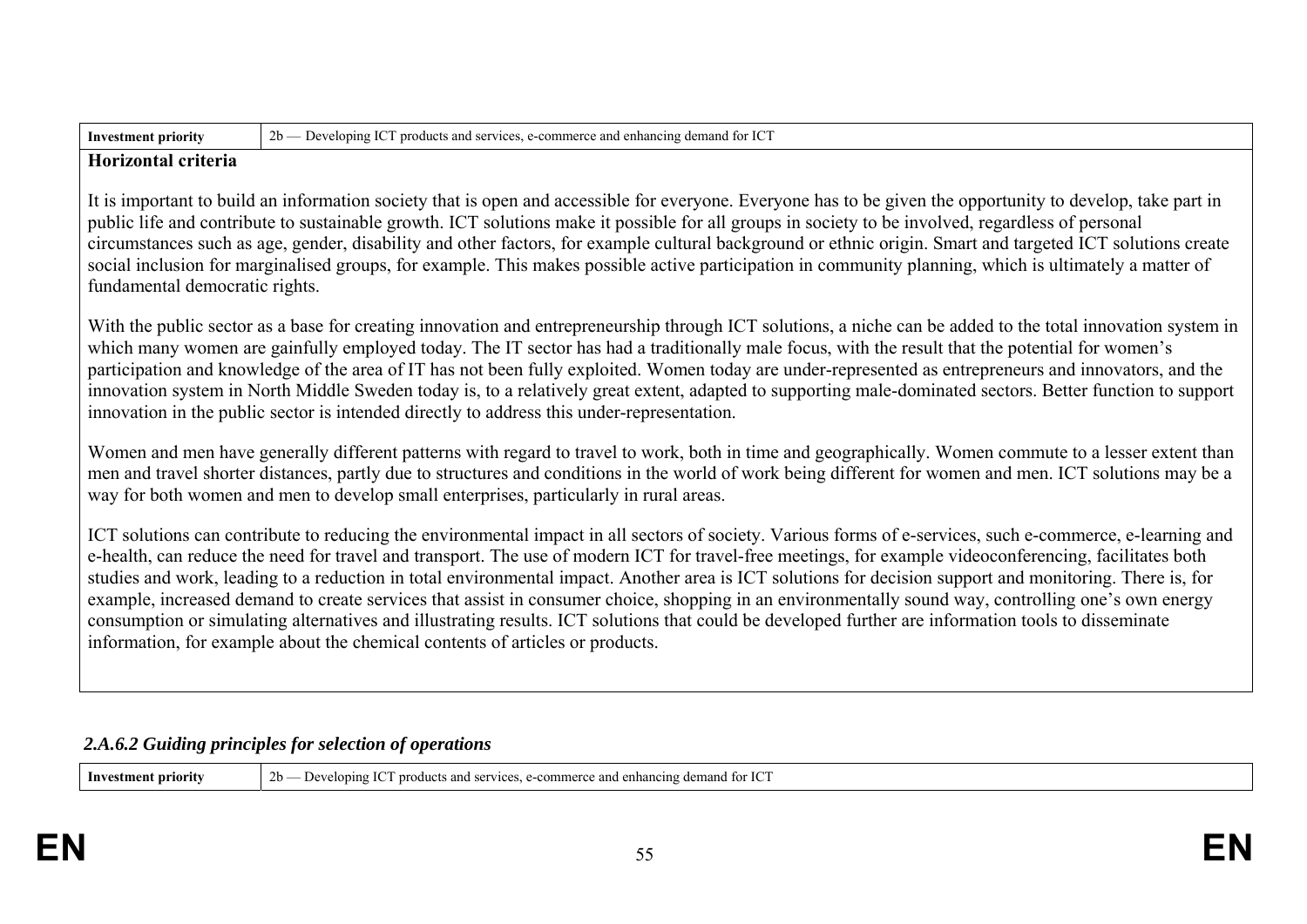|  | Investment priority | 2b — Developing ICT products and services, e-commerce and enhancing demand for ICT |  |
|--|---------------------|------------------------------------------------------------------------------------|--|
|--|---------------------|------------------------------------------------------------------------------------|--|

To ensure that the objective is met in this investment priority, the following principles will underpin the selection of high-quality projects. The selection criteria for the assessment and selection of projects are applied in the administration and decision-making process.

- Contributing to the objectives of the priority axis.
- Contributing to sustainable development from a social, economic and environmental perspective (gender equality, diversity and environment).
- Expected target fulfilment of the indicators for the priority axis.
- Contributing to the objectives of the regional development strategies.
- Involvement of enterprises.
- Collaboration between business, society, and universities and colleges.
- Innovative, for example new, working methods and forms of collaboration.
- Expected results and effects following implementation of the project.
- Market link and opportunities for commercialisation.
- Collaboration and interaction with other projects/programmes (regionally, nationally and internationally).
- Link to the action plan for the EU Strategy for the Baltic Sea Region.
- Cross-border cooperation (regionally, nationally and internationally).
- Active ownership, learning strategy and dissemination of results.
- Experience and knowledge from previous operations in the area should be utilised.
- Organisational capacity, experience among project sponsors and endorsement by partners.

### 2.A.6.3 Planned use of financial instruments (where appropriate)

| ° priority<br>™°stm.<br>ım<br>m | r ICT<br>---<br><b>01-</b><br>prod<br>$\gamma$ nng,<br>$\mathbf{A}$<br>enhancing demand for<br>nomme.<br>iucts and<br>2400<br>services<br>e and<br>$\angle U$ |
|---------------------------------|---------------------------------------------------------------------------------------------------------------------------------------------------------------|
|                                 |                                                                                                                                                               |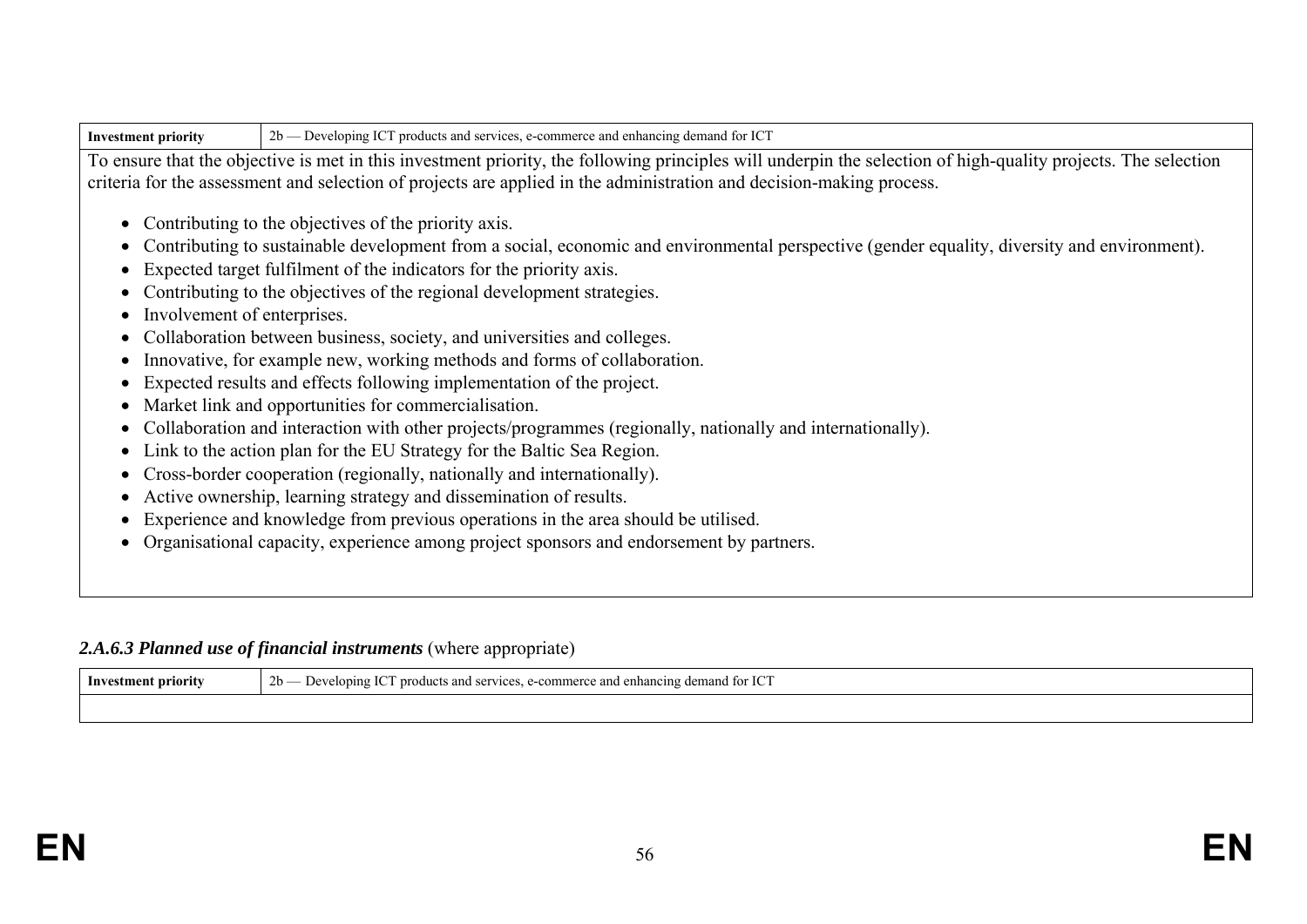## *2.A.6.4 Planned use of major projects* (where appropriate)

| Investment priority | $2b -$<br>$T \cap T$<br>I enhancing demand for ICT<br><b>Developing</b><br>⊸and<br>CATU1CAC<br>nroduct<br>:-comm<br>and.<br>erce<br>∍ بر پ<br>$\sim$ and $\sim$ |
|---------------------|-----------------------------------------------------------------------------------------------------------------------------------------------------------------|
|                     |                                                                                                                                                                 |

### *2.A.6.5 Output indicators by investment priority and, where appropriate by category of region*

**Table 5: Common and programme-specific result indicators** (by investment priority, broken down by category of region for the ESF, and where relevant, for the ERDF)

| <b>Investment priority</b> |                                                                                              | 2b — Developing ICT products and services, e-commerce and enhancing demand for ICT |             |                                        |         |                     |                |                                                |            |
|----------------------------|----------------------------------------------------------------------------------------------|------------------------------------------------------------------------------------|-------------|----------------------------------------|---------|---------------------|----------------|------------------------------------------------|------------|
| ID                         | Indicator                                                                                    | <b>Measurement unit</b>                                                            | Fund        | Category of region (where<br>relevant) |         | Target value (2023) | Source of data | <b>Frequency of</b><br>reporting               |            |
|                            |                                                                                              |                                                                                    |             |                                        | $\bf M$ | W                   | $\mathbf T$    |                                                |            |
| CO <sub>01</sub>           | Productive<br>investment:<br>Number of<br>enterprises<br>receiving support                   | Enterprises                                                                        | ERDF        | More developed                         |         |                     | 40.00          | Managing<br>authority's<br>computer<br>systems | Continuous |
| CO <sub>04</sub>           | Productive<br>investment:<br>Number of<br>enterprises<br>receiving non-<br>financial support | Enterprises                                                                        | ERDF        | More developed                         |         |                     | 40.00          | Managing<br>authority's<br>computer<br>systems | Continuous |
| CO <sub>05</sub>           | Productive<br>investment:<br>Number of new<br>enterprises<br>supported                       | Enterprises                                                                        | <b>ERDF</b> | More developed                         |         |                     | 5.00           | Managing<br>authority's<br>computer<br>systems | Continuous |
| CO <sub>08</sub>           | Productive<br>investment:                                                                    | Full-time                                                                          | ERDF        | More developed                         |         |                     | 10.00          | Managing<br>authority's                        | Continuous |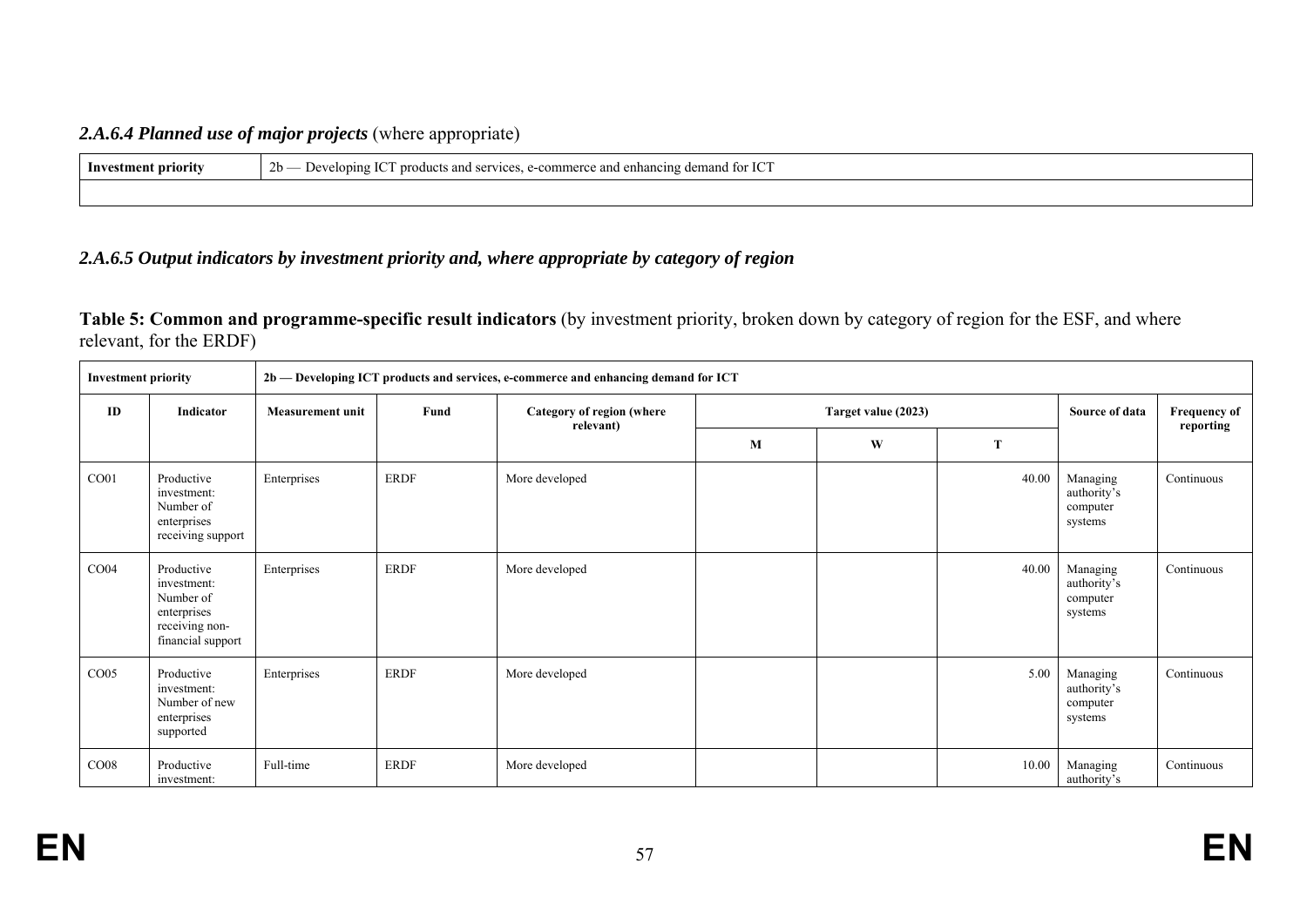| Investment priority |                                                       |                         |      | 2b — Developing ICT products and services, e-commerce and enhancing demand for ICT |                     |   |  |                     |                                  |
|---------------------|-------------------------------------------------------|-------------------------|------|------------------------------------------------------------------------------------|---------------------|---|--|---------------------|----------------------------------|
| ID                  | Indicator                                             | <b>Measurement unit</b> | Fund | Category of region (where<br>relevant)                                             | Target value (2023) |   |  | Source of data      | <b>Frequency of</b><br>reporting |
|                     |                                                       |                         |      |                                                                                    | М                   | W |  |                     |                                  |
|                     | Employment<br>increase in<br>supported<br>enterprises | equivalents             |      |                                                                                    |                     |   |  | computer<br>systems |                                  |

### **2.A.7 Social innovation, transnational cooperation and contribution to thematic objectives 1-7**

| <b>Priority axis</b> | <br>ı technologies<br>i'nhanaing th<br>.munication<br>e accessib<br>., and com<br>auality of information:<br>use anc<br>untw<br>$\prime$ $-$ |
|----------------------|----------------------------------------------------------------------------------------------------------------------------------------------|
|                      |                                                                                                                                              |

#### **2.A.8 Performance framework**

| <b>Priority axis</b> |           |                                                                                       |                   | $2$ — Enhancing the accessibility, use and quality of information and communication technologies |             |                       |                           |   |            |                     |   |                        |                          |                                       |
|----------------------|-----------|---------------------------------------------------------------------------------------|-------------------|--------------------------------------------------------------------------------------------------|-------------|-----------------------|---------------------------|---|------------|---------------------|---|------------------------|--------------------------|---------------------------------------|
| ID                   | Indicator | <b>Indicator or key</b><br>implementation                                             | Measurement unit, |                                                                                                  | Fund        | Category<br>of region | <b>Milestone for 2018</b> |   |            | Final target (2023) |   |                        | <b>Source of</b><br>data | Explanation<br>of relevance           |
|                      | type      | step                                                                                  |                   | where appropriate                                                                                |             |                       | М                         | W |            | M                   | W | <b>CEN</b>             |                          | of indicator,<br>where<br>appropriate |
| 16                   |           | Expenditure                                                                           |                   | <b>EUR</b>                                                                                       | <b>ERDF</b> | More<br>developed     |                           |   | 16 939 640 |                     |   | 84 698 202.00 Managing | authority                |                                       |
|                      |           | Planned number of<br>enterprises with<br>access to broadband<br>at speeds of at least |                   | Number                                                                                           | <b>ERDF</b> | More<br>developed     |                           |   | 250        |                     |   |                        | Project                  |                                       |

# **Table 6: Performance framework of the priority axis** (by fund and, for the ERDF and ESF, category of region)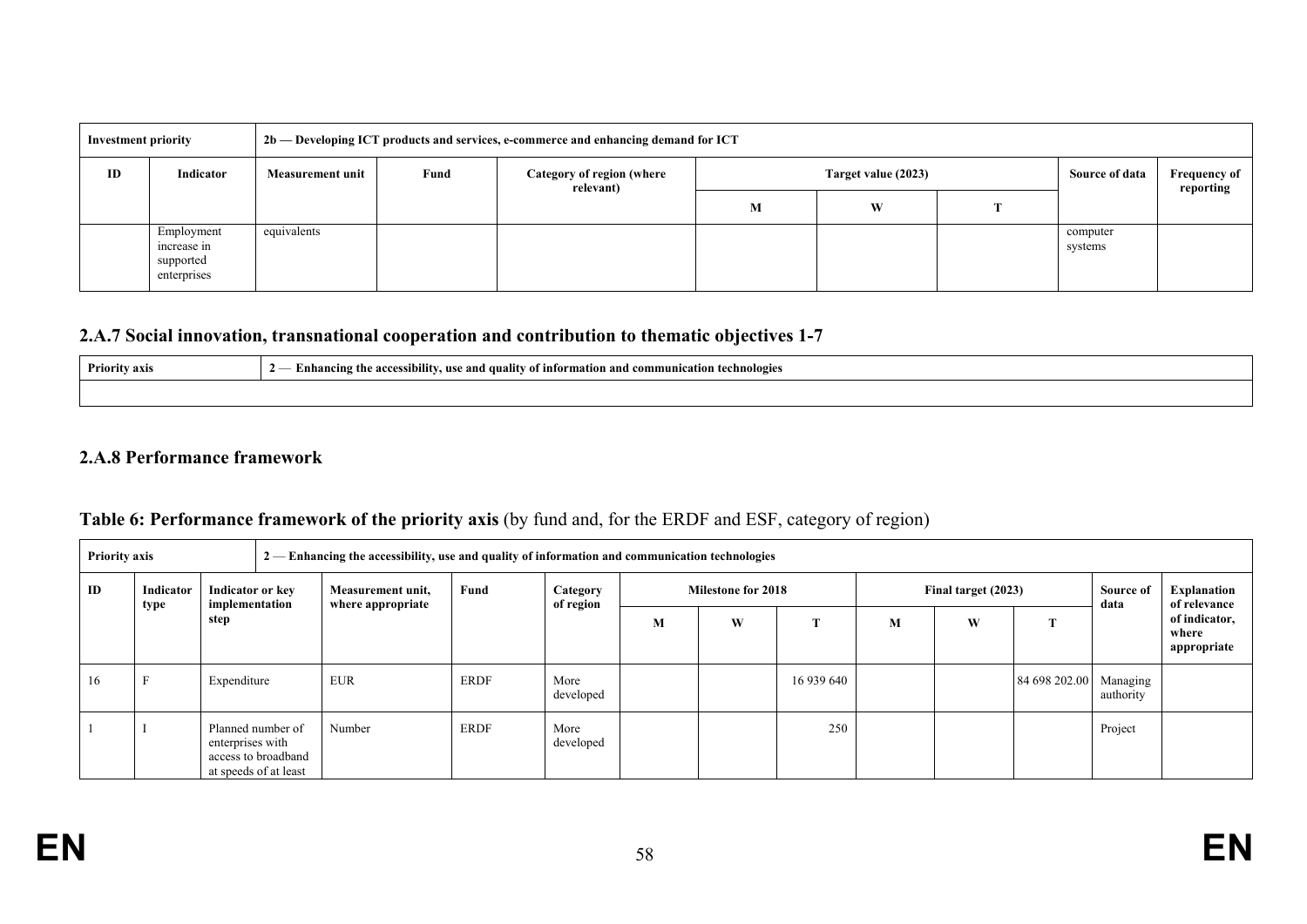| <b>Priority axis</b> |                          |                                                                                                            | 2 — Enhancing the accessibility, use and quality of information and communication technologies |                                        |             |                       |  |                           |  |                     |  |                    |                             |  |
|----------------------|--------------------------|------------------------------------------------------------------------------------------------------------|------------------------------------------------------------------------------------------------|----------------------------------------|-------------|-----------------------|--|---------------------------|--|---------------------|--|--------------------|-----------------------------|--|
| ID                   | <b>Indicator</b><br>tyne | Indicator or key<br>implementation                                                                         |                                                                                                | Measurement unit,<br>where annronriate | Fund        | Category<br>of region |  | <b>Milestone for 2018</b> |  | Final target (2023) |  | Source of<br>data. | Explanation<br>of relevance |  |
|                      |                          | 100 Mbps based on<br>projects financed in<br>the priority axis.                                            |                                                                                                |                                        |             |                       |  |                           |  |                     |  |                    |                             |  |
| 49                   | $\circ$                  | Number of<br>enterprises added<br>that have access to<br>broadband at speeds<br>of at least<br>$100$ Mbps. |                                                                                                | Enterprises                            | <b>ERDF</b> | More<br>developed     |  |                           |  |                     |  | 2 500.00           | Project                     |  |

#### **Additional qualitative information on the establishment of the performance framework**

The managing authority has deemed it most appropriate to make use of outcome indicators for the performance framework and supplement these with one financial indicator per priority axis. This assessment is justified by the fact that output indicators can be fully attributed to implementation of the programme and that they are possible to measure continuously during implementation of the programme. Result indicators will not be used.

The methods and criteria that have been used to select relevant output indicators follow the guidelines issued by the Commission. The calculations of a reasonable value for the interim target for 2018 for each selected output indicator have been based on experience from the previous programming period, and an assessment of how quickly projects in the priority axis concerned can be expected to generate outcomes for each output indicator. The estimated total number of projects in each priority axis has also been taken into account. The managing authority is of the opinion that the selected output indicators fulfil the requirement to cover more than 50 % of the financial allocation for the priority axis.

With regard to the financial indicator 'Resources paid' per priority axis, the calculations have been based on the requirement for all payments included to be based on eligible costs paid to the beneficiary and for these to be certified by the certifying authority. The managing authority has taken account of experience from the programming period 2007-2013 and has focused, in particular, on how the payments were carried out during the corresponding part of the programming period, i.e. 2007-2011. The fact that the programme for the programming period 2014-2020 is more focused and concentrated and that the managing authority has a smooth organisation in place has also been taken into account. The level of payment has differed between the priority axes of the programmes over the programming period 2007-2013, and the managing authority has taken account of these variations in establishing the performance framework.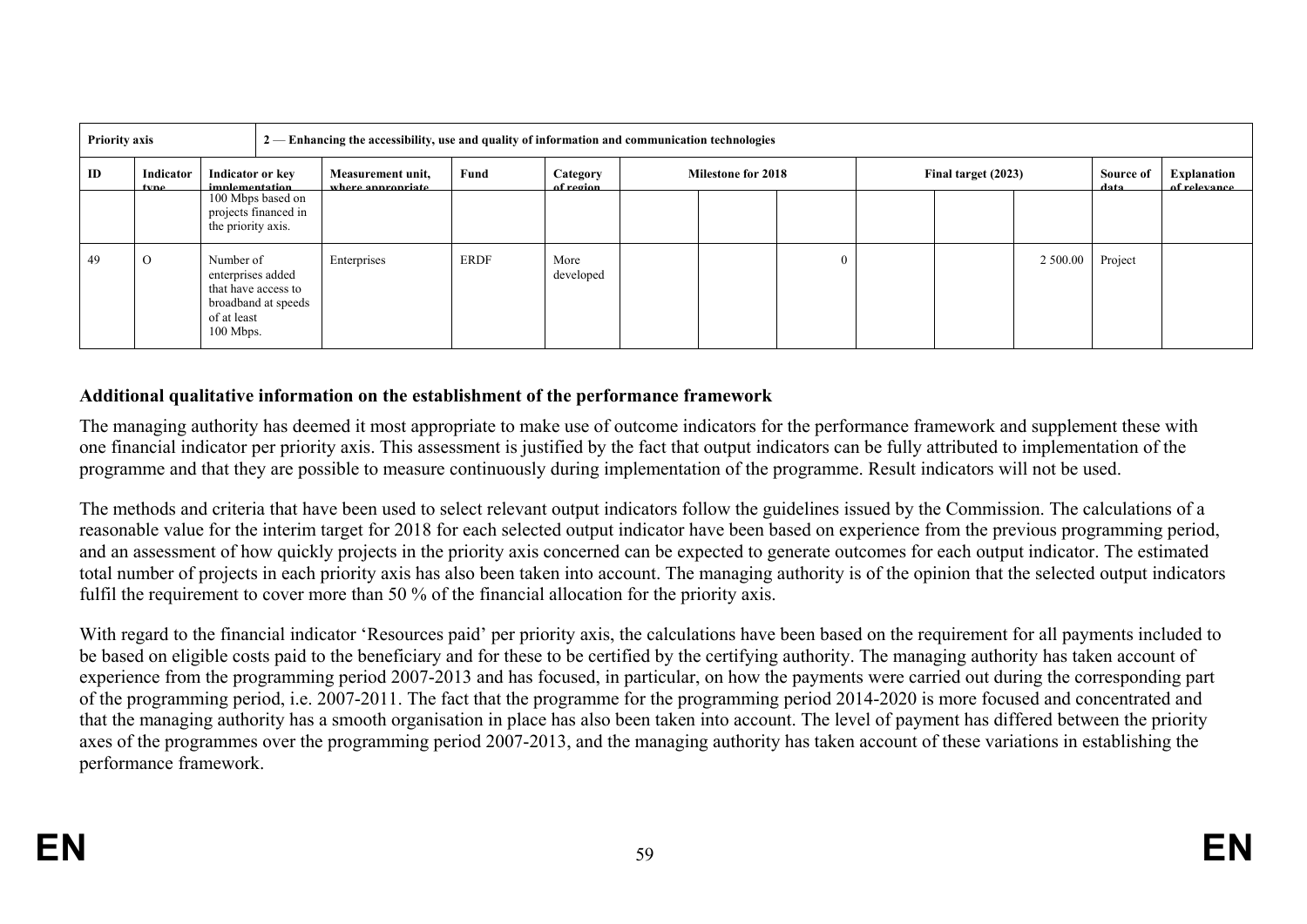The interim target for the financial indicator for priority axis 2 for 2018 has been set at 20 %, which is somewhat lower than for other priority axes. Projects in this priority axis are deemed to be time-consuming and to be highly complex in the start-up phase due to extensive planning and procurements, which shifts the timing of major expenses.

The managing authority is considering the options for permitting longer project periods than have been possible during the programming period 2007- 2013 in certain particular cases. Longer project periods mean that the outcome for the outcome indicators will come relatively late in the programming period, with the result that the interim targets for 2018 in the performance framework are lower in these cases than for other priority axes.

In priority axis 2, in which broadband investments are planned, the results of implemented operations cannot be expected to be reported until a long time into the programming period. The interim target for the selected output indicator 'Added number of enterprises that have gained access to broadband at speeds of at least 100 Mbps' has been estimated to be 0. In order, nevertheless, to follow up the effects of approved operations in this priority axis, the programme will use the key implementation step 'Planned number of enterprises with access to broadband at speeds of at least 100 Mbps based on projects financed in the priority axis'. This key implementation step will be monitored continuously during programme implementation and reported back in the annual implementation report submitted to the Commission.

In most cases, only one output indicator per priority axis has been selected for the performance framework. The reason for this is that the programme is so focused and concentrated that each selected output indicator is deemed to cover a large proportion of the expected projects. Having few indicators in the performance framework also makes it easier to follow up and have an overview of implementation and improves the prospects for corrective actions if the trends suggest that the performance framework will not be fulfilled.

### **2.A.9 Categories of intervention**

Categories of intervention corresponding to the content of the priority axis based on a nomenclature adopted by the Commission, and indicative breakdown of Union support.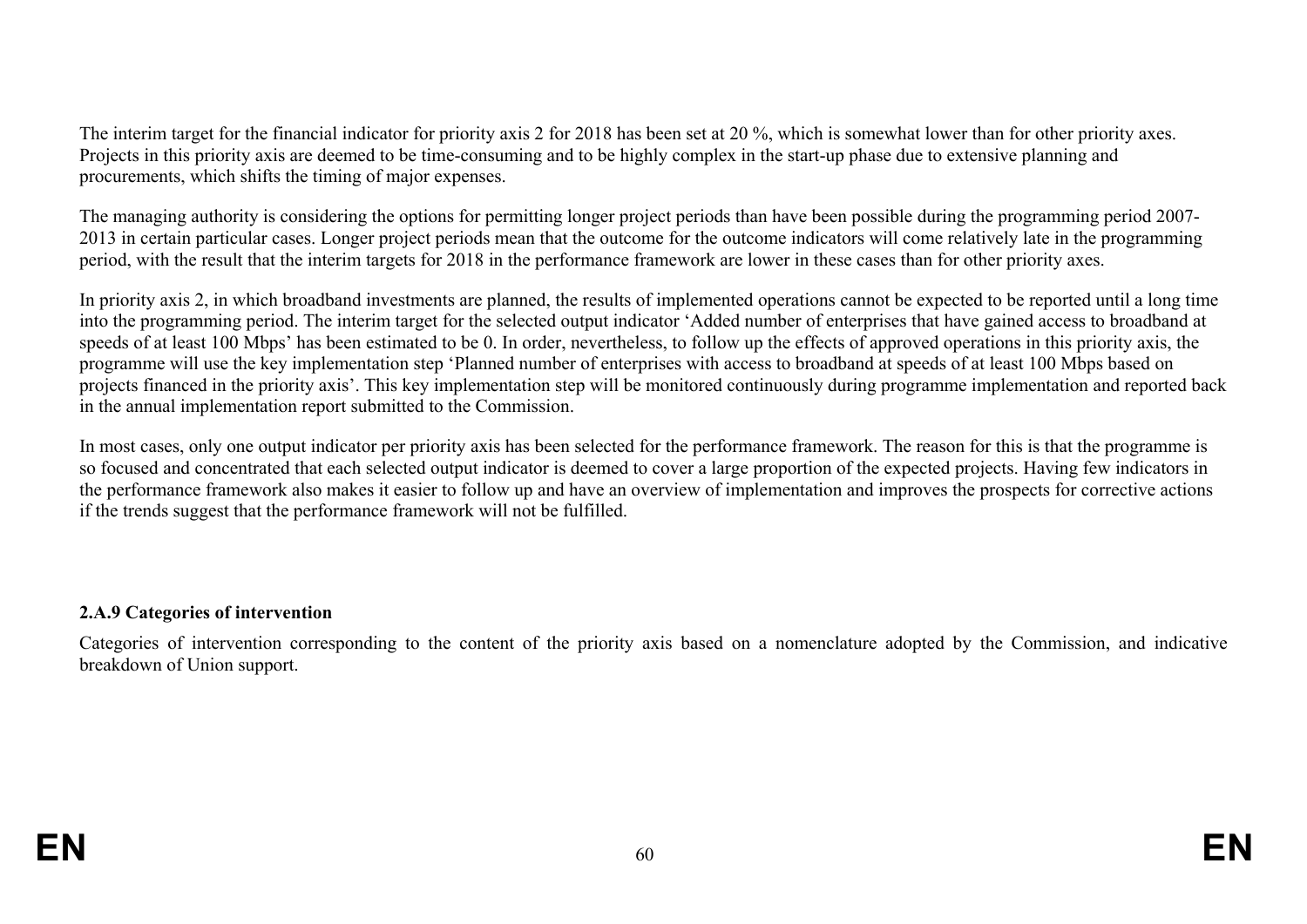#### **Tables 7-11: Categories of intervention**

#### **Table 7: Dimension 1 — Intervention field**

| <b>Priority axis</b> |                    | $2-$ Enhancing the accessibility, use and quality of information and communication technologies                                                                       |                   |
|----------------------|--------------------|-----------------------------------------------------------------------------------------------------------------------------------------------------------------------|-------------------|
| Fund                 | Category of region | Code                                                                                                                                                                  | $\epsilon$ amount |
| <b>ERDF</b>          | More developed     | 047. ICT: Very high-speed broadband network (access/local loop; $\ge$ /= 100 Mbps)                                                                                    | 40 231 646.00     |
| <b>ERDF</b>          | More developed     | 082. ICT Services and applications for SMEs (including e-Commerce, e-Business, networked business processes), living labs, web<br>entrepreneurs, ICT start-ups, etc.) | 2 117 455.00      |

#### **Table 8: Dimension 2** — **Form of finance**

| <b>Priority axis</b> |                |                    | $2$ — Enhancing the accessibility, use and quality of information and communication technologies |                   |
|----------------------|----------------|--------------------|--------------------------------------------------------------------------------------------------|-------------------|
| Fund                 |                | Category of region | Code                                                                                             | $\epsilon$ amount |
| <b>ERDF</b>          | More developed |                    | 01. Non-repayable grant                                                                          | 42 349 101.00     |

#### **Table 9: Dimension 3 — Territory type**

| <b>Priority axis</b> |                |                           | $2$ — Enhancing the accessibility, use and quality of information and communication technologies |                   |
|----------------------|----------------|---------------------------|--------------------------------------------------------------------------------------------------|-------------------|
| Fund                 |                | <b>Category of region</b> | Code                                                                                             | $\epsilon$ amount |
| <b>ERDF</b>          | More developed |                           | 02. Small Urban areas (intermediate density > 5000 population)                                   | 22 021 533.00     |
| <b>ERDF</b>          | More developed |                           | 03. Rural areas (thinly populated)                                                               | 20 327 568.00     |

#### **Table 10: Dimension 4 — Territorial delivery mechanisms**

| - Enhancing the accessibility, use and quality of information and communication technologies |
|----------------------------------------------------------------------------------------------|
|                                                                                              |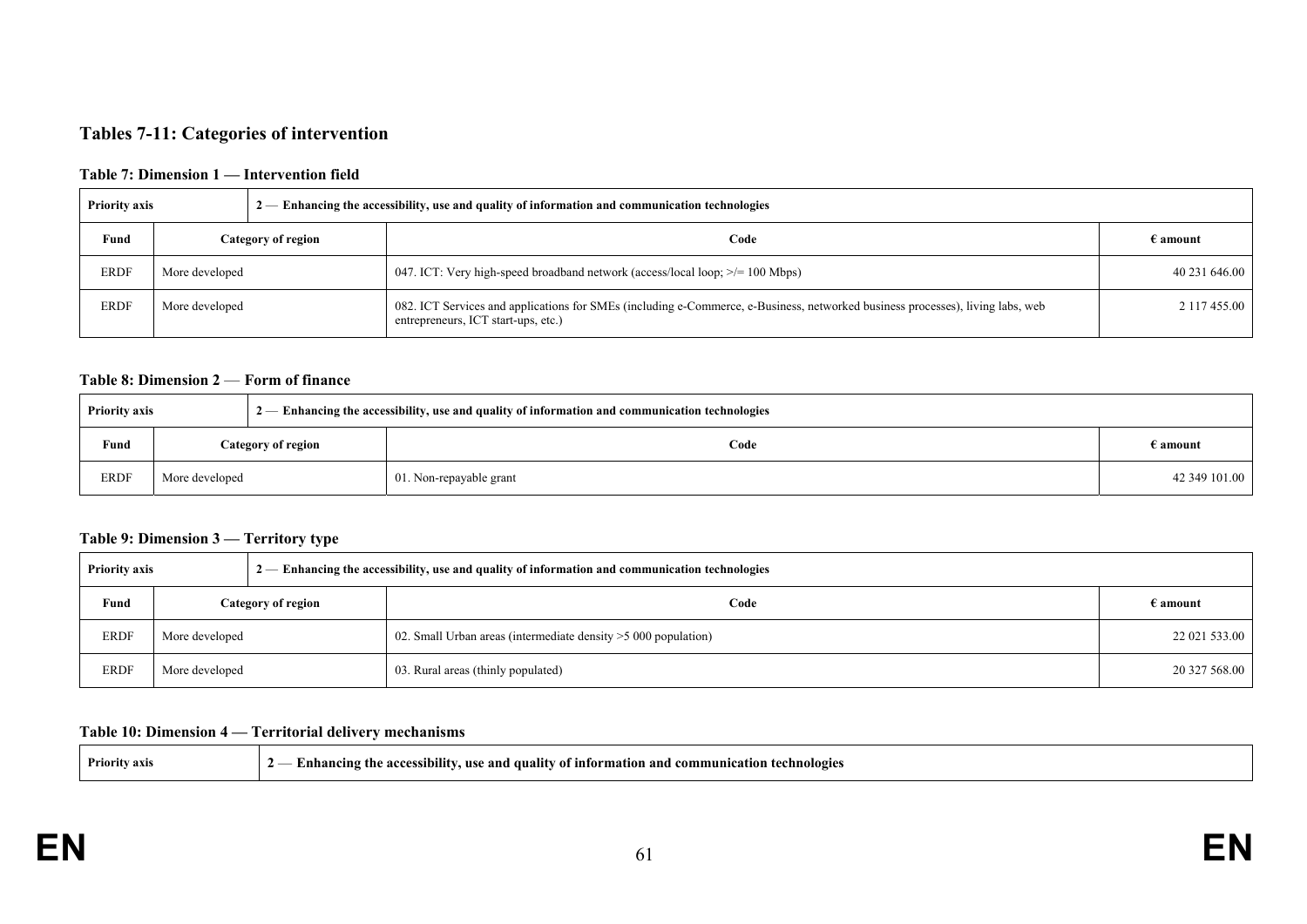| Fund        | Category of region | Code               | $\epsilon$ amount |
|-------------|--------------------|--------------------|-------------------|
| <b>ERDF</b> | More developed     | 07. Not applicable | 42 349 101.00     |

#### **Table 11: Dimension 6 — ESF secondary theme** (ESF and YEI only)

| <b>Priority axis</b> |  |                    | $2-$ Enhancing the accessibility, use and quality of information and communication technologies |                   |
|----------------------|--|--------------------|-------------------------------------------------------------------------------------------------|-------------------|
| Fund                 |  | Category of region | Code                                                                                            | $\epsilon$ amount |

#### **2.A.10 Summary of the planned use of technical assistance including, where necessary, actions to reinforce the administrative capacity of authorities involved in the management and control of the programmes and beneficiaries** (where appropriate) (by priority axis)

| <b>Priority axis:</b> | $2-$ Enhancing the accessibility, use and quality of information and communication technologies |
|-----------------------|-------------------------------------------------------------------------------------------------|
|                       |                                                                                                 |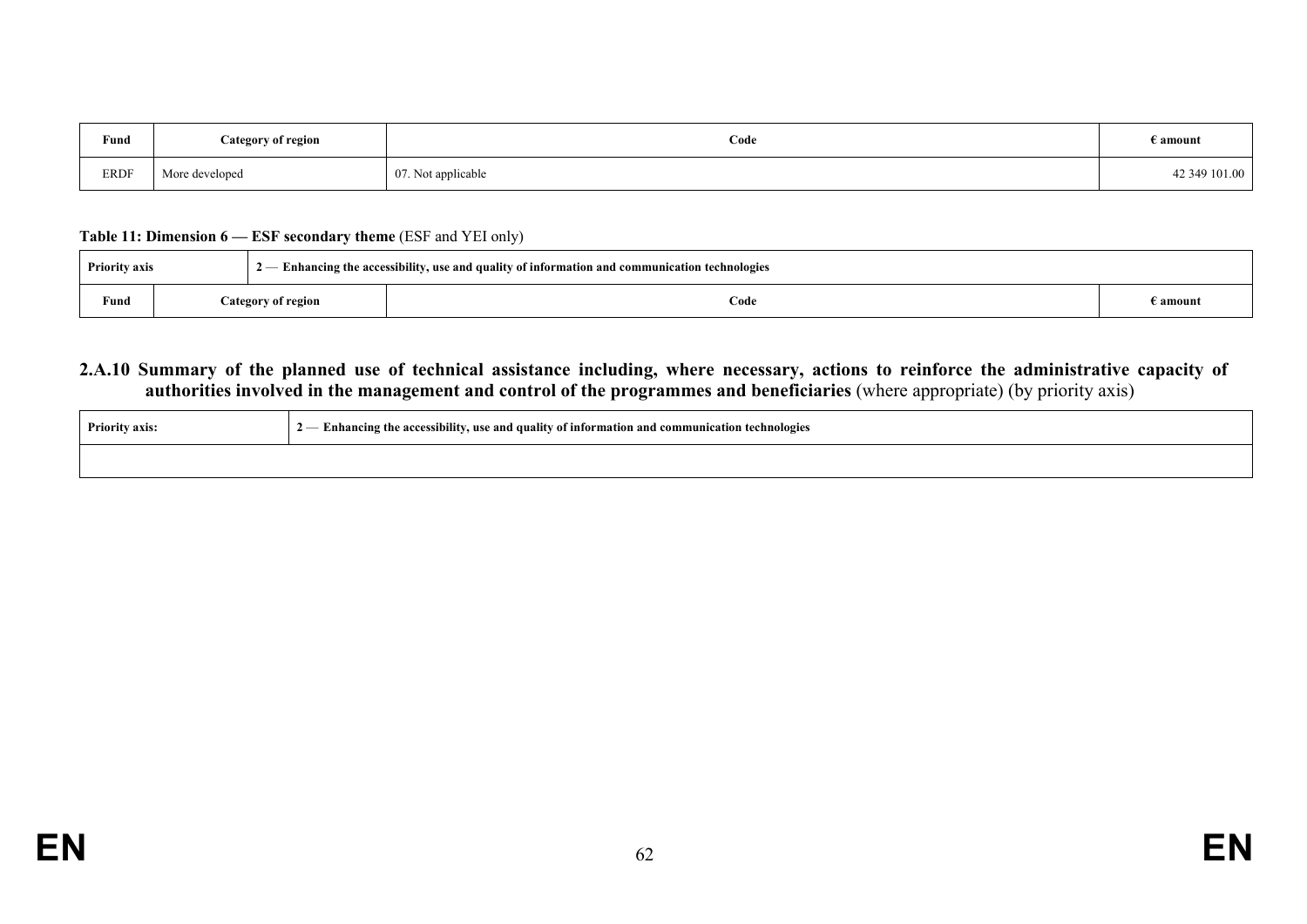### **2.A.1 Priority axis**

| <b>ID</b> of the priority axis |                                                                            |
|--------------------------------|----------------------------------------------------------------------------|
| Title of the priority axis     | Enhancing the competitiveness of small and medium-sized enterprises (SMEs) |

 $\Box$  The entire priority axis will be implemented solely through financial instruments

 $\Box$  The entire priority axis will be implemented solely through financial instruments set up at Union level

 $\Box$  The entire priority axis will be implemented through community-led local development

 $\Box$  For the ESF: The entire priority axis is dedicated to social innovation or to transnational cooperation, or both

**2.A.2 Justification for the establishment of a priority axis covering more than one category of region, thematic objective or fund** (where applicable)

#### **2.A.3 Fund, category of region and calculation basis for Union support**

| Fund        | Category of region | Calculation basis (total eligible expenditure or eligible<br>public expenditure) | Category of region for outermost regions and northern<br>sparsely populated regions (where applicable) |
|-------------|--------------------|----------------------------------------------------------------------------------|--------------------------------------------------------------------------------------------------------|
| <b>ERDF</b> | More developed     | Total                                                                            |                                                                                                        |

#### **2.A.4 Investment priority**

| ID of the investment priority    | эа                                                                                                                                                                                 |
|----------------------------------|------------------------------------------------------------------------------------------------------------------------------------------------------------------------------------|
| Title of the investment priority | Promoting entrepreneurship, in particular by facilitating the economic exploitation of new ideas and fostering the creation of new firms, including through business<br>ıncubators |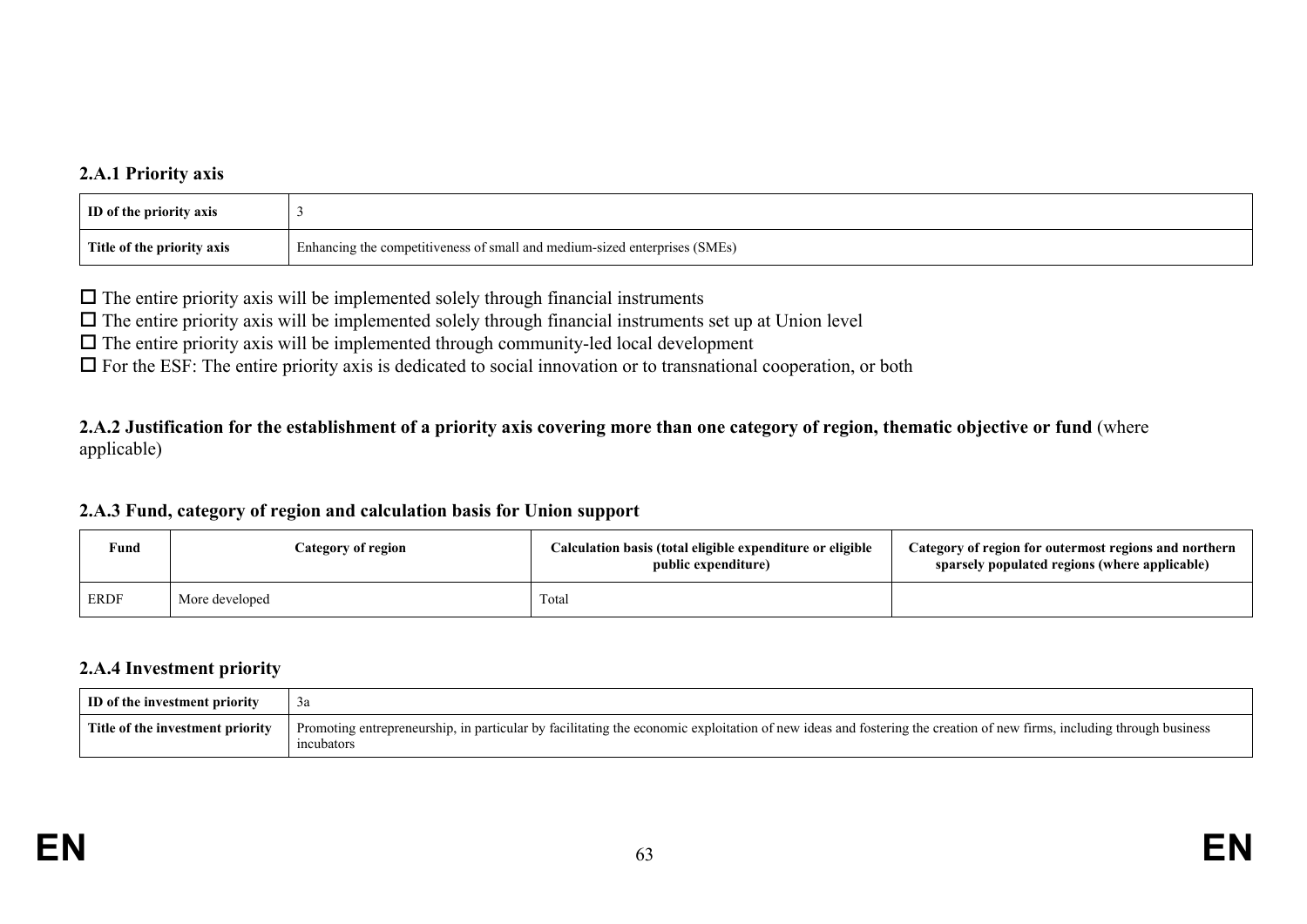| Increasing the number of new enterprises with growth potential<br>Title of the specific objective<br>Promoting entrepreneurship<br><b>Results that the Member States</b><br>seek to achieve with Union<br>support<br>Customised advice with a sustainable perspective and approach, by promoting knowledge development in areas such as                                                                                                                                        | ID of the specific objective |                                                                                                                                                                                                                                                                                                                                                                                                                                                                                                                                                                                                                                                                                                                                                                                                                                                                                                                                                                                                                                                                                                                                                                                                                                                                                                                                                                                                                                                                                                                                                                                                                                                                                                                                                                                                                                                                                                                                                                                                                                                                                                                                         |
|--------------------------------------------------------------------------------------------------------------------------------------------------------------------------------------------------------------------------------------------------------------------------------------------------------------------------------------------------------------------------------------------------------------------------------------------------------------------------------|------------------------------|-----------------------------------------------------------------------------------------------------------------------------------------------------------------------------------------------------------------------------------------------------------------------------------------------------------------------------------------------------------------------------------------------------------------------------------------------------------------------------------------------------------------------------------------------------------------------------------------------------------------------------------------------------------------------------------------------------------------------------------------------------------------------------------------------------------------------------------------------------------------------------------------------------------------------------------------------------------------------------------------------------------------------------------------------------------------------------------------------------------------------------------------------------------------------------------------------------------------------------------------------------------------------------------------------------------------------------------------------------------------------------------------------------------------------------------------------------------------------------------------------------------------------------------------------------------------------------------------------------------------------------------------------------------------------------------------------------------------------------------------------------------------------------------------------------------------------------------------------------------------------------------------------------------------------------------------------------------------------------------------------------------------------------------------------------------------------------------------------------------------------------------------|
|                                                                                                                                                                                                                                                                                                                                                                                                                                                                                |                              |                                                                                                                                                                                                                                                                                                                                                                                                                                                                                                                                                                                                                                                                                                                                                                                                                                                                                                                                                                                                                                                                                                                                                                                                                                                                                                                                                                                                                                                                                                                                                                                                                                                                                                                                                                                                                                                                                                                                                                                                                                                                                                                                         |
| growth enterprises. It is important to develop the activities of regional incubators in order to promote new high-growth<br>of sustainability: social, environmental and economic sustainability.<br><b>Functioning advisory systems</b><br>In providing advice, support is needed from various skills and resources, for example private consultants, researchers,<br>exists, which should lead to various types of advice, adapted to sectors, individuals or target groups. |                              | To facilitate modernisation of trade and industry in the long term, there is a need for the view taken of entrepreneurship and<br>enterprise to be broadened so that more people are interested in starting and running businesses and are prepared to do so.<br>mentorship, product and market development, organisation and internationalisation, makes it easier to start and run high-<br>enterprises and contribute to more diversified trade and industry. Operations to pick up ideas and innovations from emerging<br>fields in the public and private sectors that can lead to the broadening of trade and industry and greater entrepreneurship are<br>important in order to bring about regional development. Another way of promoting entrepreneurship is to encourage more<br>groups to be entrepreneurial. The young people of today are the entrepreneurs of tomorrow, and it is therefore important that<br>stimulating operations, for example adapting the education system to an entrepreneurial approach, take place early on and that<br>there are forums and arenas for the development of ideas. Entrepreneurship is to be promoted on the basis of the three aspects<br>businesses and financiers. To enable the operations to have an impact and contribute to the regional economy, it is important<br>that operators collaborate and use their resources in a thoroughly considered, systematic and effective manner. Collaboration<br>between advisory systems, clusters and existing sectors is a contributory factor in the creation of new high-growth enterprises<br>and the development of existing businesses. In addition, it is important that the advisory system is adapted to enterprise with a<br>high level of knowledge and an increased service content. Online consultancy is becoming more significant, and resources and<br>advisory processes that are internet-based should therefore be developed, but with support in the form of personal consultancy<br>and appealing meeting places. It can also contribute to developing the various operators in the support system that already |

# **2.A.5 Specific objectives corresponding to the investment priority and expected results**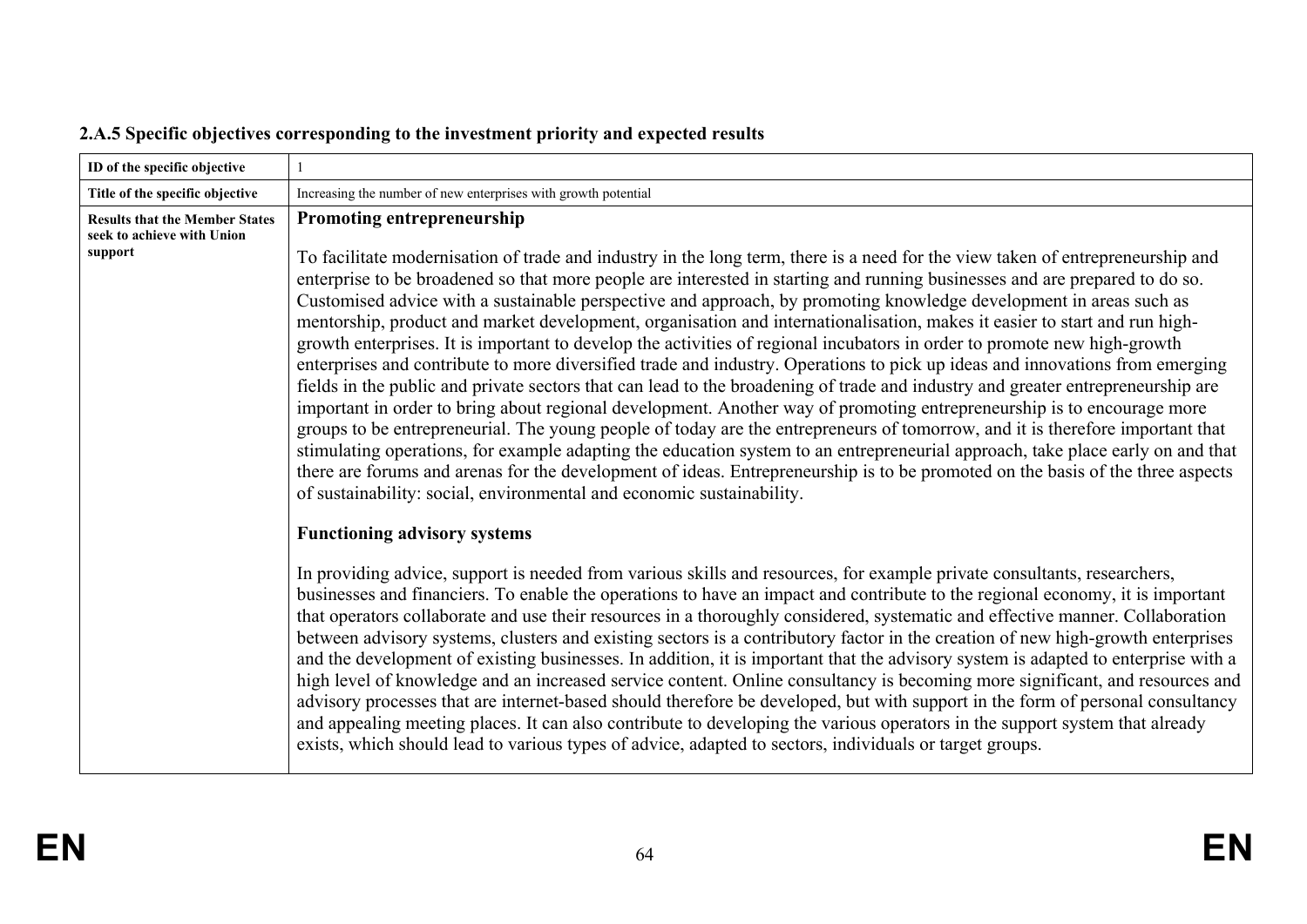| <b>Specific objective</b> |                                            | l - Öka antalet nya företag med tillväxtpotential                   |                                        |                       |                         |                     |                                                       |                                  |
|---------------------------|--------------------------------------------|---------------------------------------------------------------------|----------------------------------------|-----------------------|-------------------------|---------------------|-------------------------------------------------------|----------------------------------|
| ID                        | Indicator                                  | <b>Measurement unit</b>                                             | Category of region (where<br>relevant) | <b>Baseline value</b> | <b>Baseline</b><br>year | Target value (2023) | Source of data                                        | <b>Frequency of</b><br>reporting |
| 302                       | Omsättning i små och medelstora<br>företag | <b>MSEK</b><br>(nettoomsättning)                                    | More developed                         | 119,798.00            | 2011                    | 137,768.00          | Statistiska<br>centralbyrån,<br>Företagens<br>ekonomi | Vartannat år                     |
| 304                       | Antal SMF per 1 000 invånare               | Antal företag 0-249<br>anställda per 1 000<br>invånare $(16-64$ år) | More developed                         | 206.50                | 2013                    | 216.80              | Statistiska<br>centralbyrån,<br>Företagens<br>ekonomi | Vartannat år                     |

# **Table 3: Programme-specific result indicators, by specific objective** (for the ERDF and the Cohesion Fund)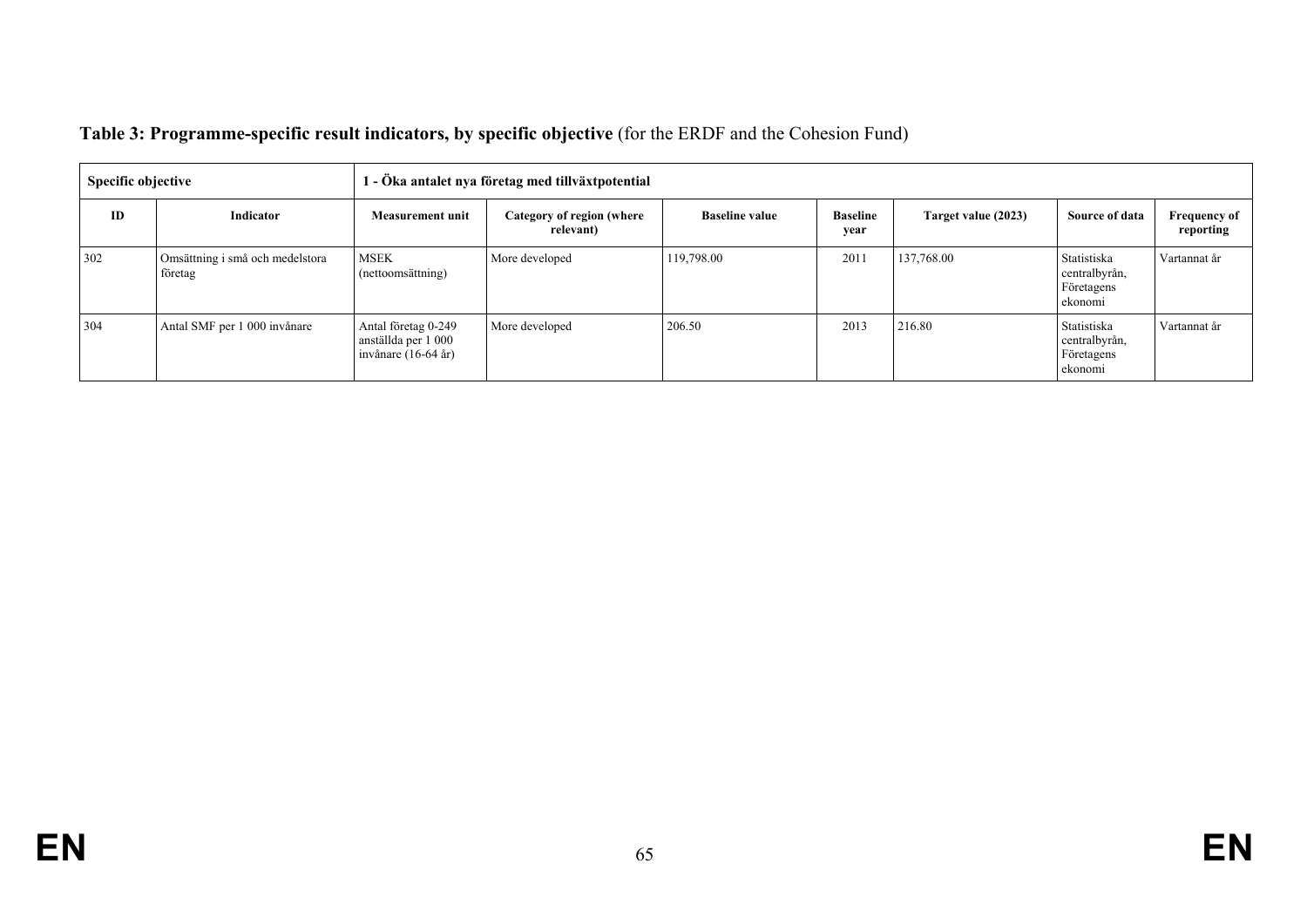# **2.A.6 Action to be supported under the investment priority** (by investment priority)

# *2.A.6.1 Description of the type and examples of actions to be supported and their expected contribution to the specific objectives including, where appropriate, the identification of main target groups, specific territories targeted and types of beneficiaries*

| <b>Investment priority</b>             | 3a — Promoting entrepreneurship, in particular by facilitating the economic exploitation of new ideas and fostering the creation of new firms, including through business<br>incubators                                                                                                                                                                                                                                                                                                                                                                                                                                                                                                                                                                                                                                               |  |  |  |
|----------------------------------------|---------------------------------------------------------------------------------------------------------------------------------------------------------------------------------------------------------------------------------------------------------------------------------------------------------------------------------------------------------------------------------------------------------------------------------------------------------------------------------------------------------------------------------------------------------------------------------------------------------------------------------------------------------------------------------------------------------------------------------------------------------------------------------------------------------------------------------------|--|--|--|
| <b>Activities eligible for support</b> |                                                                                                                                                                                                                                                                                                                                                                                                                                                                                                                                                                                                                                                                                                                                                                                                                                       |  |  |  |
|                                        | The following activities are examples of operations that can be supported in this investment priority:                                                                                                                                                                                                                                                                                                                                                                                                                                                                                                                                                                                                                                                                                                                                |  |  |  |
| Preliminary studies.                   | Customised advice with a sustainable perspective and approach, by promoting knowledge development in areas such as mentorship, product and<br>market development, organisation and internationalisation.                                                                                                                                                                                                                                                                                                                                                                                                                                                                                                                                                                                                                              |  |  |  |
|                                        | Developing the role and activities of incubators to promote the creation of new high-growth enterprises and, in so doing, contributing to more<br>diversified trade and industry.                                                                                                                                                                                                                                                                                                                                                                                                                                                                                                                                                                                                                                                     |  |  |  |
|                                        | Operations to pick up ideas and innovations in the public or private sectors that can lead to new enterprises and greater entrepreneurship.<br>Operations that encourage more groups to be entrepreneurial by working with alternative business models, social entrepreneurship, social<br>enterprise and social innovations and through operations that increase the diversity of entrepreneurs and enterprises.<br>Operations to increase opportunities for entrepreneurship and enterprise and operations to develop and improve the entrepreneurship climate,<br>among other things activities targeted at young people in the 15-24 age category, at existing support systems, clusters, incubators, etc.<br>Operations to coordinate, customise and further develop the advisory system at region- and municipality-wide level. |  |  |  |
| Main target groups                     |                                                                                                                                                                                                                                                                                                                                                                                                                                                                                                                                                                                                                                                                                                                                                                                                                                       |  |  |  |
| Small and medium-sized enterprises     |                                                                                                                                                                                                                                                                                                                                                                                                                                                                                                                                                                                                                                                                                                                                                                                                                                       |  |  |  |
| <b>Main beneficiaries</b>              |                                                                                                                                                                                                                                                                                                                                                                                                                                                                                                                                                                                                                                                                                                                                                                                                                                       |  |  |  |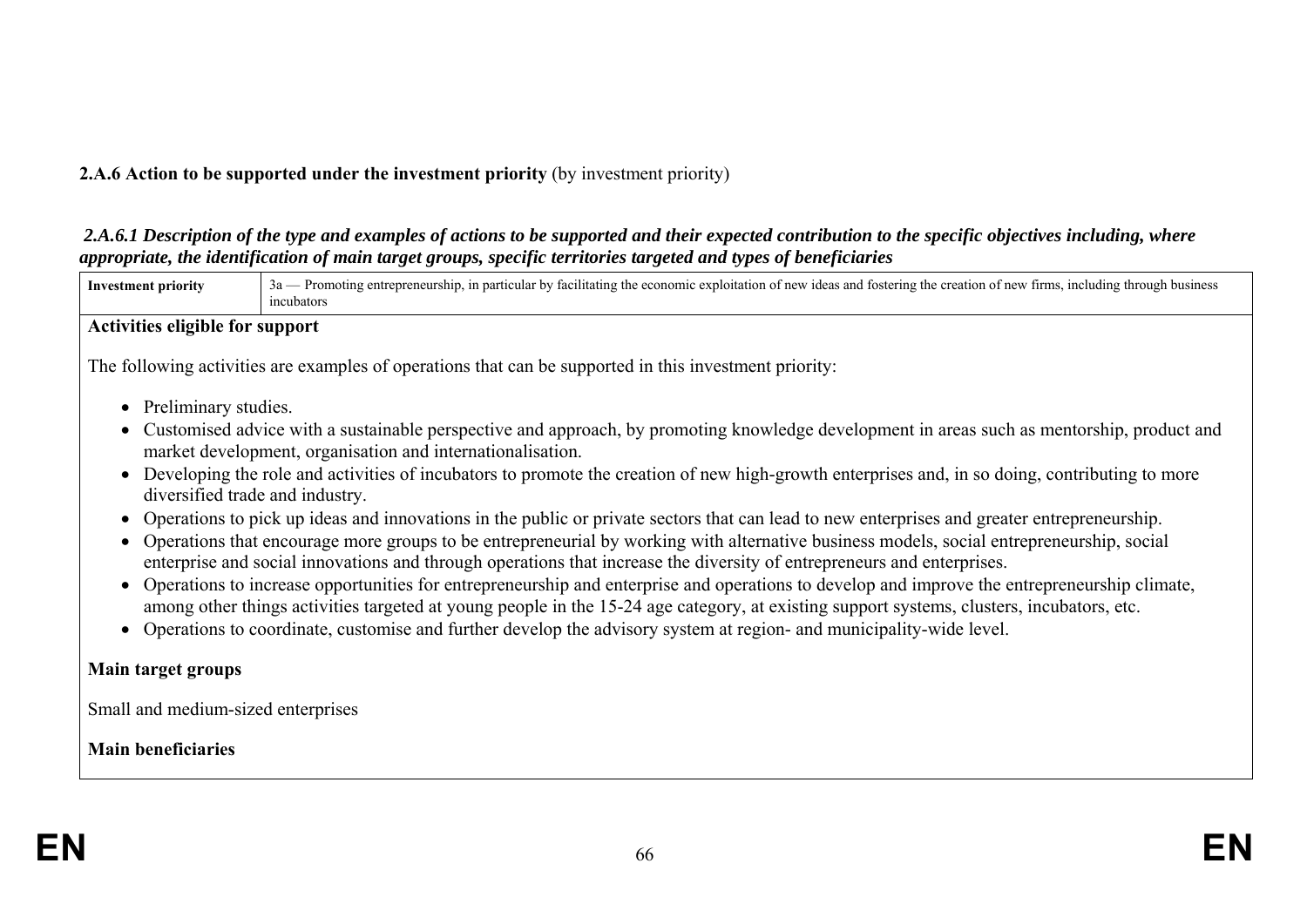| -Investme<br>ent | tırms<br>busines<br>r new<br>throus<br>the<br>1nclud<br>$'$ tostering<br>; and<br>ng the creative<br>-in-nar<br>$n_{\ell}$<br>atıng :<br>idea.<br>Promou<br>eneurshu<br>exploitatio<br>mom<br>ла<br>таспи<br>.<br>meubators |
|------------------|-----------------------------------------------------------------------------------------------------------------------------------------------------------------------------------------------------------------------------|
|------------------|-----------------------------------------------------------------------------------------------------------------------------------------------------------------------------------------------------------------------------|

Municipalities, regional councils, county councils, government agencies, foundations, economic associations and non-profit organisations

### **Horizontal criteria**

Taken together, the operations in the investment priority are to contribute to an effective and professional advisory system that strengthens North Middle Sweden in a sustainable manner. Development of the system of support is adapted and improved so that the work contributes to a more sustainable society based on the dimensions of social, environmental and economic sustainability. The inhabitants of the region are to have access to high-quality advice in order to put ideas into practice on the basis of their conditions and needs. This means that work to promote entrepreneurship has to be designed to meet needs in different categories of women and men. Knowledge of, and understanding for, gender structures, different cultures, disabilities, conditions and environmental impact, etc., for example among advisers, is therefore important. The system of support for entrepreneurs is to be adapted so that there is no longer a need for separate operations for different groups. This makes the support system more effective, but also makes greater demands on, for example, skills development among operators in the system. Entrepreneurial potential can be realised with this working model. By developing the advisory system and making sustainable development — environmental, economic and social — become a natural and growth-oriented part of the device, diversification, diversity and resource efficiency, as well as social and environmental sustainability, will increase. Furthermore, operations for social enterprise will improve the prospects of utilising unexploited growth potential. It is important to find collaboration and synergies with the ESF on these issues.

## *2.A.6.2 Guiding principles for selection of operations*

Investment priority 3a — Promoting entrepreneurship, in particular by facilitating the economic exploitation of new ideas and fostering the creation of new firms, including through business incubators

To ensure that the objective is met in this investment priority, the following principles will underpin the selection of high-quality projects. The selection criteria for the assessment and selection of projects are applied in the administration and decision-making process.

- Contributing to the objectives of the priority axis.
- Contributing to sustainable development from a social, economic and environmental perspective (gender equality, diversity and environment).
- Expected target fulfilment of the indicators for the priority axis.
- Contributing to the objectives of the regional development strategies.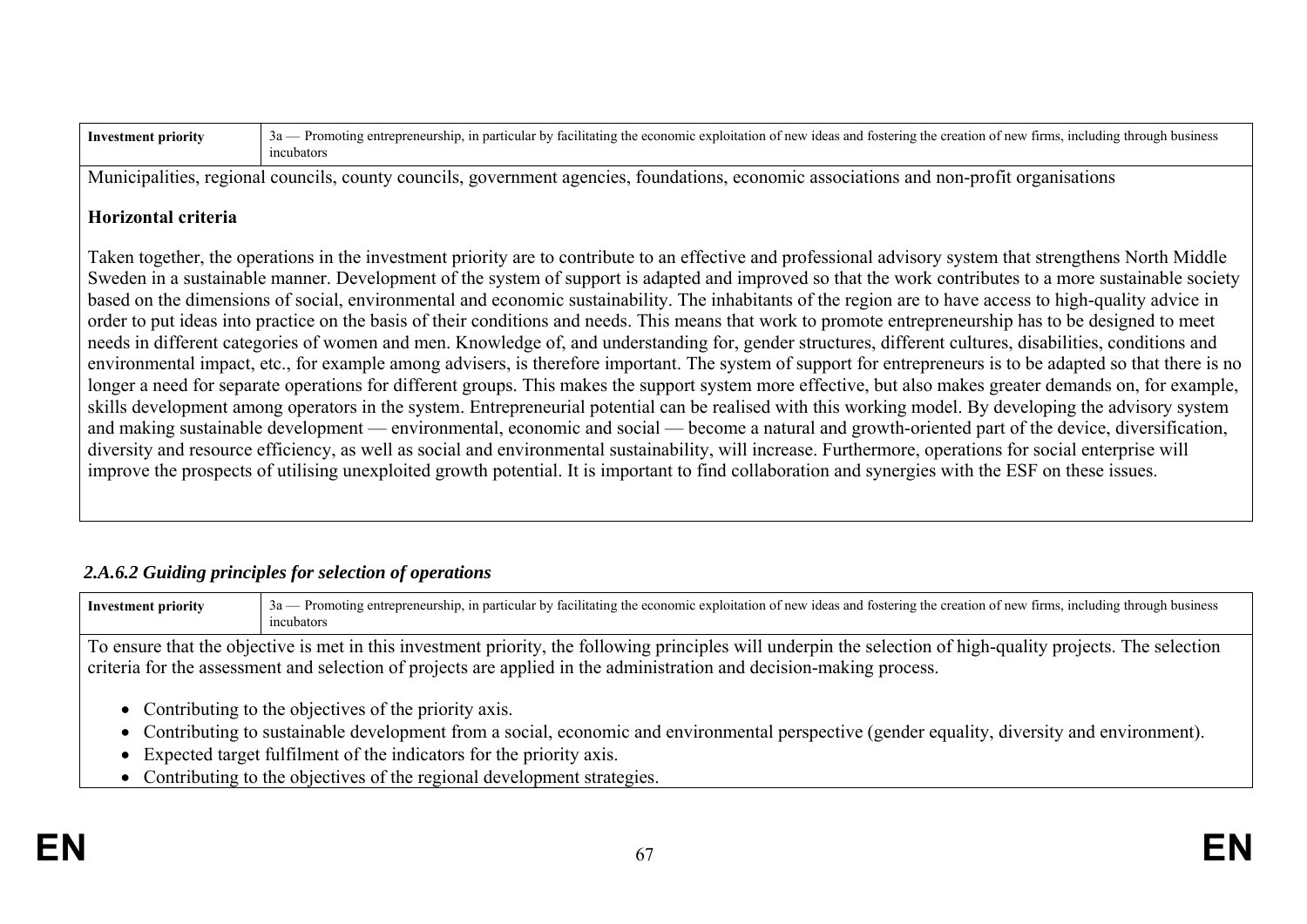| <b>Investment priority</b>                                                              | 3a — Promoting entrepreneurship, in particular by facilitating the economic exploitation of new ideas and fostering the creation of new firms, including through business<br>incubators |  |  |  |  |  |
|-----------------------------------------------------------------------------------------|-----------------------------------------------------------------------------------------------------------------------------------------------------------------------------------------|--|--|--|--|--|
| Involvement of enterprises.<br>$\bullet$                                                |                                                                                                                                                                                         |  |  |  |  |  |
|                                                                                         | Collaboration between business, society, and universities and colleges.                                                                                                                 |  |  |  |  |  |
|                                                                                         | Innovative, for example new, working methods and forms of collaboration.                                                                                                                |  |  |  |  |  |
| $\bullet$                                                                               | Expected result and effects following implementation of the project.                                                                                                                    |  |  |  |  |  |
|                                                                                         | Market link and opportunities for commercialisation.                                                                                                                                    |  |  |  |  |  |
|                                                                                         | Collaboration and interaction with other projects/programmes (regionally, nationally and internationally).                                                                              |  |  |  |  |  |
| Link to the action plan for the EU Strategy for the Baltic Sea Region.                  |                                                                                                                                                                                         |  |  |  |  |  |
| Cross-border cooperation (regionally, nationally and internationally).                  |                                                                                                                                                                                         |  |  |  |  |  |
| Active ownership, learning strategy and dissemination of results.<br>$\bullet$          |                                                                                                                                                                                         |  |  |  |  |  |
| Experience and knowledge from previous operations in the area should be utilised.       |                                                                                                                                                                                         |  |  |  |  |  |
| Organisational capacity, experience among project sponsors and endorsement by partners. |                                                                                                                                                                                         |  |  |  |  |  |
|                                                                                         |                                                                                                                                                                                         |  |  |  |  |  |
|                                                                                         |                                                                                                                                                                                         |  |  |  |  |  |
|                                                                                         |                                                                                                                                                                                         |  |  |  |  |  |

# 2.A.6.3 Planned use of financial instruments (where appropriate)

| Investment priority | 3a — Promoting entrepreneurship, in particular by facilitating the economic exploitation of new ideas and fostering the creation of new firms, including through business<br>incubators |
|---------------------|-----------------------------------------------------------------------------------------------------------------------------------------------------------------------------------------|
|                     |                                                                                                                                                                                         |

## *2.A.6.4 Planned use of major projects* (where appropriate)

| Investment priority | - Promoting entrepreneurship, in particular by facilitating the economic exploitation of new ideas and fostering the creation of new firms, including through business<br>$3a -$<br>ncubators |
|---------------------|-----------------------------------------------------------------------------------------------------------------------------------------------------------------------------------------------|
|                     |                                                                                                                                                                                               |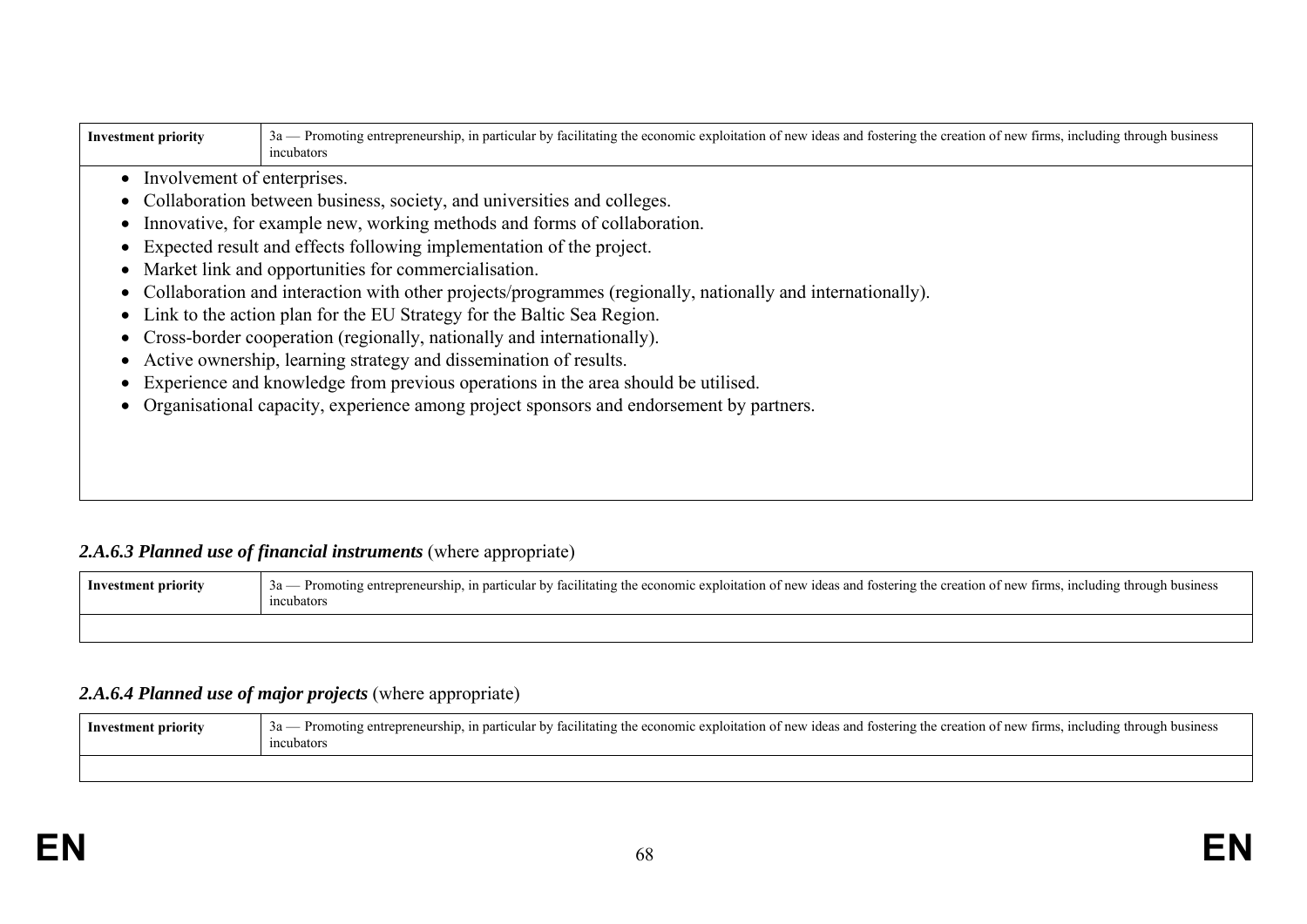# *2.A.6.5 Output indicators by investment priority and, where appropriate by category of region*

| <b>Investment priority</b><br>3a — Promoting entrepreneurship, in particular by facilitating the economic exploitation of new ideas and fostering the creation of new firms, including through business incubators |                                                                                              |                          |             |                                        |   |                     |          |                                                |                                  |
|--------------------------------------------------------------------------------------------------------------------------------------------------------------------------------------------------------------------|----------------------------------------------------------------------------------------------|--------------------------|-------------|----------------------------------------|---|---------------------|----------|------------------------------------------------|----------------------------------|
| ID                                                                                                                                                                                                                 | Indicator                                                                                    | <b>Measurement unit</b>  | Fund        | Category of region (where<br>relevant) |   | Target value (2023) |          | Source of data                                 | <b>Frequency of</b><br>reporting |
|                                                                                                                                                                                                                    |                                                                                              |                          |             |                                        | M | W                   | T        |                                                |                                  |
| CO <sub>01</sub>                                                                                                                                                                                                   | Productive<br>investment:<br>Number of<br>enterprises<br>receiving support                   | Enterprises              | <b>ERDF</b> | More developed                         |   |                     | 1 000.00 | Managing<br>authority's<br>computer<br>systems | Continuous                       |
| CO04                                                                                                                                                                                                               | Productive<br>investment:<br>Number of<br>enterprises<br>receiving non-<br>financial support | Enterprises              | <b>ERDF</b> | More developed                         |   |                     | 1 000.00 | Managing<br>authority's<br>computer<br>systems | Continuous                       |
| CO <sub>05</sub>                                                                                                                                                                                                   | Productive<br>investment:<br>Number of new<br>enterprises<br>supported                       | Enterprises              | <b>ERDF</b> | More developed                         |   |                     | 400.00   | Managing<br>authority's<br>computer<br>systems | Continuous                       |
| CO08                                                                                                                                                                                                               | Productive<br>investment:<br>Employment<br>increase in<br>supported<br>enterprises           | Full-time<br>equivalents | <b>ERDF</b> | More developed                         |   |                     | 450.00   | Managing<br>authority's<br>computer<br>systems | Continuous                       |

**Table 5: Common and programme-specific result indicators** (by investment priority, broken down by category of region for the ESF, and where relevant, for the ERDF)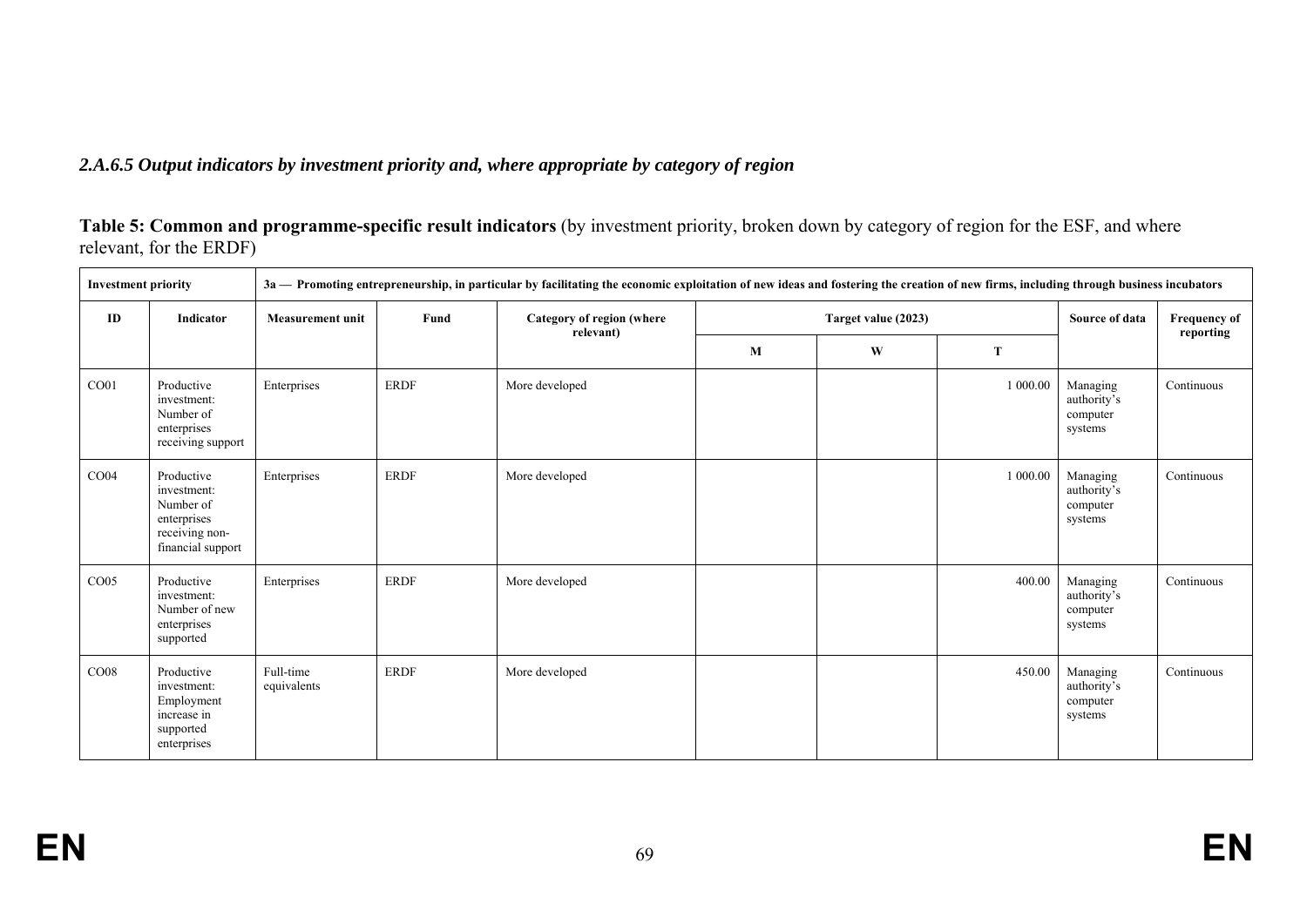# **2.A.4 Investment priority**

| ID of the investment priority    | - 3 a                                                                                                                                                        |
|----------------------------------|--------------------------------------------------------------------------------------------------------------------------------------------------------------|
| Title of the investment priority | <sup>,</sup> of SMEs<br>grow in regional, national and international markets<br>unnovation<br>Supporting<br>processes<br>engage in<br>the capacity<br>and to |

# **2.A.5 Specific objectives corresponding to the investment priority and expected results**

| ID of the specific objective                                                   |                                                                                                                                                                                                                                                                                                                                                                                                                                                                                                                                                                                                                                                                                                                                                                                                                                                                                                                                                                                                                                                                                                                                                                                                                                                                                                                                                                                                                                                                                                                                                                                                                                                                                                                                                                                                                                                                                                                                                                                                                                          |
|--------------------------------------------------------------------------------|------------------------------------------------------------------------------------------------------------------------------------------------------------------------------------------------------------------------------------------------------------------------------------------------------------------------------------------------------------------------------------------------------------------------------------------------------------------------------------------------------------------------------------------------------------------------------------------------------------------------------------------------------------------------------------------------------------------------------------------------------------------------------------------------------------------------------------------------------------------------------------------------------------------------------------------------------------------------------------------------------------------------------------------------------------------------------------------------------------------------------------------------------------------------------------------------------------------------------------------------------------------------------------------------------------------------------------------------------------------------------------------------------------------------------------------------------------------------------------------------------------------------------------------------------------------------------------------------------------------------------------------------------------------------------------------------------------------------------------------------------------------------------------------------------------------------------------------------------------------------------------------------------------------------------------------------------------------------------------------------------------------------------------------|
| Title of the specific objective                                                | Enhanced growth in the region's small and medium-sized enterprises                                                                                                                                                                                                                                                                                                                                                                                                                                                                                                                                                                                                                                                                                                                                                                                                                                                                                                                                                                                                                                                                                                                                                                                                                                                                                                                                                                                                                                                                                                                                                                                                                                                                                                                                                                                                                                                                                                                                                                       |
| <b>Results that the Member States</b><br>seek to achieve with Union<br>support | <b>Growing sectors</b><br>The region has a number of growing sectors which it is important to support and develop. The visitor industry is one such<br>growing labour-intensive sector. Examples of others are cultural and creative industries, health and social care, and the<br>environment and environmental services. The long-term competitiveness and growth of small and medium-sized enterprises is<br>based on capacity for renewal and increased knowledge content. Renewal, by developing new products and services, is<br>necessary but not sufficient for the competitiveness of an enterprise to be strengthened. It is therefore crucial to have<br>operations for advanced business development aimed at contributing to the innovation processes of enterprises,<br>commercialisation of new products, knowledge content, services and IT use.<br>The service content in enterprises can be increased by linking skills together in a different way. This can be done, for example,<br>on the basis of a clearer customer- and organisation-oriented way of working than the traditional product- and technology-<br>oriented working method. Furthermore, it is important to develop more service enterprises and more knowledge-intensive<br>enterprises to increase the diversification of trade and industry.<br><b>Utilisation of knowledge</b><br>There is potential to increase the pace of innovation in the region's small and medium-sized enterprises. An important factor,<br>together with entrepreneurship, is the ability to acquire new knowledge and convert it into commercialisable goods and<br>services. This is made easier if enterprises have access to key skills among their staff and suitable contact networks. Early<br>linking to the market and market channels is important for innovation processes so that new products and services can reach<br>out to the market. There is therefore a need for testing and validation and new skills in enterprise at early stages, for example |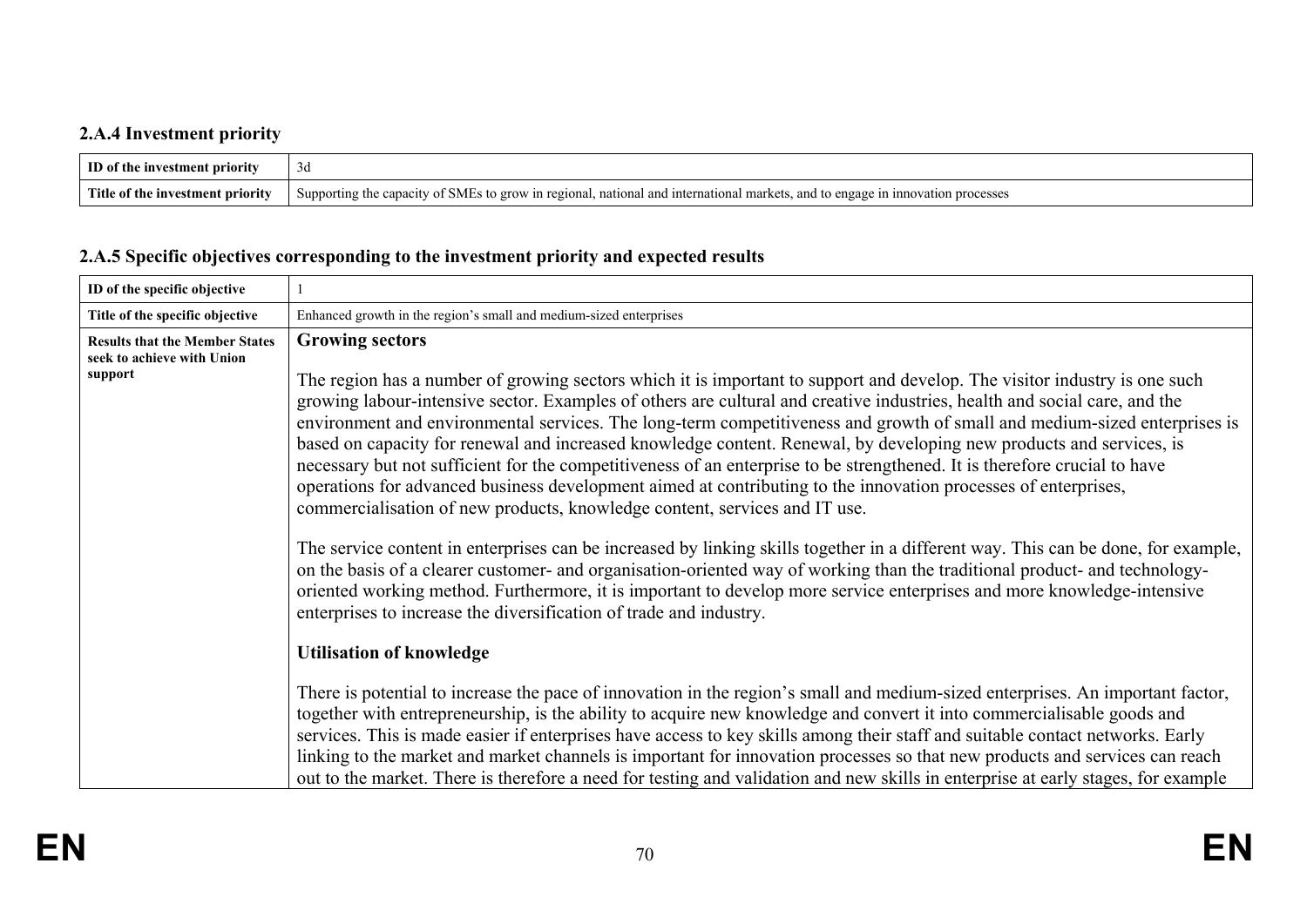| mentors, business angels and collaboration with other enterprises.                                                                                                                                                                                                                                          |
|-------------------------------------------------------------------------------------------------------------------------------------------------------------------------------------------------------------------------------------------------------------------------------------------------------------|
| <b>Internationalisation</b>                                                                                                                                                                                                                                                                                 |
| The ability of enterprises to grow in an international market is of strategic importance. At the same time, the region must have<br>the ability to market its SMEs and business structure to attract capital and skills, as well as investment-promoting operations<br>for the region's trade and industry. |
|                                                                                                                                                                                                                                                                                                             |
|                                                                                                                                                                                                                                                                                                             |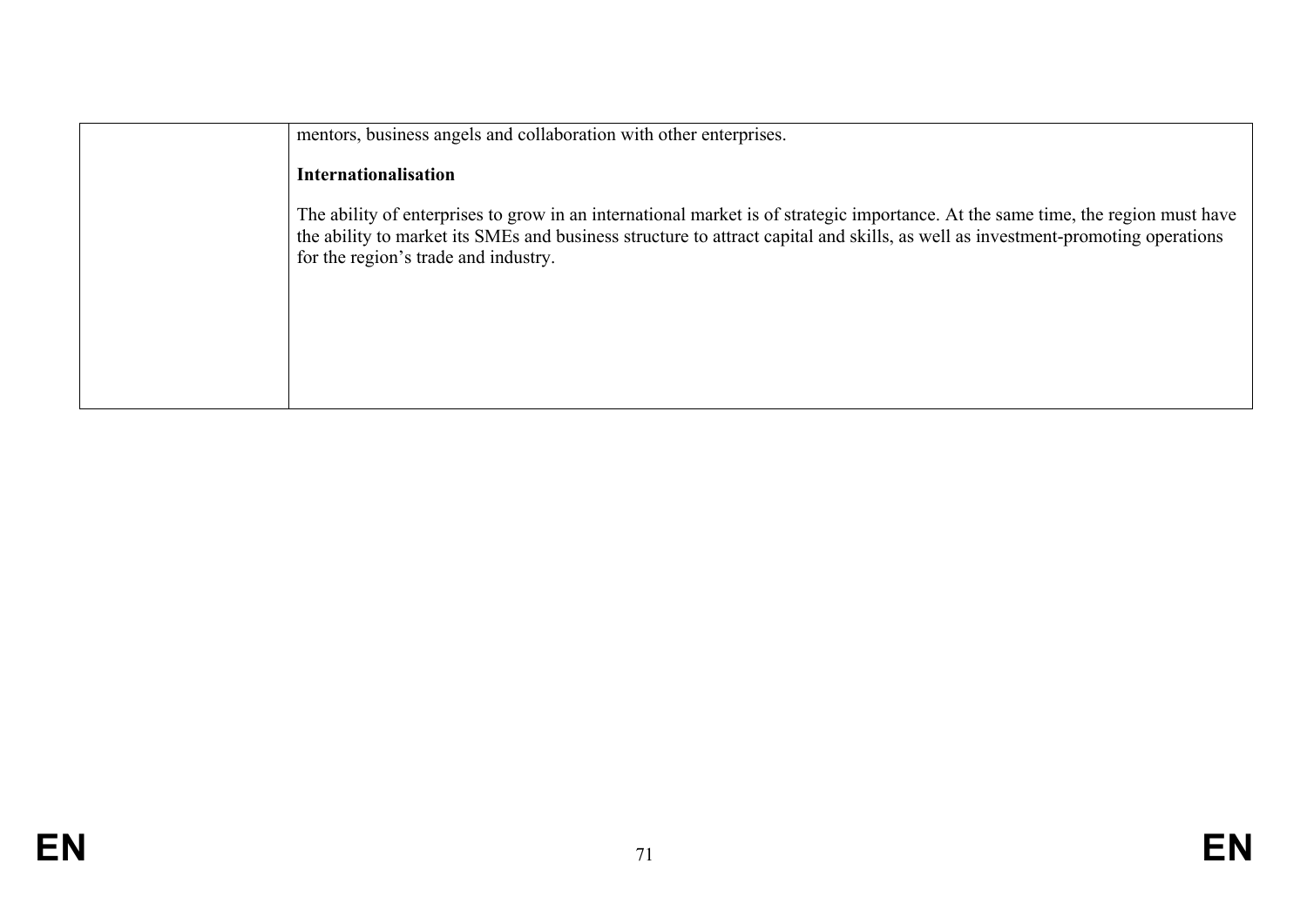| <b>Specific objective</b> |                                                        | 1 - Ökad tillväxt i regionens små och medelstora företag |                |                       |                         |                     |                                                       |                                  |  |  |
|---------------------------|--------------------------------------------------------|----------------------------------------------------------|----------------|-----------------------|-------------------------|---------------------|-------------------------------------------------------|----------------------------------|--|--|
| ID                        | Indicator                                              | <b>Measurement unit</b>                                  |                | <b>Baseline value</b> | <b>Baseline</b><br>year | Target value (2023) | Source of data                                        | <b>Frequency of</b><br>reporting |  |  |
| 301                       | Sysselsättning i små och medelstora<br>företag         | Antal anställda<br>omräknat till<br>heltidstjänster      | More developed | 71,198.00             | 2011                    | 75,000.00           | Statistiska<br>centralbyrån,<br>Företagens<br>ekonomi | Vartannat år                     |  |  |
| 303                       | Förädlingsvärde i små och medelstora   MSEK<br>företag |                                                          | More developed | 41,297.00             | 2011                    | 47,491.00           | Statistiska<br>centralbyrån,<br>Företagens<br>ekonomi | Varannat år                      |  |  |

# **Table 3: Programme-specific result indicators, by specific objective** (for the ERDF and the Cohesion Fund)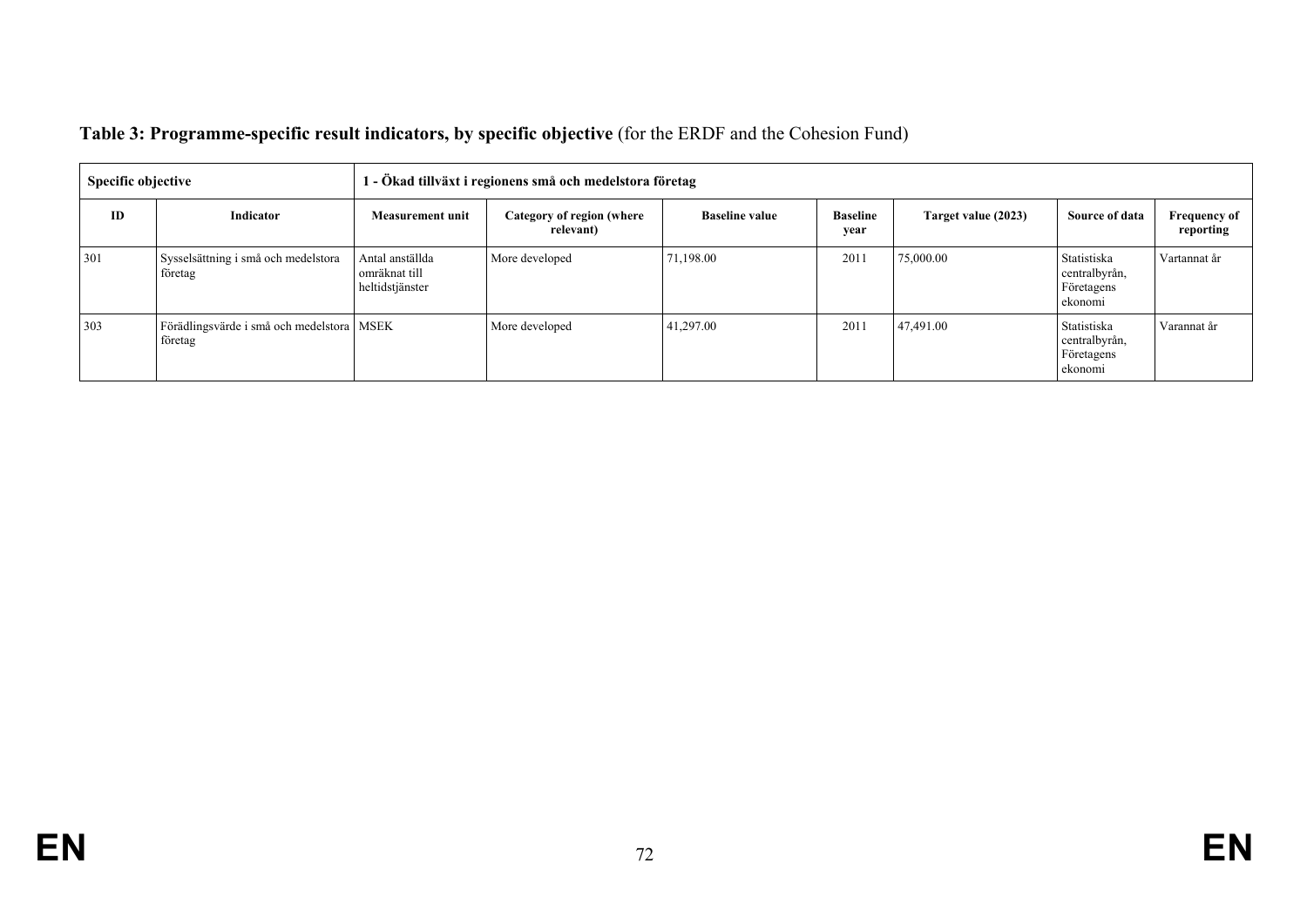## **2.A.6 Action to be supported under the investment priority** (by investment priority)

 *2.A.6.1 Description of the type and examples of actions to be supported and their expected contribution to the specific objectives including, where appropriate, the identification of main target groups, specific territories targeted and types of beneficiaries* 

| <b>Investment priority</b> | 3d — Supporting the capacity of SMEs to grow in regional, national and international markets, and to engage in innovation processes                                                                                                                                                                                                                                                                                                       |  |  |  |  |  |  |  |  |  |
|----------------------------|-------------------------------------------------------------------------------------------------------------------------------------------------------------------------------------------------------------------------------------------------------------------------------------------------------------------------------------------------------------------------------------------------------------------------------------------|--|--|--|--|--|--|--|--|--|
|                            | <b>Activities eligible for support</b>                                                                                                                                                                                                                                                                                                                                                                                                    |  |  |  |  |  |  |  |  |  |
|                            | The following activities are examples of operations that can be supported in this investment priority:                                                                                                                                                                                                                                                                                                                                    |  |  |  |  |  |  |  |  |  |
| • Preliminary studies.     |                                                                                                                                                                                                                                                                                                                                                                                                                                           |  |  |  |  |  |  |  |  |  |
|                            | • Development of growing sectors, such as cultural and creative industries, health and social care, and environmental technology and environmental<br>services, through operations for advanced business development with the aim of contributing to the innovation processes of enterprises,<br>commercialisation of new products, knowledge content, services and use of IT.                                                            |  |  |  |  |  |  |  |  |  |
|                            | • Development of the region's visitor industry, for example coordinated operations at municipality-wide or regional level in the form of business<br>development operations for small and medium-sized enterprises, packaging, marketing, IT systems and development of, and investments in, visitor<br>attractions with high potential to draw domestic and foreign visitors to the region.                                              |  |  |  |  |  |  |  |  |  |
|                            | • Operations to contribute to the development of the management functions and skills of small and medium-sized enterprises. This also includes<br>active board work, mentorship, changes of ownership and strategic skills provision. Operations to develop and create cooperation and networks<br>between small and medium-sized enterprises that cooperate on innovations, new business, internationalisation, skills development, etc. |  |  |  |  |  |  |  |  |  |
|                            | • Operations to support the internationalisation of small and medium-sized enterprises by establishing and expanding markets, including the ability<br>to attract, retain and develop skills and capital. In this context, it is also a matter of exploiting the opportunities in the EU Strategy for the Baltic<br>Sea Region, the proximity of the region to Norway, the EU's Single Market and new growth markets globally.            |  |  |  |  |  |  |  |  |  |
|                            | • Marketing of the region's small and medium-sized enterprises and business structure to attract capital and skills, as well as investment-promoting<br>operations for the region's trade and industry.                                                                                                                                                                                                                                   |  |  |  |  |  |  |  |  |  |
|                            | • Operations in the form of financing instruments, for example shareholder capital, to contribute to the development of growth-oriented enterprises.<br>Also operations for strengthened collaboration between operators, in the private and public sectors, in the area of capital supply.                                                                                                                                               |  |  |  |  |  |  |  |  |  |
|                            | • Co-financing of framework projects for enterprise support through approved national support schemes. Operations for innovative enterprises linked                                                                                                                                                                                                                                                                                       |  |  |  |  |  |  |  |  |  |
|                            |                                                                                                                                                                                                                                                                                                                                                                                                                                           |  |  |  |  |  |  |  |  |  |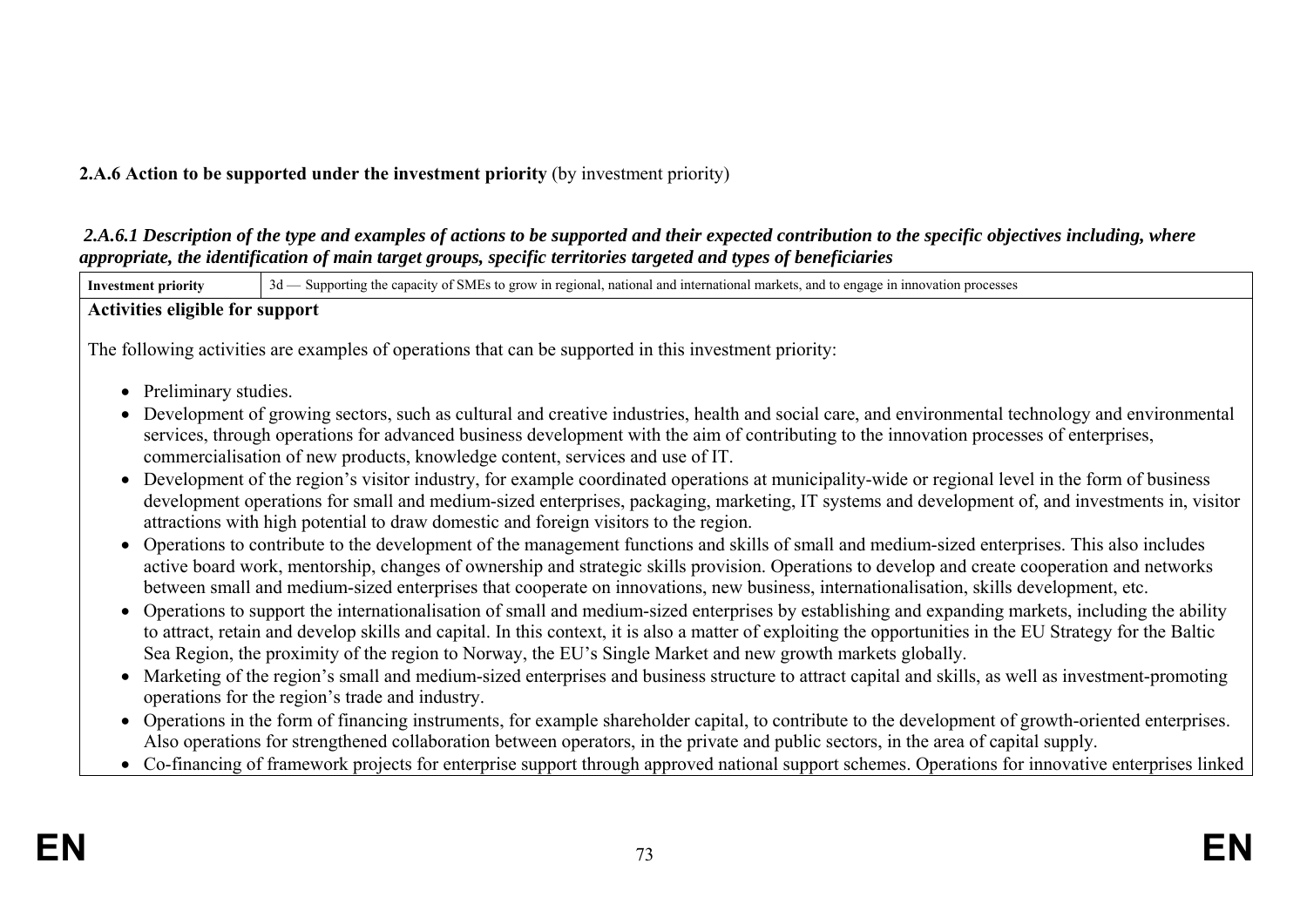**Investment priority** 3d — Supporting the capacity of SMEs to grow in regional, national and international markets, and to engage in innovation processes

to the region's cluster initiatives, incubators and growing industries are highlighted in particular. Also operations that contribute to the competitiveness of small and medium-sized enterprises in a global market.

### **Target groups**

Small and medium-sized enterprises

# **Main beneficiaries**

Municipalities, county councils, regional councils, government agencies, foundations, economic associations and non-profit organisations

# **Horizontal criteria**

Work on supporting small and medium-sized enterprises in participating in innovation processes is to be designed and adapted so that it contributes to a more sustainable society based on the dimensions of social, environmental and economic sustainability. The inhabitants and enterprises in the region are to have access to high-quality advice in order to put ideas into practice on the basis of their conditions and needs. This means that work to promote innovation has to be designed to meet needs in different categories of women and men. Knowledge of, and understanding for, gender structures, different cultures, disabilities, conditions and environmental impact, etc. is therefore important. The system of support for entrepreneurs is to be adapted so that there is no longer a need for separate operations for different groups. This makes the support system more effective, but also makes greater demands on, for example, skills development among operators in the system. With this working model, innovations can be developed in a broader range of sectors. It is important, through the operations implemented in this investment priority, to see sustainable development as an element in creating growth in small and medium-sized enterprises. It may, for example, be a matter of new methods to make good use of persons born abroad as a resource for export and internationalisation or of the opportunities created by the environment for strengthened competitiveness and the development of new products and services. A broadened labour market is created through the programme's operations in order to contribute to a growing services sector and more diversified trade and industry, signifying new opportunities for women and men and increasing the chances of attracting people to live and work in the region. Operations for business, product and service development linked to environmental technology and environmental know-how also create growth for enterprises in North Middle Sweden. Operations to develop the management functions and skills of enterprises for gender equality, diversity and the environment are important to implement in order to boost the competitiveness and growth of the enterprises.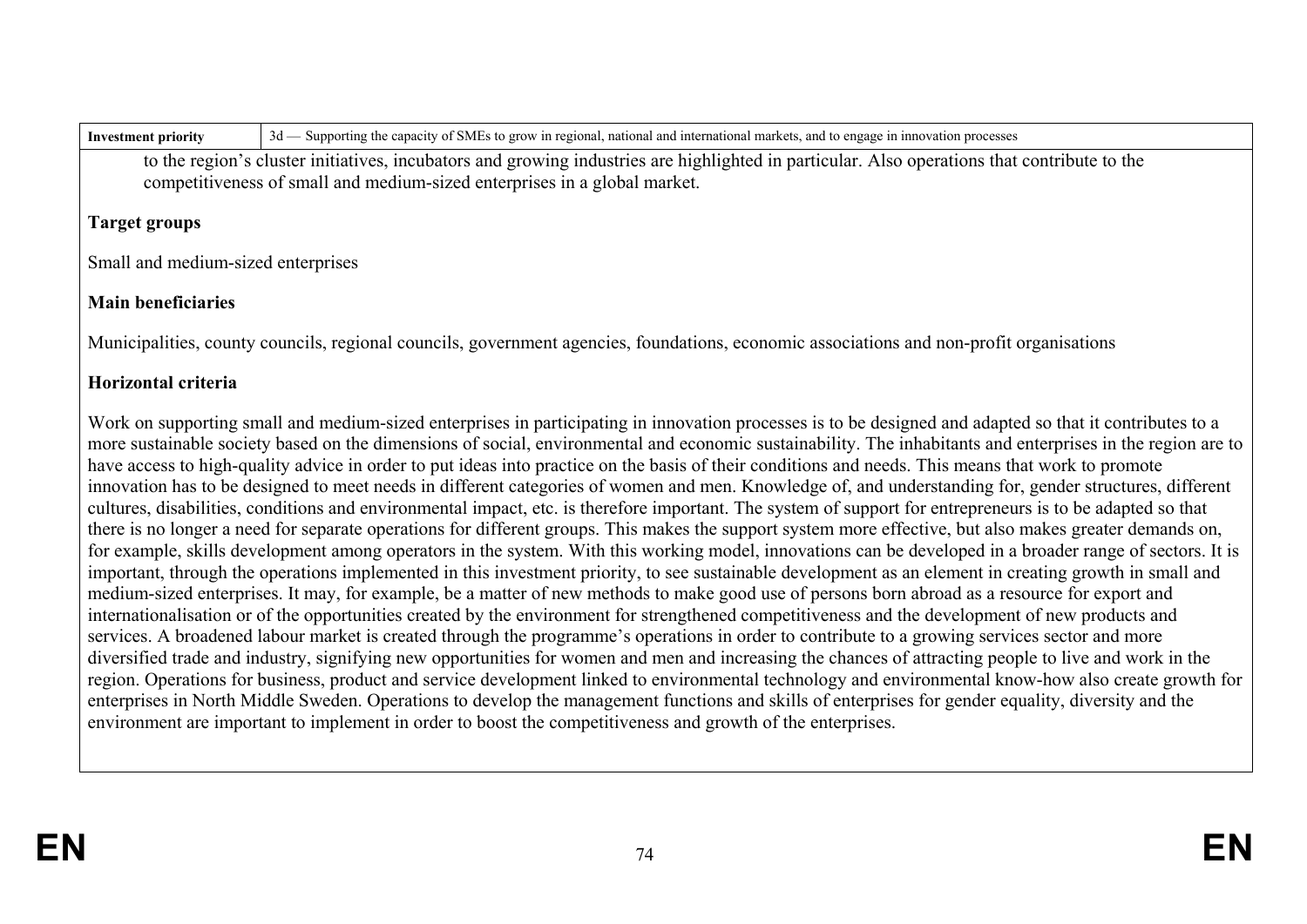### *2.A.6.2 Guiding principles for selection of operations*

**Investment priority** 3d — Supporting the capacity of SMEs to grow in regional, national and international markets, and to engage in innovation processes To ensure that the objective is met in this investment priority, the following principles will underpin the selection of high-quality projects. The selection criteria for the assessment and selection of projects are applied in the administration and decision-making process. • Contributing to the objectives of the priority axis. Contributing to sustainable development from a social, economic and environmental perspective (gender equality, diversity and environment). Expected target fulfilment of the indicators for the priority axis. Contributing to the objectives of the regional development strategies. • Involvement of enterprises. Collaboration between business, society, and universities and colleges. • Innovative, for example new, working methods and forms of collaboration. Expected results and effects following implementation of the project. Market link and opportunities for commercialisation. • Collaboration and interaction with other projects/programmes (regionally, nationally and internationally). Link to the action plan for the EU Strategy for the Baltic Sea Region. Cross-border cooperation (regionally, nationally and internationally). Active ownership, learning strategy and dissemination of results. Experience and knowledge from previous operations in the area should be utilised. Organisational capacity, experience among project sponsors and endorsement by partners.

## 2.A.6.3 Planned use of financial instruments (where appropriate)

**Investment priority** 3d — Supporting the capacity of SMEs to grow in regional, national and international markets, and to engage in innovation processes A functioning supply of capital is crucial for business start-ups and for sustainable growth. The needs of enterprises for external capital are to be met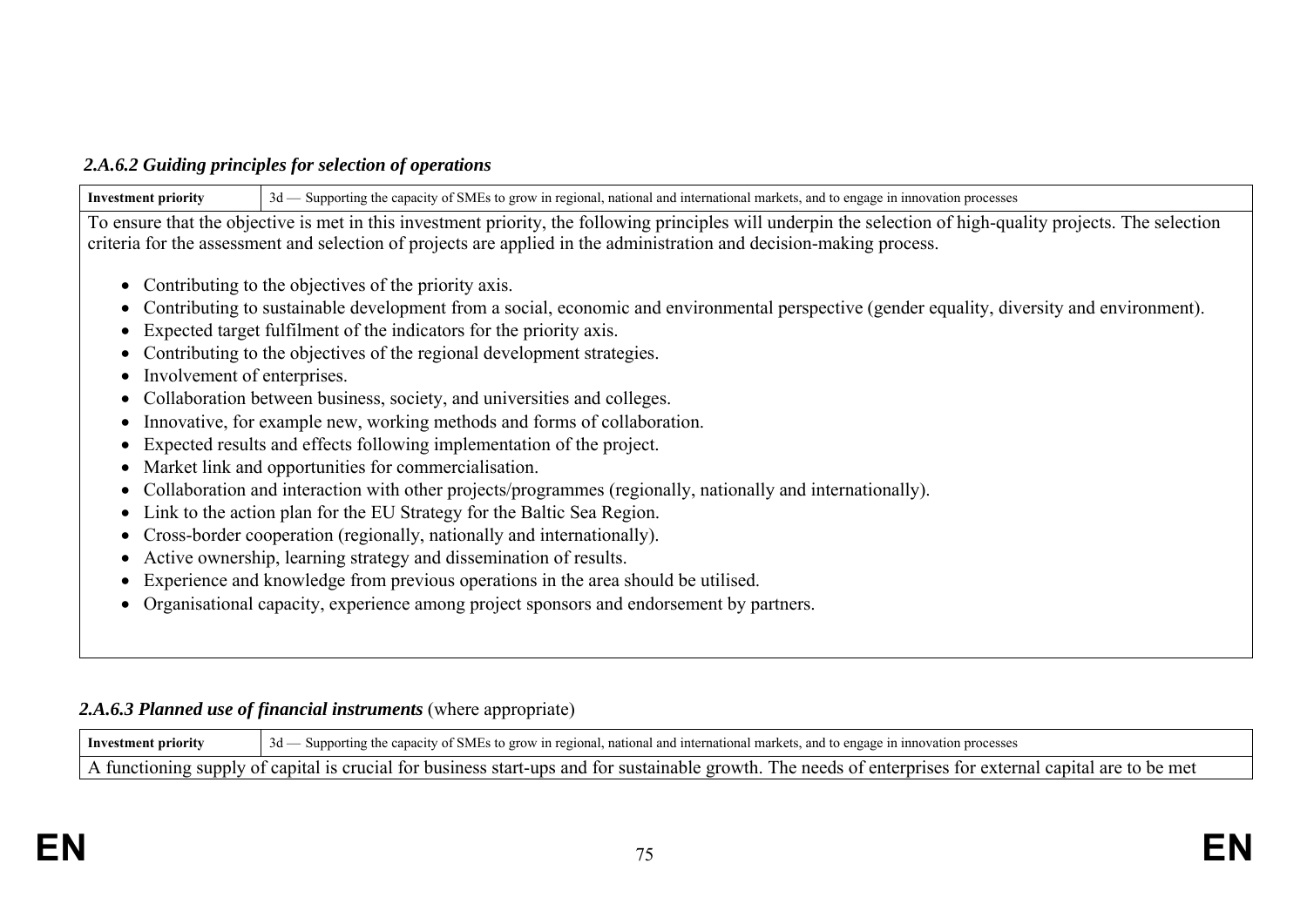primarily in the private market, but there are also areas where there may be needs for financing supplementing the market, for instance in early stages of development and in the commercialisation of innovative business concepts.

The implementation of financial instruments over the programming period 2014-2020 will be elucidated on the basis of the experience that already exists. The 'fund projects' that have been implemented under the regional Structural Funds programmes over the period 2007-2013 and are aimed at increasing the regional supply of shareholder capital have met with strong demand. The investment has totalled SEK 2.4 billion, which is to equivalent around one fifth of the whole venture capital market in Sweden in 2011. There was initially uncertainty as to whether there would be private co-financiers willing to co-invest. Results from July 2013 show that each SEK of fund investment has attracted an average of SEK 1.9 in private funding. The financing instruments are thus producing a leveraging effect on the ERDF. The first phase of investment according to participatory researchers and implementers has been successful in attracting sufficiently good ideas to invest in and interested private co-investors to invest with. The initiative has been a driver particularly with regard to the establishment of a regional structure for venture capital. On the other hand, participatory researchers consider that the horizontal criteria can be integrated better into implementation.

On this basis:

- The programme is to provide scope for implementing financial instruments in thematic objective 3.
- The operations are to be focused on supporting the supply of capital to enterprises where the market is not working satisfactorily.
- The results of the ex-ante assessment of the financial instruments which the Swedish Agency for Economic and Regional Growth has been commissioned to produce are to be taken into account in the implementation of financial instruments.
- Instruments focused on shareholder capital are to be implemented under the existing structure and taking account of experience from the 'fund projects' implemented during the programming period 2007-2013. Operations may also cover other financial instruments.
- Account is to be taken of the long-term nature of operations of this type.
- The horizontal criteria are to be integrated into the operations.
- Knowledge and experience from participatory research in this area are to be exploited.
- Coordination of all operations for financial instruments is to be aimed for.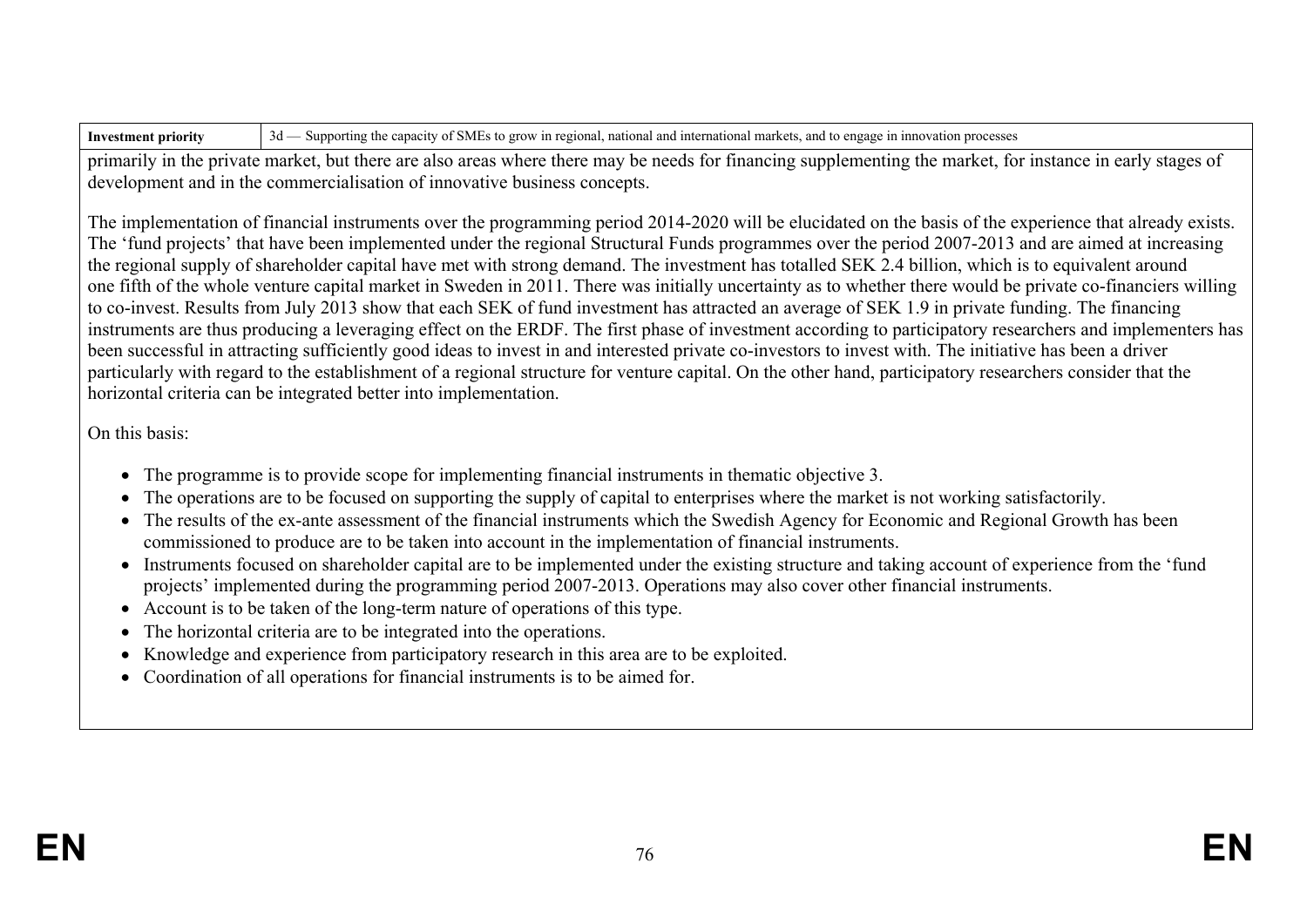## *2.A.6.4 Planned use of major projects* (where appropriate)

| - Inv<br>stment priority | `SMF<br>umnovation processes<br>a and international market.<br>Supt<br>. to ørow in<br>. and to<br>، regional, nation<br>engag.<br>: 1N<br>capacity /<br>orting<br>3a<br>$\sim$ |
|--------------------------|---------------------------------------------------------------------------------------------------------------------------------------------------------------------------------|
|                          |                                                                                                                                                                                 |

## *2.A.6.5 Output indicators by investment priority and, where appropriate by category of region*

**Table 5: Common and programme-specific result indicators** (by investment priority, broken down by category of region for the ESF, and where relevant, for the ERDF)

| <b>Investment priority</b> |                                                                                                              |                         |             | 3d - Supporting the capacity of SMEs to grow in regional, national and international markets, and to engage in innovation processes |  |                     |        |                                                |            |                |                                  |
|----------------------------|--------------------------------------------------------------------------------------------------------------|-------------------------|-------------|-------------------------------------------------------------------------------------------------------------------------------------|--|---------------------|--------|------------------------------------------------|------------|----------------|----------------------------------|
| ID                         | Indicator                                                                                                    | <b>Measurement unit</b> | Fund        | Category of region (where<br>relevant)                                                                                              |  | Target value (2023) |        |                                                |            | Source of data | <b>Frequency of</b><br>reporting |
|                            |                                                                                                              |                         |             | $\bf M$                                                                                                                             |  | W                   | T      |                                                |            |                |                                  |
| CO <sub>01</sub>           | Productive<br>investment:<br>Number of<br>enterprises<br>receiving support                                   | Enterprises             | ERDF        | More developed                                                                                                                      |  |                     | 848.00 | Managing<br>authority's<br>computer<br>systems | Continuous |                |                                  |
| CO <sub>02</sub>           | Productive<br>investment:<br>Number of<br>enterprises<br>receiving grants                                    | Enterprises             | <b>ERDF</b> | More developed                                                                                                                      |  |                     | 180.00 | Managing<br>authority's<br>computer<br>systems | Continuous |                |                                  |
| CO <sub>03</sub>           | Productive<br>investment:<br>Number of<br>enterprises<br>receiving<br>financial support<br>other than grants | Enterprises             | <b>ERDF</b> | More developed                                                                                                                      |  |                     | 18.00  | Managing<br>authority's<br>computer<br>systems | Continuous |                |                                  |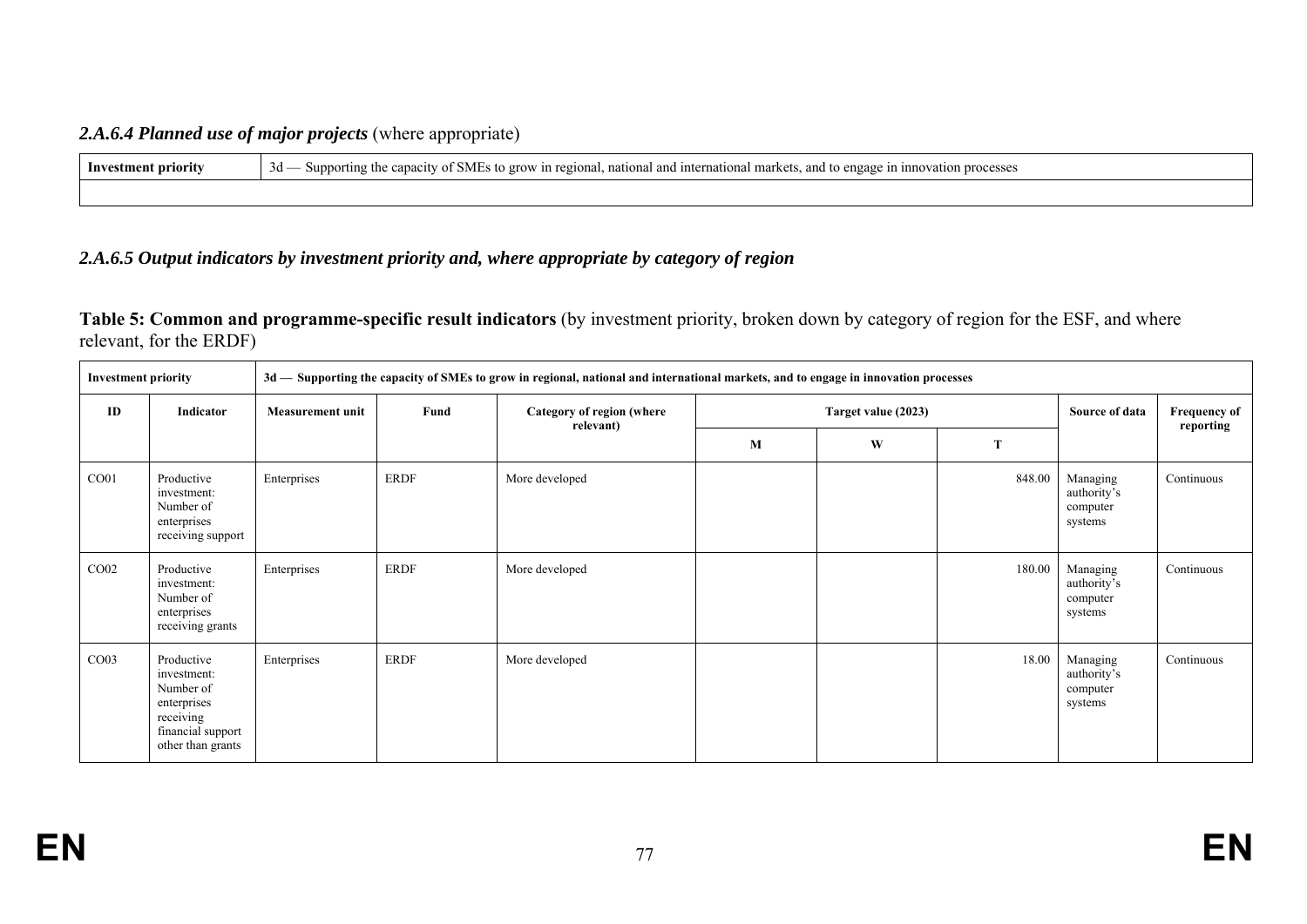| <b>Investment priority</b> |                                                                                                                     | 3d — Supporting the capacity of SMEs to grow in regional, national and international markets, and to engage in innovation processes |             |                                        |              |                     |               |                                                |                     |
|----------------------------|---------------------------------------------------------------------------------------------------------------------|-------------------------------------------------------------------------------------------------------------------------------------|-------------|----------------------------------------|--------------|---------------------|---------------|------------------------------------------------|---------------------|
| ID                         | Indicator                                                                                                           | <b>Measurement unit</b>                                                                                                             | Fund        | Category of region (where<br>relevant) |              | Target value (2023) |               | Source of data                                 | <b>Frequency of</b> |
|                            |                                                                                                                     |                                                                                                                                     |             |                                        | $\mathbf{M}$ | W                   |               |                                                | reporting           |
| CO04                       | Productive<br>investment:<br>Number of<br>enterprises<br>receiving non-<br>financial support                        | Enterprises                                                                                                                         | <b>ERDF</b> | More developed                         |              |                     | 650.00        | Managing<br>authority's<br>computer<br>systems | Continuous          |
| CO <sub>05</sub>           | Productive<br>investment:<br>Number of new<br>enterprises<br>supported                                              | Enterprises                                                                                                                         | <b>ERDF</b> | More developed                         |              |                     | 250.00        | Managing<br>authority's<br>computer<br>systems | Continuous          |
| CO06                       | Productive<br>investment:<br>Private<br>investment<br>matching public<br>support to<br>enterprises<br>(grants)      | (EUR)                                                                                                                               | <b>ERDF</b> | More developed                         |              |                     | 10 000 000.00 | Managing<br>authority's<br>computer<br>systems | Continuous          |
| CO07                       | Productive<br>investment:<br>Private<br>investment<br>matching public<br>support to<br>enterprises (non-<br>grants) | (EUR)                                                                                                                               | <b>ERDF</b> | More developed                         |              |                     | 9 840 000.00  | Managing<br>authority's<br>computer<br>systems | Continuous          |
| CO <sub>08</sub>           | Productive<br>investment:<br>Employment<br>increase in<br>supported                                                 | Full-time<br>equivalents                                                                                                            | <b>ERDF</b> | More developed                         |              |                     | 850.00        | Managing<br>authority's<br>computer<br>systems | Continuous          |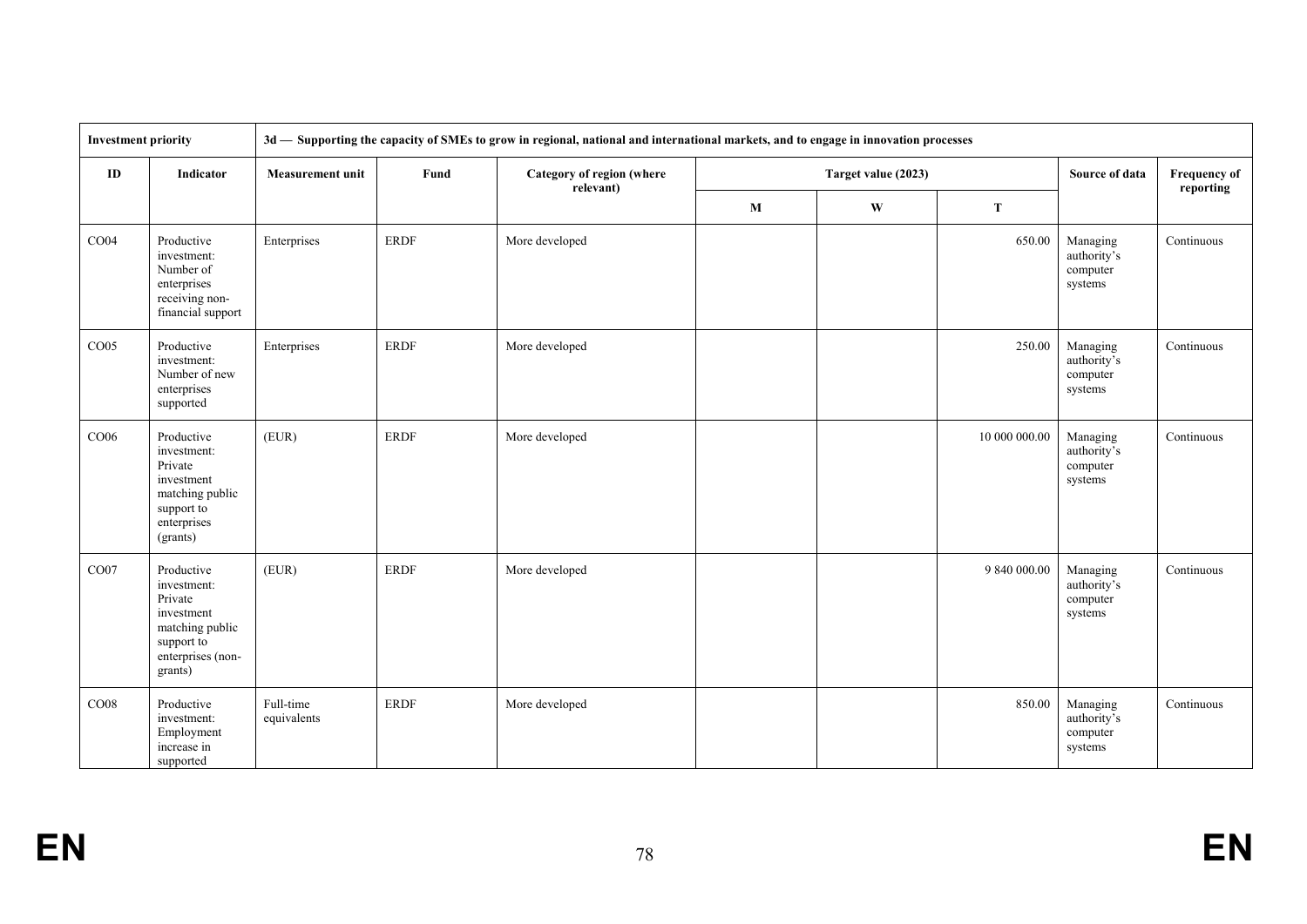| <b>Investment priority</b> |             |                         |      | 3d — Supporting the capacity of SMEs to grow in regional, national and international markets, and to engage in innovation processes |                          |  |  |                |                                  |
|----------------------------|-------------|-------------------------|------|-------------------------------------------------------------------------------------------------------------------------------------|--------------------------|--|--|----------------|----------------------------------|
| ID                         | Indicator   | <b>Measurement unit</b> | Fund | Category of region (where<br>relevant)                                                                                              | Target value (2023)<br>W |  |  | Source of data | <b>Frequency of</b><br>reporting |
|                            |             |                         |      |                                                                                                                                     |                          |  |  |                |                                  |
|                            | enterprises |                         |      |                                                                                                                                     |                          |  |  |                |                                  |

# **2.A.7 Social innovation, transnational cooperation and contribution to thematic objectives 1-7**

| Priority axis | - Enhancing the competitiveness of small and medium-sized enterprises (SMEs)<br>$\mathbf{r}$ |
|---------------|----------------------------------------------------------------------------------------------|
|               |                                                                                              |

#### **2.A.8 Performance framework**

# **Table 6: Performance framework of the priority axis** (by fund and, for the ERDF and ESF, category of region)

| <b>Priority axis</b> |          |                                                                     | $3$ —Enhancing the competitiveness of small and medium-sized enterprises (SMEs) |                                        |             |                       |                           |   |             |                     |   |               |                       |                                       |
|----------------------|----------|---------------------------------------------------------------------|---------------------------------------------------------------------------------|----------------------------------------|-------------|-----------------------|---------------------------|---|-------------|---------------------|---|---------------|-----------------------|---------------------------------------|
| ID                   | Indica   | Indicator or key<br>implementation<br>tor<br>type<br>step           |                                                                                 | Measurement unit,<br>where appropriate | Fund        | Category<br>of region | <b>Milestone for 2018</b> |   |             | Final target (2023) |   |               | Source of<br>data     | Explanation<br>of relevance           |
|                      |          |                                                                     |                                                                                 |                                        |             |                       | M                         | W |             | М                   | W | m             |                       | of indicator,<br>where<br>appropriate |
| CO <sub>05</sub>     | $\Omega$ | Productive<br>investment: Number<br>of new enterprises<br>supported |                                                                                 | Enterprises                            | <b>ERDF</b> | More<br>developed     |                           |   | 162         |                     |   | 650.00        | Project               |                                       |
| -16                  |          | Expenditure                                                         |                                                                                 | <b>EUR</b>                             | <b>ERDF</b> | More<br>developed     |                           |   | 26 25 6 443 |                     |   | 87 521 476.00 | Managing<br>authority |                                       |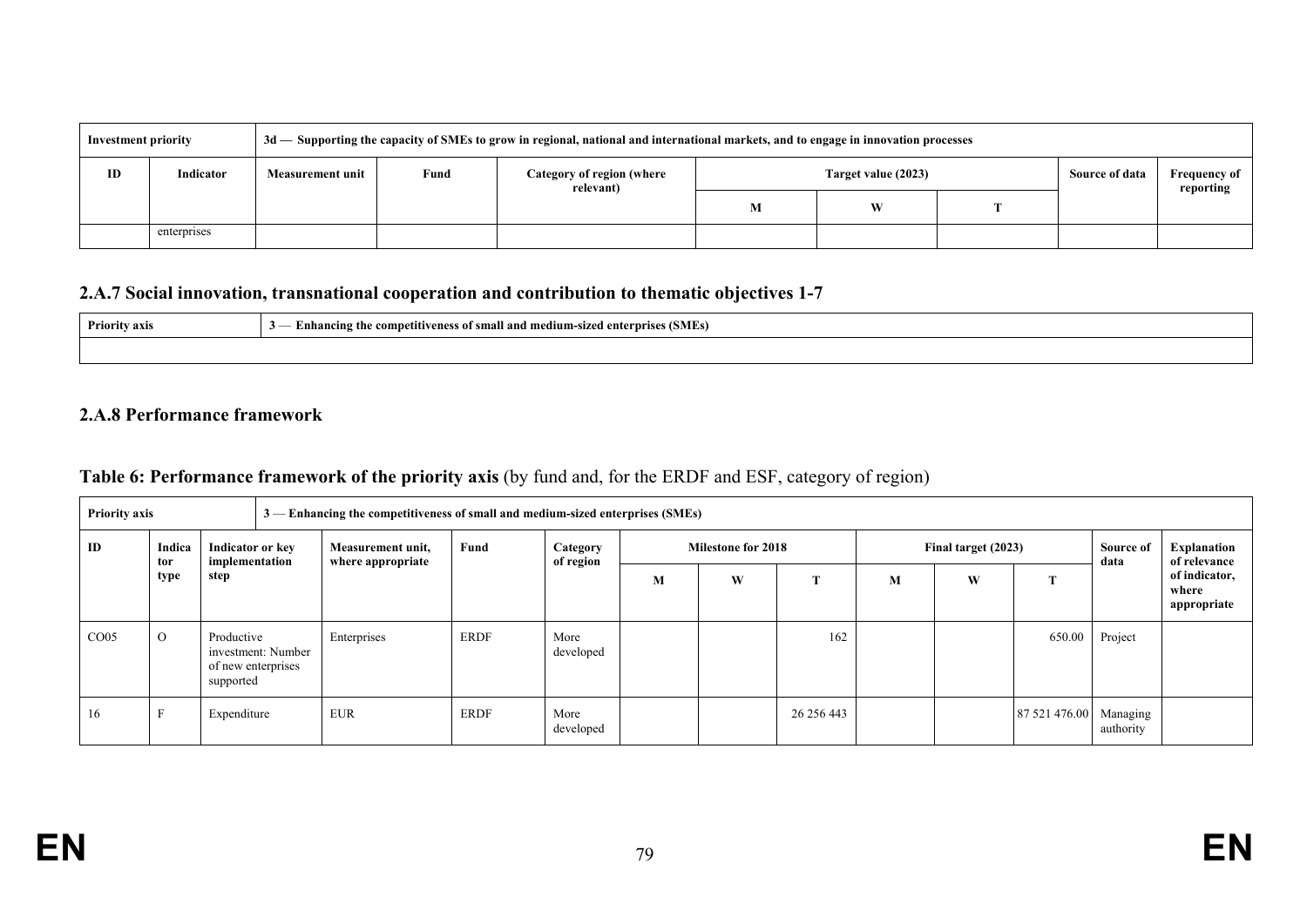## **Additional qualitative information on the establishment of the performance framework**

The managing authority has deemed it most appropriate to make use of outcome indicators for the performance framework and supplement these with one financial indicator per priority axis. This assessment is justified by the fact that output indicators can be fully attributed to implementation of the programme and that they are possible to measure continuously during implementation of the programme. Result indicators will not be used.

The methods and criteria that have been used to select relevant output indicators follow the guidelines issued by the Commission. The calculations of a reasonable value for the interim target for 2018 for each selected output indicator have been based on experience from the previous programming period, and an assessment of how quickly projects in the priority axis concerned can be expected to generate outcomes for each output indicator. The estimated total number of projects in each priority axis has also been taken into account. The managing authority is of the opinion that the selected output indicators fulfil the requirement to cover more than 50 % of the financial allocation for the priority axis.

With regard to the financial indicator 'Resources paid' per priority axis, the calculations have been based on the requirement for all payments included to be based on eligible costs paid to the beneficiary and for these to be certified by the certifying authority. The managing authority has taken account of experience from the programming period 2007-2013 and has focused, in particular, on how the payments were carried out during the corresponding part of the programming period, i.e. 2007-2011. The fact that the programme for the programming period 2014-2020 is more focused and concentrated and that the managing authority has a smooth organisation in place has also been taken into account. The level of payment has differed between the priority axes of the programmes over the programming period 2007-2013, and the managing authority has taken account of these variations in establishing the performance framework.

The interim target for the financial indicator for priority axis 2 for 2018 has been set at 20 %, which is somewhat lower than for other priority axes. Projects in this priority axis are deemed to be time-consuming and to be highly complex in the start-up phase due to extensive planning and procurements, which shifts the timing of major expenses.

The managing authority is considering the options for permitting longer project periods than have been possible during the programming period 2007- 2013 in certain particular cases. Longer project periods mean that the outcome for the outcome indicators will come relatively late in the programming period, with the result that the interim targets for 2018 in the performance framework are lower in these cases than for other priority axes.

In priority axis 2, in which broadband investments are planned, the results of implemented operations cannot be expected to be reported until a long time into the programming period. The interim target for the selected output indicator 'Added number of enterprises that have gained access to broadband at speeds of at least 100 Mbps' has been estimated to be 0. In order, nevertheless, to follow up the effects of approved operations in this priority axis, the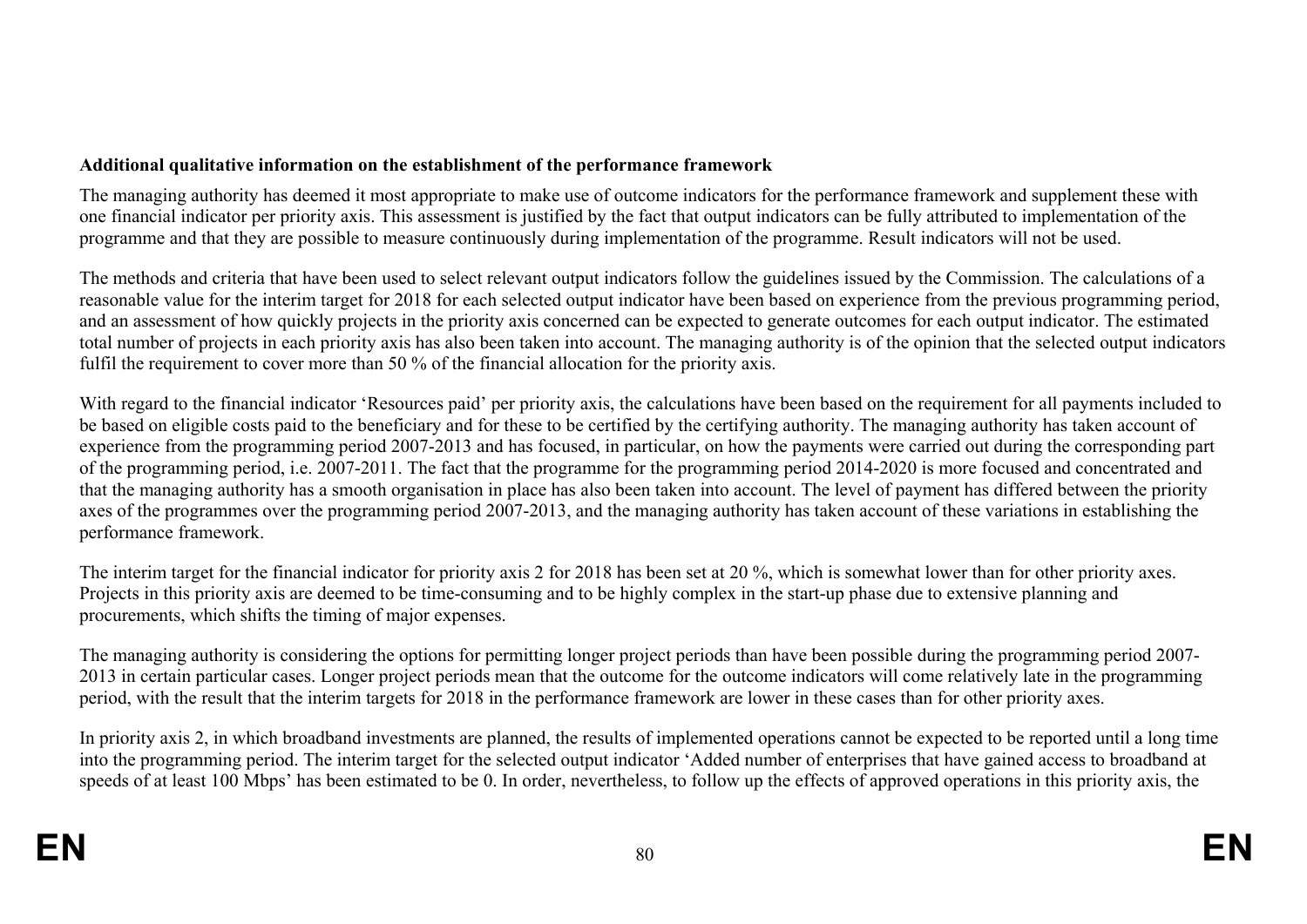programme will use the key implementation step 'Planned number of enterprises with access to broadband at speeds of at least 100 Mbps based on projects financed in the priority axis'. This key implementation step will be monitored continuously during programme implementation and reported back in the annual implementation report submitted to the Commission.

In most cases, only one output indicator per priority axis has been selected for the performance framework. The reason for this is that the programme is so focused and concentrated that each selected output indicator is deemed to cover a large proportion of the expected projects. Having few indicators in the performance framework also makes it easier to follow up and have an overview of implementation and improves the prospects for corrective actions if the trends suggest that the performance framework will not be fulfilled.

#### **2.A.9 Categories of intervention**

Categories of intervention corresponding to the content of the priority axis based on a nomenclature adopted by the Commission, and indicative breakdown of Union support.

#### **Tables 7-11: Categories of intervention**

| <b>Priority axis</b> |                |                    | $3$ — Enhancing the competitiveness of small and medium-sized enterprises (SMEs)                                         |                     |
|----------------------|----------------|--------------------|--------------------------------------------------------------------------------------------------------------------------|---------------------|
| Fund                 |                | Category of region | Code                                                                                                                     | $\epsilon$ amount   |
| <b>ERDF</b>          | More developed |                    | 001. Generic productive investment in small and medium-sized enterprises ('SMEs')                                        | 8 766 264.00        |
| <b>ERDF</b>          | More developed |                    | 066. Advanced support services for SMEs and groups of SMEs (including management, marketing and design services)         | 9 3 1 6 8 0 2 . 0 0 |
| <b>ERDF</b>          | More developed |                    | 067. SME business development, support to entrepreneurship and incubation (including support to spin offs and spin outs) | 22 430 908.00       |
| <b>ERDF</b>          | More developed |                    | 069. Support to environmentally-friendly production processes and resource efficiency in SMEs                            | 3 246 764.00        |

#### **Table 7: Dimension 1 — Intervention field**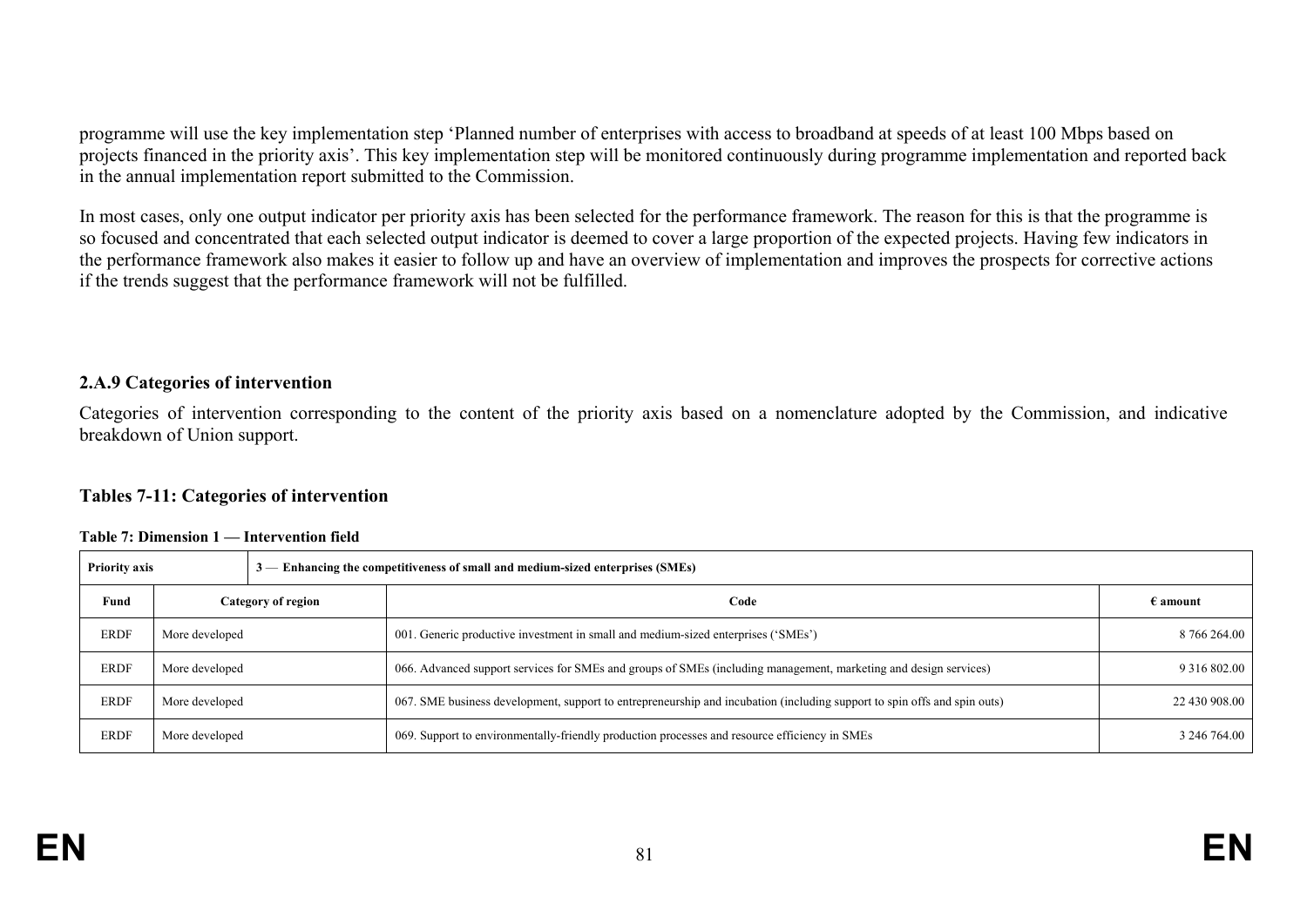#### **Table 8: Dimension 2** — **Form of finance**

| <b>Priority axis</b> |                |                    | $3$ — Enhancing the competitiveness of small and medium-sized enterprises (SMEs)    |                        |
|----------------------|----------------|--------------------|-------------------------------------------------------------------------------------|------------------------|
| Fund                 |                | Category of region | Code                                                                                | $\bm{\epsilon}$ amount |
| <b>ERDF</b>          | More developed |                    | 01. Non-repayable grant                                                             | 37 760 738.00          |
| <b>ERDF</b>          | More developed |                    | 03. Support through financial instruments: venture and equity capital or equivalent | 6 000 000.00           |

#### **Table 9: Dimension 3 — Territory type**

| <b>Priority axis</b> |                |                    | $3$ — Enhancing the competitiveness of small and medium-sized enterprises (SMEs) |                   |
|----------------------|----------------|--------------------|----------------------------------------------------------------------------------|-------------------|
| Fund                 |                | Category of region | Code                                                                             | $\epsilon$ amount |
| <b>ERDF</b>          | More developed |                    | 02. Small Urban areas (intermediate density > 5000 population)                   | 22 755 584.00     |
| <b>ERDF</b>          | More developed |                    | 03. Rural areas (thinly populated)                                               | 21 005 154.00     |

#### **Table 10: Dimension 4 — Territorial delivery mechanisms**

| <b>Priority axis</b> |                    |  | $3$ — Enhancing the competitiveness of small and medium-sized enterprises (SMEs) |                   |
|----------------------|--------------------|--|----------------------------------------------------------------------------------|-------------------|
| Fund                 | Category of region |  | Code                                                                             | $\epsilon$ amount |
| <b>ERDF</b>          | More developed     |  | 07. Not applicable                                                               | 43 760 738.00     |

#### **Table 11: Dimension 6 — ESF secondary theme** (ESF and YEI only)

| <b>Priority axis</b> |  |                    | - Enhancing the competitiveness of small and medium-sized enterprises (SMEs) |          |
|----------------------|--|--------------------|------------------------------------------------------------------------------|----------|
| Fund                 |  | Category of region | Code                                                                         | amount : |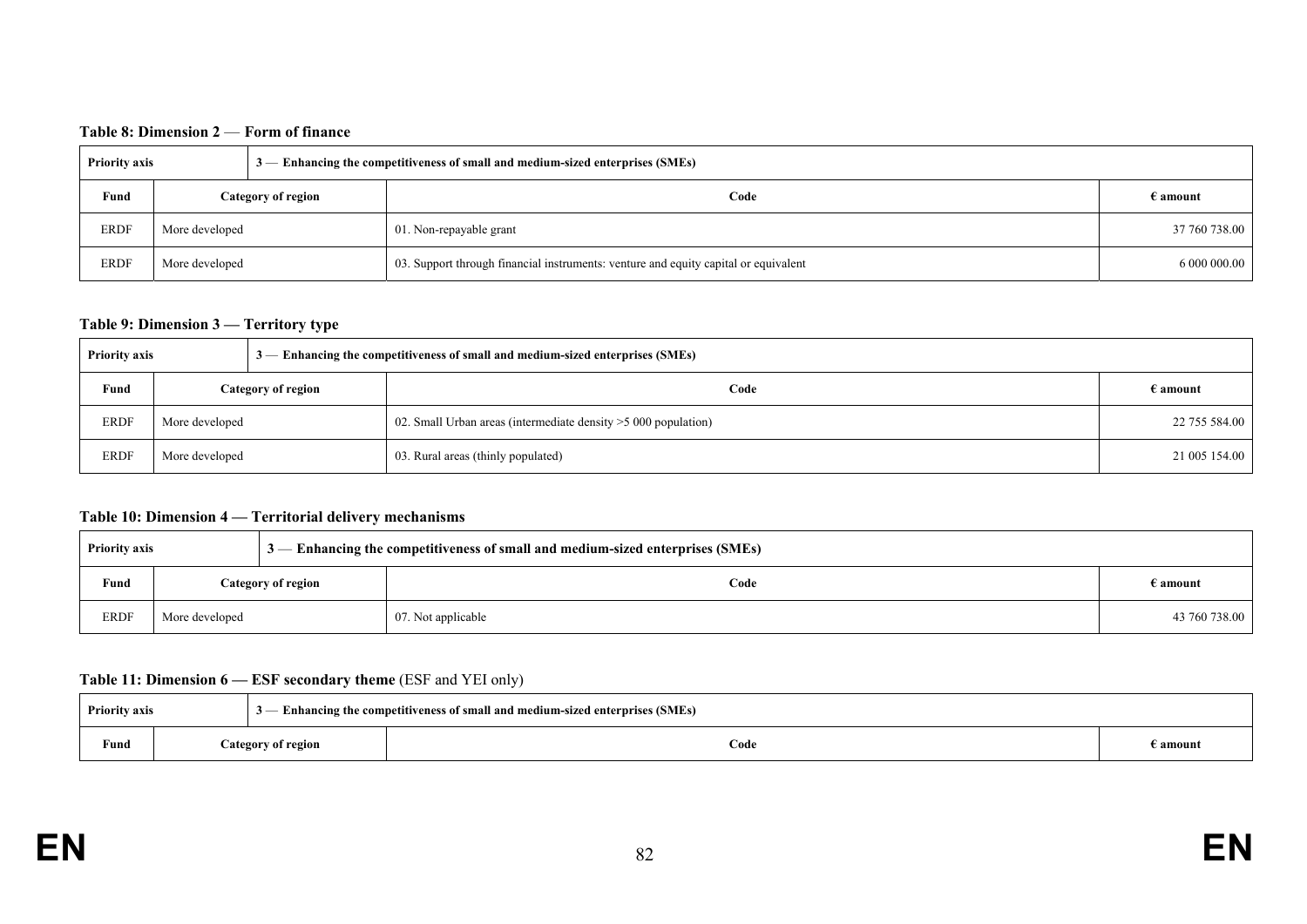**2.A.10 Summary of the planned use of technical assistance including, where necessary, actions to reinforce the administrative capacity of authorities involved in the management and control of the programmes and beneficiaries** (where appropriate) (by priority axis)

| <b>Priority axis:</b> | 3 - Enhancing the competitiveness of small and medium-sized enterprises (SMEs) |
|-----------------------|--------------------------------------------------------------------------------|
|                       |                                                                                |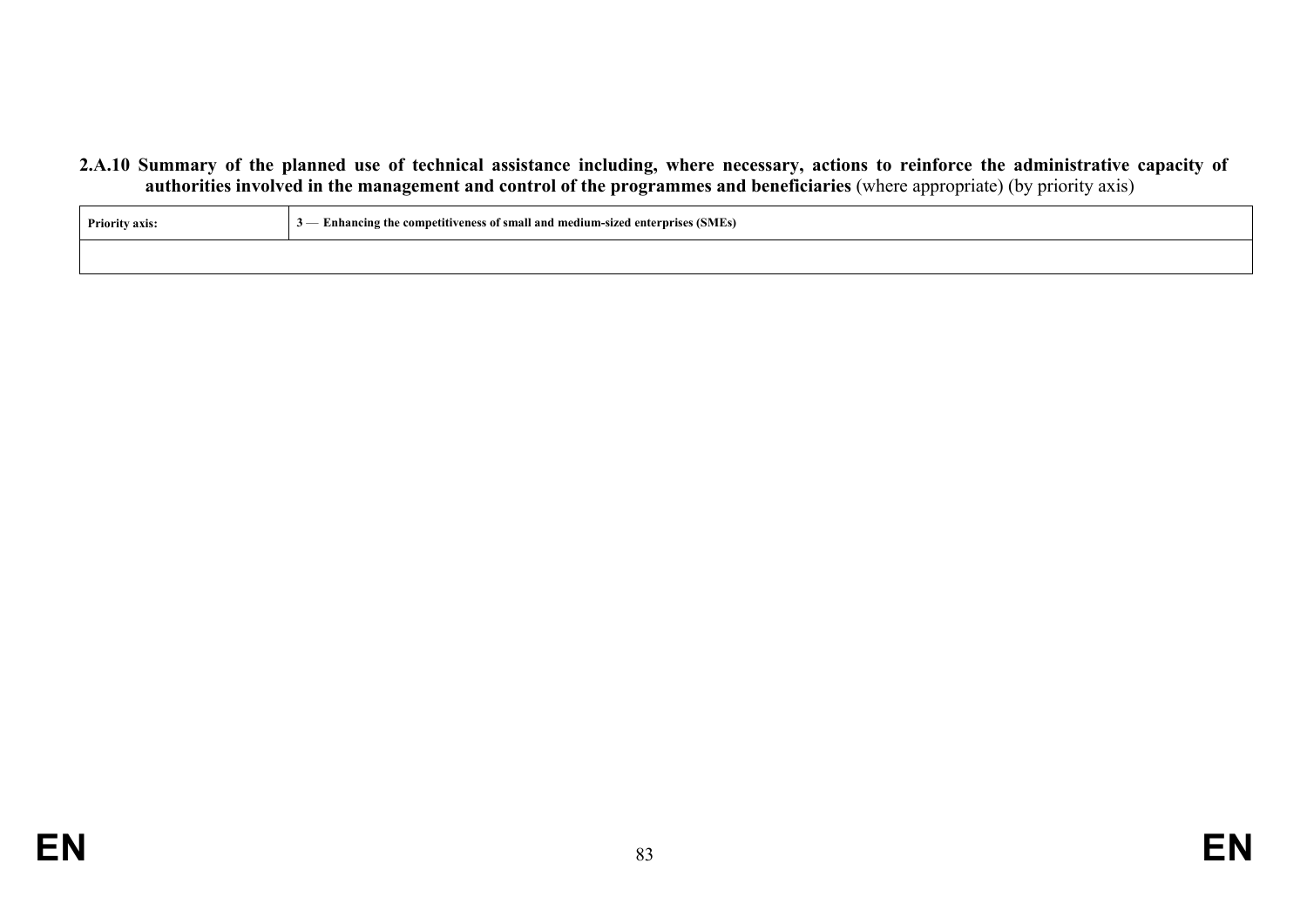### **2.A.1 Priority axis**

| ID of the priority axis    |                                                                    |
|----------------------------|--------------------------------------------------------------------|
| Title of the priority axis | I Supporting the shift towards a low-carbon economy in all sectors |

 $\Box$  The entire priority axis will be implemented solely through financial instruments

 $\Box$  The entire priority axis will be implemented solely through financial instruments set up at Union level

 $\Box$  The entire priority axis will be implemented through community-led local development

 $\Box$  For the ESF: The entire priority axis is dedicated to social innovation or to transnational cooperation, or both

**2.A.2 Justification for the establishment of a priority axis covering more than one category of region, thematic objective or fund** (where applicable)

#### **2.A.3 Fund, category of region and calculation basis for Union support**

| Fund        | Category of region | Calculation basis (total eligible expenditure or eligible<br>public expenditure) | Category of region for outermost regions and northern<br>sparsely populated regions (where applicable) |
|-------------|--------------------|----------------------------------------------------------------------------------|--------------------------------------------------------------------------------------------------------|
| <b>ERDF</b> | More developed     | Total                                                                            |                                                                                                        |

#### **2.A.4 Investment priority**

| ID of the investment priorit              | 4b                                                                                                                                                                        |
|-------------------------------------------|---------------------------------------------------------------------------------------------------------------------------------------------------------------------------|
| -Titk<br>… of t∽<br>: investment priority | r <sub>0</sub> n <sub>0</sub><br>$\text{error}$<br>enterprises<br>Promo<br>efficiency<br>and<br>$_{\mathbf{a}n}$<br>11 C.<br>erav<br>1n<br>$\sim$ vv $\epsilon$<br>C11C1E |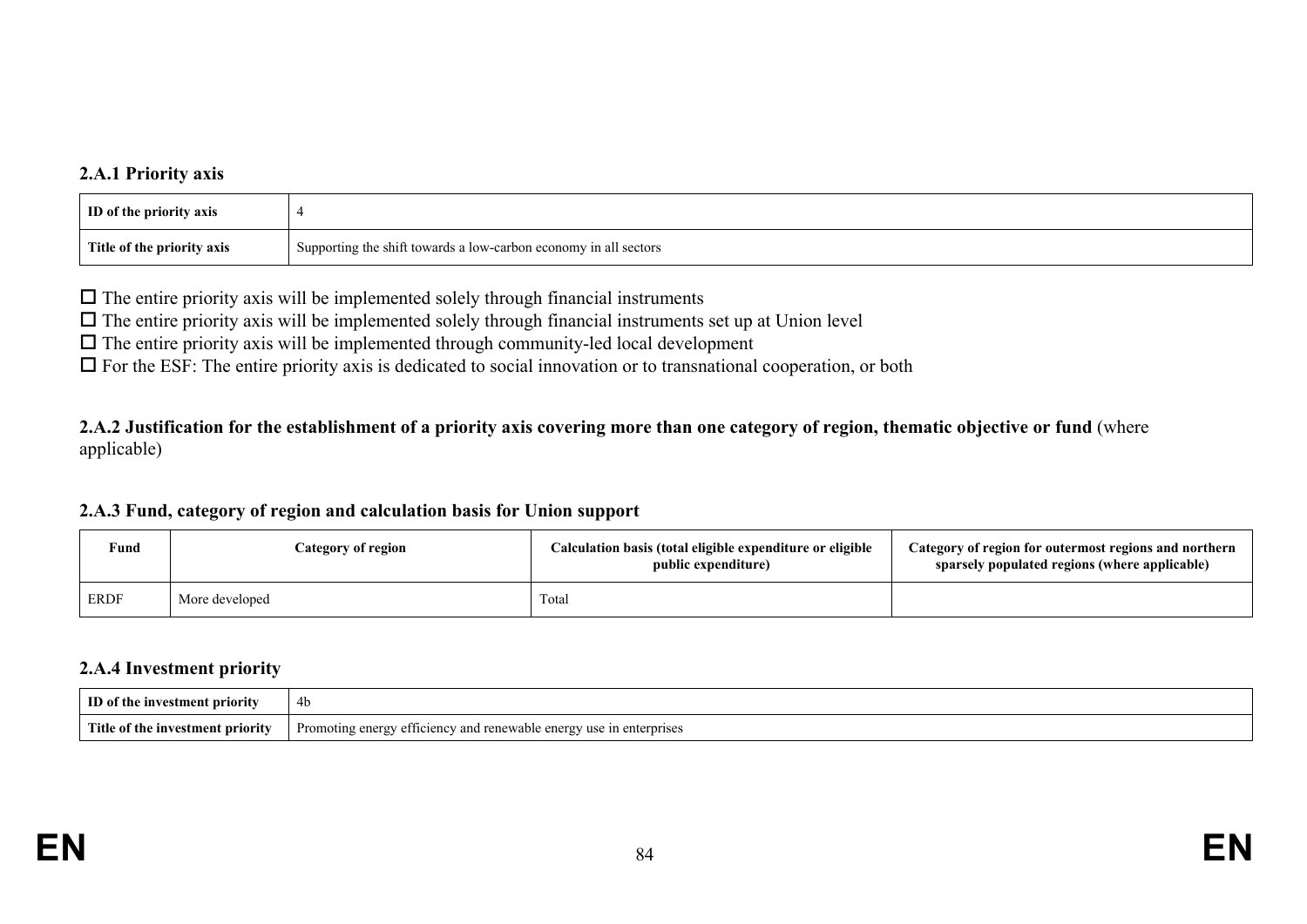| ID of the specific objective                                                   |                                                                                                                                                                                                                                                                                                                                                                                                                                                                                                                                                                                                                                                                                                                                                                                                                                                                                                                                                                                                                                                                                                                                                                                                                                                                                                                                                                                                                                                                                                                                                                                                                                                                                                                                                                                                                                                                                                                                                                                                                                                                                                                                                                                                               |
|--------------------------------------------------------------------------------|---------------------------------------------------------------------------------------------------------------------------------------------------------------------------------------------------------------------------------------------------------------------------------------------------------------------------------------------------------------------------------------------------------------------------------------------------------------------------------------------------------------------------------------------------------------------------------------------------------------------------------------------------------------------------------------------------------------------------------------------------------------------------------------------------------------------------------------------------------------------------------------------------------------------------------------------------------------------------------------------------------------------------------------------------------------------------------------------------------------------------------------------------------------------------------------------------------------------------------------------------------------------------------------------------------------------------------------------------------------------------------------------------------------------------------------------------------------------------------------------------------------------------------------------------------------------------------------------------------------------------------------------------------------------------------------------------------------------------------------------------------------------------------------------------------------------------------------------------------------------------------------------------------------------------------------------------------------------------------------------------------------------------------------------------------------------------------------------------------------------------------------------------------------------------------------------------------------|
| Title of the specific objective                                                | Reduced carbon dioxide emissions from SMEs                                                                                                                                                                                                                                                                                                                                                                                                                                                                                                                                                                                                                                                                                                                                                                                                                                                                                                                                                                                                                                                                                                                                                                                                                                                                                                                                                                                                                                                                                                                                                                                                                                                                                                                                                                                                                                                                                                                                                                                                                                                                                                                                                                    |
| <b>Results that the Member States</b><br>seek to achieve with Union<br>support | Improved energy efficiency and renewable energy<br>As a result of operations to develop renewable energy and energy efficiency measures, the competitiveness of enterprises can<br>be strengthened from a regional and global perspective, for example in the form of reduced energy and production costs.<br>Special emphasis must be put on bringing about solutions to reduce the dependence of companies on fossil energy and the<br>need for transport and on improving energy efficiency and the use of renewable energy. Improved energy efficiency in<br>enterprises has a positive impact on the environment, while operating, maintenance and energy costs decrease. North Middle<br>Sweden has a growing production of renewable energy that contributes to greater specialisation in the area, new markets and<br>more advanced services, leading to more diversified trade and industry.<br>Sustainable and low-carbon transport systems<br>The need to transport goods and products in trade and industry is increasing, resulting in a rise in transport costs. This, and the<br>adverse effects of transport on climate and other environmental considerations, increase the requirements of a more efficient<br>and more low-carbon transport system. Measures that strengthen the link between different modes of transport can contribute<br>to reduced carbon dioxide emissions. It is also important to work on risk reduction for companies dependent on transport. Ever<br>higher oil prices will highlight issues relating to alternative fuels and more efficient rail solutions. Passenger transport is also<br>an important element in regional development, as skills provision is a key factor in an increasingly knowledge-intensive<br>business sector. There is potential for a switch to low-carbon public transport in North Middle Sweden. The anticipated result<br>from the programme operations is to contribute to efficient low-carbon solutions for goods and passenger transport in trade<br>and industry. The operations are not of an infrastructural nature but are focused on developing strategies, plans, changes in<br>attitude and collaborative solutions. |

# **2.A.5 Specific objectives corresponding to the investment priority and expected results**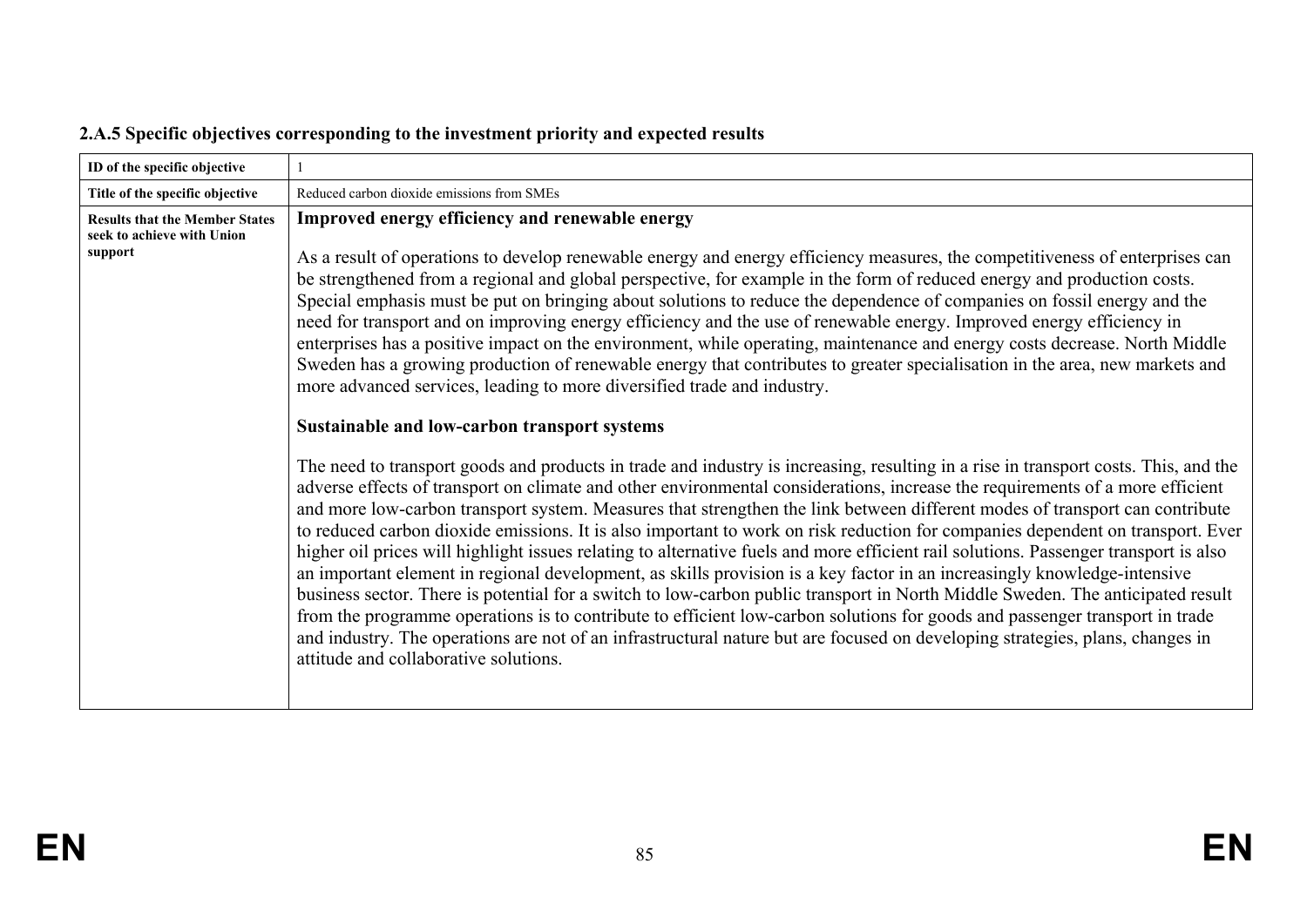| Table 3: Programme-specific result indicators, by specific objective (for the ERDF and the Cohesion Fund) |  |  |
|-----------------------------------------------------------------------------------------------------------|--|--|
|                                                                                                           |  |  |

| Specific objective |                                                                                           | 1 - Minskade koldioxidutsläpp från SMF |                                        |                       |                         |                     |                             |                                  |
|--------------------|-------------------------------------------------------------------------------------------|----------------------------------------|----------------------------------------|-----------------------|-------------------------|---------------------|-----------------------------|----------------------------------|
| <b>ID</b>          | Indicator                                                                                 | <b>Measurement unit</b>                | Category of region (where<br>relevant) | <b>Baseline value</b> | <b>Baseline</b><br>year | Target value (2023) | Source of data              | <b>Frequency of</b><br>reporting |
| 401                | Slutlig energianvändning per<br>förädlingsvärde för små och<br>medelstora industriföretag | <b>MWh/MSEK</b>                        | More developed                         | 189.80                | 2011                    | 151.84              | Statistiska<br>centralbyrån | Vartannat år                     |
| 403                | Andel användning av förnybar energi Andel i %                                             |                                        | More developed                         | 53.86                 | 2011                    | 59.25               | Statistiska<br>centralbyrån | Vartannat år                     |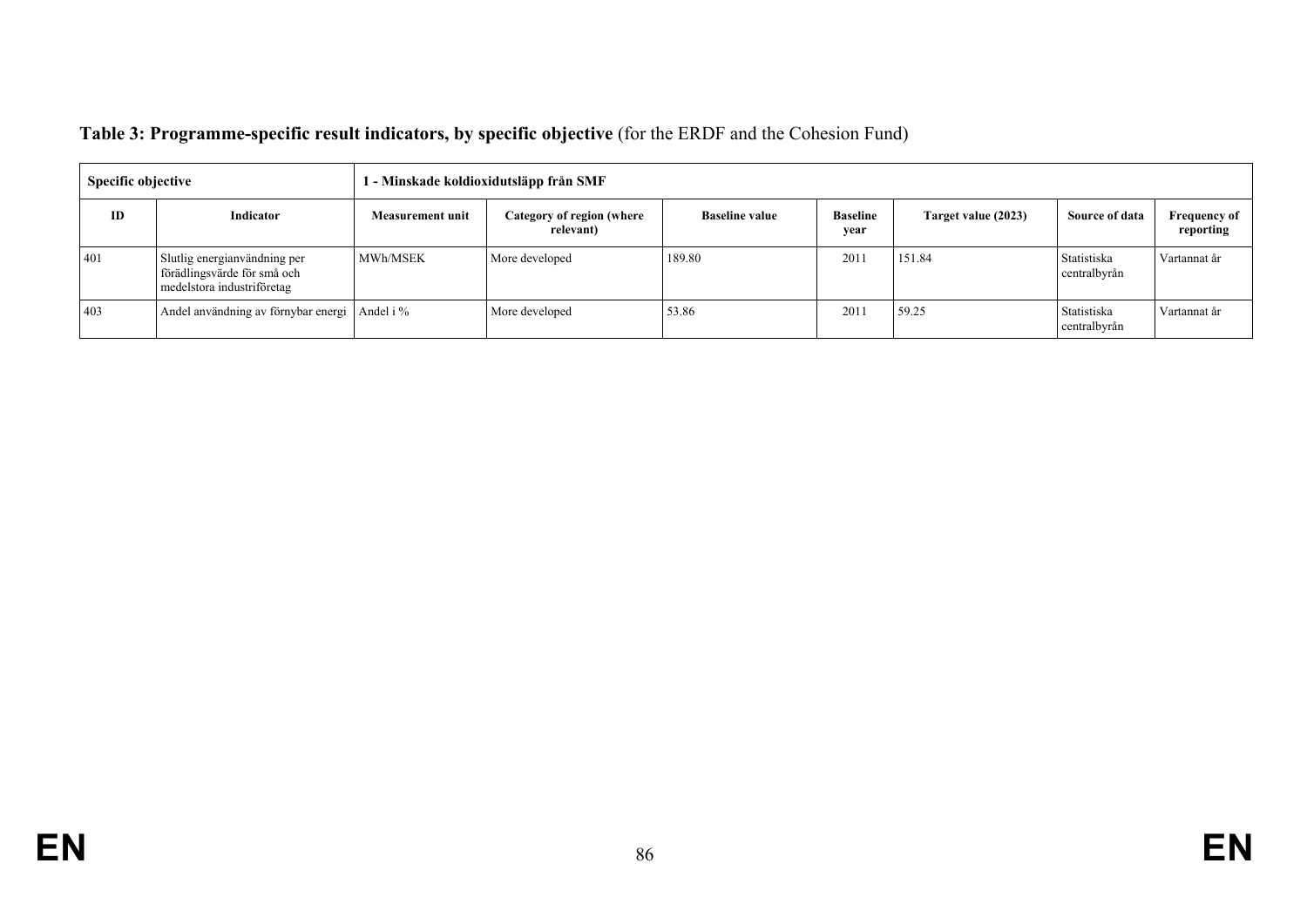## **2.A.6 Action to be supported under the investment priority** (by investment priority)

 *2.A.6.1 Description of the type and examples of actions to be supported and their expected contribution to the specific objectives including, where appropriate, the identification of main target groups, specific territories targeted and types of beneficiaries* 

| approprate, the attinguation of main at See Sroups, speegle territories at Selea and types of beneficial les |                                                                                                                                                                                                                                                                                                                                                                                                                                                                                                                                                                                                                                                                                                                                                                                                                                                                                                                                                                                                                                                                                                                                                                                                                                                                                              |  |  |  |  |  |  |
|--------------------------------------------------------------------------------------------------------------|----------------------------------------------------------------------------------------------------------------------------------------------------------------------------------------------------------------------------------------------------------------------------------------------------------------------------------------------------------------------------------------------------------------------------------------------------------------------------------------------------------------------------------------------------------------------------------------------------------------------------------------------------------------------------------------------------------------------------------------------------------------------------------------------------------------------------------------------------------------------------------------------------------------------------------------------------------------------------------------------------------------------------------------------------------------------------------------------------------------------------------------------------------------------------------------------------------------------------------------------------------------------------------------------|--|--|--|--|--|--|
| <b>Investment priority</b>                                                                                   | 4b — Promoting energy efficiency and renewable energy use in enterprises                                                                                                                                                                                                                                                                                                                                                                                                                                                                                                                                                                                                                                                                                                                                                                                                                                                                                                                                                                                                                                                                                                                                                                                                                     |  |  |  |  |  |  |
| Activities eligible for aid                                                                                  |                                                                                                                                                                                                                                                                                                                                                                                                                                                                                                                                                                                                                                                                                                                                                                                                                                                                                                                                                                                                                                                                                                                                                                                                                                                                                              |  |  |  |  |  |  |
|                                                                                                              | The following activities are examples of operations that can be supported in this investment priority:                                                                                                                                                                                                                                                                                                                                                                                                                                                                                                                                                                                                                                                                                                                                                                                                                                                                                                                                                                                                                                                                                                                                                                                       |  |  |  |  |  |  |
| $\bullet$                                                                                                    | Preliminary studies aimed at contributing to reduced carbon dioxide emissions from small and medium-sized enterprises.<br>Operations aimed at improving the energy efficiency of enterprises in transport, processes, production and buildings. This includes activities such<br>as analysis, advice, collaborative solutions, information operations, exchange of experience and collaboration between private and public-sector<br>operators. Operations to create a structured way of working and find routines for operation and maintenance can also be supported, as well as<br>operations to involve more enterprises in various networks, clusters and incubators in energy efficiency.<br>Operations to develop tools, strategies and working methods aimed at greater use of renewable energy in enterprises. This includes activities such<br>as analysis, advice, collaborative solutions, information operations, exchange of experience and collaboration between private and public-sector<br>operators. Also operations to involve more enterprises in various networks, clusters and incubators in renewable energy.<br>Developing cooperation between manufacturing enterprises and transport enterprises to find regional solutions on alternative, non-fossil fuels, and |  |  |  |  |  |  |
| how these can best function.<br>schemes.                                                                     | • Development of strategies, plans, preliminary studies and collaborative solutions aimed at efficient and low-carbon solutions for goods transport<br>and passenger transport in trade and industry. The strategies and plans should have a transport mode-transcending approach and be based on the<br>four-step principle. Operations cannot take place as investments in infrastructure.<br>Awareness-raising measures that strengthen the use of low-carbon goods transport by enterprises and increase public transport.<br>• Co-financing of framework projects for enterprise support targeted at energy efficiency and renewable energy, through approved national aid                                                                                                                                                                                                                                                                                                                                                                                                                                                                                                                                                                                                              |  |  |  |  |  |  |
| Main target groups                                                                                           |                                                                                                                                                                                                                                                                                                                                                                                                                                                                                                                                                                                                                                                                                                                                                                                                                                                                                                                                                                                                                                                                                                                                                                                                                                                                                              |  |  |  |  |  |  |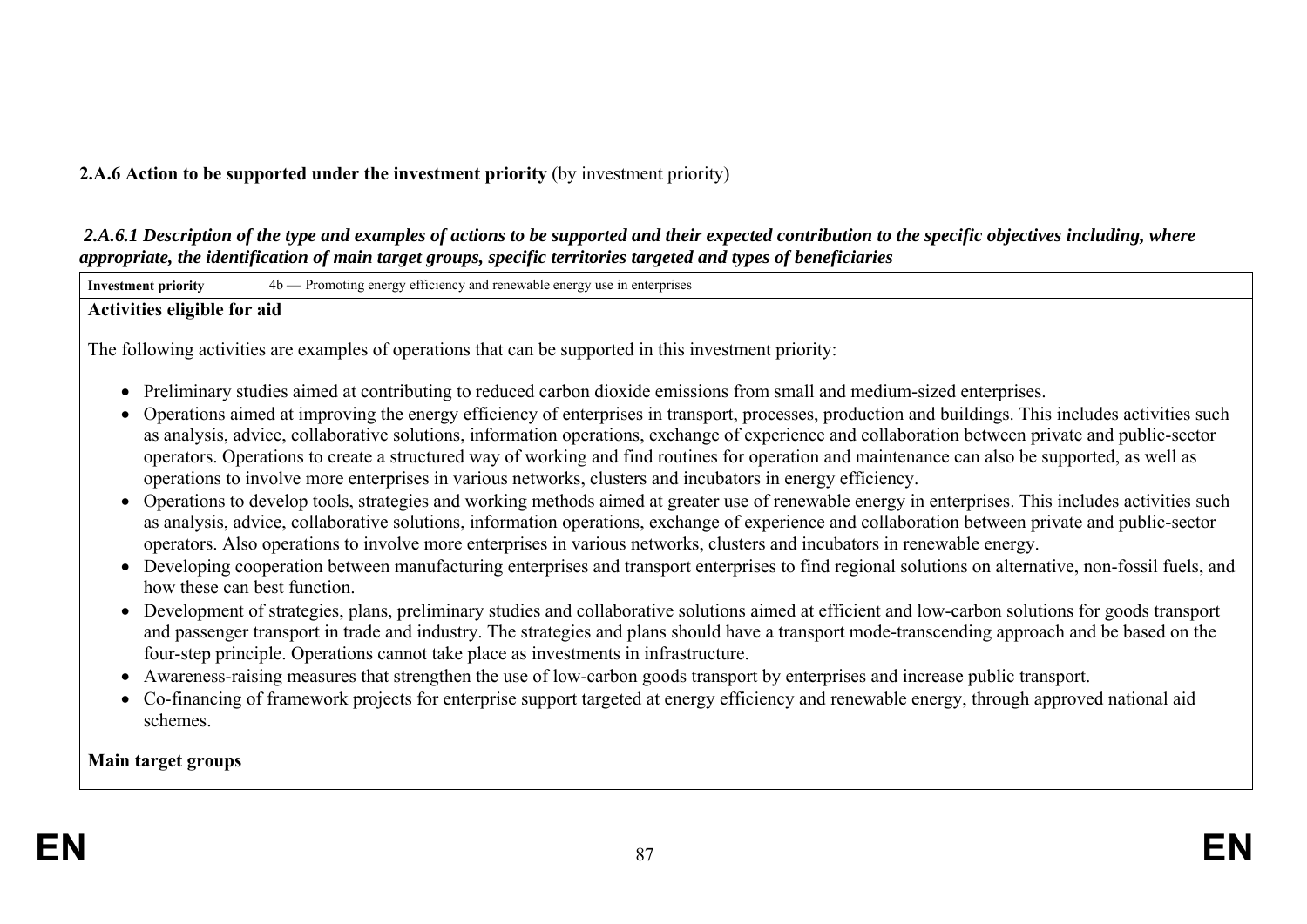| lnv<br>.nent nrıorıtv<br>estm. | 4b<br>Prome<br>ernrises<br>able<br>$\mu$ erg $\nu$<br>ene<br>ente<br>етпетепс<br>newai<br>ำก•า<br>-41 I<br>. |
|--------------------------------|--------------------------------------------------------------------------------------------------------------|

Small and medium-sized enterprises

#### **Main beneficiaries**

Municipalities, regional councils, county councils, government agencies, foundations, economic associations and non-profit organisations

### **Horizontal criteria**

The work to promote energy efficiency, use of renewable energy in enterprises and a low-carbon transport system contributes to sustainable development when it is done in consideration of horizontal criteria. These criteria comprise sustainable development in all its dimensions: economic, social and environmental. As a result of enhanced knowledge and purposeful and systematic efforts, North Middle Sweden is well placed to contribute to the transformation of society towards increased social sustainability and a low-carbon, resource-efficient and environmentally sound economy. Impact assessments from the various sustainability perspectives such as social impact assessments, environmental impact assessments, etc. are important tools in assuring sustainability in relation to planned activities.

The work of enterprises on energy efficiency improvement, use of renewable energy in enterprises and a low-carbon transport system has positive effects as a result of account being taken of social dimensions such as gender, integration and accessibility. Breaking the picture of society down into different sustainability perspectives enables a better understanding of conditions, needs and prerequisites for different categories of people and sectors. It consequently becomes easier to adapt and prioritise development activity towards a low-carbon economy.

Active work on a smart green shift is an important part of the development of North Middle Sweden. Special emphasis must be put on bringing about solutions to reduce the dependence of companies on fossil energy and the need for transport and on improving energy efficiency and the use of renewable energy. New ideas, products and services, and innovations in energy efficiency, for example, can create new business opportunities, jobs and markets for environmental technology.

#### *2.A.6.2 Guiding principles for selection of operations*

| Investment priority | 4b<br>$\vee$ and renewable energy<br>enterpris<br>$ct$ to the function $ct$<br>anoting :<br>.: 1n<br>nerov<br>orise<br>וצו<br><b>VIIVI</b> |
|---------------------|--------------------------------------------------------------------------------------------------------------------------------------------|
|                     |                                                                                                                                            |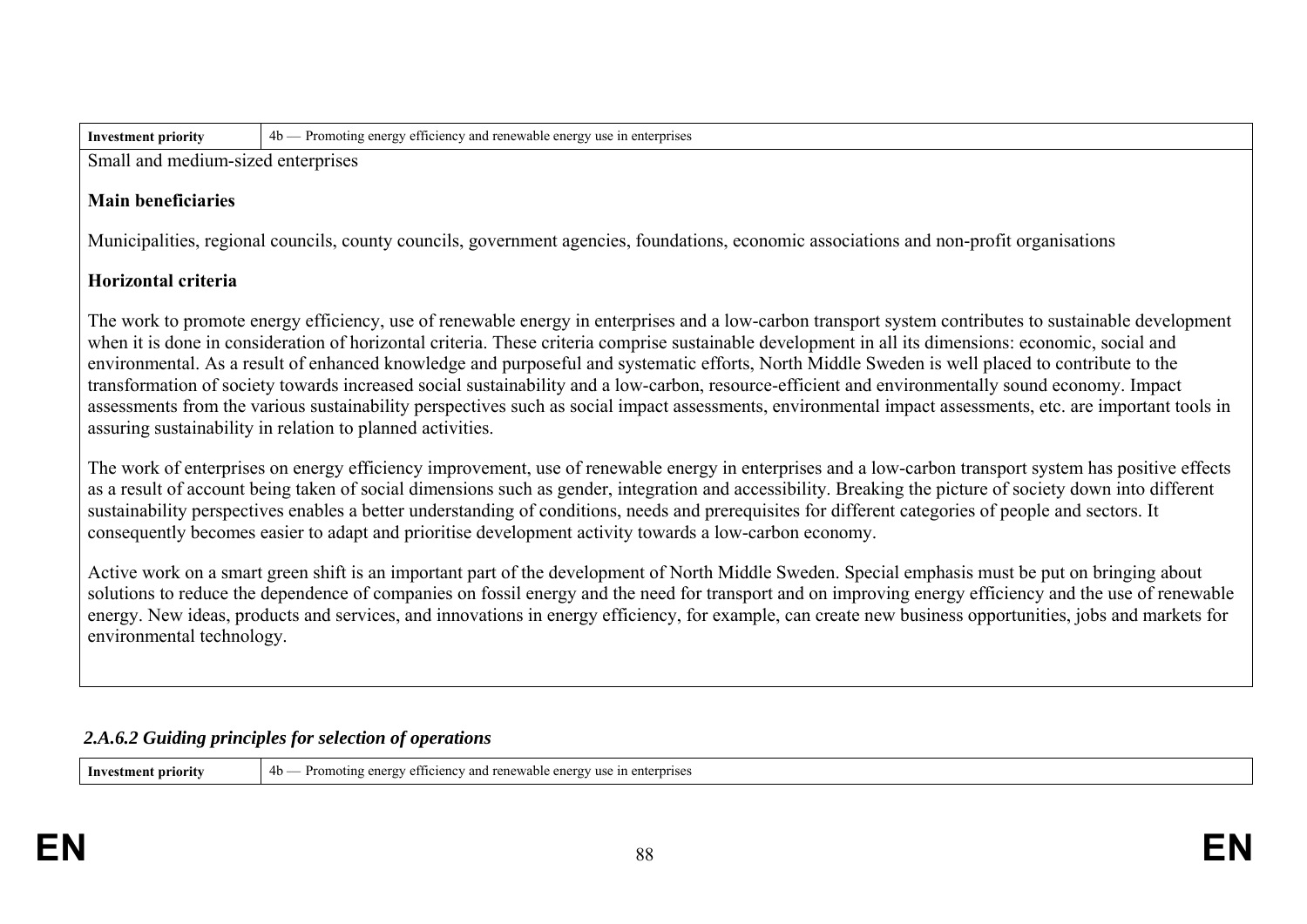| <b>Investment priority</b> |  |
|----------------------------|--|
|----------------------------|--|

**Investment priority** 4b — Promoting energy efficiency and renewable energy use in enterprises

To ensure that the objective is met in this investment priority, the following principles will underpin the selection of high-quality projects. The selection criteria for the assessment and selection of projects are applied in the administration and decision-making process.

- Contributing to the objectives of the priority axis.
- Contributing to sustainable development from a social, economic and environmental perspective (gender equality, diversity and environment).
- Expected target fulfilment of the indicators for the priority axis.
- Contributing to the objectives of the regional development strategies.
- Involvement of enterprises.
- Collaboration between business, society, and universities and colleges.
- Innovative, for example new, working methods and forms of collaboration.
- Expected results and effects following implementation of the project.
- Market link and opportunities for commercialisation.
- Collaboration and interaction with other projects/programmes (regionally, nationally and internationally).
- Link to the action plan for the EU Strategy for the Baltic Sea Region.
- Cross-border cooperation (regionally, nationally and internationally).
- Active ownership, learning strategy and dissemination of results.
- Transport mode-transcending approach.
- Application of the four-step principle. The four-stage principle is to guide work aimed at meeting transport needs.
- Taking account of national and county transport plans where relevant.
- Experience and knowledge from previous operations in the area should be utilised.
- Organisational capacity, experience among project sponsors and endorsement by partners.

## 2.A.6.3 Planned use of financial instruments (where appropriate)

**Investment priority**  $4b$  — Promoting energy efficiency and renewable energy use in enterprises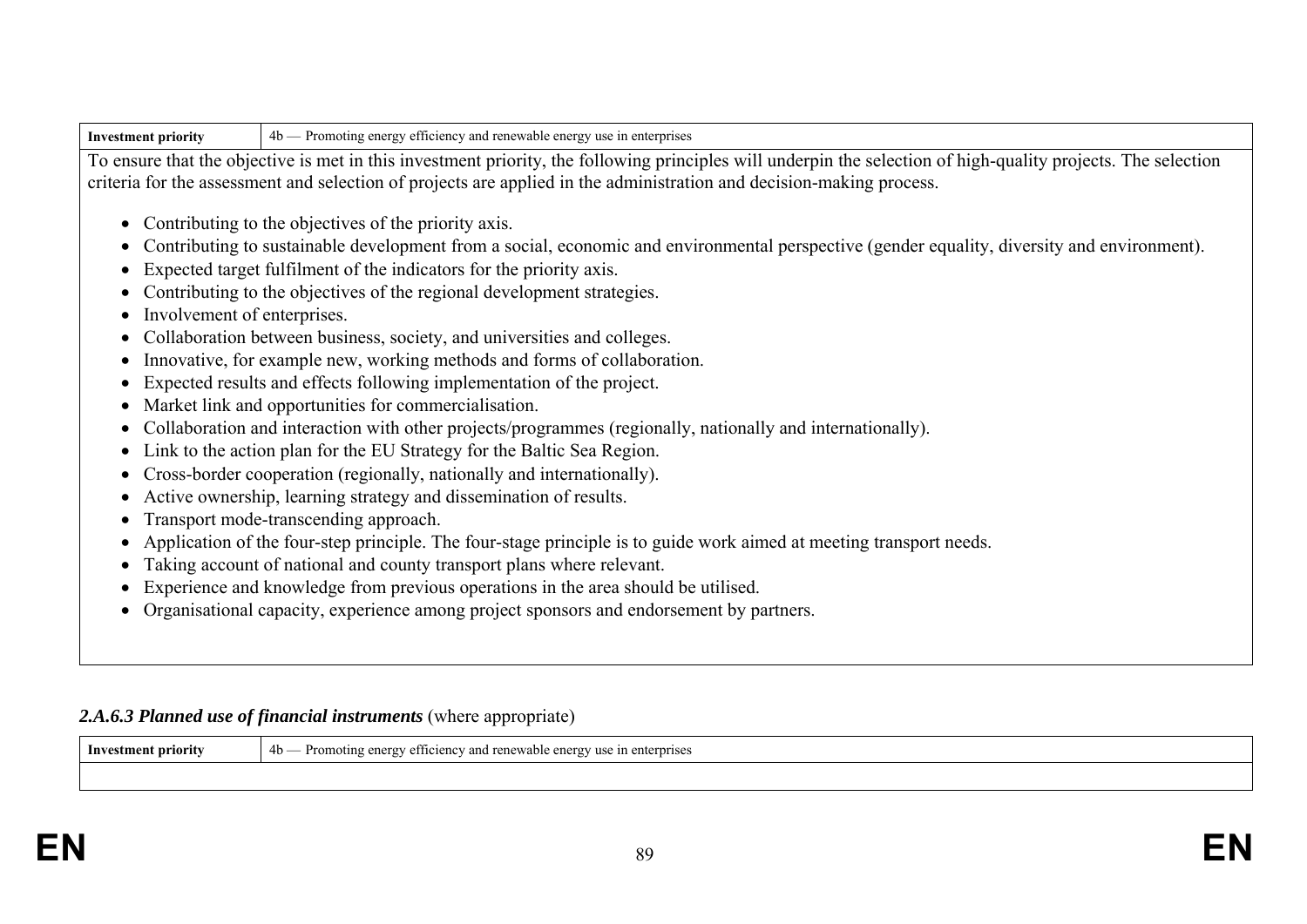# *2.A.6.4 Planned use of major projects* (where appropriate)

| Investment priority | renewable<br>Promot <sub>1</sub><br>ciency,<br>use<br>enterprises<br>: enerov<br>$-$ rov<br>1n<br>4b<br>-<br>ັ |
|---------------------|----------------------------------------------------------------------------------------------------------------|
|                     |                                                                                                                |

# *2.A.6.5 Output indicators by investment priority and, where appropriate by category of region*

| Table 5: Common and programme-specific result indicators (by investment priority, broken down by category of region for the ESF, and where |  |  |
|--------------------------------------------------------------------------------------------------------------------------------------------|--|--|
| relevant, for the ERDF)                                                                                                                    |  |  |

| 4b - Promoting energy efficiency and renewable energy use in enterprises<br><b>Investment priority</b> |                                                                            |                         |                                                                       |                |                |                                  |        |                                                |            |
|--------------------------------------------------------------------------------------------------------|----------------------------------------------------------------------------|-------------------------|-----------------------------------------------------------------------|----------------|----------------|----------------------------------|--------|------------------------------------------------|------------|
| ID                                                                                                     | Indicator                                                                  | <b>Measurement unit</b> | Fund<br>Target value (2023)<br>Category of region (where<br>relevant) |                | Source of data | <b>Frequency of</b><br>reporting |        |                                                |            |
|                                                                                                        |                                                                            |                         |                                                                       |                | M              | W                                | T      |                                                |            |
| CO <sub>01</sub>                                                                                       | Productive<br>investment:<br>Number of<br>enterprises<br>receiving support | Enterprises             | <b>ERDF</b>                                                           | More developed |                |                                  | 260.00 | Managing<br>authority's<br>computer<br>systems | Continuous |
| CO <sub>02</sub>                                                                                       | Productive<br>investment:<br>Number of<br>enterprises<br>receiving grants  | Enterprises             | <b>ERDF</b>                                                           | More developed |                |                                  | 10.00  | Managing<br>authority's<br>computer<br>systems | Continuous |
| CO <sub>05</sub>                                                                                       | Productive<br>investment:<br>Number of new<br>enterprises<br>supported     | Enterprises             | <b>ERDF</b>                                                           | More developed |                |                                  | 15.00  | Managing<br>authority's<br>computer<br>systems | Continuous |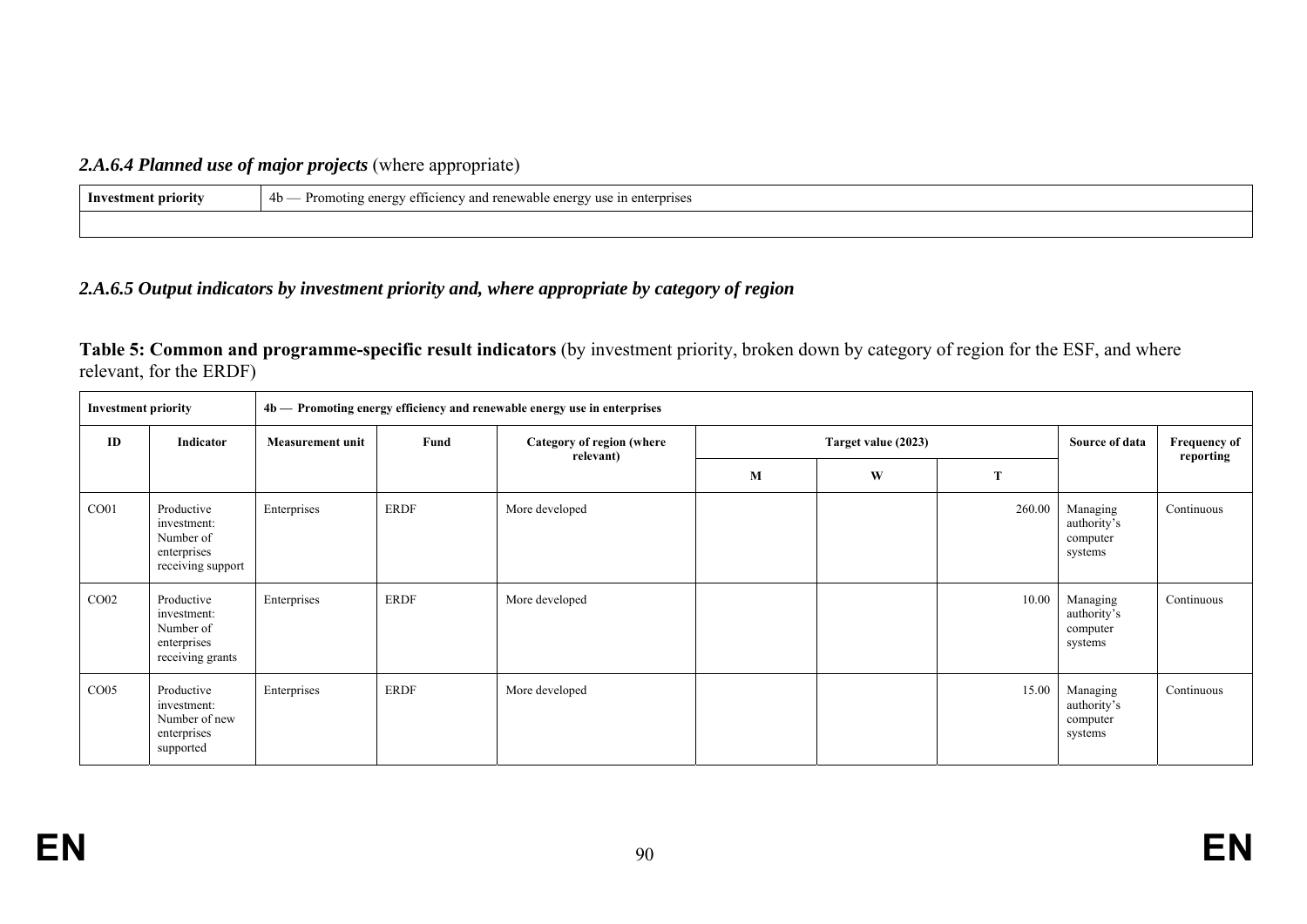| <b>Investment priority</b> |                                                                                                                |                          |                                                | 4b - Promoting energy efficiency and renewable energy use in enterprises |   |                     |            |                                                |                                  |
|----------------------------|----------------------------------------------------------------------------------------------------------------|--------------------------|------------------------------------------------|--------------------------------------------------------------------------|---|---------------------|------------|------------------------------------------------|----------------------------------|
| ID                         | Indicator                                                                                                      | <b>Measurement unit</b>  | Fund<br>Category of region (where<br>relevant) |                                                                          |   | Target value (2023) |            |                                                | <b>Frequency of</b><br>reporting |
|                            |                                                                                                                |                          |                                                |                                                                          | M | W                   | T          |                                                |                                  |
| CO06                       | Productive<br>investment:<br>Private<br>investment<br>matching public<br>support to<br>enterprises<br>(grants) | <b>EUR</b>               | <b>ERDF</b>                                    | More developed                                                           |   |                     | 580 000.00 | Managing<br>authority's<br>computer<br>systems | Continuous                       |
| CO08                       | Productive<br>investment:<br>Employment<br>increase in<br>supported<br>enterprises                             | Full-time<br>equivalents | <b>ERDF</b>                                    | More developed                                                           |   |                     | 20.00      | Managing<br>authority's<br>computer<br>systems | Continuous                       |
| CO <sub>04</sub>           | Productive<br>investment:<br>Number of<br>enterprises<br>receiving non-<br>financial support                   | Enterprises              | <b>ERDF</b>                                    |                                                                          |   |                     | 250.00     | Managing<br>authority's<br>computer<br>systems | Continuous                       |

# **2.A.4 Investment priority**

| ID of<br>ent nrıo<br>.the<br>1nv                 | . .<br>ᆩ                                                                              |
|--------------------------------------------------|---------------------------------------------------------------------------------------|
| <b>Titl</b><br>1111<br>nriority –<br>- estment - | $low-6$<br>arbon<br>noting<br>tion in.<br>adoption o<br>ennok<br>and<br>resear<br>ınr |

# **2.A.5 Specific objectives corresponding to the investment priority and expected results**

**ID** of the specific objective 1

**EN**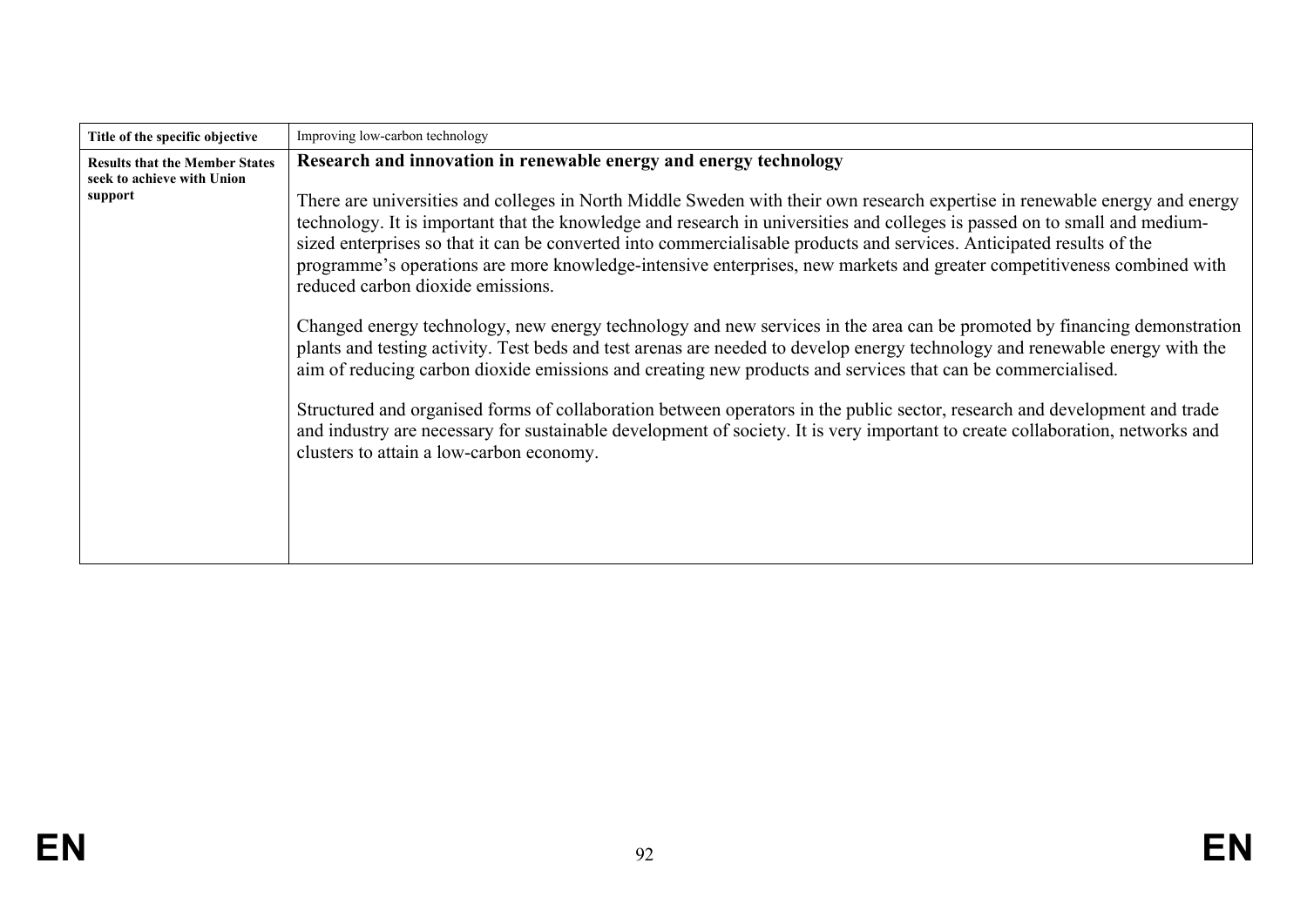| Table 3: Programme-specific result indicators, by specific objective (for the ERDF and the Cohesion Fund) |
|-----------------------------------------------------------------------------------------------------------|
|-----------------------------------------------------------------------------------------------------------|

| Specific objective |                                                                                  | 1 - Förbättra koldioxidsnål teknik  |                                        |                       |                         |                     |                                                  |                                  |  |
|--------------------|----------------------------------------------------------------------------------|-------------------------------------|----------------------------------------|-----------------------|-------------------------|---------------------|--------------------------------------------------|----------------------------------|--|
| ID                 | Indicator                                                                        | Measurement unit                    | Category of region (where<br>relevant) | <b>Baseline value</b> | <b>Baseline</b><br>vear | Target value (2023) | <b>Source of data</b>                            | <b>Frequency of</b><br>reporting |  |
| 402                | Koldioxidutsläpp (exkl. jordbruk<br>samt internationell luftfart och<br>sjöfart) | Ton/år                              | More developed                         | 4,171,164.00          | 2011                    | 3,754,048.00        | Länsstyrelsen                                    | Vartannat år                     |  |
| 406                | Omsättning i små och medelstora<br>miljöföretag                                  | Nettoomsättning,<br>miljoner kronor | More developed                         | 5,085.00              | 2012                    | 5,593.00            | Statistiska<br>centralbyrån,<br>miljöräkenskaper | Vartannat år                     |  |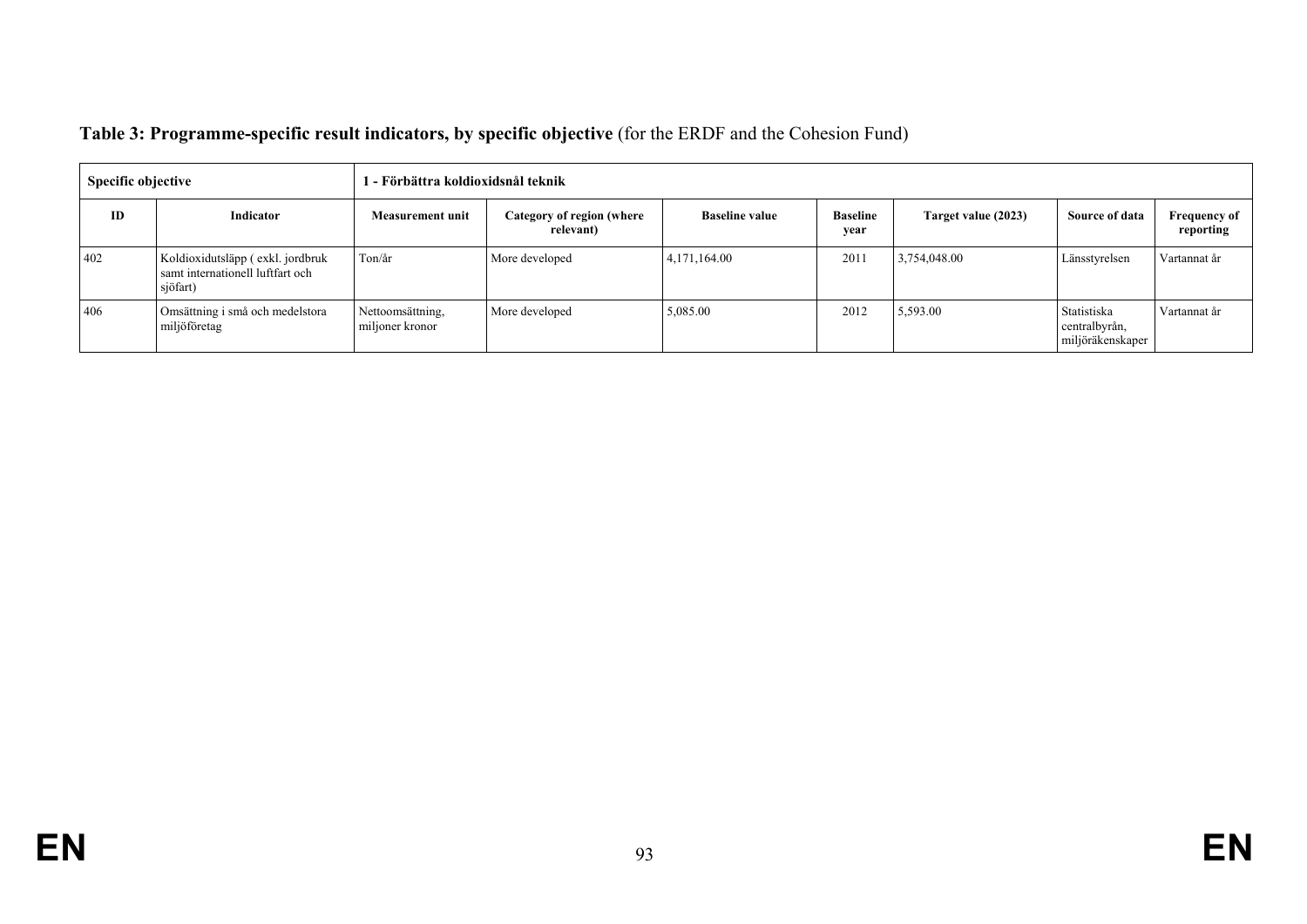## **2.A.6 Action to be supported under the investment priority** (by investment priority)

 *2.A.6.1 Description of the type and examples of actions to be supported and their expected contribution to the specific objectives including, where appropriate, the identification of main target groups, specific territories targeted and types of beneficiaries* 

| <b>Investment priority</b>      | 4f - Promoting research and innovation in, and adoption of, low-carbon technologies                                                                                                                                                                                                                                                                      |
|---------------------------------|----------------------------------------------------------------------------------------------------------------------------------------------------------------------------------------------------------------------------------------------------------------------------------------------------------------------------------------------------------|
| Activities eligible for support |                                                                                                                                                                                                                                                                                                                                                          |
|                                 | The following activities are examples of operations that can be supported in this investment priority:                                                                                                                                                                                                                                                   |
| • Preliminary studies.          | • Applied research and development in energy technology and renewable energy can be disseminated to small and medium-sized enterprises for the                                                                                                                                                                                                           |
|                                 | development of low-carbon products and services.                                                                                                                                                                                                                                                                                                         |
|                                 | • Investments in demonstration plants, test beds and prototypes for the development of new energy technology and services with low carbon dioxide<br>emissions and operations to allow access to these test arenas for small and medium-sized enterprises. Operations cannot, however, be implemented<br>relating to the production of renewable energy. |
| and internationally.            | Supporting the development of energy technology and innovative IT solutions that facilitate the energy switch in small and medium-sized<br>enterprises. Operations to demonstrate resource-efficient solutions and systems for reduced carbon dioxide emissions existing locally, regionally                                                             |
| carbon economy.                 | • Promoting collaboration and the development of networks and clusters in energy technology and renewable energy with the aim of attaining a low-                                                                                                                                                                                                        |
|                                 | Studies, investigations, collaborative solutions and technology development for greater automation and the use of communications technology in<br>transport systems and electrification of public transport, as well as electrification of road transport.                                                                                               |
| Main target groups              |                                                                                                                                                                                                                                                                                                                                                          |
|                                 | Small and medium-sized enterprises, operators in the field of research and innovation, public-sector stakeholders                                                                                                                                                                                                                                        |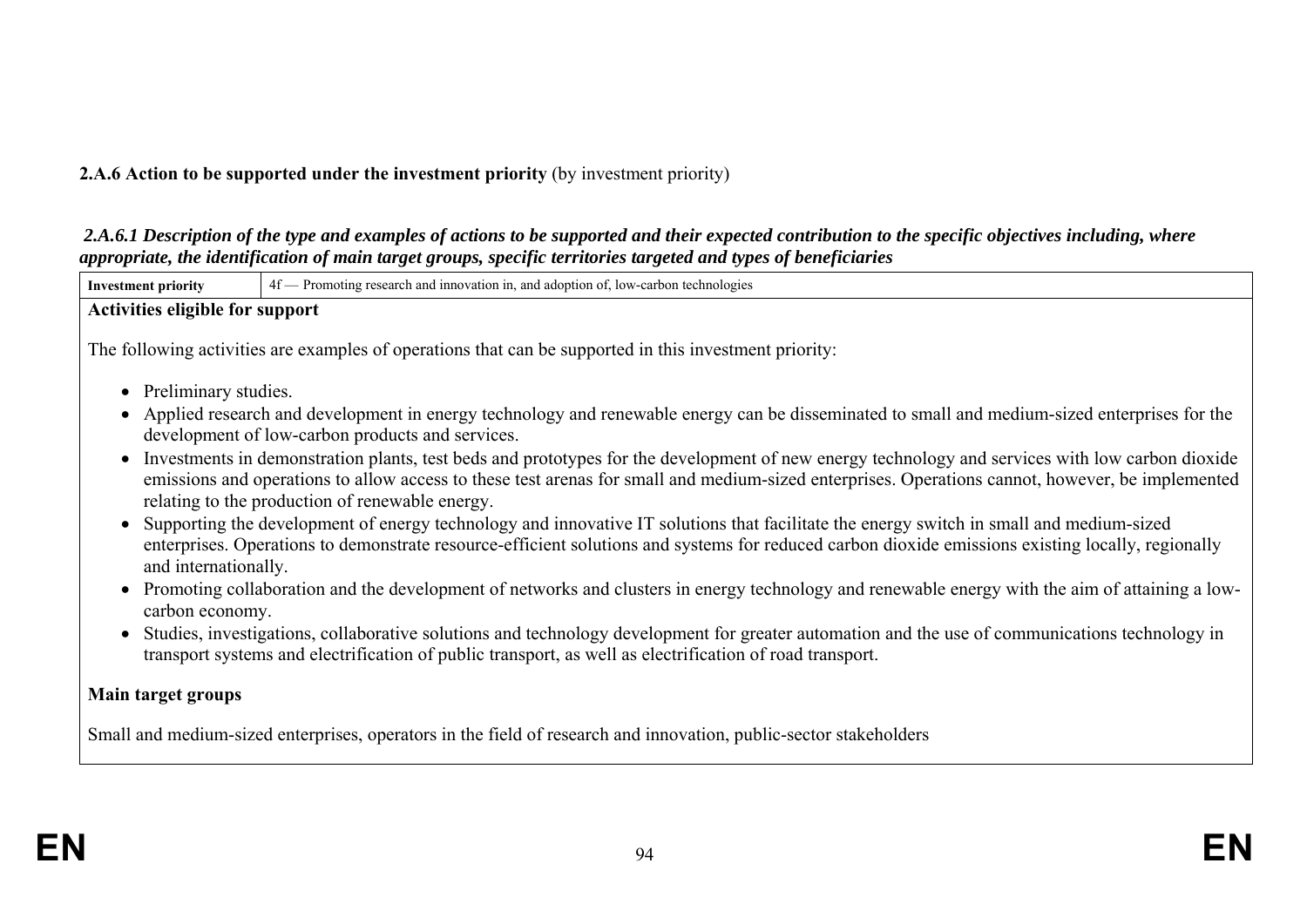**Investment priority** 4f — Promoting research and innovation in, and adoption of, low-carbon technologies

#### **Main beneficiaries**

Universities, colleges, research institutions, municipalities, regional councils, county councils, government agencies, foundations, economic associations and non-profit organisations

# **Horizontal criteria**

The work to promote research, innovation and embracing of low-carbon technology contributes to sustainable development when it is done in consideration of horizontal criteria. These criteria comprise sustainable development in all its dimensions: economic, social and environmental. As a result of enhanced knowledge and purposeful and systematic efforts, North Middle Sweden is well placed to contribute to the transformation of society towards increased social sustainability and a low-carbon, resource-efficient and environmentally sound economy. Impact assessments from the various sustainability perspectives such as social impact assessments, environmental impact assessments, etc. are important tools in assuring sustainability in relation to planned activities.

The work on research, innovation and environmentally driven business development has positive effects as a result of account being taken of social dimensions such as gender, integration and accessibility. Breaking the picture of society down into different sustainability perspectives enables a better understanding of conditions, needs and prerequisites for different categories of people and sectors. It consequently becomes easier to adapt and prioritise development activity towards a low-carbon economy.

Active work on a smart green shift is an important part of the development of North Middle Sweden. Special emphasis must be put on promoting new technology, innovations and R&D with low carbon dioxide emissions. New ideas, products and services, and innovations can create new business opportunities, jobs and markets for environmental technology.

# *2.A.6.2 Guiding principles for selection of operations*

| Investment priority                     | and innovation in<br>. and adoption of.<br>. Iow-carbon technologies<br>aoting research                                                                 |
|-----------------------------------------|---------------------------------------------------------------------------------------------------------------------------------------------------------|
| To ensure<br>-that<br>t the objective t | t in this investment priority.<br>the following<br>f principles will underpin the selection of high-<br>: 1s met<br>-quality projects.<br>the selection |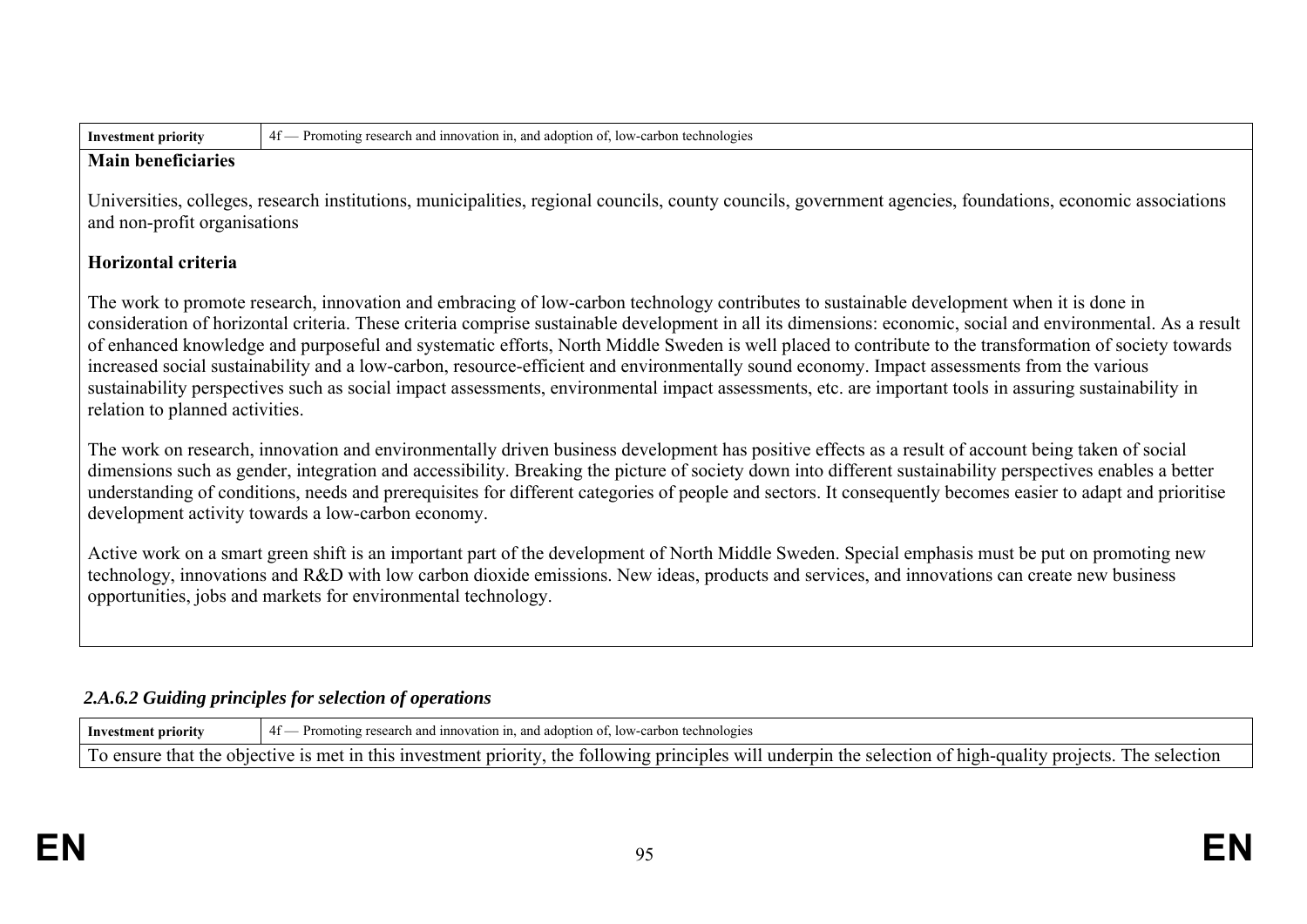| $\Lambda$<br>chnologie:<br>anc<br>ation<br><b>JOW</b><br>adopti<br>carbon<br>search<br>.,<br>…vestmer"<br>- Inv<br>1nnoy<br>rıt<br>and<br>1111 J<br>ነግ ()լ.<br>70<br><br>. .<br>.<br>. |
|----------------------------------------------------------------------------------------------------------------------------------------------------------------------------------------|
|                                                                                                                                                                                        |

criteria for the assessment and selection of projects are applied in the administration and decision-making process.

- Contributing to the objectives of the priority axis.
- Contributing to sustainable development from a social, economic and environmental perspective (gender equality, diversity and environment).
- Expected target fulfilment of the indicators for the priority axis.
- Contributing to the objectives of the regional development strategies.
- Involvement of enterprises.
- Collaboration between business, society, and universities and colleges.
- Innovative, for example new, working methods and forms of collaboration.
- Expected results and effects following implementation of the project.
- Market link and opportunities for commercialisation.
- Collaboration and interaction with other projects/programmes (regionally, nationally and internationally).
- Link to the action plan for the EU Strategy for the Baltic Sea Region.
- Cross-border cooperation (regionally, nationally and internationally).
- Active ownership, learning strategy and dissemination of results.
- Experience and knowledge from previous operations in the area should be utilised.
- Organisational capacity, experience among project sponsors and endorsement by partners.

## 2.A.6.3 Planned use of financial instruments (where appropriate)

| <b>Investment priority</b> | $10W - 6$<br>$\alpha$<br>Prom.<br>technologies<br>vation<br>and innova<br>- 11า<br>.doptior<br>one<br>ി<br>arcn<br>rac<br>.<br>. . |
|----------------------------|------------------------------------------------------------------------------------------------------------------------------------|
|                            |                                                                                                                                    |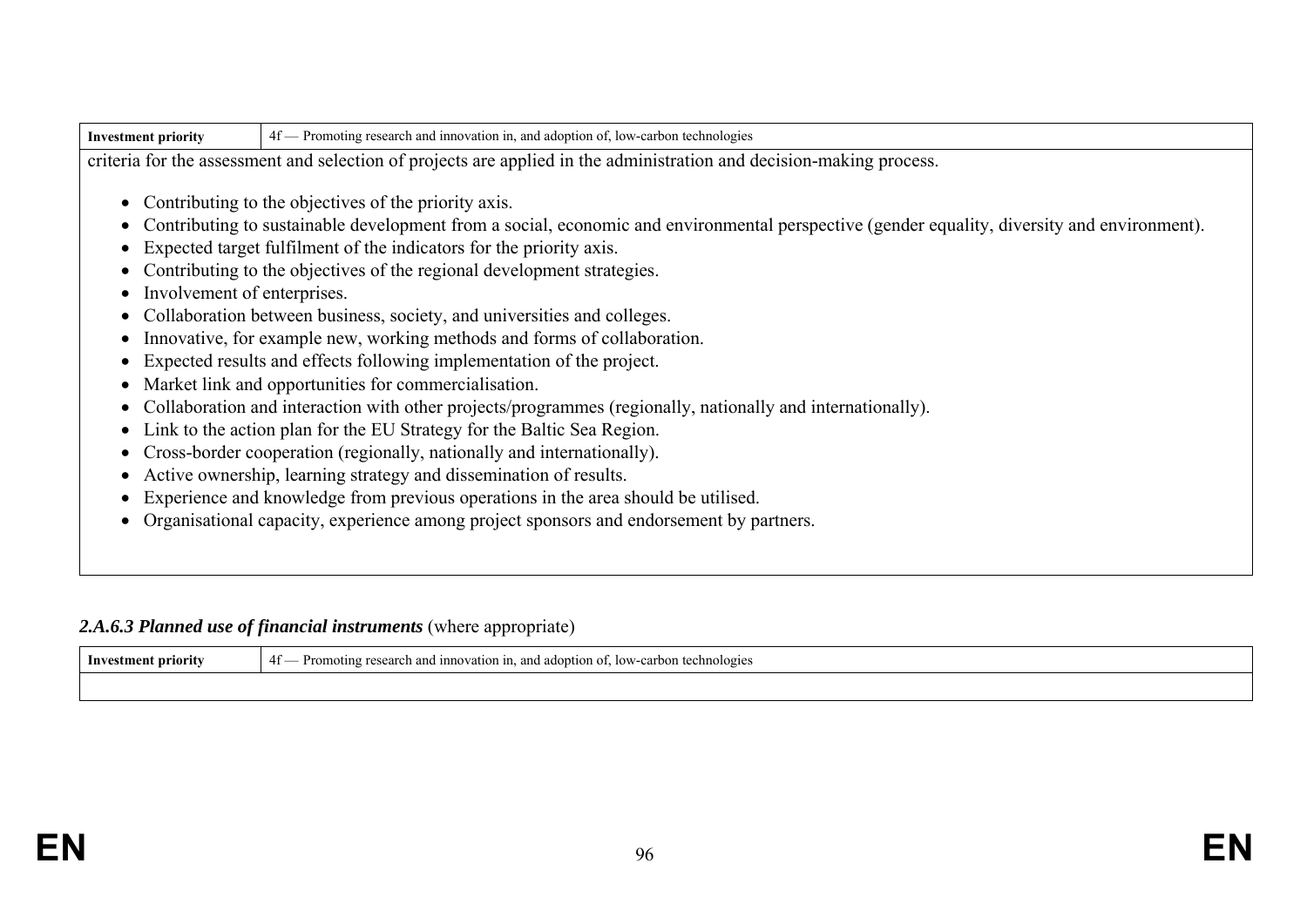## *2.A.6.4 Planned use of major projects* (where appropriate)

| Investmer<br>norit | $\Lambda$<br>d adoption of.<br>and innovation in<br>IOW-<br>/-carbon technologies<br>Promotin<br>ാന്<br>$+1$ |
|--------------------|--------------------------------------------------------------------------------------------------------------|
|                    |                                                                                                              |

## *2.A.6.5 Output indicators by investment priority and, where appropriate, by category of region*

**Table 5: Common and programme-specific result indicators** (by investment priority, broken down by category of region for the ESF, and where relevant, for the ERDF)

| <b>Investment priority</b> |                                                                                              | 4f — Promoting research and innovation in, and adoption of, low-carbon technologies |             |                                        |   |                     |        |                                                |                           |
|----------------------------|----------------------------------------------------------------------------------------------|-------------------------------------------------------------------------------------|-------------|----------------------------------------|---|---------------------|--------|------------------------------------------------|---------------------------|
| ID                         | Indicator                                                                                    | <b>Measurement unit</b>                                                             | Fund        | Category of region (where<br>relevant) |   | Target value (2023) |        | Source of data                                 | Frequency of<br>reporting |
|                            |                                                                                              |                                                                                     |             |                                        | M | W                   | T      |                                                |                           |
| CO <sub>01</sub>           | Productive<br>investment:<br>Number of<br>enterprises<br>receiving support                   | Enterprises                                                                         | <b>ERDF</b> | More developed                         |   |                     | 120.00 | Managing<br>authority's<br>computer<br>systems | Continuous                |
| CO <sub>04</sub>           | Productive<br>investment:<br>Number of<br>enterprises<br>receiving non-<br>financial support | Enterprises                                                                         | <b>ERDF</b> | More developed                         |   |                     | 100.00 | Managing<br>authority's<br>computer<br>systems | Continuous                |
| CO <sub>05</sub>           | Productive<br>investment:<br>Number of new<br>enterprises<br>supported                       | Enterprises                                                                         | <b>ERDF</b> | More developed                         |   |                     | 20.00  | Managing<br>authority's<br>computer<br>systems | Continuous                |
| CO <sub>08</sub>           | Productive<br>investment:                                                                    | Full-time                                                                           | <b>ERDF</b> | More developed                         |   |                     | 40.00  | Managing<br>authority's                        | Continuous                |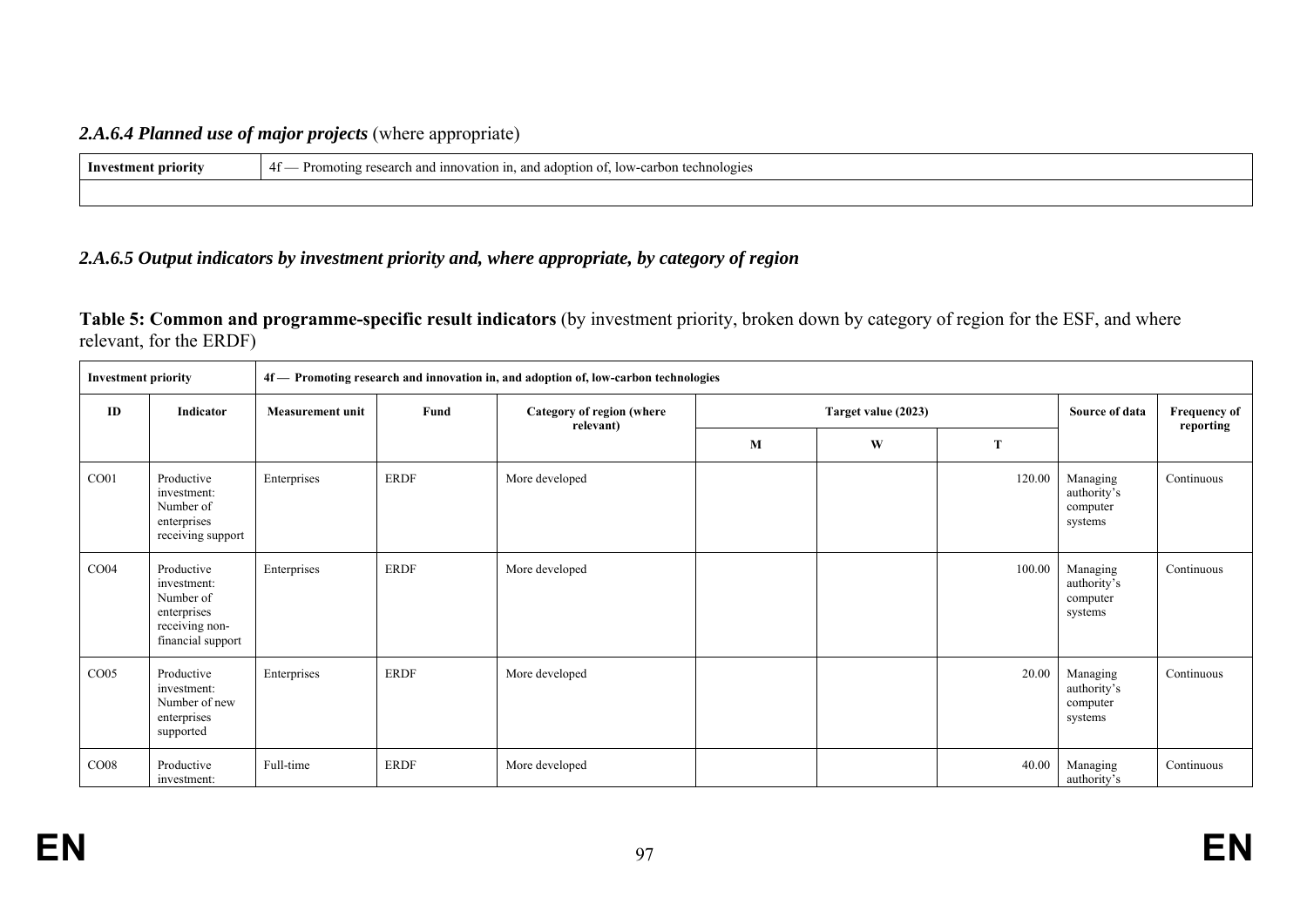| <b>Investment priority</b> |                                                                                                                    |                         | 4f — Promoting research and innovation in, and adoption of, low-carbon technologies |                                        |   |                     |       |                                                |                                  |  |  |
|----------------------------|--------------------------------------------------------------------------------------------------------------------|-------------------------|-------------------------------------------------------------------------------------|----------------------------------------|---|---------------------|-------|------------------------------------------------|----------------------------------|--|--|
| ID                         | Indicator                                                                                                          | <b>Measurement unit</b> | Fund                                                                                | Category of region (where<br>relevant) |   | Target value (2023) |       | Source of data                                 | <b>Frequency of</b><br>reporting |  |  |
|                            |                                                                                                                    |                         |                                                                                     |                                        | M | W                   | m,    |                                                |                                  |  |  |
|                            | Employment<br>increase in<br>supported<br>enterprises                                                              | equivalents             |                                                                                     |                                        |   |                     |       | computer<br>systems                            |                                  |  |  |
| CO <sub>28</sub>           | Research,<br>Innovation:<br>Number of<br>enterprises<br>supported to<br>introduce new to<br>the market<br>products | Enterprises             | <b>ERDF</b>                                                                         | More developed                         |   |                     | 20.00 | Managing<br>authority's<br>computer<br>systems | Continuous                       |  |  |

#### **2.A.7 Social innovation, transnational cooperation and contribution to thematic objectives 1-7**

| <b>Priority axis</b> | – Supporting the shift towards a low-carbon economy in all sectors<br>-- |
|----------------------|--------------------------------------------------------------------------|
|                      |                                                                          |

#### **2.A.8 Performance framework**

### **Table 6: Performance framework of the priority axis** (by fund and, for the ERDF and ESF, category of region)

|    | 4 — Supporting the shift towards a low-carbon economy in all sectors<br><b>Priority axis</b> |      |  |                                        |      |                       |                           |   |  |                     |  |  |                   |                                    |
|----|----------------------------------------------------------------------------------------------|------|--|----------------------------------------|------|-----------------------|---------------------------|---|--|---------------------|--|--|-------------------|------------------------------------|
| ID | Indicator or key<br>Indicator<br>mplementation*<br>type                                      |      |  | Measurement unit.<br>where appropriate | Fund | Category<br>of region | <b>Milestone for 2018</b> |   |  | Final target (2023) |  |  | Source of<br>data | <b>Explanation</b><br>of relevance |
|    |                                                                                              | step |  |                                        |      |                       | V.                        | W |  | IVI.                |  |  |                   | of indicator,<br>where             |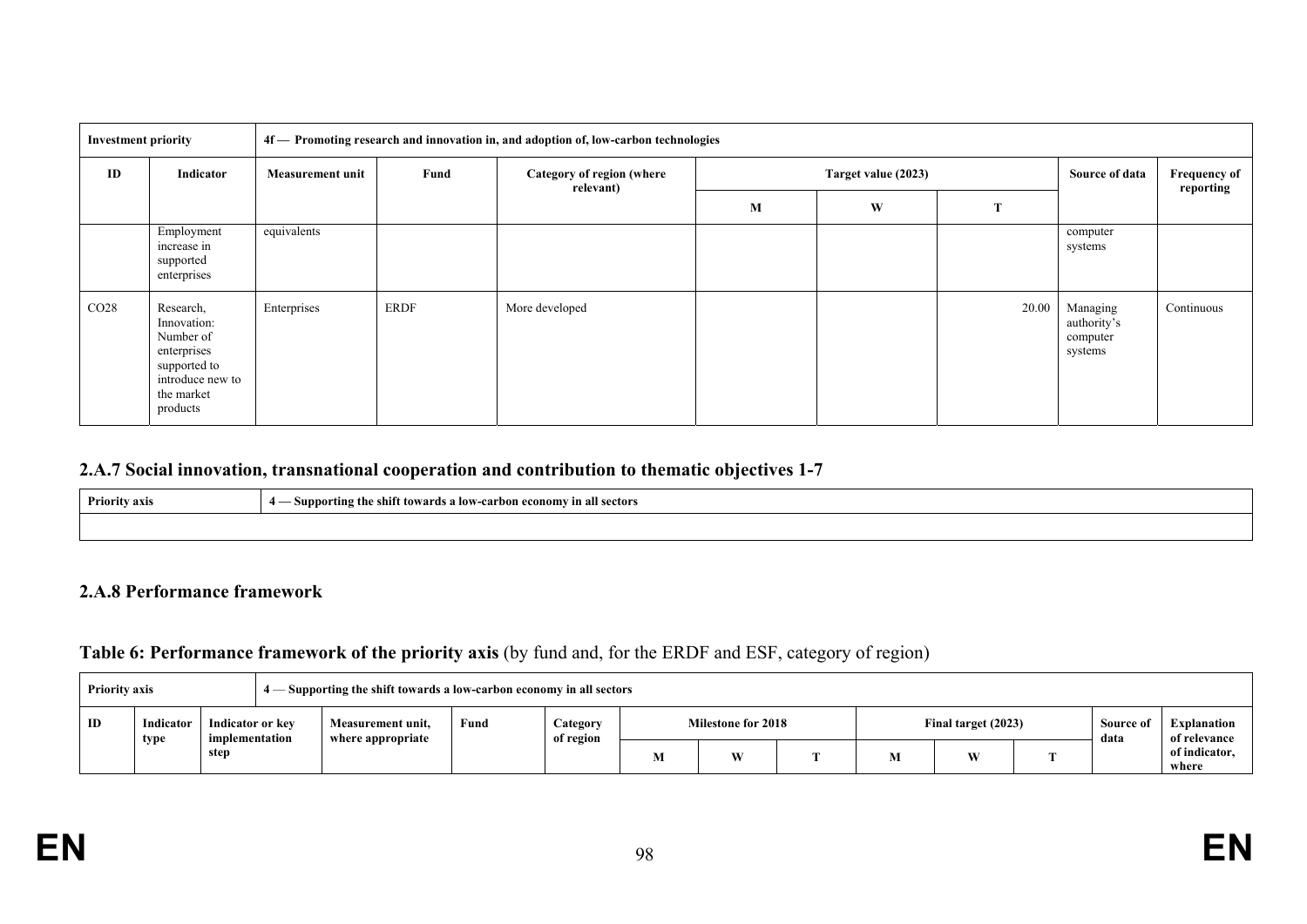|      |              |                                                                                           |             |             |                   |  |            |  |                        |           | appropriate |
|------|--------------|-------------------------------------------------------------------------------------------|-------------|-------------|-------------------|--|------------|--|------------------------|-----------|-------------|
| CO04 | $\mathbf{O}$ | Productive<br>investment: Number<br>of enterprises<br>receiving non-<br>financial support | Enterprises | ERDF        | More<br>developed |  | 87         |  | 350.00                 | Project   |             |
| 16   |              | Expenditure                                                                               | EUR         | <b>ERDF</b> | More<br>developed |  | 13 551 712 |  | 45 172 374.00 Managing | authority |             |

### **Additional qualitative information on the establishment of the performance framework**

The managing authority has deemed it most appropriate to make use of outcome indicators for the performance framework and supplement these with one financial indicator per priority axis. This assessment is justified by the fact that output indicators can be fully attributed to implementation of the programme and that they are possible to measure continuously during implementation of the programme. Result indicators will not be used.

The methods and criteria that have been used to select relevant output indicators follow the guidelines issued by the Commission. The calculations of a reasonable value for the interim target for 2018 for each selected output indicator have been based on experience from the previous programming period, and an assessment of how quickly projects in the priority axis concerned can be expected to generate outcomes for each output indicator. The estimated total number of projects in each priority axis has also been taken into account. The managing authority is of the opinion that the selected output indicators fulfil the requirement to cover more than 50 % of the financial allocation for the priority axis.

With regard to the financial indicator 'Resources paid' per priority axis, the calculations have been based on the requirement for all payments included to be based on eligible costs paid to the beneficiary and for these to be certified by the certifying authority. The managing authority has taken account of experience from the programming period 2007-2013 and has focused, in particular, on how the payments were carried out during the corresponding part of the programming period, i.e. 2007-2011. The fact that the programme for the programming period 2014-2020 is more focused and concentrated and that the managing authority has a smooth organisation in place has also been taken into account. The level of payment has differed between the priority axes of the programmes over the programming period 2007-2013, and the managing authority has taken account of these variations in establishing the performance framework.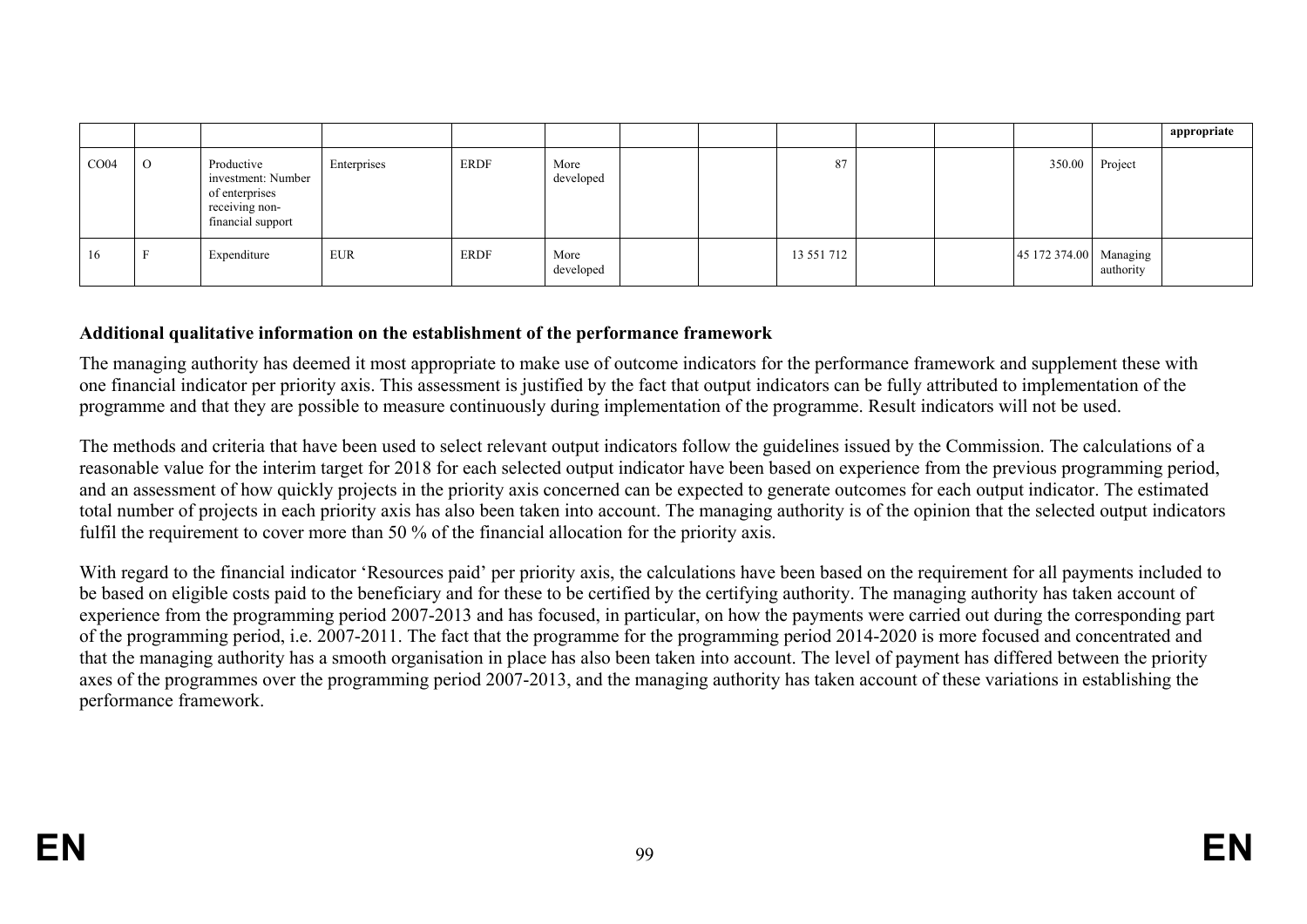The interim target for the financial indicator for priority axis 2 for 2018 has been set at 20 %, which is somewhat lower than for other priority axes. Projects in this priority axis are deemed to be time-consuming and to be highly complex in the start-up phase due to extensive planning and procurements, which shifts the timing of major expenses.

The managing authority is considering the options for permitting longer project periods than have been possible during the programming period 2007- 2013 in certain particular cases. Longer project periods mean that the outcome for the outcome indicators will come relatively late in the programming period, with the result that the interim targets for 2018 in the performance framework are lower in these cases than for other priority axes.

In priority axis 2, in which broadband investments are planned, the results of implemented operations cannot be expected to be reported until a long time into the programming period. The interim target for the selected output indicator 'Added number of enterprises that have gained access to broadband at speeds of at least 100 Mbps' has been estimated to be 0. In order, nevertheless, to follow up the effects of approved operations in this priority axis, the programme will use the key implementation step 'Planned number of enterprises with access to broadband at speeds of at least 100 Mbps based on projects financed in the priority axis'. This key implementation step will be monitored continuously during programme implementation and reported back in the annual implementation report submitted to the Commission.

In most cases, only one output indicator per priority axis has been selected for the performance framework. The reason for this is that the programme is so focused and concentrated that each selected output indicator is deemed to cover a large proportion of the expected projects. Having few indicators in the performance framework also makes it easier to follow up and have an overview of implementation and improves the prospects for corrective actions if the trends suggest that the performance framework will not be fulfilled.

## **2.A.9 Categories of intervention**

Categories of intervention corresponding to the content of the priority axis based on a nomenclature adopted by the Commission, and indicative breakdown of Union support.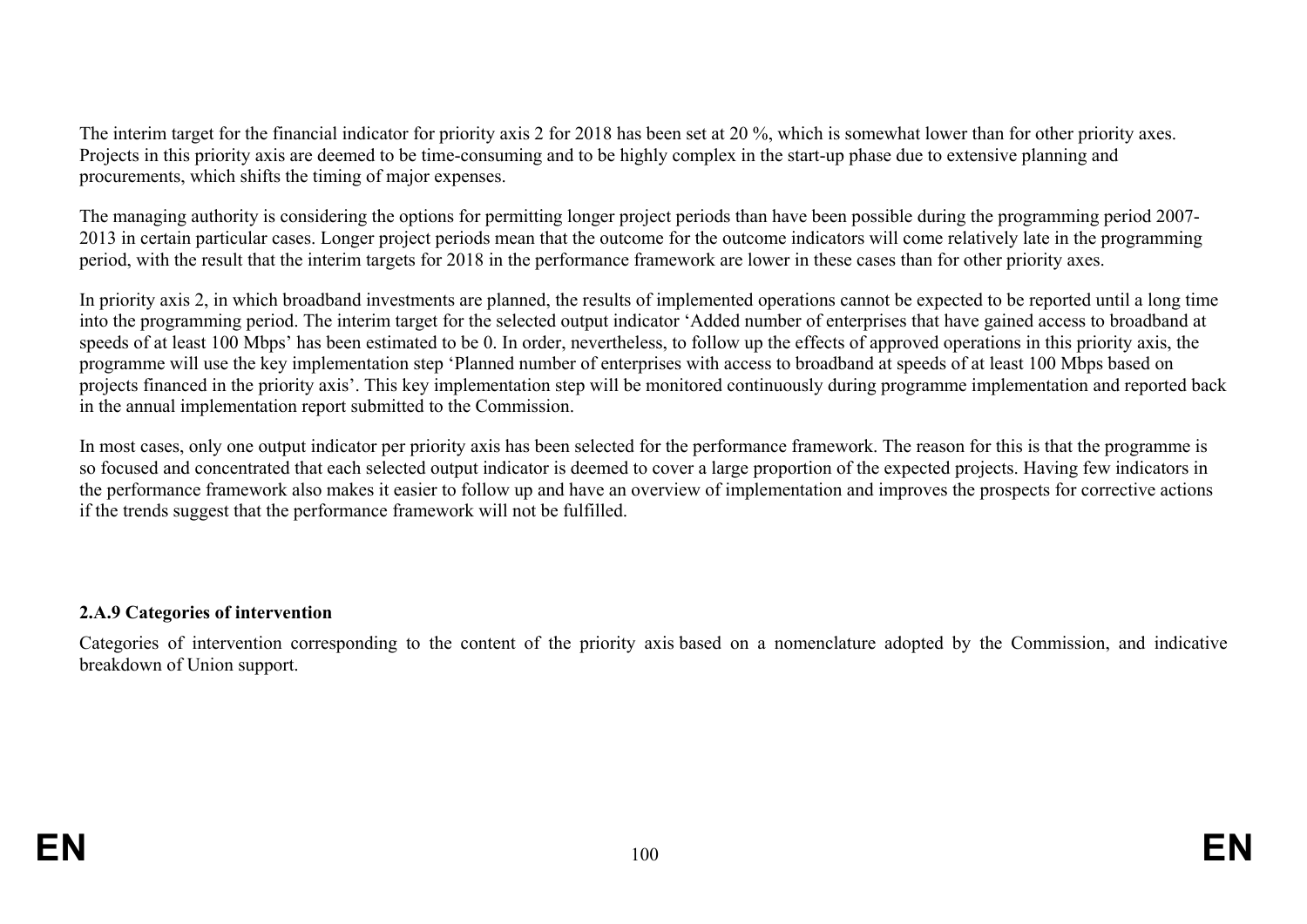## **Tables 7-11: Categories of intervention**

#### **Table 7: Dimension 1 — Intervention field**

| <b>Priority axis</b> |                |                    | $4$ — Supporting the shift towards a low-carbon economy in all sectors                                                                                                               |                   |
|----------------------|----------------|--------------------|--------------------------------------------------------------------------------------------------------------------------------------------------------------------------------------|-------------------|
| Fund                 |                | Category of region | Code                                                                                                                                                                                 | $\epsilon$ amount |
| <b>ERDF</b>          | More developed |                    | 009. Renewable energy: wind                                                                                                                                                          | 1 835 128.00      |
| <b>ERDF</b>          | More developed |                    | 011. Renewable energy: biomass                                                                                                                                                       | 1 835 128.00      |
| <b>ERDF</b>          | More developed |                    | 065. Research and innovation infrastructure, processes, technology transfer and cooperation in enterprises focusing on the low carbon<br>economy and on resilience to climate change | 10 643 740.00     |
| <b>ERDF</b>          | More developed |                    | 068. Energy efficiency and demonstration projects in SMEs and supporting measures                                                                                                    | 8 272 191.00      |

#### **Table 8: Dimension 2** — **Form of finance**

| <b>Priority axis</b> |                    |  | 4 - Supporting the shift towards a low-carbon economy in all sectors |                   |
|----------------------|--------------------|--|----------------------------------------------------------------------|-------------------|
| Fund                 | Category of region |  | Code                                                                 | $\epsilon$ amount |
| ERDF                 | More developed     |  | 01. Non-repayable grant                                              | 22 586 187.00     |

#### **Table 9: Dimension 3 — Territory type**

| 4 — Supporting the shift towards a low-carbon economy in all sectors<br><b>Priority axis</b> |                |                    |                                                                 |                   |
|----------------------------------------------------------------------------------------------|----------------|--------------------|-----------------------------------------------------------------|-------------------|
| Fund                                                                                         |                | Category of region | Code                                                            | $\epsilon$ amount |
| ERDF                                                                                         | More developed |                    | 02. Small Urban areas (intermediate density $>5000$ population) | 11 744 805.00     |
| <b>ERDF</b>                                                                                  | More developed |                    | 03. Rural areas (thinly populated)                              | 10 841 382.00     |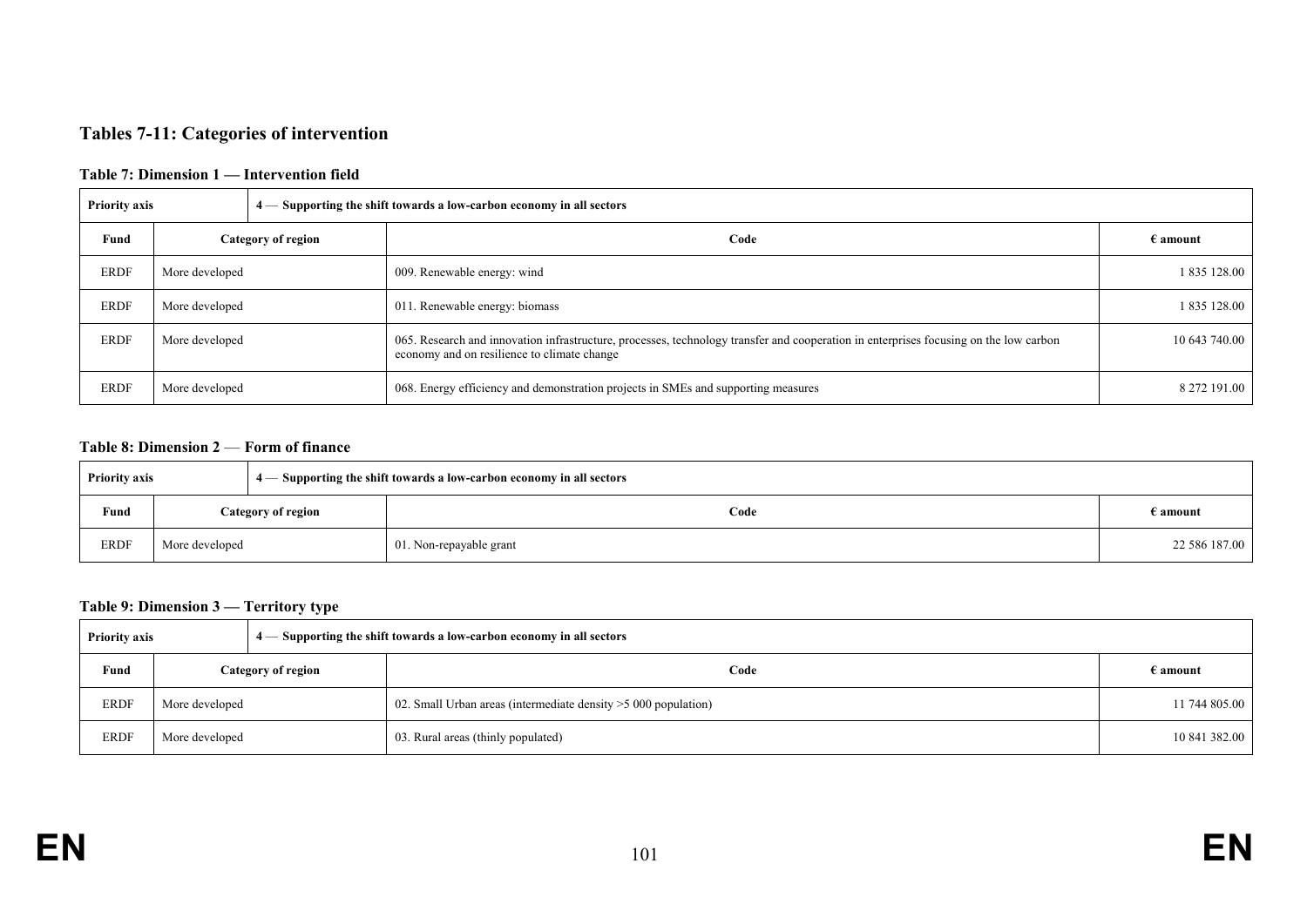| Table 10: Dimension 4 — Territorial delivery mechanisms |  |  |
|---------------------------------------------------------|--|--|
|---------------------------------------------------------|--|--|

| <b>Priority axis</b> |                    |  | 4 — Supporting the shift towards a low-carbon economy in all sectors |                   |
|----------------------|--------------------|--|----------------------------------------------------------------------|-------------------|
| Fund                 | Category of region |  | Code                                                                 | $\epsilon$ amount |
| <b>ERDF</b>          | More developed     |  | 07. Not applicable                                                   | 22 586 187.00     |

#### **Table 11: Dimension 6 — ESF secondary theme** (ESF and YEI only)

| <b>Priority axis</b> |  |                    | - Supporting the shift towards a low-carbon economy in all sectors |                   |
|----------------------|--|--------------------|--------------------------------------------------------------------|-------------------|
| Fund                 |  | Category of region | Code                                                               | $\epsilon$ amount |

## **2.A.10 Summary of the planned use of technical assistance including, where necessary, actions to reinforce the administrative capacity of authorities involved in the management and control of the programmes and beneficiaries** (where appropriate) (by priority axis)

| <b>Priority axis:</b> | - Supporting the shift towards a low-carbon economy in all sectors<br>д. |
|-----------------------|--------------------------------------------------------------------------|
|                       |                                                                          |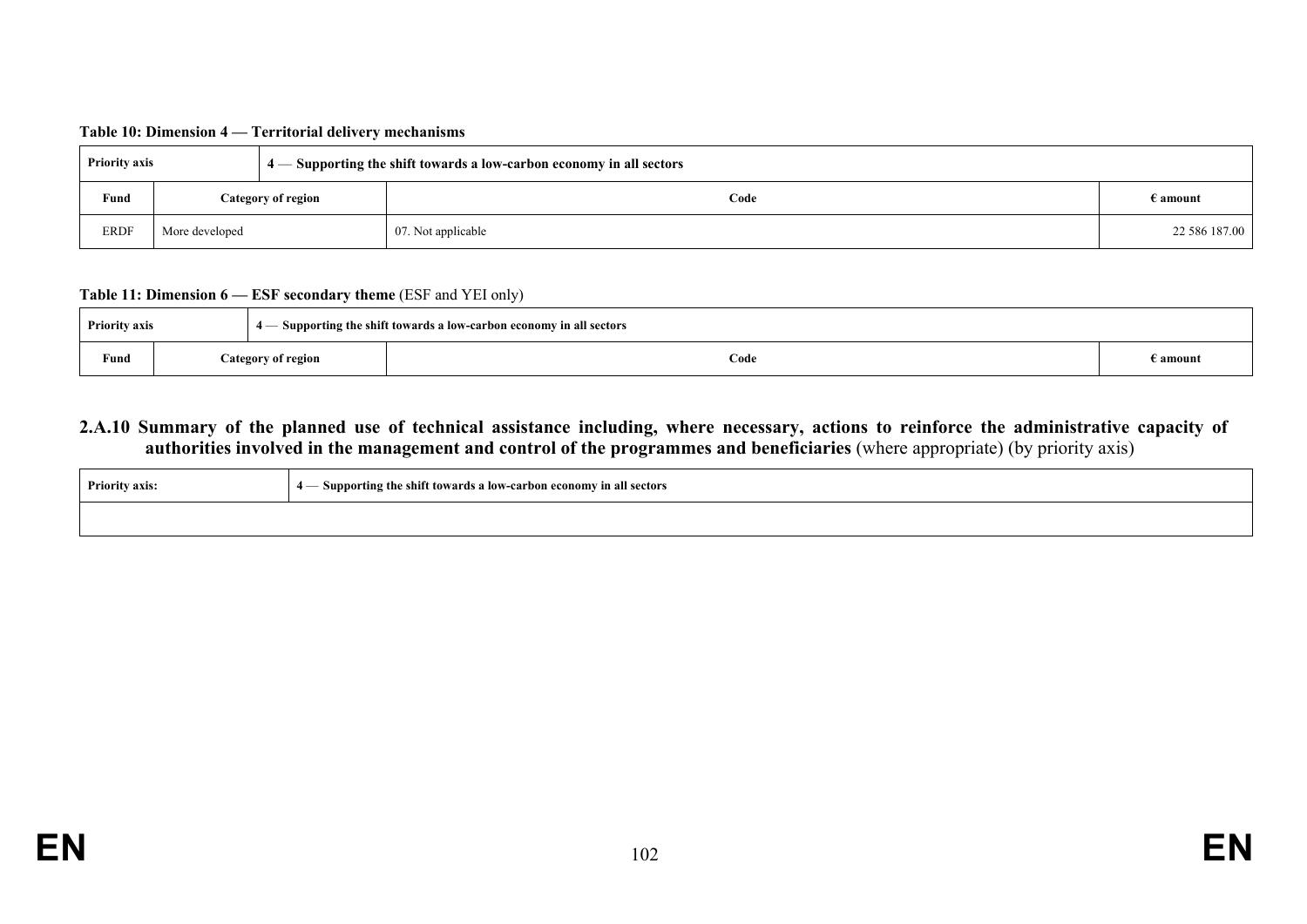#### **2.B DESCRIPTION OF THE PRIORITY AXES FOR TECHNICAL ASSISTANCE**

### **2.B.1 Priority axis**

| ID of the priority axis    |                                     |
|----------------------------|-------------------------------------|
| Title of the priority axis | $\sim$<br>Technical assistance (TA) |

## **2.B.2 Justification for establishing a priority axis covering more than one category of region** (where applicable)

## **2.B.3 Fund and category of region**

| Fund<br>$\sim$ $\sim$ | <b>Category of region</b> | Calculation basis (total eligible expenditure or eligible public<br>expenditure) |
|-----------------------|---------------------------|----------------------------------------------------------------------------------|
| <b>ERDF</b>           | More developed            | Public                                                                           |

#### **2.B.4 Specific objectives and expected results**

| ID | <b>Specific objective</b>                                                                                                                                                                                            | Results that the Member States seek to achieve with Union support                                                                                                                                              |
|----|----------------------------------------------------------------------------------------------------------------------------------------------------------------------------------------------------------------------|----------------------------------------------------------------------------------------------------------------------------------------------------------------------------------------------------------------|
|    | Technical assistance is to lead to the programme being<br>implemented in an appropriate, legally sound and<br>effective way that contributes to the objectives of the<br>programme being met in other priority axes. | Technical assistance is to lead to the programme being implemented in an appropriate, legally sound and<br>effective way that contributes to the objectives of the programme being met in other priority axes. |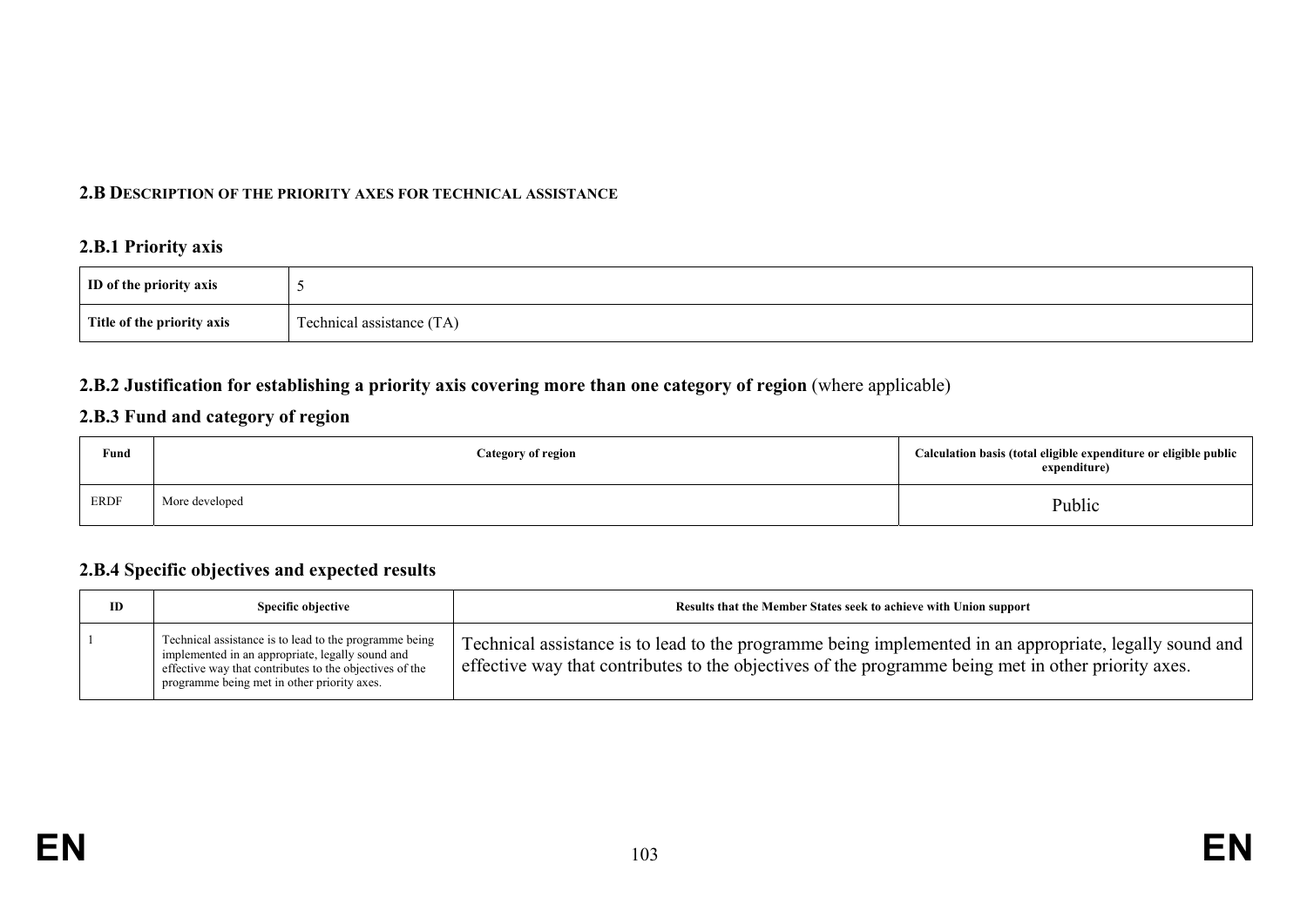#### **2.B.5 Result indicators**

## **Table 12: Programme-specific result indicators** (by specific objective) (for ERDF/ESF/Cohesion Fund)

| <b>Priority axis</b> |           |                         | 1 - Tekniskt stöd ska leda till att programmet genomförs ändamålsenligt, rättssäkert och effektivt samt bidrar till att programmets mål nås inom övriga insatsområden. |  |                  |                     |   |  |                |                                  |
|----------------------|-----------|-------------------------|------------------------------------------------------------------------------------------------------------------------------------------------------------------------|--|------------------|---------------------|---|--|----------------|----------------------------------|
| ID                   | Indicator | <b>Measurement unit</b> | <b>Baseline value</b>                                                                                                                                                  |  | Baseline<br>vear | Target value (2023) |   |  | Source of data | <b>Frequency of</b><br>reporting |
|                      |           |                         | W                                                                                                                                                                      |  |                  |                     | W |  |                |                                  |

## **2.B.6 Actions to be supported and their expected contribution to the specific objectives** (by priority axis)

## *2.B.6.1 A description of actions to be supported and their expected contribution to the specific objectives*

| <b>Priority axis</b>                                                                                                                                                                                                                | 5 — Technical assistance (TA)                                                                                                                               |  |  |  |  |
|-------------------------------------------------------------------------------------------------------------------------------------------------------------------------------------------------------------------------------------|-------------------------------------------------------------------------------------------------------------------------------------------------------------|--|--|--|--|
|                                                                                                                                                                                                                                     | Technical assistance can be provided so that the programme can be implemented in an effective and legally sound way and to inform about and encourage       |  |  |  |  |
|                                                                                                                                                                                                                                     | broad participation in the programme. Technical assistance can fund a number of activities, including preparations, administration, monitoring, evaluation, |  |  |  |  |
|                                                                                                                                                                                                                                     | information and controls. The monitoring committee decides on the budget for technical assistance. The managing authority decides on the payment of         |  |  |  |  |
| technical assistance.                                                                                                                                                                                                               |                                                                                                                                                             |  |  |  |  |
| The following costs can be co-financed by technical assistance for the managing and certifying authorities: preparations, administration, controls,<br>evaluation, information efforts, seminars, computer systems and evaluations. |                                                                                                                                                             |  |  |  |  |
| The costs of auditing for the audit authority can be co-financed by technical assistance.                                                                                                                                           |                                                                                                                                                             |  |  |  |  |
| The costs of preparing for and holding meetings of the monitoring committee can be co-financed by technical assistance.                                                                                                             |                                                                                                                                                             |  |  |  |  |
|                                                                                                                                                                                                                                     | The costs of holding Structural Funds Partnership meetings can be co-financed by technical assistance.                                                      |  |  |  |  |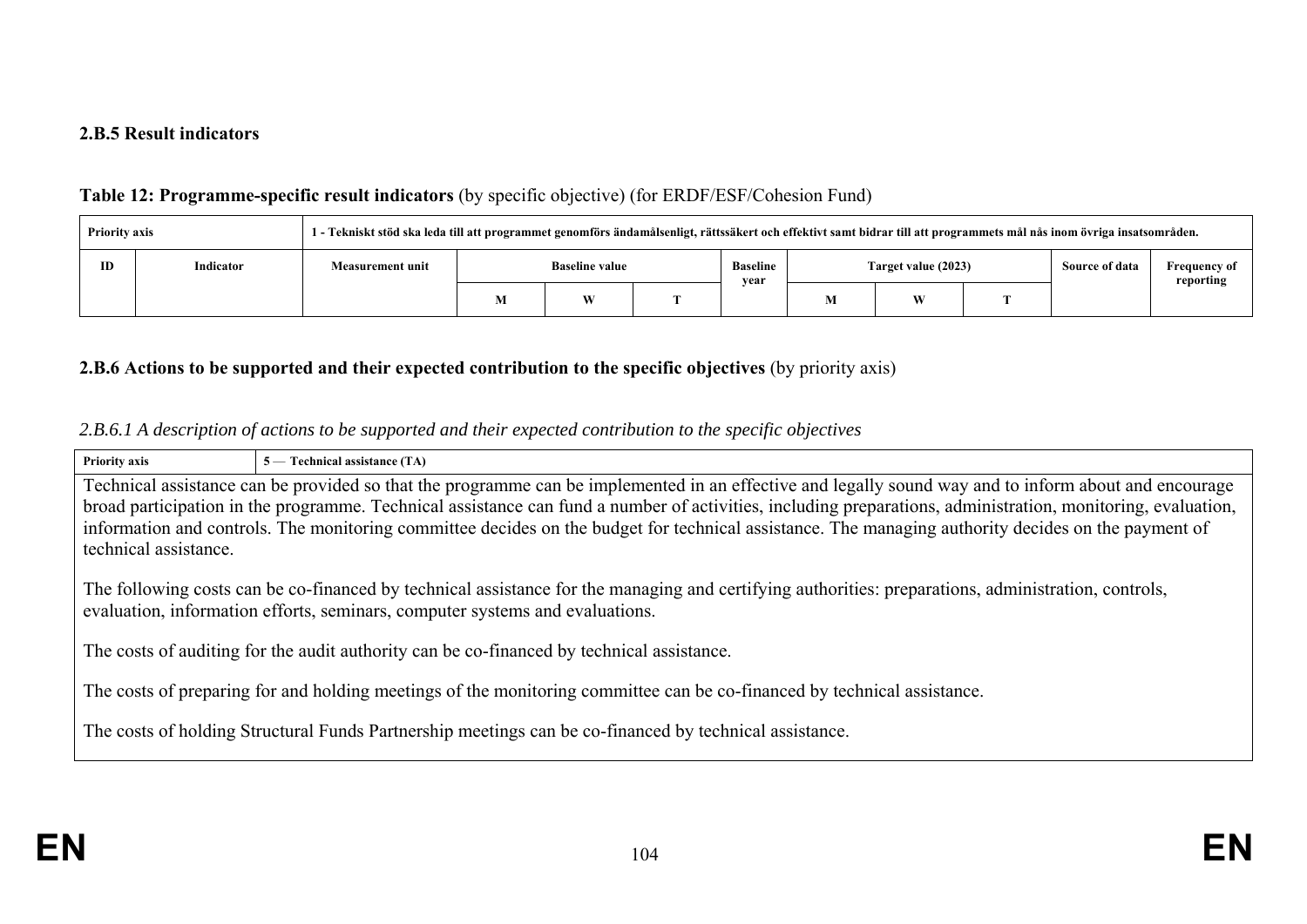| The technical assistance is to be used to achieve simple and effective implementation. The focus in development work will be on:<br>• more simplification and reduced administrative burden for project sponsors<br>greater coordination and transnational collaboration between different programmes, projects and funds | <b>Priority axis</b> | $5$ — Technical assistance (TA)                                                                                           |  |  |  |  |  |
|---------------------------------------------------------------------------------------------------------------------------------------------------------------------------------------------------------------------------------------------------------------------------------------------------------------------------|----------------------|---------------------------------------------------------------------------------------------------------------------------|--|--|--|--|--|
|                                                                                                                                                                                                                                                                                                                           |                      |                                                                                                                           |  |  |  |  |  |
|                                                                                                                                                                                                                                                                                                                           |                      | • result-oriented working practices where project selection, indicators, follow-up, evaluation and learning are combined. |  |  |  |  |  |

## *2.B.6 2 Output indicators expected to contribute to results*

# *Table 13: Output indicators* (by priority axis) (for ERDF/ESF/Cohesion Fund)

| <b>Priority axis</b> |                                                                                 | 5 - Tekniskt stöd(TA)         |                  |   |                                |        |                                                         |  |  |  |
|----------------------|---------------------------------------------------------------------------------|-------------------------------|------------------|---|--------------------------------|--------|---------------------------------------------------------|--|--|--|
| ID                   |                                                                                 | Indicator (name of indicator) |                  |   | Target value (2023) (optional) |        |                                                         |  |  |  |
|                      |                                                                                 |                               |                  | M | W                              |        |                                                         |  |  |  |
| 100                  | Utbetalade medel av programmets totala budget                                   |                               | Andel i %        |   |                                | 100.00 | Förvaltande myndidghets<br>datasystem                   |  |  |  |
| 200                  | Externa utvärderingar som har genomförts under programperioden                  |                               | Antal            |   |                                | 15.00  | Förvaltande myndighet                                   |  |  |  |
| 300                  | Antalet anställda(årsarbetskrafter) vilkas löner medfinansieras av<br><b>TA</b> |                               | Årsarbetskrafter |   |                                |        | Förvaltande myndighet - årliga<br>genomföranderapporten |  |  |  |

# **2.B.7 Categories of intervention** (by priority axis)

Corresponding categories of intervention based on a nomenclature adopted by the Commission, and an indicative breakdown of the Union support

г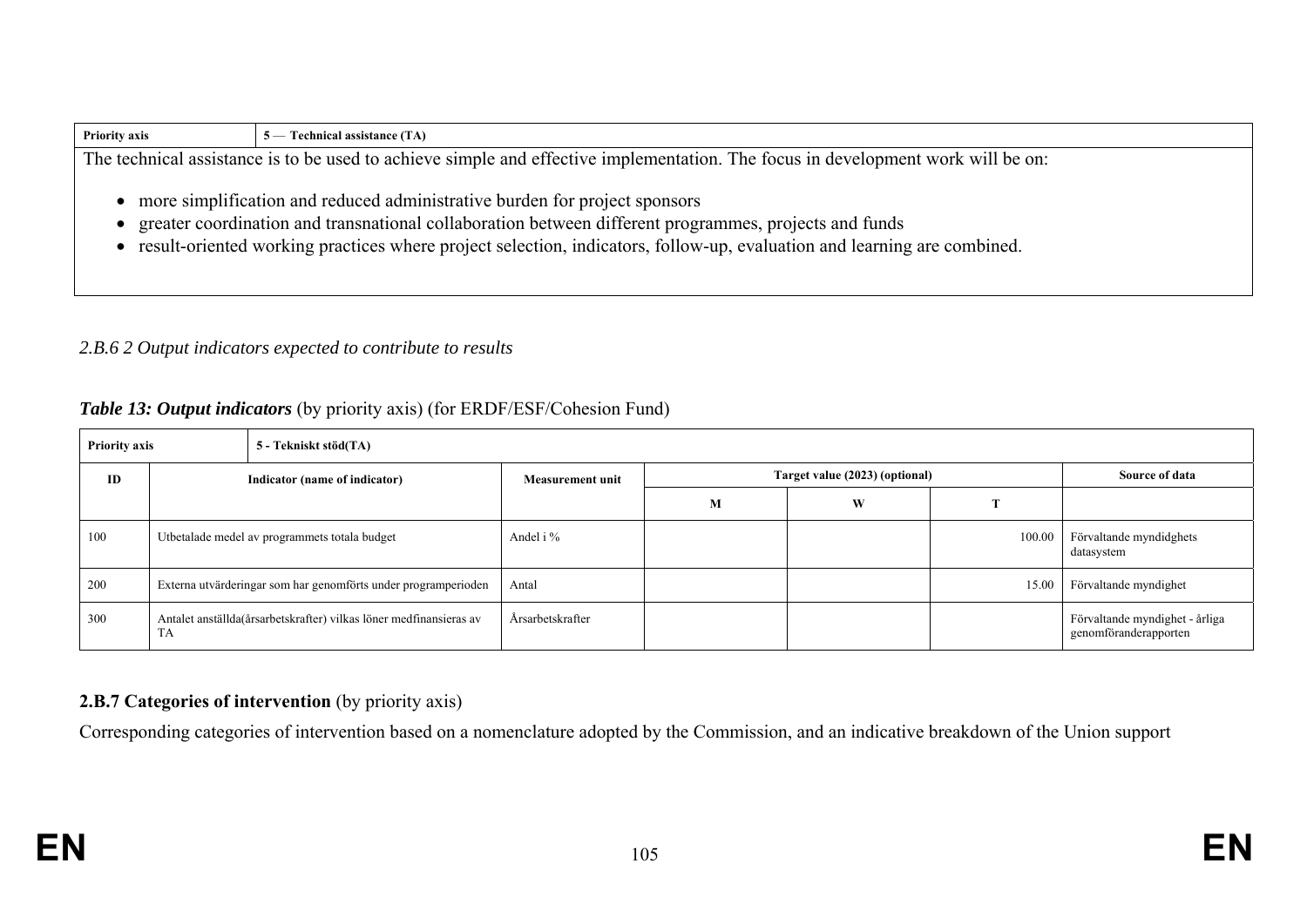# **Tables 14-16: Categories of intervention**

#### **Table 14: Dimension 1 — Intervention field**

| <b>Priority axis</b><br>5 — Technical assistance (TA) |                    |  |                                                             |                   |
|-------------------------------------------------------|--------------------|--|-------------------------------------------------------------|-------------------|
| Fund                                                  | Category of region |  | Code                                                        | $\epsilon$ Amount |
| ERDF                                                  | More developed     |  | 121. Preparation, implementation, monitoring and inspection | 5 293 638.00      |
| <b>ERDF</b>                                           | More developed     |  | 122. Evaluation and studies                                 | 294 091.00        |
| ERDF                                                  | More developed     |  | 123. Information and communication                          | 294 091.00        |

#### **Table 15: Dimension 2** — **Form of finance**

| 5 — Technical assistance (TA)<br><b>Priority axis</b> |                           |  |                         |              |
|-------------------------------------------------------|---------------------------|--|-------------------------|--------------|
| Fund                                                  | <b>Category of region</b> |  | Code                    | ∄ Amount     |
| <b>ERDF</b>                                           | More developed            |  | 01. Non-repayable grant | 5 881 820.00 |

#### **Table 16: Dimension 3** — **Territory type**

| <b>Priority axis</b> |                           | 5 — Technical assistance (TA) |                                                                |                   |  |
|----------------------|---------------------------|-------------------------------|----------------------------------------------------------------|-------------------|--|
| Fund                 | <b>Category of region</b> |                               | Code                                                           | $\epsilon$ Amount |  |
| ERDF                 | More developed            |                               | 02. Small Urban areas (intermediate density > 5000 population) | 3 058 546.00      |  |
| ERDF                 | More developed            |                               | 03. Rural areas (thinly populated)                             | 2 823 274.00      |  |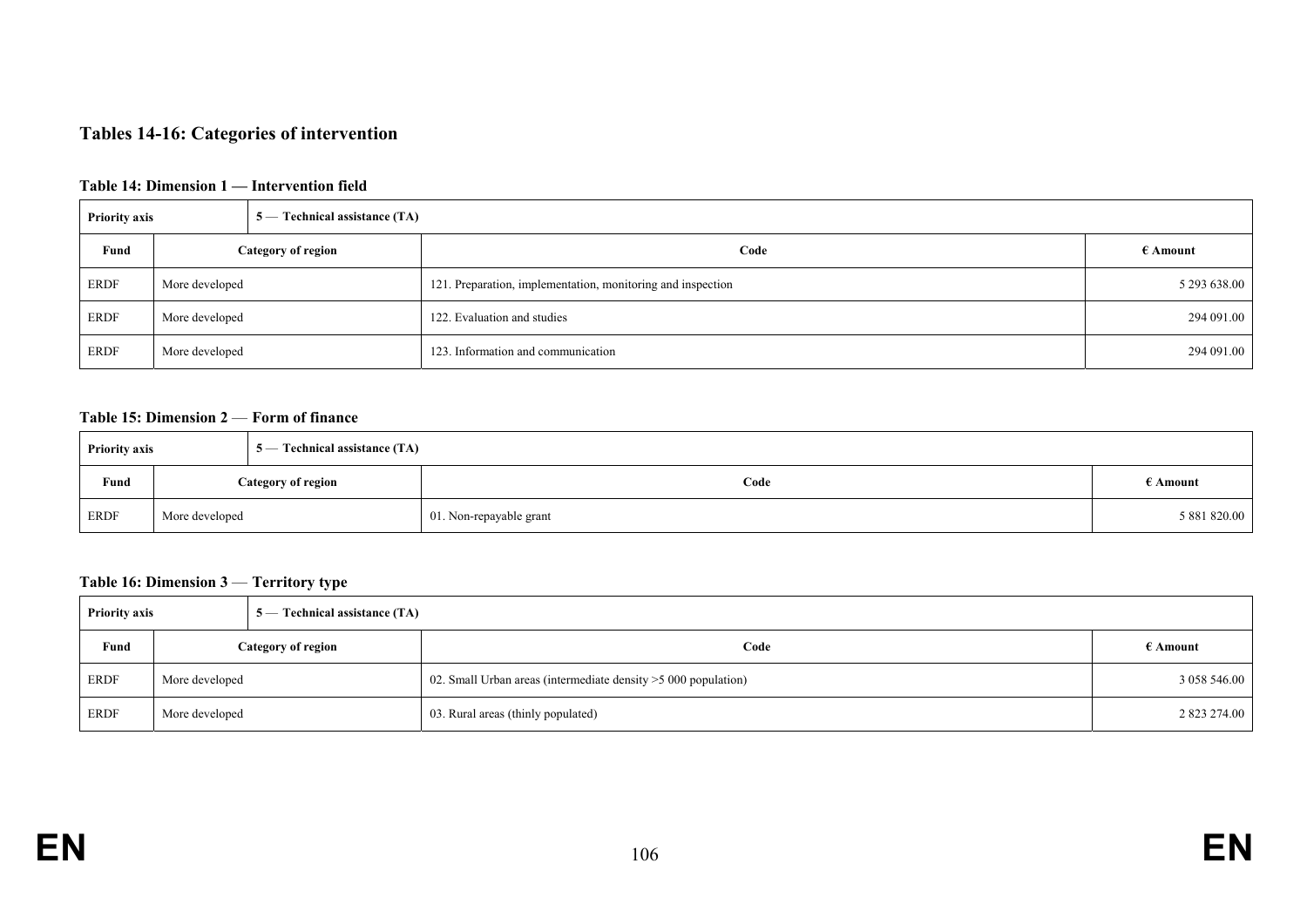### **3. FINANCING PLAN**

# **3.1 Financial appropriation from each fund and amounts for performance reserve**

| Fund        | Category of<br>region | 2014               |                        | 2015               |                        | 2016               |                        | 2017               |                        | 2018               |                        | 2019               |                        | 2020               |                        | Total              |                                                                                                                                                                                                                           |
|-------------|-----------------------|--------------------|------------------------|--------------------|------------------------|--------------------|------------------------|--------------------|------------------------|--------------------|------------------------|--------------------|------------------------|--------------------|------------------------|--------------------|---------------------------------------------------------------------------------------------------------------------------------------------------------------------------------------------------------------------------|
|             |                       | Main<br>allocation | Performance<br>reserve | Main<br>allocation | Performance<br>reserve | Main<br>allocation | Performance<br>reserve | Main<br>allocation | Performance<br>reserve | Main<br>allocation | Performance<br>reserve | Main<br>allocation | Performance<br>reserve | Main<br>allocation | Performance<br>reserve | Main<br>allocation | Performance<br>reserve                                                                                                                                                                                                    |
| <b>ERDF</b> | More<br>developed     |                    |                        |                    |                        |                    |                        |                    |                        |                    |                        |                    |                        |                    |                        |                    | 18 591 726.00 1 186 707.00 18 963 935.00 1 210 465.00 19 343 544.00 1 234 695.00 19 730 671.00 1 259 405.00 20 125 533.00 1 284 609.00 20 528 286.00 1 310 317.00 20 939 061.00 1 336 536.00 138 222 756.00 8 822 734.00  |
| Total       |                       |                    |                        |                    |                        |                    |                        |                    |                        |                    |                        |                    |                        |                    |                        |                    | 18 591 726.00 1 186 707.00 18 963 935.00 1 210 465.00 19 343 544.00 1 234 695.00 19 730 671.00 1 259 405.00 20 125 533.00 1 284 609.00 20 528 286.00 1 310 317.00 20 939 061.00 1 336 536.00 138 222 756.00 18 822 734.00 |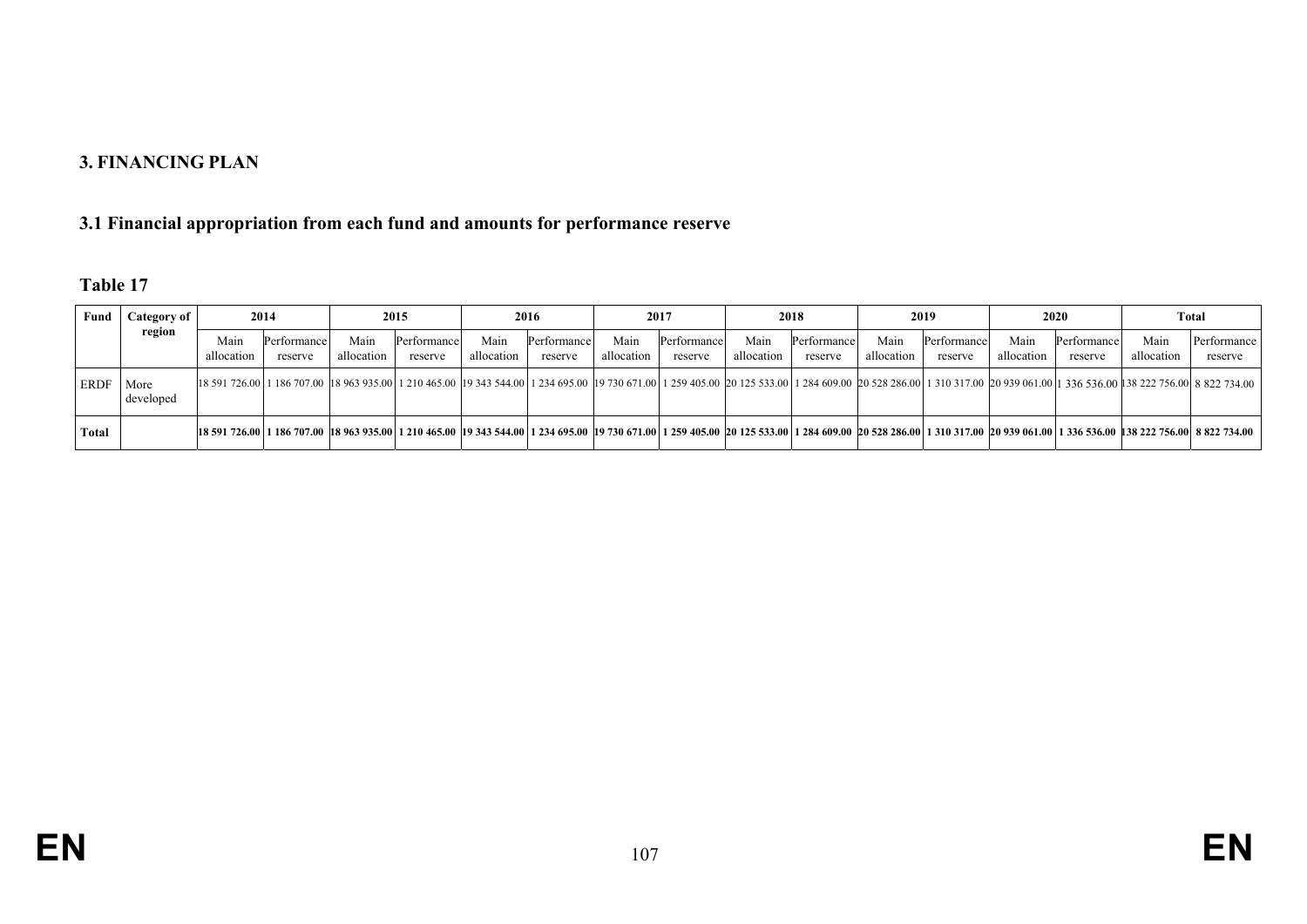### **3.2 Total financial appropriation by fund and national co-financing (€)**

## **Table 18a: Financing plan**

| <b>Priority</b><br>axis | Fund        | Category of<br>region | <b>Basis</b> for<br>calculation<br>of Union<br>support<br>(Total)<br>eligible cost | Union<br>support<br>(a) | <b>National</b><br>counterpart<br>$(b) = (c) +$<br>(d) | Indicative breakdown of<br>national counterpart |                                                    | <b>Total</b><br>funding<br>$(e) = (a) +$<br>(b) | Co-financing<br>rate<br>$(f) = (a) / (e)$<br>(2) | <b>EIB</b><br>contributions<br>(g) | <b>Main allocation</b>                |                                                                  | Performance reserve     |                                                                     | Performance<br>reserve<br>amount as<br>proportion of<br>total Union<br>support |
|-------------------------|-------------|-----------------------|------------------------------------------------------------------------------------|-------------------------|--------------------------------------------------------|-------------------------------------------------|----------------------------------------------------|-------------------------------------------------|--------------------------------------------------|------------------------------------|---------------------------------------|------------------------------------------------------------------|-------------------------|---------------------------------------------------------------------|--------------------------------------------------------------------------------|
|                         |             |                       | or public<br>eligible cost)                                                        |                         |                                                        | <b>National</b><br>public<br>funding<br>(c)     | <b>National</b><br>private<br>funding<br>$(d)$ (1) |                                                 |                                                  |                                    | Union<br>support (h)<br>$= (a) - (j)$ | <b>National</b><br>Counterpart<br>$(i) = (b) -$<br>$\mathbf (k)$ | Union<br>support<br>(i) | <b>National</b><br><b>Counterpart</b><br>$(k) = (b) *$<br>((j)/(a)) | $(I) = (j) /$<br>(a) $*100$                                                    |
|                         | <b>ERDF</b> | More developed        | Total                                                                              |                         | 32 467 644.00 32 467 644.00                            | 31 493 916.00                                   | 973 728.00                                         |                                                 | 64 935 288.00 50.0000000000 %                    |                                    | 30 438 415.00                         | 30 438 415.00                                                    | 2 029 229.00            | 2 029 229.00                                                        | $6.25\%$                                                                       |
|                         | <b>ERDF</b> | More developed        | Public                                                                             |                         | 42 349 101.00 42 349 101.00                            | 42 349 101.00                                   | 0.00                                               |                                                 | 84 698 202.00 50.0000000000 %                    |                                    | 39 702 281.00                         | 39 702 281.00                                                    |                         | 2 646 820.00 2 646 820.00                                           | $6.25\%$                                                                       |
| 3                       | <b>ERDF</b> | More developed        | Total                                                                              |                         | 43 760 738.00 43 760 738.00                            | 42 447 916.00                                   | 1 312 822.00                                       |                                                 | 87 521 476.00 50.0000000000 %                    |                                    | 41 025 691.00                         | 41 025 691.00                                                    |                         | 2 735 047.00 2 735 047.00                                           | 6.25%                                                                          |
|                         | <b>ERDF</b> | More developed        | Total                                                                              |                         | 22 586 187.00 22 586 187.00                            | 21 908 601.00                                   | 677 586.00                                         |                                                 | 45 172 374.00 50.0000000000 %                    |                                    | 21 174 549.00                         | 21 174 549.00                                                    | 1411638.00              | 1411638.00                                                          | $6.25\%$                                                                       |
| 5                       | <b>ERDF</b> | More developed        | Public                                                                             |                         | 5 881 820.00 5 881 820.00                              | 5 881 820.00                                    | 0.00                                               |                                                 | 11 763 640.00 50.0000000000 %                    |                                    | 5 881 820.00                          | 5 881 820.00                                                     |                         |                                                                     |                                                                                |
| Total                   | <b>ERDF</b> | More developed        |                                                                                    |                         | 47 045 490.00 47 045 490.00                            | 144 081 354.00                                  |                                                    |                                                 | 2 964 136.00 294 090 980.00 50.0000000000 %      |                                    | 138 222 756.00                        | 138 222 756.00                                                   | 8 822 734.00            | 8 822 734.00                                                        | 6.00%                                                                          |
| Grand<br>total          |             |                       |                                                                                    |                         | 47 045 490.00 47 045 490.00                            | 144 081 354.00                                  |                                                    |                                                 | 2 964 136.00 294 090 980.00 50.0000000000 %      | 0.00                               | 138 222 756.00                        | 138 222 756.00                                                   |                         | 8 822 734.00 8 822 734.00                                           |                                                                                |

(1) To be completed only when priority axes are expressed in total costs.

(2) This rate may be rounded to the nearest whole number in the table. The precise rate used to reimburse payments is the ratio (f).

**EN**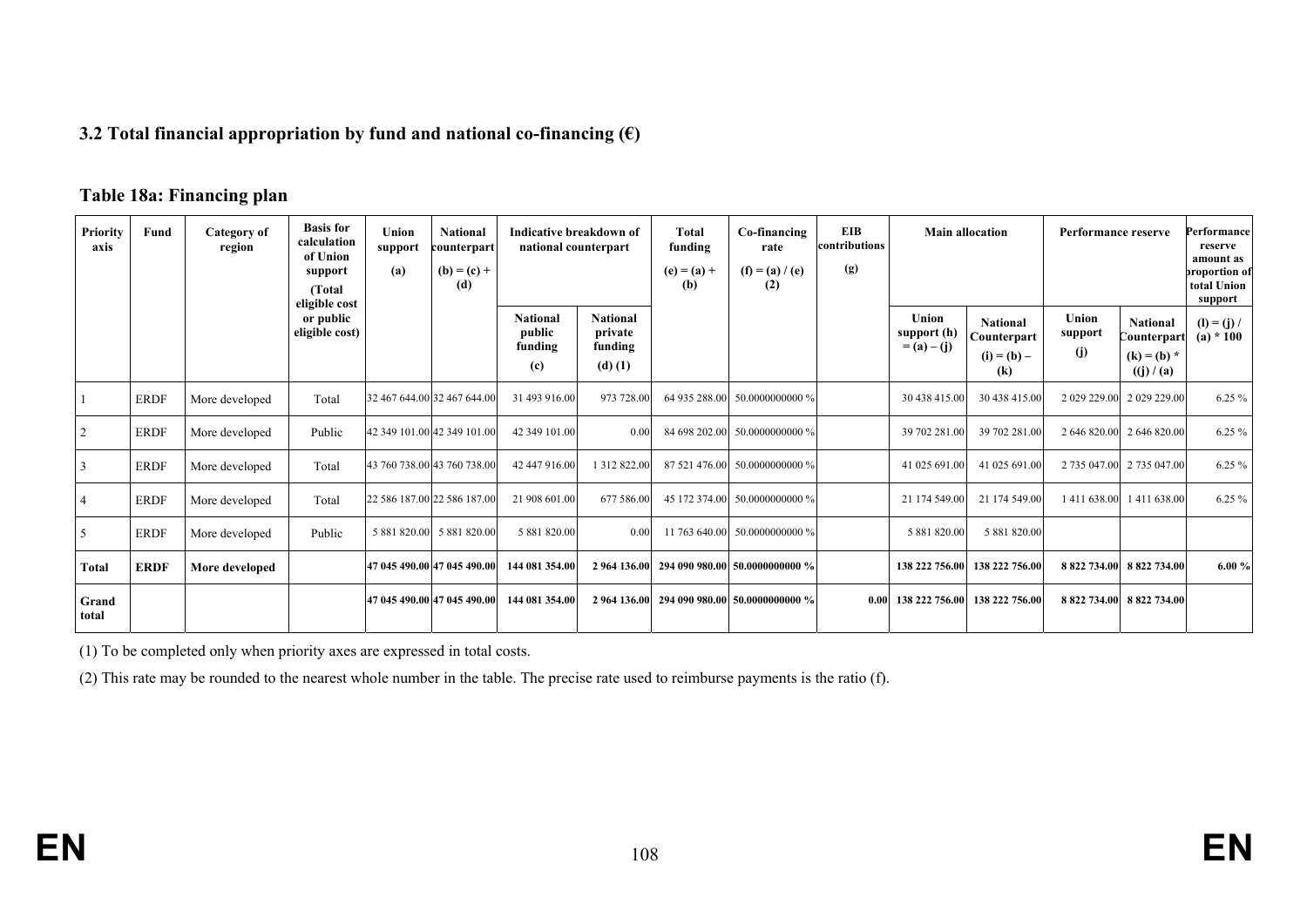| <b>Priority axis</b>                                                                                      | Fund        | <b>Category of region</b> | Thematic objective                                                                                                                                                         | <b>Union support</b> | National counterpart | <b>Total funding</b> |
|-----------------------------------------------------------------------------------------------------------|-------------|---------------------------|----------------------------------------------------------------------------------------------------------------------------------------------------------------------------|----------------------|----------------------|----------------------|
| Strengthening<br>research,<br>technological<br>development<br>and innovation                              | <b>ERDF</b> | More developed            | Strengthening research, technological development and innovation                                                                                                           | 32,467,644.00        | 32,467,644.00        | 64,935,288.00        |
| Enhancing<br>access to, and<br>use and quality<br>of, information<br>and<br>communication<br>technologies | <b>ERDF</b> | More developed            | Enhancing access to, and use and quality of, information and<br>communication technologies                                                                                 | 42,349,101.00        | 42,349,101.00        | 84,698,202.00        |
| Enhancing the<br>competitiveness<br>of small and<br>medium-sized<br>enterprises<br>(SMEs)                 | <b>ERDF</b> | More developed            | Enhancing the competitiveness of small and medium-sized enterprises,<br>the agricultural sector (for the EAFRD) and the fisheries and<br>aquaculture sector (for the EMFF) | 43,760,738.00        | 43,760,738.00        | 87,521,476.00        |
| Supporting the<br>shift towards a<br>low-carbon<br>economy in all<br>sectors                              | <b>ERDF</b> | More developed            | Supporting the shift towards a low-carbon economy in all sectors                                                                                                           | 22,586,187.00        | 22,586,187.00        | 45,172,374.00        |
| Total                                                                                                     |             |                           |                                                                                                                                                                            | 141,163,670.00       | 141,163,670.00       | 282,327,340.00       |

## **Table 18c: Breakdown of the financial plan by priority axis, fund, category of region and thematic objective**

# **Table 19: Indicative amount of support to be used for climate change objectives**

| <b>Priority axis</b> | Indicative amount of support to be used for<br>climate change objectives $(\epsilon)$ | <b>Proportion of the total</b><br>allocation to the operational<br>programme $(\% )$ |
|----------------------|---------------------------------------------------------------------------------------|--------------------------------------------------------------------------------------|
|----------------------|---------------------------------------------------------------------------------------|--------------------------------------------------------------------------------------|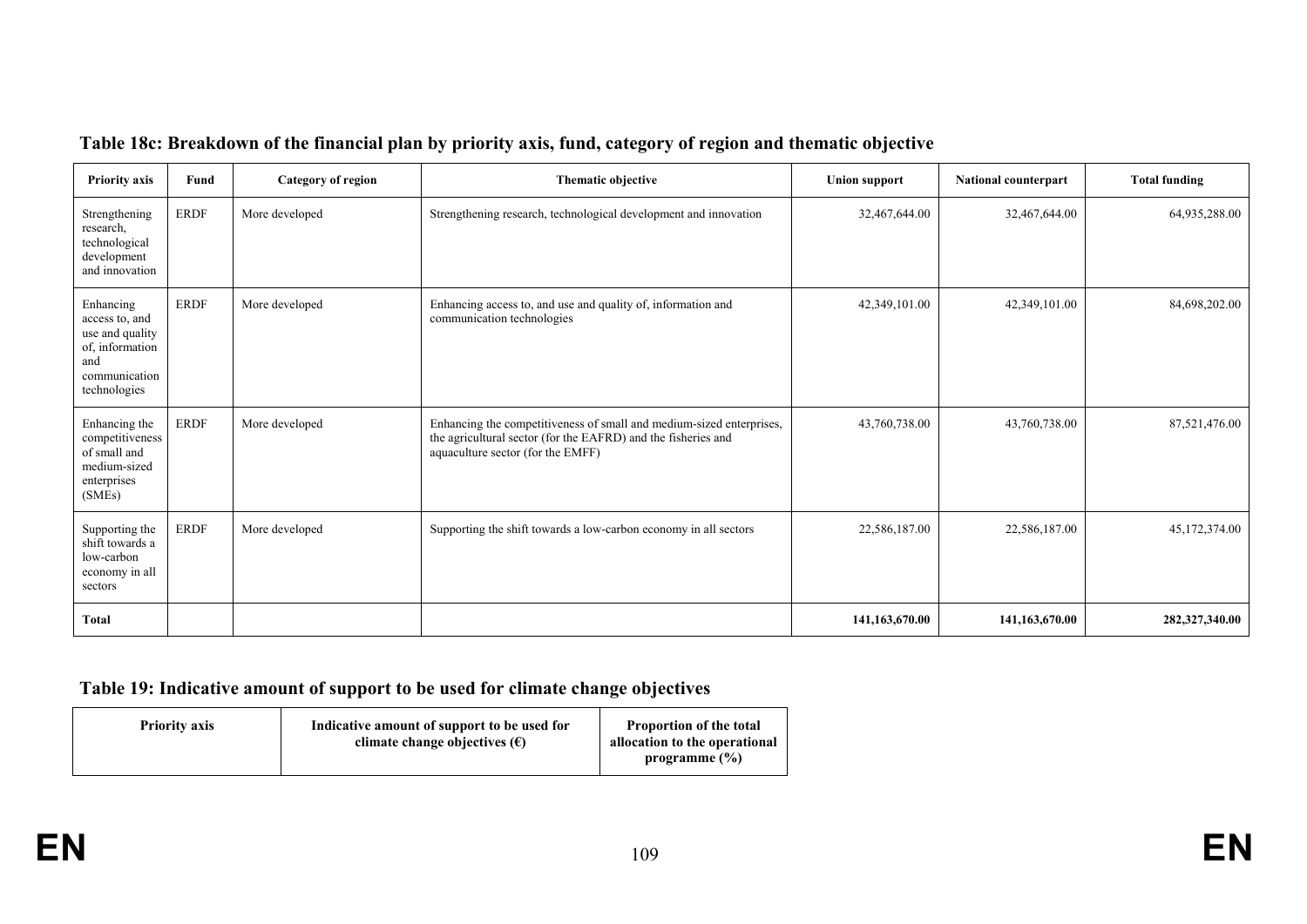| <b>Priority axis</b> | Indicative amount of support to be used for<br>climate change objectives $(\epsilon)$ | Proportion of the total<br>allocation to the operational<br>programme $(\% )$ |
|----------------------|---------------------------------------------------------------------------------------|-------------------------------------------------------------------------------|
|                      | 1,298,705.60                                                                          | 0.88%                                                                         |
| 4                    | 22,586,187.00                                                                         | 15.36%                                                                        |
| <b>Total</b>         | 23,884,892.60                                                                         | $16.24\%$                                                                     |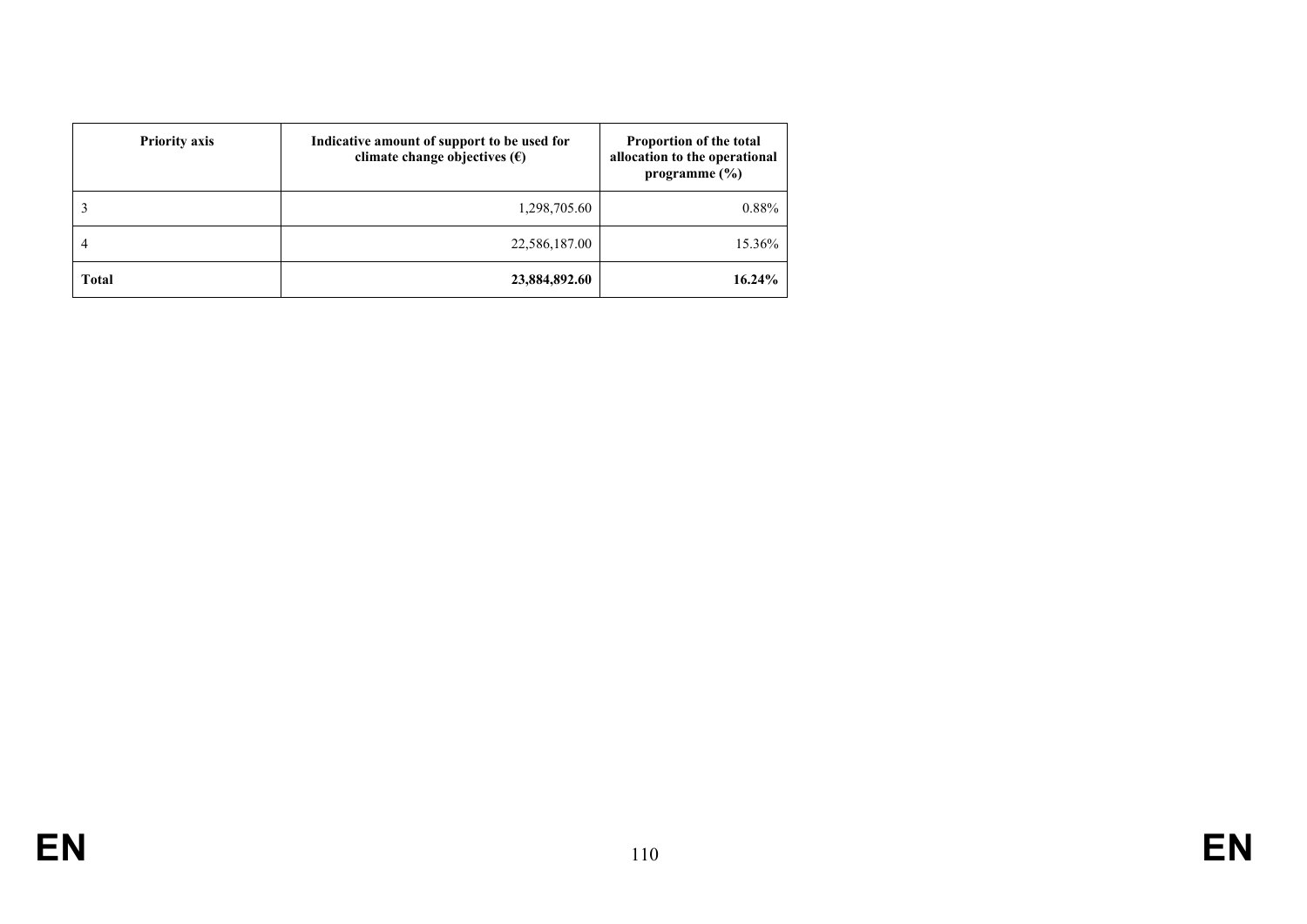# **4. INTEGRATED APPROACH TO TERRITORIAL DEVELOPMENT**

Description of the integrated approach to territorial development taking into account the content and objectives of the operational programme having regard to the Partnership Agreement and showing how the operational programme contributes to the accomplishment of the objectives of the operational programme and expected results

Territorial conditions in North Middle Sweden are largely characterised by the region being a rural and sparsely populated area with varying accessibility and population base in different geographical parts of the region. There are intra-regional differences, for example regarding conditions for growth, business structure and access to skills for enterprises.

The programme has four different priority axes that are integrated and jointly address the challenges and opportunities for North Middle Sweden. The territorial approach focuses on intra-regional accessibility in the most important districts that can widen regional growth cores and labour markets and contribute to more growing enterprises and a sustainably growing region. An essential condition for territorial investment concerns investments in broadband infrastructure, which in turn can create better conditions for enterprise, innovation and business development, particularly important in sectors in peripheral and sparsely populated parts of the region. This priority area is therefore to be regarded as a fundamental condition to be met in order to be able also to implement the programme operations for research and innovation, small and medium-sized enterprises and for a low-carbon economy in all the geographical parts of North Middle Sweden.

The ESI Funds can, together, contribute to territorial development in North Middle Sweden. The operations under the ERDF programme are focused chiefly on development at region- or municipality-wide level, while the Rural Development Programme and the EMFF have a more local outlook. In addition, the ESF programme can contribute to strengthening skills and reducing social exclusion in parts of the region with high unemployment. The operations complement one another and, taken together, contribute to sustainable regional growth in all parts of North Middle Sweden.

# **4.1 Community-led local development** (where appropriate)

The approach to the use of community-led local development instruments and the principles for identifying the areas in where they will be implemented

Not applicable in this programme.

# **4.2 Integrated actions for sustainable urban development** (where appropriate)

Where appropriate the indicative amount of ERDF support for integrated actions for sustainable urban development to be implemented in accordance with the provisions under Article 7(2) of Regulation (EU) No 1301/2013 and the indicative allocation of ESF support for integrated action.

Not applicable in this programme, as indicated in Chapter 1.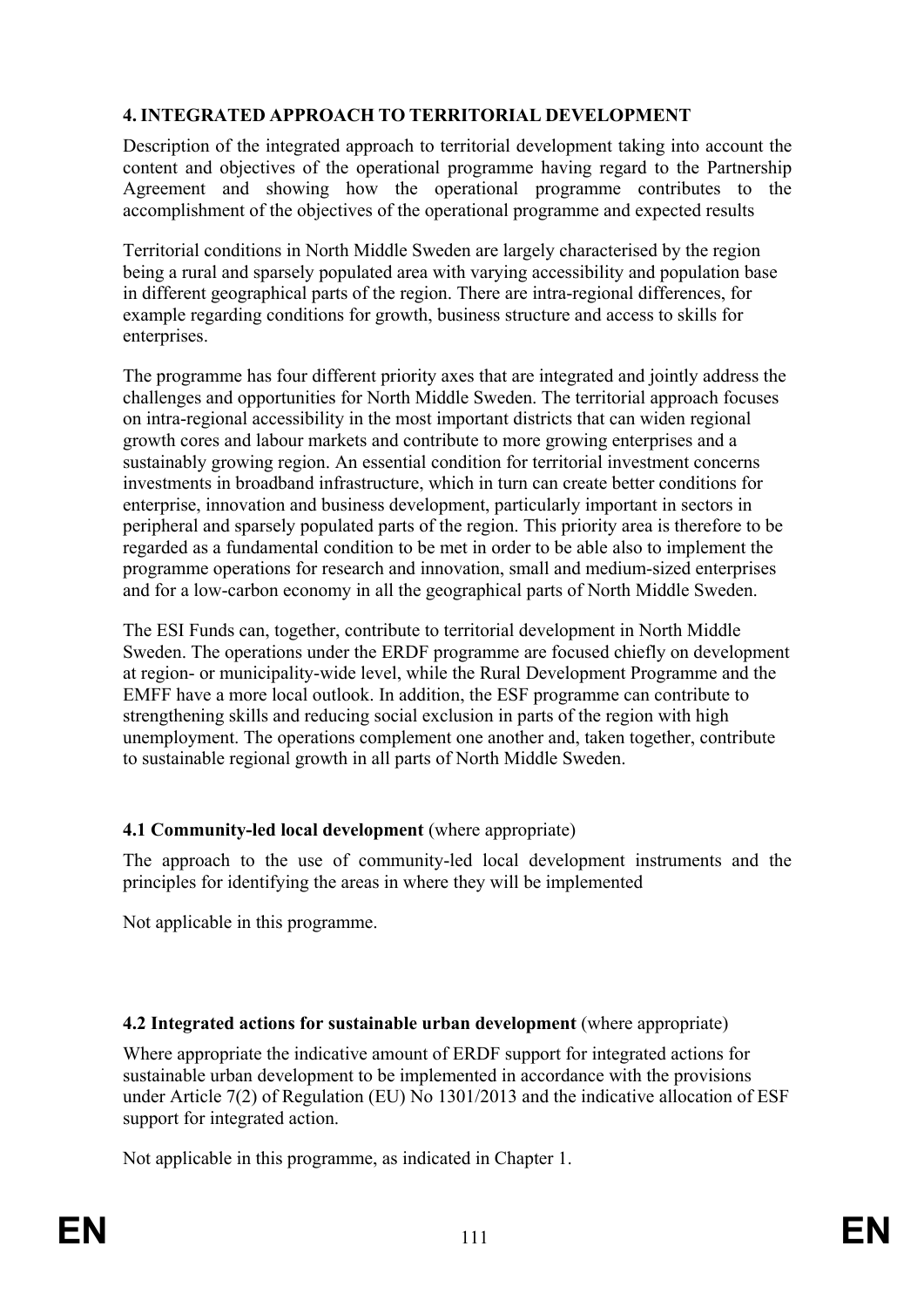### **Table 20: Integrated actions for sustainable urban development – indicative amounts of ERDF and ESF support**

| Fund              | <b>ERDF</b> and ESF support<br>(indicative) $(E)$ | Proportion of fund's total<br>allocation to programme |  |
|-------------------|---------------------------------------------------|-------------------------------------------------------|--|
| <b>Total ERDF</b> | 0.00                                              | $0.00\%$                                              |  |
| TOTAL ERDF+ESF    | 0.00                                              | $0.00\%$                                              |  |

## **4.3 Integrated Territorial Investment (ITI)** (where appropriate)

The approach to the use of Integrated Territorial Investments (ITIs) (as defined in Article 36 of Regulation (EU) No 1303/2013) other than in cases covered by 4.2 and their indicative financial allocation from each priority axis.

Not applicable in this programme.

#### **Table 21: Indicative financial allocation to ITI other than those mentioned under point 4.2** (aggregate amount)

| <b>Priority axis</b> | Fund | Indicative financial allocation<br>(Union support) $(\epsilon)$ |
|----------------------|------|-----------------------------------------------------------------|
| Total                |      | $\boldsymbol{0.00}$                                             |

#### **4.4 The arrangements for interregional and transnational actions, within the operational programme, with beneficiaries located in at least one other Member State** (where appropriate)

It will be possible for both interregional and transnational cooperation to take place in the programme in all priority axes provided that they contribute to fulfilling the goals of the programme. The operations are to be based on a cross-border analysis. The managing authority can approve an operation being implemented outside the programme under the terms stated in Article 70(2) of Regulation (EU) No 1303/2013.

Cooperative measures that contribute to the EU Strategy for the Baltic Sea Region will be supported by the programme in two ways:

# **A** — **Macro-regionally integrated projects**

Project applications are written from the outset with transnational cooperation as an integral part of the project. The partners who are to be included in the project from other Member States in the macro-region are identified and intend to apply for aid from their particular programmes in order to be able to take part in the project.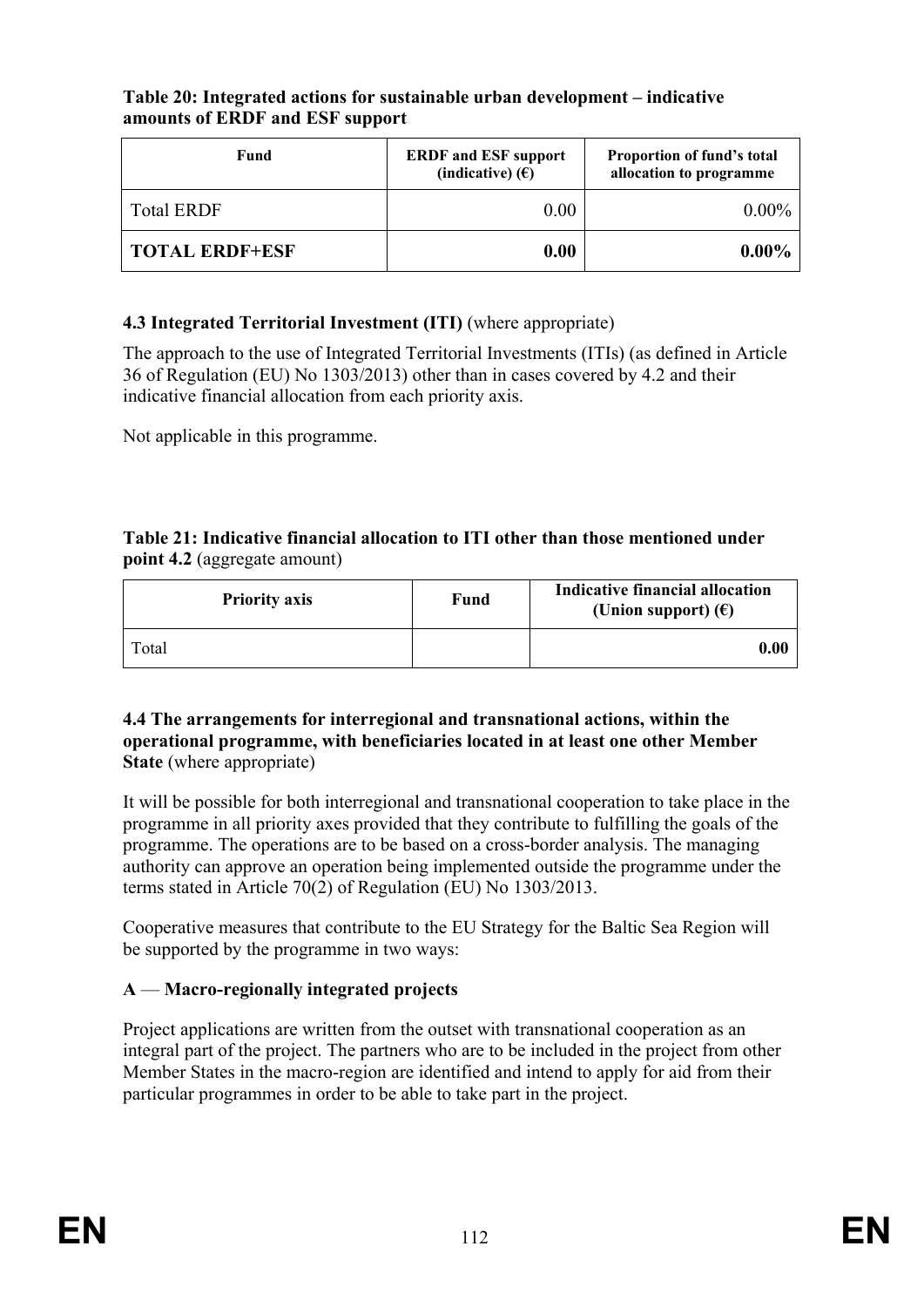### **B** — **Transnational component**

Projects that have already been started are given an opportunity to apply for further funding for cooperation with other relevant projects in the macro-region. Funding for cooperation being applied for separately through a 'transnational component' provides greater flexibility regarding length and focus of cooperation.

It is worth noting that the cooperative measures can be taken with parties from various structural and investment funds, for example between the ERDF and the ESF or the EAFRD.

The managing authority will provide information on the opportunities to finance cooperation with operators in the macro-region. A specific example may be special calls for proposals focused on the EU Strategy for the Baltic Sea Region.

The operations that will be supported as above are to have added value for the programme area and contribute to the goals and priorities of the strategy.

The collaborative measures in the programme should be focused on finding and/or implementing common solutions to identified transboundary problems

**4.5 Contribution of the planned actions under the programme to macro-regional and sea basin strategies, subject to the needs of the programme area as identified by the Member State** (where appropriate)

(Where the Member State and regions participate in macro-regional strategies and sea basin strategies).

Many of the challenges facing Sweden and the EU are transnational in nature, for the local, regional and national levels. The Europe 2020 strategy also emphasises the importance of closer cooperation between the Member States. The EU Strategy for the Baltic Sea region provides important guidance for the selection of operations and contributes to enabling the regional Structural Funds programme to be used in a more purposeful and focused way to meet common challenges in the macro-region.

A success factor for the EU Strategy for the Baltic Sea Region is functioning multi-level management between different sectors of society. All levels need to take part in efforts to attain the goals of the strategy: saving the marine environment, linking the region together and increasing prosperity.

A Baltic Sea Region Strategy project can be made up of either a Flagship Project as stated in the strategy action plan or projects with a clear macro-regional impact that contribute to attaining the goals and indicators of the strategy by contributing to implementing one or more actions in the action plan.

In the Swedish programme context, the contributions to implementation of the EU Strategy for the Baltic Sea Region will principally signify activity carried out in cooperation with one or more other countries in the macro-region.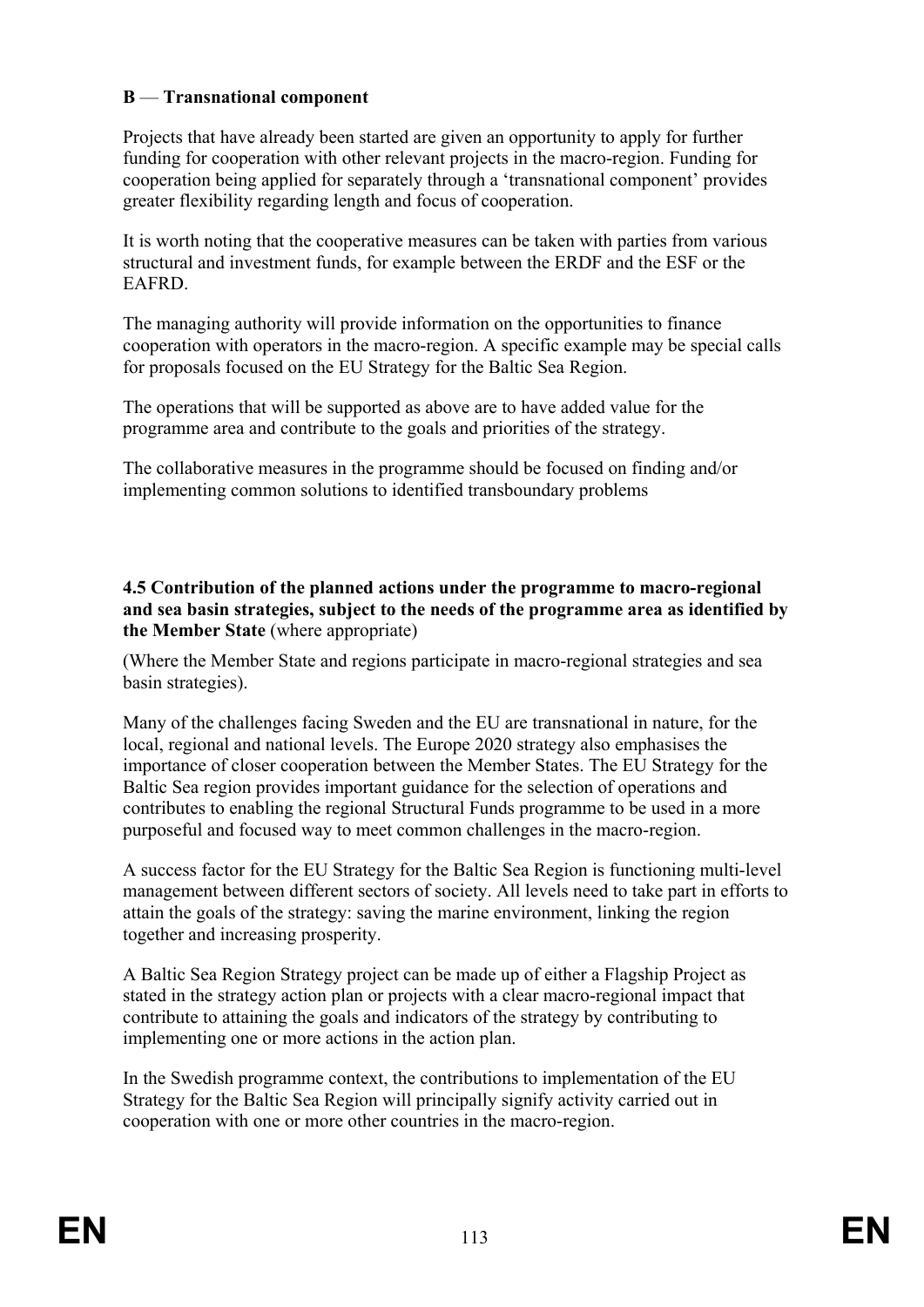Chapter 1 of the programme contains a description of how the programme relates to the EU Strategy for the Baltic Sea Region. Chapter 2 contains a description under each priority axis of whether, and if so how, this strategy is to be managed in the priority axis concerned. The description of the issue is thus integrated into the programme.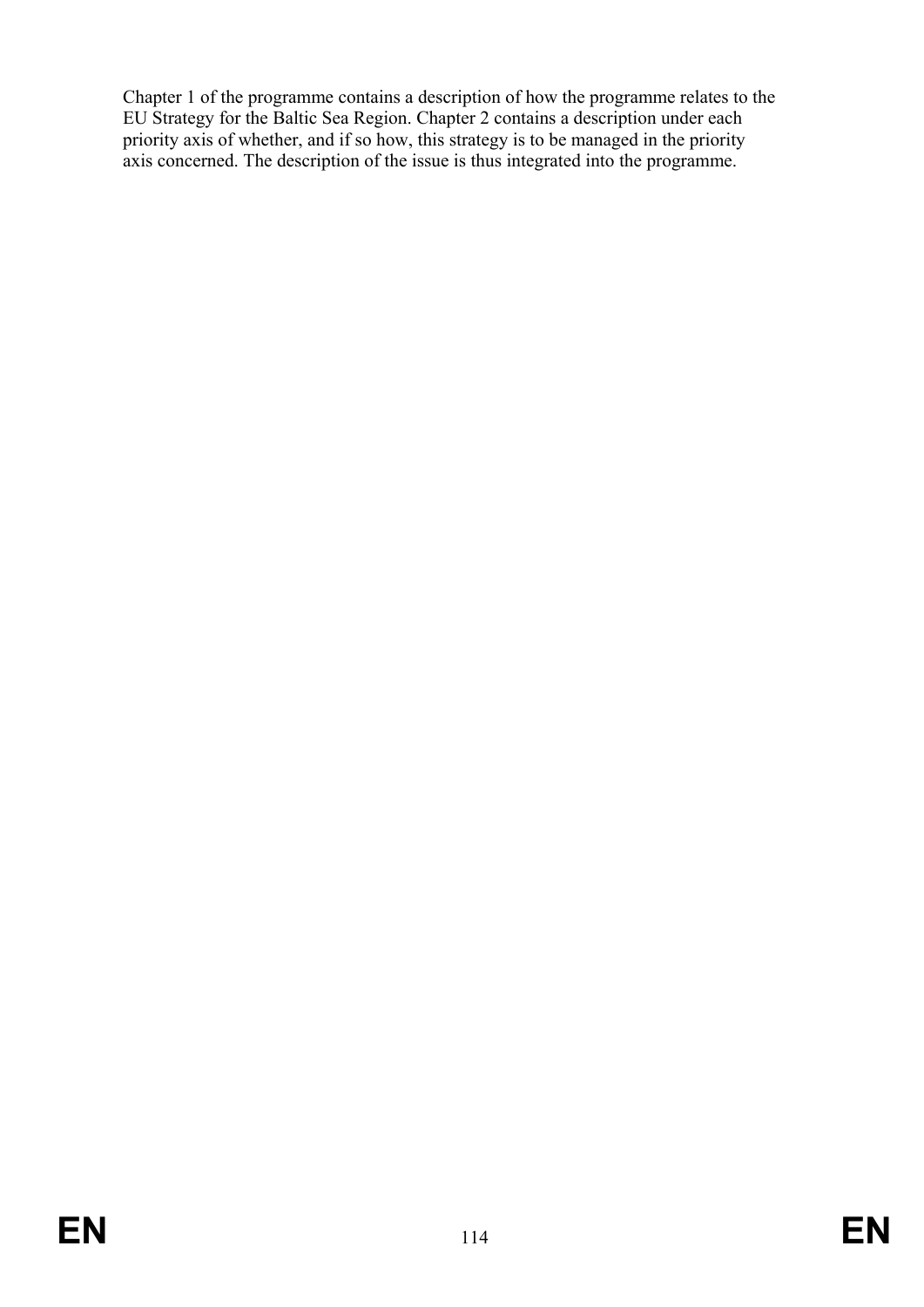### **5. SPECIFIC NEEDS OF GEOGRAPHICAL AREAS MOST AFFECTED BY POVERTY OR TARGET GROUPS AT HIGHEST RISK OF DISCRIMINATION OR SOCIAL EXCLUSION** (WHERE APPROPRIATE)

#### **5.1 Geographical areas most affected by poverty/target groups at highest risk of discrimination or social exclusion**

Not applicable to the programme.

**5.2 Strategy to address the specific needs of geographical areas most affected by poverty/target groups at highest risk of discrimination or social exclusion, and where relevant, the contribution to the integrated approach set out in the Partnership Agreement**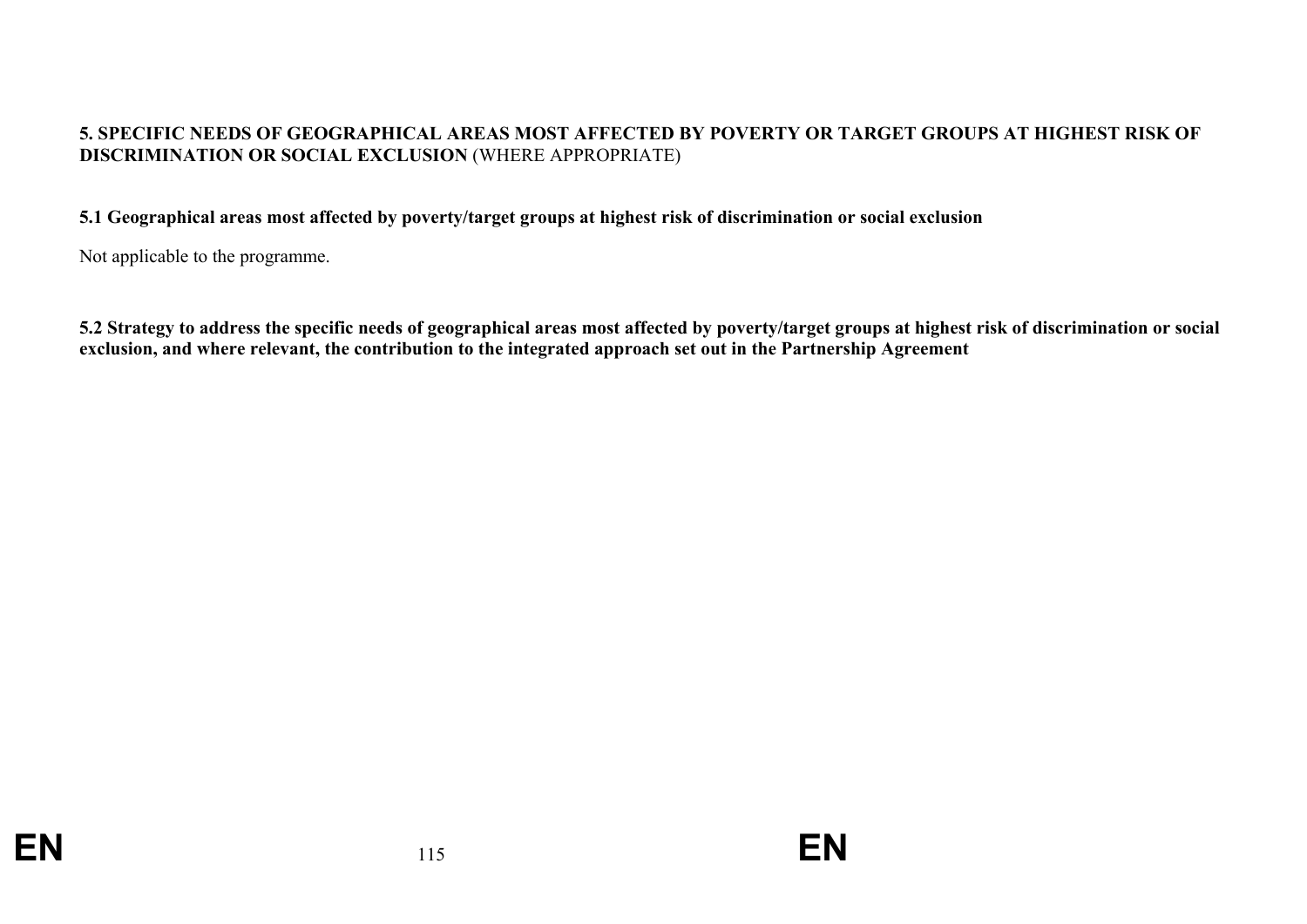**Table 22: Actions to address specific needs of geographical areas most affected by poverty/target groups at highest risk of discrimination or social exclusion** 

| l'arget group/geographical area | Main<br>s of planned action as part of integrated<br>types<br>$\cdot$ | $\blacksquare$<br>Priority axis | Fund | <b>Lategory</b> | stment priority<br>Inve: |
|---------------------------------|-----------------------------------------------------------------------|---------------------------------|------|-----------------|--------------------------|
|                                 | approach                                                              |                                 |      | region<br>-01   |                          |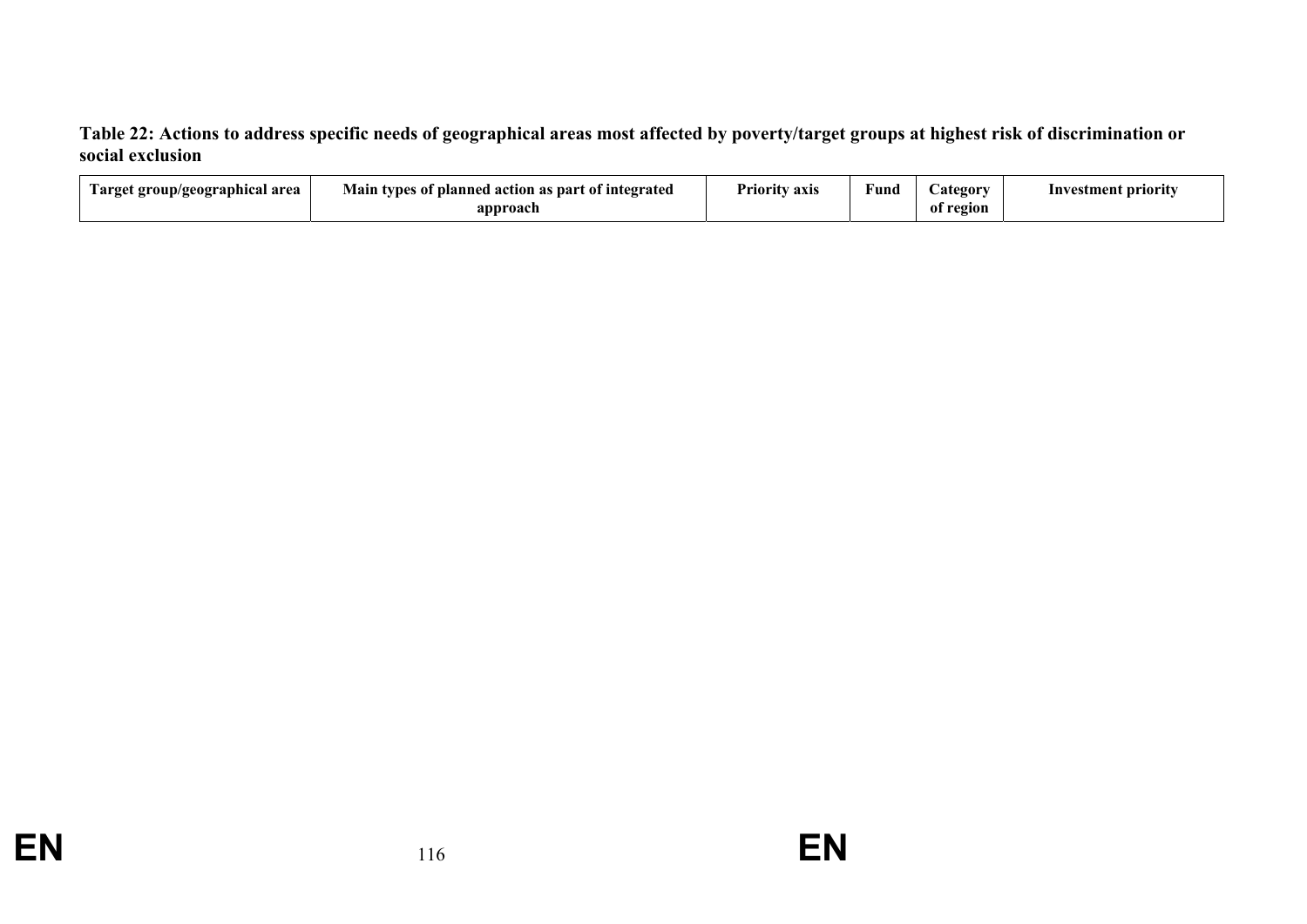### **6. SPECIFIC NEEDS OF GEOGRAPHICAL AREAS WHICH SUFFER FROM SEVERE AND PERMANENT NATURAL OR DEMOGRAPHIC HANDICAPS** (WHERE APPROPRIATE)

With reference to Article 174 of the Treaty, only the programmes for Upper Norrland and Middle Norrland are concerned in Sweden. In these programmes, as in this programme, demographic challenges and sparse population are addressed in Chapters 1 and 2 of the programme.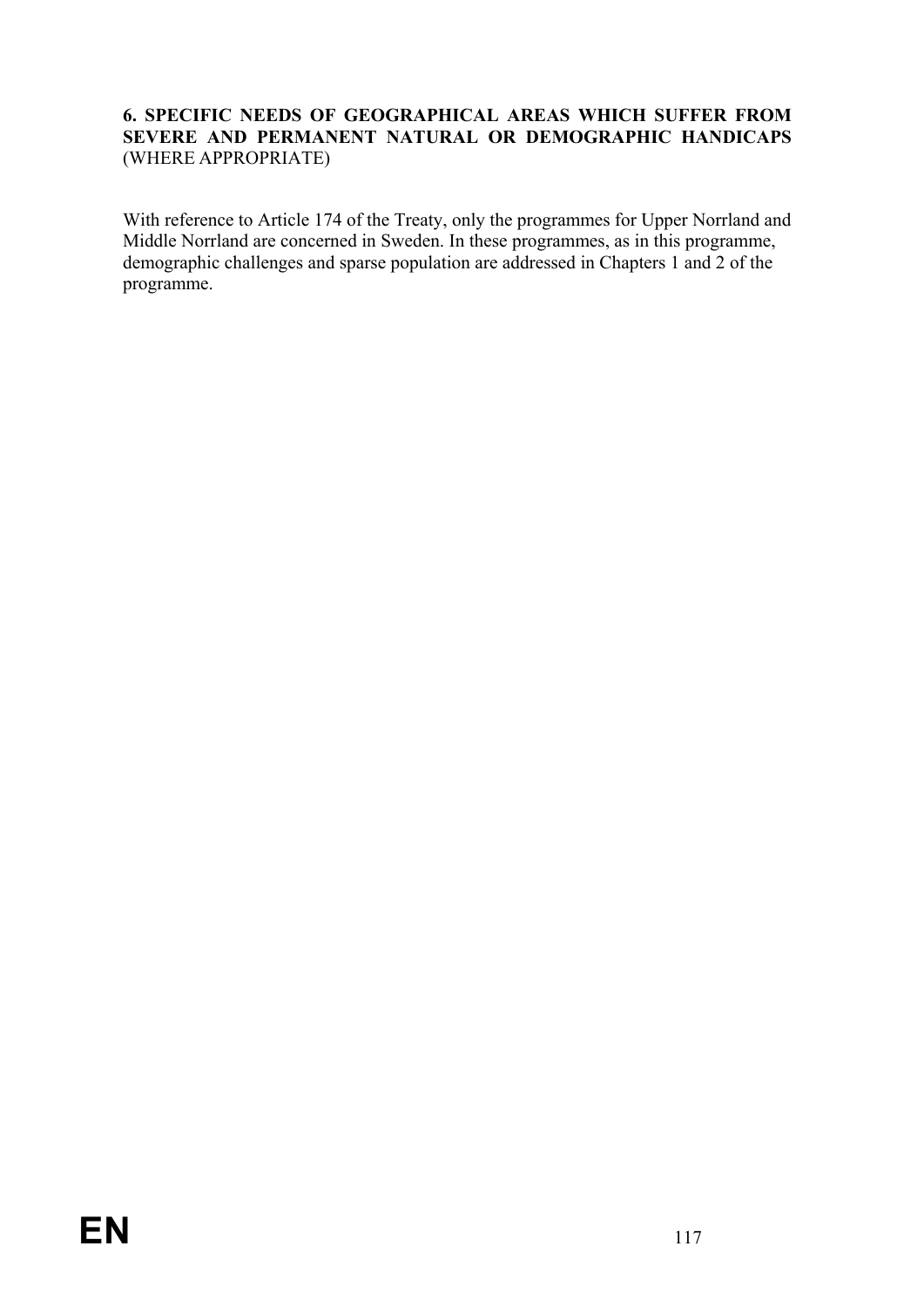## **7. AUTHORITIES AND BODIES RESPONSIBLE FOR MANAGEMENT, CONTROL AND AUDIT AND THE ROLE OF RELEVANT PARTNERS**

## **7.1 Relevant authorities and bodies**

| Authority/body                                 | Name of authority/body and department<br>or unit                    | <b>Head of authority/body</b><br>(position or post) |
|------------------------------------------------|---------------------------------------------------------------------|-----------------------------------------------------|
| Managing authority                             | Swedish Agency for Economic and<br>Regional Growth                  | General authority                                   |
| Certifying authority                           | Swedish Agency for Economic and Director-General<br>Regional Growth |                                                     |
| Audit authority                                | Swedish National Financial Management<br>Authority                  | Audit<br>Head of EU<br>Department                   |
| Body to which Commission<br>will make payments | Swedish National Debt Office                                        | Director-General of the<br>National Debt Office     |

### **Table 23: Relevant authorities and bodies**

## **7.2 Involvement of relevant partners**

*7.2.1 Actions taken to involve the relevant partners in the preparation of the operational programme, and the role of those partners in the implementation, monitoring and evaluation of the programme* 

1.1.1 **Actions taken to involve the relevant partners in the preparation of the operational programme, and the role of those partners in the implementation, monitoring and evaluation of the programme**

### **Role of the regional partnership in preparations**

The three collaborative bodies in North Middle Sweden, Region Gävleborg, Region Dalarna and Region Värmland, have drawn up a regional programme for the European Regional Development Fund. Region Gävleborg has coordinated programme preparation.

In February 2013, Region Gävleborg brought together the three regional councils for a start-up meeting to appoint steering groups and a working group and to present an appointed programme coordinator. The political steering group consists of the chair of each regional council and a steering group of officials comprising the three regional directors. Managing authorities were invited to take part in the working group. The working group that was then formed consists of a contact person from each of the regional councils, a contact person from each managing authority and a horizontal expert. The working group will be supplemented by a contact person from the Swedish Agency for Growth Policy Analysis later in the spring. Analysis/drafting groups consisting of strategists and experts from each regional council have been involved in the work on the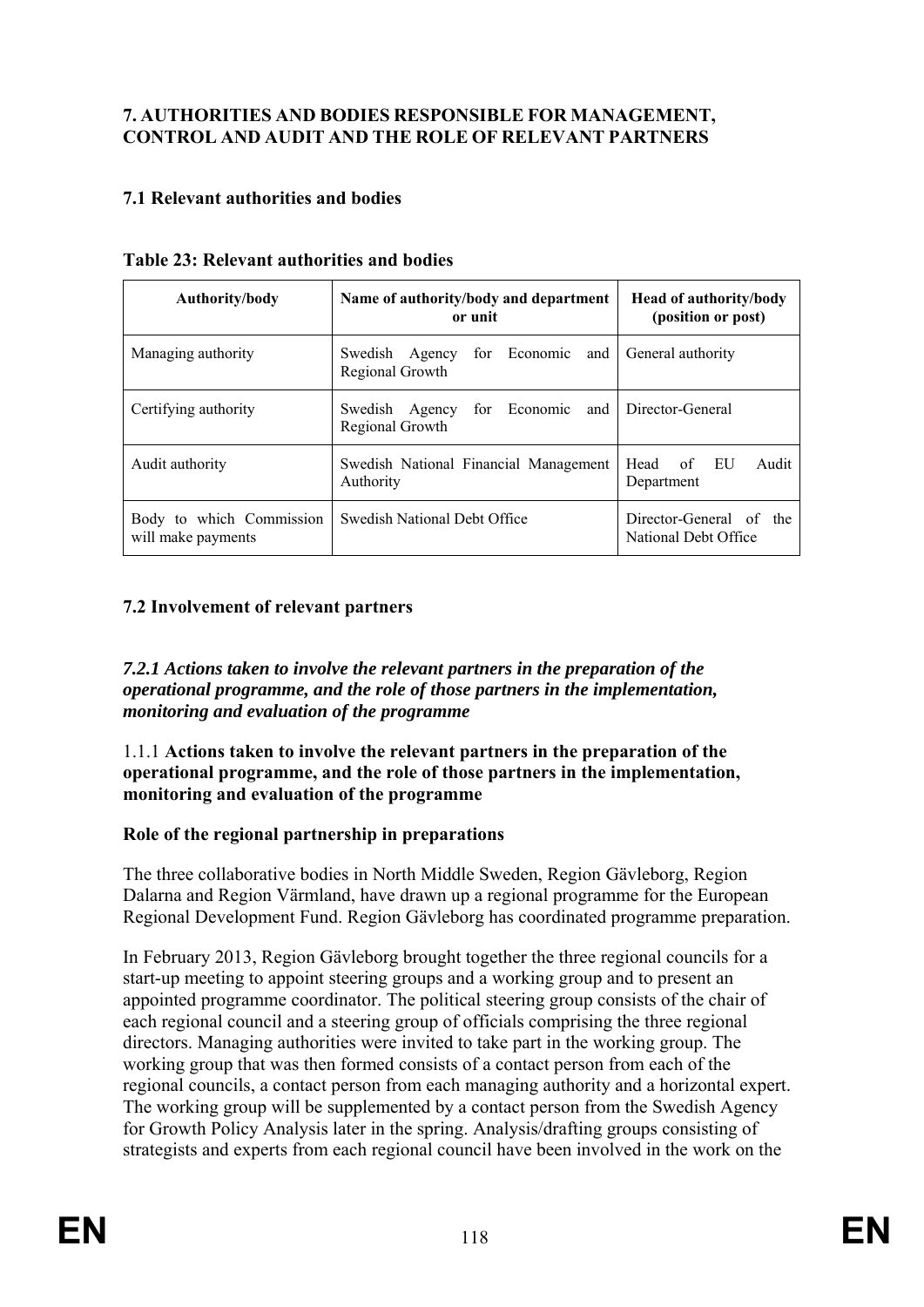various thematic objectives and priority axes. These groupings have, in turn, involved experts and reference persons for the analysis/drafting work. It is the working group that has worked through the material from the analysis/drafting groups, shaped the contents of the programme in accordance with the OP template and secured a consensus, firstly in the form of a broad partnership at regional level and secondly on policy objectives in the three boards/directorates of the regional councils.

The programme coordinator has had good regular contact during the programme drafting process with the Ministry of Enterprise, Energy and Communications, in the form of governance and guidance. There has also been contact with national authorities in the form of dialogue on content-related parts, both for the programme coordinator and for the various analysis/drafting groups.

The regional Structural Funds programme has been prepared in a broad partnership, at both national and regional levels, with the public, private and non-profit sectors. Existing RDS channels and forums have formed the basis for the broad partnership. Open invitations to information and dialogue seminars in each county have been used as a method for reaching as many stakeholders as possible in the regional development arena.

Account has been taken of horizontal criteria by those who have been involved in the programme drafting work. There is general knowledge among the officials in the regional councils who have taken part in working groups and analysis/drafting groups.

Programme writers have taken account of the views expressed in consultations involving the Swedish Agency for Growth Policy Analysis and a consultancy firm.

Summary of activities for the broad partnership in each county:

# **GÄVLEBORG**

- Programme proposal approved by the board of Region Gävleborg on 20 September 2013.
- March 2013: Information concerning EU 2020 and the preparation of new Structural Funds for members of the regional council.
- April 2013: Information and dialogue meeting with municipal executives and with the EU Network and the International Committee.
- May 2013: Dialogue meeting with Gävleborg County Executive Board.
- May 2013: Information and dialogue with the regional board.
- June 2013: Information and dialogue seminar on EU 2020 and future Structural Funds programmes with invited guests from the municipalities, county administrative board, county council, universities, organisations, non-profit associations, enterprises and projects, etc.
- September 2013: Information and dialogue meeting with the EU Network.
- Information on future Structural Funds programmes has been provided continuously in dialogue forums and channels established in connection with the preparation of RDSs.
- Contacts with strategists/experts and participation in drafting groups.

**DALARNA**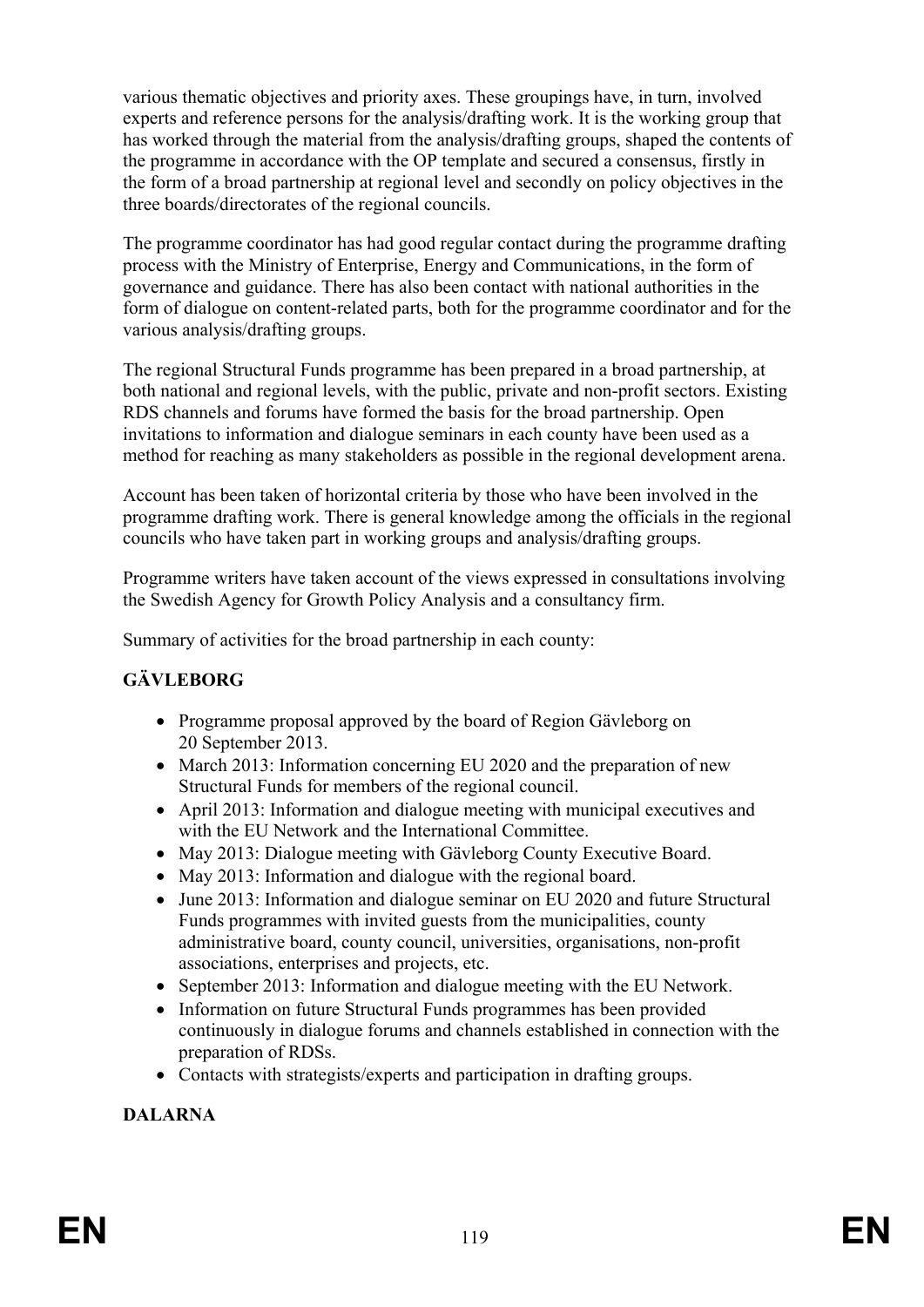- Programme proposal approved by the board of Region Dalarna on 11 September 2013.
- February 2013: Information and dialogue meeting on EU 2020 and future Structural Funds programmes with invited guests from the municipalities, county administrative board, county council, universities, the Teknikdalen Foundation, Triple Steelix, W7, etc.
- June 2013: Information and dialogue with the county's municipal senior executives and the chair of the municipal executive board on Objective 2 and the Interreg programme.
- August 2013: Dialogue with the county's partnership on Objective 2 and the Interreg programme.
- Information on future Structural Funds programmes has been provided at dialogue meetings concerning a new Dalarna strategy (RDS) which is in preparation.
- Two individual meetings with Dalarna County Administrative Board.
- Sami people have been invited to attend the dialogue meetings.
- Contacts with strategists/experts and participation in drafting groups.

# **VÄRMLAND**

- Programme proposal approved by the board of Region Värmland on 19 September 2013.
- November 2012: Seminar on territorial cooperation, 'Experience and future'.
- April 2013: Discussion on orientation of the future Structural Funds together with municipal chief executives and all chairs of municipal executive boards.
- April 2013: The information/dialogue meeting 'En Smak av EU' ('A Taste of the EU') on EU 2020 and future Structural Funds with invited guests from municipal executive boards, county council executives and the Region Värmland Assembly, business developers in the municipalities, important operators in enterprise promotion such as incubators, ALMI, UF, Communicare, Karlstad University and operators from the social economy (120 participants).
- June 2013: Information for municipal chief executives and all chairs of municipal executive boards.
- August 2013: Consultation conference with representatives from the municipalities, business organisations, Karlstad University and other stakeholder organisations to obtain input on Interreg and the ERDF.
- September 2013: Verbal and written information on the programme drafting process in the regional executive board.
- During the autumn of 2012 and the spring of 2013, more than 1 000 persons provided input to the Värmland strategy, the focus and prioritisation of which is to be reflected in the Structural Funds.
- Contacts with strategists/experts and participation in drafting groups.

# **Managing and certifying authorities**

The Swedish Agency for Economic and Regional Growth is the managing and certifying authority for the regional Structural Funds with EU-controlled powers. The responsibilities of the managing authority include drafting, decisions on aid and payment of funds to project sponsors. The managing authority also has to carry out the tasks of the certifying authority.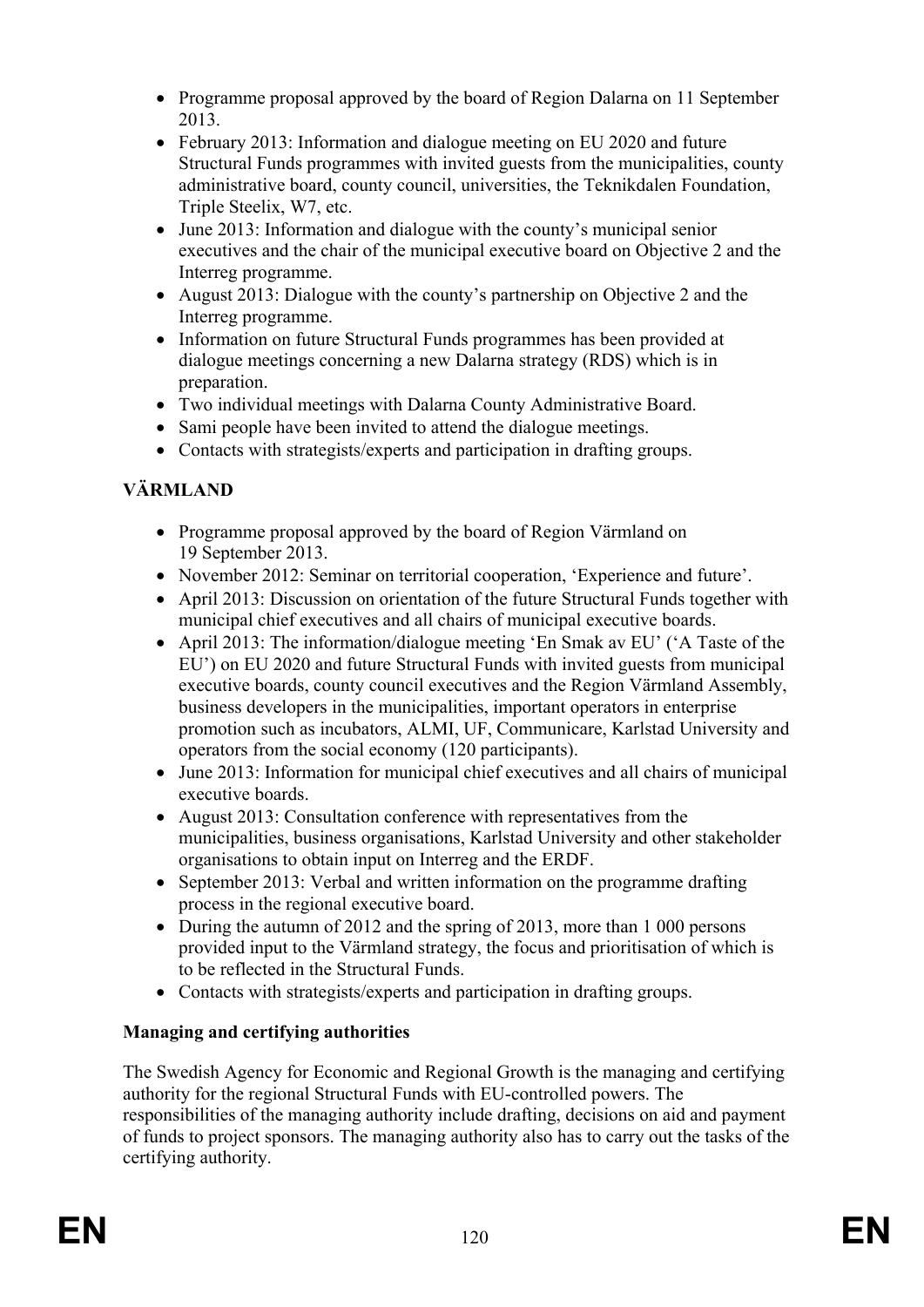In its drafting role, the Swedish Agency for Economic and Regional Growth also has to consult regional and national experts where necessary on technical issues and for regional analysis of needs. The purpose of this is to ensure a well endorsed basis for decisions. If financial aid is granted to a large enterprise, the managing authority has to make sure that the grant does not result in a significant loss of jobs at existing places of work in the Union.

The management system for the European Regional Development Fund was approved by the Commission in 2007, and no systemic errors have subsequently been observed by auditors. Sweden is therefore retaining the existing management system, and administrative capacity consequently remains good.

### **Audit authority**

The Swedish Financial Management Authority is the audit authority for the regional Structural Funds programmes with EU-controlled powers.

# **Structural Funds Partnership**

To ensure regional influence on implementation of the programme, a joint Structural Funds Partnership has been formed within the geographical area of each Structural Funds programme and a corresponding regional action plan for the European Social Fund.

The remit of the Structural Funds Partnership is set out in the Structural Funds Partnership Act (2007:459). The Structural Funds Partnership is tasked with setting priorities between project applications approved by the managing authority.

Applications have to be submitted to the managing authority, which is responsible for preparation and decisions on awarding aid. Before a decision is made on aid, the managing authority has to present material as a basis for decision-making and other material to the partnership and may grant aid only in accordance with the priorities set by the partnership.

When the managing authority has to issue a call for proposals in a programme, the criteria specific to the call are reconciled with the relevant Structural Funds Partnership before the call for proposals is published. The chair of the Structural Funds Partnership has to convene meetings in consultation with the managing authority.

# **Monitoring committee**

The Member States have to set up a committee to monitor implementation of the programme. A joint monitoring committee is set up for the eight regional Structural Funds programmes with representatives of stakeholders concerned. The committee is chaired by a representative of the Ministry of Enterprise, Energy and Communications. The Government responds separately on the composition and working practices of the committee.

The monitoring committee for the eight regional Structural Funds programmes has to form a joint committee with the monitoring committee of the European Social Fund Programme. The principal task of the committee is to address issues of coordination between the funds falling within the remit of the monitoring committee.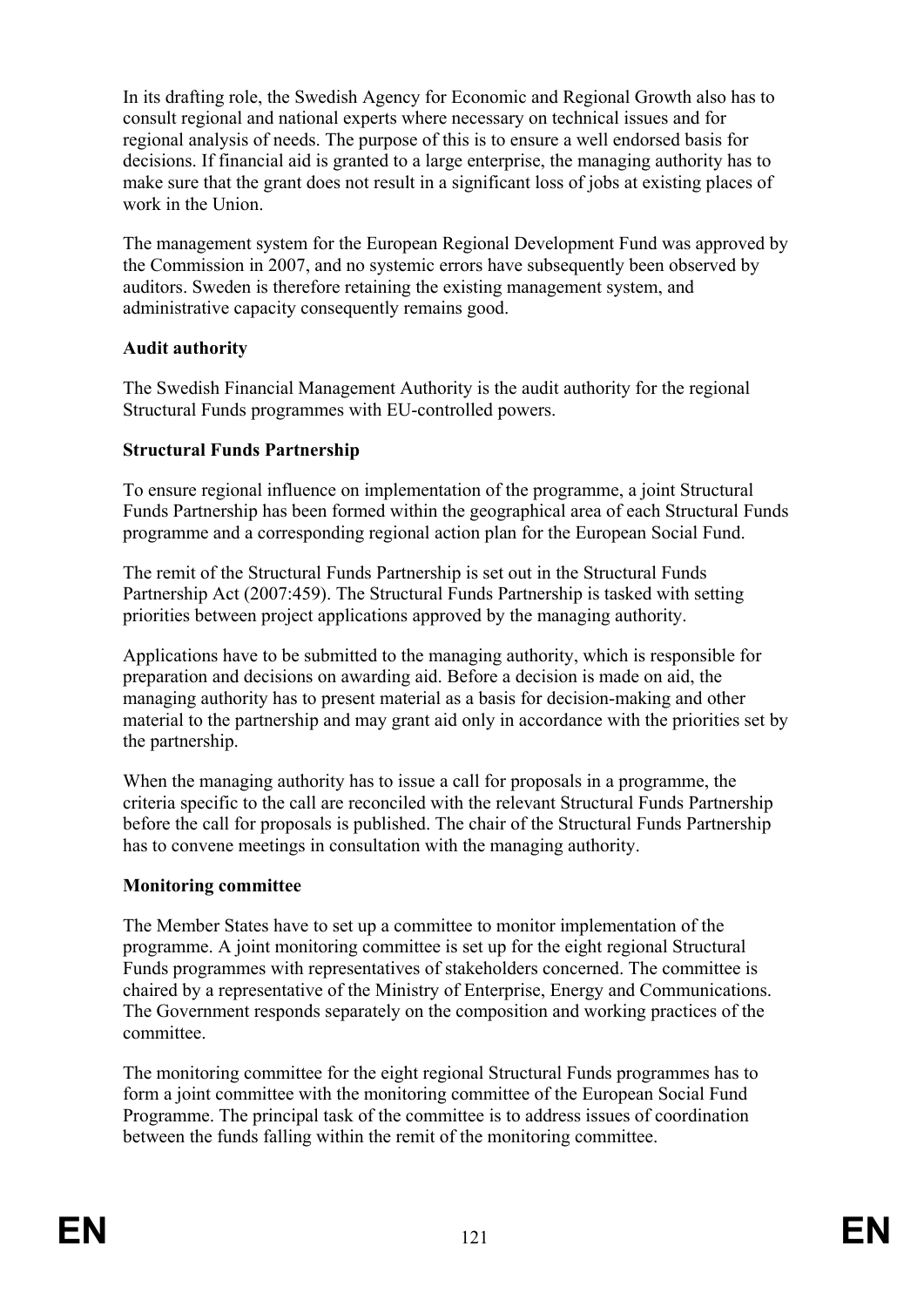The monitoring committee for the regional Structural Funds programmes can form further committees on its own initiative.

## **Follow-up and evaluation**

It is laid down in the Structural Funds Regulation that evaluations have to be made 'in relation to the Union strategy for smart, sustainable and inclusive growth'. Systematic evaluation is essential to be able to assess the effectiveness, appropriateness and impact of policy, particularly with regard to the contribution of the operations to attaining the goals of the Europe 2020 strategy. As part of a strengthened focus on results, greater efforts need to be made to evaluate systematically the combined results and effects of the projects and the thematic operations and to highlight the significance of the operations in attaining the goals of the programmes and sustainable growth regionally and nationally.

Systematic follow-up and evaluation are to be part of the work on evaluation of both European cohesion policy and regional growth policy. The overall aim is to contribute to learning and to improve quality throughout the programme cycle, from programme planning and implementation of projects to implementation in regular activity. The evaluations are to change, improve and strengthen regional growth policy by disseminating experience and knowledge.

Follow-ups and evaluations will take place continuously and differ somewhat in character, and they will serve different purposes in different phases. To ensure good quality in implementation and good results in the programmes, there is a need for a clear cohesive system in which project selection, indicators, evaluation, participatory research and learning are combined. An important aspect of this is that routines for data collection relating, among other things, to indicators for follow-up and evaluation are planned at an early stage. Despite the level of aspiration on evaluation for learning having been raised during the programming period 2007-2013 and efforts in evaluation and participatory research having increased, there is still room for improvement. There is a general need for greater focus on performance, particularly in view of the requirements for this at EU level in this programming period. An area that needs to be developed is follow-up and evaluation of results, for example benefit should be measured with some regularity, and various forms of measurement of results and effects for sustainable growth and employments should be developed. Another area it will be important to evaluate and follow up is integration of the horizontal criteria and also contributing to increased learning in the area.

Work on evaluation during programme implementation is to be carried out by an independent party and feature methods for participatory research and theory-driven evaluation. Theory-driven evaluation means evaluation of both process and results and effects in the short and long terms, as well as possible implementation in regular activity. A key part of the evaluation remit is to coordinate methods of evaluation and ensure that they are developed so that it becomes possible to follow the long-term effects on sustainable growth and employment of the operations carried out in the programmes.

The programming period 2014-2020 is to feature a commitment to an evaluation approach and learning system that ensures feedback of experience from the projects and knowledge creation from programme implementation. It is essential for this purpose that parties involved in programme implementation, such as regional and national development stakeholders, the managing authority, the Structural Funds Partnership and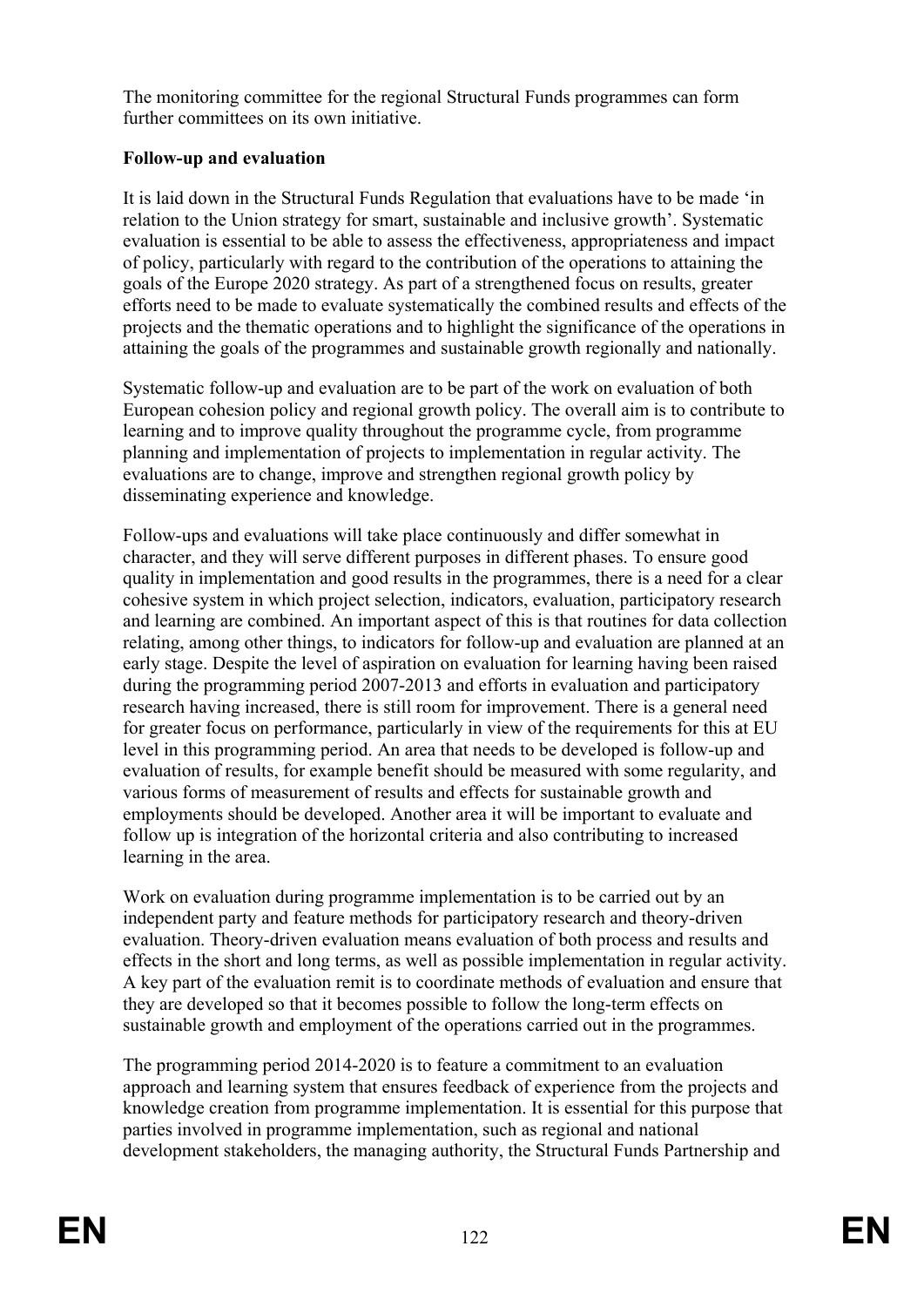project parties learn lessons from the operations under the programmes by following the evaluations and studying the evaluation results, but above all utilise the results in their continued work. Stakeholders also have to have good knowledge of the objectives and purpose of the programmes. Completed evaluations have to be published in line with the Commission directive to enable everyone affected by the programme to be reached, but also to create wider learning and inspiration.

Evaluation is to be linked clearly to process support, analytical efforts and platforms for learning and exchange of knowledge. Coordination has to take place with those responsible for evaluation for the other ESI Funds to create a combined picture of the aggregate contribution to structural changes for smart and inclusive sustainable development.

The requirement for greater coordination applies, in particular, to operations under the European Regional Development Fund and the European Social Fund aimed at making utilisation of fund resources more effective. This may concern joint evaluation of coordinated operations, the implementing organisations, a joint reference group for the monitoring committees of the European Social Fund and the European Regional Development Fund, joint dissemination and feedback initiatives and joint procurement of capacity development for project evaluation.

Dissemination of results from follow-ups and evaluations and ensuring that evaluations are put to use contribute to improved governance and fulfilment of objectives in the programmes. The Swedish ESF Council and the Swedish Agency for Economic and Regional Growth therefore have to collaborate with those responsible for growth regionally to pass on knowledge and experience from the fund activity and contribute to the follow-up and development of regional work on growth.

*7.2.2 Global grants* (for the ESF, where appropriate)

*7.2.3 Allocation of an amount for capacity building* (for the ESF, where appropriate)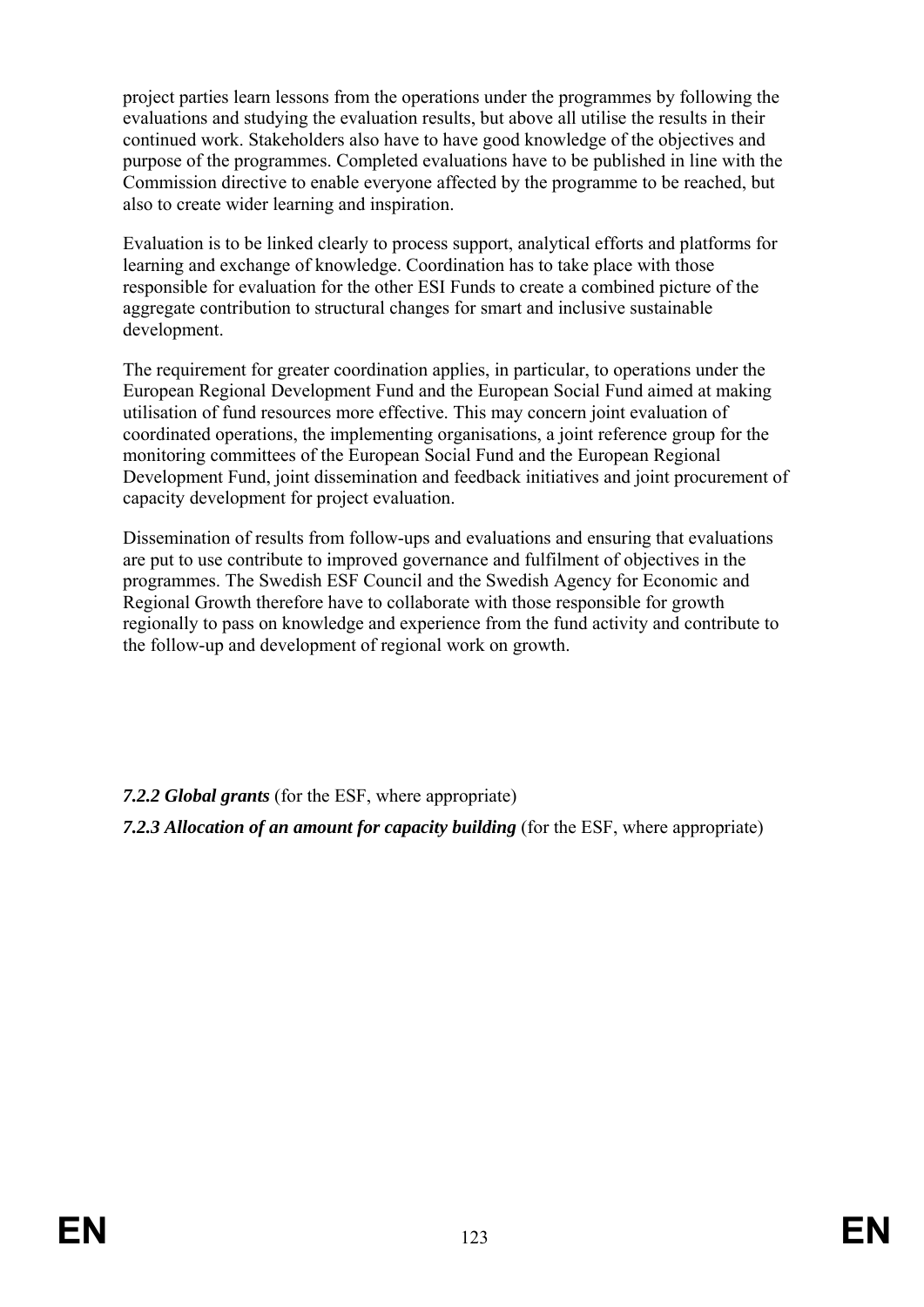### **8. COORDINATION BETWEEN THE FUNDS, THE EAFRD, THE EMFF AND OTHER UNION AND NATIONAL FUNDING INSTRUMENTS, AND WITH THE EIB**

The mechanisms to ensure coordination between the Funds, the European Agricultural Fund for Rural Development (EAFRD), the European Maritime and Fisheries Fund (EMFF) and other Union and national funding instruments, and with the European Investment Bank (EIB), taking into account the relevant provisions laid down in the Common Strategic Framework.

The ERDF programmes will act in a context in which other European, national, regional and local initiatives, plans and programmes are significant to implementation of the programmes. An explicit aspiration for the programming period 2014-2020 is for work to focus more clearly on the goals in the Europe 2020 strategy and the EU Strategy for the Baltic Sea Region and to be linked to a greater degree to other national and EU-financed programmes and activities.

### **The national innovation strategy**

The objectives and vision of the national innovation strategy to strengthen the Swedish innovation climate in different areas by 2020 are linked to thematic objective 1 and are of significance to regional development capacity. This clearly highlights the significance of the regional level in innovation work and the significance of being able to achieve the goals of the strategy, one of which is that Sweden's regional innovation environments should be globally attractive.

The national innovation strategy in the area of agriculture refers to the opportunities that exist to support innovative initiatives in the rural development programme under the European innovation partnership for agriculture which, in turn, provides opportunities for cooperation at European level.

There is a description of the link to the innovation strategy in Chapter 1.

# **COSME and Horizon 2020**

Small and medium-sized companies can increase their knowledge intensity and R&I contacts and strengthen their international networks with assistance from the regional Structural Funds programmes. This facilitates future participation in national and European research and innovation programmes. Work towards strengthening links between the regional Structural Funds programmes and Horizon 2020 will be developed to lay the foundation for broader participation in Horizon 2020. It is to be possible for results from COSME projects and Horizon 2020 and previous research programmes to be converted into new projects in the regional Structural Funds programmes. At national level, there are a few important authorities, in particular the Swedish Agency for Innovation Systems (Vinnova) and the Swedish Agency for Economic and Regional Growth, which will have roles in both the European Regional Development Fund programmes, Horizon 2020 and COSME, which in practice will mean increased coordination and will make synergies possible. The foundation for this is laid through strategies for smart specialisation that contributes to harnessing of strength to increase the effects of the investments made in research and innovation and to boost growth and create more jobs.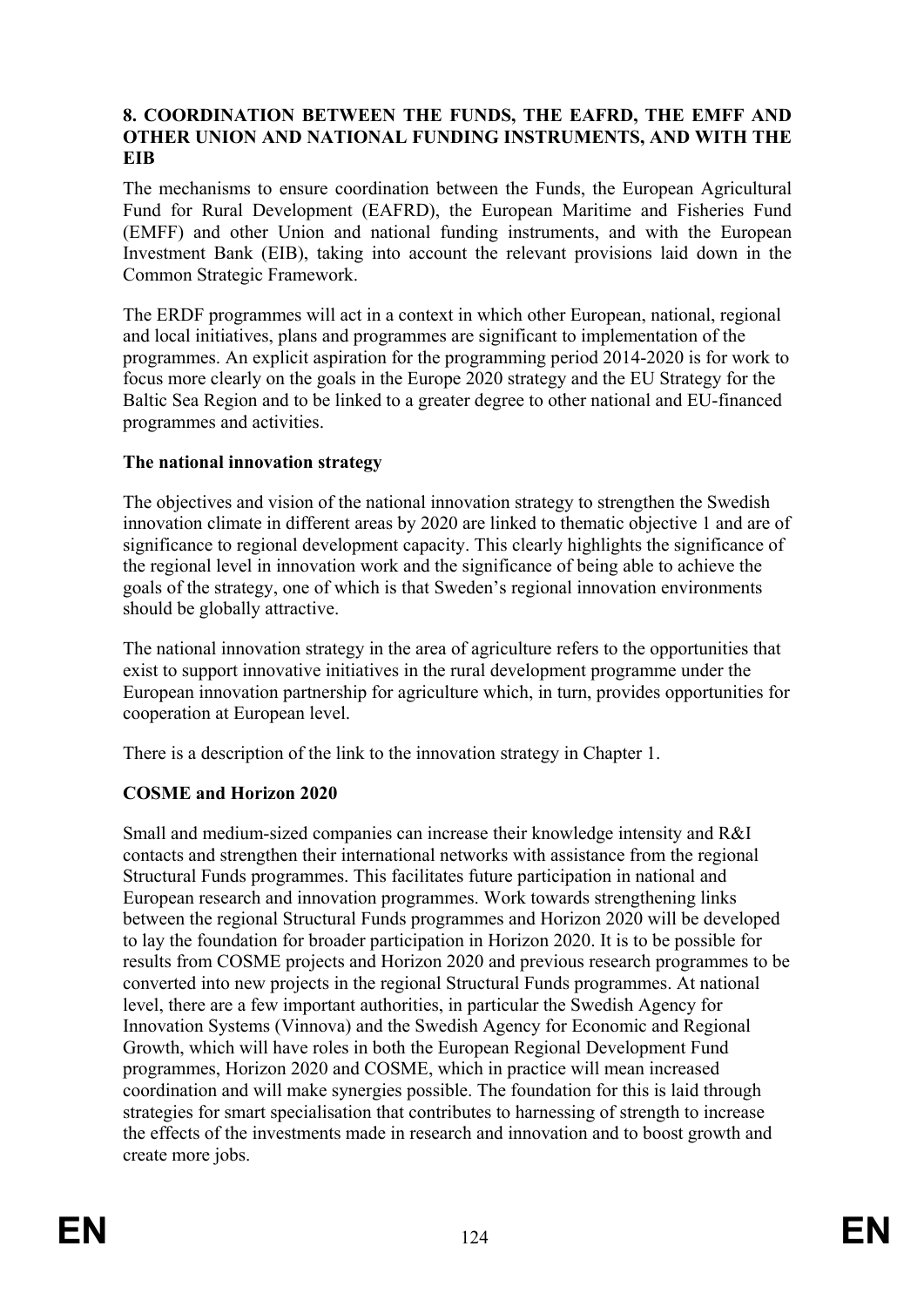It is stated in the Research and Innovation Bill, 2012/13:30, for example, that the Swedish Agency for Innovation Systems (Vinnova), based on its area of activity, should support the regions in their work on strategic innovation. The national innovation strategy also stresses the need to develop the interaction between national authorities, regional development operators and work on the programmes within the EU. The importance of creating synergies and ensuring coordination between the programmes and the various EU funds and instruments for research, innovation and entrepreneurship is also emphasised in the Swedish Government's directives for the preparation of European Regional Development Fund programmes.

The guidelines for the RISE group (the research institutes) state in what way the institutes will assist in work on regional strategies relating to innovation environments and implementation of the European Regional Development Fund programmes at regional and national level.

The possibility of combining funding from the Horizon 2020 and ESI Funds in various initiatives during implementation is to be investigated. It may be a matter of collaborating across programme boundaries, national borders, combining entrepreneurship and innovation measures and promoting companies with growth potential.

Coordination between the ESI Funds and the public-public research partnerships (Joint Programming Initiatives, ERA-NETs and the research programmes under Article 185), as well as the public-private research partnerships under Article 187 (Joint Technology Initiatives) is to be ensured where applicable.

The Rural Development Programme provides an opportunity for agricultural firms to take part in cooperative initiatives between practitioners, advisers and researchers under the European innovation partnership for agriculture. These initiatives also create an opportunity for farms to forge international contacts and take part in projects under Horizon 2020.

There is a description of the link to relevant programmes in Chapter 1 of the programme.

### **The national programme**

The fundamental purpose of the programme is to supply added value to the regional growth work and implementation of cohesion policy that cannot be achieved sufficiently under the regional Structural Funds programmes. The programme is to contribute to the following added values:

- Obtain qualitative projects in competition in order to support long-term development in certain technical areas.
- Support collaborative projects between counties and projects between counties and the national level that contribute to developing regional areas of strength based on the regional circumstances in different parts of the country.
- Contribute to developing multi-level control, that is to say between levels and participants.
- Promote operations that contribute to increased collaboration with other relevant EU programmes.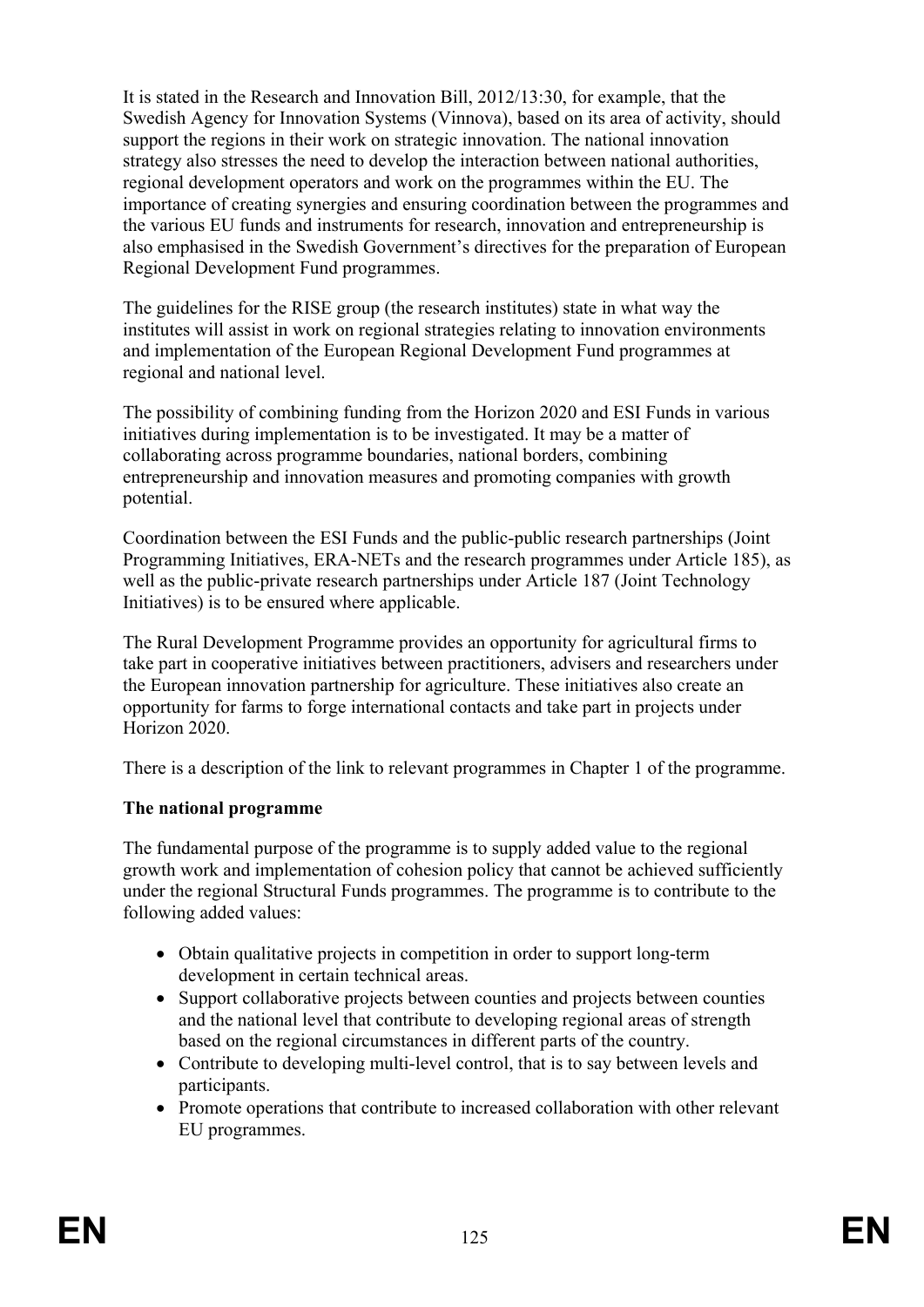- Promote operations that contribute to increased involvement of business in both the preparation and implementation of the programme.
- Develop work on evaluation, feedback of knowledge and learning in work under the Structural Funds.

The national European Regional Development Fund programme contains the following priority axes:

- Strengthening research, technological development and innovation includes operations under thematic objective 1. The focus in this area is on developing Swedish areas of strength through transnational collaboration and research infrastructure.
- Enhancing the competitiveness of SMEs. The operations in this area are aimed at increasing access to venture capital in early stages and promoting the emergence of more private stakeholders in the venture-capital market through the implementation of a financial instrument according to the fund-in-fund structure.
- Supporting the shift towards a low-carbon economy in all sectors. This is the largest operational area from the point of view of budget and accommodates operations under thematic objective 4 focused partly on energy efficiency and partly on supply of capital, targeting enterprises whose activities contribute to the development of a low-carbon economy.

Operations of a process-supporting nature are also described in thematic area 4. This means national skills and method support that is to contribute to increased strategic learning by developing and disseminating knowledge across geographical and administrative boundaries.

# **CAP**

The EU's common agricultural policy consists of two pillars, where Pillar I contains market support and direct payments and Pillar II contains the rural development programme. Pillar I is dominated in budgetary terms by direct support, which is largely decoupled from production and is paid on a per-hectare basis. The rural development programme and the single farm payment system together generate important support for rural development and agriculture. The agreement on single farm payments reached in 2013 has led to the introduction of several ways of targeting support at different groups of farmers. Important principles underpinning both work on the rural development programme and single farm payments are simplification, competitiveness and activity in rural areas, as well as high environmental benefit.

### **Connecting Europe Facility (CEF)**

Good accessibility through a transport system that works smoothly is of key importance in attaining development capacity in all parts of the country with strengthened local and regional competitiveness. Investments in the transport system, for example in infrastructure, may be decisive for business, the labour market and the environment for sparsely populated regions.

The EU can make contributions to infrastructure building in the Union through EU cooperation on the Trans-European Transport Network (TEN-T) and, with effect from 2014, the 'Connecting Europe Facility' (CEF). The idea is that a well expanded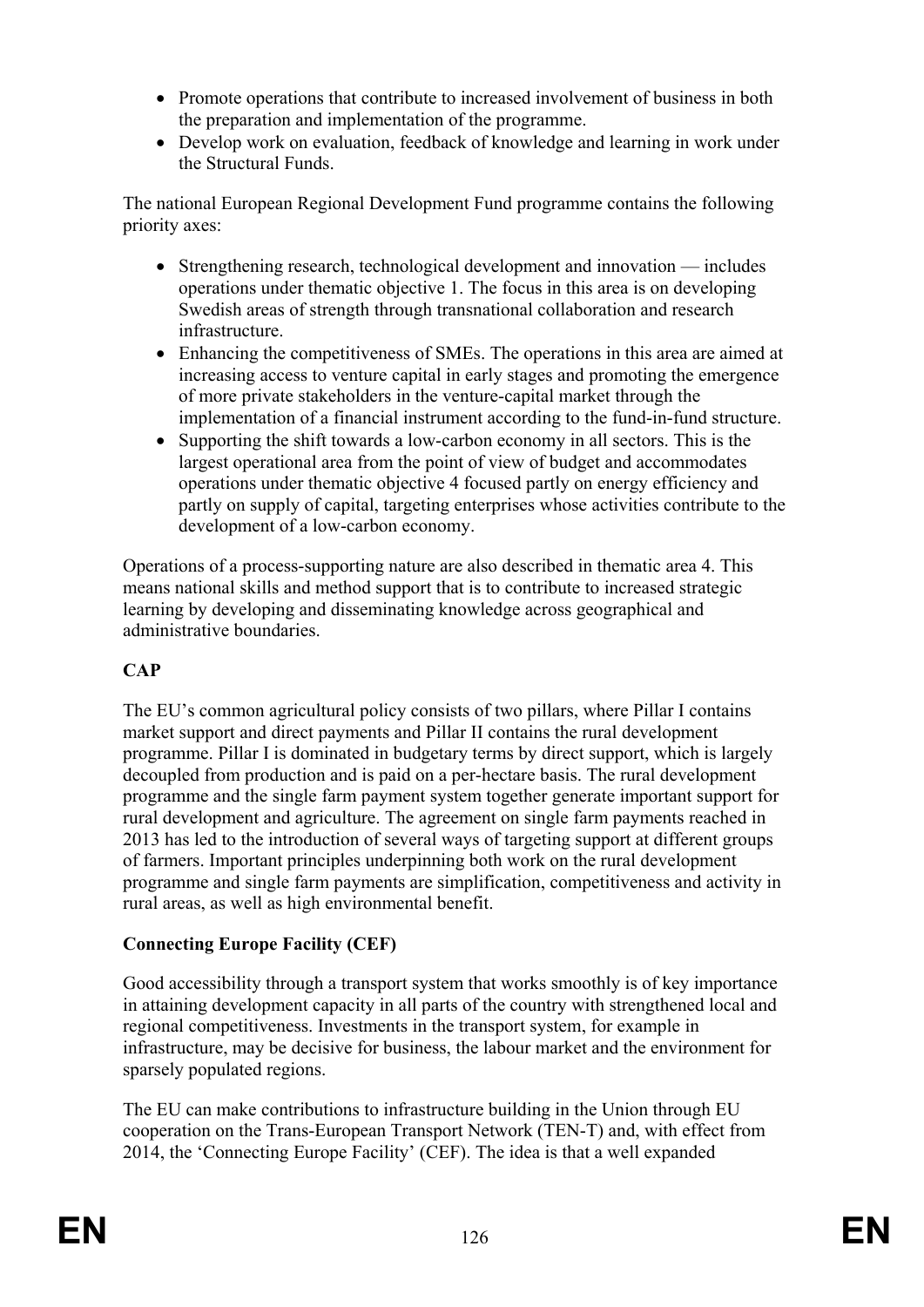infrastructure will provide better conditions to use the benefits of an EU without internal borders. Increasing international accessibility also gives Swedish regions access to larger markets. To enable funding to be applied for from the budget for the FEC, the infrastructure must be present on the maps contained in guidelines for TEN-T.

In addition to this, an important contribution can be made through the Structural Funds. Support for sustainable transport through the Structural Funds should be used for measures that strengthen business and the labour market and contribute to attractive living and residential environments. Grants through the Structural Funds complement the FEC through a greater focus on regional issues.

Telecommunications networks and services are increasingly becoming internet-based infrastructures, with broadband networks and digital services closely interrelated. The internet is a very important platform for communication, services, education, participation in public life and business activity. Trans-European access to reliable and fast broadband and digital services is therefore of great significance for economic growth, competitiveness and social integration.

Under the FEC and trans-European networks in the area of the telecommunications infrastructure (TEN-TELE), initiatives can be taken to promote expansion and modernisation of trans-European infrastructures for digital services and their common building-blocks and of broadband networks. The initiatives in the area of digital services have to be supported though procurement and/or grants, while the investments in broadband networks are to be supported by financial instruments which are to be open to additional contributions from private investors, Member States and contributions from other sources, including the European Structural and Investment Funds. In addition, initiatives can be taken to promote the integration of the internal market for energy under the FEC and trans-European networks in the area of energy (TEN-E).

# **LIFE**

LIFE is the EU's financial instrument for the environment and climate, and the European Commission annually allocates funding to projects in the Member States. In work towards strengthening cross-regional and cross-sectoral operations, LIFE fulfils a key function with the form of project known as integrated projects (IP). This project form is a new type of project introduced during the programming period 2014-2020 with the aim of creating synergies between the sector areas of the ESI Funds and the area of environment and climate through a larger type project, for example regional or multiregional. These projects may have links to nature (including Natura 2000 administration), water, waste, air and climate (restriction of and adaptation to) which are focal areas for IP. The measures financed by the ESI Funds with links to the environment, climate change and sustainable use of resources may also complement the LIFE programme.

To be able to ensure synergies between the different funds and with integrated projects under LIFE, the dialogue between the authority responsible for LIFE — the Swedish Environmental Protection Agency — and the managing authorities for the ESI Funds is of key importance.

### **Creative Europe**

The general aim of the EU's culture and media programme Creative Europe includes strengthening the competitiveness of the European cultural and creative sectors, smart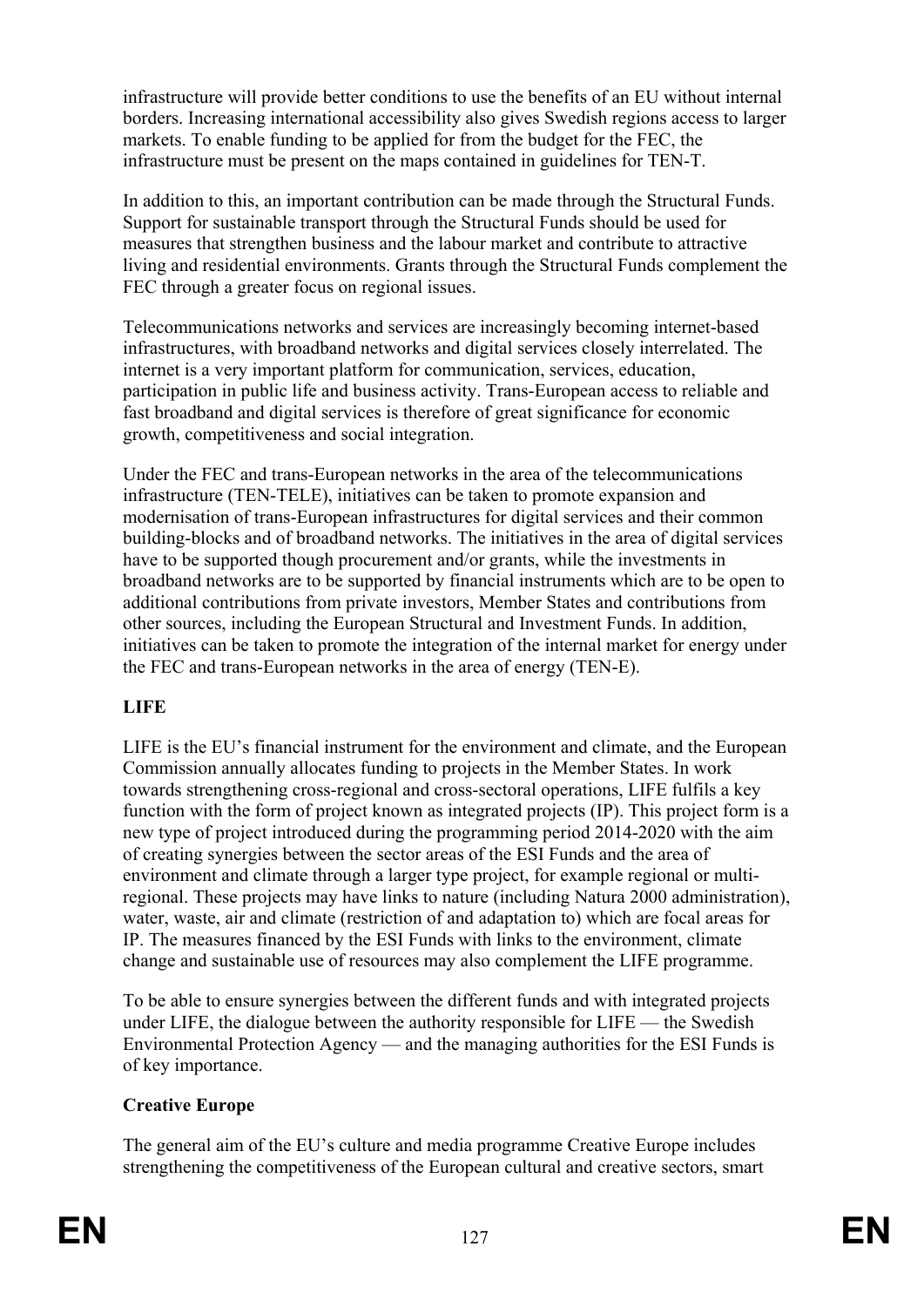growth and inclusive sustainable growth. The programme points to opportunities and needs for consistency and links to other relevant Union funding such as the European Regional Development Fund and the European Social Fund, as well as research and innovation programmes. It is therefore crucial to utilise the significance and potential of culture in Swedish regional development activity.

## **Transport infrastructure plans**

A national plan and county transport plans are in place for the transport infrastructure. The plans relate to a period of 12 years and are updated every 4 years. The national plan covers investments and improvements in the national road network, measures in the national rail network, operation and maintenance. The county transport plans cover investments in national roads not included in the trunk road network and state cofinancing for measures in certain regional public transport facilities, etc.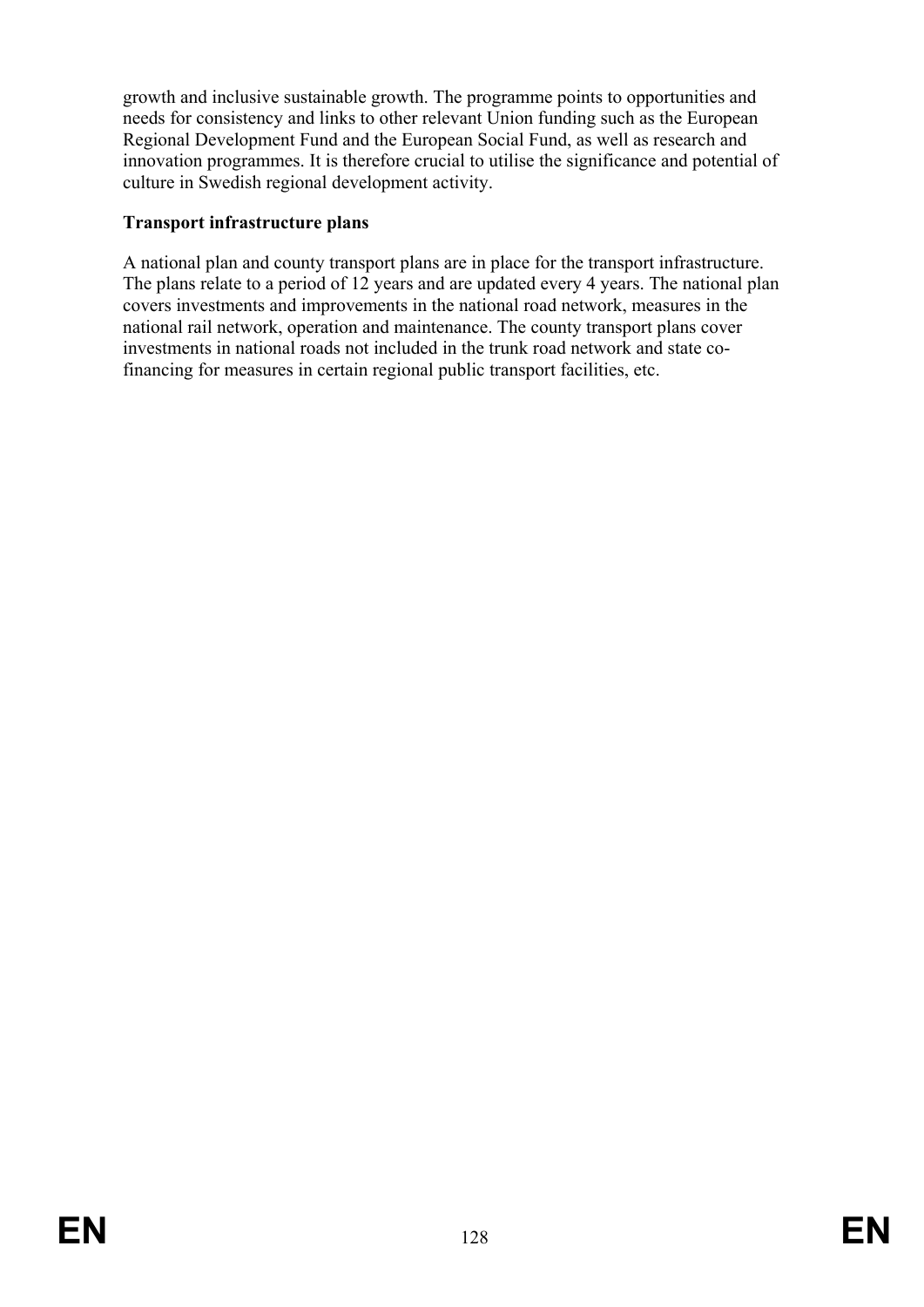# **9. EX-ANTE CONDITIONALITIES**

### **9.1 Ex-ante conditionalities**

Information on the assessment of the applicability and the fulfilment of ex-ante conditionalities (optional).

See the annexed table.

|  | Table 24: Applicable ex-ante conditionalities and assessment of their fulfilment |  |  |
|--|----------------------------------------------------------------------------------|--|--|
|  |                                                                                  |  |  |

| <b>Ex-ante conditionality</b>                                                                                                                                                                                                                                                                                                                                                                                                                                                        | Priority axes to which conditionality<br>applies                                                     | Ex-ante<br>conditionality<br>fulfilled<br>(Yes/No/Partially) |
|--------------------------------------------------------------------------------------------------------------------------------------------------------------------------------------------------------------------------------------------------------------------------------------------------------------------------------------------------------------------------------------------------------------------------------------------------------------------------------------|------------------------------------------------------------------------------------------------------|--------------------------------------------------------------|
| $T.01.1$ - Research and innovation:<br>The existence of a national or<br>regional smart specialisation strategy<br>in line with the National Reform<br>Program, to leverage private research<br>and innovation expenditure, which<br>complies with the features of well<br>performing national or regional R&I<br>systems.                                                                                                                                                           | 1 — Strengthening research,<br>technological development and<br>innovation                           | Yes                                                          |
| T.02.1 - Digital growth: A strategic<br>policy framework for digital growth<br>to stimulate affordable, good quality<br>and interoperable ICT enabled private<br>and public services and increase<br>uptake by citizens, including<br>vulnerable groups, businesses and<br>public administrations including<br>cross border initiatives.                                                                                                                                             | 2 — Enhancing the accessibility, use and<br>quality of information and<br>communication technologies | Yes                                                          |
| T.02.2 — Next Generation Network<br>(NGN) Infrastructure: The existence<br>of national or regional NGN Plans<br>which take account of regional<br>actions in order to reach the Union<br>high speed Internet access targets,<br>focusing on areas where the market<br>fails to provide an open infrastructure<br>at an affordable cost and of a quality<br>in line with the Union competition<br>and State aid rules, and to provide<br>accessible services to vulnerable<br>groups. | 2 - Enhancing the accessibility, use and<br>quality of information and<br>communication technologies | Yes                                                          |
| $T.03.1$ — Specific actions have been<br>carried out to underpin the promotion<br>of entrepreneurship taking into<br>account the Small Business Act<br>(SBA).                                                                                                                                                                                                                                                                                                                        | $3$ — Enhancing the competitiveness of<br>small and medium-sized enterprises<br>(SMEs)               | Yes                                                          |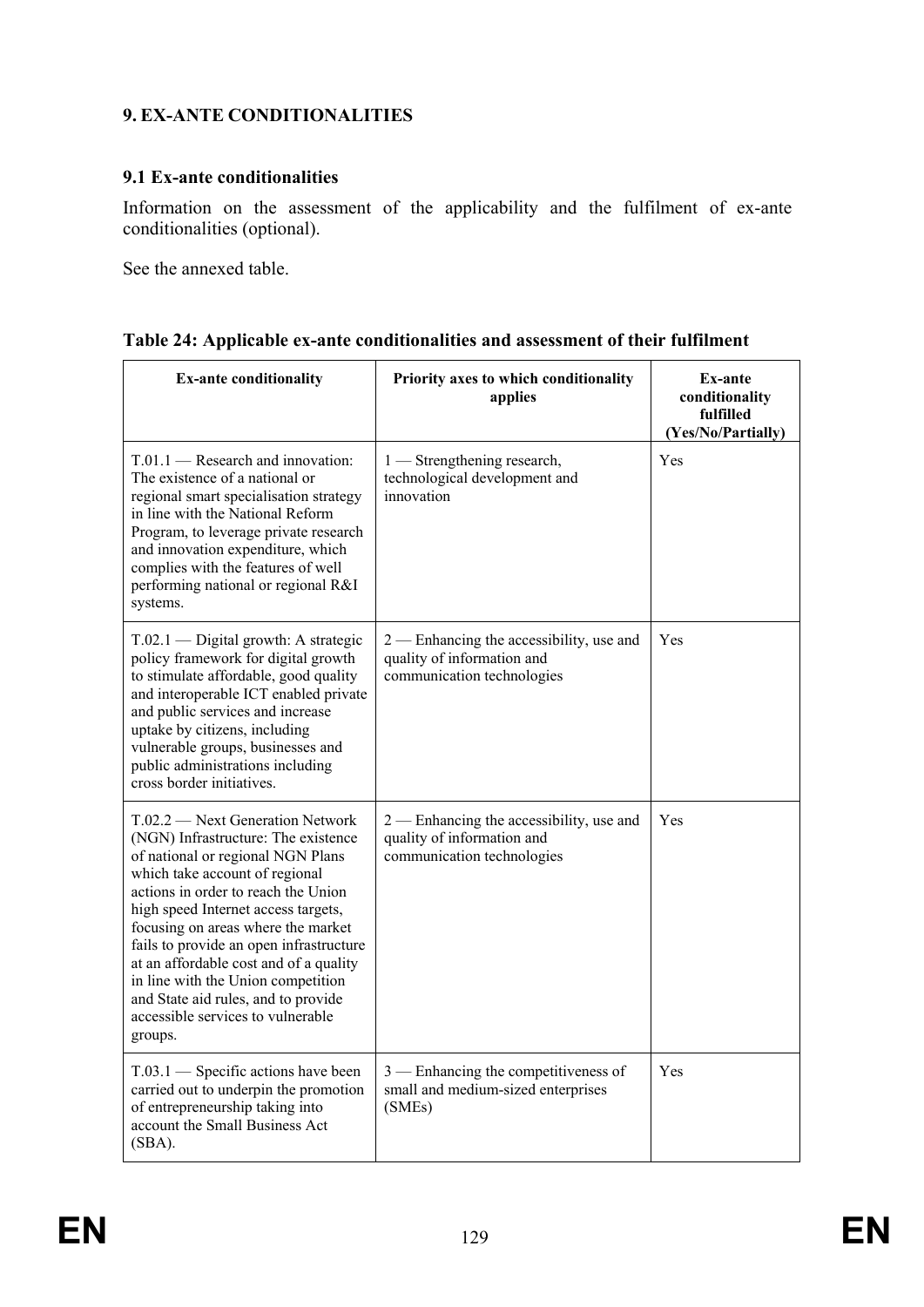| <b>Ex-ante conditionality</b>                                                                                                                        | Priority axes to which conditionality<br>applies                                                       | Ex-ante<br>conditionality<br>fulfilled<br>(Yes/No/Partially) |
|------------------------------------------------------------------------------------------------------------------------------------------------------|--------------------------------------------------------------------------------------------------------|--------------------------------------------------------------|
| $G.1$ – The existence of<br>administrative capacity for the<br>implementation and application of                                                     | $1$ — Strengthening research,<br>technological development and<br>innovation                           | Yes                                                          |
| Union anti-discrimination law and<br>policy in the field of ESI Funds.                                                                               | 2 — Enhancing the accessibility, use and<br>quality of information and<br>communication technologies   |                                                              |
|                                                                                                                                                      | 3 — Enhancing the competitiveness of<br>small and medium-sized enterprises<br>(SMEs)                   |                                                              |
|                                                                                                                                                      | 4 — Supporting the shift towards a low-<br>carbon economy in all sectors                               |                                                              |
| $G.2$ – The existence of<br>administrative capacity for the<br>implementation and application of                                                     | 1 — Strengthening research,<br>technological development and<br>innovation                             | Yes                                                          |
| Union gender equality law and policy<br>in the field of ESI Funds.                                                                                   | 2 — Enhancing the accessibility, use and<br>quality of information and<br>communication technologies   |                                                              |
|                                                                                                                                                      | 3 — Enhancing the competitiveness of<br>small and medium-sized enterprises<br>(SMEs)                   |                                                              |
|                                                                                                                                                      | 4 — Supporting the shift towards a low-<br>carbon economy in all sectors                               |                                                              |
| $G.3$ — The existence of<br>administrative capacity for the<br>implementation and application of the                                                 | 1 - Strengthening research,<br>technological development and<br>innovation                             | Yes                                                          |
| United Nations Convention on the<br>rights of persons with disabilities<br>(UNCRPD) in the field of ESI Funds<br>in accordance with Council Decision | 2 — Enhancing the accessibility, use and<br>quality of information and<br>communication technologies   |                                                              |
| 2010/48/EC.                                                                                                                                          | 3 — Enhancing the competitiveness of<br>small and medium-sized enterprises<br>(SMEs)                   |                                                              |
|                                                                                                                                                      | 4 — Supporting the shift towards a low-<br>carbon economy in all sectors                               |                                                              |
| $G.4$ — The existence of<br>arrangements for the effective<br>application of Union public                                                            | $1$ — Strengthening research,<br>technological development and<br>innovation                           | Yes                                                          |
| procurement law in the field of the<br>ESI Funds.                                                                                                    | $2$ — Enhancing the accessibility, use and<br>quality of information and<br>communication technologies |                                                              |
|                                                                                                                                                      | 3 — Enhancing the competitiveness of<br>small and medium-sized enterprises<br>(SMEs)                   |                                                              |
|                                                                                                                                                      | 4 - Supporting the shift towards a low-<br>carbon economy in all sectors                               |                                                              |
| $G.5$ — The existence of                                                                                                                             | 1 — Strengthening research,                                                                            | Yes                                                          |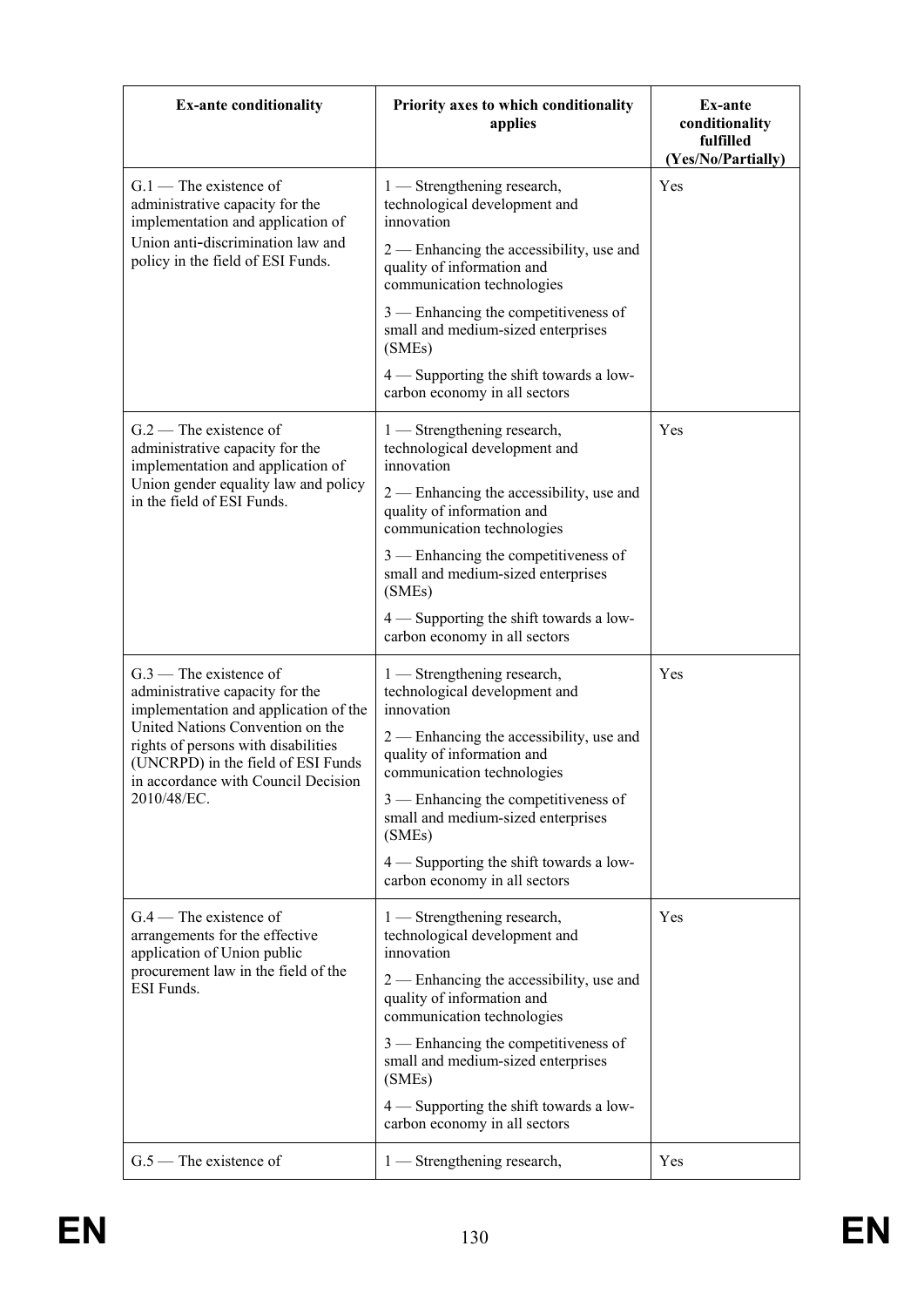| <b>Ex-ante conditionality</b>                                                                                                                           | Priority axes to which conditionality<br>applies                                                     | Ex-ante<br>conditionality<br>fulfilled<br>(Yes/No/Partially) |
|---------------------------------------------------------------------------------------------------------------------------------------------------------|------------------------------------------------------------------------------------------------------|--------------------------------------------------------------|
| arrangements for the effective<br>application of Union State aid rules in                                                                               | technological development and<br>innovation                                                          |                                                              |
| the field of the ESI Funds.                                                                                                                             | 2 — Enhancing the accessibility, use and<br>quality of information and<br>communication technologies |                                                              |
|                                                                                                                                                         | 3 — Enhancing the competitiveness of<br>small and medium-sized enterprises<br>(SMEs)                 |                                                              |
|                                                                                                                                                         | 4 — Supporting the shift towards a low-<br>carbon economy in all sectors                             |                                                              |
| $G.6$ — The existence of<br>arrangements for the effective<br>application of Union environmental                                                        | 1 — Strengthening research,<br>technological development and<br>innovation                           | Yes                                                          |
| legislation related to EIA and SEA.                                                                                                                     | 2 — Enhancing the accessibility, use and<br>quality of information and<br>communication technologies |                                                              |
|                                                                                                                                                         | 3 — Enhancing the competitiveness of<br>small and medium-sized enterprises<br>(SMEs)                 |                                                              |
|                                                                                                                                                         | 4 — Supporting the shift towards a low-<br>carbon economy in all sectors                             |                                                              |
| $G.7$ – The existence of a statistical<br>basis necessary to undertake<br>evaluations to assess the effectiveness                                       | 1 — Strengthening research,<br>technological development and<br>innovation                           | Yes                                                          |
| and impact of the programmes. The<br>existence of a system of result<br>indicators necessary to select actions,<br>which most effectively contribute to | 2 — Enhancing the accessibility, use and<br>quality of information and<br>communication technologies |                                                              |
| desired results, to monitor progress<br>towards results and to undertake<br>impact evaluation.                                                          | 3 — Enhancing the competitiveness of<br>small and medium-sized enterprises<br>(SMEs)                 |                                                              |
|                                                                                                                                                         | $4$ — Supporting the shift towards a low-<br>carbon economy in all sectors                           |                                                              |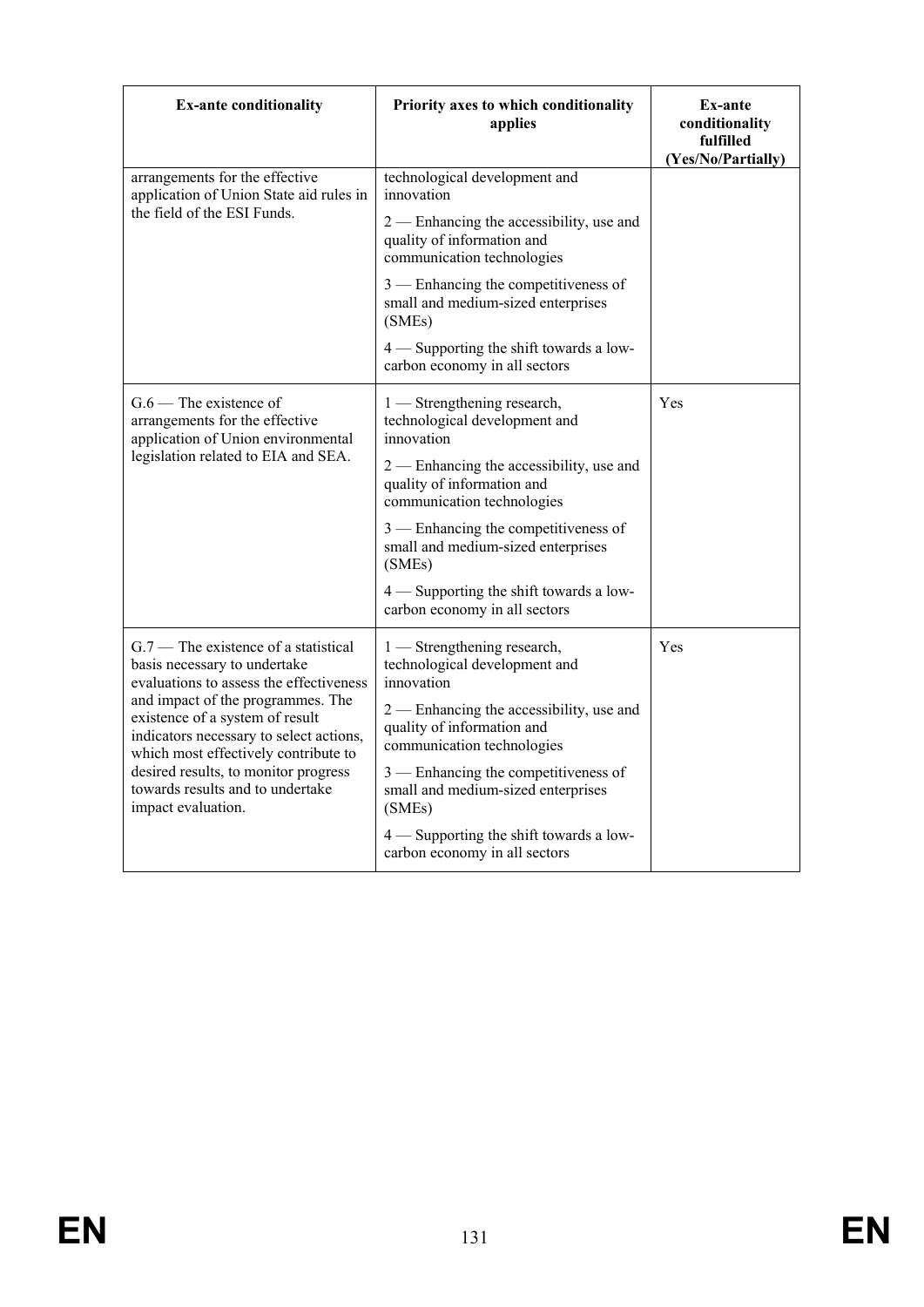| <b>Ex-ante conditionality</b>                                                                                                                                                                                                                                                                                              | <b>Criteria</b>                                                                                                                        | Criteria<br>fulfilled<br>(Yes/No) | <b>Reference</b>                                               | <b>Explanation</b>                                             |
|----------------------------------------------------------------------------------------------------------------------------------------------------------------------------------------------------------------------------------------------------------------------------------------------------------------------------|----------------------------------------------------------------------------------------------------------------------------------------|-----------------------------------|----------------------------------------------------------------|----------------------------------------------------------------|
| $T.01.1$ — Research and innovation:<br>The existence of a national or regional<br>smart specialisation strategy in line<br>with the National Reform Program, to<br>leverage private research and<br>innovation expenditure, which<br>complies with the features of well<br>performing national or regional R&I<br>systems. | $1 - A$ national or regional smart<br>specialisation strategy is in place that:                                                        | Yes                               | See annex 'Ex-ante<br>conditionalities North Middle<br>Sweden' | annex 'Ex-ante conditionalities<br>See<br>North Middle Sweden' |
| $T.01.1$ — Research and innovation:<br>The existence of a national or regional<br>smart specialisation strategy in line<br>with the National Reform Program, to<br>leverage private research and<br>innovation expenditure, which<br>complies with the features of well<br>performing national or regional R&I<br>systems. | $2$ — is based on a SWOT or similar<br>analysis to concentrate resources on a<br>limited set of research and innovation<br>priorities; | Yes                               | See annex 'Ex-ante<br>conditionalities North Middle<br>Sweden' | annex 'Ex-ante conditionalities<br>See<br>North Middle Sweden' |
| $T.01.1$ - Research and innovation:<br>The existence of a national or regional<br>smart specialisation strategy in line<br>with the National Reform Program, to<br>leverage private research and<br>innovation expenditure, which<br>complies with the features of well<br>performing national or regional R&I<br>systems. | $3$ — outlines measures to stimulate<br>private RTD investment;                                                                        | Yes                               | See annex 'Ex-ante<br>conditionalities North Middle<br>Sweden' | annex 'Ex-ante conditionalities<br>See<br>North Middle Sweden' |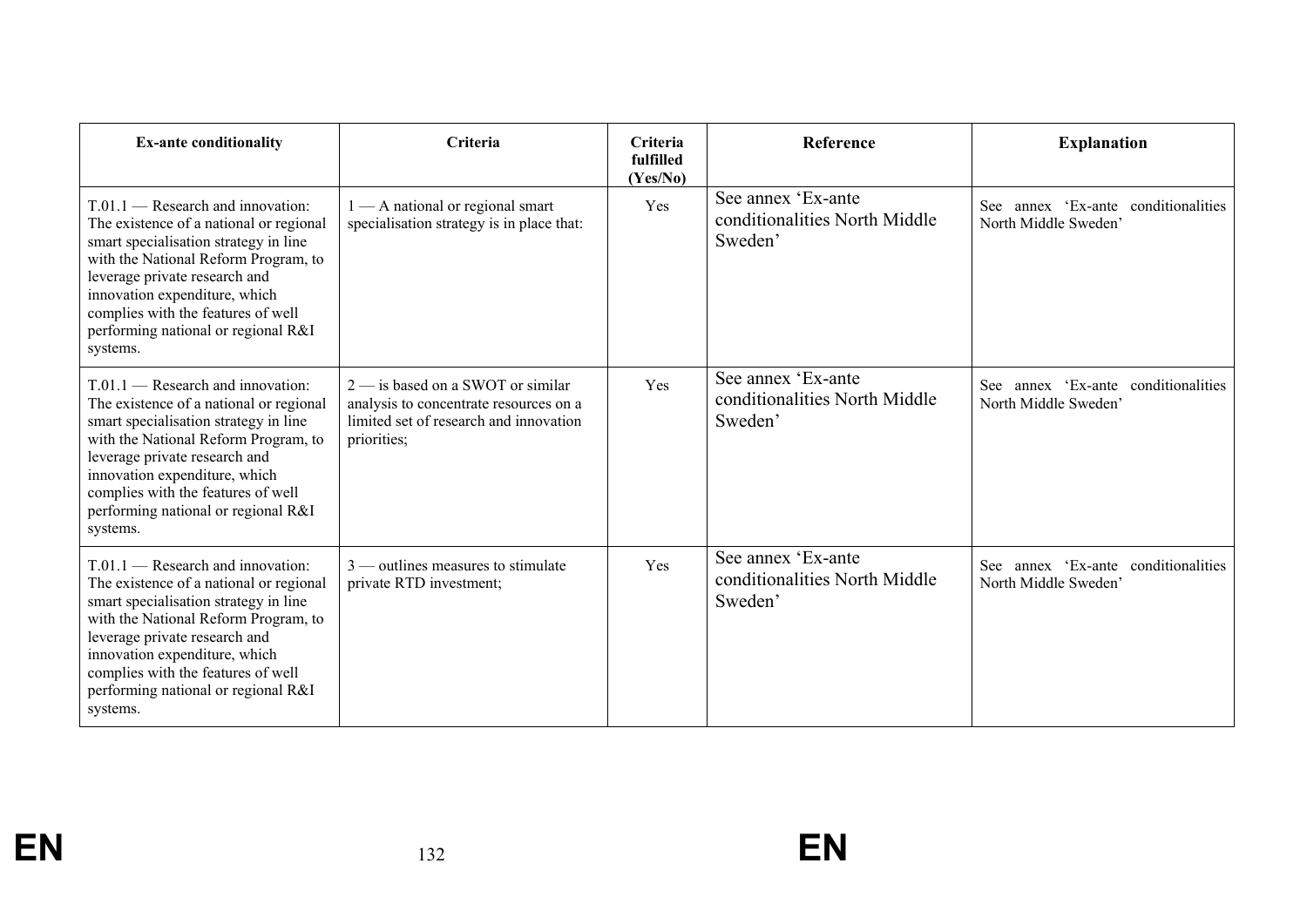| <b>Ex-ante conditionality</b>                                                                                                                                                                                                                                                                                                           | Criteria                                                                                                                                                             | Criteria<br>fulfilled<br>(Yes/No) | Reference                                                      | <b>Explanation</b>                                          |
|-----------------------------------------------------------------------------------------------------------------------------------------------------------------------------------------------------------------------------------------------------------------------------------------------------------------------------------------|----------------------------------------------------------------------------------------------------------------------------------------------------------------------|-----------------------------------|----------------------------------------------------------------|-------------------------------------------------------------|
| $T.01.1$ — Research and innovation:<br>The existence of a national or regional<br>smart specialisation strategy in line<br>with the National Reform Program, to<br>leverage private research and<br>innovation expenditure, which<br>complies with the features of well<br>performing national or regional R&I<br>systems.              | $4$ — contains a monitoring mechanism.                                                                                                                               | Yes                               | See annex 'Ex-ante<br>conditionalities North Middle<br>Sweden' | See annex 'Ex-ante conditionalities<br>North Middle Sweden' |
| $T.01.1$ - Research and innovation:<br>The existence of a national or regional<br>smart specialisation strategy in line<br>with the National Reform Program, to<br>leverage private research and<br>innovation expenditure, which<br>complies with the features of well<br>performing national or regional R&I<br>systems.              | 5 - A framework outlining available<br>budgetary resources for research and<br>innovation has been adopted.                                                          | Yes                               | See annex 'Ex-ante<br>conditionalities North Middle<br>Sweden' | See annex 'Ex-ante conditionalities<br>North Middle Sweden' |
| $T.02.1$ — Digital growth: A strategic<br>policy framework for digital growth to<br>stimulate affordable, good quality and<br>interoperable ICT enabled private and<br>public services and increase uptake by<br>citizens, including vulnerable groups,<br>businesses and public administrations<br>including cross border initiatives. | 1 - A strategic policy framework for<br>digital growth, for instance, within the<br>national or regional smart specialisation<br>strategy is in place that contains: | Yes                               | See annex 'Ex-ante<br>conditionalities North Middle<br>Sweden' | See annex 'Ex-ante conditionalities<br>North Middle Sweden' |
| T.02.1 — Digital growth: A strategic<br>policy framework for digital growth to<br>stimulate affordable, good quality and<br>interoperable ICT enabled private and                                                                                                                                                                       | $2$ — budgeting and prioritisation of<br>actions through a SWOT or similar<br>analysis consistent with the Scoreboard                                                | Yes                               | See annex 'Ex-ante<br>conditionalities North Middle            | See annex 'Ex-ante conditionalities<br>North Middle Sweden' |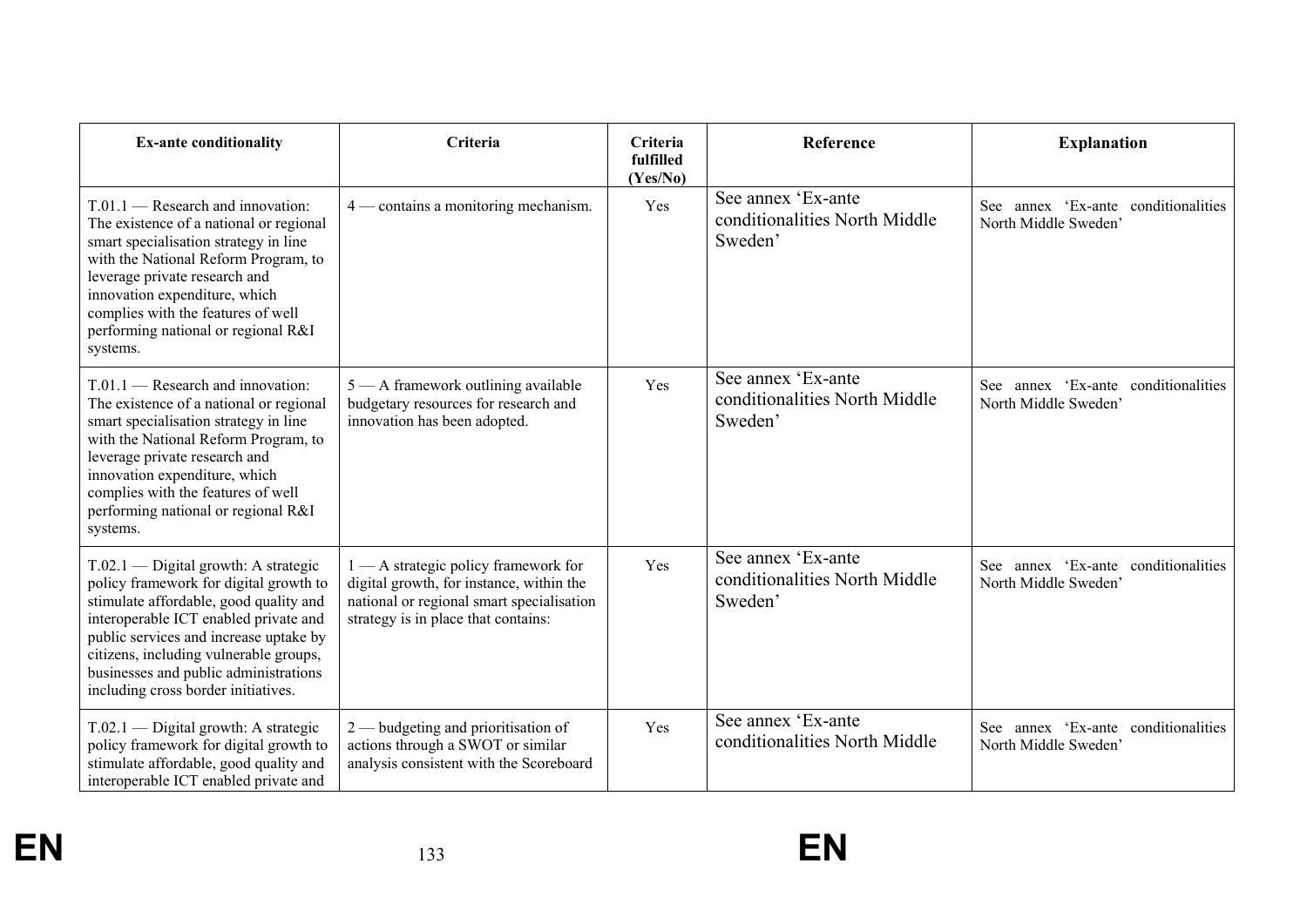| <b>Ex-ante conditionality</b>                                                                                                                                                                                                                                                                                                           | Criteria                                                                                                                                                                                                                                                                                                                 | Criteria<br>fulfilled<br>(Yes/No) | <b>Reference</b>                                               | <b>Explanation</b>                                                    |
|-----------------------------------------------------------------------------------------------------------------------------------------------------------------------------------------------------------------------------------------------------------------------------------------------------------------------------------------|--------------------------------------------------------------------------------------------------------------------------------------------------------------------------------------------------------------------------------------------------------------------------------------------------------------------------|-----------------------------------|----------------------------------------------------------------|-----------------------------------------------------------------------|
| public services and increase uptake by<br>citizens, including vulnerable groups,<br>businesses and public administrations<br>including cross border initiatives.                                                                                                                                                                        | of the Digital Agenda for Europe;                                                                                                                                                                                                                                                                                        |                                   | Sweden'                                                        |                                                                       |
| T.02.1 — Digital growth: A strategic<br>policy framework for digital growth to<br>stimulate affordable, good quality and<br>interoperable ICT enabled private and<br>public services and increase uptake by<br>citizens, including vulnerable groups,<br>businesses and public administrations<br>including cross border initiatives.   | $3$ — an analysis of balancing support<br>for demand and supply of ICT should<br>have been conducted;                                                                                                                                                                                                                    | Yes                               | See annex 'Ex-ante<br>conditionalities North Middle<br>Sweden' | annex 'Ex-ante conditionalities<br><b>See</b><br>North Middle Sweden' |
| $T.02.1$ — Digital growth: A strategic<br>policy framework for digital growth to<br>stimulate affordable, good quality and<br>interoperable ICT enabled private and<br>public services and increase uptake by<br>citizens, including vulnerable groups,<br>businesses and public administrations<br>including cross border initiatives. | $4$ — indicators to measure progress of<br>interventions in areas such as digital<br>literacy, e-inclusion, e-accessibility, and<br>progress of e-health within the limits of<br>Article 168 TFEU which are aligned,<br>where appropriate, with existing<br>relevant sectoral Union, national or<br>regional strategies; | Yes                               | See annex 'Ex-ante<br>conditionalities North Middle<br>Sweden' | See annex 'Ex-ante conditionalities<br>North Middle Sweden'           |
| $T.02.1$ — Digital growth: A strategic<br>policy framework for digital growth to<br>stimulate affordable, good quality and<br>interoperable ICT enabled private and<br>public services and increase uptake by<br>citizens, including vulnerable groups,<br>businesses and public administrations<br>including cross border initiatives. | $5$ — assessment of needs to reinforce<br>ICT capacity-building.                                                                                                                                                                                                                                                         | Yes                               | See annex 'Ex-ante<br>conditionalities North Middle<br>Sweden' | annex 'Ex-ante<br>conditionalities<br>See<br>North Middle Sweden'     |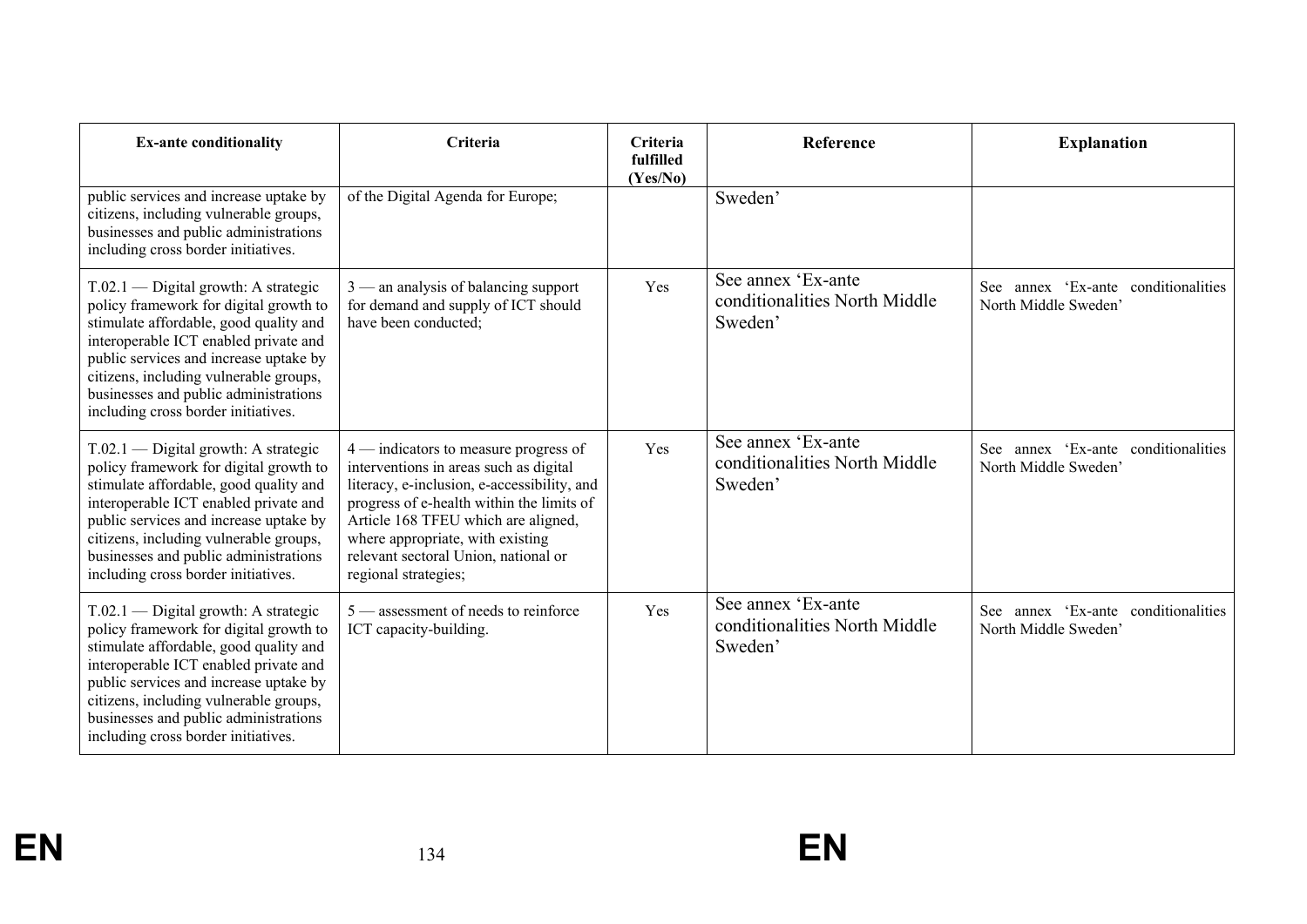| <b>Ex-ante conditionality</b>                                                                                                                                                                                                                                                                                                                                                                                                                                                       | Criteria                                                                                                                                                                 | Criteria<br>fulfilled<br>(Yes/No) | Reference                                                      | <b>Explanation</b>                                          |
|-------------------------------------------------------------------------------------------------------------------------------------------------------------------------------------------------------------------------------------------------------------------------------------------------------------------------------------------------------------------------------------------------------------------------------------------------------------------------------------|--------------------------------------------------------------------------------------------------------------------------------------------------------------------------|-----------------------------------|----------------------------------------------------------------|-------------------------------------------------------------|
| T.02.2 - Next Generation Network<br>(NGN) Infrastructure: The existence of<br>national or regional NGN Plans which<br>take account of regional actions in<br>order to reach the Union high speed<br>Internet access targets, focusing on<br>areas where the market fails to provide<br>an open infrastructure at an affordable<br>cost and of a quality in line with the<br>Union competition and State aid rules,<br>and to provide accessible services to<br>vulnerable groups.   | 1 - A national or regional NGN Plan is<br>in place that contains:                                                                                                        | Yes                               | See annex 'Ex-ante<br>conditionalities North Middle<br>Sweden' | See annex 'Ex-ante conditionalities<br>North Middle Sweden' |
| $T.02.2$ — Next Generation Network<br>(NGN) Infrastructure: The existence of<br>national or regional NGN Plans which<br>take account of regional actions in<br>order to reach the Union high speed<br>Internet access targets, focusing on<br>areas where the market fails to provide<br>an open infrastructure at an affordable<br>cost and of a quality in line with the<br>Union competition and State aid rules,<br>and to provide accessible services to<br>vulnerable groups. | $2$ — a plan of infrastructure investments<br>based on an economic analysis taking<br>account of existing private and public<br>infrastructures and planned investments; | Yes                               | See annex 'Ex-ante<br>conditionalities North Middle<br>Sweden' | See annex 'Ex-ante conditionalities<br>North Middle Sweden' |
| $T.02.2$ — Next Generation Network<br>(NGN) Infrastructure: The existence of<br>national or regional NGN Plans which<br>take account of regional actions in<br>order to reach the Union high speed<br>Internet access targets, focusing on<br>areas where the market fails to provide                                                                                                                                                                                               | $3$ — sustainable investment models that<br>enhance competition and provide access<br>to open, affordable, quality and future-<br>proof infrastructure and services;     | Yes                               | See annex 'Ex-ante<br>conditionalities North Middle<br>Sweden' | See annex 'Ex-ante conditionalities<br>North Middle Sweden' |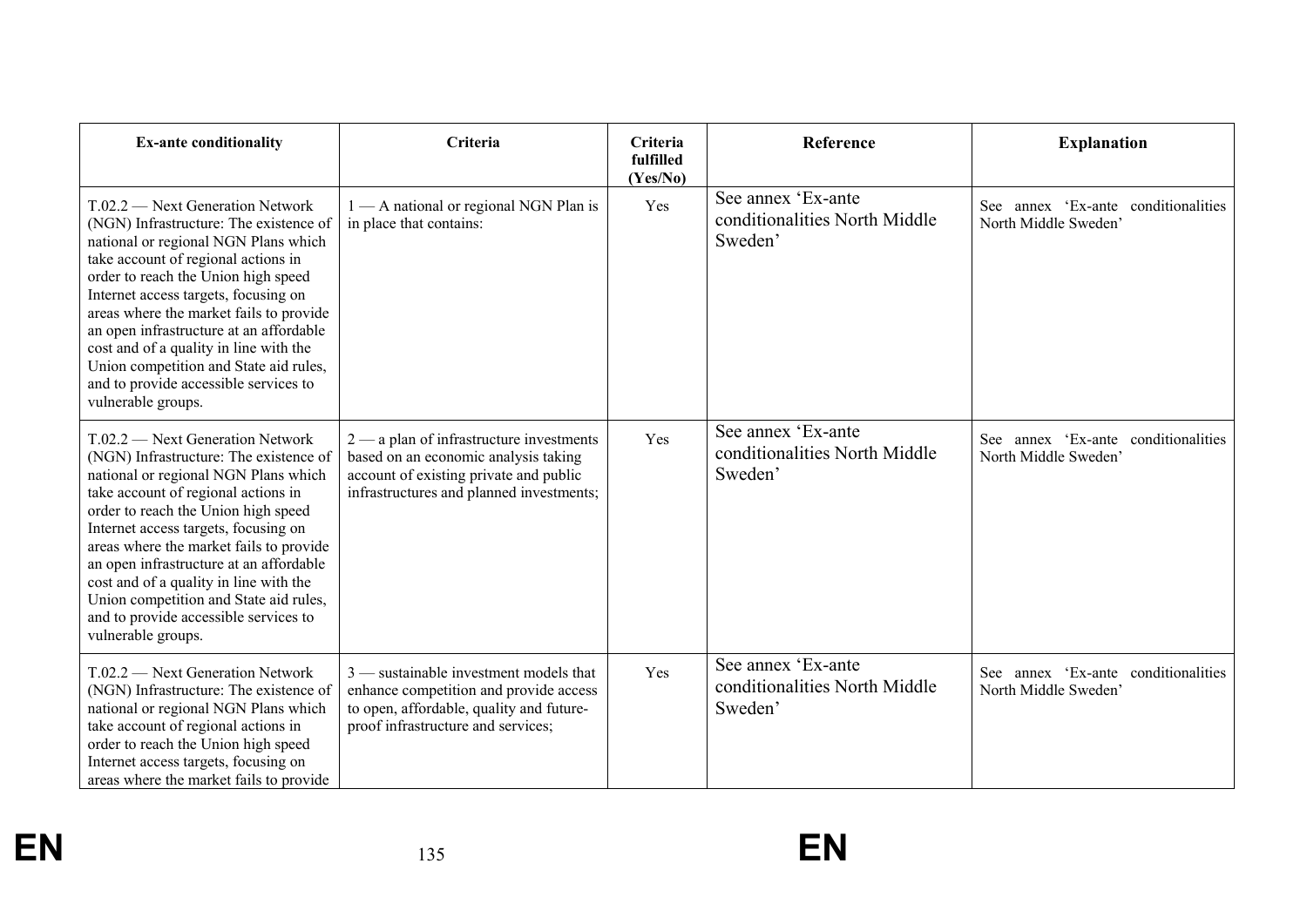| <b>Ex-ante conditionality</b>                                                                                                                                                                                                                                                                                                                                                                                                                                                       | Criteria                                                                                                                                                                                                                                                             | Criteria<br>fulfilled<br>(Yes/No) | Reference                                                      | <b>Explanation</b>                                              |
|-------------------------------------------------------------------------------------------------------------------------------------------------------------------------------------------------------------------------------------------------------------------------------------------------------------------------------------------------------------------------------------------------------------------------------------------------------------------------------------|----------------------------------------------------------------------------------------------------------------------------------------------------------------------------------------------------------------------------------------------------------------------|-----------------------------------|----------------------------------------------------------------|-----------------------------------------------------------------|
| an open infrastructure at an affordable<br>cost and of a quality in line with the<br>Union competition and State aid rules,<br>and to provide accessible services to<br>vulnerable groups.                                                                                                                                                                                                                                                                                          |                                                                                                                                                                                                                                                                      |                                   |                                                                |                                                                 |
| $T.02.2$ — Next Generation Network<br>(NGN) Infrastructure: The existence of<br>national or regional NGN Plans which<br>take account of regional actions in<br>order to reach the Union high speed<br>Internet access targets, focusing on<br>areas where the market fails to provide<br>an open infrastructure at an affordable<br>cost and of a quality in line with the<br>Union competition and State aid rules,<br>and to provide accessible services to<br>vulnerable groups. | $4$ — measures to stimulate private<br>investment.                                                                                                                                                                                                                   | Yes                               | See annex 'Ex-ante<br>conditionalities North Middle<br>Sweden' | annex 'Ex-ante conditionalities<br>See<br>North Middle Sweden   |
| $T.03.1$ — Specific actions have been<br>carried out to underpin the promotion<br>of entrepreneurship taking into<br>account the Small Business Act<br>$(SBA)$ .                                                                                                                                                                                                                                                                                                                    | 1 — The specific actions are: measures<br>have been put in place with the<br>objective of reducing the time and cost<br>involved in setting—up a business<br>taking account of the targets of the<br>SBA;                                                            | Yes                               | See annex 'Ex-ante<br>conditionalities North Middle<br>Sweden' | annex 'Ex-ante conditionalities<br>See -<br>North Middle Sweden |
| $T.03.1$ — Specific actions have been<br>carried out to underpin the promotion<br>of entrepreneurship taking into<br>account the Small Business Act<br>$(SBA)$ .                                                                                                                                                                                                                                                                                                                    | $2$ — The specific actions are: measures<br>have been put in place with the<br>objective of reducing the time needed to<br>get licenses and permits to take up and<br>perform the specific activity of an<br>enterprise taking account of the targets<br>of the SBA; | Yes                               | See annex 'Ex-ante<br>conditionalities North Middle<br>Sweden' | See annex 'Ex-ante conditionalities<br>North Middle Sweden      |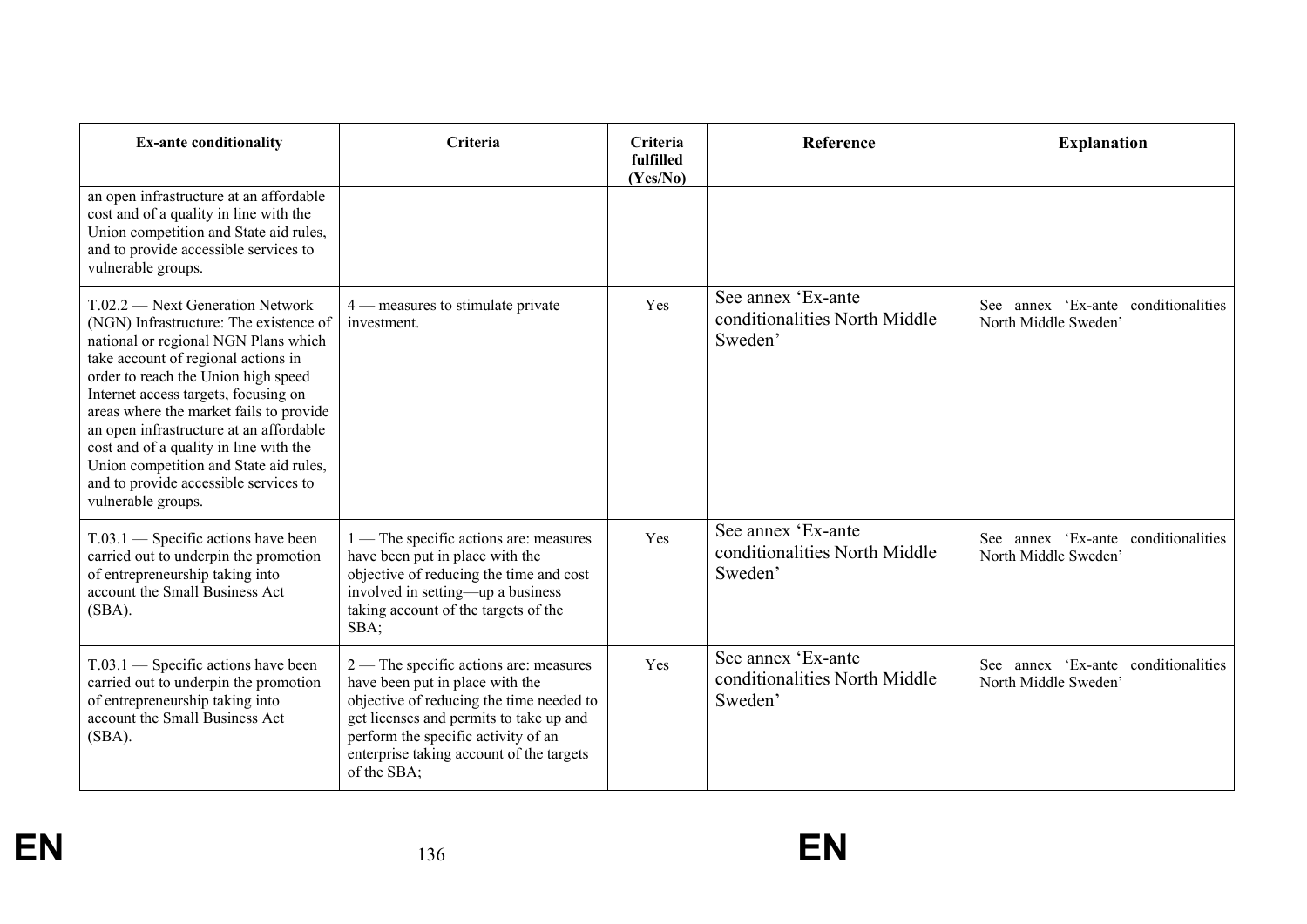| <b>Ex-ante conditionality</b>                                                                                                                                               | Criteria                                                                                                                                                                                                                                                                                                                                                         | Criteria<br>fulfilled<br>(Yes/No) | Reference                                                      | <b>Explanation</b>                                                |
|-----------------------------------------------------------------------------------------------------------------------------------------------------------------------------|------------------------------------------------------------------------------------------------------------------------------------------------------------------------------------------------------------------------------------------------------------------------------------------------------------------------------------------------------------------|-----------------------------------|----------------------------------------------------------------|-------------------------------------------------------------------|
| $T.03.1$ — Specific actions have been<br>carried out to underpin the promotion<br>of entrepreneurship taking into<br>account the Small Business Act<br>(SBA).               | $3$ — The specific actions are:<br>mechanism is in place to monitor the<br>implementation of the measures of the<br>SBA which have been put in place and<br>assess the impact on SMEs.                                                                                                                                                                           | Yes                               | See annex 'Ex-ante<br>conditionalities North Middle<br>Sweden' | annex 'Ex-ante conditionalities<br>See -<br>North Middle Sweden'  |
| $G.1$ — The existence of administrative<br>capacity for the implementation and<br>application of Union anti-<br>discrimination law and policy in the<br>field of ESI Funds. | $\Box$ - Arrangements in accordance with<br>the institutional and legal framework of<br>Member States for the involvement of<br>bodies responsible for the promotion of<br>equal treatment of all persons<br>throughout the preparation and<br>implementation of programmes,<br>including the provision of advice on<br>equality in ESI fund related activities. | Yes                               | See annex 'Ex-ante<br>conditionalities North Middle<br>Sweden' | annex 'Ex-ante conditionalities<br>See:<br>North Middle Sweden'   |
| $G.1$ — The existence of administrative<br>capacity for the implementation and<br>application of Union anti-<br>discrimination law and policy in the<br>field of ESI Funds. | $2$ — Arrangements for training for staff<br>of the authorities involved in the<br>management and control of the ESI<br>Funds in the fields of Union anti<br>discrimination law and policy.                                                                                                                                                                      | Yes                               | See annex 'Ex-ante<br>conditionalities North Middle<br>Sweden' | See annex 'Ex-ante conditionalities<br>North Middle Sweden'       |
| $G.2$ – The existence of administrative<br>capacity for the implementation and<br>application of Union gender equality<br>law and policy in the field of ESI<br>Funds.      | - Arrangements in accordance with<br>the institutional and legal framework of<br>Member States for the involvement of<br>bodies responsible for gender equality<br>throughout the preparation and<br>implementation of programmes,<br>including the provision of advice on<br>gender equality in ESI Fund-related<br>activities.                                 | Yes                               | See annex 'Ex-ante<br>conditionalities North Middle<br>Sweden' | annex 'Ex-ante<br>conditionalities<br>See<br>North Middle Sweden' |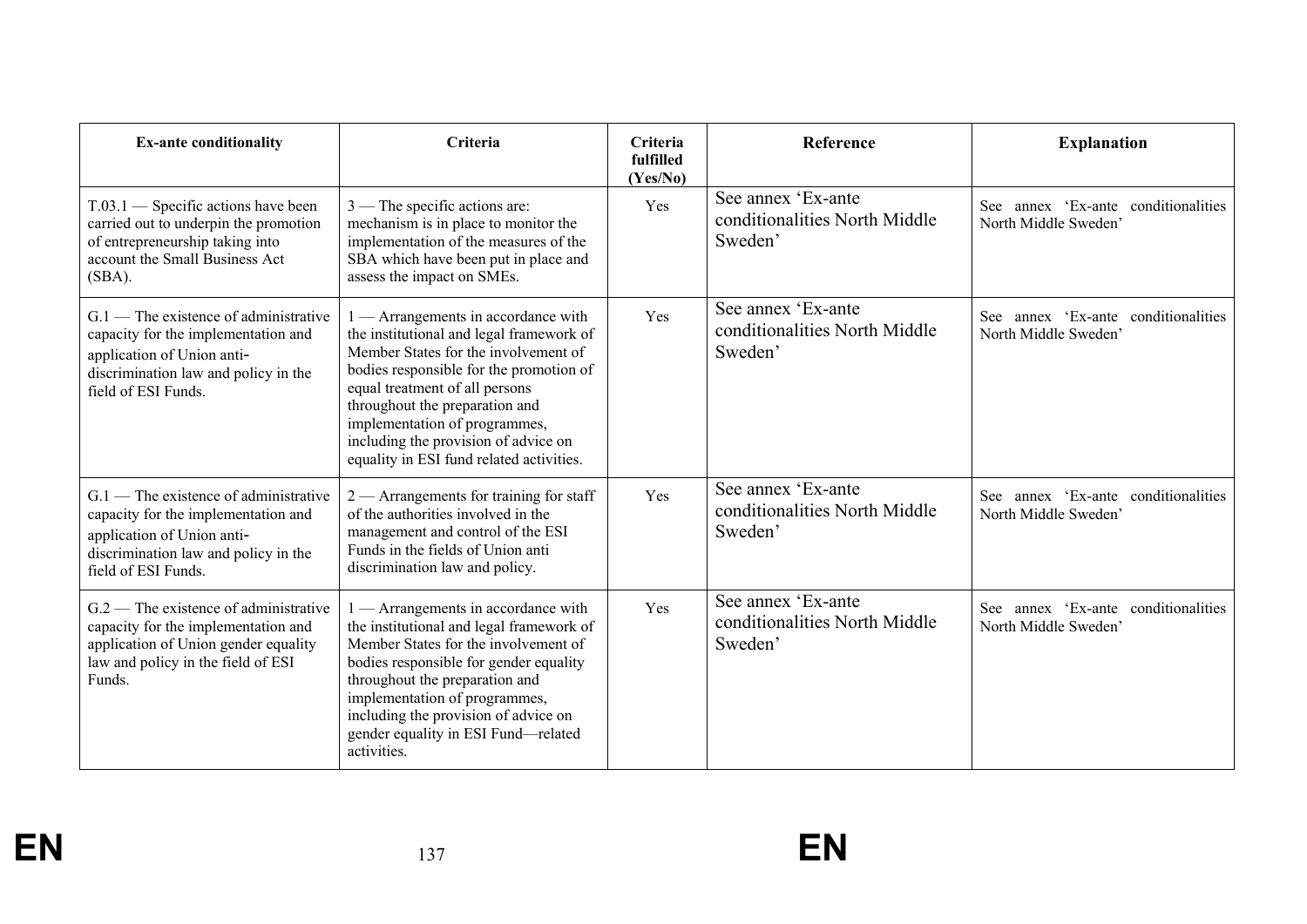| <b>Ex-ante conditionality</b>                                                                                                                                                                                                                                            | Criteria                                                                                                                                                                                                                                                                                                                                                                                      | Criteria<br>fulfilled<br>(Yes/No) | Reference                                                      | <b>Explanation</b>                                          |
|--------------------------------------------------------------------------------------------------------------------------------------------------------------------------------------------------------------------------------------------------------------------------|-----------------------------------------------------------------------------------------------------------------------------------------------------------------------------------------------------------------------------------------------------------------------------------------------------------------------------------------------------------------------------------------------|-----------------------------------|----------------------------------------------------------------|-------------------------------------------------------------|
| $G.2$ – The existence of administrative<br>capacity for the implementation and<br>application of Union gender equality<br>law and policy in the field of ESI<br>Funds.                                                                                                   | $2$ — Arrangements for training for staff<br>of the authorities involved in the<br>management and control of the ESI<br>Funds in the fields of Union gender<br>equality law and policy as well as on<br>gender mainstreaming.                                                                                                                                                                 | Yes                               | See annex 'Ex-ante<br>conditionalities North Middle<br>Sweden' | See annex 'Ex-ante conditionalities<br>North Middle Sweden' |
| $G.3$ — The existence of administrative<br>capacity for the implementation and<br>application of the United Nations<br>Convention on the rights of persons<br>with disabilities (UNCRPD) in the<br>field of ESI Funds in accordance with<br>Council Decision 2010/48/EC. | 1 - Arrangements in accordance with<br>the institutional and legal framework of<br>Member States for the consultation and<br>involvement of bodies in charge of<br>protection of rights of persons with<br>disabilities or representative<br>organisations of persons with<br>disabilities and other relevant<br>stakeholders throughout the preparation<br>and implementation of programmes. | Yes                               | See annex 'Ex-ante<br>conditionalities North Middle<br>Sweden' | See annex 'Ex-ante conditionalities<br>North Middle Sweden' |
| $G.3$ — The existence of administrative<br>capacity for the implementation and<br>application of the United Nations<br>Convention on the rights of persons<br>with disabilities (UNCRPD) in the<br>field of ESI Funds in accordance with<br>Council Decision 2010/48/EC. | $2$ — Arrangements for training for staff<br>of the authorities involved in the<br>management and control of the ESI<br>Funds in the fields of applicable Union<br>and national disability law and policy,<br>including accessibility and the practical<br>application of the UNCRPD as reflected<br>in Union and national legislation, as<br>appropriate.                                    | Yes                               | See annex 'Ex-ante<br>conditionalities North Middle<br>Sweden' | See annex 'Ex-ante conditionalities<br>North Middle Sweden' |
| $G.3$ — The existence of administrative<br>capacity for the implementation and<br>application of the United Nations<br>Convention on the rights of persons<br>with disabilities (UNCRPD) in the                                                                          | $3$ — Arrangements to ensure<br>monitoring of the implementation of<br>Article 9 of the UNCRPD in relation to<br>the ESI Funds throughout the<br>preparation and the implementation of                                                                                                                                                                                                        | Yes                               | See annex 'Ex-ante<br>conditionalities North Middle<br>Sweden' | See annex 'Ex-ante conditionalities<br>North Middle Sweden' |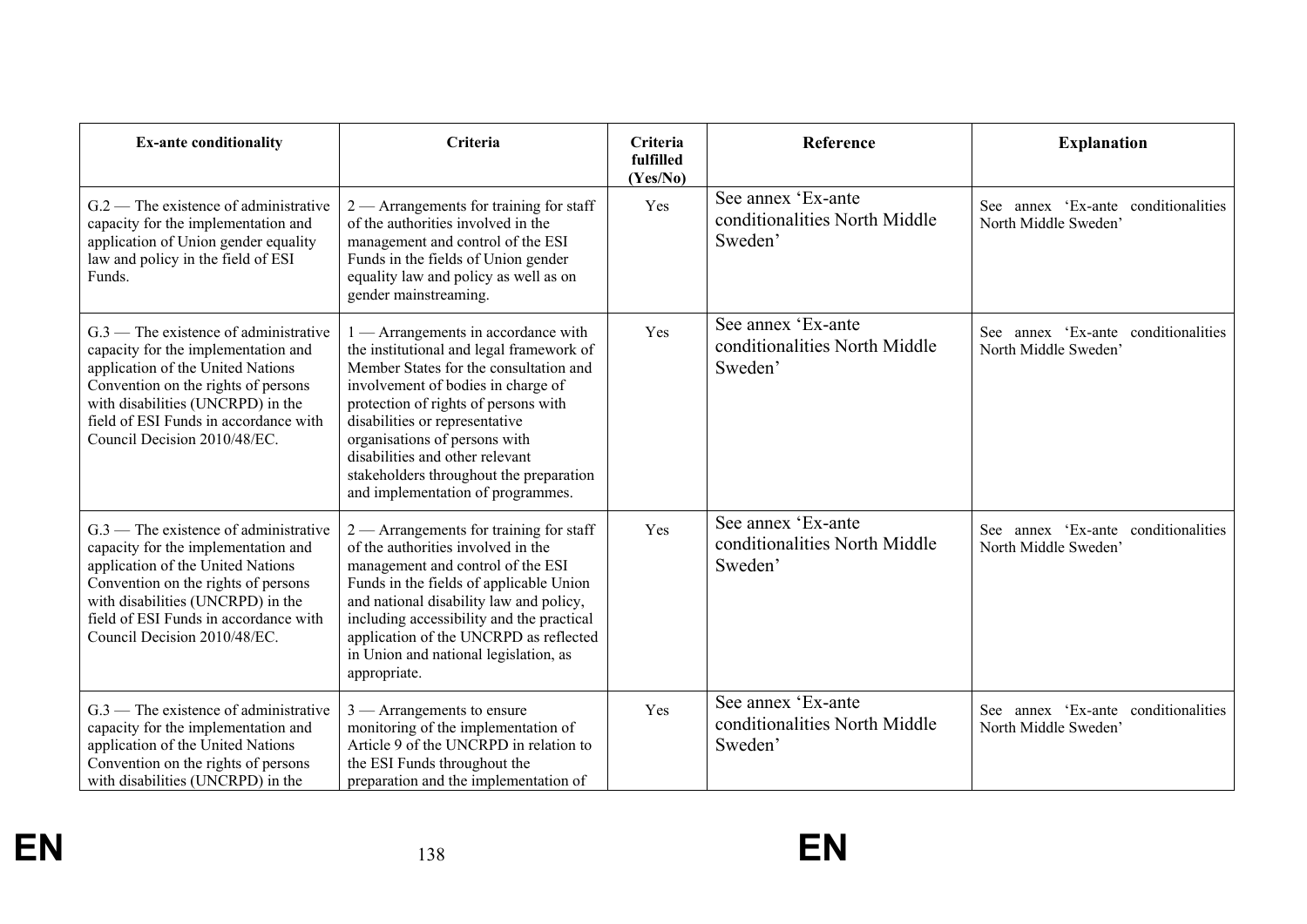| <b>Ex-ante conditionality</b>                                                                                                               | Criteria                                                                                                                             | <b>Criteria</b><br>fulfilled<br>(Yes/No) | <b>Reference</b>                                               | <b>Explanation</b>                                              |
|---------------------------------------------------------------------------------------------------------------------------------------------|--------------------------------------------------------------------------------------------------------------------------------------|------------------------------------------|----------------------------------------------------------------|-----------------------------------------------------------------|
| field of ESI Funds in accordance with<br>Council Decision 2010/48/EC.                                                                       | the programmes.                                                                                                                      |                                          |                                                                |                                                                 |
| $G.4$ – The existence of arrangements<br>for the effective application of Union<br>public procurement law in the field of<br>the ESI Funds. | — Arrangements for the effective<br>application of Union public<br>procurement rules through appropriate<br>mechanisms.              | Yes                                      | See annex 'Ex-ante<br>conditionalities North Middle<br>Sweden' | annex 'Ex-ante conditionalities<br>See:<br>North Middle Sweden  |
| $G.4$ – The existence of arrangements<br>for the effective application of Union<br>public procurement law in the field of<br>the ESI Funds. | $2$ — Arrangements which ensure<br>transparent contract award procedures.                                                            | Yes                                      | See annex 'Ex-ante<br>conditionalities North Middle<br>Sweden' | See annex 'Ex-ante conditionalities<br>North Middle Sweden'     |
| $G.4$ – The existence of arrangements<br>for the effective application of Union<br>public procurement law in the field of<br>the ESI Funds. | $3$ — Arrangements for training and<br>dissemination of information for staff<br>involved in the implementation of the<br>ESI Funds. | Yes                                      | See annex 'Ex-ante<br>conditionalities North Middle<br>Sweden' | annex 'Ex-ante conditionalities<br>See<br>North Middle Sweden'  |
| $G.4$ – The existence of arrangements<br>for the effective application of Union<br>public procurement law in the field of<br>the ESI Funds. | $4 -$ Arrangements to ensure<br>administrative capacity for<br>implementation and application of<br>Union public procurement rules.  | Yes                                      | See annex 'Ex-ante<br>conditionalities North Middle<br>Sweden' | annex 'Ex-ante conditionalities<br>See:<br>North Middle Sweden' |
| $G.5$ — The existence of arrangements<br>for the effective application of Union<br>State aid rules in the field of the ESI<br>Funds.        | $1 -$ Arrangements for the effective<br>application of Union State aid rules.                                                        | Yes                                      | See annex 'Ex-ante<br>conditionalities North Middle<br>Sweden' | See annex 'Ex-ante conditionalities<br>North Middle Sweden      |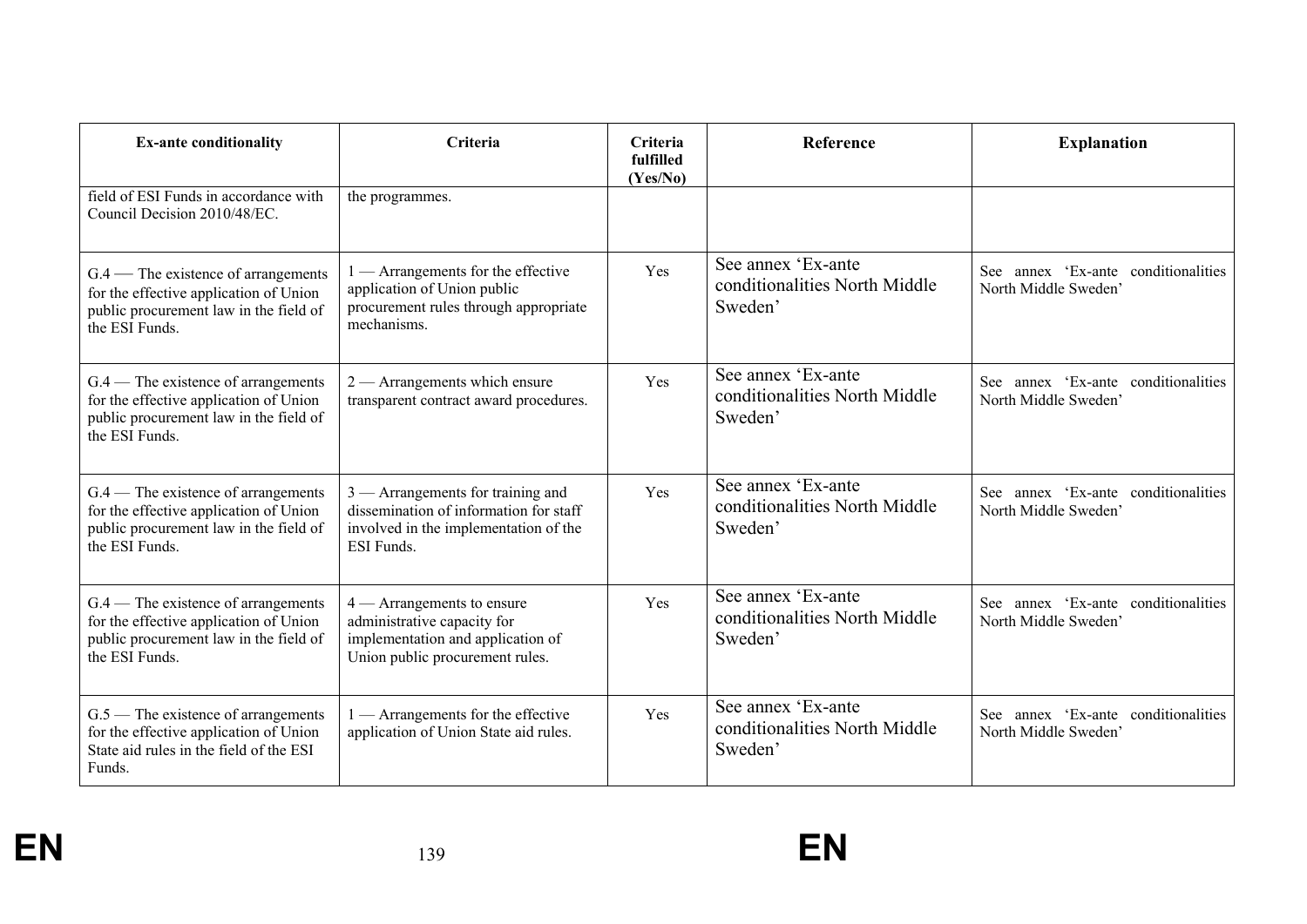| <b>Ex-ante conditionality</b>                                                                                                           | Criteria                                                                                                                                                                                                                   | Criteria<br>fulfilled<br>(Yes/No) | <b>Reference</b>                                               | <b>Explanation</b>                                             |
|-----------------------------------------------------------------------------------------------------------------------------------------|----------------------------------------------------------------------------------------------------------------------------------------------------------------------------------------------------------------------------|-----------------------------------|----------------------------------------------------------------|----------------------------------------------------------------|
|                                                                                                                                         |                                                                                                                                                                                                                            |                                   |                                                                |                                                                |
| $G.5$ — The existence of arrangements<br>for the effective application of Union<br>State aid rules in the field of the ESI<br>Funds.    | $2$ — Arrangements for training and<br>dissemination of information for staff<br>involved in the implementation of the<br><b>ESI</b> Funds.                                                                                | Yes                               | See annex 'Ex-ante<br>conditionalities North Middle<br>Sweden' | See annex 'Ex-ante conditionalities<br>North Middle Sweden'    |
| $G.5$ — The existence of arrangements<br>for the effective application of Union<br>State aid rules in the field of the ESI<br>Funds.    | $3$ — Arrangements to ensure<br>administrative capacity for<br>implementation and application of<br>Union State aid rules.                                                                                                 | Yes                               | See annex 'Ex-ante<br>conditionalities North Middle<br>Sweden' | See annex 'Ex-ante conditionalities<br>North Middle Sweden'    |
| $G.6$ — The existence of arrangements<br>for the effective application of Union<br>environmental legislation related to<br>EIA and SEA. | 1 — Arrangements for the effective<br>application of Directive 2011/92/EU of<br>the European Parliament and of the<br>Council (EIA) and of Directive<br>2001/42/EC of the European Parliament<br>and of the Council (SEA). | Yes                               | See annex 'Ex-ante<br>conditionalities North Middle<br>Sweden' | See annex 'Ex-ante conditionalities<br>North Middle Sweden'    |
| $G.6$ — The existence of arrangements<br>for the effective application of Union<br>environmental legislation related to<br>EIA and SEA. | $2$ — Arrangements for training and<br>dissemination of information for staff<br>involved in the implementation of the<br>EIA and SEA Directives.                                                                          | Yes                               | See annex 'Ex-ante<br>conditionalities North Middle<br>Sweden' | annex 'Ex-ante conditionalities<br>See<br>North Middle Sweden' |
| $G.6$ — The existence of arrangements<br>for the effective application of Union<br>environmental legislation related to                 | $3$ — Arrangements to ensure sufficient<br>administrative capacity.                                                                                                                                                        | Yes                               | See annex 'Ex-ante<br>conditionalities North Middle            | See annex 'Ex-ante conditionalities<br>North Middle Sweden'    |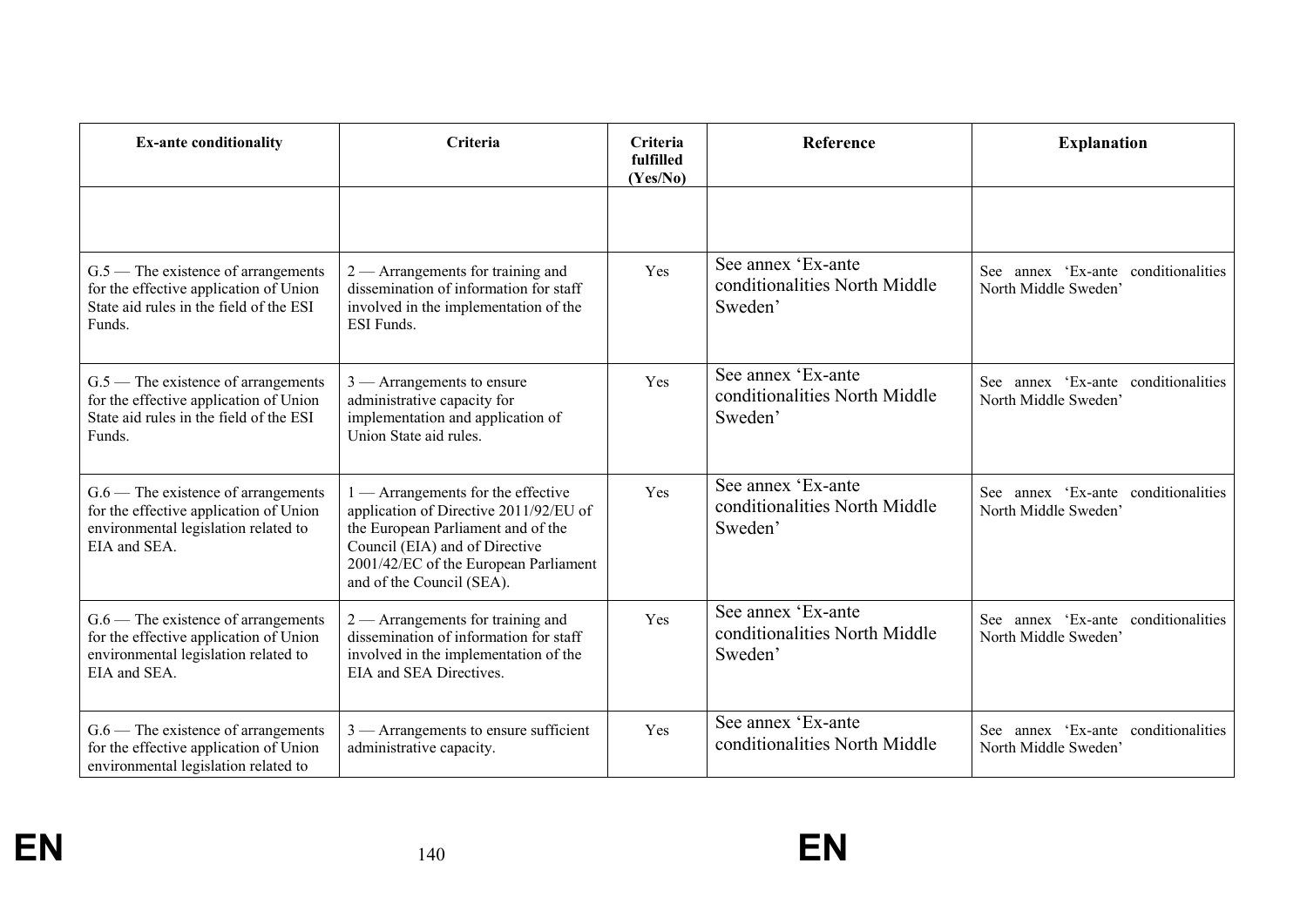| <b>Ex-ante conditionality</b>                                                                                                                                                                                                                                                                                                                                                  | Criteria                                                                                                                                                                                                                          | Criteria<br>fulfilled<br>(Yes/No) | <b>Reference</b>                                               | <b>Explanation</b>                                          |
|--------------------------------------------------------------------------------------------------------------------------------------------------------------------------------------------------------------------------------------------------------------------------------------------------------------------------------------------------------------------------------|-----------------------------------------------------------------------------------------------------------------------------------------------------------------------------------------------------------------------------------|-----------------------------------|----------------------------------------------------------------|-------------------------------------------------------------|
| EIA and SEA.                                                                                                                                                                                                                                                                                                                                                                   |                                                                                                                                                                                                                                   |                                   | Sweden'                                                        |                                                             |
| $G.7$ – The existence of a statistical<br>basis necessary to undertake<br>evaluations to assess the effectiveness<br>and impact of the programmes. The<br>existence of a system of result<br>indicators necessary to select actions,<br>which most effectively contribute to<br>desired results, to monitor progress<br>towards results and to undertake<br>impact evaluation. | $1$ — Arrangements for timely collection<br>and aggregation of statistical data with<br>the following elements are in place: the<br>identification of sources and<br>mechanisms to ensure statistical<br>validation.              | Yes                               | See annex 'Ex-ante<br>conditionalities North Middle<br>Sweden' | See annex 'Ex-ante conditionalities<br>North Middle Sweden' |
| $G.7$ — The existence of a statistical<br>basis necessary to undertake<br>evaluations to assess the effectiveness<br>and impact of the programmes. The<br>existence of a system of result<br>indicators necessary to select actions,<br>which most effectively contribute to<br>desired results, to monitor progress<br>towards results and to undertake<br>impact evaluation. | $2$ — Arrangements for timely collection<br>and aggregation of statistical data with<br>the following elements are in place:<br>arrangements for publication and public<br>availability of aggregated data.                       | Yes                               | See annex 'Ex-ante<br>conditionalities North Middle<br>Sweden' | See annex 'Ex-ante conditionalities<br>North Middle Sweden' |
| $G.7$ – The existence of a statistical<br>basis necessary to undertake<br>evaluations to assess the effectiveness<br>and impact of the programmes. The<br>existence of a system of result<br>indicators necessary to select actions,<br>which most effectively contribute to                                                                                                   | $3$ — An effective system of result<br>indicators including: the selection of<br>result indicators for each programme<br>providing information on what<br>motivates the selection of policy actions<br>financed by the programme. | Yes                               | See annex 'Ex-ante<br>conditionalities North Middle<br>Sweden' | See annex 'Ex-ante conditionalities<br>North Middle Sweden  |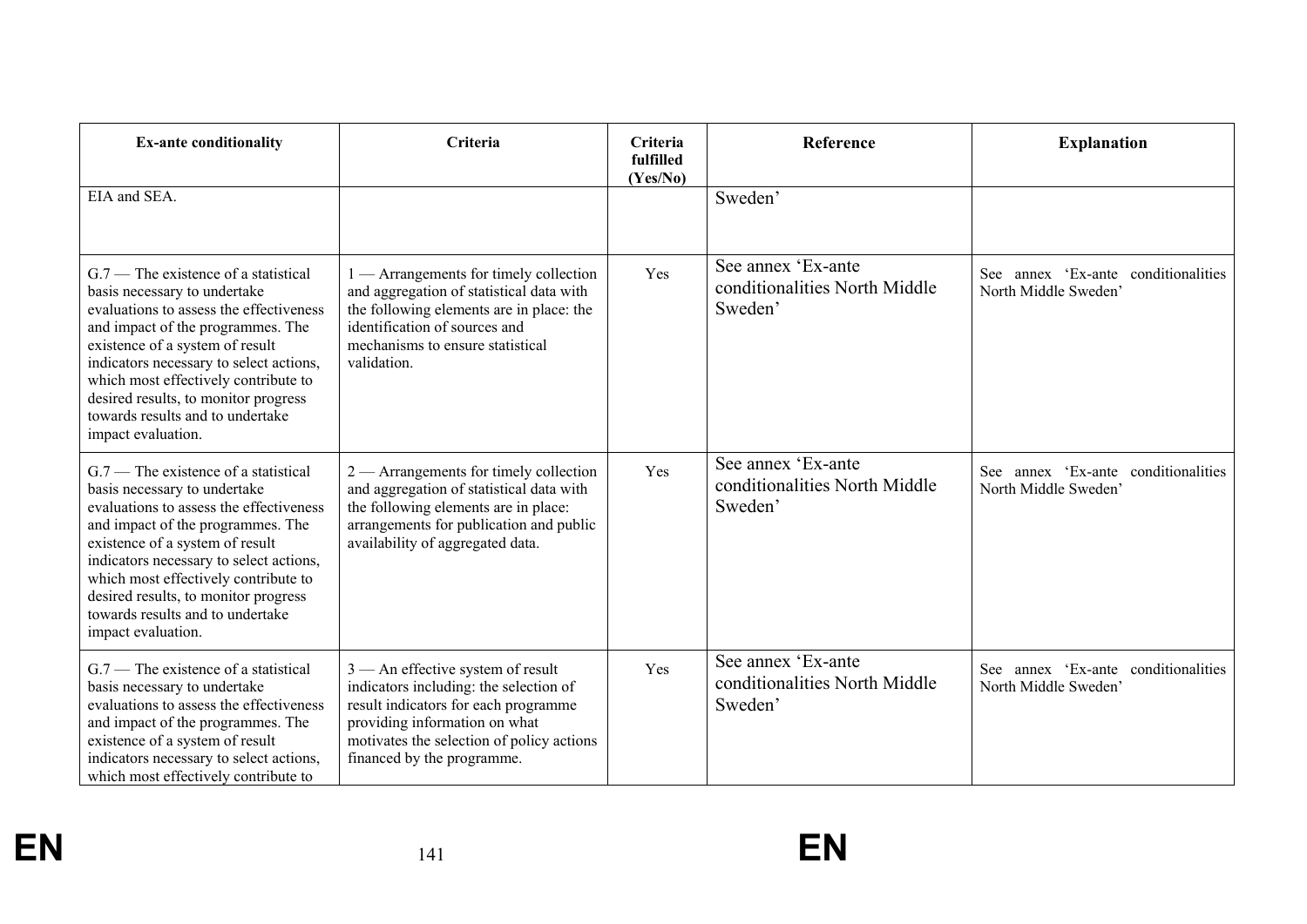| <b>Ex-ante conditionality</b>                                                                                                                                                                                                                                                                                                                                                  | Criteria                                                                                                                                                                                                                                                                      | Criteria<br>fulfilled<br>(Yes/No) | Reference                                                      | <b>Explanation</b>                                             |
|--------------------------------------------------------------------------------------------------------------------------------------------------------------------------------------------------------------------------------------------------------------------------------------------------------------------------------------------------------------------------------|-------------------------------------------------------------------------------------------------------------------------------------------------------------------------------------------------------------------------------------------------------------------------------|-----------------------------------|----------------------------------------------------------------|----------------------------------------------------------------|
| desired results, to monitor progress<br>towards results and to undertake<br>impact evaluation.                                                                                                                                                                                                                                                                                 |                                                                                                                                                                                                                                                                               |                                   |                                                                |                                                                |
| $G.7$ – The existence of a statistical<br>basis necessary to undertake<br>evaluations to assess the effectiveness<br>and impact of the programmes. The<br>existence of a system of result<br>indicators necessary to select actions,<br>which most effectively contribute to<br>desired results, to monitor progress<br>towards results and to undertake<br>impact evaluation. | 4 - An effective system of result<br>indicators including: the establishment<br>of targets for these indicators.                                                                                                                                                              | Yes                               | See annex 'Ex-ante<br>conditionalities North Middle<br>Sweden' | annex 'Ex-ante conditionalities<br>See<br>North Middle Sweden' |
| $G.7$ — The existence of a statistical<br>basis necessary to undertake<br>evaluations to assess the effectiveness<br>and impact of the programmes. The<br>existence of a system of result<br>indicators necessary to select actions,<br>which most effectively contribute to<br>desired results, to monitor progress<br>towards results and to undertake<br>impact evaluation. | $5$ — An effective system of result<br>indicators including: the consistency of<br>each indicator with the following<br>requisites: robustness and statistical<br>validation, clarity of normative<br>interpretation, responsiveness to policy,<br>timely collection of data. | Yes                               | See annex 'Ex-ante<br>conditionalities North Middle<br>Sweden' | See annex 'Ex-ante conditionalities<br>North Middle Sweden     |
| $G.7$ – The existence of a statistical<br>basis necessary to undertake<br>evaluations to assess the effectiveness<br>and impact of the programmes. The<br>existence of a system of result<br>indicators necessary to select actions,<br>which most effectively contribute to                                                                                                   | 6 — Procedures in place to ensure that<br>all operations financed by the<br>programme adopt an effective system of<br>indicators.                                                                                                                                             | Yes                               | See annex 'Ex-ante<br>conditionalities North Middle<br>Sweden' | annex 'Ex-ante conditionalities<br>See<br>North Middle Sweden' |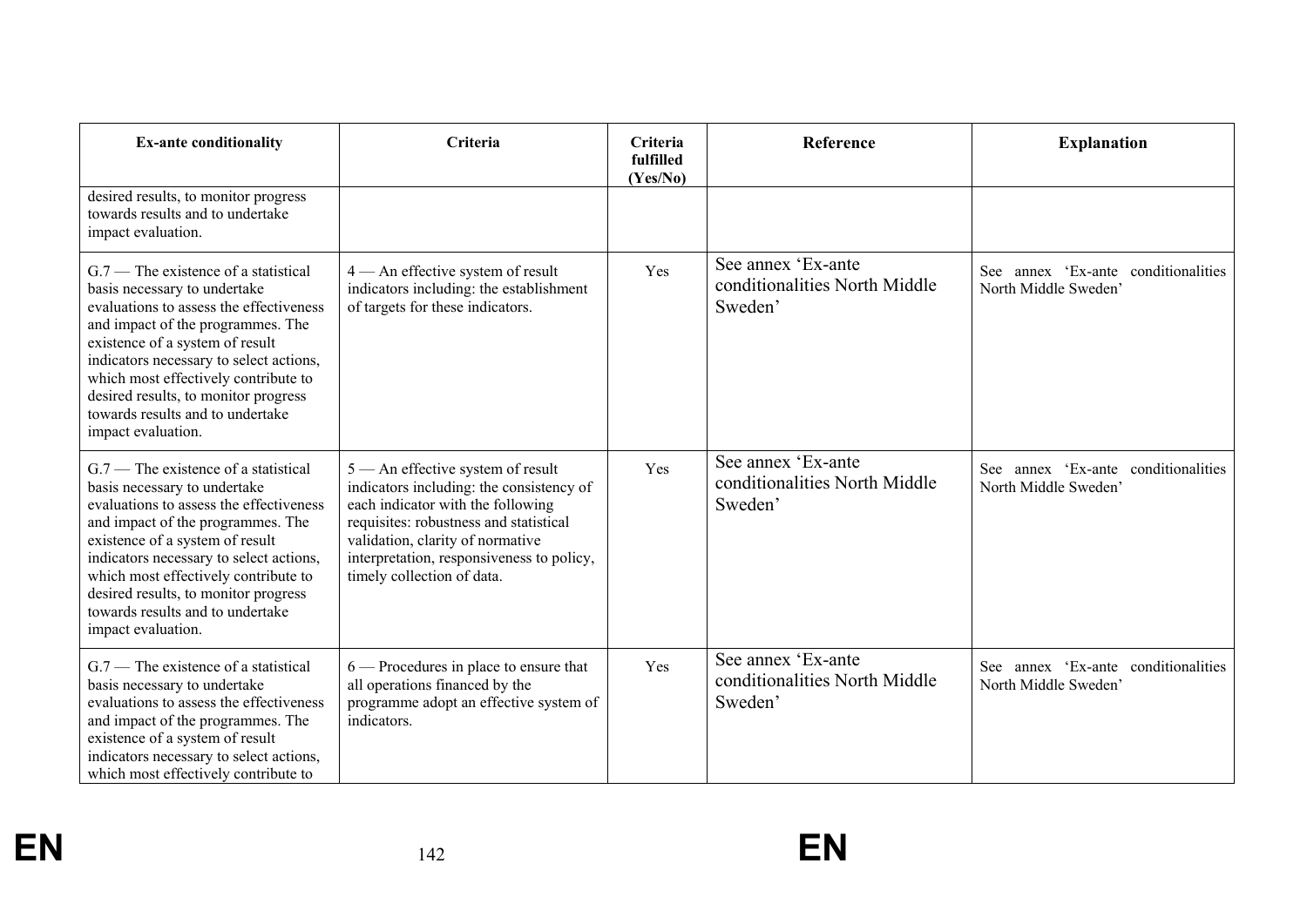| <b>Ex-ante conditionality</b>                                                                  | <b>Criteria</b> | Criteria<br>fulfilled<br>(Yes/No) | Reference | <b>Explanation</b> |
|------------------------------------------------------------------------------------------------|-----------------|-----------------------------------|-----------|--------------------|
| desired results, to monitor progress<br>towards results and to undertake<br>impact evaluation. |                 |                                   |           |                    |

## **9.2 Description of actions to fulfil ex-ante conditionalities, responsible bodies and timetable**

## **Table 25: Actions to fulfil applicable general ex-ante conditionalities**

| $\bullet$ .<br>$\cdots$<br>General ex-ante conditionality | Criteria not fulfilled | Actions to be taken | <b>Deadline</b><br>$\blacksquare$<br>(date | $\cdots$<br>Bodies responsible |
|-----------------------------------------------------------|------------------------|---------------------|--------------------------------------------|--------------------------------|
|                                                           |                        |                     |                                            |                                |

### **Table 26: Actions to fulfil applicable thematic ex-ante conditionalities**

| Thematic ex-ante conditionality | Criteria not fulfilled | Actions to be taken | <b>Deadline</b><br>(data) | <b>Bodies responsible</b> |
|---------------------------------|------------------------|---------------------|---------------------------|---------------------------|
|---------------------------------|------------------------|---------------------|---------------------------|---------------------------|

**EN**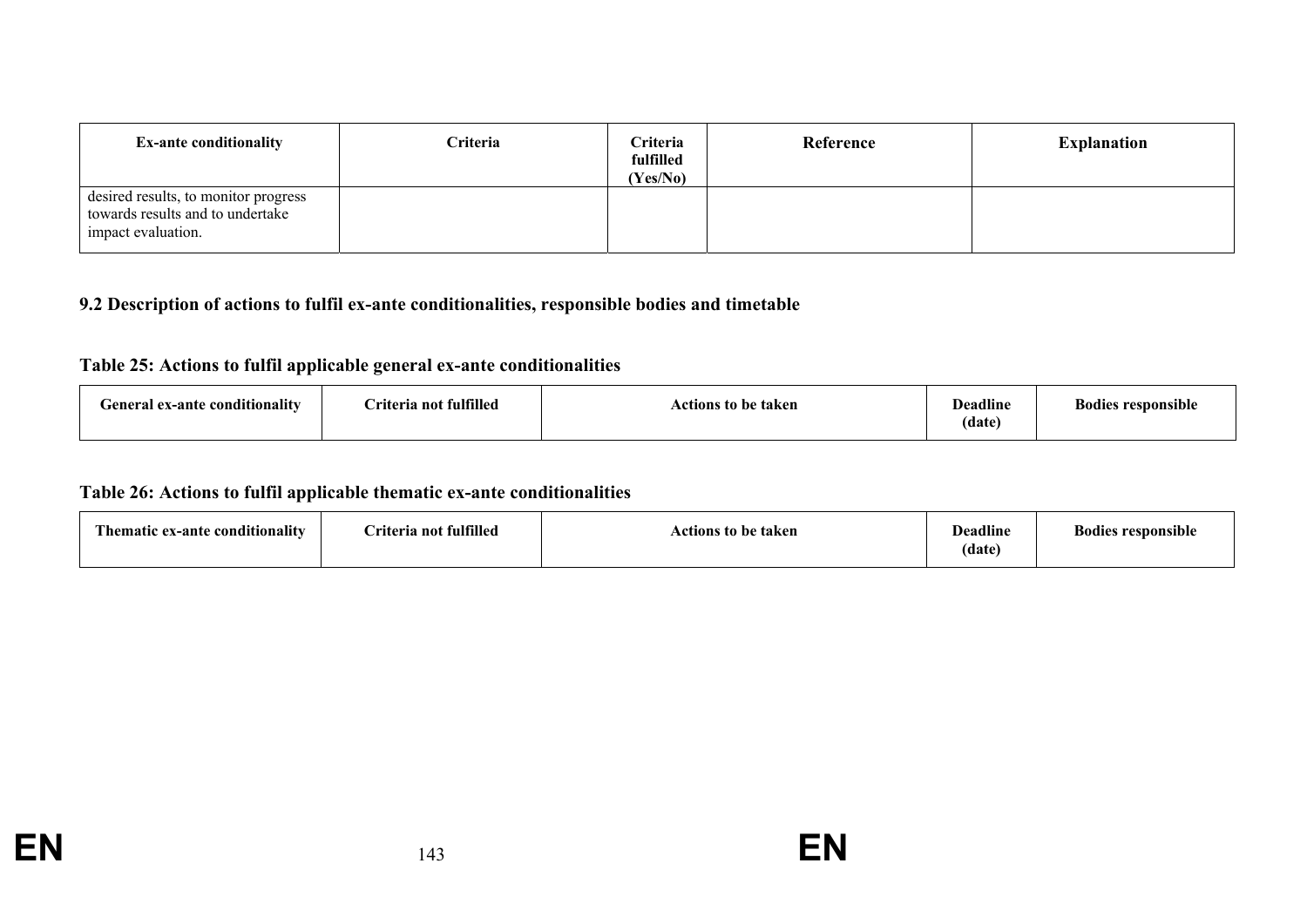#### **10. REDUCTION OF ADMINISTRATIVE BURDEN FOR BENEFICIARIES**

Summary of the assessment of the administrative burden for beneficiaries and, where necessary, the actions planned accompanied by an indicative timeframe to reduce administrative burden.

Applying for, operating, reporting and concluding a project with funding from a Structural Funds programme in the framework of the European Regional Development Fund demands good administrative skills and capacity. The administrative burden of operating a project is experienced differently by different beneficiaries, which may be explained by factors such as their own administrative procedures, previous experience of Structural Funds projects, the focus and complexity of the project, etc.

In dialogues with beneficiaries and through surveys that have been conducted, the Swedish Agency for Economic and Regional Growth (managing authority) notes that the beneficiaries generally regard the administrative burden in running a Structural Funds project as heavy.

The Swedish National Audit Office has reviewed the extent to which the managing authorities for the ERDF programmes and the ESF programme have exploited the opportunities for simplification offered during the programming period 2007-2013 In its report 'Mer att förenkla! Administration i strukturfondsprojekt' ('More to simplify! Administration in Structural Funds projects') (RiR 2012:22), the Swedish National Audit Office notes that the beneficiaries often comment that the administrative requirements make it more difficult to implement the projects by taking the focus away from the core activity and making it difficult to work with innovative ideas and methods.

During the autumn of 2012, the Swedish Agency for Economic and Regional Growth initiated cooperation with the Swedish ESF Council (managing authority for the national ESF programme) to make use of the opportunities presented by the proposed Structural Funds regulation for the programming period 2014-2020 with regard to simplified project administration for beneficiaries. In February 2013, cooperation on the simplification measures was broadened by the Swedish Board of Agriculture, which is the managing authority for the European Agricultural Fund for Rural Development and the European Marine and Fisheries Fund, joining in. The areas in which cooperation between the funds with the aim of reducing the administrative burden for beneficiaries has started are principally payroll costs and indirect costs.

Ahead of the programming period 2014-2020, the Swedish Agency for Economic and Regional Growth has actively worked on revising all stages of administration and implementation of the programmes. The case process which contains everything from information about the programmes and their contents to application procedure, approval of projects, project reporting, follow-up and finally project closure, are an important part of this overhaul. The work has been based on experience gained in own work but also experience obtained through participatory research and through various audit operations. The work has resulted, among other things, in:

- clearer and more readily accessible information for beneficiaries
- a new and improved electronic application, 'My Application'
- simplified internal work processes
- simpler reporting for beneficiaries.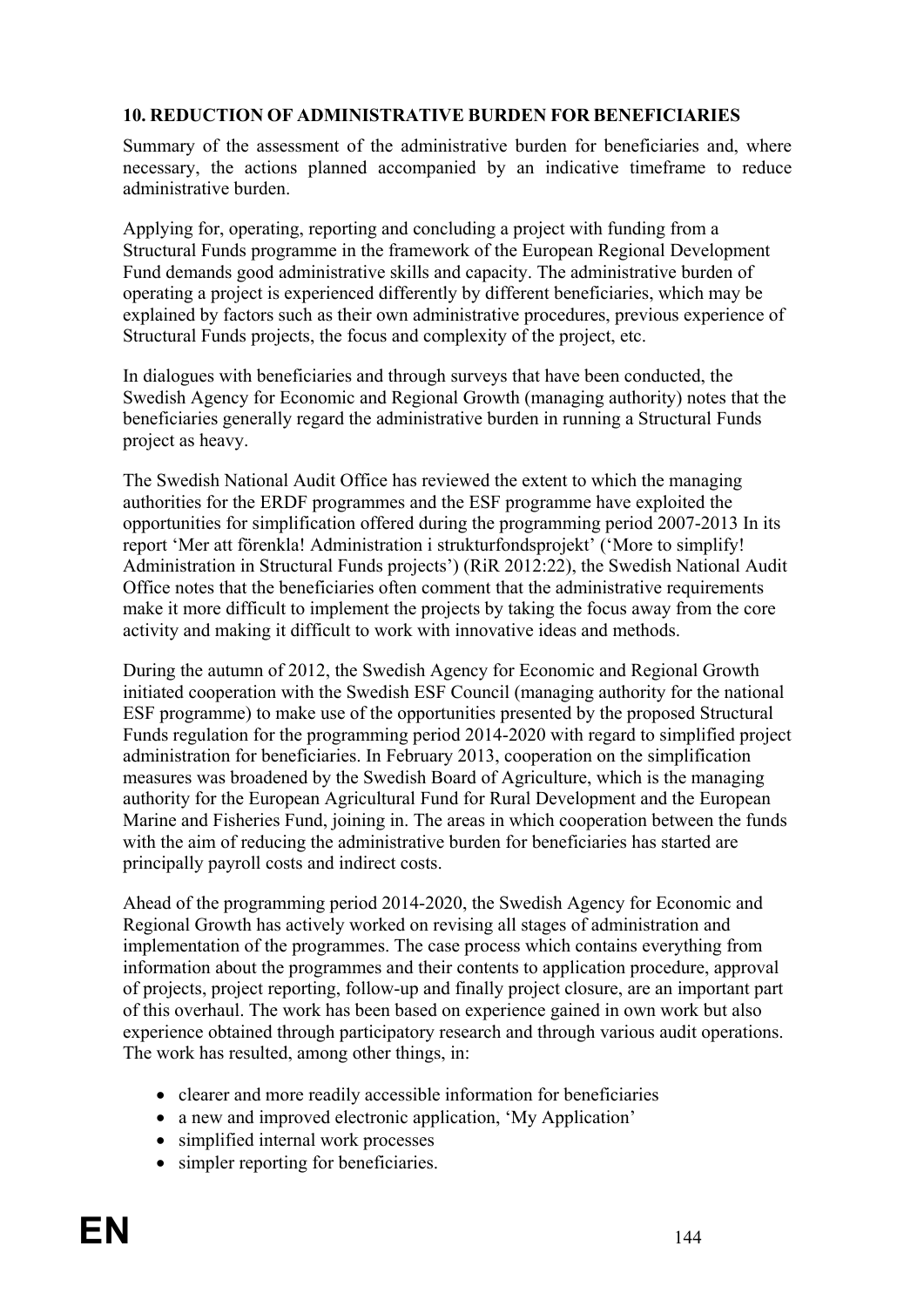#### **Indicative timetable**

Table 338:

#### **Measure**

#### **Estimated end date**

Clear and readily available to beneficiaries — January 2014

A new and improved electronic application, 'My Application' — February 2014

Simplified work processes — programme start/autumn 2014

Simpler reporting for beneficiaries — programme start/autumn 2014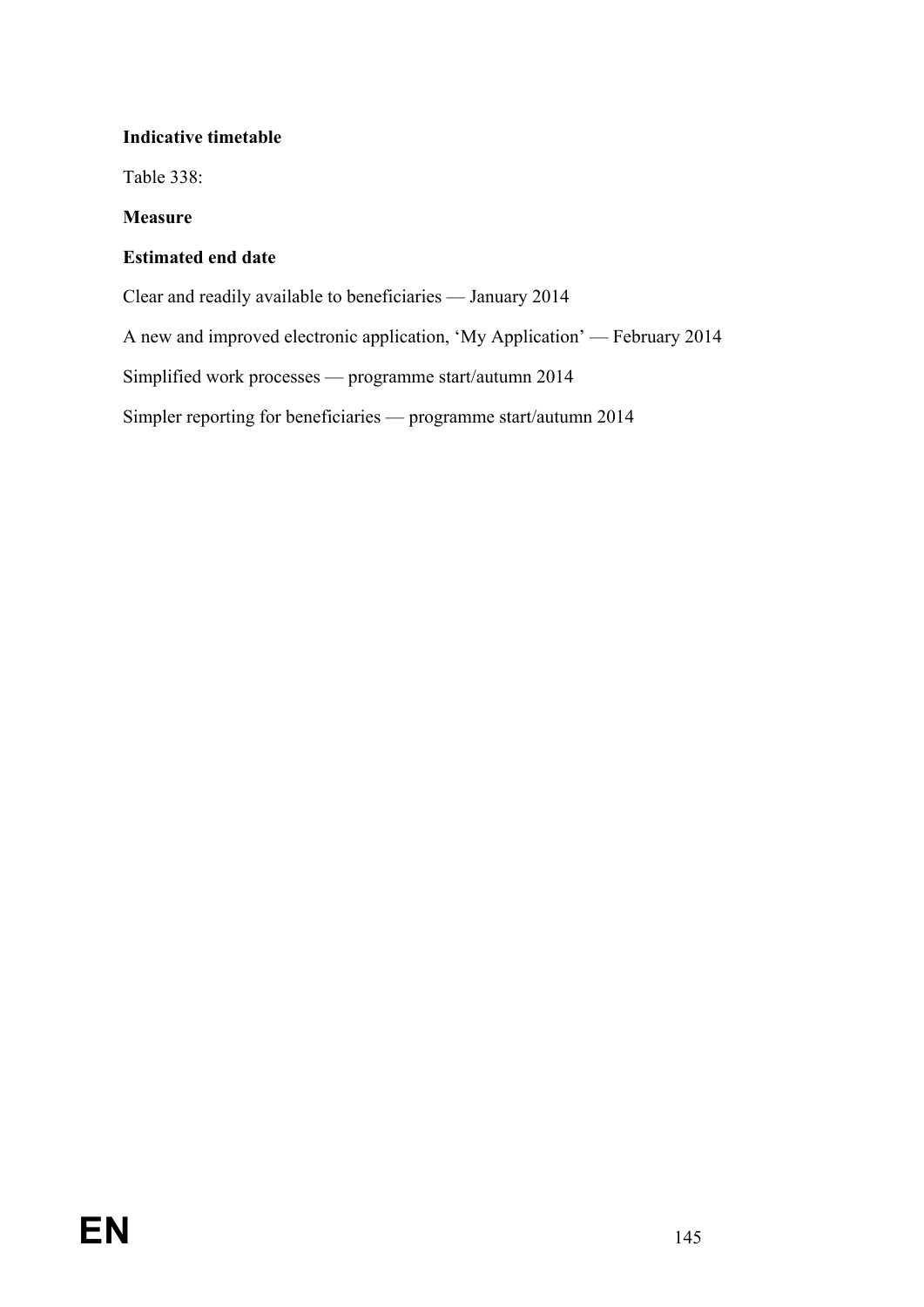# **11. HORIZONTAL PRINCIPLES**

#### **11.1 Sustainable development**

Description of specific actions to take into account environmental protection requirements, resource efficiency, climate change mitigation and adaptation, disaster resilience and risk prevention and management, in the selection of operations.

Sustainable development means meeting the needs of the present generation without compromising the ability of future generations to meet their needs. It is an overall objective of the EU and pervades all Union politics and activities.

Better environment, gender equality, equal treatment and non-discrimination, the three horizontal criteria, are drivers of sustainable growth by focusing on smart, inclusive and sustainable solutions that can enhance innovative capability and reduce consumption of resources and energy. In connection with implementation of the programme, the horizontal criteria are to be used as tools to improve work and make it more effective.

Climate change is one of the greatest challenges of our time and requires regional, national and global solutions to reduce further climate impact and to adapt society to a changed climate. In trade and industry, there is need for both structural change and increased resource efficiency, i.e. reduced use of energy, raw materials and ecosystem resources. The Swedish Government firmly believes that the climate, environmental and energy challenges represent an opportunity for the development of technology, products and services in all sectors. Business opportunities are created for Swedish companies with the growing global demand for sustainable and resource-efficient goods and services.

The goal of Swedish environmental policy is to be able to hand over to the next generation a society in which the great environmental problems have been solved, without causing increased environmental and health problems outside the borders of Sweden. Regions and municipalities have great responsibility to contribute actively to what is known as the system of environmental objectives and for the environmental quality objectives to be met.

The switch to a green economy means developing sustainable goods, services and production systems, and can consequently reduce the environmental impact regionally, nationally and globally. This switch can also contribute to environmentally driven business development in all sectors and consequently increased entrepreneurship, export opportunities and employment in both urban and rural areas. It is therefore important to promote the development of small and medium-sized enterprises wishing to convert to sustainable enterprise and also to regard this as a competitive advantage.

Evaluations point to needs to operationalise the horizontal criteria for specific activities and goals (linked to regional challenges) in the projects within the programme, so that they are not reduced to something that is added afterwards.

Knowledge of how the three horizontal criteria are to be integrated into the preparation, goals and implementation of projects is a key factor. The criteria are to be used as levers to achieve better outcomes from the projects, i.e. improve the possibility of solving the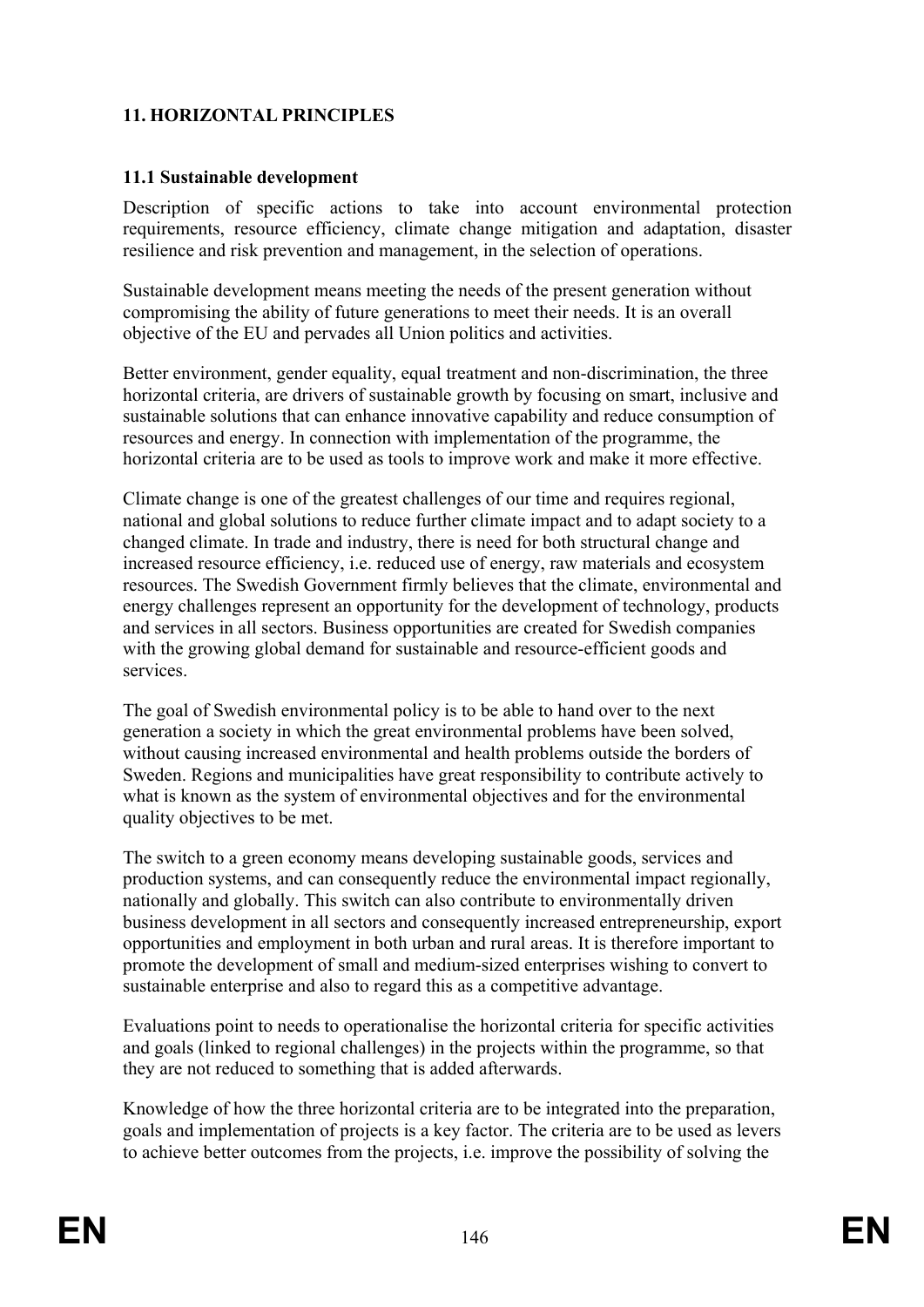regional problems identified by the projects and contribute to sustainable growth. All projects under the programme have to take account of the same horizontal criteria. The managing authority has to assist in this work.

#### **Classification criteria**

A common tool for all regional Structural Funds programmes for investments in growth and employment is the classification criteria. These ensure that all horizontal criteria are taken into account in all projects, while at the same time contributing to information being stored on the projects which, in a later stage, facilitates follow-up and evaluation. The horizontal classification criteria can also be used as a tool in dialogue with those who apply for aid and those who are granted aid. The classification is made in the preparation of each project application. To make the classification criteria specific with regard to a better environment, it has to be examined whether the environmental quality objectives can be used in the assessment. The horizontal criteria are then followed up continuously during the project period.

## **Better environment**

The environment is used actively as a tool with which to achieve the goals and results of the project.

The project fulfils all the items below:

- The background and project description contains an account of how the environment is used as a tool/resource with which to attain the purpose and objective of the project.
- The activities and costs of the project show clearly how the environment is to be used as a tool in implementation.
- In the follow-up of the project, the project sponsor plans to show how the environment has been used as a tool to attain the objectives of the project and show what results have been achieved.

The environment is used partly as a tool with which to achieve the goals and results of the project.

The project fulfils two of the items below:

- The background and project description contains an account of how the environment is used as a tool/resource with which to attain the purpose and objective of the project.
- The activities and costs of the project show clearly how the environment is to be used as a tool in implementation.
- In the follow-up of the project, the project sponsor plans to show how the environment has been used as a tool to attain the objectives of the project and show what results have been achieved.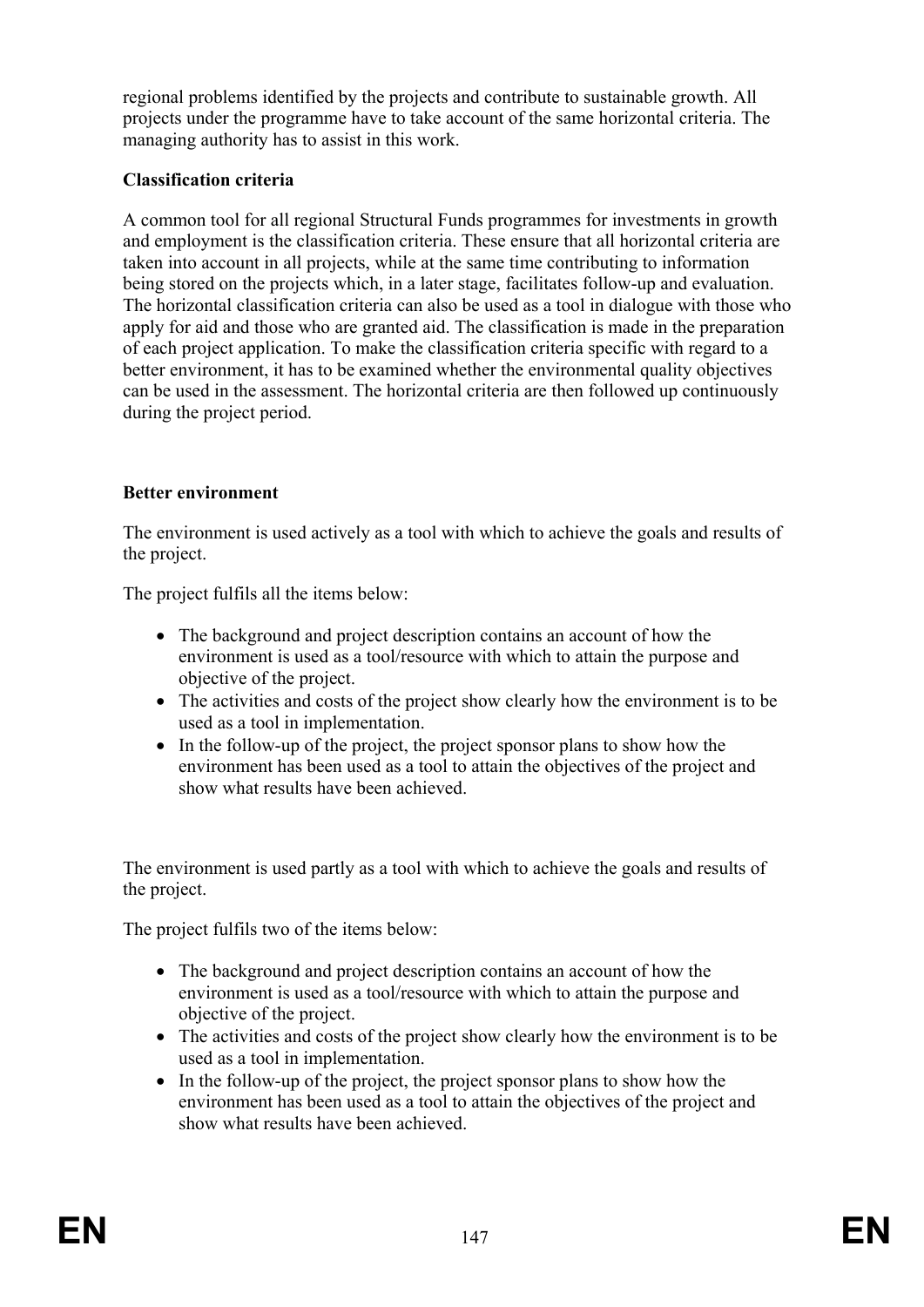The environment is not used as a tool with which to achieve the goals and results of the project.

The project does not fulfil any of the items below:

- The background and project description contains an account of how the environment is used as a tool/resource with which to attain the purpose and objective of the project.
- The activities and costs of the project show clearly how the environment is to be used as a tool in implementation.
- In the follow-up of the project, the project sponsor plans to show how the environment has been used as a tool to attain the objectives of the project and show what results have been achieved.

Chapter 1 of the programme contains a description of the significance of these aspects in analysis of the region. A description of how these aspects are to be included in the operations is given for each priority axis in Chapter 2. The description of the issue is thus integrated into the programme.

# **11.2 Equal opportunities and non-discrimination**

Description of specific actions to promote equal opportunities and prevent discrimination based on sex, racial or ethnic origin, religion or belief, disability, age or sexual orientation during the preparation, design and implementation of the operational programme and in particular in relation to access to funding, taking account of the needs of the various target groups at risk of such discrimination and in particular the requirements for ensuring accessibility for persons with disabilities.

Non-discrimination means regarding people's differences as an asset, a tool that makes work towards sustainable growth more effective. The goal of integration policy is equal rights, obligations and opportunities for all, regardless of ethnic or cultural background. Inclusive regional growth means that the inhabitants of the region — regardless of gender, ethnicity, religion or other beliefs, disability, transgender identity or expression, sexual orientation or age — are all equally well placed to achieve influence and gain access to growth resources, i.e. are able to assist in and contribute towards regional growth activities on equal terms.

To improve competitiveness, regions benefit from utilising the innovative capacity and entrepreneurship of the whole population. Statistics show that persons born abroad start and run companies to a greater extent, have higher turnover in their enterprises and employ more people than entrepreneurs born within the country do. Those born abroad can also contribute to the internationalisation of business through contacts, knowledge of languages and knowledge of business opportunities in their countries of origin.

Companies and organisations wishing to enhance their innovative capability benefit from recruiting more widely and creating a less homogeneous workforce. Regional efforts aimed at fair recruitment, including highlighting employers who actively operate on the basis of a non-discrimination perspective as ambassadors, are significant. It is also important to bring to the fore and develop skills among inhabitants with a foreign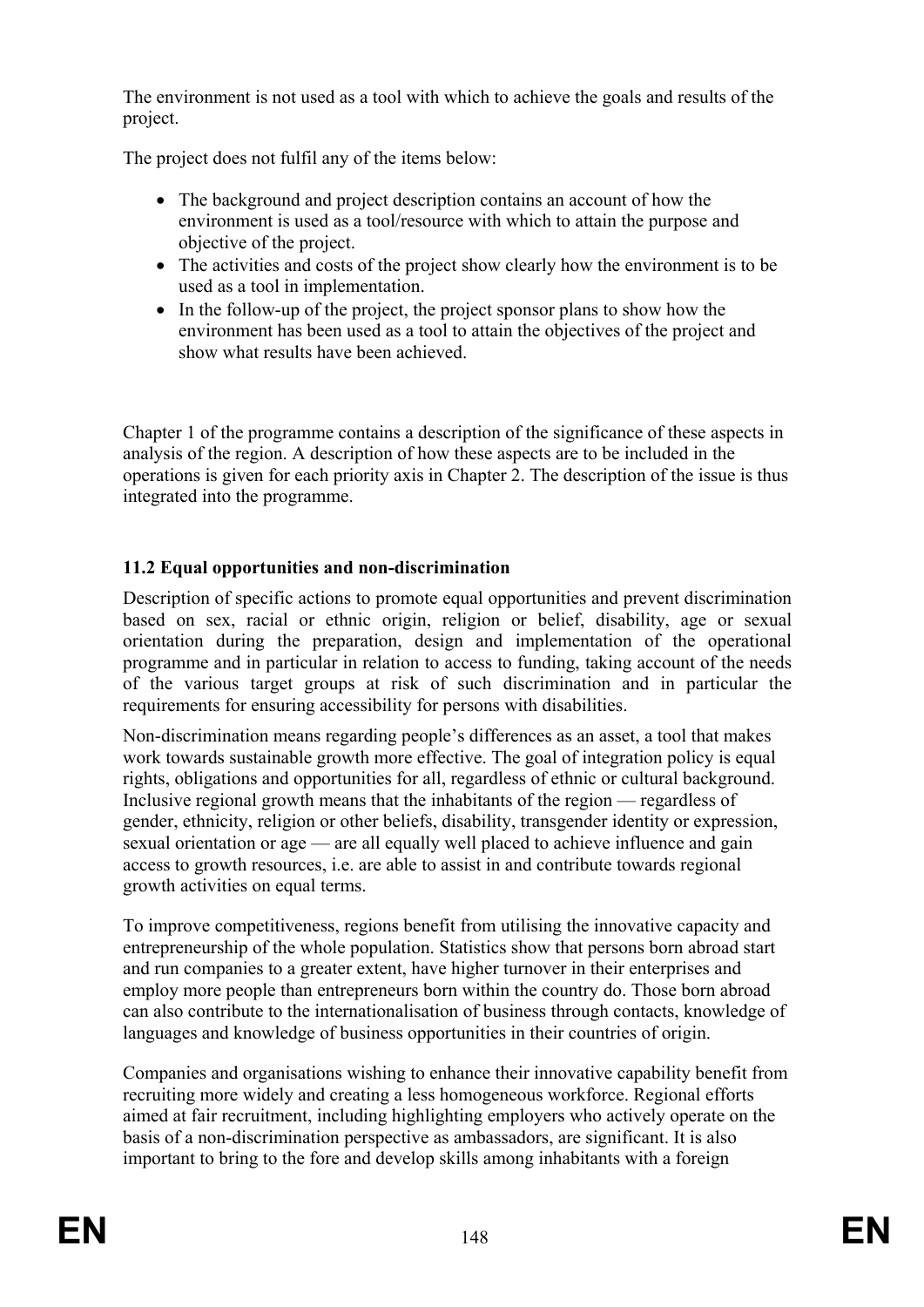background and consequently to improve matching in the labour market and lower the entry thresholds. Excluded young people are a key target group.

Active regional efforts towards integration and non-discrimination can additionally contribute to sustainable growth by increasing the inward migration of persons born abroad with the skills in demand.

Evaluations point to needs to operationalise the horizontal criteria for specific activities and goals (linked to regional challenges) in the projects within the programme, so that they are not reduced to something that is added afterwards.

Knowledge of how the three horizontal criteria are to be integrated into the preparation, goals and implementation of projects is a key factor. The criteria are to be used as levers to achieve better outcomes from the projects, i.e. improve the possibility of solving the regional problems identified by the projects and contribute to sustainable growth. All projects under the programme have to take account of the same horizontal criteria. The managing authority has to assist in this work.

#### **Classification criteria**

A common tool for all regional Structural Funds programmes for investments in growth and employment is the classification criteria. These ensure that all horizontal criteria are taken into account in all projects, while at the same time contributing to information being stored on the projects which, in a later stage, facilitates follow-up and evaluation. The horizontal classification criteria can also be used as a tool in dialogue with those who apply for aid and those who are granted aid. The classification is made in the preparation of each project application. The horizontal criteria are then followed up continuously during the project period.

#### **Equal treatment and non-discrimination**

Equal opportunities and non-discrimination are used actively as a tool with which to achieve the goals and results of the project.

The project fulfils all the items below:

- The background and project description of the project contains an account of how equal opportunities and non-discrimination are used as a tool/resource with which to attain the purpose and objective of the project.
- The activities and costs of the project show clearly how equal opportunities and non-discrimination are to be used as a tool in implementation.
- In the follow-up of the project, the project sponsor plans to show how equal opportunities and non-discrimination have been used as a tool to attain the objectives of the project and show what results have been achieved.

Equal opportunities and non-discrimination are used partly as a tool with which to achieve the goals and results of the project.

The project fulfils two of the items below: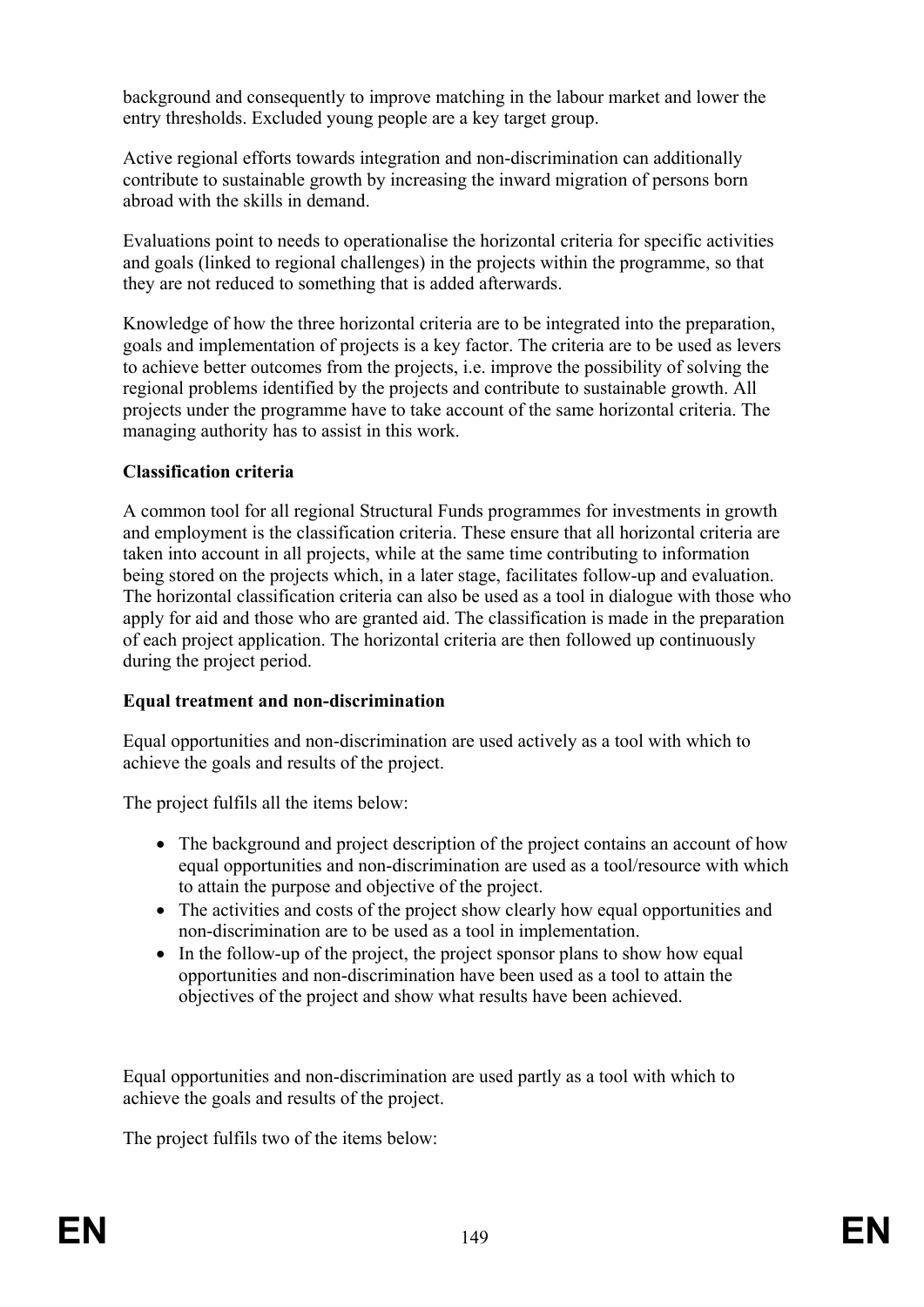- The background and project description of the project contains an account of how equal opportunities and non-discrimination are used as a tool/resource with which to attain the purpose and objective of the project.
- The activities and costs of the project show clearly how equal opportunities and non-discrimination are to be used as a tool in implementation.
- In the follow-up of the project, the project sponsor plans to show how equal opportunities and non-discrimination have been used as a tool to attain the objectives of the project and show what results have been achieved.

Equal opportunities and non-discrimination are not used as a tool with which to achieve the goals and results of the project.

The project does not fulfil any of the items below:

- The background and project description of the project contains an account of how equal opportunities and non-discrimination are used as a tool/resource with which to attain the purpose and objective of the project.
- The activities and costs of the project show clearly how equal opportunities and non-discrimination are to be used as a tool in implementation.
- In the follow-up of the project, the project sponsor plans to show how equal opportunities and non-discrimination have been used as a tool to attain the objectives of the project and show what results have been achieved.

Chapter 1 of the programme contains a description of the significance of these aspects in analysis of the region. A description of how these aspects are to be included in the operations is given for each priority axis in Chapter 2. The description of the issue is thus integrated into the programme.

#### **11.3 Equality between men and women**

Description of contribution of the operational programme to the promotion of equality between men and women and, where appropriate, the arrangements to ensure the integration of the gender perspective at operational programme and operation level.

Gender equality, equal opportunities and non-discrimination as well as a better environment, the three horizontal criteria, are drivers of sustainable growth by focusing on smart, inclusive and sustainable solutions that can enhance innovative capability, maximise the utilisation of skills, human resources and entrepreneurship and reduce consumption of resources and energy. In connection with implementation of the programme, the horizontal criteria are to be used as tools to improve effectiveness of work towards sustainable growth.

The objective of gender equality policy is that women and men are to have the same power to shape society and their own lives, that is to say have the same rights and opportunities to be active citizens, take part in decision-making, education and paid employment and take the same responsibility for work in the home.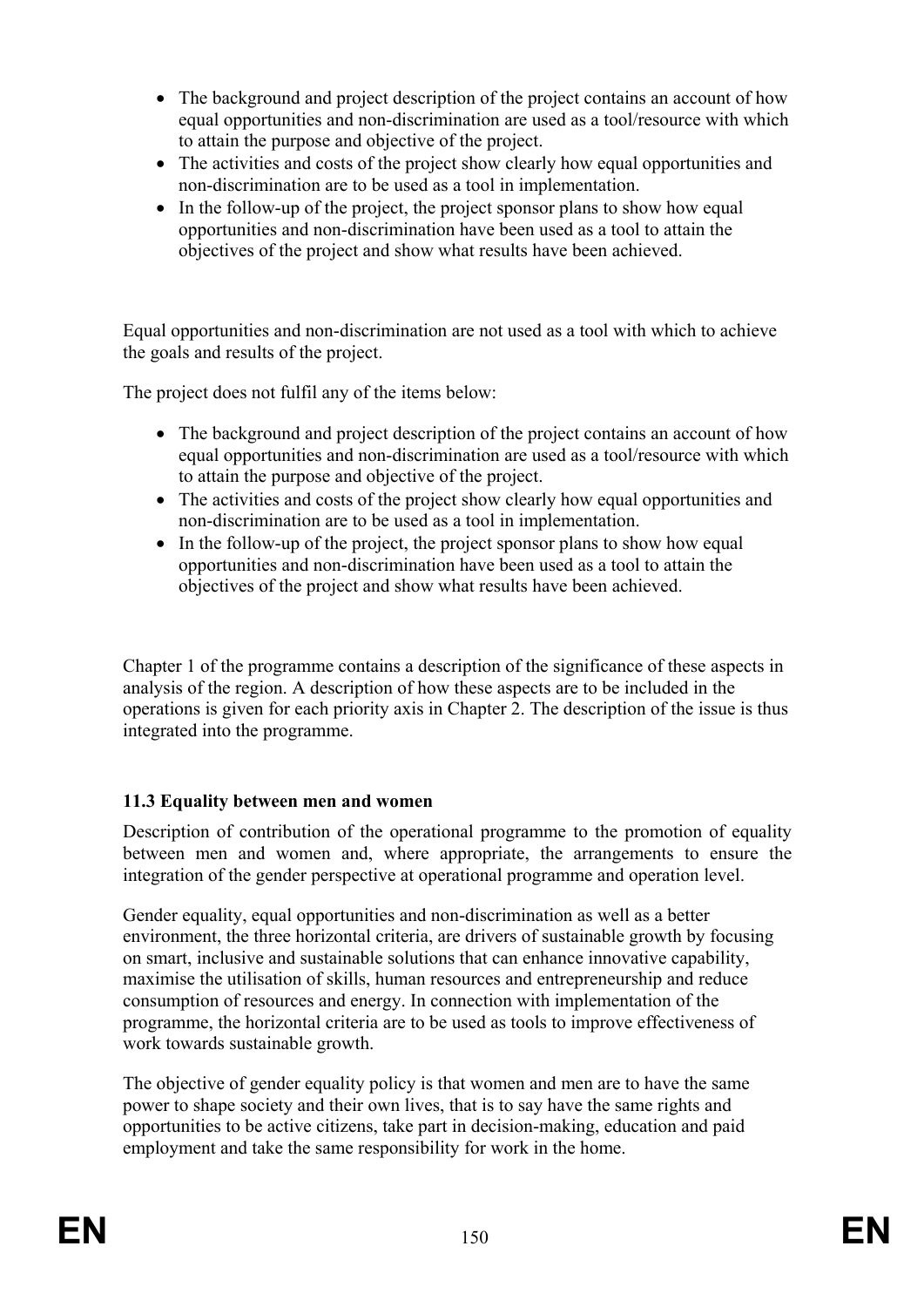When women and men share power and influence in all aspects of community life, we will have a fairer and more democratic society.

Gender-equal regional growth means that women and men have the same prospects of achieving influence in regional work on growth and obtaining access to growth resources. Choosing gender equality in the planning and implementation of the regional Structural Funds programmes is primarily a matter of using gender equality as a way of achieving sustainable growth.

Some principal reasons why increased gender equality can lead to sustainable growth are that:

- Human resources are used more effectively if the labour market is gender-equal and less segregated by gender. This means, among other things, that the knowledge, skills and entrepreneurship of both women and men are put to optimum use, we gain more enterprises and better matching.
- Greater gender equality in the governance and development of the region increases social capital and participation, which can contribute to sustainable growth by attracting inward migration and counteracting outward migration. This is also a key factor for the supply of skills to the labour market.
- Gender equality improves the innovative capacity of enterprises and organisations, in part because work becomes more effective if both women and men take part in management, planning and implementation.

Evaluations point to needs to operationalise the horizontal criteria for specific activities and goals (linked to regional challenges) in the projects within the programme, so that they are not reduced to something that is added afterwards.

Knowledge of how the three horizontal criteria are to be integrated into the preparation, goals and implementation of projects is a key factor. The criteria are to be used as levers to achieve better outcomes from the projects, i.e. improve the possibility of solving the regional problems identified by the projects and contribute to sustainable growth. All projects under the programme have to take account of the same horizontal criteria. The managing authority has to assist in this work.

#### **Classification criteria**

A common tool for all regional Structural Funds programmes for investments in growth and employment is the classification criteria. These ensure that all horizontal criteria are taken into account in all projects, while at the same time contributing to information being stored on the projects which, in a later stage, facilitates follow-up and evaluation. The horizontal classification criteria can also be used as a tool in dialogue with those who apply for aid and those who are granted aid. The classification is made in the preparation of each project application. The horizontal criteria are then followed up continuously during the project period.

#### **Equality between women and men**

Gender equality is used actively as a tool with which to achieve the goals and results of the project.

The project fulfils all the items below: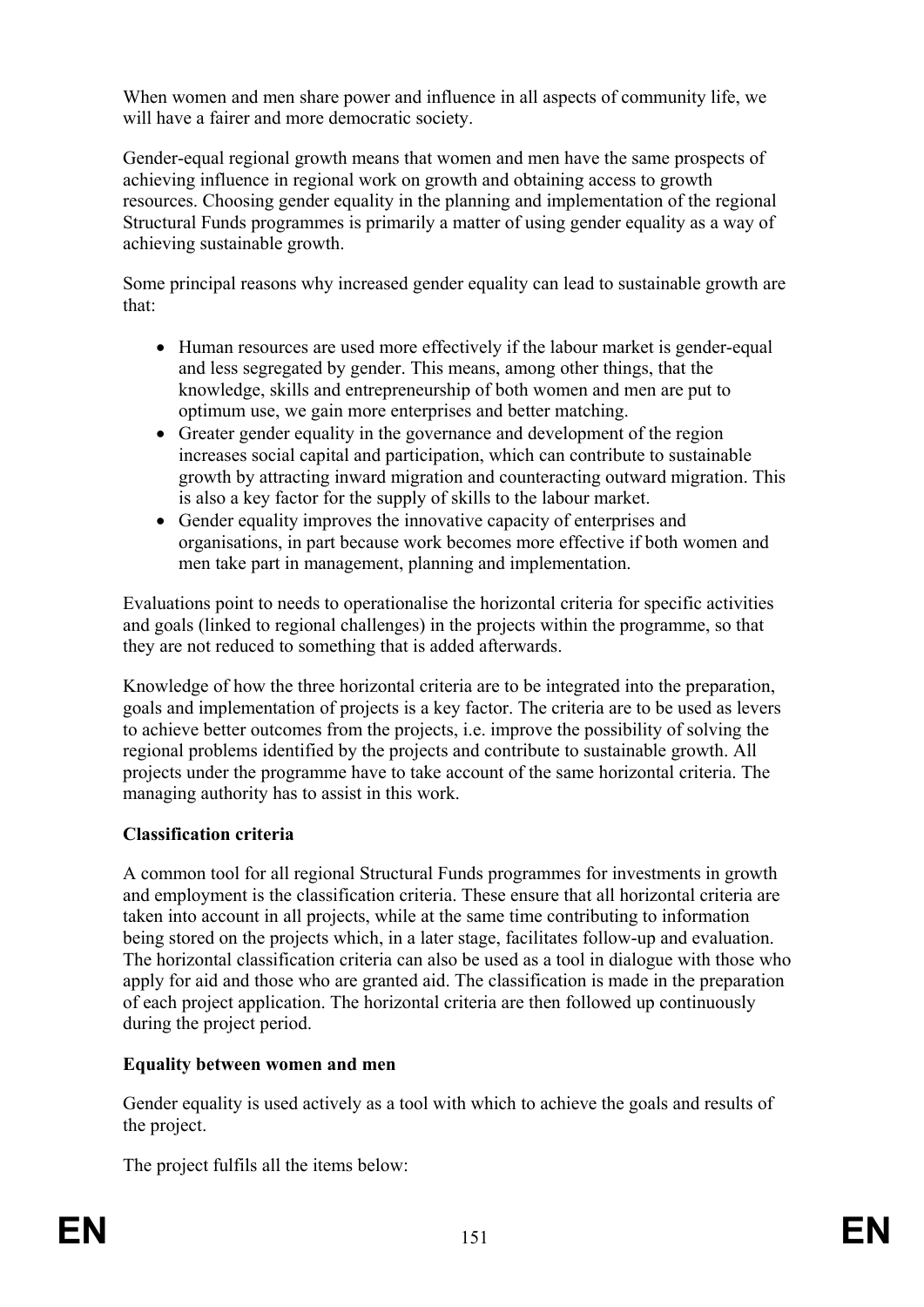- The background and project description of the project contains an account of how gender equality is used as a tool/resource with which to attain the purpose and objective of the project.
- The activities and costs of the project show clearly how gender equality is to be used as a tool in implementation.
- In the follow-up of the project, the project sponsor plans to show how gender equality has been used as a tool to attain the objectives of the project and show what results have been achieved.

Gender equality is used partly as a tool with which to achieve the goals and results of the project.

The project fulfils two of the items below:

- The background and project description of the project contains an account of how gender equality is used as a tool/resource with which to attain the purpose and objective of the project.
- The activities and costs of the project show clearly how gender equality is to be used as a tool in implementation.
- In the follow-up of the project, the project sponsor plans to show how gender equality has been used as a tool to attain the objectives of the project and show what results have been achieved.

Gender equality is not used as a tool with which to achieve the goals and results of the project.

The project does not fulfil any of the items below:

- The background and project description of the project contains an account of how gender equality is used as a tool/resource with which to attain the purpose and objective of the project.
- The activities and costs of the project show clearly how gender equality is to be used as a tool in implementation.
- In the follow-up of the project, the project sponsor plans to show how gender equality has been used as a tool to attain the objectives of the project and show what results have been achieved.

Chapter 1 of the programme contains a description of the significance of these aspects in analysis of the region. A description of how these aspects are to be included in the operations is given for each priority axis in Chapter 2. The description of the issue is thus integrated into the programme.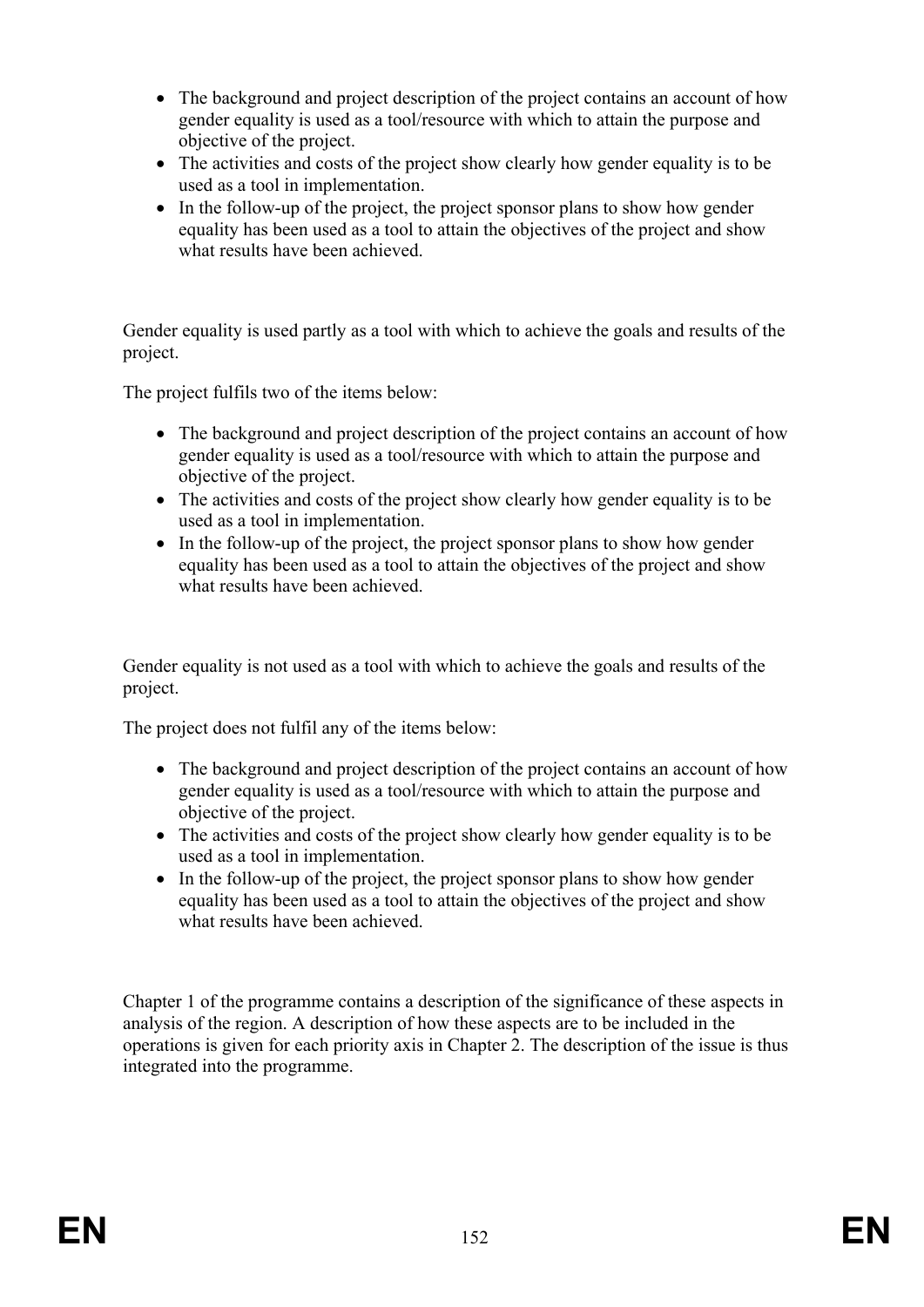#### **12. SEPARATE ELEMENTS**

# **12.1 Major projects to be implemented during programming period**

#### **Table 27: List of major projects**

| Project<br><b>Planned</b><br>notification/submission<br>date (year, quarter) | <b>Planned start of</b><br>implementation (year,<br>quarter) | <b>Planned completion date</b><br>(year, quarter) | <b>Priority Axes / Investment Priorities</b> |
|------------------------------------------------------------------------------|--------------------------------------------------------------|---------------------------------------------------|----------------------------------------------|
|------------------------------------------------------------------------------|--------------------------------------------------------------|---------------------------------------------------|----------------------------------------------|

## **12.2 Performance framework of operational programme**

# **Table 28: Performance framework by fund and category of region (summary table)**

| <b>Priority axis</b>                                                                                | Fund | Category of<br>region | Indicator or key<br>implementation<br>step                                                           | Measurement<br>unit, where<br>appropriate | <b>Milestone for 2018</b> |   |            | Final target (2023) |   |               |
|-----------------------------------------------------------------------------------------------------|------|-----------------------|------------------------------------------------------------------------------------------------------|-------------------------------------------|---------------------------|---|------------|---------------------|---|---------------|
|                                                                                                     |      |                       |                                                                                                      |                                           | M                         | W | m          | M                   | W |               |
| - Strengthening research, technological<br>development and innovation                               | ERDF | More developed        | Research,<br>Innovation:<br>Number of<br>enterprises<br>cooperating with<br>research<br>institutions | Enterprises                               |                           |   | 62         |                     |   | 250.00        |
| - Strengthening research, technological<br>development and innovation                               | ERDF | More developed        | Expenditure                                                                                          | <b>EUR</b>                                |                           |   | 19 480 586 |                     |   | 64 935 288.00 |
| $2$ — Enhancing the accessibility, use and quality of<br>information and communication technologies | ERDF | More developed        | Expenditure                                                                                          | <b>EUR</b>                                |                           |   | 16 939 640 |                     |   | 84 698 202.00 |

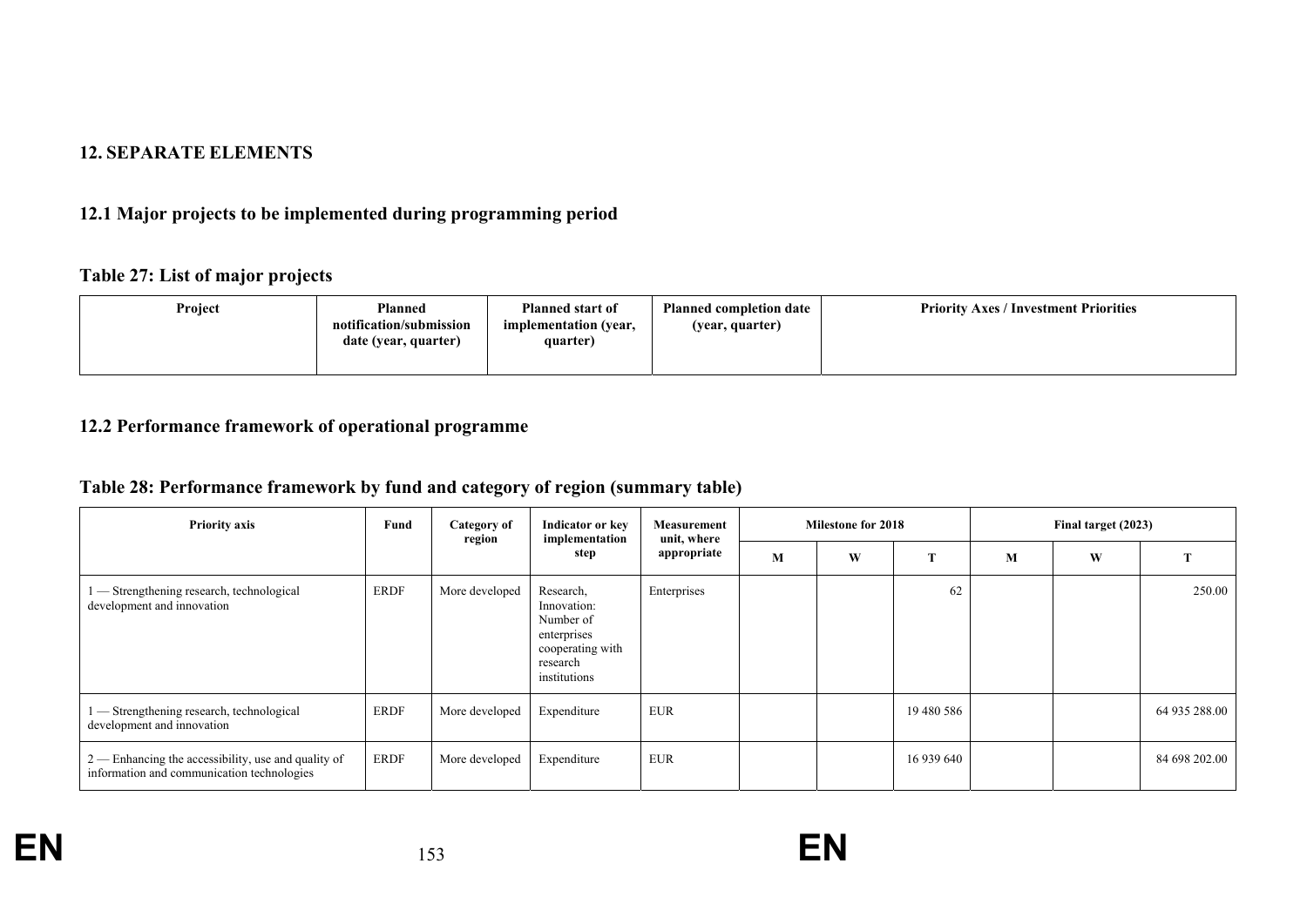| Priority axis                                                                                     | Fund        | <b>Category</b> of<br>region | Indicator or key<br>implementation                                                                                                                             | Measurement<br>unit, where | <b>Milestone for 2018</b> |   |             | Final target (2023) |   |               |
|---------------------------------------------------------------------------------------------------|-------------|------------------------------|----------------------------------------------------------------------------------------------------------------------------------------------------------------|----------------------------|---------------------------|---|-------------|---------------------|---|---------------|
|                                                                                                   |             |                              | step                                                                                                                                                           | appropriate                | M                         | W | T           | M                   | W | T             |
| 2 — Enhancing the accessibility, use and quality of<br>information and communication technologies | <b>ERDF</b> | More developed               | Planned number<br>of enterprises with<br>access to<br>broadband at<br>speeds of at least<br>100 Mbps based<br>on projects<br>financed in the<br>priority axis. | Number                     |                           |   | 250         |                     |   |               |
| 2 — Enhancing the accessibility, use and quality of<br>information and communication technologies | <b>ERDF</b> | More developed               | Number of<br>enterprises added<br>that have access to<br>broadband at<br>speeds of at least<br>100 Mbps.                                                       | Enterprises                |                           |   | $\theta$    |                     |   | 2 500.00      |
| 3 — Enhancing the competitiveness of small and<br>medium-sized enterprises (SMEs)                 | <b>ERDF</b> | More developed               | Productive<br>investment:<br>Number of new<br>enterprises<br>supported                                                                                         | Enterprises                |                           |   | 162         |                     |   | 650.00        |
| 3 - Enhancing the competitiveness of small and<br>medium-sized enterprises (SMEs)                 | <b>ERDF</b> | More developed               | Expenditure                                                                                                                                                    | <b>EUR</b>                 |                           |   | 26 25 6 443 |                     |   | 87 521 476.00 |
| 4 - Supporting the shift towards a low-carbon<br>economy in all sectors                           | <b>ERDF</b> | More developed               | Productive<br>investment:<br>Number of<br>enterprises<br>receiving non-<br>financial support                                                                   | Enterprises                |                           |   | 87          |                     |   | 350.00        |
| 4 — Supporting the shift towards a low-carbon<br>economy in all sectors                           | <b>ERDF</b> | More developed               | Expenditure                                                                                                                                                    | <b>EUR</b>                 |                           |   | 13 551 712  |                     |   | 45 172 374.00 |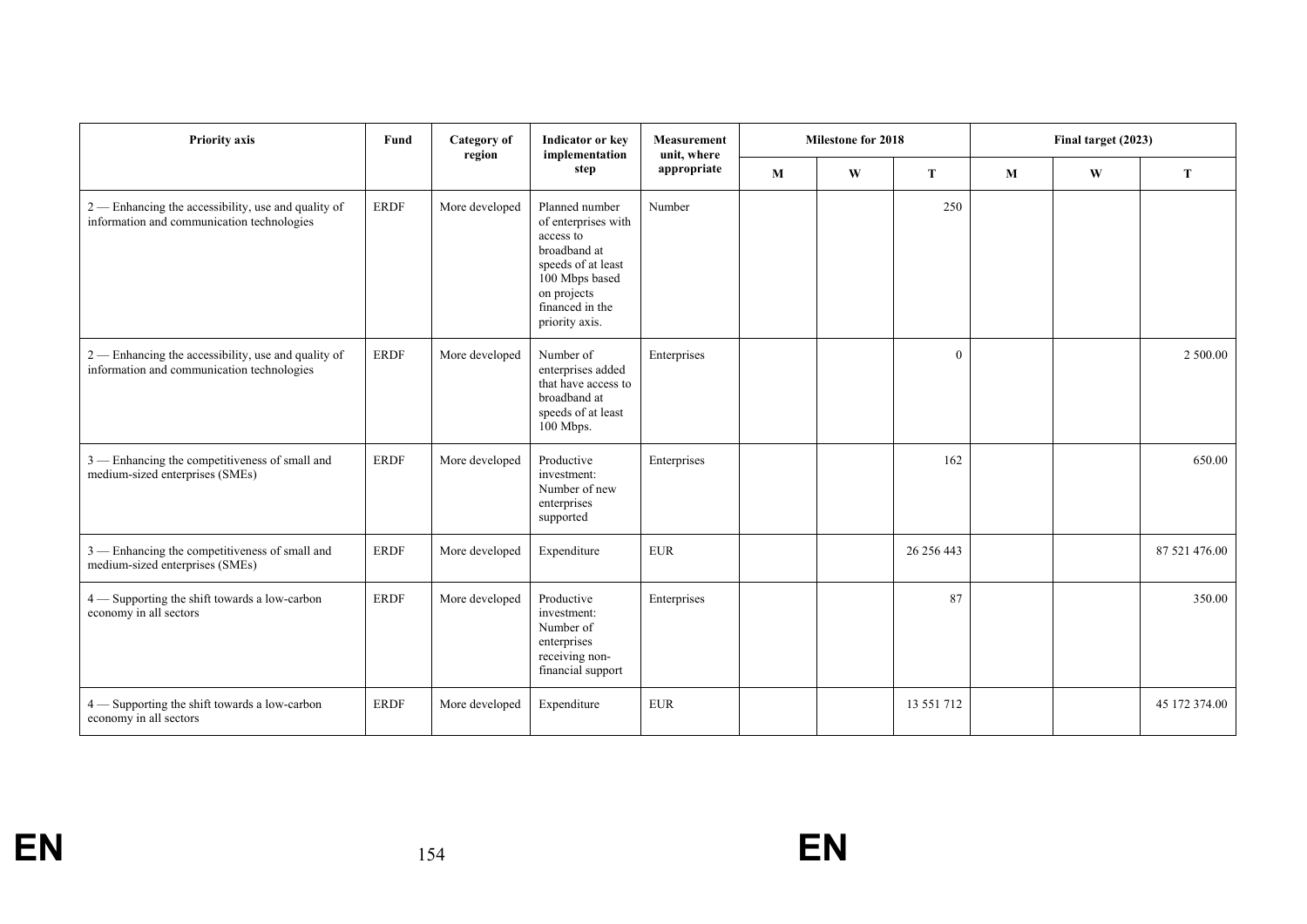#### **12.3 Relevant partners involved in preparation of programme**

This list supplements the text in section 7.2. It identifies which stakeholders have taken part in programming work in North Middle Sweden.

ALMI Företagspartner AB

ARKO cooperative organisation

Brottsförebyggande Centrum i Värmland (Värmland Crime Prevention Centre)

Communicare

Coompanion

Dalalyft

Dalarnas Idrottsförbund (Dalarna Sports Federation)

Energikontoret Värmland (Värmland Energy Office)

Entré Hofors

Swedish ESF Council,

Europa Direkt Gävle

Falun Borlänge-regionen AB

FramtidsFrön (Future Seeds)

Fryksdalens Samordningsförbund (Fryksdalen Coordination Association)

Future Position X

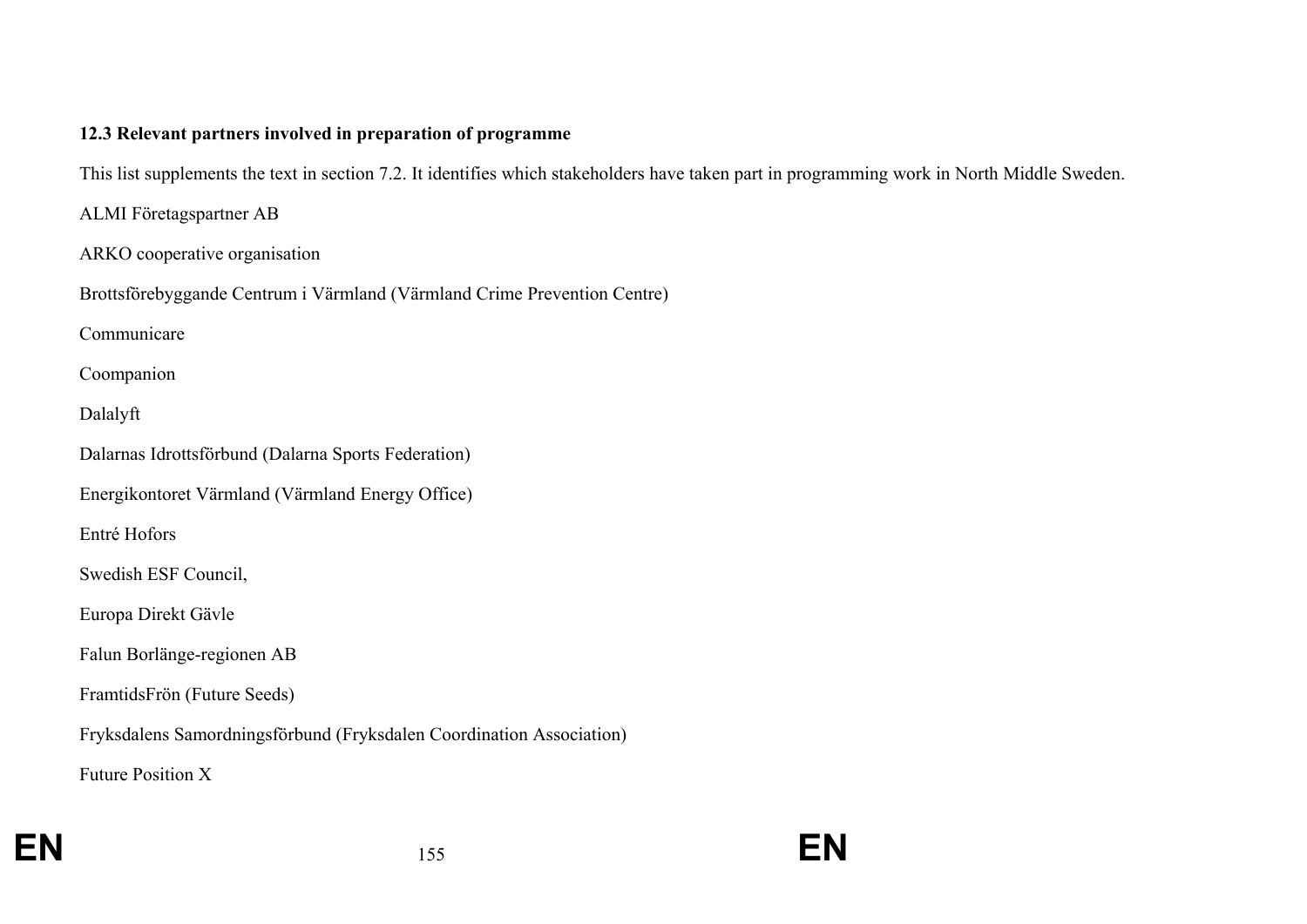#### Galaxy Post Stockholm

Gävle-Dala Energikontor (Gävle-Dala Energy Office)

Chamber of Commerce

Hedark County Council

Hushållningssllskapet (Rural Economy and Agricultural Societies)

HälsingeUtbildning (Hälsinge Education)

Hälsingland Turism

Dalarna University

Gävle University College

IF METALL trade union Värmland

Intresseföreningen Bergslaget (Bergslaget Association)

ITSdalarna

IUC Dalarna AB

Karlstad University

Klarälvdalens Samordningsförbund (Klarälvdalen Coordination Association)

Kommunal Västra Svealand

Kristinehamn Folk High School

**EN**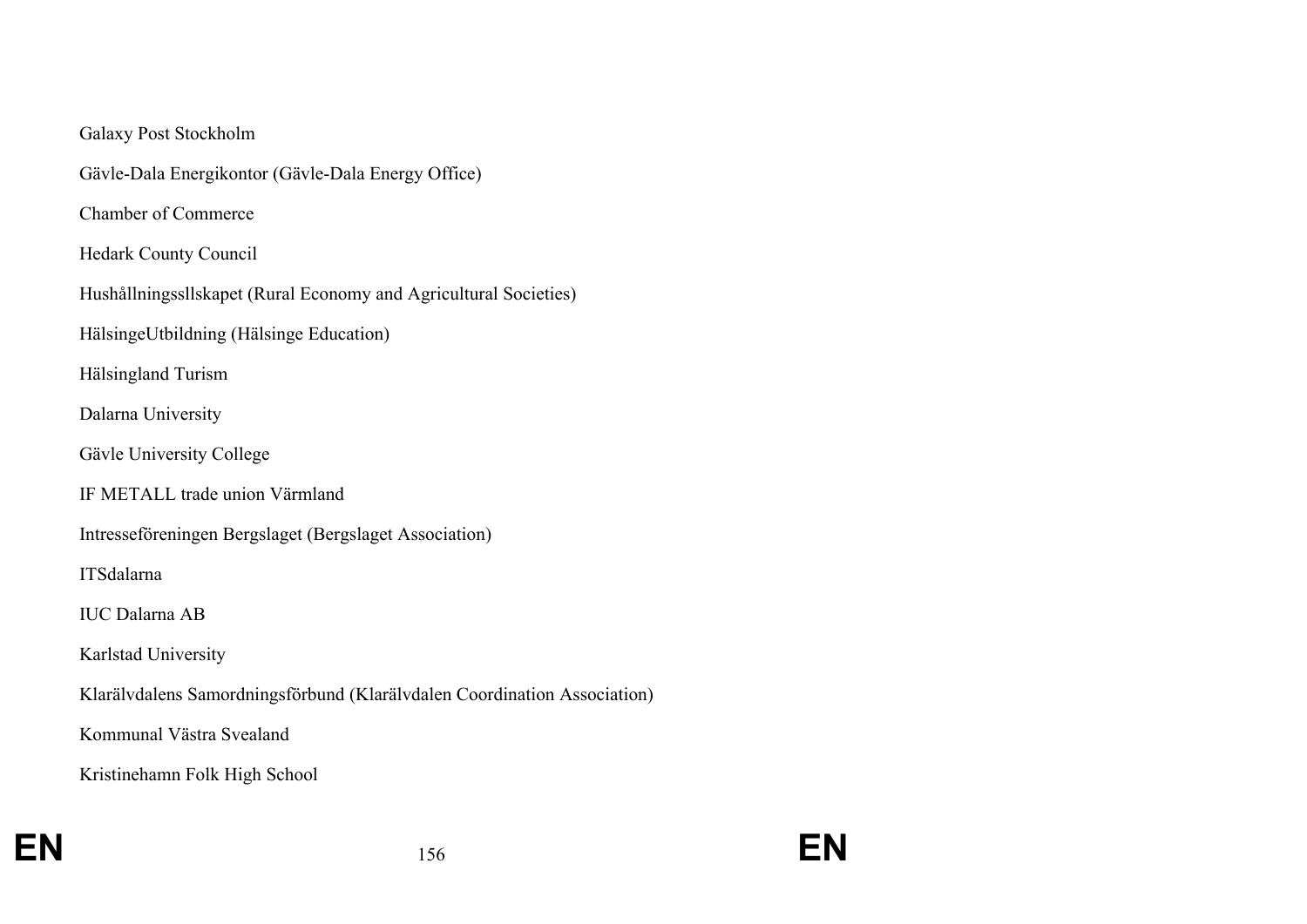Dalarna County Council

Gävleborg County Council

Värmland County Council

Leader Dalälven

Leader Gästrikebygden

Leader Hälsingebygden

Leader Närheten

Leader Växtlust

Länsmuseet Gävleborg

Dalarna County Administrative Board

Gävleborg County Administrative Board

Värmland County Administrative Board

Learning and Development Dalarna

Mid Sweden Chamber of Commerce

Green Party of Sweden

MOVEXUM

Region Dalarna

**EN**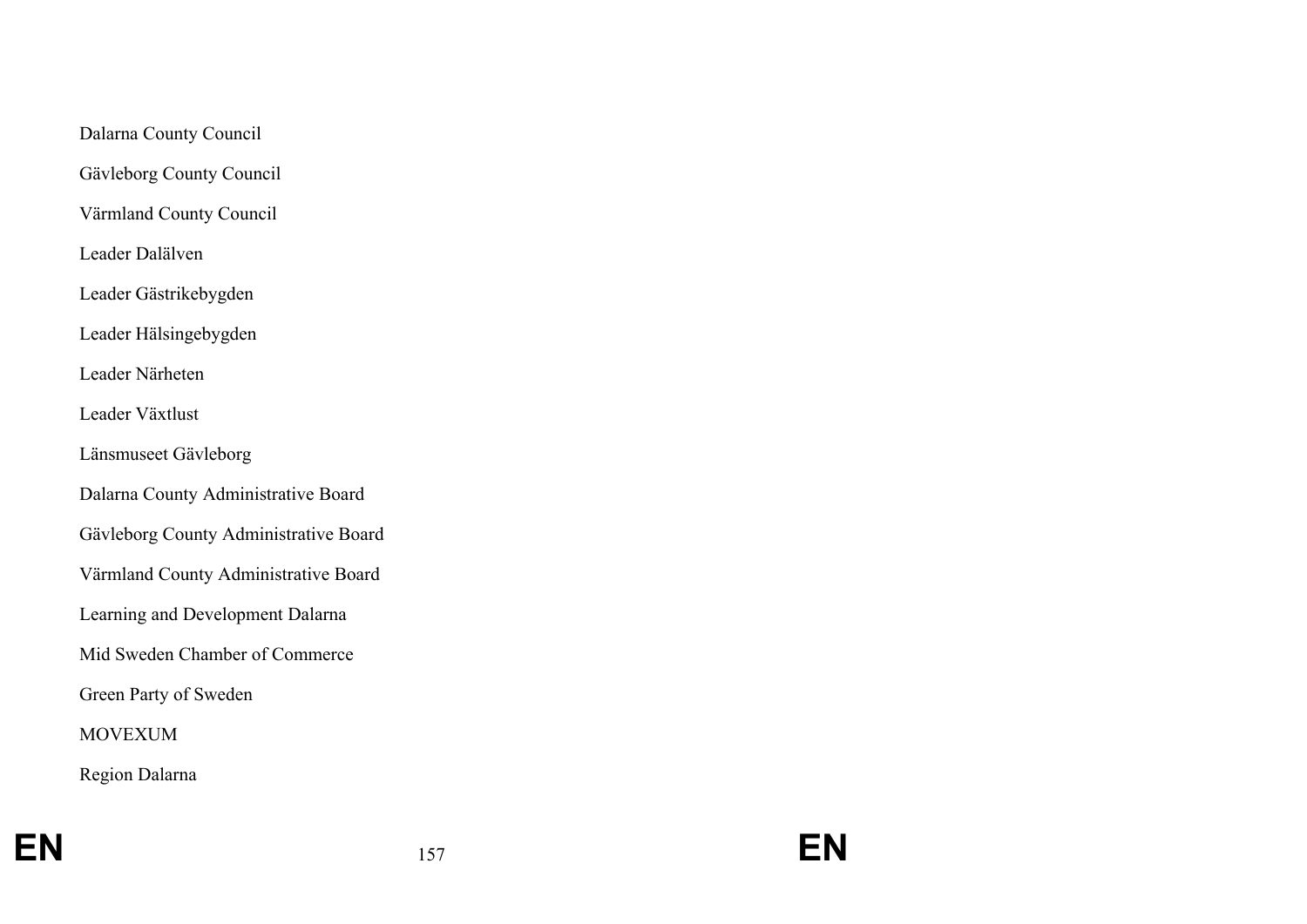#### Region Gävleborg

Region Värmland

Sjukvårdspartiet Värmland (Värmland Health Care Party)

Swedish Forest Agency

Stiftelsen Drivhuset (Drivhuset Foundation)

Stiftelsen Inova i Wermland (Inova in Värmland Foundation)

Stiftelsen Teknikdalen (Teknikdalen Foundation)

North Middle Sweden Structural Funds Partnership

Studiefrämjandet (Study Promotion Association)

Studiefrämjandet Värmland/Bergslagen (Study Promotion Association Värmland Bergslagen)

Studiefrämjandet Örebro/Värmland (Study Promotion Association Örebro/Värmland)

Swedish Municipal Workers' Union

Church of Sweden

Sverige Amerika Centret (Sweden America Centre)

The Packaging Arena

The Paper Province

Swedish Agency for Economic and Regional Growth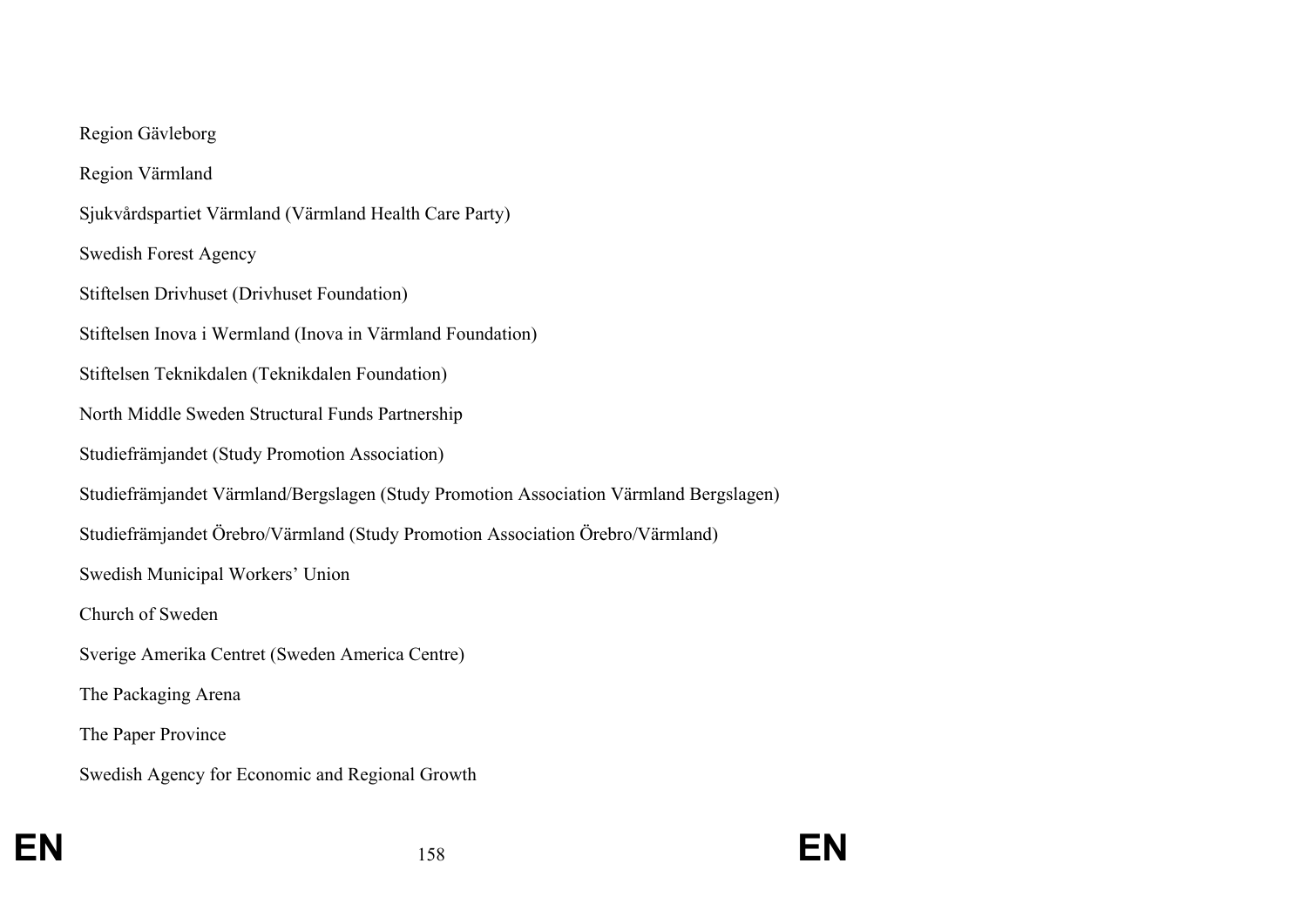## Triple Steelix

Junior Achievement Sweden in Gävleborg

Junior Achievement Sweden Värmland

Winnet Gävleborg

Left Party Arvika

Värmlands Idrottsförbund (Värmland Sports Federation)

Värmlandskooperativen (Värmland Cooperatives)

Värmlandstrafik AB

Hälsingland Vocational College

Østfold County Council, Regional Department, International Section

and the municipalities in the three counties